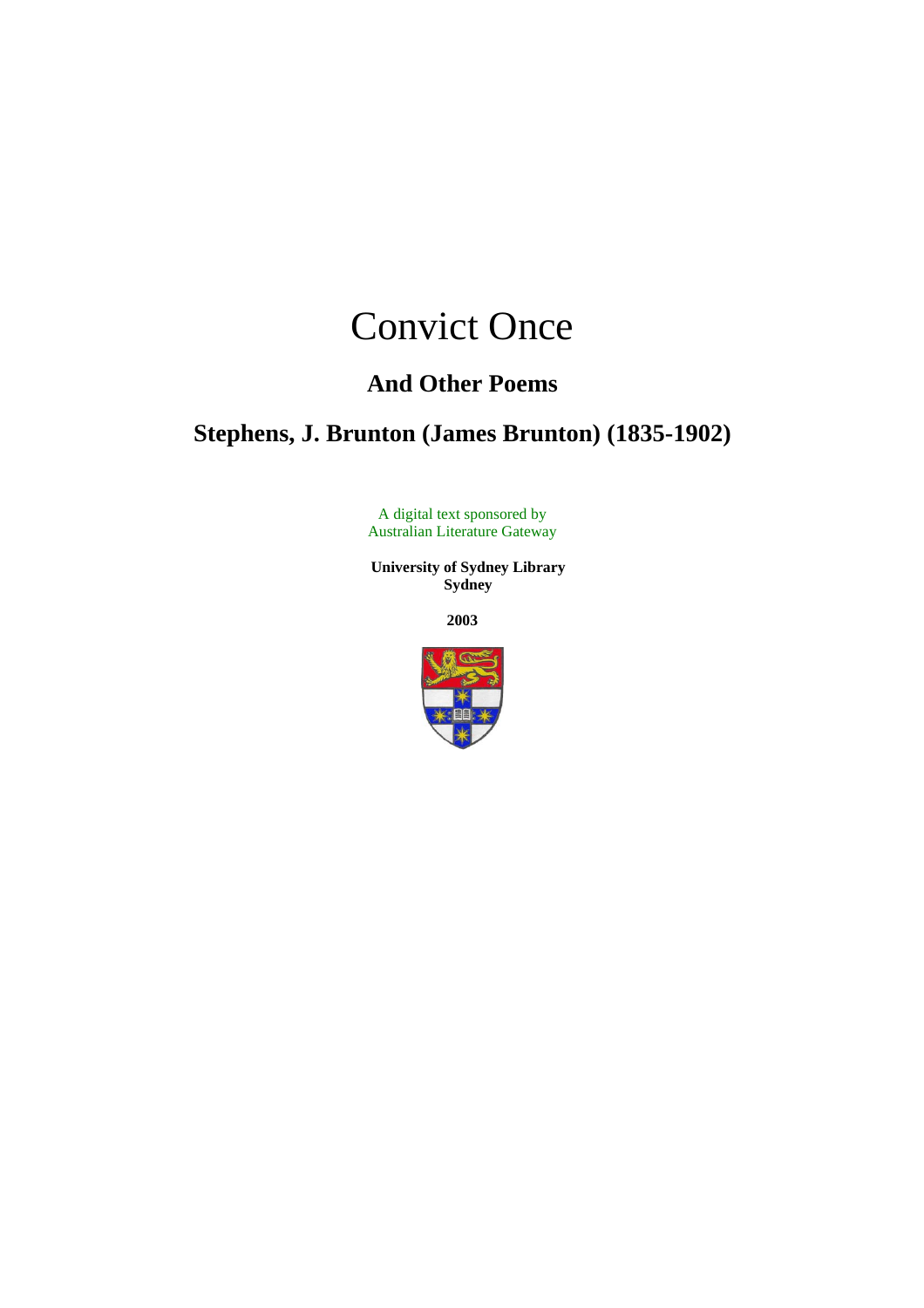http://purl.library.usyd.edu.au/setis/id/steconv © University of Sydney Library. The texts and images are not to be used for commercial purposes without permission

#### **Source Text:**

 Prepared from the print edition published by George Robertson and Company Melbourne, Sydney, Adelaide and Brisbane 1885 340pp.

All quotation marks are retained as data.

First Published: 1871

A821.89/S833/E/1 *Australian Etext Collections at poetry 1870-1889*

 **Convict Once And Other Poems Melbourne, Sydney, Adelaide and Brisbane George Robertson and Company 1885**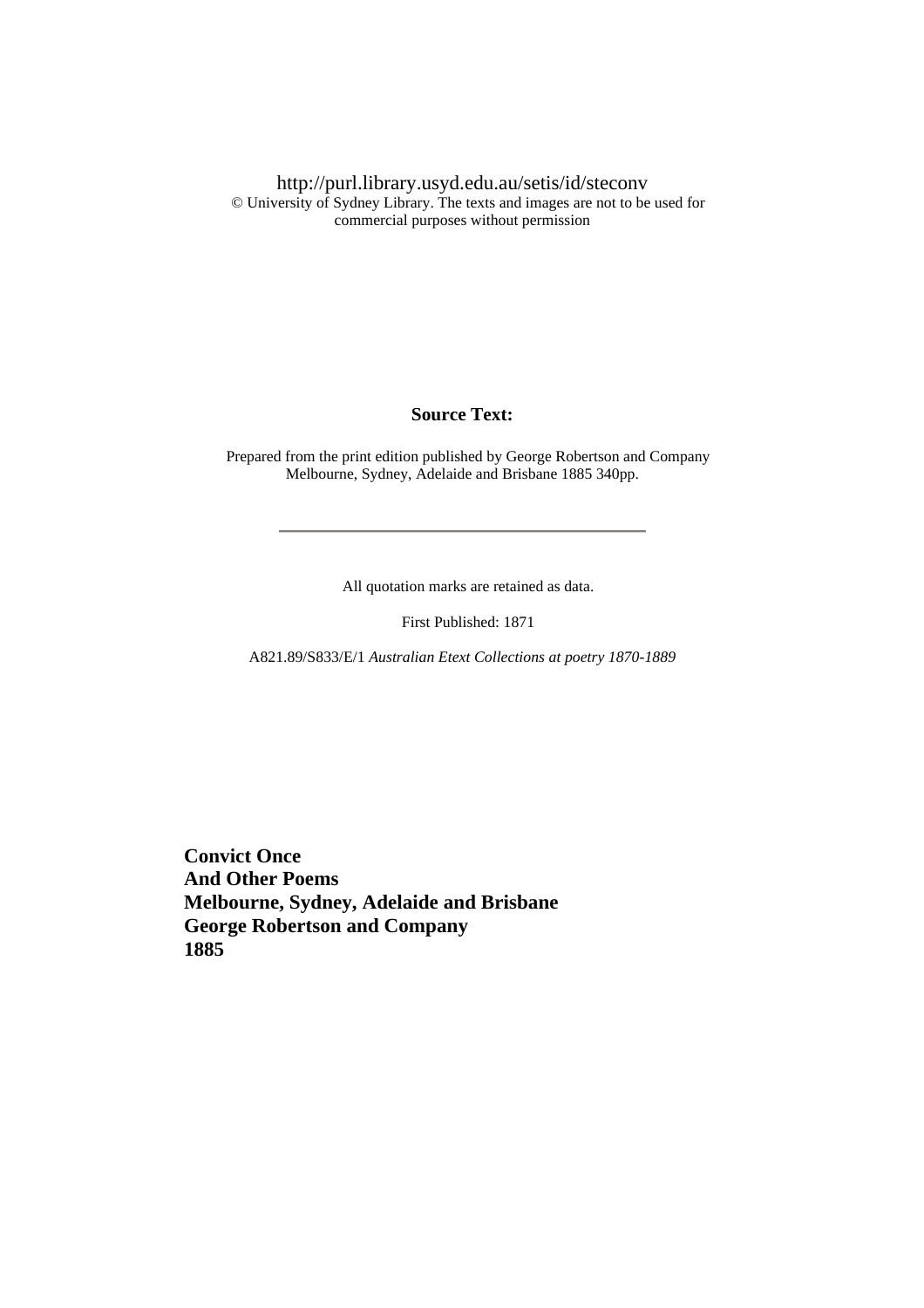Convict Once.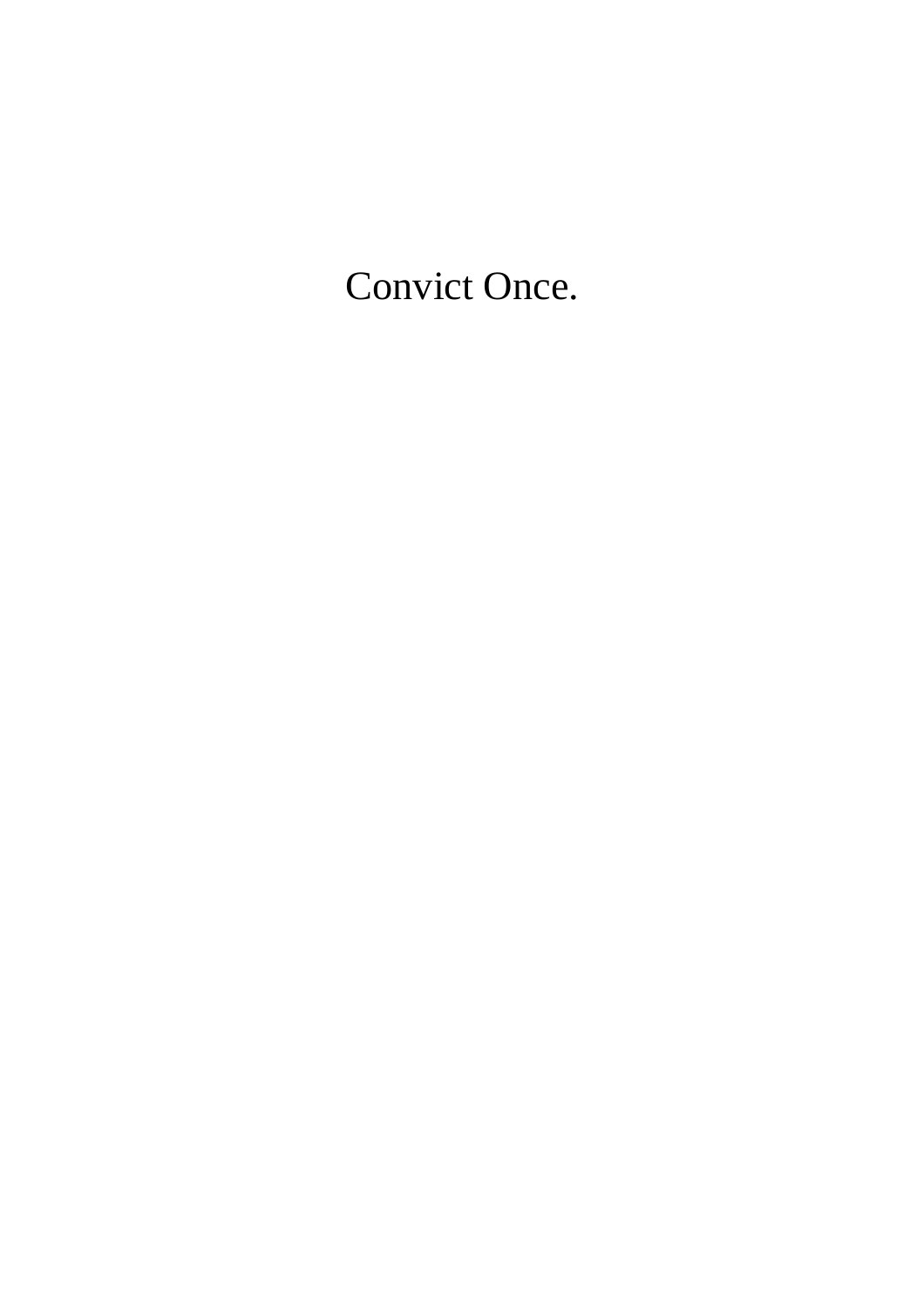# **Proëm.**

I HYACINTH, of whom she wrote, now write: Not from the hope of fame, or wish for praise; But that, in waning of her latter days, She willed her warning tale should see the light,

And whispered with her fading breath that I Should soften nothing that she did reveal, But charter her confession with a seal Of manual pardon — as I do hereby.

And ere ye scorn her troubles, passion-fed, Her wilful choosing of the crooked path, And ere ye make a virtue of your wrath, I pray you all, remember — she is dead.

Forgive the passions that she could not curb, The heaving trouble of a fevered breast. She's very quiet now. She hath her rest: And there is none can wake her, none disturb.

I, who have most to pardon, pardon all, As I myself beseech forgiving grace; And live in hope that I shall her face, Even as an angel's, at the Judgment call.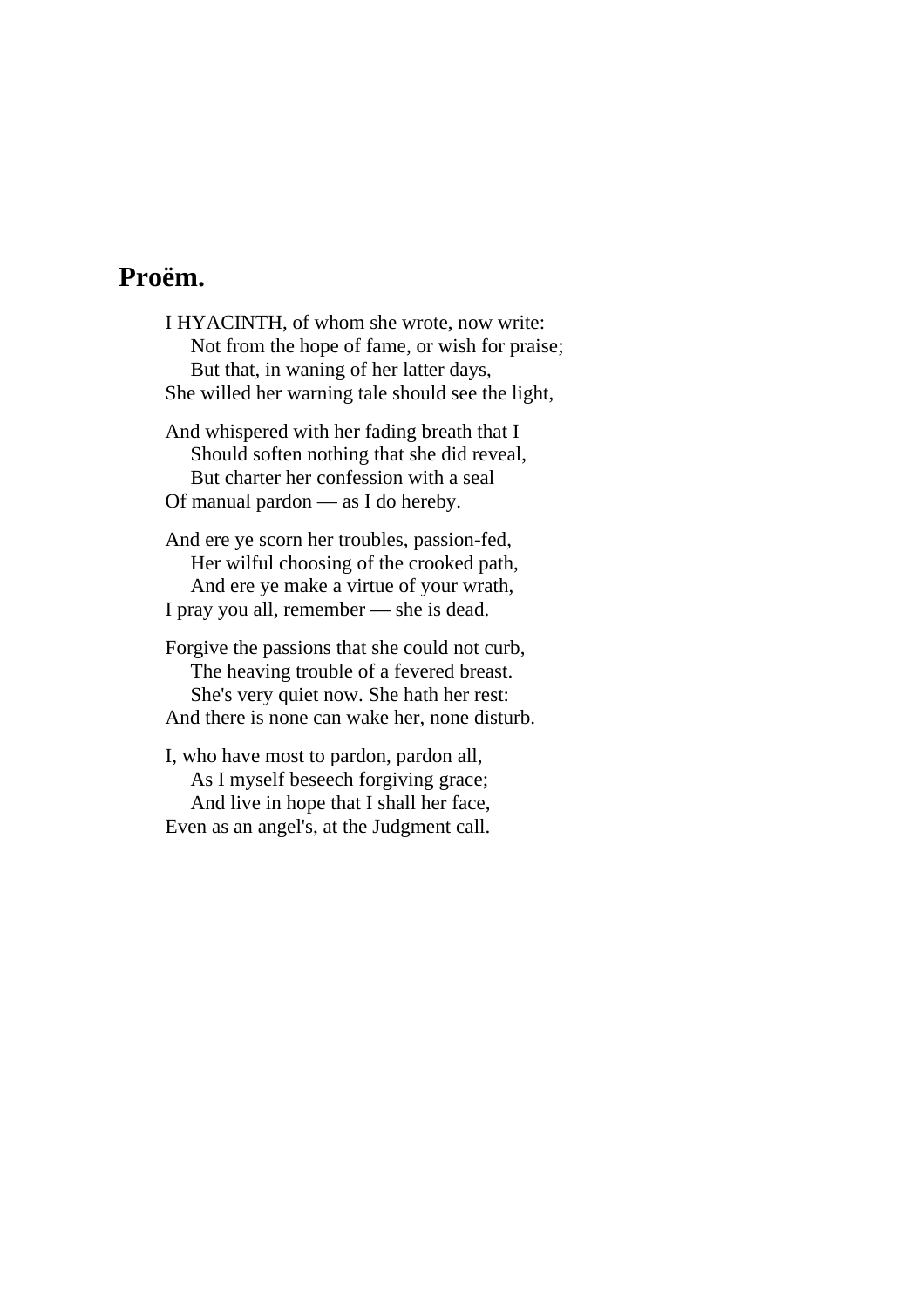# **Part First.**

# **I.**

FREE again! Free again! eastward and westward, before me, behind me, Wide lies Australia! and free are my feet, as my soul is, to roam! Oh joy unwonted of space undetermined! No limit assigned me! Freedom conditioned by nought save the need and desire of a home!

\* \* \* \* \*

# **II.**

# **1**

Wrought even to pain with emotions long-prisoned and ardours volcanic,

 Great with the promise of things that have grown in the silence of years,

Seems to me now that my soul should be mother of issue Titanic.

Drunken with Freedom I leap, as a inaddened steed plunges and rears.

#### **2**

Seven retributive years have not left my tried spirit unshaken,

 Vulture-like tearing me, harpy-like soiling me, blinding my eyes. Yet from the depths I emerge; like a giant refreshed I awaken,

Strong for the purpose of life, for the struggle, the victory, the prize.

#### **3**

Ah! I must calm me, nor triumph too soon with exultant delirium:

 Silence, and patience, and foresight, to these is the victory given: Life's raging sea is not cloven at the sound of the timbrel of Miriam;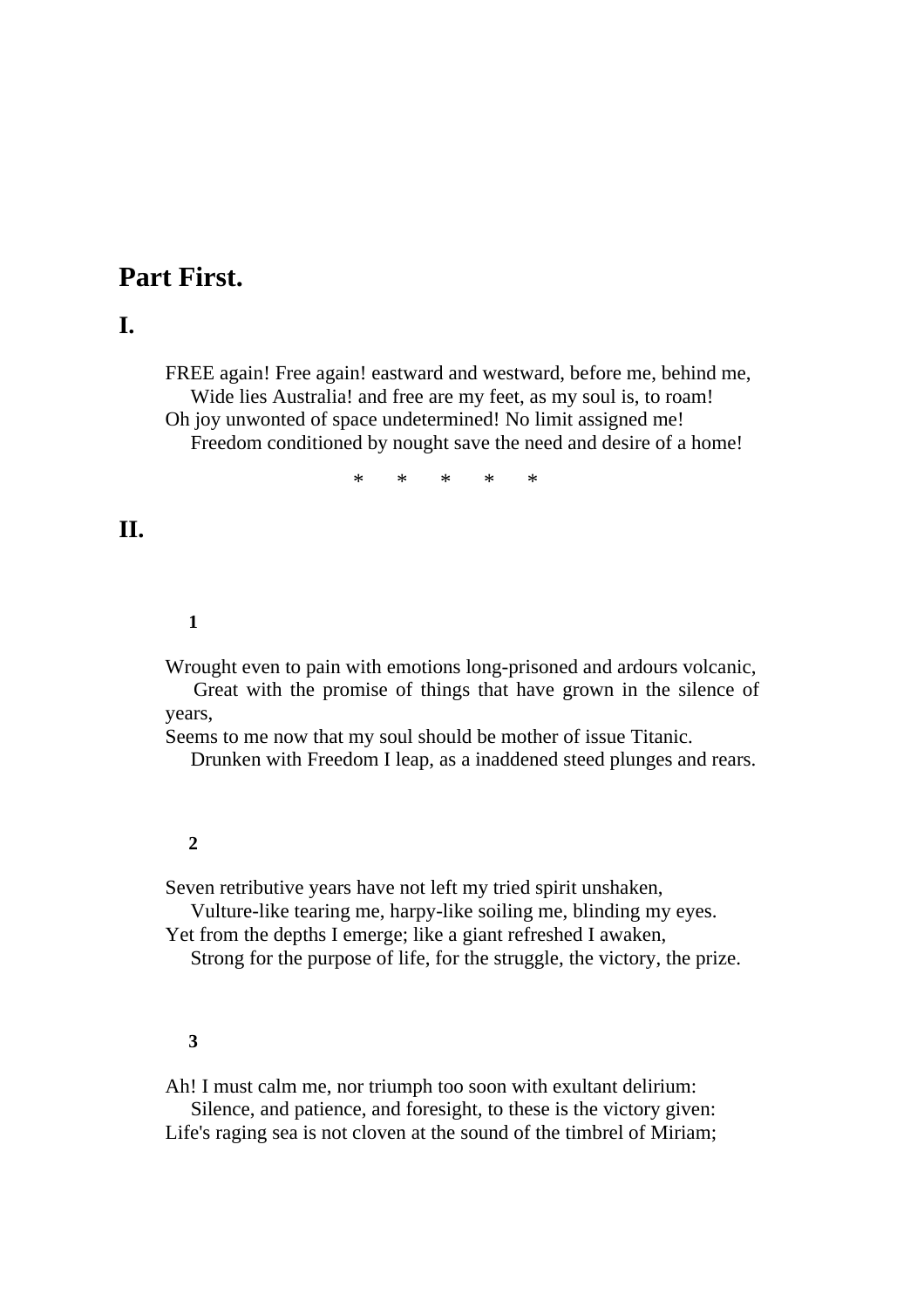But at the touch of the red of the SEER the dark waters are riven.

#### **4**

Yes, I must calm me, remembering that Freedom restores me to Duty — Not to the license and rapture of such as have struggled and won.

Passion hath proved itself fatal, and fatal the magic of beauty;

I must try wisdom and prudence, contented to walk ere I run.

## **5**

Have I not found what I longed for? Already my star is propitious.

 Heaven hath found me a home where life's sweetest amenities smile; Lowly indeed, but unmerited, poor to a spirit ambitious;

Yet a sweet oasis-fountain whereat I may linger awhile.

#### **6**

Here I behold it, my long-cherished dream of a home in the wild wood:

 Here I shall hide my reproach, and my name shall be MAGDALEN POWER.

Never again shall I utter the name that I bore in my childhood;

 Know it shall none, save the Angel that watched at my christening hour.

# **7**

Now I begin life again; but a clearer, a stronger beginning:

Not as a child, but a woman — a teacher of children not mine.

What can *I* teach them? *My* lesson? Repenting is longer than sinning?

Nay; I can read; I can write; I can moralize line upon line.

#### **8**

Branded no more as a felon : — but hush! let such phrases be banished! Let me recall the old precepts that moulded my innocent youth!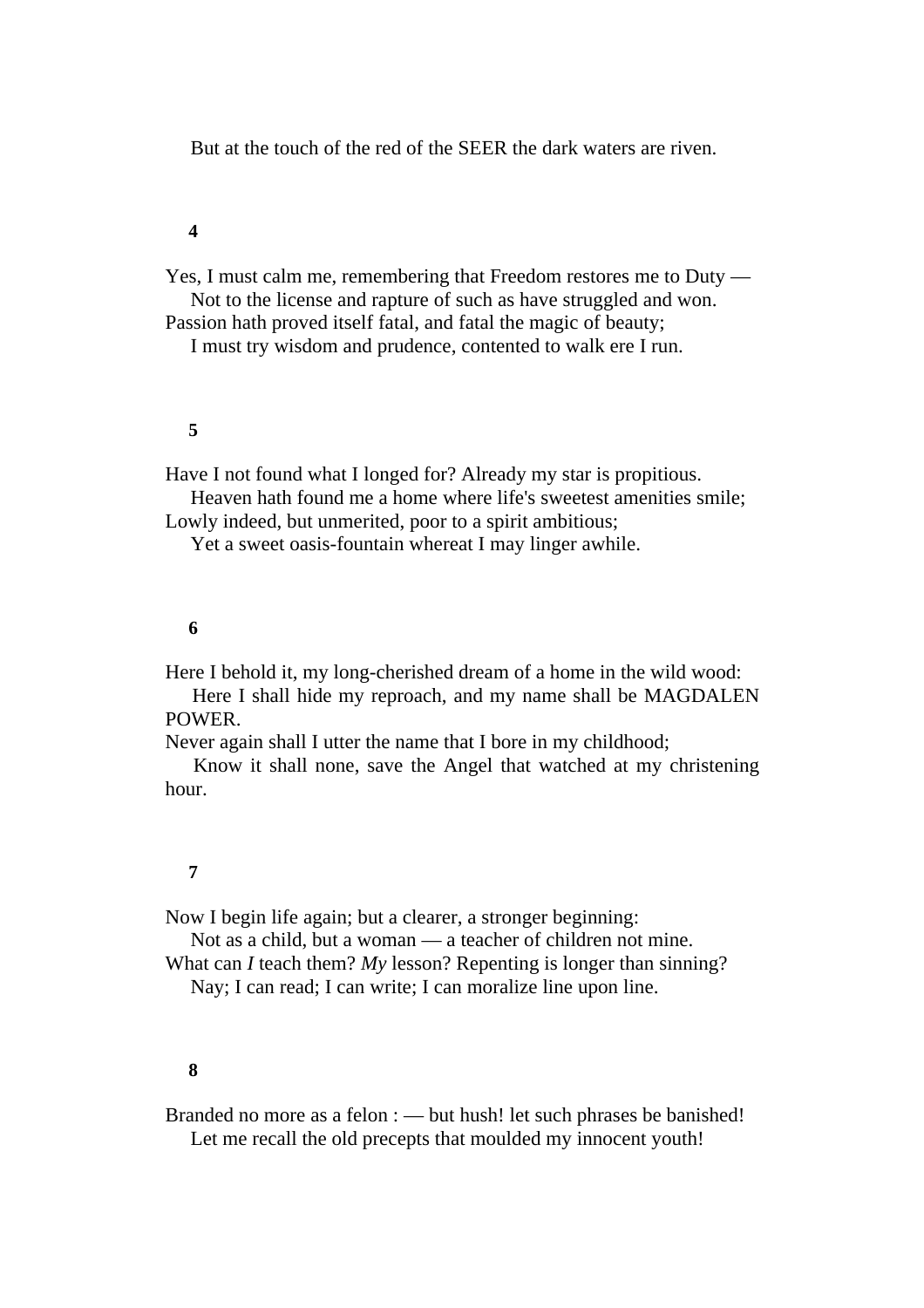Knowledge, and Beauty, and Goodness, thank God, have not utterly vanished:

Quick to perceive them as ever; alive to the glory of Truth.

## **9**

No more abasement! I'm weary and blind with the tears of repentance: Though it was wrong, and I know it, yet surely such weeping is vain.

Have I not borne to the full all the pangs of my terrible sentence?

Shall there no harvest arise from this plentiful penitent rain?

#### **10**

Worshipping sorrow it seems, thus to sacrifice life on its altar; Petting my error it is, thus to water it evening and morn: Cherishing aye in my breast, as a fetish, a scarce escaped halter — This is the culture of Terror — Idolatry worthy of scorn!

### **11**

I will no more of it. — Twenty-three years have I lived; and my labour Vanity, fruitless regret, and a secret that may not be told, Honour-imperilling, head-overhanging, like Damocles' sabre, Swinging and threat'ning my new-donned propriety scarce a day old.

#### **12**

Ha! I must clothe me with armour; yet not in the garb of defiance: Panoply brazen flings back every incident ray of the sun: Darkly encased I shall be in a corslet of quiet reliance; Shield I shall carry of triple propriety; sword I'll have none.

#### **13**

Is this hyprocisy? Is it a refuge 'twixt seeming and being? Self-enforced virtue (who knows?) may develop from habit to love.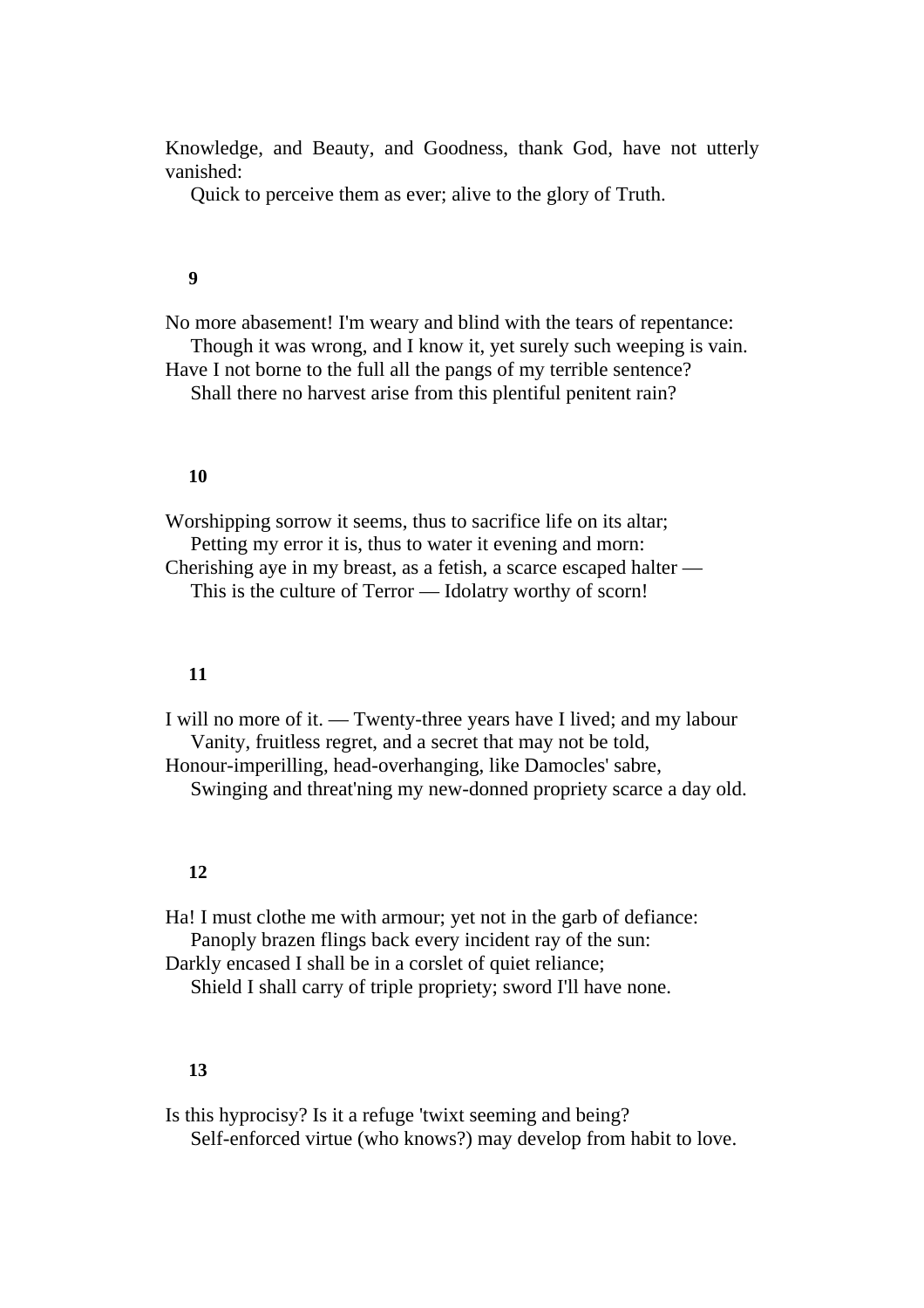Heedless of obstacles, patient for ends, strong of heart, and far-seeing, I may be wise as the serpent, yet innocent still as the dove.

### **14**

Die then, sad memories, leaving behind you no token nor relic!

Hark how the tremulous night-wind is passing in joy-laden sighs!

Soft through my windows it comes, like the fanning of pinions angelic, Whispering to cease from myself, and look out on the infinite skies.

#### **15**

Out on the orb-studded night, and the crescent effulgence of Dian;

 Out on the far-gleaming star-dust that marks where the angels have trod;

Out on the gem-pointed Cross, and the glittering pomp of Orion, Flaming in measureless azure, the coronal jewels of God.

#### **16**

Luminous streams of delight in the silent immensity flowing,

Journeying surgelessly on through impalpable ether of peace,

How can I think of myself when infinitude o'er me is glowing,

 Glowing with tokens of love from the land where my sorrows shall cease?

#### **17**

Oh, summer-night of the South! Oh, sweet languor of zephyrs lovesighing!

 Oh, mighty circuit of shadowy solitude, holy and still! Music scarce audible, echo-less harmony joyously dying,

Dying in faint suspirations o'er meadow, and forest, and hill!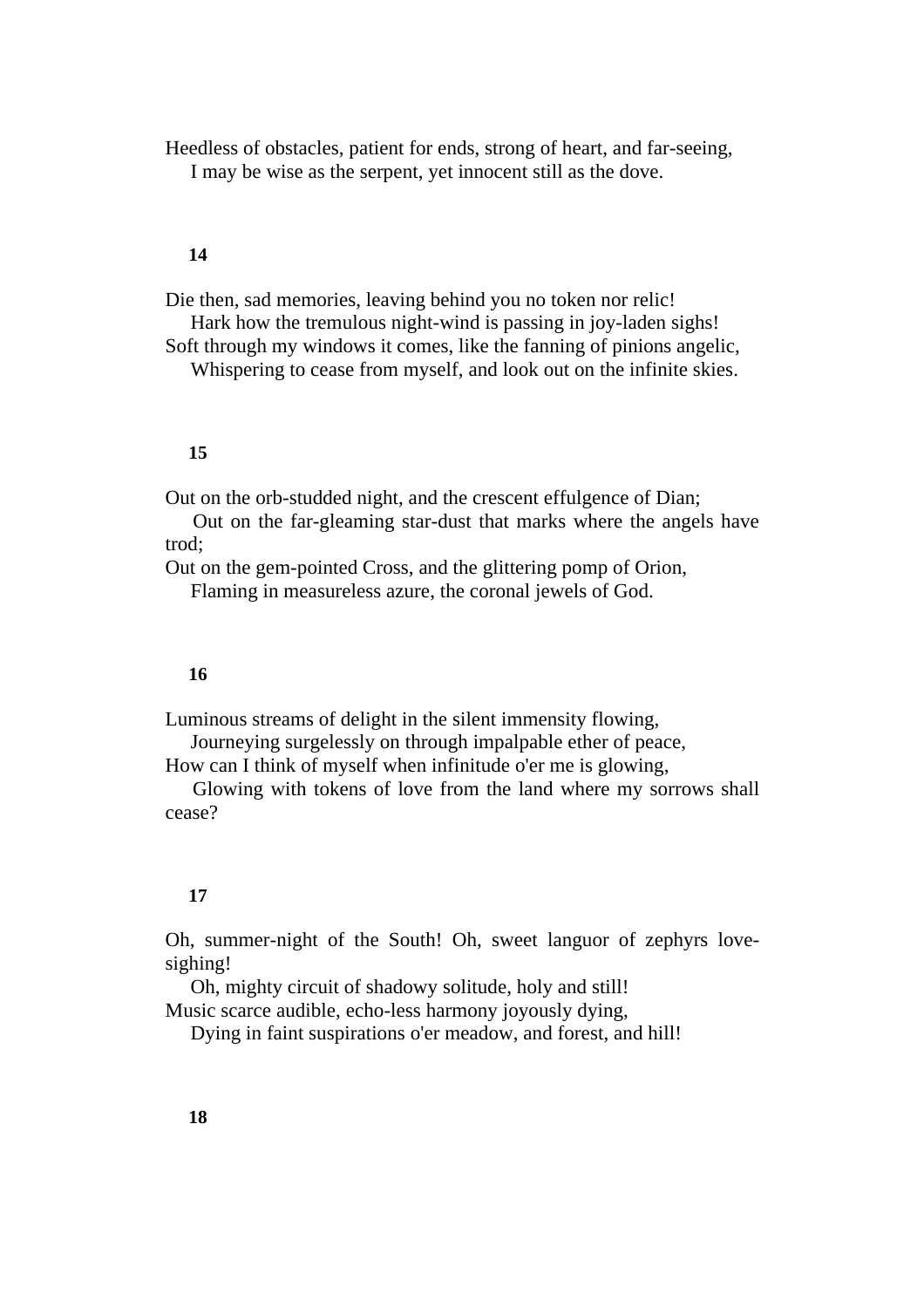I must go forth and be part of it, part of the night and its gladness.

But a few steps, and I pause on the marge of the shining lagoon.

Here then, at length, I have rest; and I lay down my burden of sadness,

Kneeling alone 'neath the stars and the silvery arc of the moon.

#### **19**

Peace-speaking night of the South, will thine influence last through my sleeping.

 Dream with my dreaming, awake with my waking, and blend with the morn?

Or shall I start as of old, and my pillow be wet with my weeping,

Victim alternate of self-accusation and impious scorn?

#### **20**

Have I so cast out myself that the morrow's meridian shall find me

 Lightly esteeming the earth, and with spirit affianced to heaven? Have I said, once and for ever, "Proud Lucifer, get thee behind me!

Leave me to die in the desert, if only my sin be forgiven"?

#### **21**

Let me not hoodwink myself. Of the many desires that come thronging —

Demons they may be, or angels of brightness, I hardly know

One I retain unto death, one supreme irresistible longing;

Heaven without it were poor, and earth with it ineffably rich.

#### **22**

Can it be wrong? It was God, and not I, who created me woman,

And on my woman's heart portrayed the nobler ideal of man;

Dowered me with instincts of love, that shall rule till I cease to be human:

Shall the Creator require of the creature beyond what she can?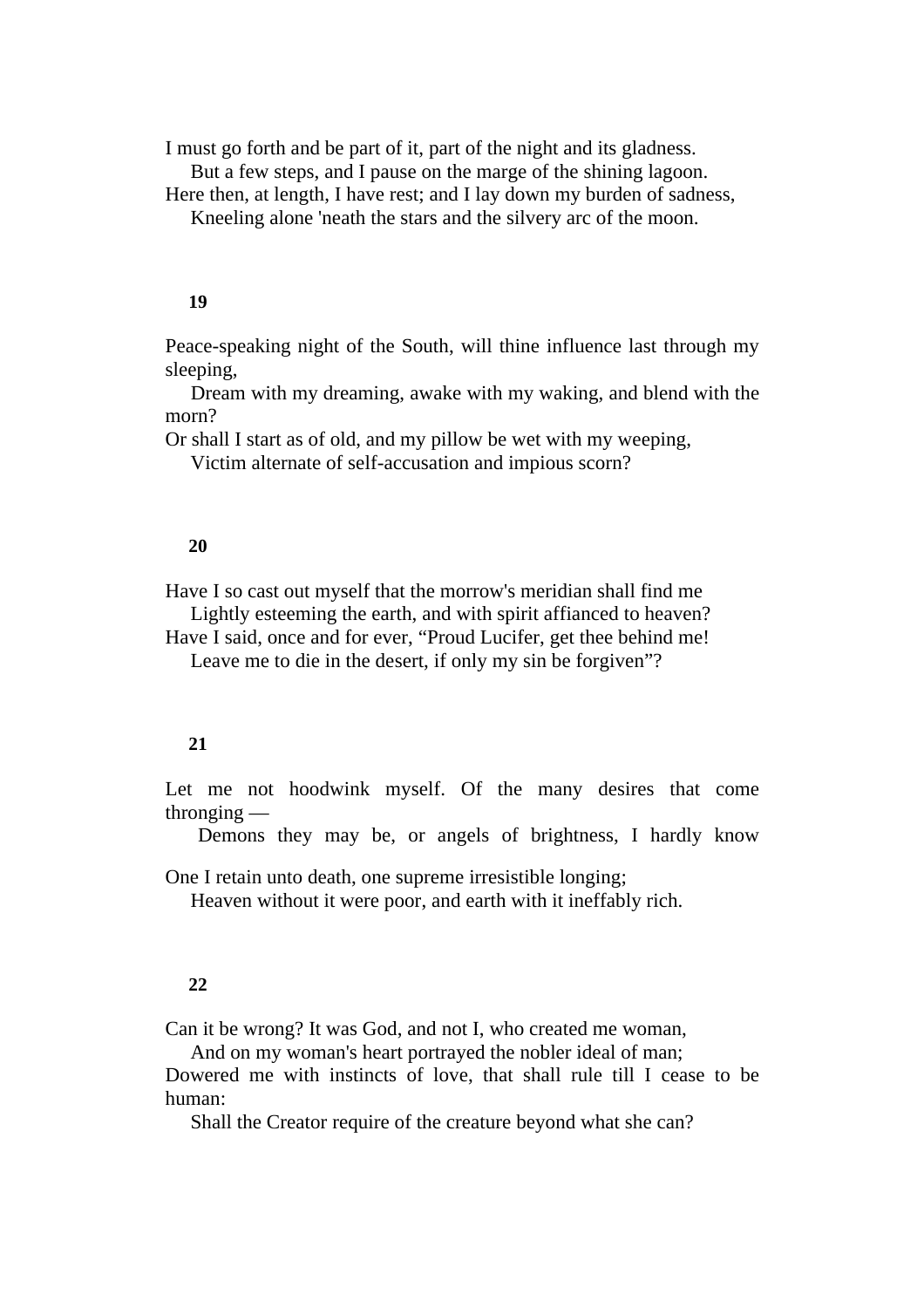Ah! but the soft, subtle voice of the Night whispers, "First be thou worthy:

Vaunt not thyself till the work of thy hands is recorded above:

Gird thee for labour; and if, being earthly, thou needs must be earthy,

Pray that through Duty alone thou attain to the pleasaunce of love."

**III.** 

# **1**

PLEASANTLY, almost too pleasantly, blendeth to-day with to-morrow.

 Hours are as moments: a twinkle of white wings, and, lo, they are gone!

Day bringeth work without bondage, and night bringeth dreams without sorrow:

Pleasantly, almost too pleasantly, life is meandering on.

# **2**

Precious my charge, and delightsome: three spirits all joyous and tender —

 Children of nature and innocence, breathing the freshness of flowers. Love-tokens are they from Paradise, warm from the kiss of the Sender,

Blossoms of promise still rich with the glow of the Amaranth Bowers.

# **3**

Hyacinth, Lily, and Violet — pleasant conceit of their christening:

Hyacinth, darkly embowered in the riches of clustering curls;

Slenderly delicate Lily, a lily transfigured and glistening;

Violet, lowly and meek, yet the joy of my garland of girls.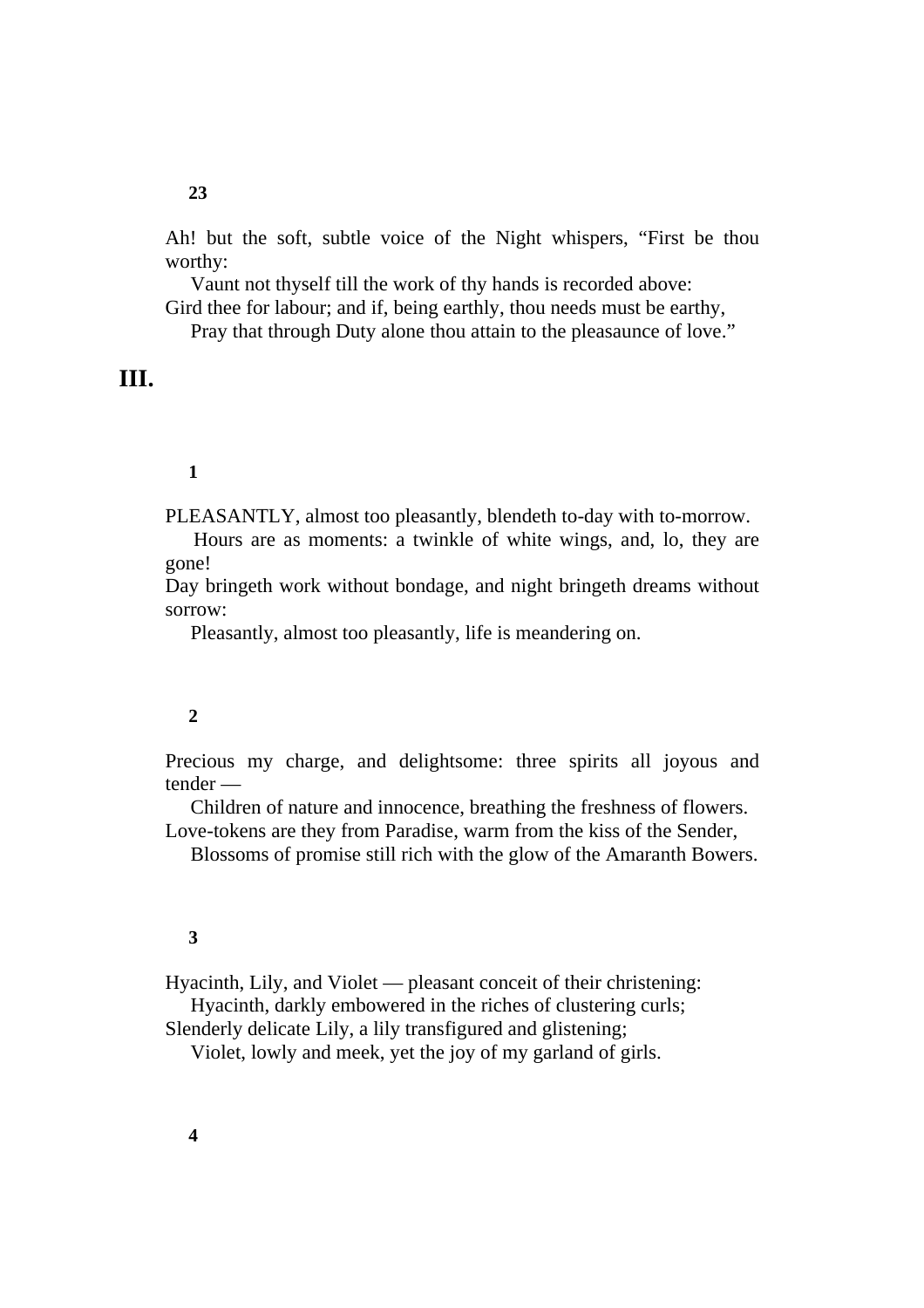Happy their lot — in themselves, in their sire, in a mother's affection; Happy in mutual love all the merry bright round of the years,

Little they reck of the travailing world, with its nameless dejection;

Even their sighs are the surfeit of joy, laughter-laden their tears.

## **5**

Lofty things move them to worship; adoring they wonder, but fear not; Little things minister pleasure, as ever it fares with the good;

Nature to them utters low subtle voices that other ears hear not;

 Marvellous harmonies greet them from river, and mountain, and wood.

#### **6**

Down in umbrageons retreats, chosen haunts by the shadow-flecked river,

 Drinking delights from the murmur of streams and the flutter of wings,

Streams as they murmur, bright wings as they flutter, green leaves as they quiver,

All have strange music for them, and a tale of invisible things.

#### **7**

Almost I fancy them other than human; great Nature's own daughters,

Beings of Fable that only the rapture of Fancy conceives,

Naiad-like, laving white feet in the dimpled disturbance of waters,

 Dryad-like, peering bright-visioned thro' tremulous umbrage of leaves.

## **8**

Otherwhile mounted on steeds and in madness of motion careering,

Fitfully seen thro' far vistas, and mazy divergence of trees;

Elfin-revealings of fleetness and liberty sudden appearing,

Vanishing whither they list, uncontrolled as the libertine breeze.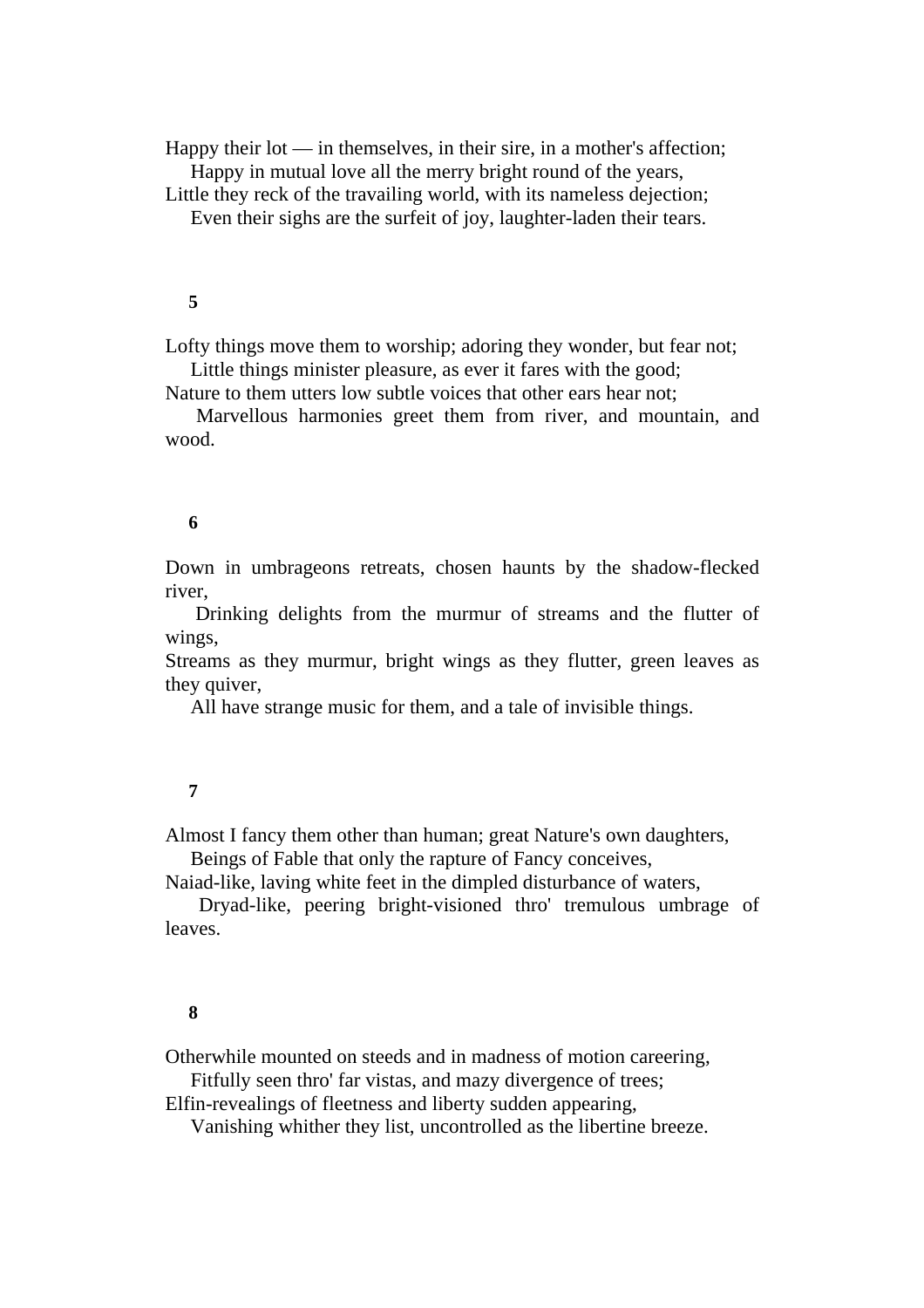Train them and form them! Ah me! it is they who, unconscious, have wrought me

 Back to the form that I bore when I bloomed as the darling of home. *I* their preceptress! Ah me! with their innocent smiles they have taught me

 Lessons more glorious than Greece, aspirations more lofty than Rome.

#### **10**

Mine is the lore of dark ages, of empires convulsed and war-wasted, Rapine and bloodshed, the ebb and the flow of perpetual strife;

*I* of the Tree of the Knowledge of Good and of Evil have tasted;

Fitter for *them* were the fruit of the Tree, angel-guarded, of Life.

# **IV.**

# **1**

HYACINTH loves . . . I have noted of late the mysterious transition; Soft silken-footed approaches of something that whispers a change; Chrysalis-stirrings that herald the full-winged and perfected mission; Timid assumptions of woman-demeanour unwonted and strange;

#### **2**

Beautiful sequence of vermeil suffusions and paleness unbidden; Dream-lustred eyes that look inward on something to others unseen; Reveries sudden, and maidenly languor, and sighs but half-hidden; Pensive reserve over-drooping the virginal grace of her mien.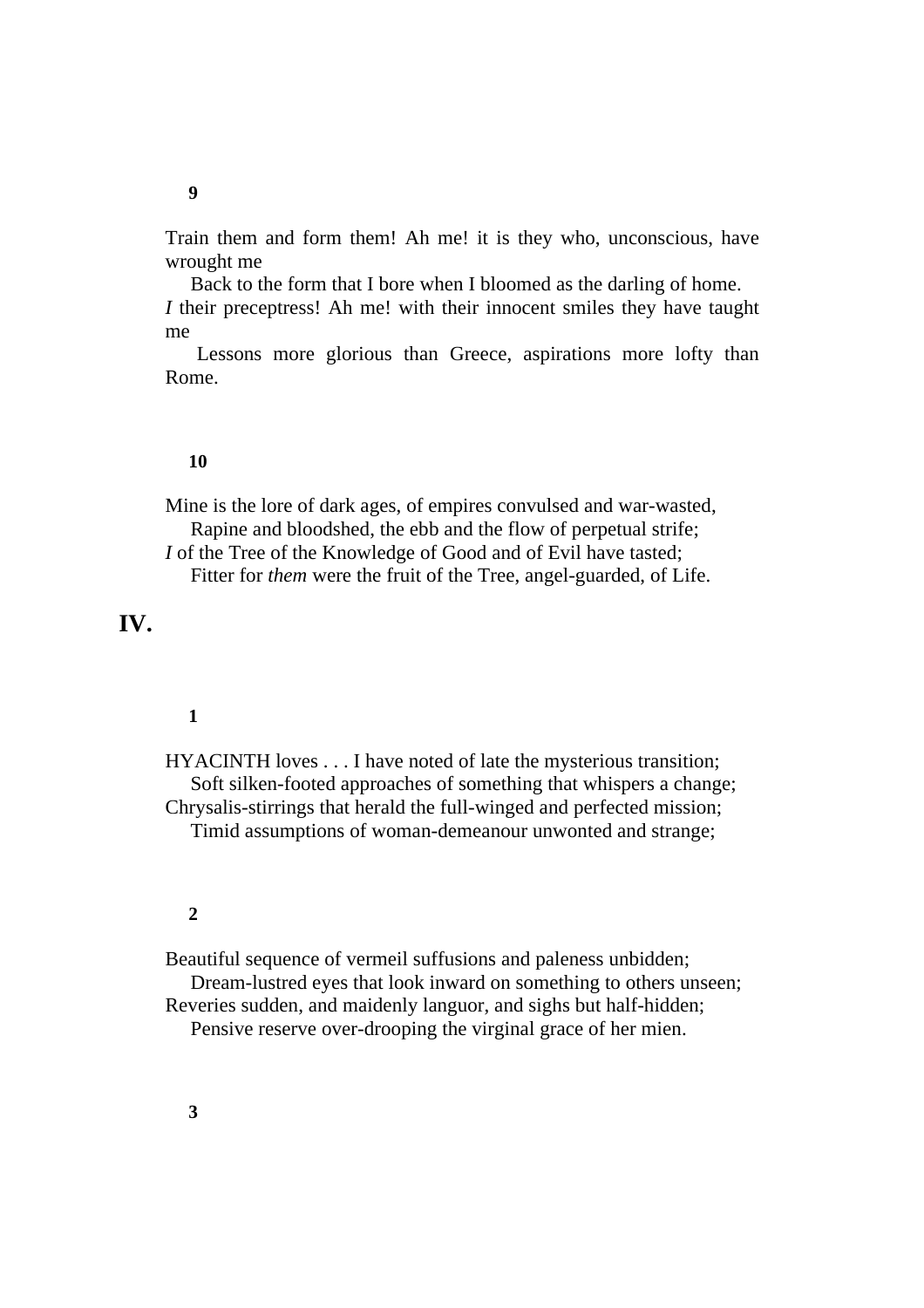Saddened, yet listlessly happy; ah, well I remember the token!

 Well I remember the oxymel mingling of pleasure and pain! Some face hath gleamed upon hers, and the sleep of her childhood is

broken;

Hardly she knows as yet whether to rise or to slumber again.

# **V.**

# **1**

WANDERING to-day by the river where refuge is greenest and coolest, Watching beneath me the moving mosaic of shadow and sheen,

Came I on Hyacinth, radiant, elated, her bloom at the fullest,

Rapt, like a vision-filled soul that hath quaffed of divine Hippocrene.

## **2**

No need of words to interpret those moist lips halfparted and glowing, Nor the luxurious droop of the eyelid with pleasure opprest,

Nor the strewn wealth of her tresses, in careless dishevelment flowing,

 Nor the warm crimson that blushed thro' the gossamer folds on her breast.

# **3**

Heedless and hearing not, trance-like — the sun thro' the bowerage above her,

 Scattering broken effulgence, like largesse of gold, on her charms, — Stood the flushed impress of maidenhood fresh from the kiss of a lover,

Fervid in recent release from the passioned entwinement of arms.

#### **4**

Such I divined, with an eye and an instinct for love's hidden history; Thrilled by ineffable sympathies, every sweet token I knew,

Gathered in fancy the fluttering threads, and unravelled the mystery, Read, like a scroll, the yet lingering signs of reluctant adieu.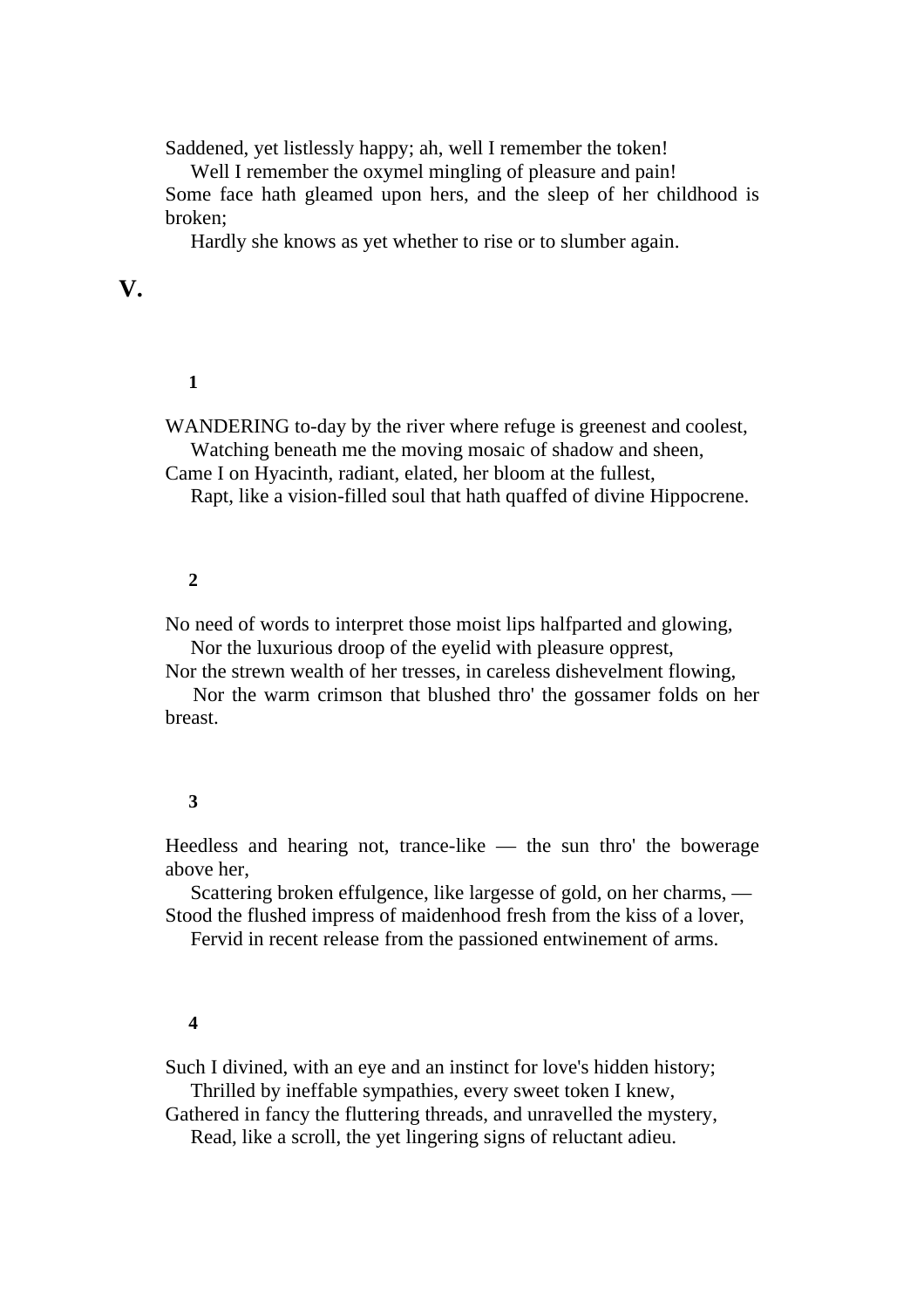Lower her eyelids drooped, closing; then rose, and the sensuous present Broke once again into verdure and song, on her eye and her ear;

But the entrancement of vision was gone, and the bloom evanescent

Passed into sorrowful paleness, and died in the track of a tear.

# **6**

Then, while her ringlets, in silken compliance and rich adaptation,

Rounded each movement with graces, as music the words of a lay,

Stooped she a moment, and, fluttering still with Love's sweet trepidation, Caught up a scroll from the grass at her feet, and moved, sighing, away.

# **7**

And, till the sun set, empurpling the glorified hills with its splendour,

Lone in her chamber sat Hyacinth, writing the words on her soul;

Then, as the glory died, yielding to radiance more softened and tender, Forth from her chamber came Hyacinth, singing the song of the

scroll:

# **8**

"Ever thou speakest of angels, my love, and I fear me, I fear me,

 Thou art too heavenly pure to commèrce with such grossness as mine."

"Angels are lower than God, and when thou art anear me, anear me,

 Godhead looks into mine eyes, for thy kinship, through grace, is Divine."

# **9**

"Ah, but the angels will find thee in sleep, and will take thee, will take thee,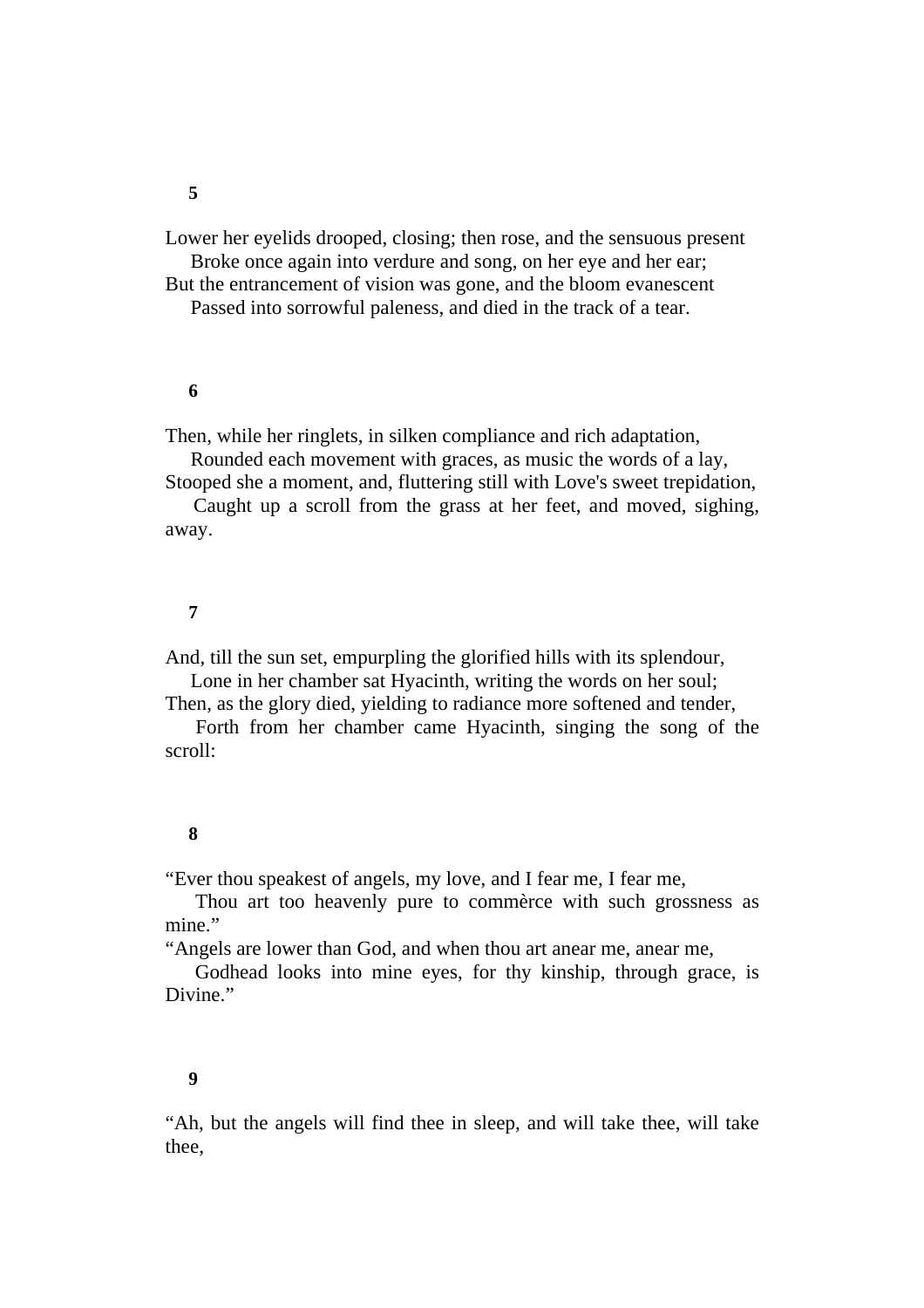Bearing thee far from me, leaving me weary, forsaken, and old." "Yea, but thou likewise shalt sleep, and my singing shall wake thee, shall wake thee,

Over the crystalline sea, by the city of jasper and gold."

## **10**

"Ah, but the angels are better than I! and will love thee, will love thee,

 Teaching thee music I know not, and whispering secrets of bliss." "Yea, but though angels, no angel I'll cherish above thee, above thee;

 Nought, till thou come to thy love, save the feet of my God, shall I kiss."

## **11**

"Ah, but the angels, the iris-winged angels, will hate me, will hate me,

 Soiled with the touch of corruption, and swathed in the cerements of sin."

"Nay, at the glistening portals of pearl I'll await thee, await thee,

Bearing thee radiant attire for the joy of thine entering in."

#### **12**

"Ah, but the angels, the aurioled angels, adoring, adoring,

Will they not mock us, faint-quiring the notes of our penitent strain?" "Nay, for our hymns have a theme of Redemption, high-soaring, highsoaring,

Far o'er the music of angels, the song of the Lamb that was slain."

\* \* \* \* \*

#### **13**

"Where hath she learned it?" quoth one; and "Who wrote it? who gave it?" another:

 Hyacinth answered with silvery laughter, and sought her lone room. "Surely my child has some secret at heart," said the wondering mother.

I alone knew why she brooked not the question of whence or by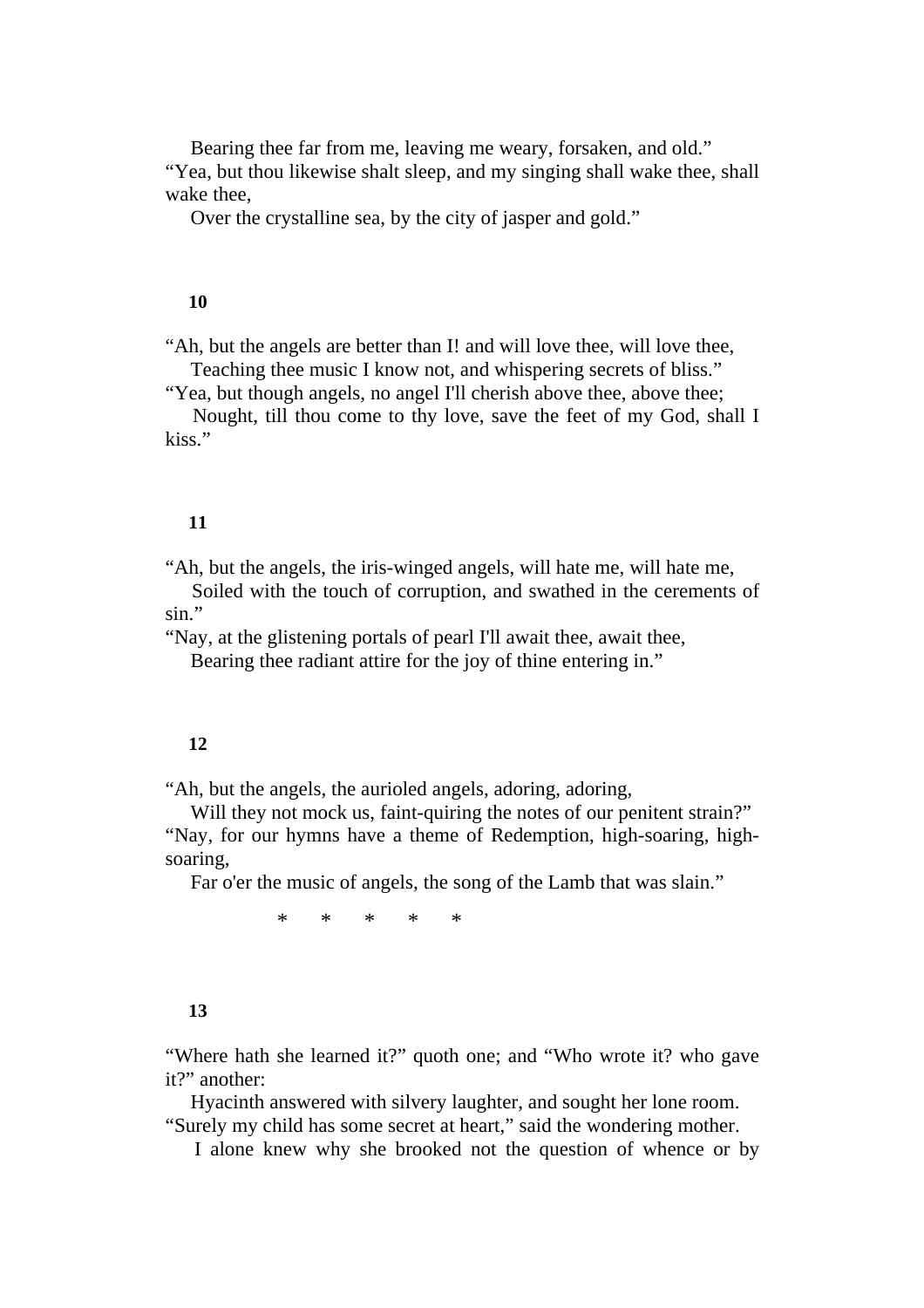whom.

## **14**

All the night long in her slumber I heard the unconscious out-pouring

 Of her young spirit in jubilant thoughts from the dream-broken strain; Ever she murmured — "a theme of Redemption high-soaring, highsoaring,

Far o'er the music of angels, the song of the Lamb that was slain."

**VI.** 

# **1**

PLEASANTLY," said I? Yea, pleasantly, Three summer months of contentment,

 Bright with bright faces, and sweet with sweet voices, or sleeping in smiles.

Here the green earth is the heaven-domed temple of poet's presentment,

Manifold harmonies rolling for ever thro' long forest aisles.

#### **2**

Softly I've moved through the time with the echo-less footfalls of Duty,

 Wearing the garments of meekness and schooling my heart to constraint,

Shunning my mirror for dread of the slumbering demon of Beauty:

Puritan I in my plainness of garb, in demeanour a saint.

#### **3**

All I resolved I have done; much in spirit, and wholly in letter;

 Faultless my conduct and converse . . . but where is the sign of return?

See, I have prisoned my life in routine till my soul is no better

Than the grey ashes that lie in the coldly-symmetrical urn.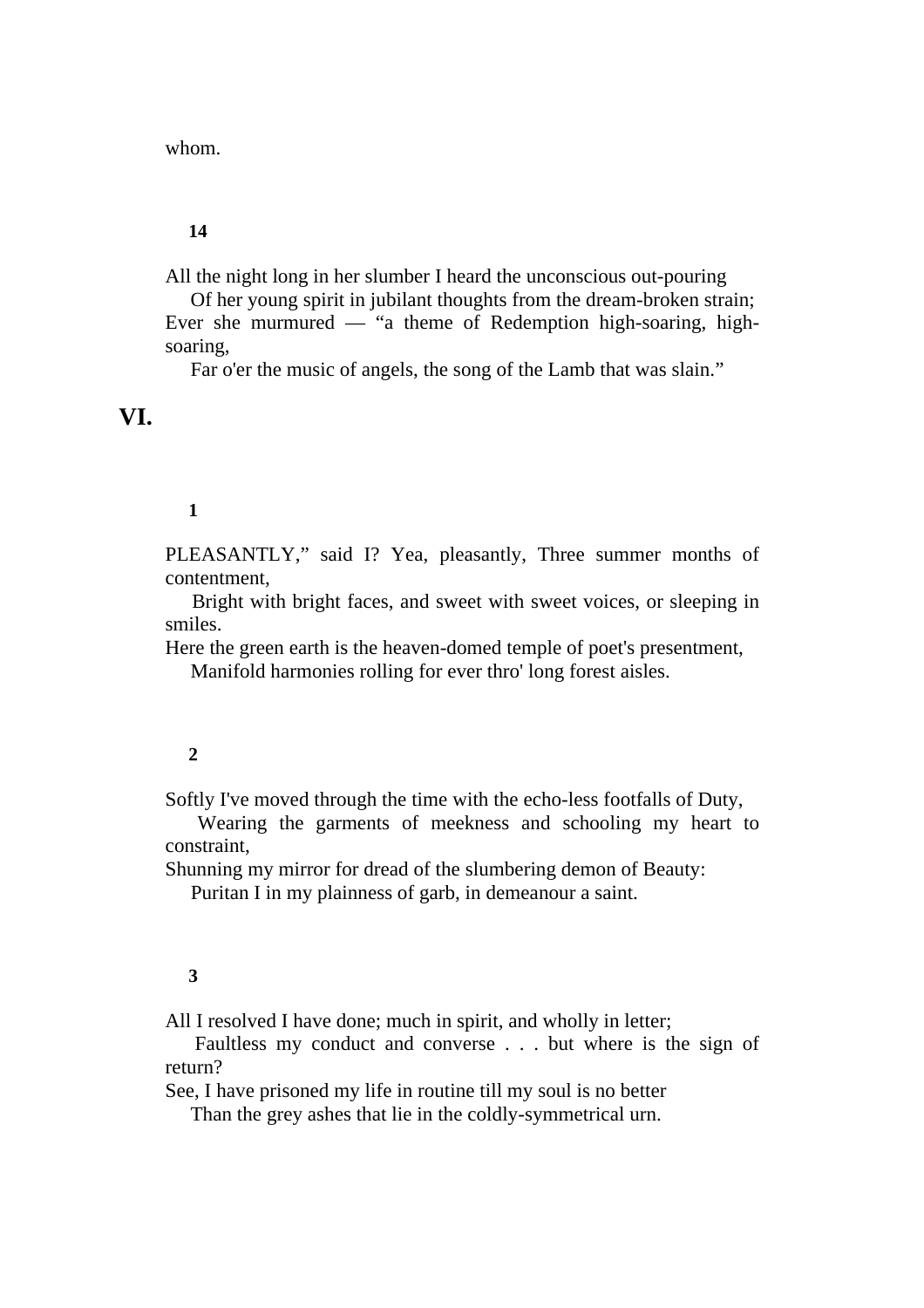**4** 

Am I then weary of well-doing, deeming it fruitless endurance? Nay, but my spirit is cloyed with the feast of perpetual sweets. I was not moulded for peace, or the dreamless repose of assurance. Oh, I am faint with the opiate breath of these woodland retreats!

#### **5**

This is not life, to be bowed in the heart-hush of worship for ever, Softly asleep on my shadow to glide o'er a summer-lit sea.

Life is not passionless calm, but the turbid delight of the river.

Give me the billowy Jordan! . . . enough now of blue Galilee.

## **6**

All my young dream was of heroes; my play was Olympian frolic, Venus, Minerva, Alecto, alternate — love, wisdom, and gall.

What is the mood of my life-music now? Why, a piping bucolic. Babbling melodious of pastoral peace and content; that is all.

#### **7**

Soul cannot march to the bleating of sheep and the lowing of cattle. Rather the war-blast of passion were thrilling again in mine ears!

Oh for a touch of the palpitant world! for the glory of battle!

 Show me once more the proud wave of the banners, the gleam of the spears!

#### **8**

What would I conquer? Myself? So I might; but such war were inglorious.

 How should it yield me the rapture that only the conqueror feels? What were the spoils of the slain? To what Capitol march when victorious?

 Whom should I drag thro' the dust, captive-bound at my chariotwheels?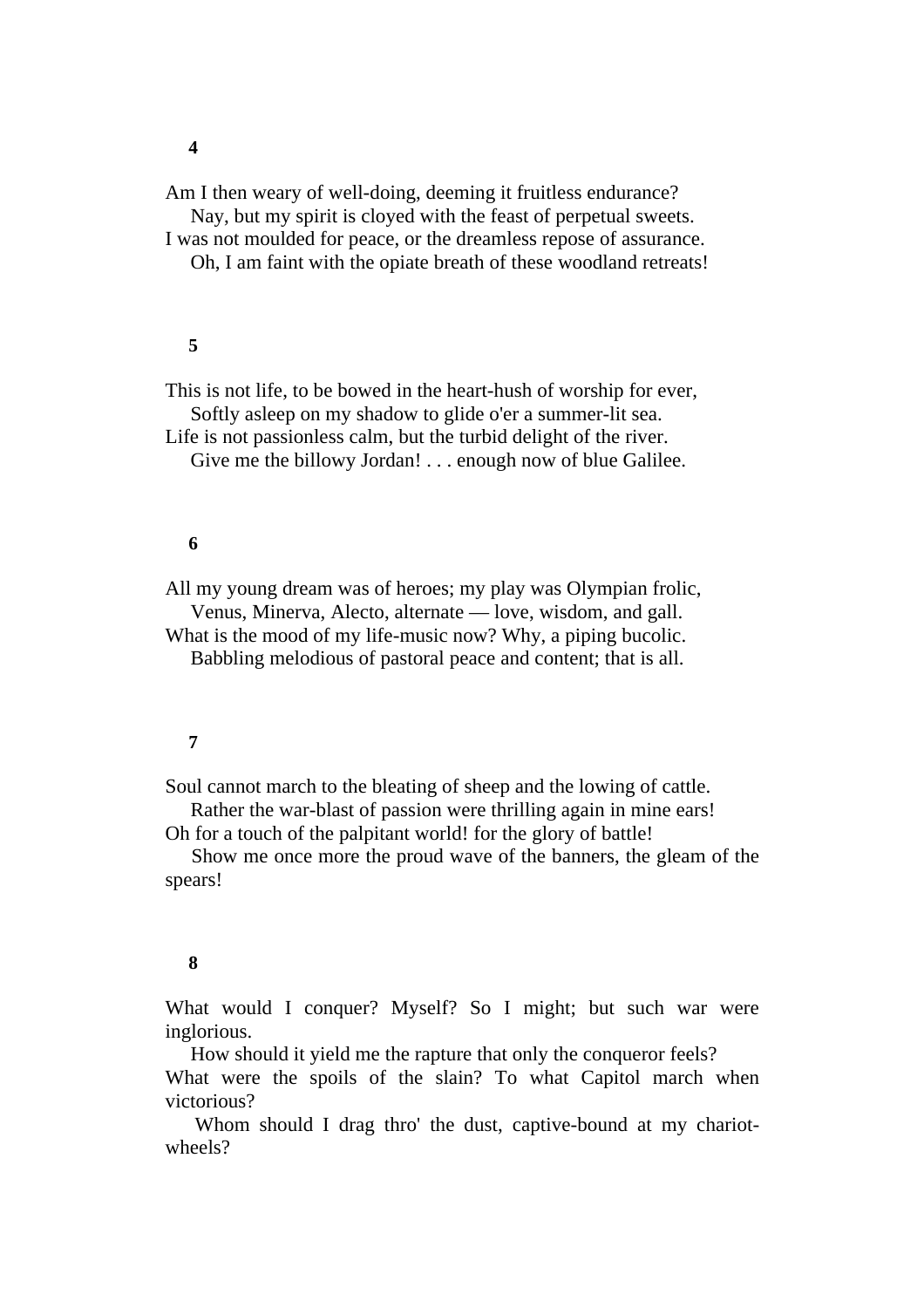Oh, I am sick of unlaurelled self-conquest! A region fire-smitten

Lies at the feet of the victor, unworthy the cost of the strife.

What is the fruit of my summer of meekness? Behold, I have *written!* Ink! where the blood should have been, and the dust of the battle of life!

# **10**

Stay. Let me question myself. Whence this change of mood? Yesterday only

 All in my heart was the hush of the temple, conventual calm. Yesterday quickening Nature sufficed me; alone, but not lonely,

Breathing concordant with all things, embraced in the infinite psalm.

# **11**

Now all this musical silence but frets me. I live, but I sing not,

 Save in harsh discords that jar with the tender discourse of the flowers.

Soft airs are wooing my brow with their winnowing wings, but they bring not

Tribute of hope. Time's too smooth, and I chafe at the impotent hours.

#### **12**

What hath unfellowed me thus from the spirits of beauty beside me? Why do I turn from the honey of life to the blood-kindling wine?

Yesterday, heaven was opened: I saw, but its bliss was denied me,

Saw it in Hyacinth's eyes with the Demon of Envy in mine.

# **13**

Even as she passed from my sight, while the branches yet shook from her presence,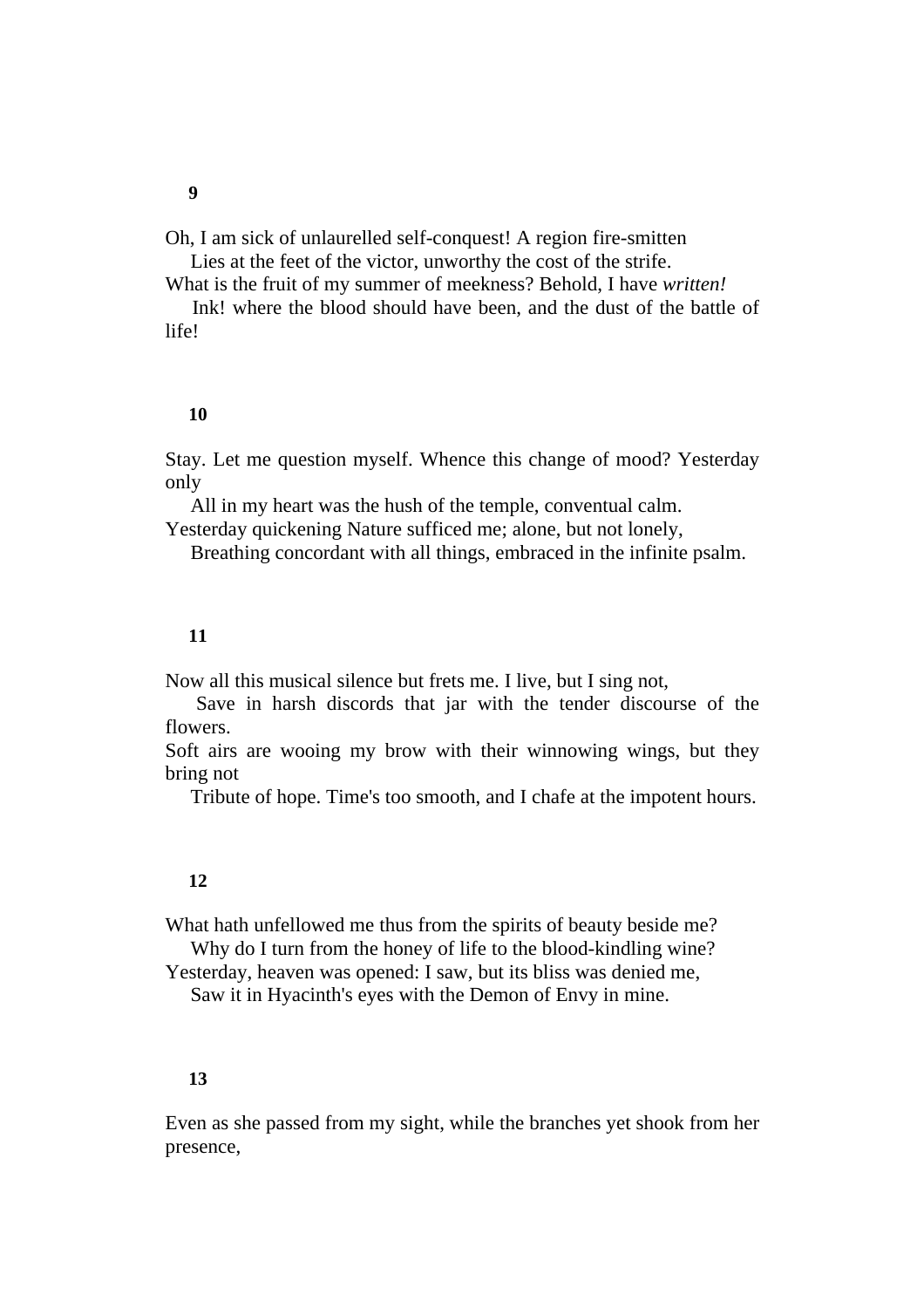Rose in unblest resurrection the sepulchred passions of yore. *I* to go dreaming of life while this novice is drinking its essence!

*I* to be almost content with the dregs, while her cup runneth o'er!

#### **14**

Say, were an angel cast down by mischance at the great consummation, Would not his sharpest distress be the gleam of his home in the skies?

Even the shadow of heaven were worse torment than hell's conflagration: What then for me was the reflex of Eden in Hyacinth's eyes?

#### **15**

Shut out from life and from love by hard circumstance, not from unmeetness,

 Can I untempted look on while another sits down to the feast? Why must I drag through the hours when this Hyacinth leaps to completeness,

Leaps to her queenly meridian, still flushed with the roseate east?

#### **16**

"It is because thou hast sinned." Oh emaciate ghost of repentance!

 Thou here again with thine offerings of sackcloth, and ashes, and tears!

Pointing thy skeleton finger at Law! See, I point to the Sentence,

Paid to the uttermost farthing by weary fulfilment of years.

#### **17**

What-then? Shall envy inherit me wholly? A thousand times Never. It hath but waked me once more from the spell of a somnolent hour, Stirred up the thorns in the nest, struck a spur in the flank of endeavour: I am the old self again. I am. . . . Nay, I am Magdalen Power.

# **VII.**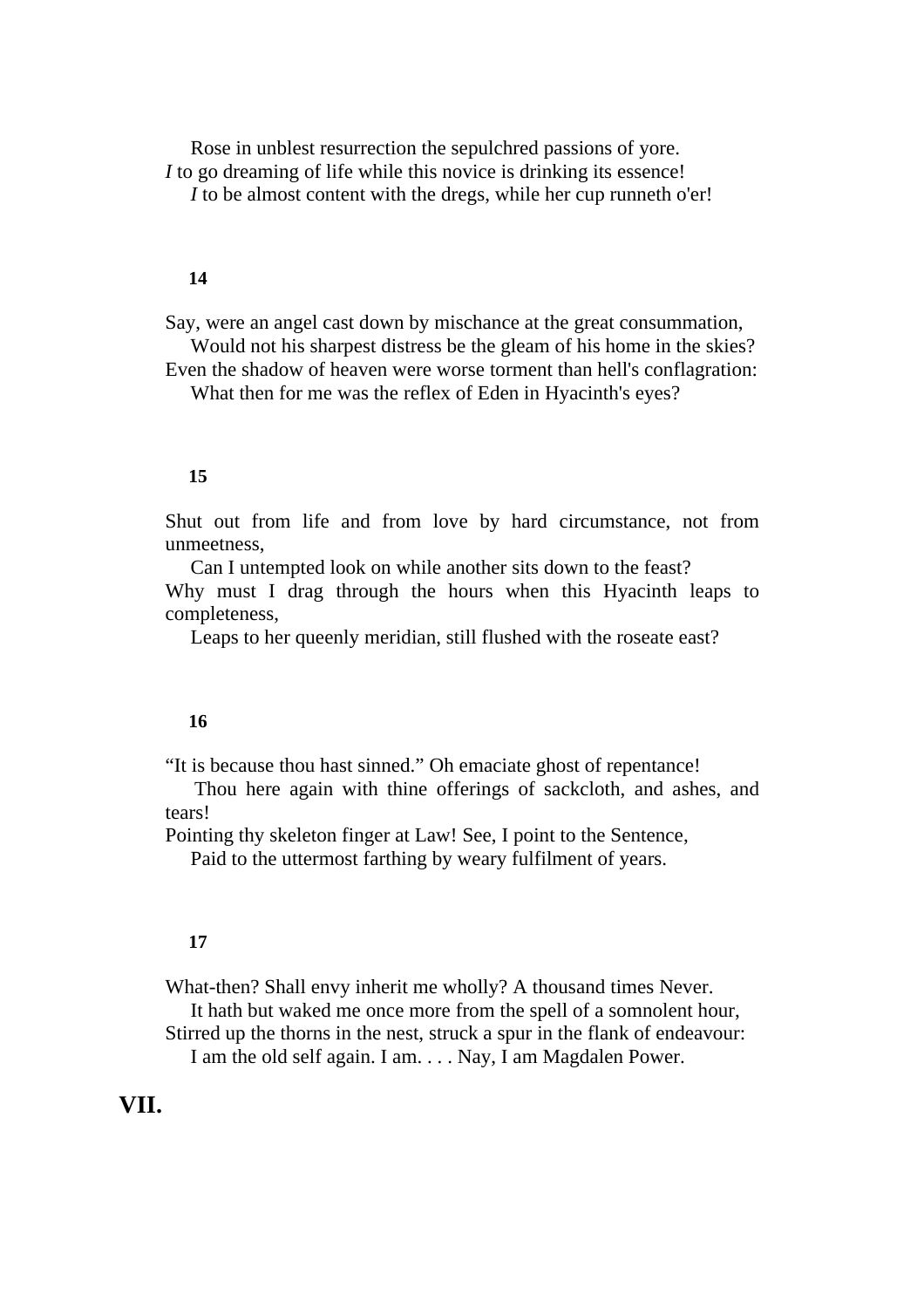STRANGERS to-day; a momentous event in this slumb'rous seclusion: Lily and Violet sadly impatient of precept and books:

Hyacinth calmer, but fluttering dove-like with pretty confusion; Something of mystery, too, in those quick interrogative looks.

#### **2**

"Are they from far?" I ask carelessly. "Not from a very great distance," Violet answers; "but oh! 'tis so seldom they visit us now.

There was a quarrel, you know," she continues with prattling persistence, All unaware of the shadow that gathers on Hyacinth's brow.

#### **3**

"Something I don't understand, about cattle, and buying, and selling;

 Arthur Trevelyan was rude, and dropped words about 'ill-gotten gear;'

Father was angered, and said that no Convict should darken his dwelling: But he repented, and wrote to both father and son; so they're here."

#### **4**

"What is a Convict?" she asks me; "Trevelyan's a Convict, they tell me. It must be something, I'm sure, to be proud of, if Raymond is one."

Ah, cruel question that would to my own definition compel me!

Hyacinth comes to my rescue: "A Convict! Young Raymond is none!

#### **5**

"Tell me," she said, and I mark the unwonted and quivering passion, "Can it be just that a son should inherit a father's disgrace?"

Gladly I catch at the turn of the theme, and reply, " 'Tis a fashion

 That were best honoured by breach." There's a story in Hyacinth's face.

# **VIII.**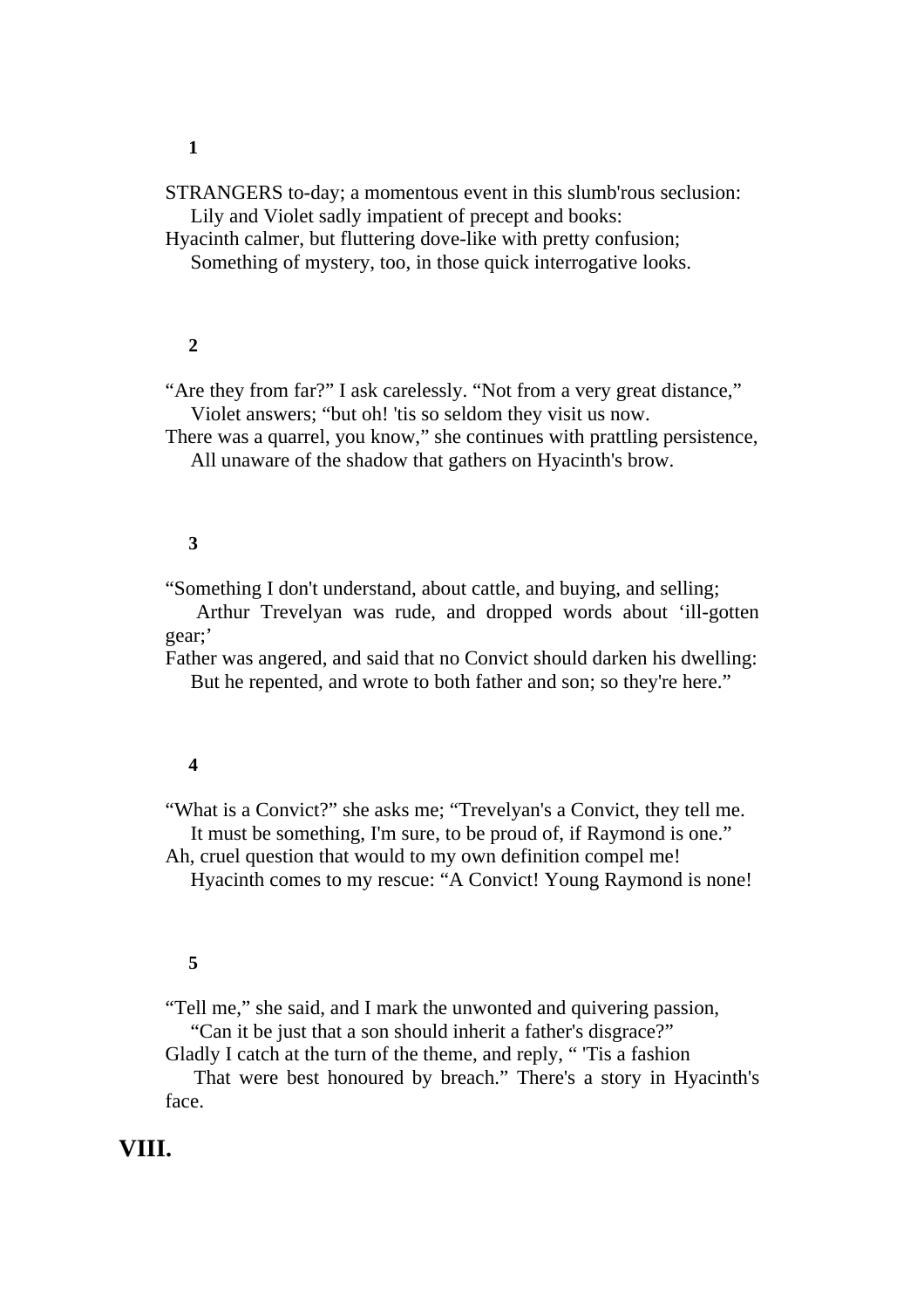OFT hath it pleased me in day-dream and night-watch to mould an ideal:

 Is not my heart-wish incarnate, new risen or dropt from above? One sudden gleam of a face, and my cherished ideal is real!

 There moved my miracle, there passed my Fate, whom to see is to love!

## **2**

Somewhere I've read that the gods, waxing wroth at our mad importunity,

 Hurl us our boon, and it falls with the weight of a curse at our feet: Perilous thing to intrude on their lofty Olympian immunity!

"Take it, and die," say the gods, and we die of our fondest conceit.

## **3**

Is it so now with myself? I have riven the night-watches asunder,

Murmuring "Give me to see him," and fretting the beautiful skies.

Lo, I have seen him! And now, I shrink, trembling with impotent wonder,

Pondering, Is it the blessing I craved, or a curse in disguise?

#### **4**

Yes, I have seen him; and envious murmur and fretful rebellion

Pause as I muse on a possible future, and gird up my strength.

How my wild spirit was hushed when I looked on this Raymond Trevelyan!

 Prince of my dreams, by the throb of this heart, thou art come — come at length!

# **IX.**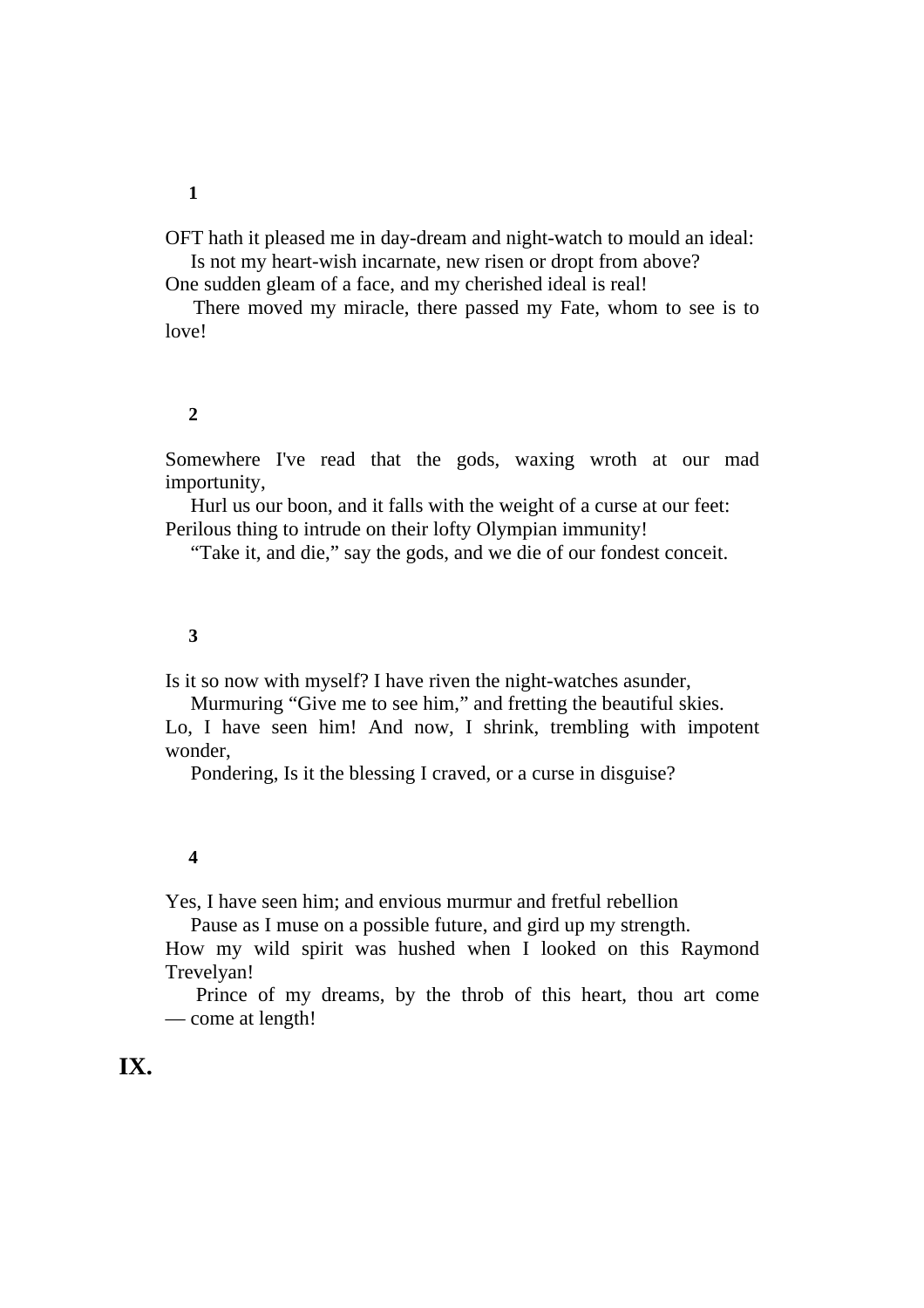**1** 

DOWN in the vines he is sitting, the fruitage, leaf-shadowed above him, Lending concomitant charm to the ripeness that flushes his cheek.

There is the glory of summer about him. I see him, and love him,

Asking not why. I but know that the strong one is come to the weak.

#### **2**

Down in the vines he is sitting; and radiance leaf-softened and golden On the broad calm of his brow through the veil of the vintage is shed. Blest be each bough that enshrines him! Henceforth I am ever beholden

Unto the slenderest, tenderest leaflet that shelters his head.

#### **3**

Down in the vines he is sitting; I see him leaf-circled and Faun-like,

Such as I've seen in my dreams, in like halo of amber and green,

With those same love-seeking glances, so placidly, dreamily, dawn-like, Quiet as the birth of the dew, as the star of the morning serene.

#### **4**

Dream, heart, no more of thy lyre-lauded heroes, and demi-gods storied! Open thine eyes on the breathing fulfilment of beauty and strength!

Down in the vines he is sitting; I see him leaf-girt, and leaf-gloried;

 Prince of my dreams, by the throb of this heart, thou art come — come at length!

# **X.**

# **1**

ONLY two syllables uttered — "Goodnight;" a conventional

 Nay, not so much — a mere meeting of finger-tips formally deigned. Nothing for heart to interpret; no look to remember and treasure:

Lovingly courteous to others; to me alone coldly constrained.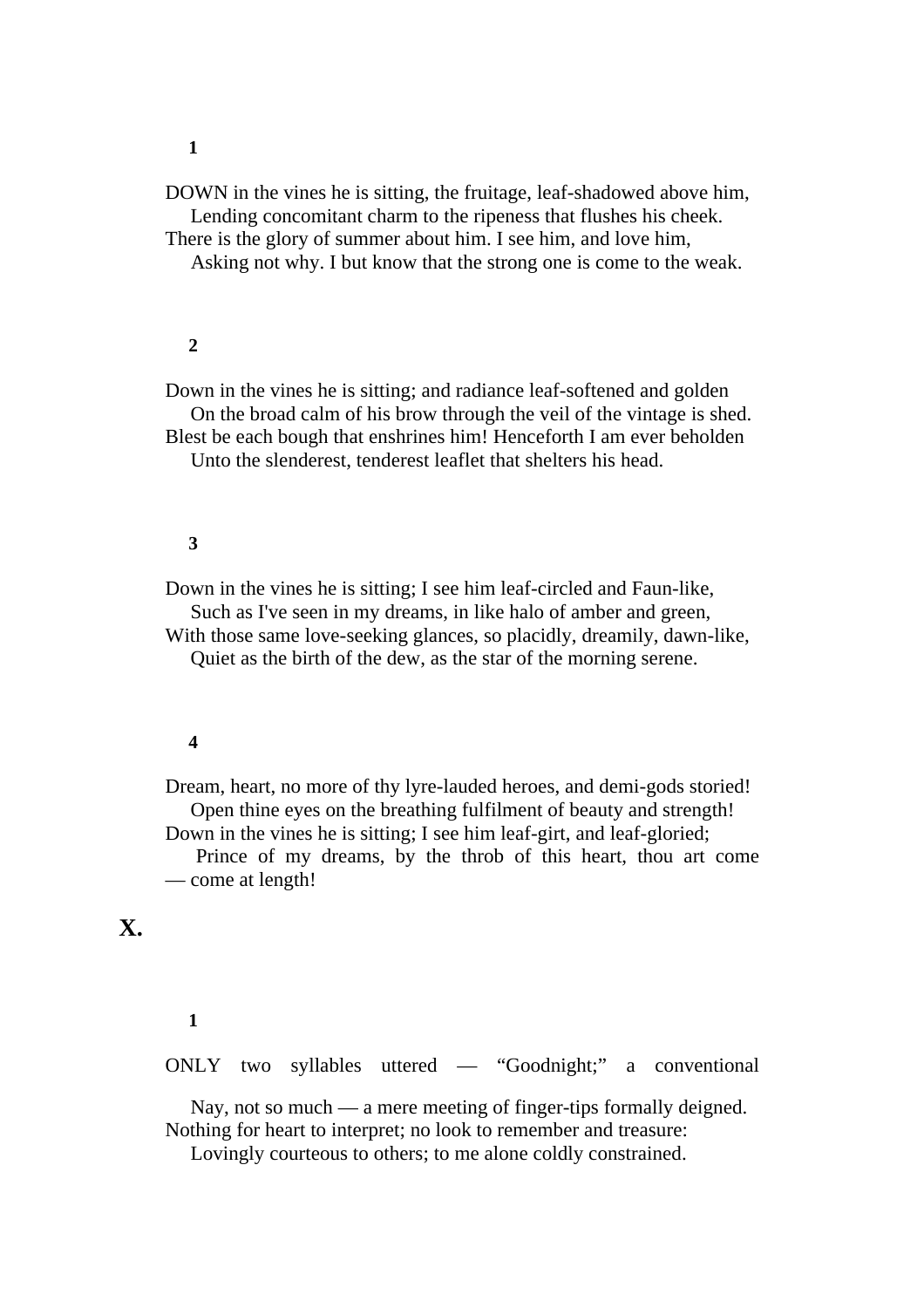Yet he is mine. I have marked him for mine. Am I fantasy's minion? Slave to a self-born philosophy? victim of doating conceit?

Or, am I privileged priestess, beholding dark things Eleusinian,

 Piercing the thought of the gods, and fore-casting the way of their feet?

#### **3**

Gods, gods, and gods! I am weary of gods! I have looked on humanity,

 Living, and breathing, and glowing, and burning — limb, body, and face!

Time that my dreams become touch, that I cease from this bodiless vanity,

Wistfully rounding my vacuous arms to the shape of embrace!

# **XI.**

# **1**

OVER my mirror. 'Tis time that I look to my weapons and armour. Keener than ever, I fancy, the penetrant edge of my glance.

I can remember a fuller-orbed cheek, and a rose-blushing warmer; But on my brow is no line sorrow-furrowed, no wake of mischance.

#### **2**

Loves he dark tresses, I wonder, in sinuous subtlety twining?

 Loves he dark eyes, fired with love, and star-sympathied passion of night?

Loves he the long drooping eye-lash, half secret half story combining? Loves he the lithe grace of undulous ease, and imperial height?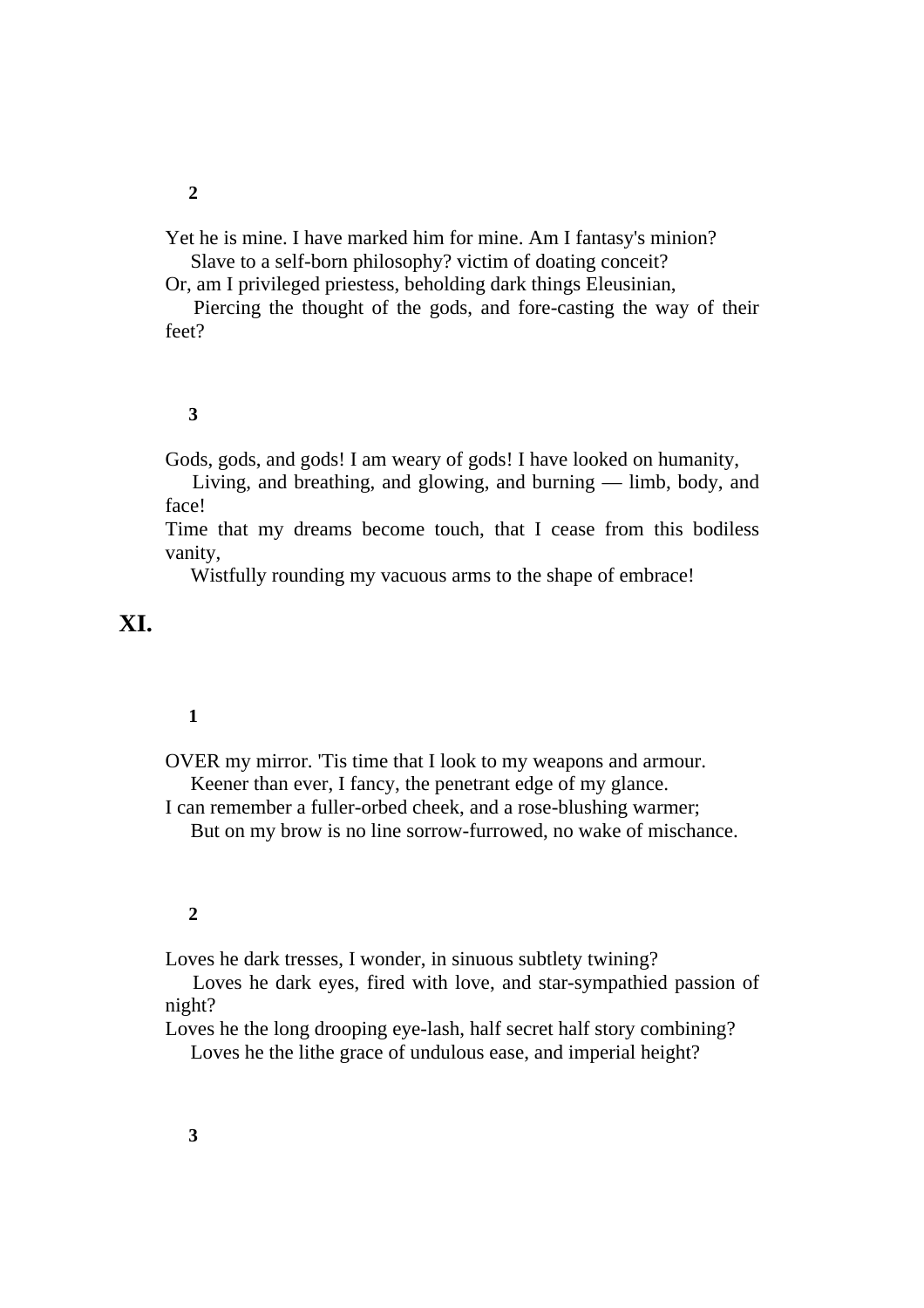This is the reflex of beauty I gaze on, the beauty I've hidden,

Most from myself, and have struggled thro' years of control to forget,

Deeming it e'en as a perilous thing, and a weapon forbidden,

Piercing the hand of the user, and dealing but shame and regret.

#### **4**

Wherefore should beauty be evil? and that which in lilies and roses

Men deem most gracious and holy be fatal in woman alone?

Why should the flower seek the light, while the woman in cloister reposes,

 Sealed down by vows from the eyes that were made to drink love at her own?

#### **5**

Beauty, like Knowledge, is Power; what of Beauty and Knowledge colleaguing,

 Guided by keen-visioned Prudence to work to one ultimate goal? Not Cleopatra herself, 'mid the lurements of Tarsus intriguing,

Boasted this tri-une endowment concluded in body and soul.

#### **6**

Not as my past is my present. No more as a child shall I stumble,

Hastening the end by false measures, and grasping the fruit immature:

I shall be patient. The time may be long, and the means may be humble,

But he is mine; I have marked him for mine; and the triumph is sure.

## **7**

This idle curl that I smooth even now betwixt finger and finger,

Silkenly circling his own shall he press upon amorous lips;

Yea, on the yielding delight of this breast shall that conquered head linger,

And 'neath the veil of these tresses lie hid in enamoured eclipse.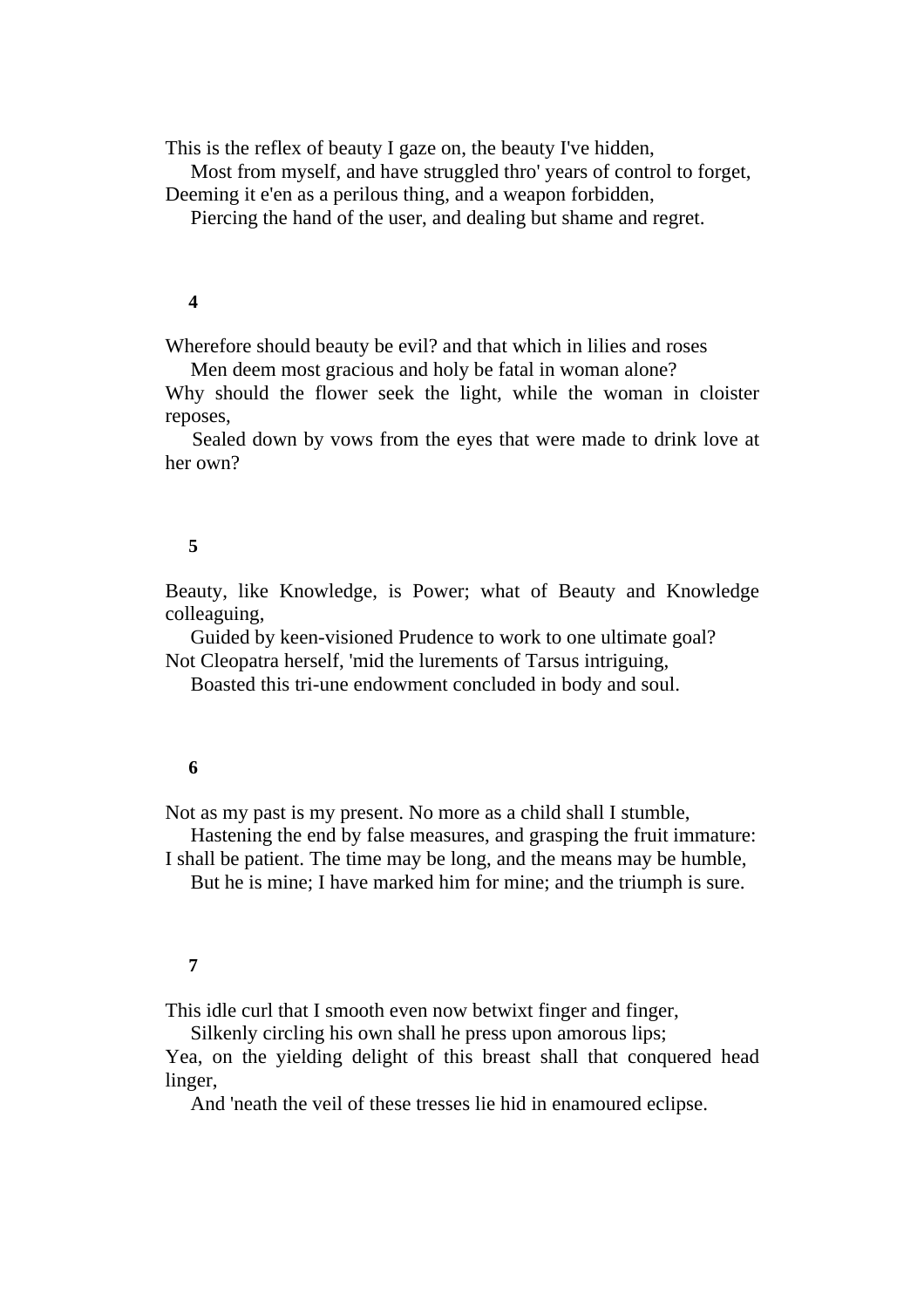But my lamp pales as I gaze; and I feel the weird tremor that thrilleth

 Brain, heart, and limb, when the night seems to yield up its soul unto day.

Now to mine orisons. Shall I then speak as the spirit not willeth? Nay: I must couch me unshriven. To-night I am powerless to pray.

# **XII.**

# **1**

WAS it a chance or a Providence brought me once more to the river? Wandering whither I knew not, and cared not, I came as before Unto the spot. It was ever my solace to wander; and ever Seem I allured to the stream: for the rush and the musical roar,

## **2**

Rhyming and chiming in mystic agreement with that which works in me, Bravely concording with thoughts of wild action and furious delight, Win me from baleful contentment, from dreamy oblivion win me, Call me to live and to dare, re-endow me with motion and might.

#### **3**

How I have smiled at my school-bred compatriots languidly viewing Iyy-clad relics caducous, and morbidly learned in decay!

Give me the bountiful rush of my river, its ever-renewing

Life and festivity, song, dance, and revel by night and by day!

#### **4**

Surely 'twas this and not espionage guided my fanciful wandering, Drew me thro' bosky entanglement e'en to the ripple-wooed marge;

Couched me in ready concealment, and set me conjecturing, pondering,

Ever on life, and on *my* life; when, lo, by the mangroves a barge,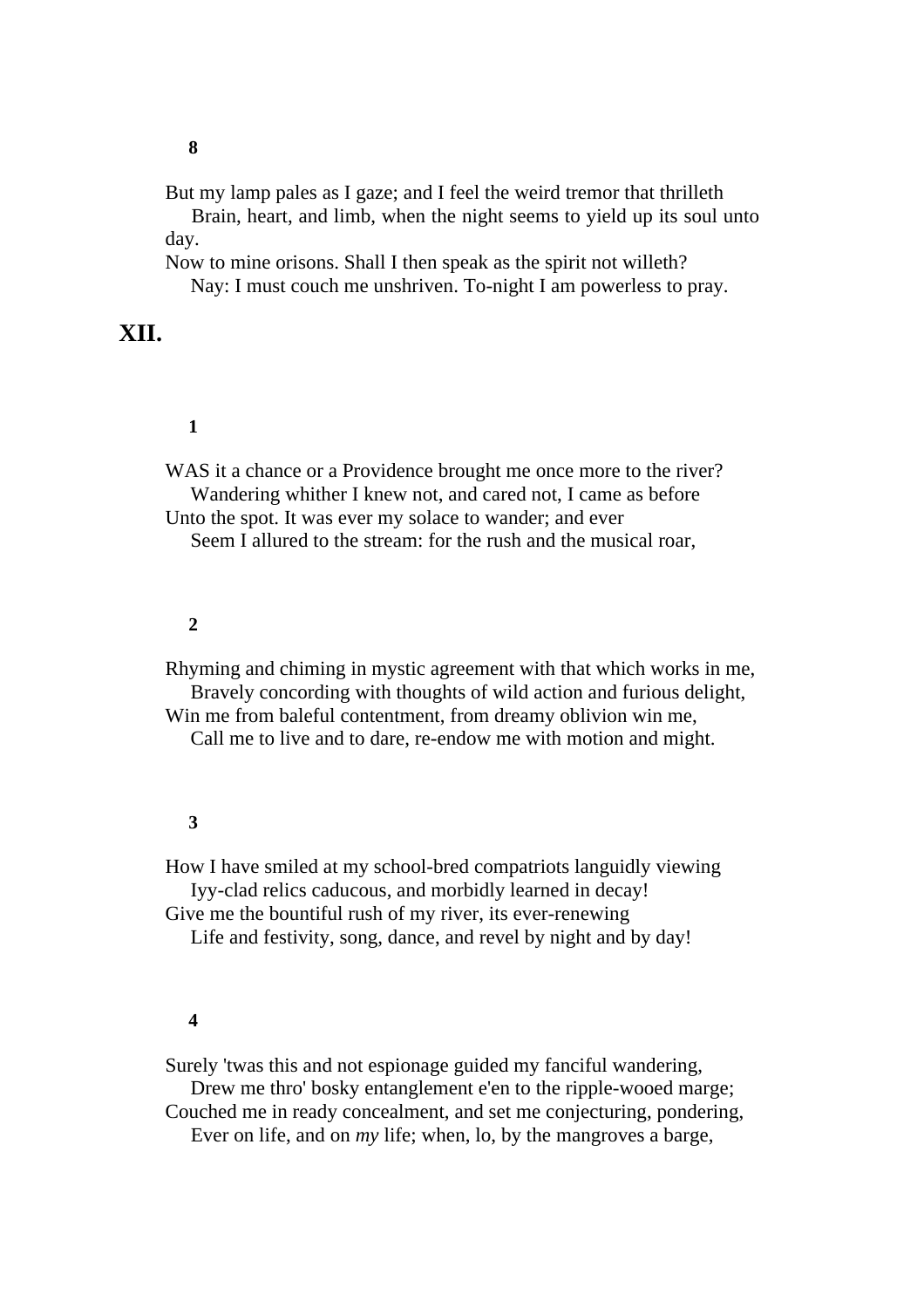Fairy-like, noiselessly gliding! Or ever I saw him I knew him.

 Knew by the sudden rebound of my blood, and the quiver of limb! Knew, too, that rustling of leaves, and the gleam of white vesture that drew him

Unto the haven appointed — the heaven of Hyacinth and him.

# **6**

Then the old story, the Adam-old story, the Eve-old love story:

 Rapture of lips, and entwining of arms, and commingling of sighs, Heart-to-heart clingings, and glad jets of tears; all the glow and the glory

Of a ripe summer of love sunned in splendour of amorous eyes.

#### **7**

Was it in generous forbearance I bore me so calmly, so mildly,

 Marking the kiss-dented lips, and sweet license of zephyr-blown hair? Who could have dreamed of young Hyacinth clasping and clinging so wildly?

She of the angels! In sooth such embracement is not of the air.

#### **8**

Well: 'tis enough. A new obstacle. Sometimes the ghost of it haunted me,

 Breathing on sparks of suspicion that now are enkindled to flame. Phantom no more: I have seen, and the glare of the truth hath not daunted me;

Truly, forewarned is forearmed, and I grow but the more to mine aim.

#### **9**

She is a child; I a woman; and he! could he fill up the measure

 Of the great longing I read in his eyes with a kiss or a song? Greatness of heart soon outgrows the milk-dainties of infantile pleasure.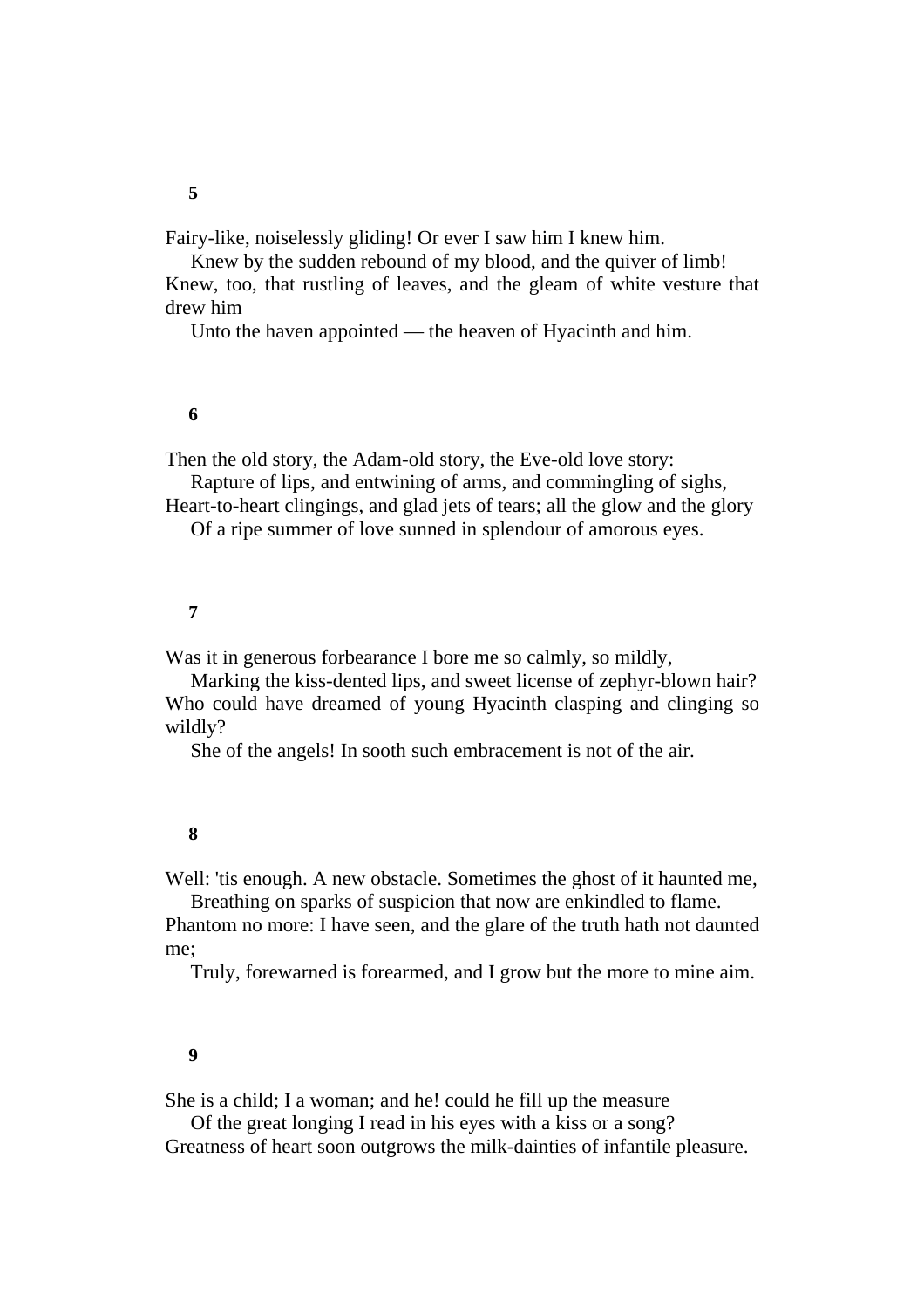Weak silly-winning young ways are poor wiles for the wise and the strong.

## **10**

It is not ivy he needeth, the boughs of his manhood caressing,

 Ivy that drains what it clings to, and sappeth the life of the tree. It is the earth for the roots, and the blood of the storm, and the blessing

Wrapt in the rolling of vapours, and born of the sun and the sea.

## **11**

These would I give him, a closer embrace than poor parasite-clinging,

 Being his meat, and his drink, and his strength, and his light, and his breath!

Is not this better than daintiest love-lore of sighing and singing? Hyacinth! Hyacinth! It is not you, it is I . . . his till death!

### **12**

Yea, though I saw you to-day in the rapture of parasite-clinging, Luring the strength from his heart, and suspiring a mutual breath, Practising daintiest love-lore of kissing, and sighing, and singing, Hyacinth! Hyacinth!  $\dots$  it is not you  $\dots$  it is  $I \dots$  his till death!

# **XIII.**

# **1**

LET me be justified in my own sight. She is young, and before her

 Lies all the wide world to choose from. Would God that it were so with me!

Hers is blind impulse: she cannot have chosen: and Raymond reigns o'er her

Only by right of first comer. Not such would my fealty be!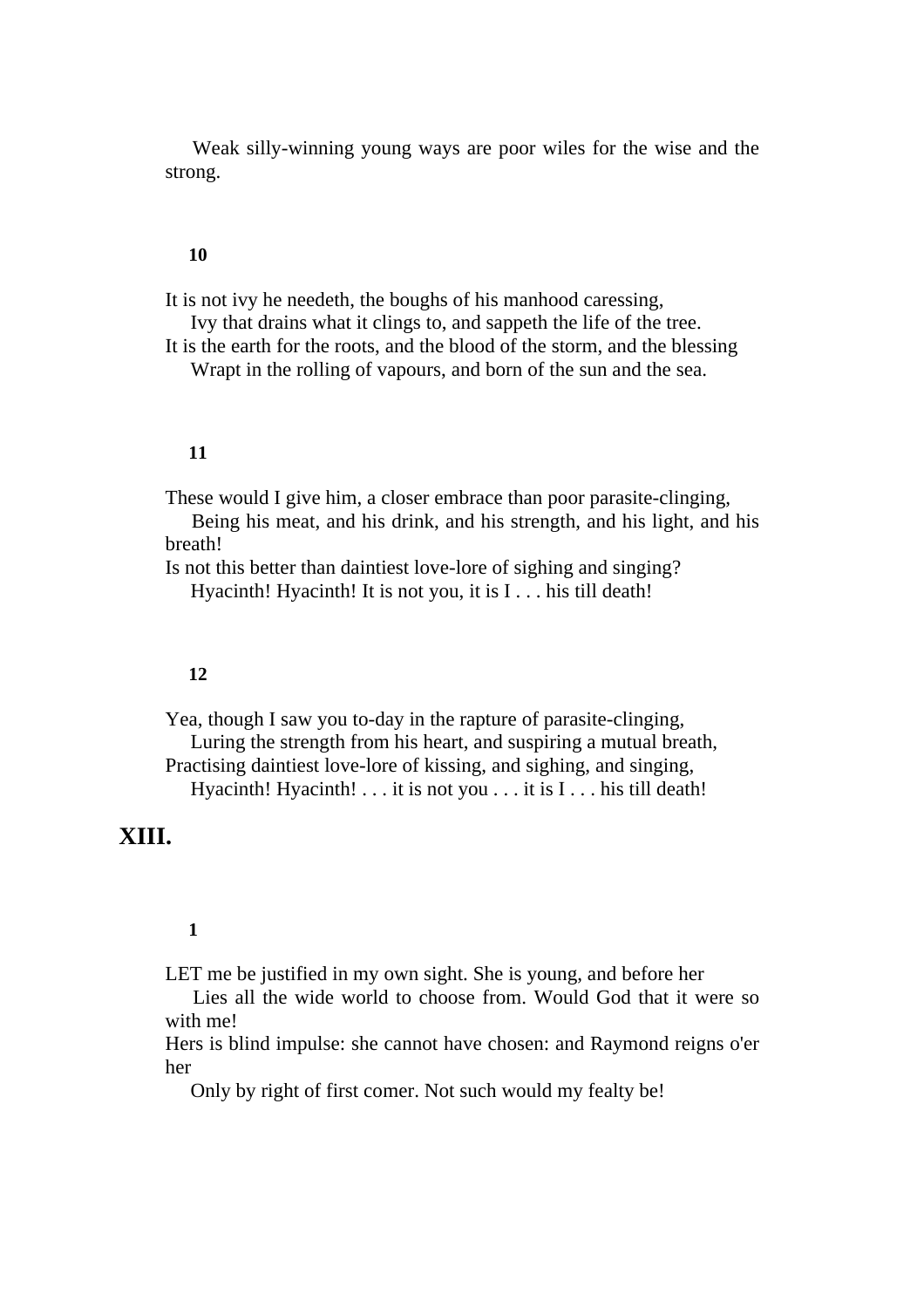Not with the eye of a child do I measure those opulent merits —

 Frame of Antinöus, utterance of Pericles, heart of "The Just." All the more mine do I claim him because of the taint he inherits:

This were a shame unto her in high places of blue-veined disgust.

#### **3**

Shall I invoke higher motives, and sanction my purpose by duty?

Well, an I would, so I might, and no more than my duty fulfil.

Am not I Hyacinth's keeper, aedile of this temple of beauty,

 Bound by my service and honour to watch and to guard? . . . And I *will*.

# **XIV.**

# **1**

LINGER, oh Sun, for a little, nor close yet this day of a million!

 Is there not glory enough in the rose-curtained halls of the West? Hast thou no joy in the passion-hued folds of thy kingly pavilion?

Why shouldst thou only pass through it? Oh rest thee a little while, rest!

## **2**

Why should the Night come and take it, the wan Night that cannot enjoy it,

 Bringing pale argent for golden, and changing vermilion to grey? Why should the Night come and shadow it, entering but to destroy it?

Rest 'mid thy ruby-trailed splendours! Oh stay thee a little while, stay!

## **3**

Rest thee at least a brief hour in it! 'Tis a right royal pavilion.

Lo, there are thrones for high dalliance all gloriously canopied o'er!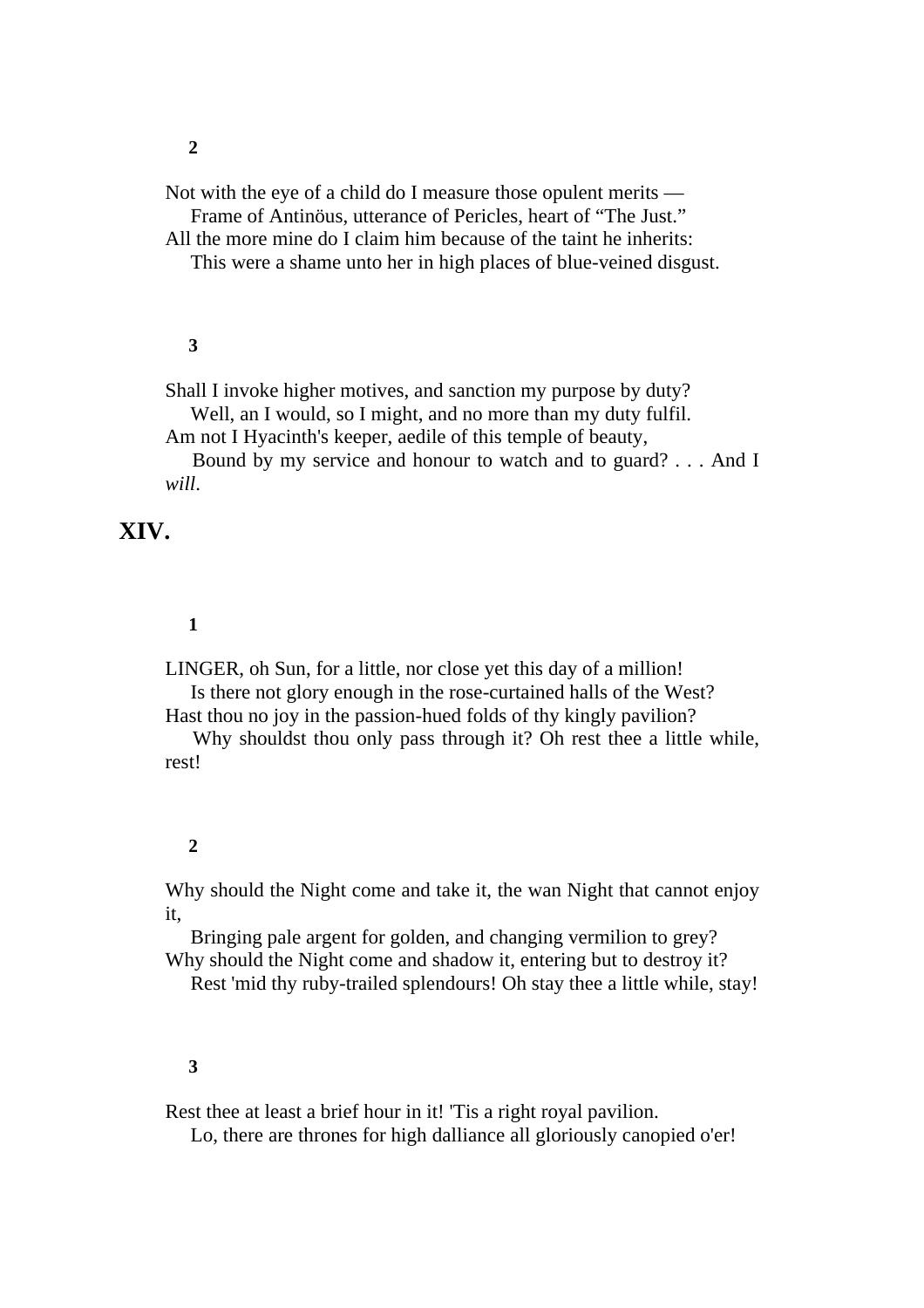Lo, there are hangings of purple, and hangings of blue and vermilion, And there are fleeces of gold for thy feet on the diapered floor!

## **4**

Linger, a little while linger. To-morrow my heart may not sing to thee:

 This shall be Yesterday, numbered with memories, folded away. Now should my flesh-fettered soul be set free! I would soar to thee, cling to thee,

And be thy rereward Aurora, pursuing the skirts of To-day!

#### **5**

Shall I not doat on to-day that hath brought me the earnest of blessing,

 Young buds of friendship whose promise the coming of time shall fulfil?

First the green blade; then the ear, from the green to the yellow progressing;

Then the full corn in the ear, golden waving, to reap when I will.

#### **6**

For, as it fell out to-day, I was sought and was found of young Raymond; And he hath told me his story, beseeching my counsel and aid:

Closest of friends, we are Pythias out-Pythias'd and Damon out-Damon'd;

Man unto man is as nought to our friendship of young man and maid.

# **7**

All this is well. It is something to nourish a secret between us.

 All this is well. There are meetings, and moon-light and star-light in store.

Ah, my poor "mournful OEnone," dost think there is pity in Venus

 When she contends with her peers for the prize? Such have I, and no more.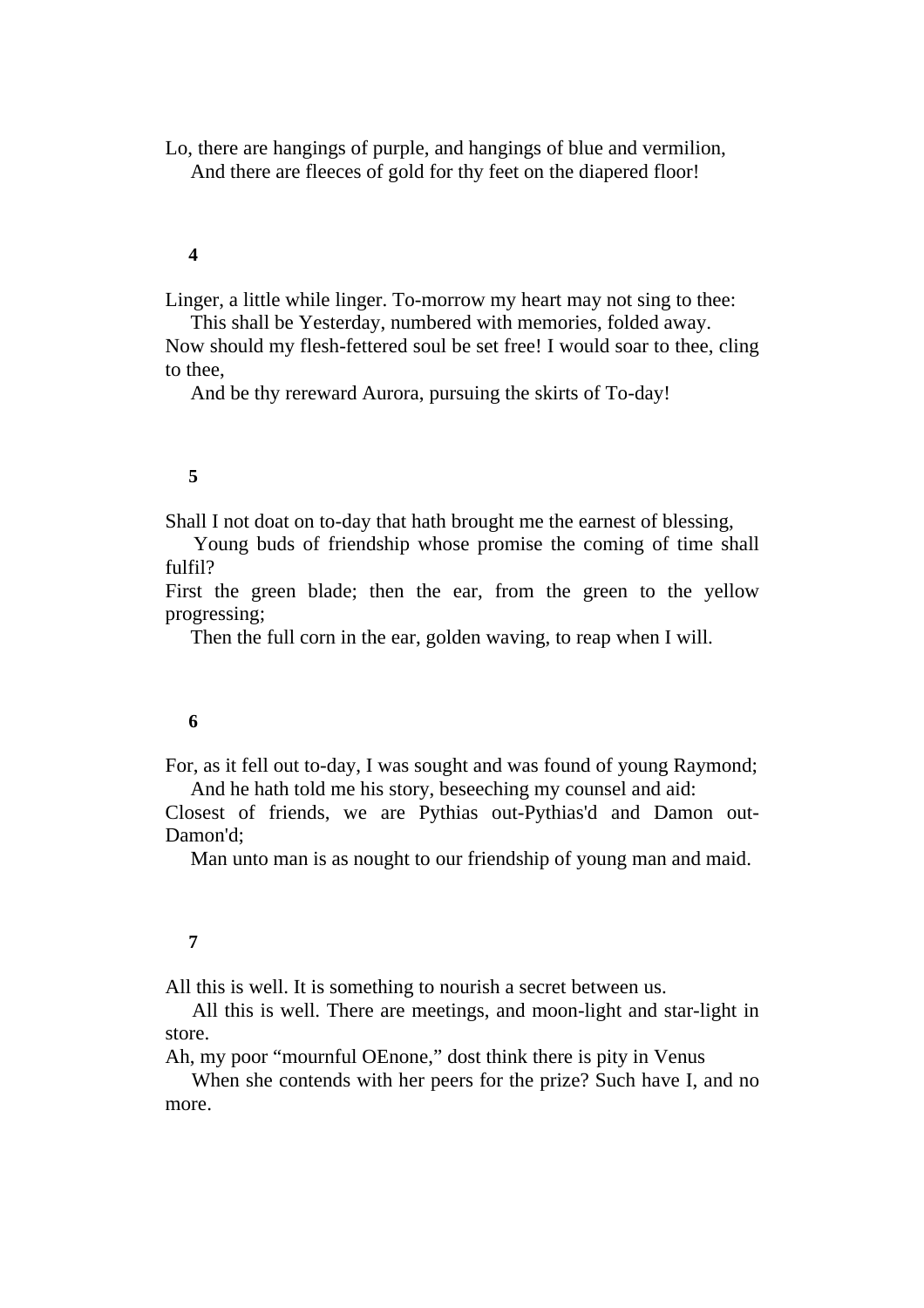**8** 

This is not new in the love-lore of woman — love's messenger pleading Subtly and warily, making the cause of another her own;

Skilfully pouring in shaft upon shaft, till the love that lies bleeding

Turns to the smiter for help, and finds rest in her bosom alone.

#### **9**

Didst thou not dream then, my love, when I proffered a guerdonless traffic

 'Twixt that poor dove and thyself, that thy trust was most sweetly beguiled?

Didst thou then deem me so icy-angelic, so snowy-seraphic,

That I but gazed on thine eyes to reflect back their light on a child?

#### **10**

Ah me! this turmoil of heart! Is it truly a change for the better?

Once I remember a setting of sun, yea, and settings of suns,

Which I all-hailed, when, as warder, and order, and grating, and fetter, Passed into darkness and silence — twin-heaven of the spirit that

shuns

#### **11**

Daylight and audible life. Oh my soul! the delight, the delicious

Pressing together of arms, and up-gathering of knees to the chin,

And the spent air breathed for warmth 'twixt the breasts, while the darkness propitious

Softer than wool wrapt me round with a dreamless oblivion of sin!

#### **12**

Which is the better? — the torpid collapse of spent penitence crouching Into the darkness and solitude, hugging the joy of the night,

Or the fierce gladness of day that would hinder the sun from his couching,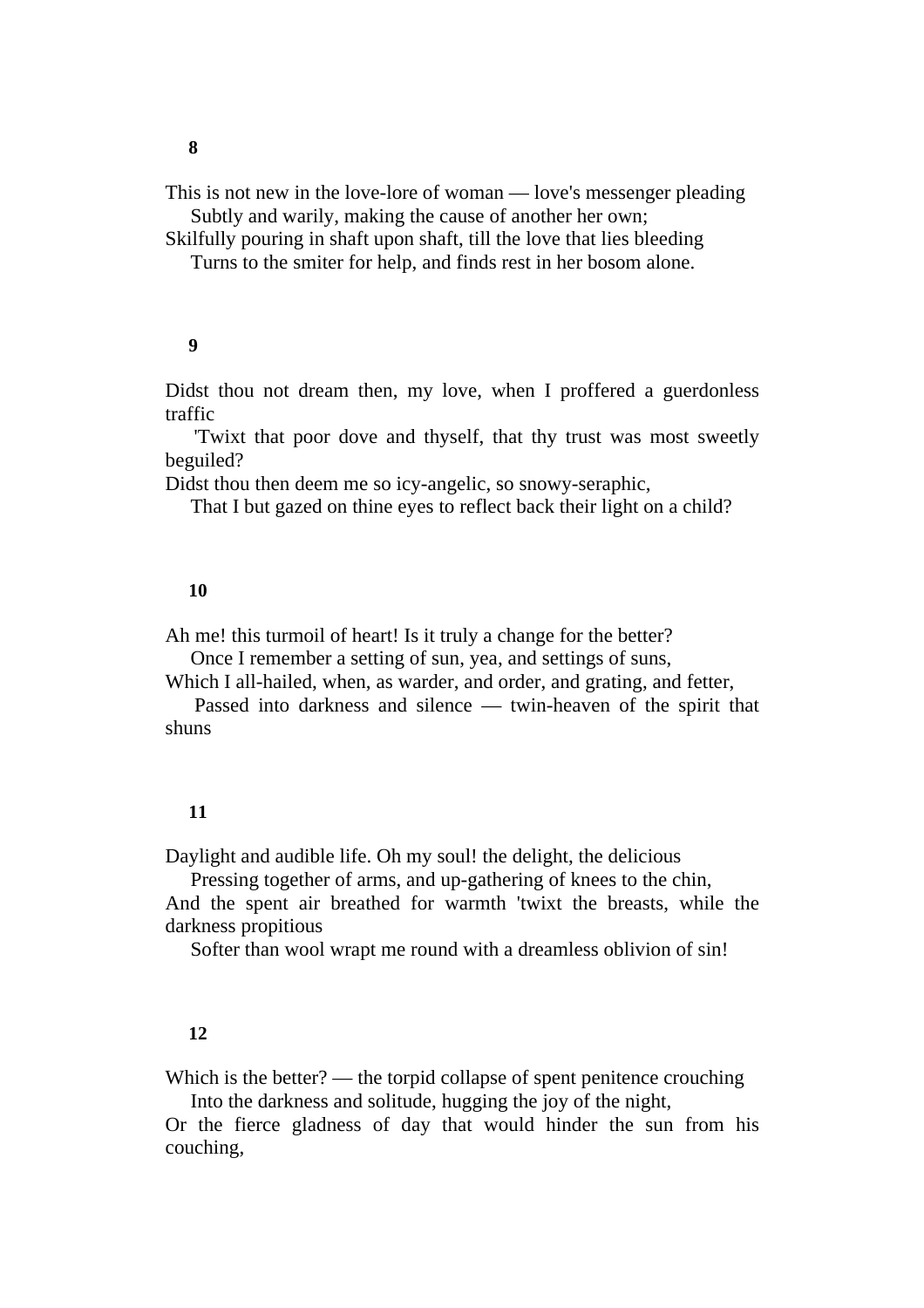Mad with the bitter-sweet wine of desire, and the pain of delight?

#### **13**

Is there no midway for such one as I am 'twixt being and doing? Is there no choice save the lotus of sleep or the apple of strife?

Is there no bliss that is neither dull rest nor a fevered pursuing?

Is there no twilight dividing the noon-flame and night of my life?

#### **14**

Well, what I am, that I am. It is better to scheme than to slumber.

What was this goodness that sometime I strove for? Supineness, constraint,

Mortification of spirit, and crosses and thorns without number, Pride in abasement, and sombre complacence of embryo saint.

# **15**

That is all over; and, saving some fitful remembrance of pity

 Piercing the joints of the harness, to break as it reaches the heart, All is as erst. . . . Touching Hyacinth, she must to school, to the city.

 This I advise for her good — for her good (perhaps mine, too, in part).

# **XV.**

## **1**

VASTNESS of verdurous solitude, forest complexity boundless,

Where is no stir save the fall of a leaf, or the wave of a wing:

Lone sunny regions where virginal Nature roams ceaseless and soundless,

 Rich with the richness of summer, yet fresh with the freshness of spring: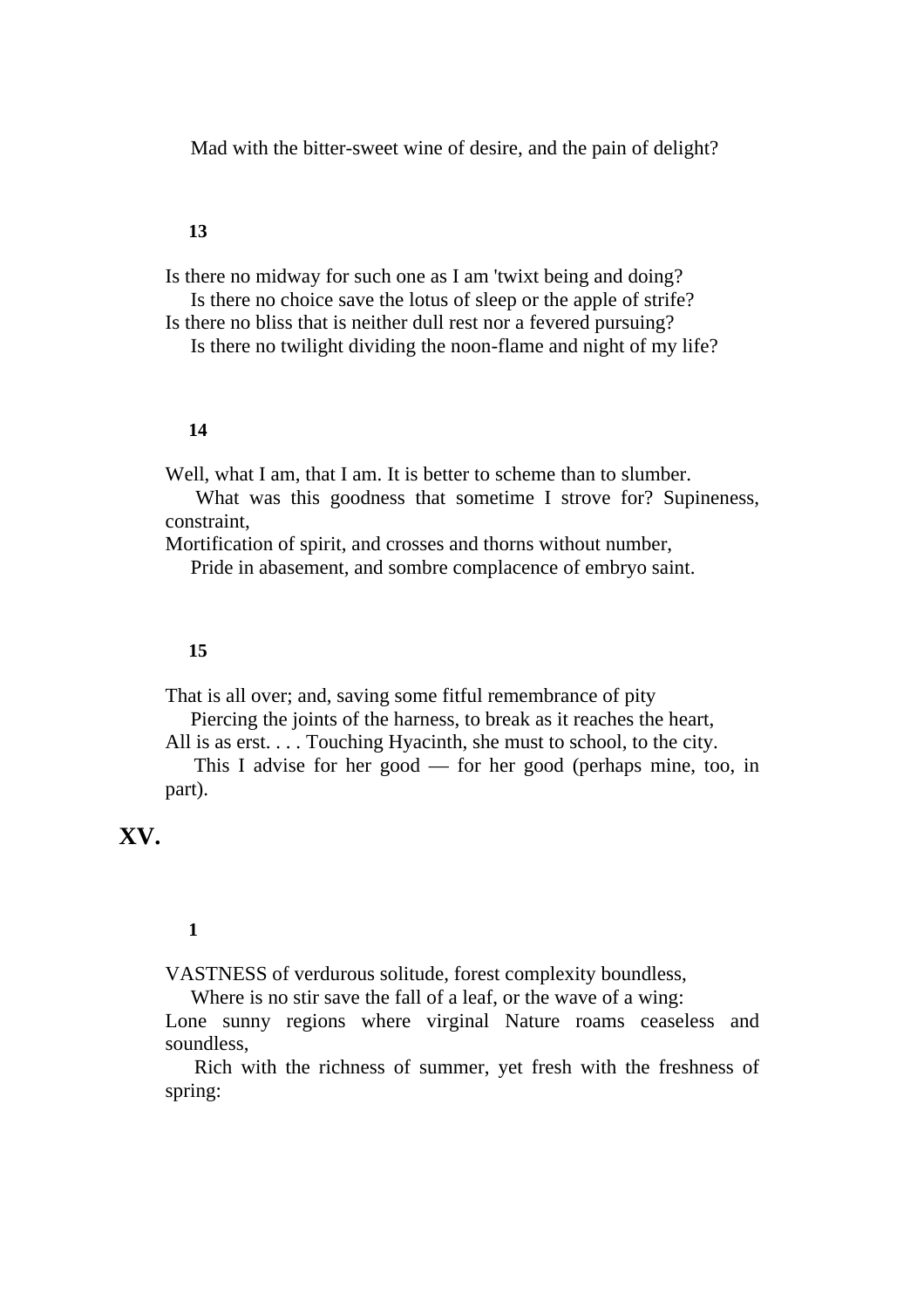Where is no stir save of leaf in its falling, or bird in its winging,

 Or the unfrequent sweet idyll low-murmured by devious streams; Where is no passion, or sign of desire, save the infantile clinging

Of the young tendrils, or opening of flowers to a morning of beams.

#### **3**

That was but yesterday. Comes a brief journey . . . a sleep . . . and the morrow

Wakes on the City, with issuing forth of tumultuous life —

Wakes upon quickening footsteps, and faces acquainted with sorrow, Hurried uptaking of burdens, and voices familiar with strife.

#### **4**

Marvel of contrast, that seems like the swift incoherence of vision!

 As peradventure it may be; for who can say more than "It seems"? Surely all life is a dream, mis-begot of Olympian derision,

 And the divided strange courses of men are but dreams within dreams.

#### **5**

Let me dream on, then. Of late I confess I have dreamed somewhat pleasantly.

 Last night I dreamed of a school in a convent. And Hyacinth and I Came to the gate. So we knocked at the gate, and it opened, and presently

 Hyacinth passed from my sight, and I heard a voice sobbing "Goodbye."

#### **6**

Poor little Hyacinth! But it was better, assuredly better.

 You'll be too busy to think, and too much with the angels to care. Now you are safe from the freaks of young fantasy — safe as your letter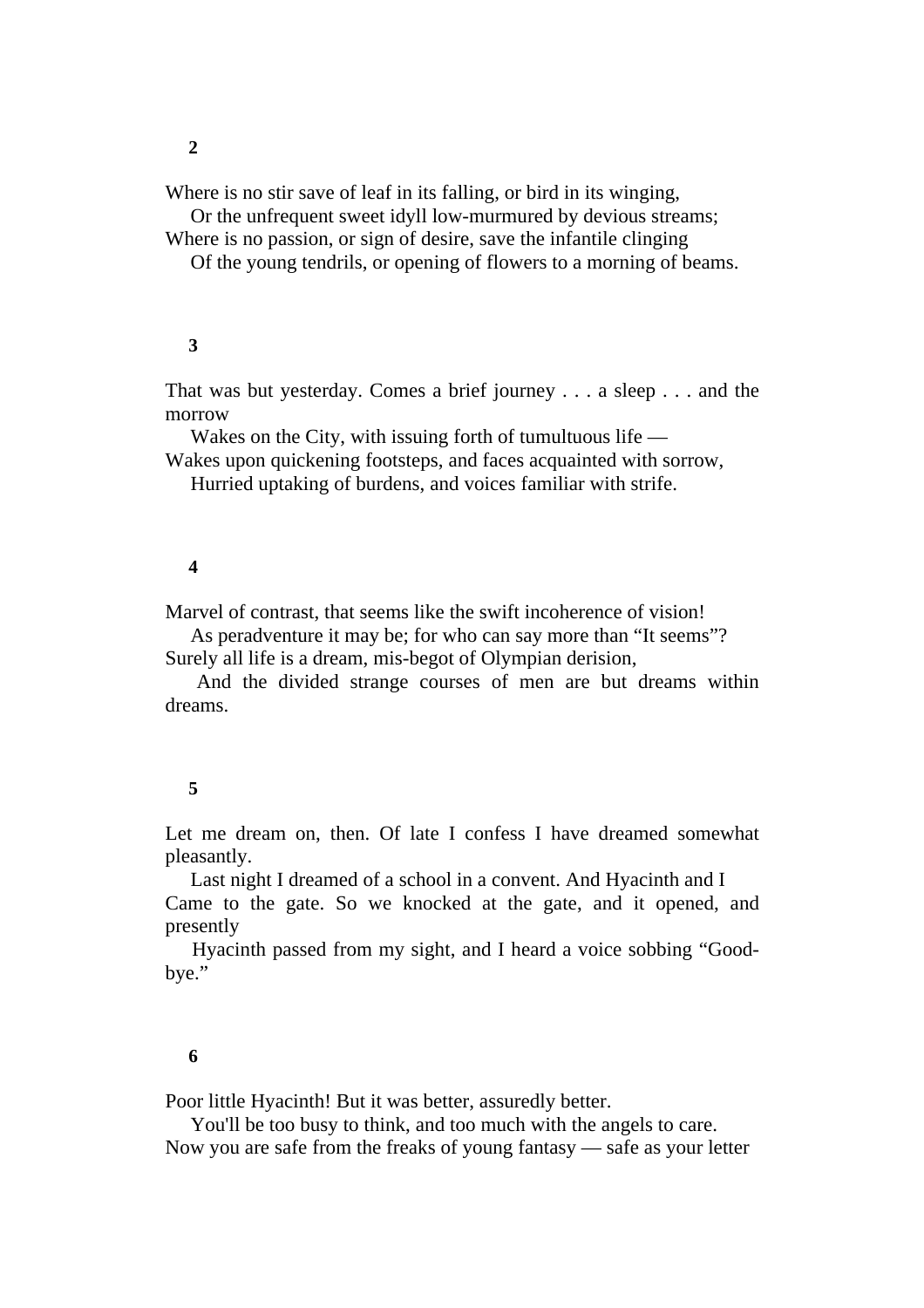Is *not* to pass from my hand into his. You'll forget him in there!

# **XVI.**

# **1**

BACK to my woods; back to Lily and Violet; back to the daily

Track of the wheels, and the hidden rotation of wheels within wheels.

But there is hush in the home all unwonted. Where three voices gaily

 Sang to one tune, there is silence, save whispers, and wordless appeals

# **2**

From sad young eyes unto mine, as the last who have seen and have kissed her,

Fretting my soul with unspoken entreaty and inquest of truth,

Seeming to ask with sharp scrutiny, "What hast thou done with our sister?

 Art thou more cruel than death, that thou grudgest the years of her youth?"

# **3**

Give me a woman to strive with, a man, or a demon, or angel!

 When did I tremble or cringe, when the proud and the strong were my foes?

But from the weaklings of Christ, from the delicate lambs of Evangel,

 From the lorn looks of young innocents — save me, oh save me from those!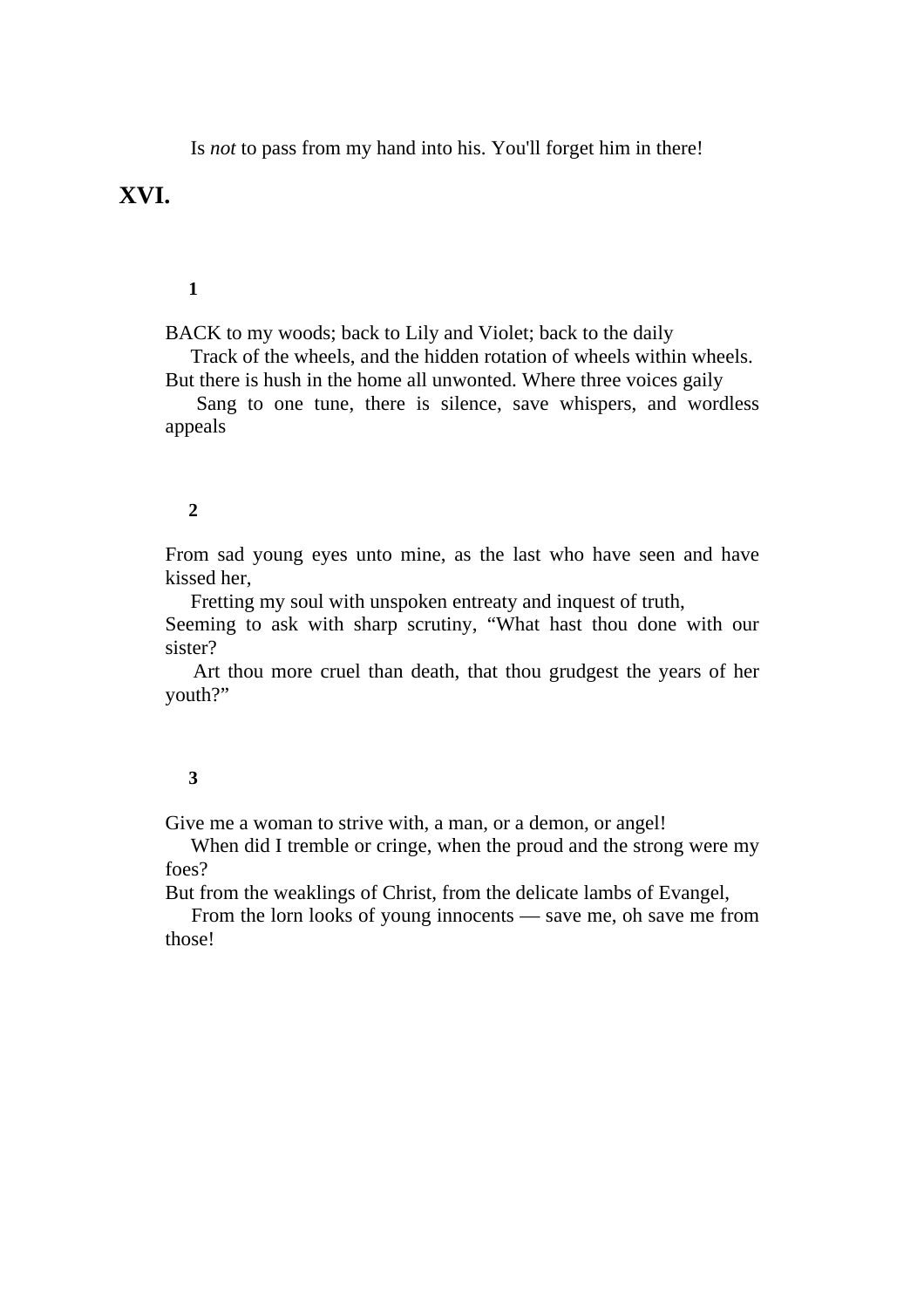# **Part Second.**

# **I.**

# **1**

EVEN as water to him who thirsts wayfaring, dust-dry and burning, After sore heat and long stumbling in courses with never a rill, Weary with counting of ridges, and barren result of much turning, Tempted to curse God and die, let the afterward be what it will;

# **2**

Even as the brimming delight of the wine-cup by fair hands commended Unto hot lips that are sanguine from onslaught and stiff-set from ire,

With the undoing of baldrick and panoply heavy and splendid,

Changed for a girth of white arms, and the softness of silken attire;

#### **3**

Even as pressure of ministering hands on the fevered and aching

Brow of the sorrowful, morrow-full sire and provider of bread,

Wherein is grace of sweet solace and peace, and a virtue awaking

Unexplained hope, and discernment of bliss all around and o'erhead;

# **4**

Even as green rivage with homestead, rose-garden, and grass-lawn trimshaven,

 Unto eyes weary with wide waste of waters and seething sea-foam, Changing the spirit of heaviness into the joy of the haven,

And the long vigils of storm to the rest and observance of home;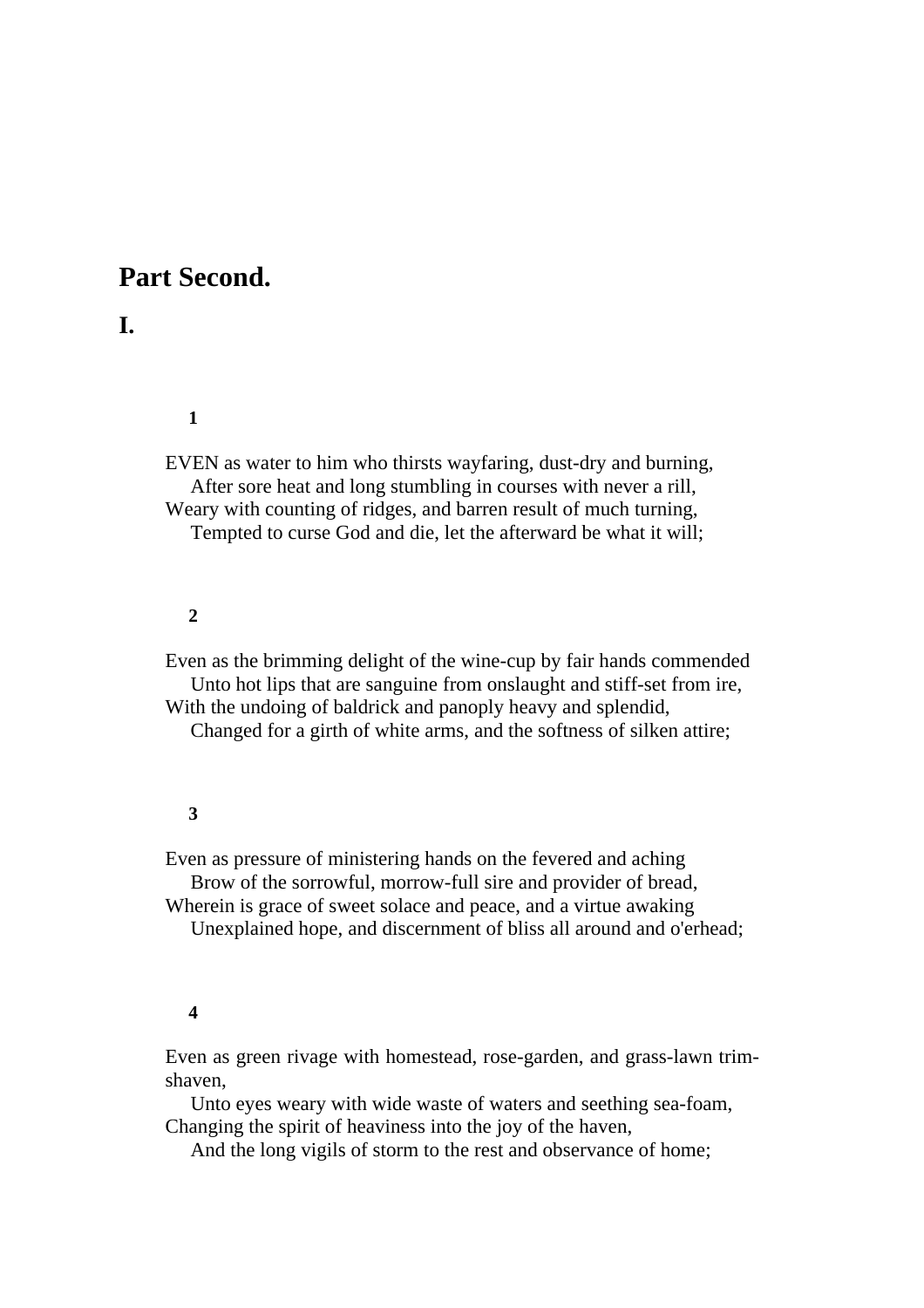Even as the stirring of leaves on the bought after breathless unbroken

 Months of dead drought, when the earth is as iron, and heaven as brass,

When the rain-argosy cometh, and sendeth a sigh for a token,

And there is hope in the flowers, and a wave on the languishing grass;

#### **6**

Even as the coming of dawn to the pilgrim in trackless wild places, Lighting up landmarks of old, and confirming his face to the south

Zionward, — even to Jerusalem the Golden, where rest is and grace is, Whither he toils, angel-tended, with Songs of Degrees in his mouth;

#### **7**

Even as the coming of night to the premature children of labour,

 Smit to the heart of their youth with the curse of the iron and steel — Night with re-unions of home, or sweet converse of neighbour with neighbour,

Proffering the peace of her stars for the wildering whirl of the wheel;

#### **8**

Even as all golden moments, all joyance of welcome transition,

 Gathered from all the wide circuit of life and concluded in one; — So to Love's fever and fret, its sore travail and thirsting ambition,

Comes what my lips and my heart knew to-day at the set of the sun!

# **II.**

# **1**

HE is not faithless or fickle, and had he all shamelessly yielded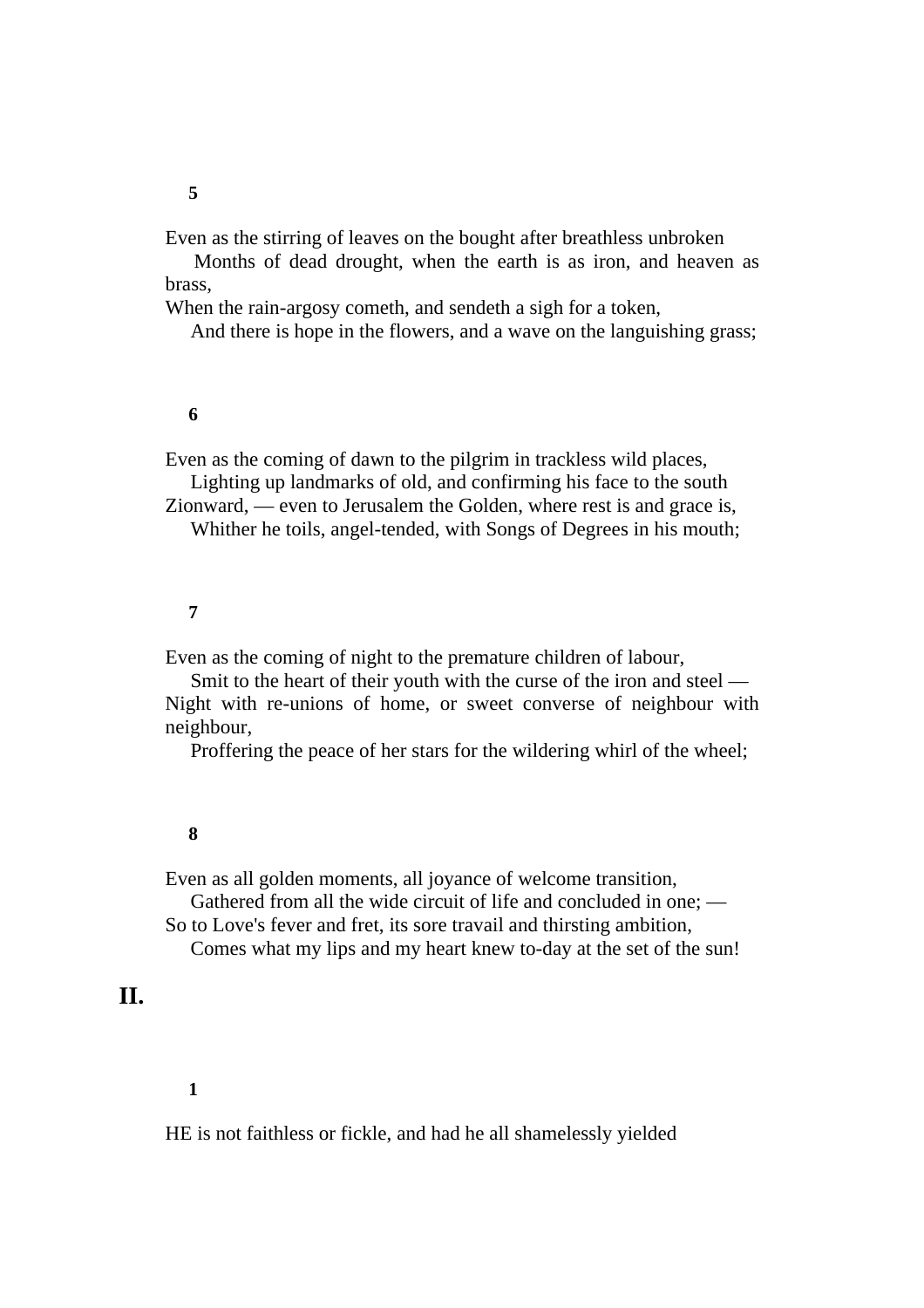At the first stroke, I had spurned him, and left him ignobly to die: Or I had dallied a little, and played with the potence I wielded —

 Kissed him perchance, and then loathed him, and branded his love with a lie.

## **2**

I might have gazed on his eyes till the light of allurement had quenched them;

Suffered a violent brief little bondage of manly embrace;

This way and that way have parted his hair with my fingers, then clenched them,

And with the scorn of a woman have smitten him full on the face.

#### **3**

But he is noble and virtuous, patient of evil appearance;

Charity in him is sovereign; it suffereth long and is kind.

"She may seem wholly estranged; all is darkness; but time bringeth clearance,

And I will grope in my darkness, content for her sake to be blind."

#### **4**

Long months of silence, and agonized waiting, and ever-increasing

 Substance of wonder still found him believing the message would come:

Yet not as mine could his suffering be, a hid torture unceasing,

Knowing the cause, yea, and *being* the cause, and yet wilfully dumb.

#### **5**

Ah, those poor letters of his and of hers! Like things murdered they haunt me.

 Dead things have power on me, though with the quick I be fearless and brave.

Surely the fire would consume them! But how if the sight of them daunt me?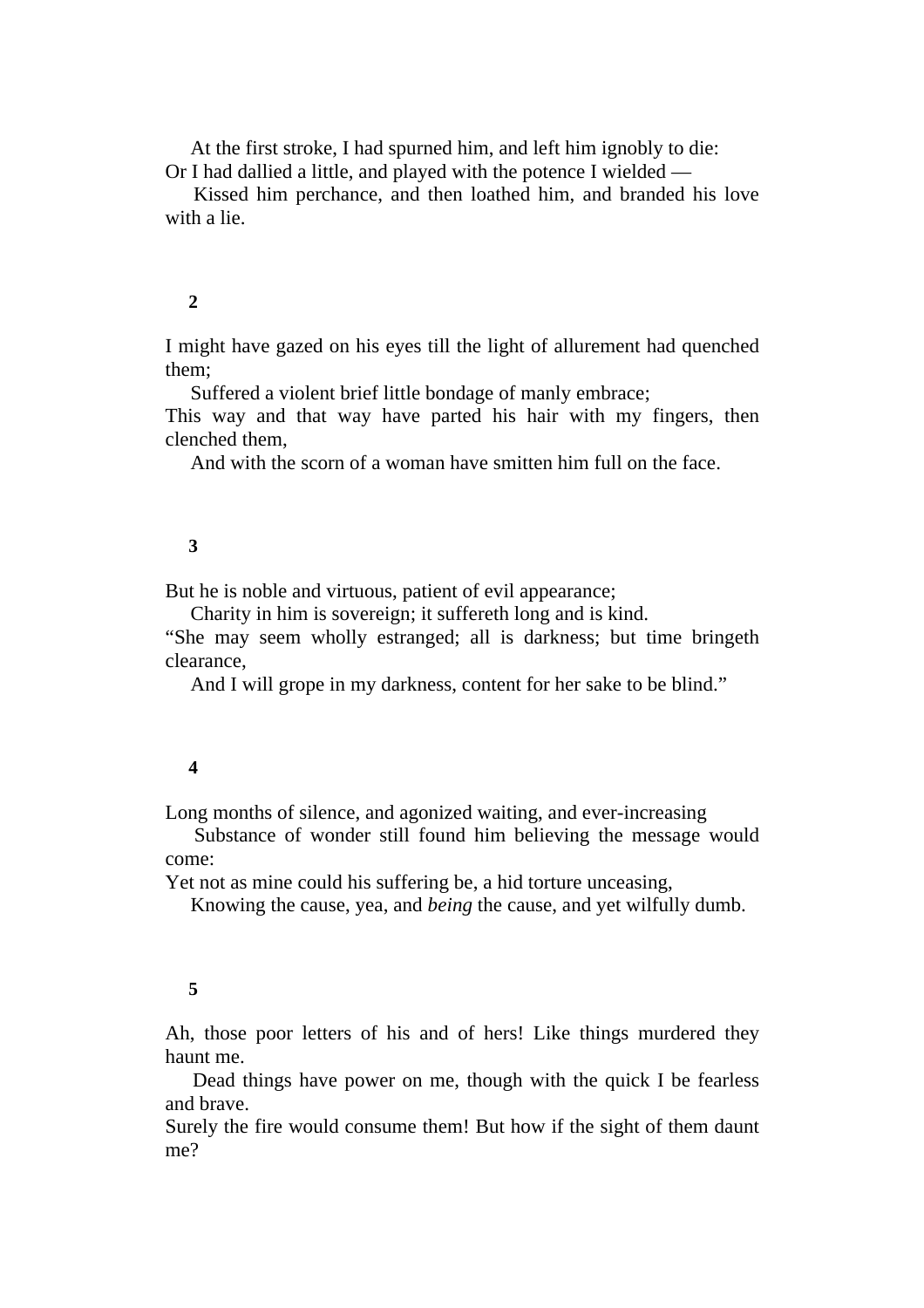And should I open my desk, it would seem as I opened a grave.

## **6**

There are some things even I cannot do. False I could not declare her; Nor could I ruthlessly slander a living love never withdrawn.

How could I rail at poor Hyacinth, knowing her purer and fairer In the well-springs of her soul than the opaline deeps of the dawn?

### **7**

Thanks to her father, her blundering father, who spoke of her marriage,

 Right in the hearing of Raymond, as something quite fixed and at hand:

Vulgarly boasted of fortune in store for her, "servants and carriage,"

And of the change of her name to a name that is known in the land.

#### **8**

Thanks to her father, who knows not the obstacle, knows not the wayward

Heart of a girl that no arbiter brooks in the gift of her youth;

Sees not, gold-dazzled, the scorn of the would when December looks Mayward;

Thanks to her father mistaking his easy consent for the truth.

#### **9**

Hyacinth seen, and admired, and desired — this I knew, and concealed it;

 Fain would have shaped it to something, and profited somehow thereby;

Made it available, made her seem saleable, subtly revealed it:

Thanks to the old man again, who has saved me the crime of a lie.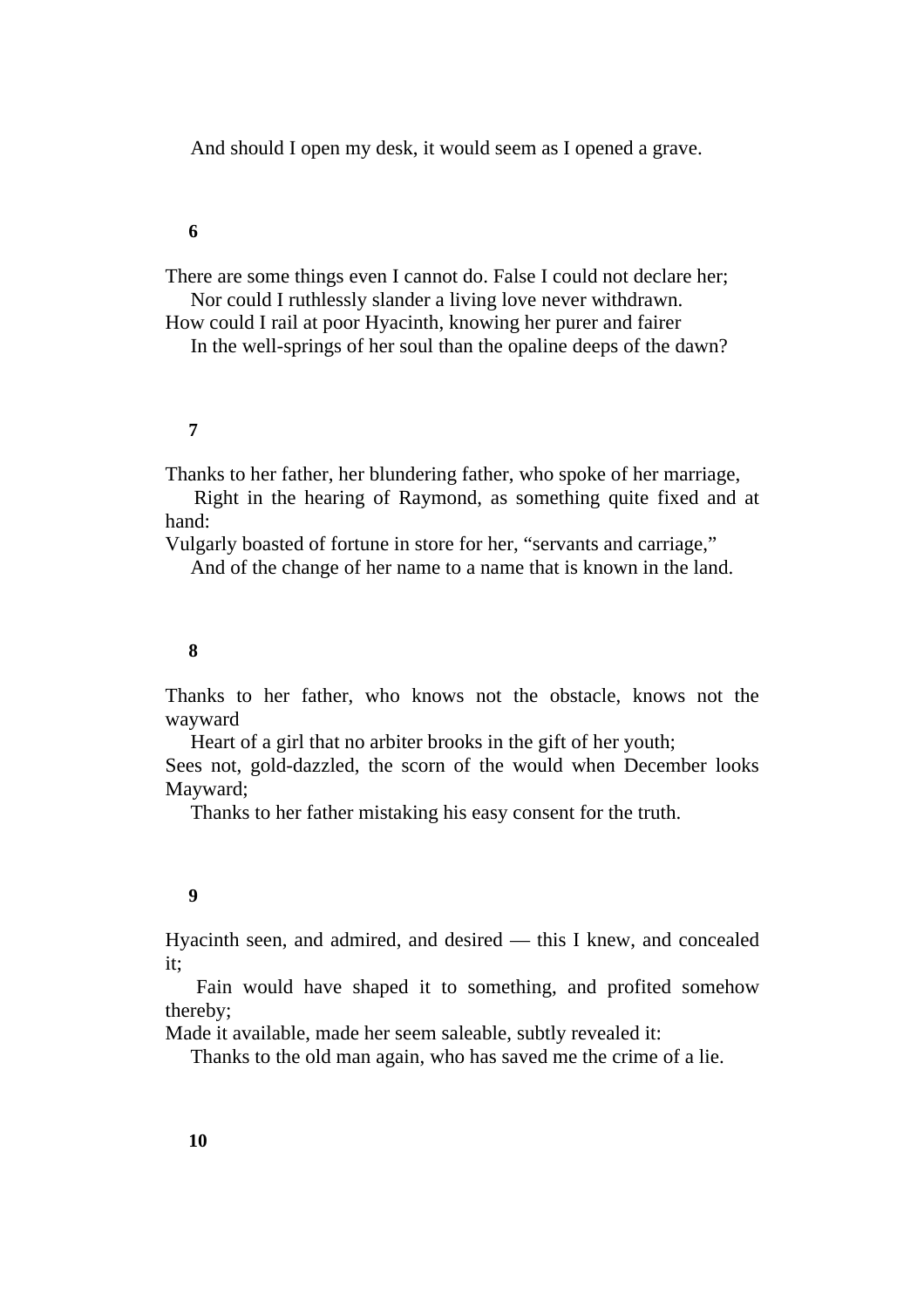This was the spark. It was not of my lighting. Mine only to breathe on it. Ready the fuel, long-dried by suspense, to flame into a hell!

Mine but to watch the dark cauldron of agony bubble and seethe on it,

Then to sing soft incantations that loosen and alter the spell.

## **11**

Wherefore record them: the wiles and the low-whispered counsel, the honeyed

 Words of feigned comfort, the maxims of wisdom, the fanning of pride,

Praises disguised as dispraise of alliances landed and moneyed —

Damning excuses, replete with exposure, while seeming to hide?

### **12**

Wherefore? There are, and myself am of such, who are slaves to an inward

 Devil of self-contemplation that drinks its own blood and own breath, Lapping insatiate at all streams alike be they Godward or sinward;

Making good evil, bad worse: self-consuming, yet frugal of death.

#### **13**

Even as the shedder of blood ever fleeing the dread scene of slaughter, Yet by centripetal charm ever drawn to the spot where the hand

Points from the shuddering earth, or the sodden white face on the water

Stares its unsinking appeal till his days be cut off from the land, —

### **14**

So do I circle and hover, so flee, and yet circle and hover

 Round my past deeds, and past purpose, and central arcana of sin. When shall I know the great sigh of relief, the "Thank God, it is over"?

 Ah, could I think death were better, how soon should I slumber therein!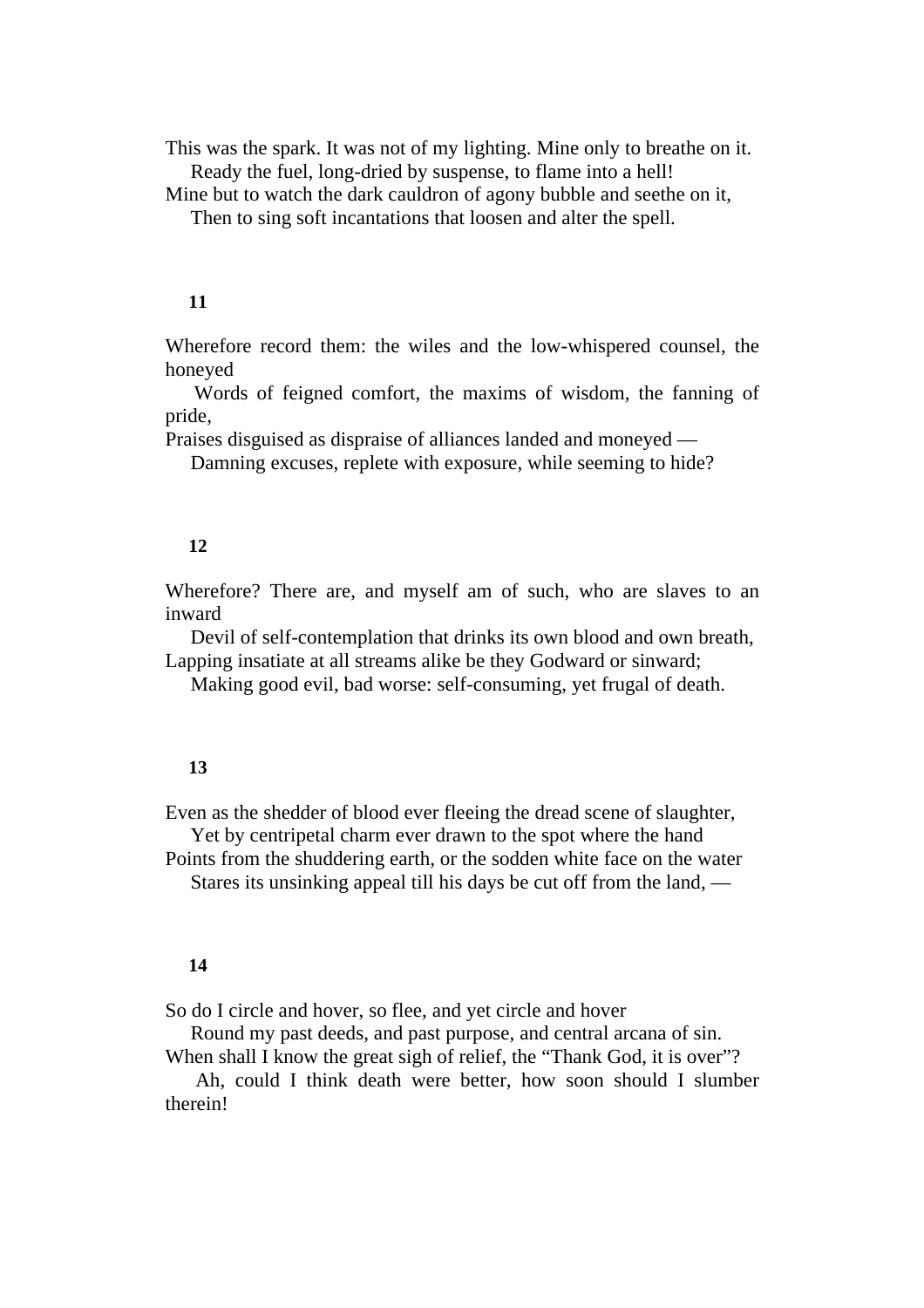Strange I should love to record what, already too luridly lettered,

Burns on the tablets within me in lines of unquenchable fire.

Strange there is respite in singing of self, that the Demon sleeps fettered, When of my passion-strained heart-strings I make me and wake me a

lyre.

## **16**

Even as I've seen in fair Italy, where the weird mystical mountain Travailing mightily foams with red ruin from summit to base;

Seen there the cunning in art, ere destruction is quenched at its fountain, Take of the lava, and make of it things of adornment and grace;

## **17**

Yea, of the spume of convulsion make things to be worn on the bosom, Out of the travail of darkness bring issue of beauty to light,

Fashion a dove in its tenderness, simulate softness of blossom,

Lips that subdued the Immortals, or brows of Olympian might;

#### **18**

So do I take of my sin, and my suffering, and labour of passion,

Mould them to semblance of beauty of Nature, or classic conceit,

Smooth them, and lose me the body of pain in the sense of the fashion, Binding distress itself captive to art in the linking of feet.

#### **19**

Yet, to re-track all the wiles one by one — nay I cannot, I may not.

Under the web is complexity, subtle, and hopeless to trace.

Raymond is blameless. How could he be else? There are things that I say not

Which would redeem him in eyes the severest from ban of disgrace.

# **III.**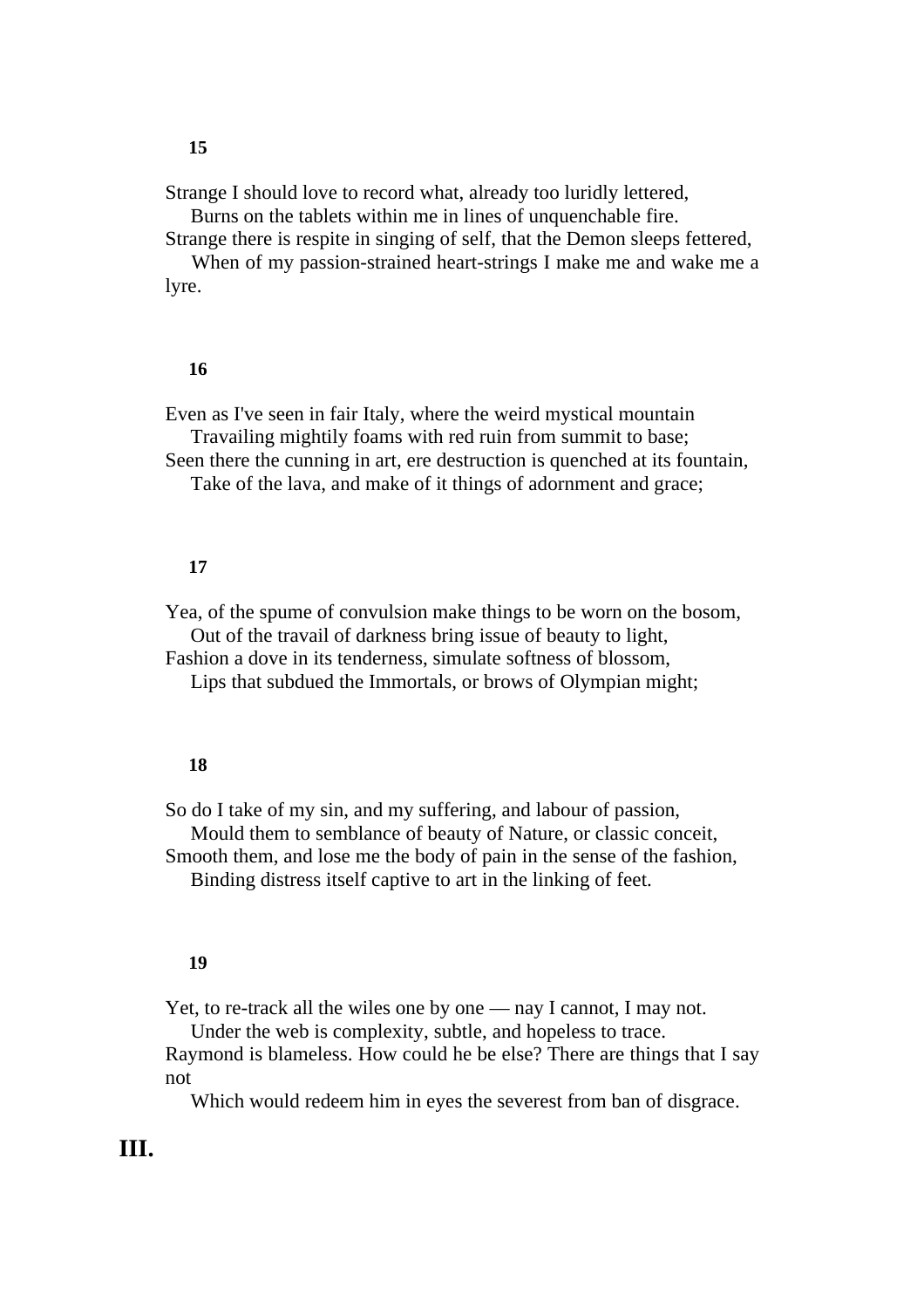DID not I dream that true happiness sat in the throne of attainment,

 Crowned with the crown of victorious endeavour, and sceptred with palm?

Did not I see Fate herself flower-subdued, and in rosy enchainment,

And the importunate problem of life lying stifled in balm?

# **2**

Is it the way of high Heaven to mock us with tokens of favour,

Lavish of sunshine to ripen the growth of our dearest device;

Then to deceive us with harvests that nourish not, fruits without savour, Hemlock and hebenon clothed with the semblance of balsam and spice?

# **3**

Is the high God of Evangel more cruel than gods of old fable? Tantalus only *beholds*, never touches, the fruit ere it slips:

But this Jehovah — He filleth our hands with it, heapeth our table; Then laughs in heaven when it changes to ashes and fire on our lips!

## **4**

Yes; turn on Heaven! Call the gods, then the God of gods, scornful and cruel!

 Rail at the pitiless Triads that rule us, and mock us, and curse! Call up thine ancient despair, challenge Nemesis' self to the duel!

 Arm thee with Greek old-world blasphemies! . . . Feel'st thou then better, or worse?

# **5**

Thou hast the wish of thine heart. Would'st have more? See, 'twixt finger and finger,

## **1**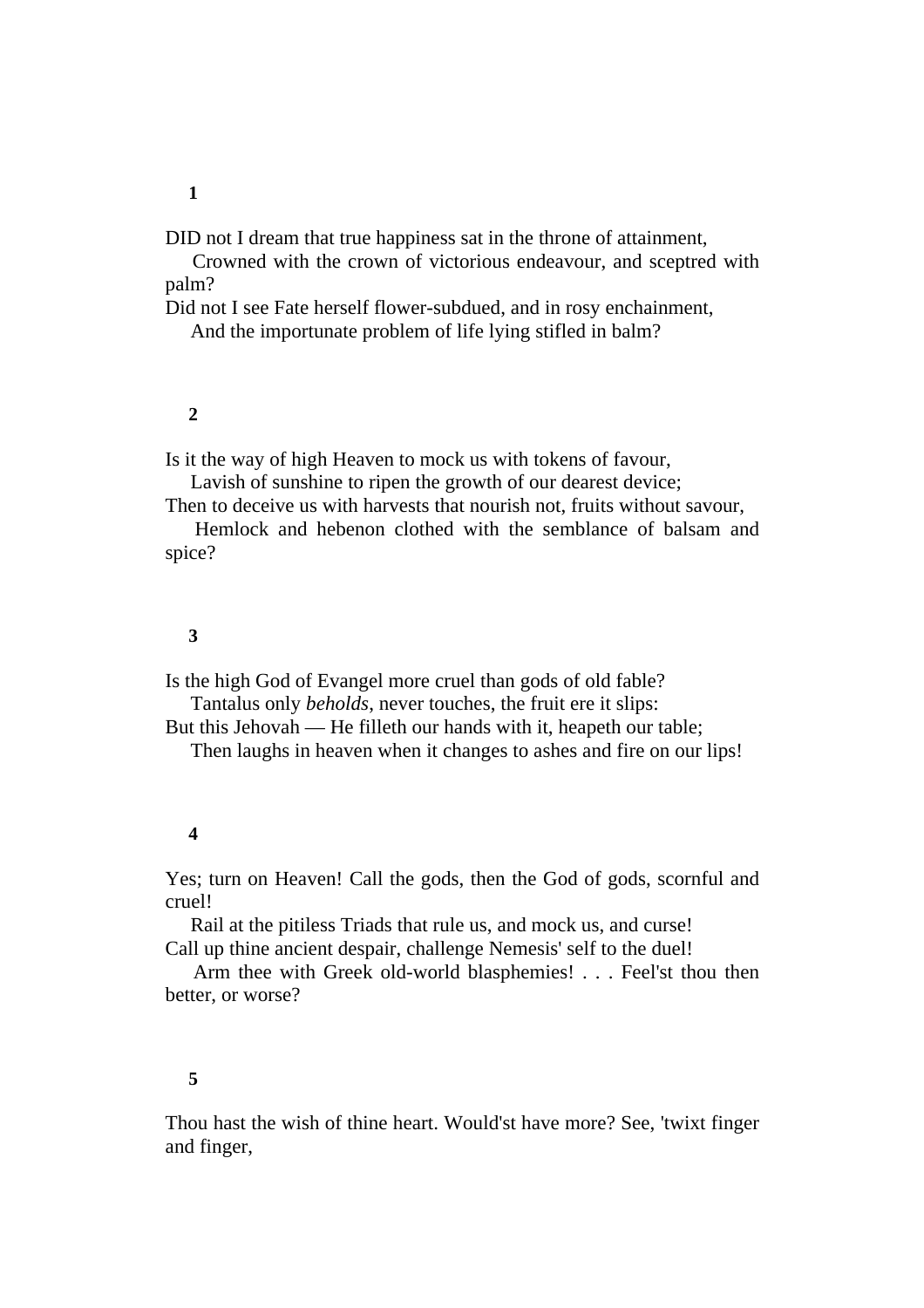Lo, how he twineth thy hair, and then lifts it to amorous lips! See, on the yielding delight of thy breast doth the conquered head linger,

And 'neath the veil of thy tresses lies hid in enamoured eclipse!

# **6**

Wherefore the fret? Is it surfeit of pleasure or surfeit of sinning?

 Would'st thou have appetite grow with the feeding? the lust of the eyes

Ever renewed with the gazing? And knew'st thou not from the beginning That, when sin hath its desire, the desirableness thereof dies?

# **7**

Is it God's way that in nature He suffereth His own disappearance, Leaves it to work to its end in the groove of immutable rule;

But that in things of the spirit He willeth direct interference,

Giving the crown to the simple, and meting out grace to the fool?

## **8**

Is this His sovereign and awful prerogative: joy He retaineth Absolute, in His own hands, to bestow, to withhold, to destroy? What shall it profit a man that he prosper, if joy *He* restraineth Who can give joy without cause, and a bounteous cause without joy?

#### **9**

I am a fool to indulge me in sadness of spirit-communing.

 Thought is all sadness; but night is all kindness: the stars are on high. It is the hour. I will rush to him, cling to him, revel to swooning In the dear love of him. Eat, drink, be merry, To-morrow we die!

# **IV.**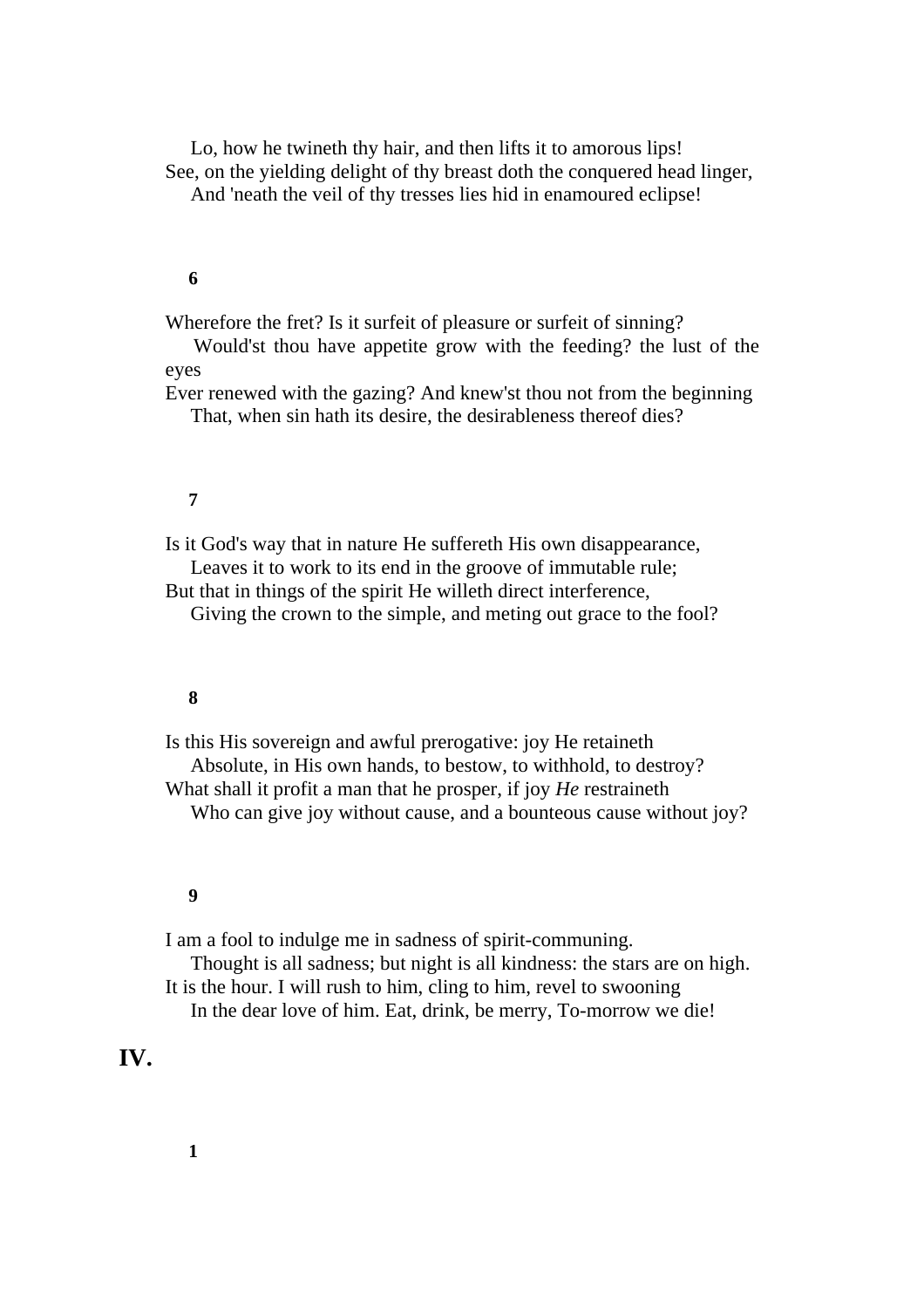WHAT have I gained? One grand moment, one moment supreme and delirious.

 Something hath perished from earth and from heaven since that eve when he spoke:

That one prime eve, when the moon was a sun, and the brightness of Sirius

Glowed in the tiniest star, and the palpitant firmament broke

## **2**

Everywhere into confusion of glory, and sordid conditions,

 Earthy and palpable, clean fell away from our feet and our eyes, And in the mid air we seemed, ether-fed with unspeakable visions,

 And there was none save us twain in the lands, or the seas, or the skies!

# **3**

Now is no life at my heart save the life of the serpent that hisses,

 Coiled round its roots, giving slime for all moisture, and poison for dew.

Now I but mourn o'er a grace unrenewed. All in vain do his kisses Press on a passionless cheek, that is cold as the conscience I slew.

#### **4**

One supreme moment; no more. And the joy of it died with the using:

One sublime bound to the copestone of bliss, then the chilling recall:

One sudden sense of a crown, then the sting of the thorns of accusing:

One sudden draught of the nectar, that turned as I drank into gall.

## **5**

What shall I curse? The poor hands that lie lifelessly lax when he takes them

 Into his own? Or the arms that are flaccid and powerless to cling? Or the set lips without fervour? The eyes whose effulgence forsakes them?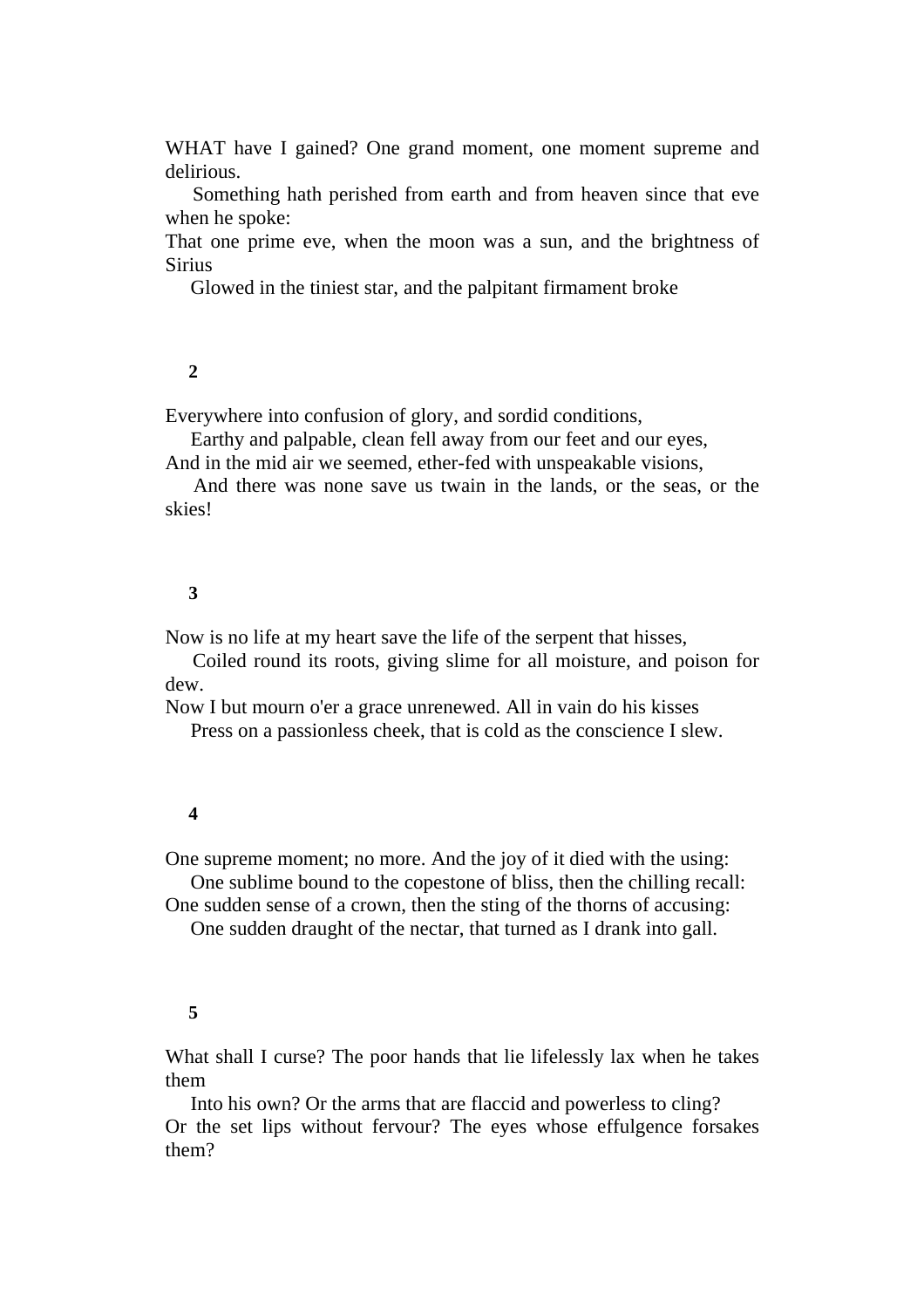Or the thin, quavering, passionless voice that refuses to sing?

## **6**

There is no good thing, I think, 'neath the sun. And yet somehow it seems to me,

 When I saw *her*, that true happiness shone like the sun from her face As he drew near to her. Glimpses of Hyacinth come in my dreams to me,

Radiant, elated, and clothed on with joy as an angel of grace.

# **7**

All for young Raymond — my Raymond too! But there's a curse on my loving;

 Curse of an inward recoiling, and curse of an outward decline; Curse of an outward supineness, and curse of an inward reproving;

Cursed most of all in that memory of intercourse other than mine!

### **8**

What shall the end be? Ah me, my wrecked reason refuseth conclusions. Lacks there but madness to fill up my cup of reproach to the brim? God! send me rather the sharp fires of hell than the reign of delusions! This is the one thing I ask Thee, to slay me ere judgment grows dim!

# **V.**

# **1**

WHY walk we softly and whisper to-day, as if one in a fever Slept, and life lay in the stifling of sound, and the batement of breath? Know we not well that no step can awake her, no dissonance grieve her? Know we not well the omnipotence of the last febrifuge — Death?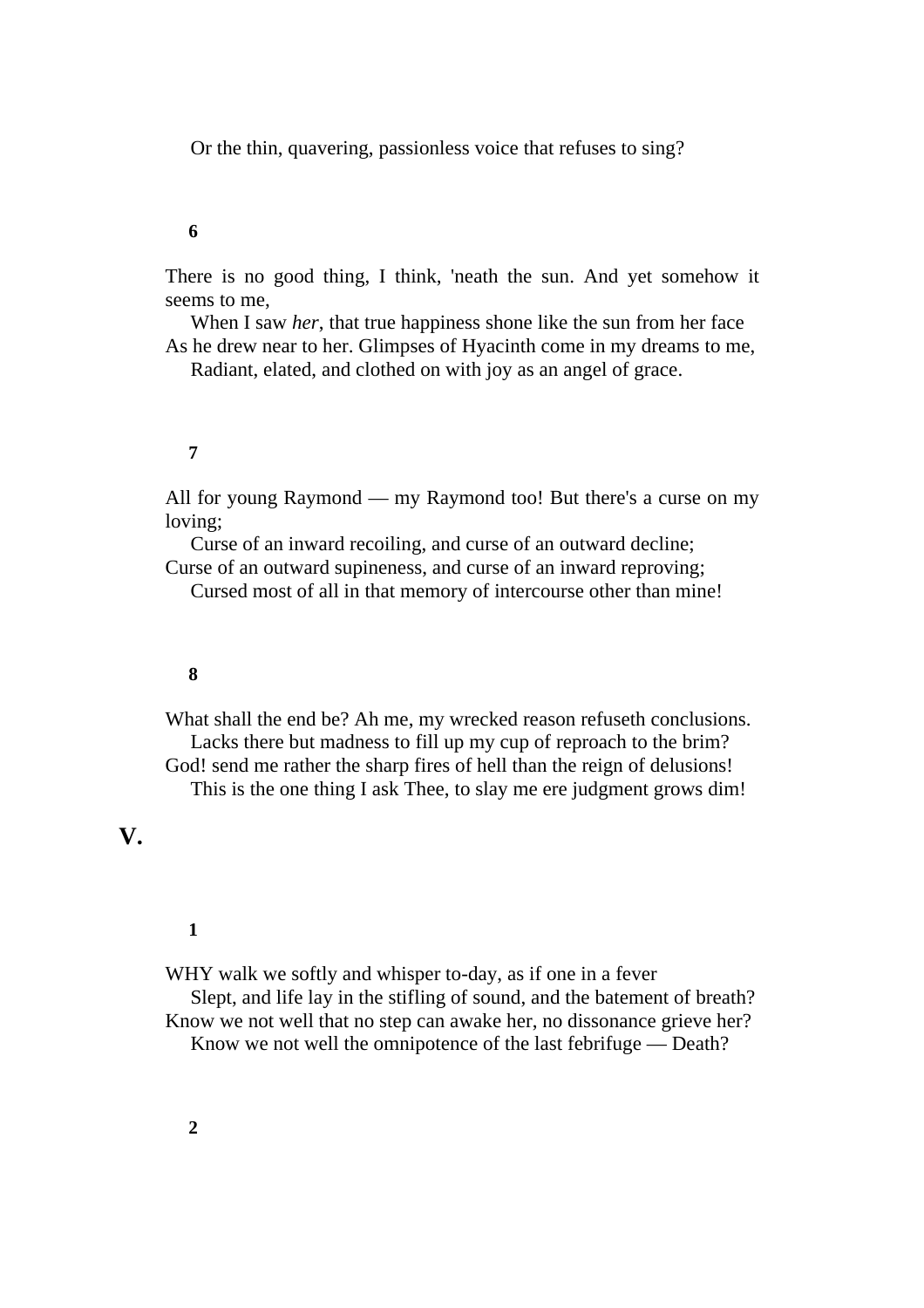Surely we know she is dead to our reverence and muffled dissembling, Past all our little proprieties, in unprofanable spheres;

Yet we walk softly, and whisper, and do our least office with trembling, As if the vibrating air yet made converse of sound in her ears.

# **3**

This is the riddle of Death: while she lived, no such reverent seeming

 Silkened our ways. She is dead, and we whisper, move softly, and weep;

As if our delicate walking would rhyme with the peace of her dreaming, As if the music of whispers would deepen the hush of her sleep.

# **4**

Surely we know all must die: yet we cherish and hoard up our reverence, Until the known are unknown; then subside to unechoing feet.

Were it not wiser and better to count on the moment of severance,

And pay the dues of the tomb in the house, in the mart, in the street!

# **VI.**

# **1**

HYACINTH'S mother. . . . One question appals me. When spirits are bounded

 No more by straight circumscription and narrow availment of brain, When they are done with all mediums wherewith our dull nature is rounded,

Can they then look, soul to soul, on the secrets of such as remain?

## **2**

Then she knows all; and my heart like a scroll lieth open before her, And I am read as I am in the merciless noonlight of truth,

As the high-priestess of craft, the arch-scorner, the self-god adorer, As the contemner of innocence, and the deceiver of youth!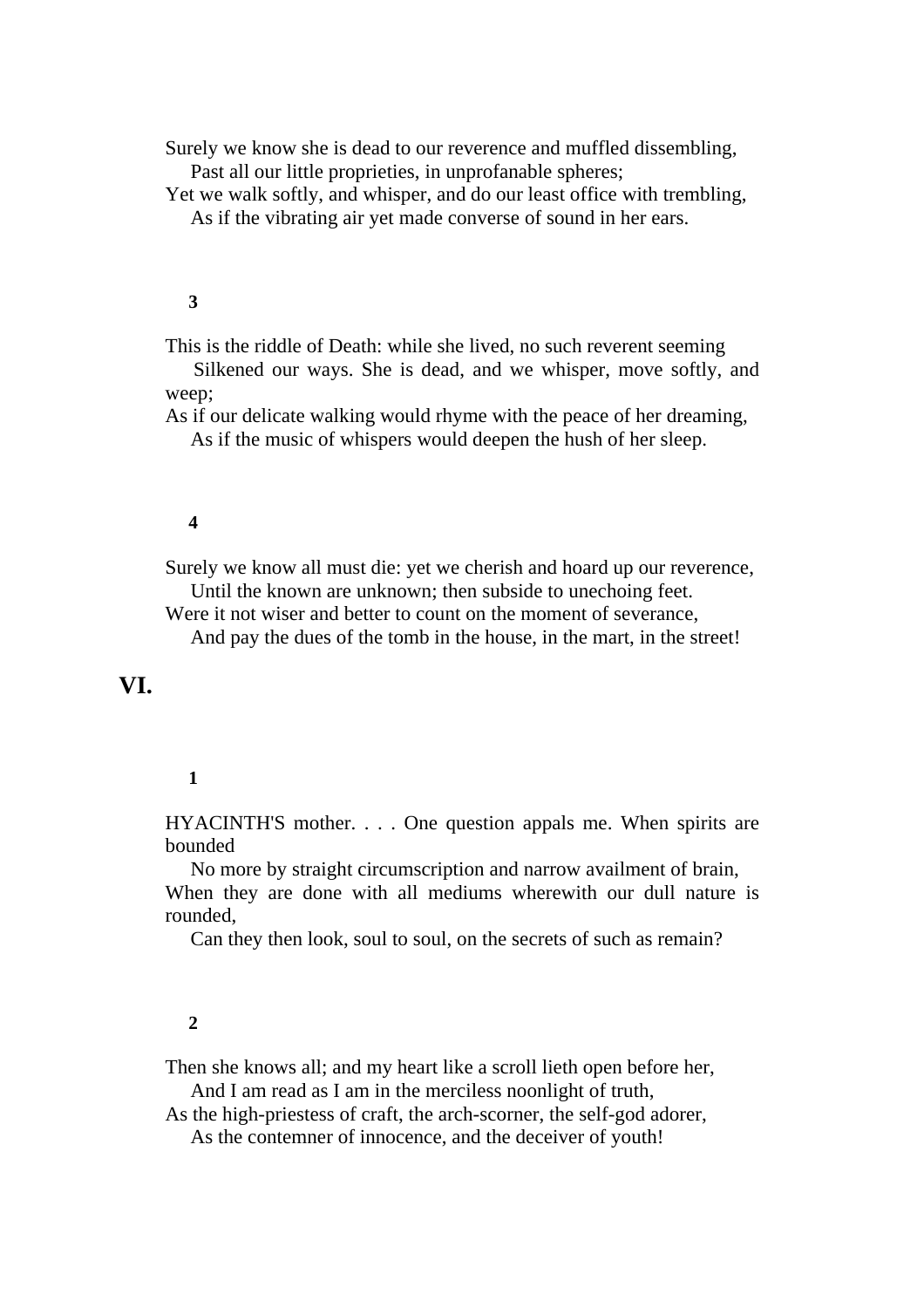Hush! This is dotage of morbid timidity, fruit of long waking, Offspring of death-bed anxieties, weak suicidal despair.

I will throw off superstition, arise when the daylight is breaking, Look on the body, and touch it, and breathe in the death-laden air.

# **4**

I will be friendly with death, and familiarly handle and think of it, Call its deep peace a delight, and its etiolation a grace.

Surely 'tis wise now and then just to sip at the cup ere we drink of it, Wise to strip Doom of its terror by looking it full in the face.

# **VII.**

# **1**

LO, where it lies, not yet wholly cut off from the land of the living. What is there in it should haunt me, and thrill with mysterious awe? Is it not matter as I am, obedient to sunlight, and giving Even in its shadow the tenebrous token of natural law?

## **2**

Yea, by the shadow it casts one might reckon the hour of the morning.

It is then subject of time, and the changing relations of space.

Is it then other than I, save the fashion of outward adorning,

 Other than I, save the shroud, and the flowers, and the hue of the face?

## **3**

Oh, who will read me this Death? Who will read me this stranger Lifemystery,

### **3**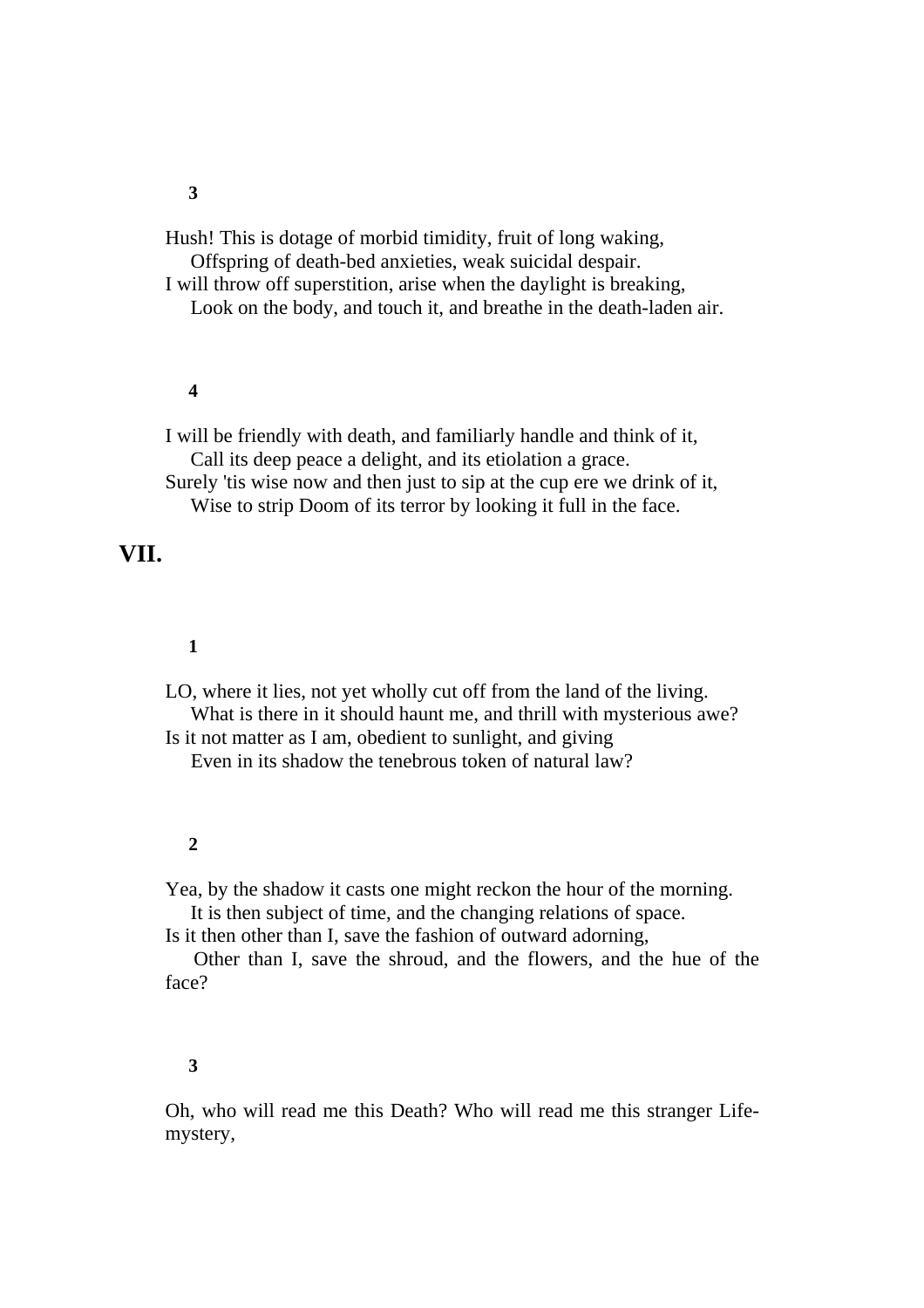Pierce to its primary subtlety, seize it, and drag it to light, Show me its essence, its fount, its transmission, its law, and its history? Oh, who will teach me what Day is, ere yet I go down unto Night?

# **4**

Ever the problem besets me, in labour, in sorrow, in laughter: Mystery of mysteries, too wide for conception, too deep and too high! Imbecile! What doth it profit to gaze on the mists of Hereafter? Turn me away from them. Eat, drink, be merry, To-morrow we die!

# **VIII.**

# **1**

AH, but to-morrow we die not. For morrow, and morrow on morrow, Each with a cry of awakening, and stretching importunate hands,

Rending the garments of sleep, and unveiling new danger and sorrow, Bursts on the soul of the schemer, and bids it take heed how it stands.

## **2**

Hyacinth cometh. No delegate Fury of wrath unrelenting Ever tracked mortal as tracks me the pallid reproach of her face. Yet even one tear is denied me. I find me no place for repenting, Cast forth all lawless and lonesome beyond the attraction of grace.

# **3**

Oh, there are deep and dark places on earth where I fain would be lying, Fain would be sleeping unrecked of, and hidden away from the sun, Where is no next, and no imminent, where even death is past dying,

Where is no doing or undoing, where all is done and undone!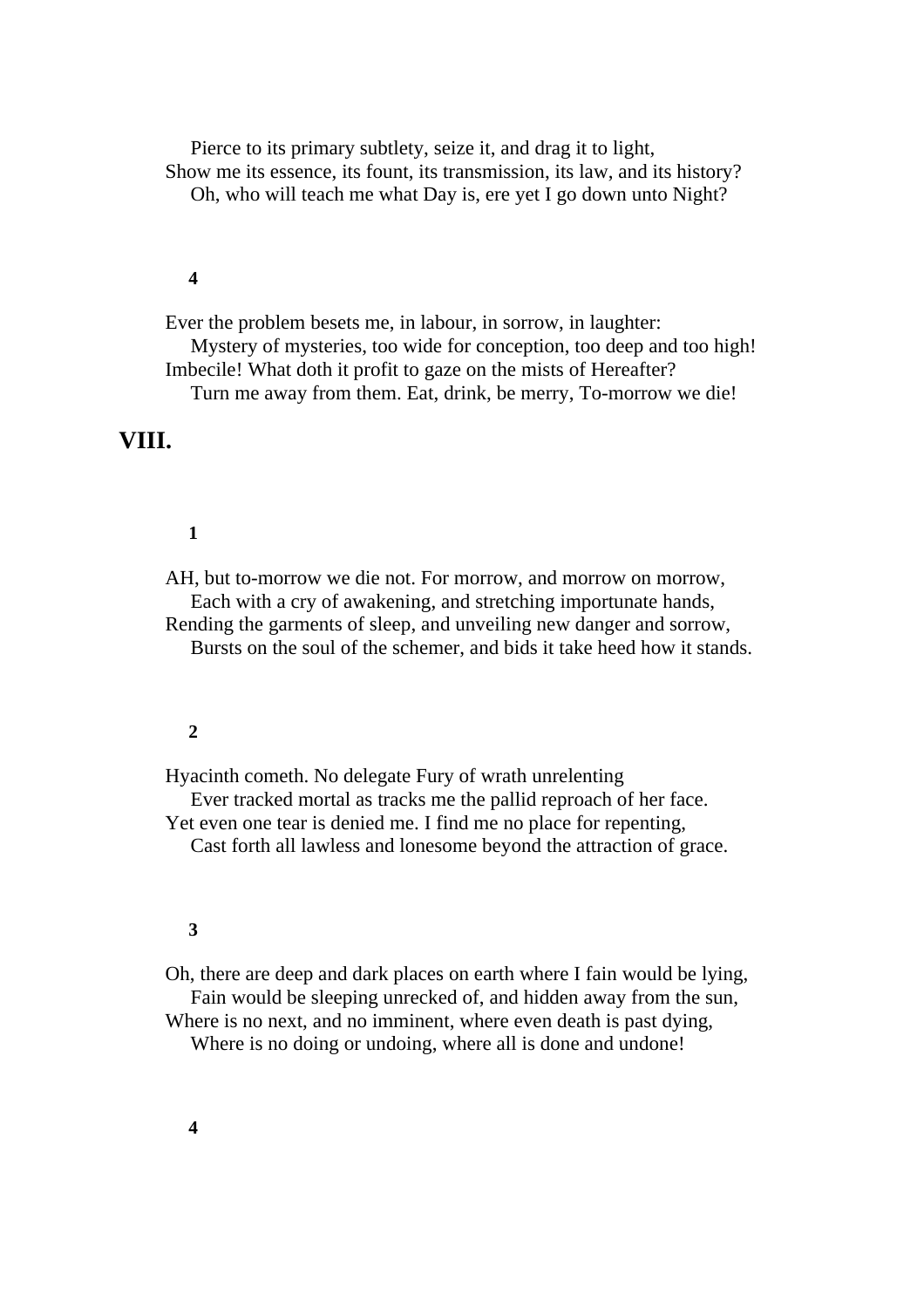What have I done that the heaven frowneth o'er me, and earth reeleth under?

 Hypocrite heaven, and hypocrite earth, as if sin were yet young, And it behoved you to trumpet the marvel with tempest and thunder!

Ye who have smiled upon sin since the song of Creation was sung!

### **5**

Have ye not smiled upon all the seven sins, yea, on seventy times seven, That ye must blare out your wrath at *my* deeds with tempestuous din?

Were ye not glowing in greenness, oh earth, and in azure, oh heaven,

When the fair hand of our mother was laid on the key-note of sin?

# **6**

Was your complaining thus thunderous, the hue of your vesture thus sable,

 When the fell Serpent hissed hideous triumph with pestilent breath? Were ye so fruitful of gloom when the life-blood of innocent Abel

Wrote on the flowers of the field the first line of the annals of death?

## **7**

Where were your flood-gates of anger when Ammon-encompassed Uriah,

 Victim of lust, in the fore-front of battle fell prone to the earth? Hid ye your beauty with sackcloth and weeping when Queen Athaliah

 Spared not the innocent souls whose one crime was the fount of their birth?

## **8**

Can I not picture you glorious in verdure, and azure, and amber,

 When the proud Tullia swerved not her wheels from the corse of her sire?

Can I not conjure the sunshine that gilded the porphyry chamber,

When the blind son of Irene lay moaning his eyelids of fire?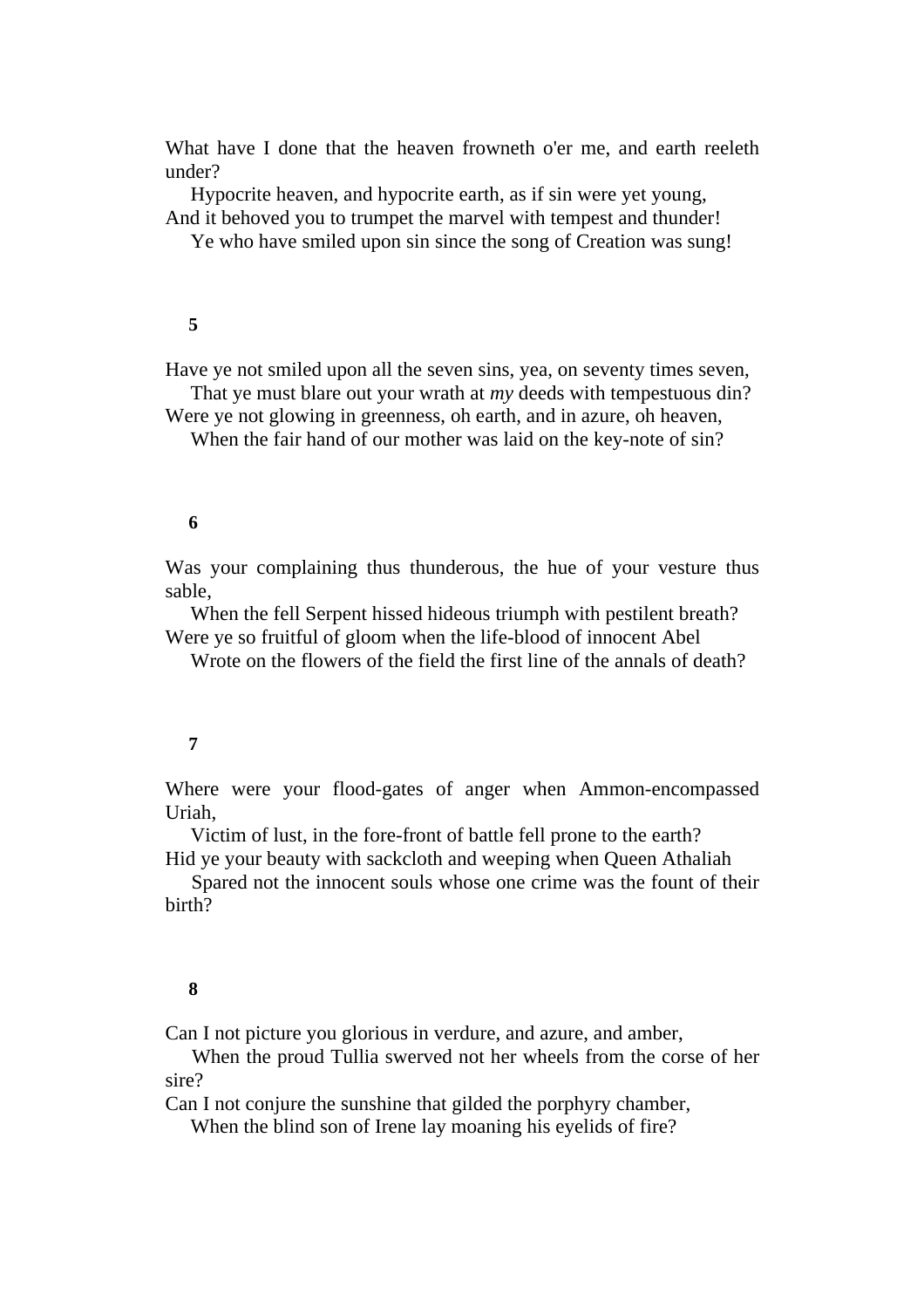Ha, ye must flash! ye must bellow! Yet have ye no potence to scare me. Full in the face of your fury I tell you my life is my own; And I shall end it to-day, let your thunderous futility dare me

Even as it will. I am I — I am mine, God-forsaken, alone!

## **10**

Yes, and I know it is sin, and as sin I yet dare it, and do it.

 Death is a light thing, and death is your inmost, your utmost, your all! And if the wages of sin is but death, see, I crave it, I sue it;

Sue it as wages, for worse thing than life is can never befall.

## **11**

Oh for the Sea! 'Twere so easy to cease in its yielding embracement, Caught like a rain-drop, and merged in the hugeness of infinite rest,

Only the laugh of a ripple o'erbubbling the dimpled displacement, Then the great level of calm, and the hush of the passionless breast.

### **12**

Curse on those undulous pastures, and far vista'd woods unavailing, Scant of contiguous umbrage, unmeet for the tomb that I crave! Oh for the dark-curtained sleep of the Sea, for her kindly, unfailing

End of all dolorous things in the bliss of the kiss of the wave!

### **13**

Would that my oft-haunted river were deep as the concave of ocean,

 Tideless as Euxine, and true to the secrets of final despair! God! it would wake me, methinks, to be dragged in its libertine motion;

Stranded, perchance, to be flouted once more by the sun and the air.

#### **9**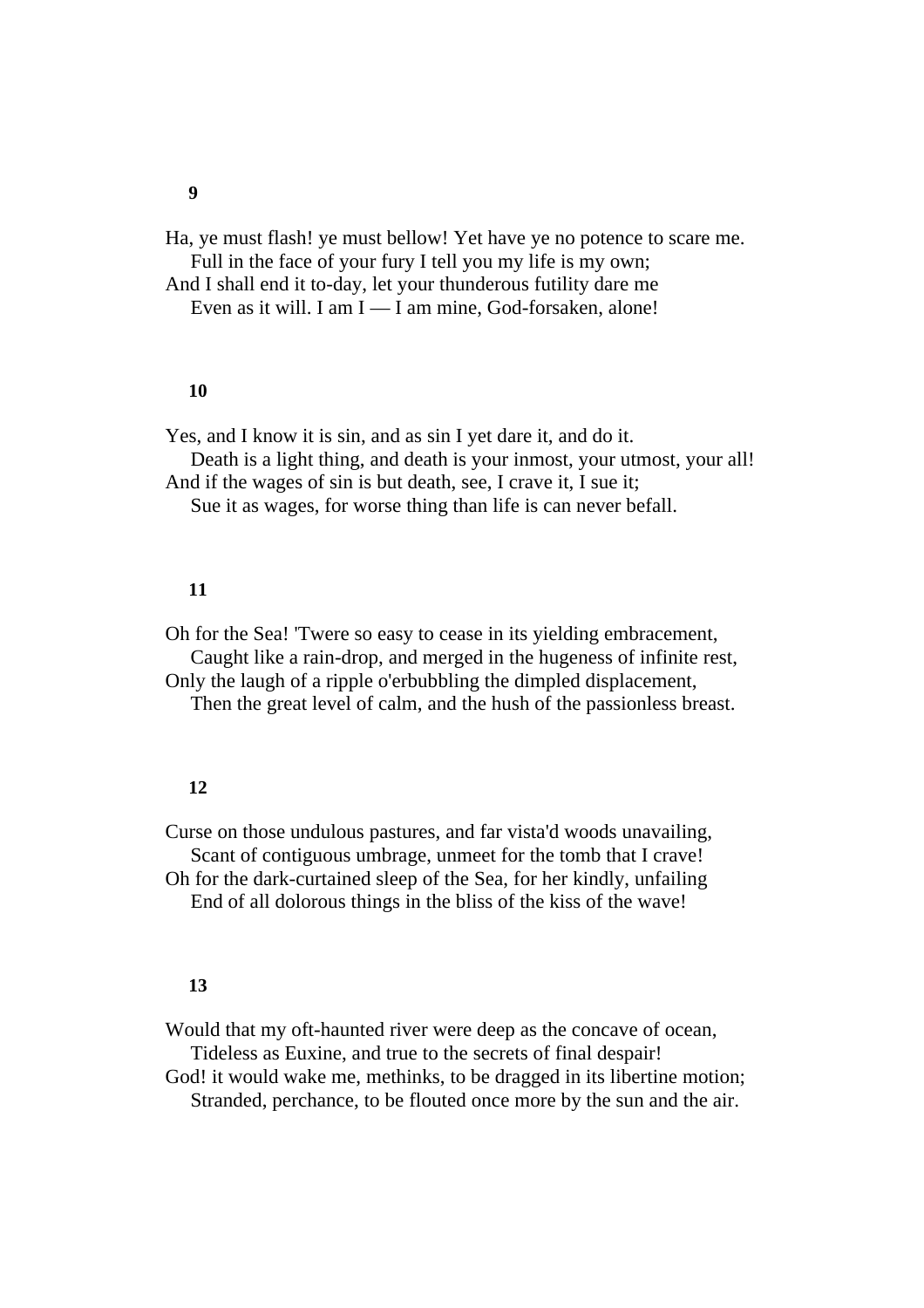I do remember that once in my wanderings I noted a lakelet,

 Strangely sequestered, and high on a ridge unfrequented and steep. Green things drank lovingly of it, and lightly in many a flakelet

Floated shed tribute of lilies thereon, a sweet refuge — and deep.

## **15**

Thither I'll hie me, and lay down my burden of sin and of sorrow;

Cast me therein with one instant and ultimate thrill of release;

And the great world shall go round to renewing of days; but to-morrow I shall be deep in the heart of the hills, at the centre of peace!

# **14**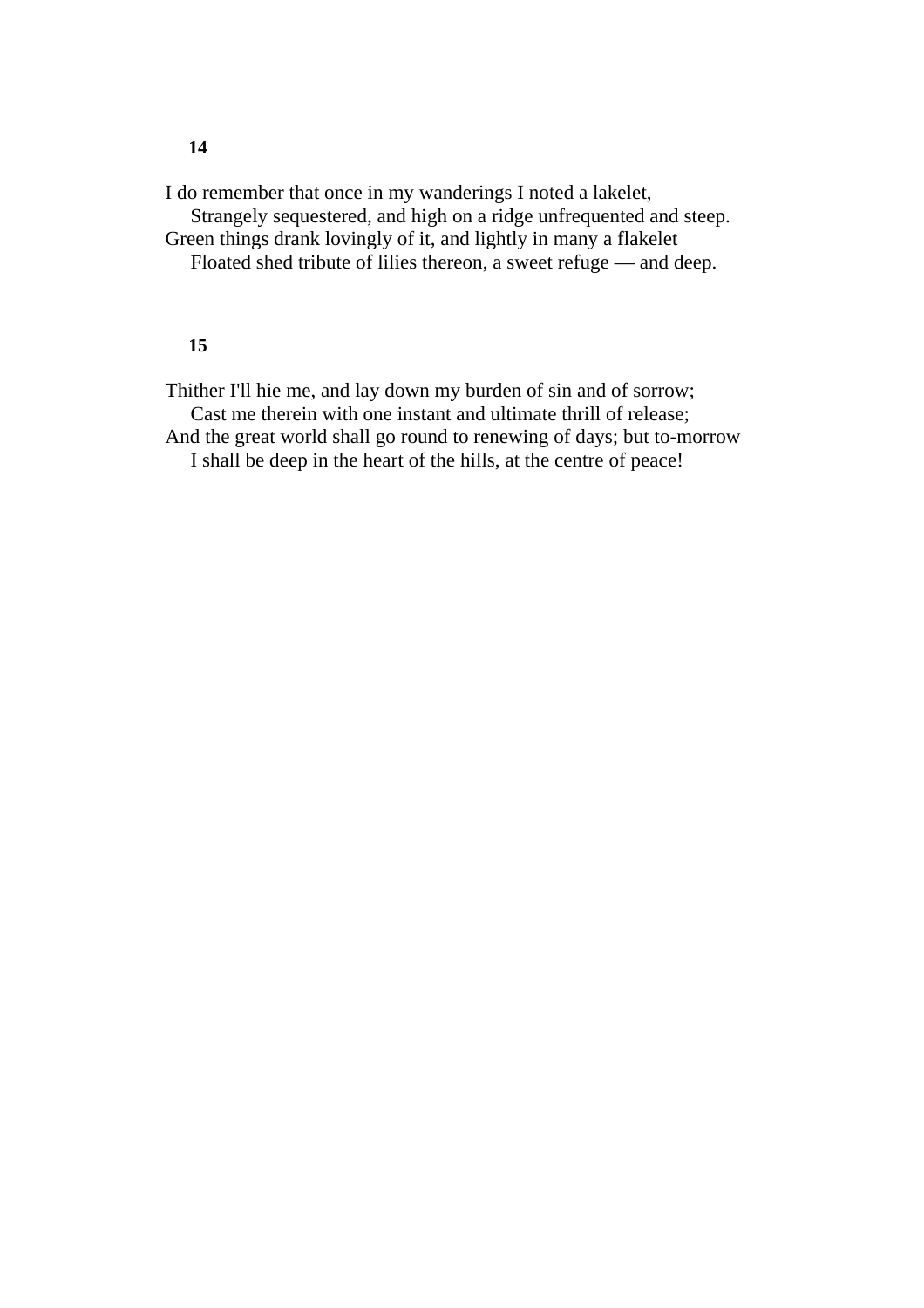# **Part Third.**

# **I.**

# **1**

IT was a fever, they tell me: to me 'twas a sleep and a waking; Yet not a sleep without dreams: if indeed they were dreams that I saw. Never, I think, shall I call it a dream: but the truth and the breaking Up of all dreams, and a glimpse of superlative being and law.

### **2**

Sweet, passing sweet, is this light of the morning, by green leaves made tender,

 Tender and mellowed on lids fever-folded, yet sick of repose; Even as this leaf-mellowed glow to the flood of meridian splendour,

So is the life that we live to the life that such visions disclose.

## **3**

Sweet is this dance of the shadows of leaves on my coverlet, ever Shifting and changing, yet silent, impalpable, fretting no fold;

Even as this shadowy dance to the forest's tumultuous quiver,

So is the life that we live to the life that in vision is told.

# **4**

As I lie here on the dubious bank betwixt waking and slumber,

 Life on earth seems but a window that straitens our view of the skies; And all our fluttering joys and life's things of desire without number

Are but the lattice-leaves, tempering God's light to our infantile eyes.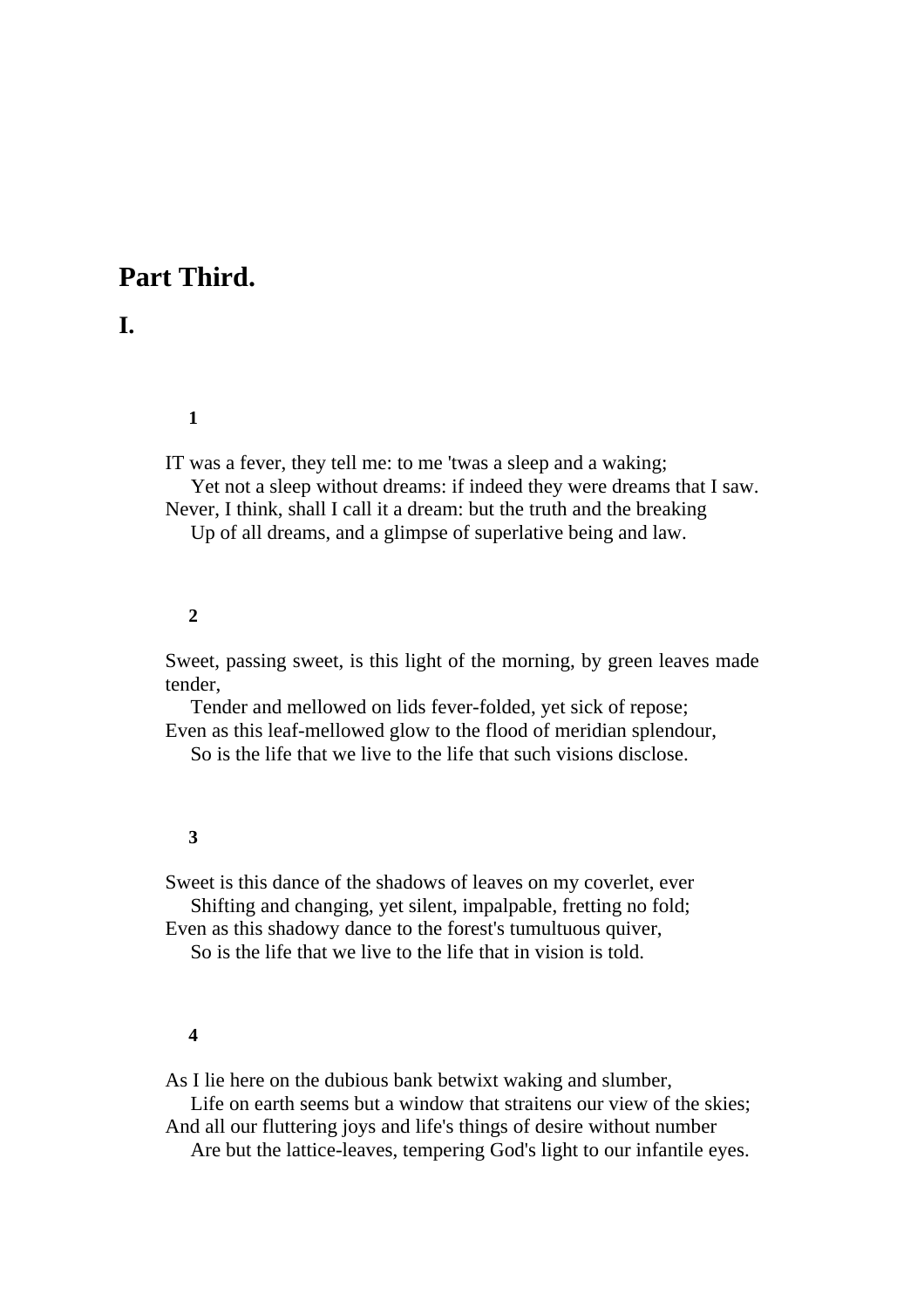Far in a region where leagues are no measure, and time is no bound; Up in the realms imperturbable, which the high spirits inherit;

Out of the reach of all seasons; beyond the last echo of sound.

# **6**

First there came one like a storm-cloud, and bore me high up on the mountain,

 Showed me the kingdoms of earth, and the glory thereof, and the power;

Ope'd me the well-springs of Love, drew the wine of Desire from its fountain:

 "Bow down and worship," it said, "and all this will I give for thy dower."

## **7**

Then came, all star-girt, another, and caught me away, and I know not Whither he bore me, because of the pure inaccessible ray,

Save that it was in the land where the beams of eternity flow not

From any sun, and no morning or evening divideth the day.

# **8**

As in a chrysolite sea I beheld the great cycles of story,

 Circling and widening afar at each pulse of the will of the King: But where I stood there was darkness that marred the immaculate glory; Shadowed therein I beheld me, a guilty and shuddering thing.

# **9**

And while I stood all estranged, without welcome, or greeting, or token, There was a voice in my soul, "Thou must weep, if thy spirit would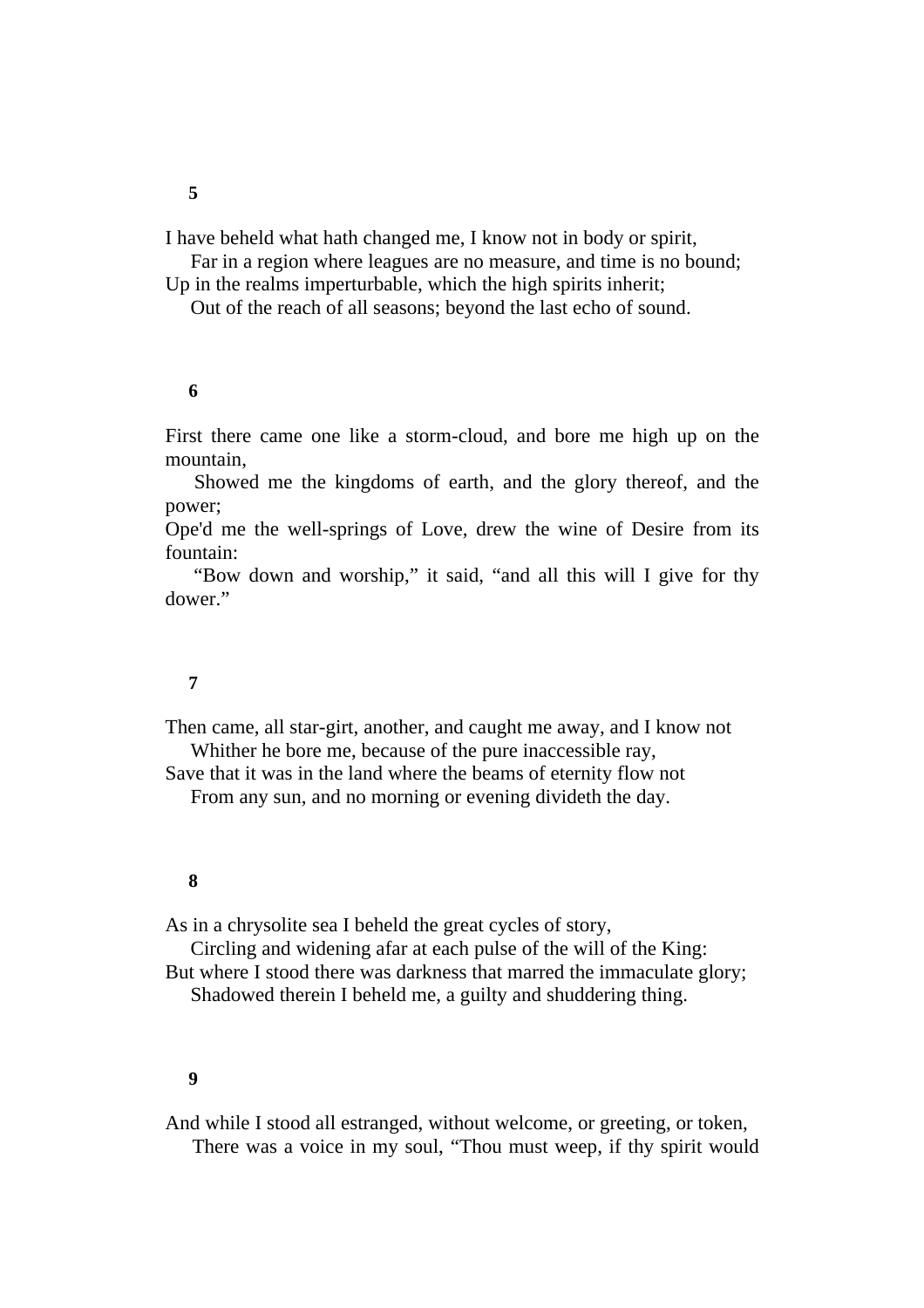## live."

Came a great longing for tears, and the spell of the vision was broken, And on my bed I lay tremulous, weeping, and crying "Forgive."

#### **10**

Lo, by my side, all in white! it was Hyacinth, fair as the morning; And on her face were the meekness and peace of an angel of heaven.

Keener than anger is pity, and love than the weapons of scorning!

 Lifting her finger, she smote me with — "Hush! All is known, and forgiven."

# **II.**

# **1**

LITTLE by little the tale of the stroke and the fever I gather,

As I lie bridging oblivion, and weaving her words into form;

How I was found as one dead, on a hill-side, by Hyacinth's father,

 Struck by the uppermost boughs of a tree that was wrecked in the storm.

#### **2**

How, after days of the semblance of death, there came fever and raving; How the brain's anarchy loosened the tongue from its wonted control;

How I spoke wildly and darkly of Raymond and Hyacinth, craving

Death for my body because of them, uttermost death for my soul.

## **3**

How it was deemed as a duty to one whom no care could recover,

Freely to search for some token of kindred, or trace of a friend;

How in the scrutiny Hyacinth chanced on the words of her lover,

Read and knew all, yet forbore to add woe to my imminent end.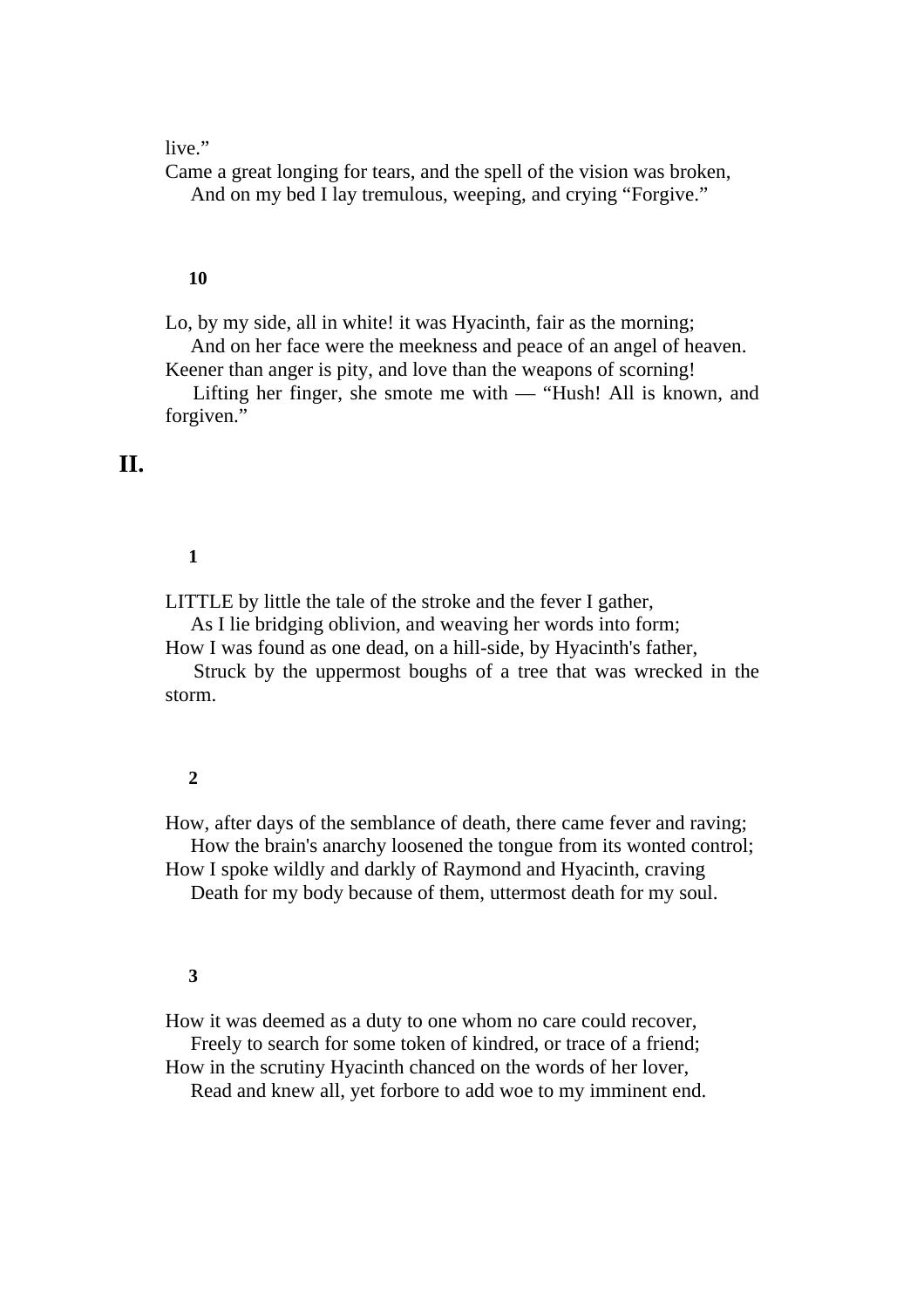**4** 

How, too, at length I had rest, and the burden of heavy complaining Changed to the sighing of rapturous vision, and trancëd repose.

Well: it is over. Where now is the passion that knew no restraining? But is the evil past? Will the shed petals return to the rose?

### **5**

Full of crushed fragments my hands are. Ah me, can I e'er re-unite them Into the sacrament cup of the love I have broken and spilt?

How they two clung as the vine and the elm ere I saw, but to blight them! Is there a river of tears that can cleanse out the mildew of guilt?

#### **6**

Is there no way? Ah, no way! From my raving her father, astonished,

Gathered a part of poor Hyacinth's story, sufficient for wrath;

Led her away from me, questioned her, threatened, upbraided, admonished,

Tyrant and father by turns; till, unpurposed, their devious path

#### **7**

Ceased at the grave of her mother. Which seeing, the old man, with weeping,

 Knelt, and made Hyacinth kneel on the verge of the flowerless sod: "Now, by my dead, hear me swear; by the heart of thy mother here sleeping" —

And he uncovered his head, and uplifted his hands unto God.

#### **8**

And as he raised them the gleam of the known wedding-ring on his finger,

 Catching his eye as it glittered, gave form to the words of his oath: "See it," he said; "it was hers; and by all the pure memories that linger

Round it, I make it the sign and the seal of a covenant for both.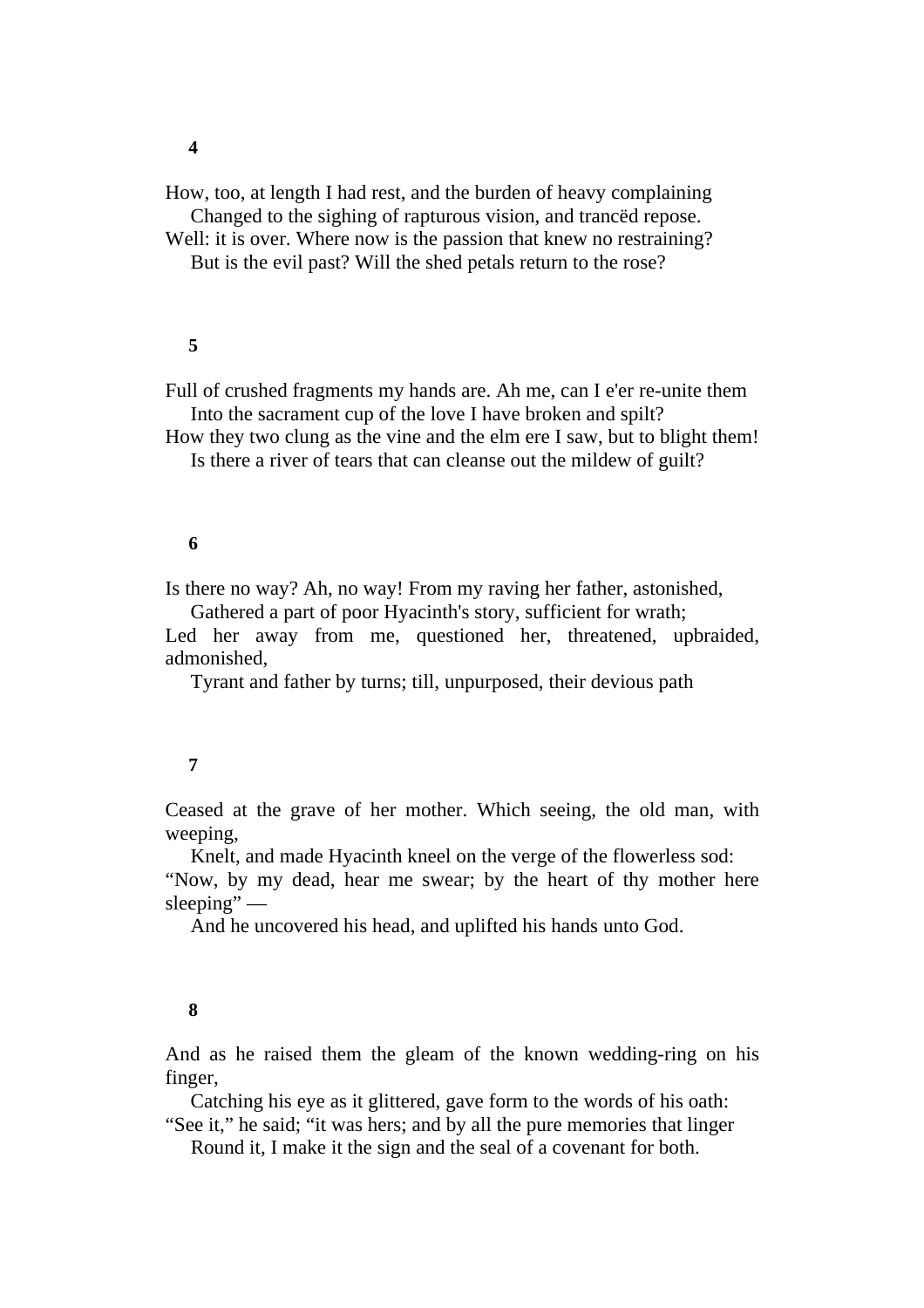"When I shall offer this ring as a sacred and covenant token Unto a convict, the choice of thy father: then love where thou wilt. Can I more fitly say Never? Enough. When my purpose is broken, Go thou to Raymond, and make thyself kin to dishonour and guilt."

# **10**

Could he more fitly say Never? I know him, a puritan cleaving Unto the letter of covenant, a word-clinging Jephthah in vows. He will go down to the grave with his vow in his right hand, believing He hath done well by his children, his honour, his name, and his house.

# **III.**

## **1**

I AM not done with my shame. As a garment it clingeth around me. Even as a shroud it doth cover me paralysed, swathed in disgrace. Fast in the folds of obstruction, as one of the dead it hath wound me, Holding me motionless: and as a face-cloth it covereth my face.

# **2**

What shall I do with my life, now I live? Could there be restitution,

 Then were there something to live for, a guerdon to strive for and win.

Is there no hope, and must life be henceforward a slow dissolution,

Passive and tearful purgation of soul from unspeakable sin?

#### **3**

In the old days there was refuge in orisons, vigils, and fasting,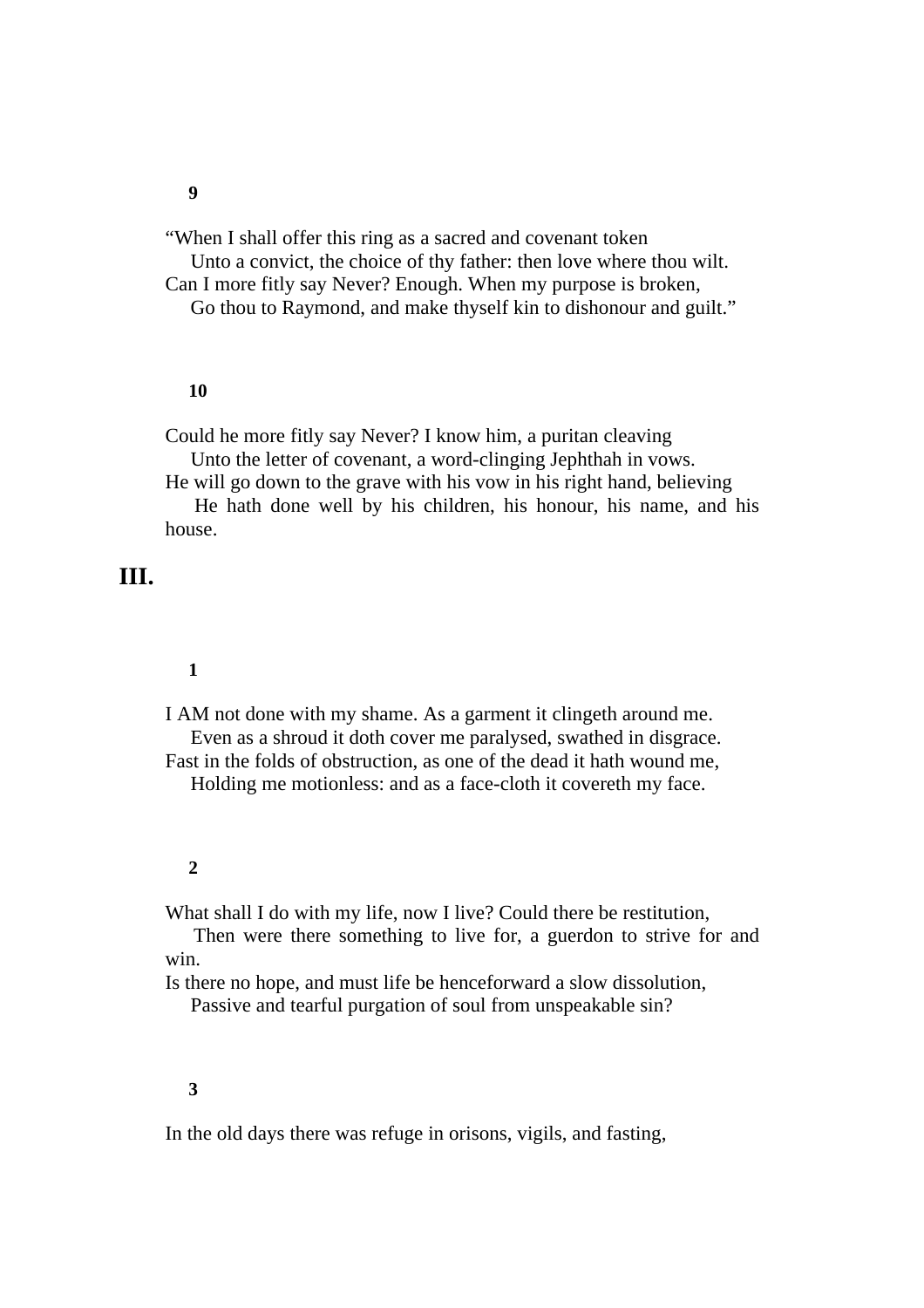Cloistered retirement, and matins, and vespers, and garments of grey; Wherein the broken in spirit caught glimpses of joy everlasting,

Turning their life into night that the night might inherit the day.

## **4**

Queens, and Kings' daughters, and delicate damsels, their pride and their beauty

 Laid on the altar of Jesus. I think of such things and am fain. Faugh! It was cowardice all, and the sickly evasion of duty!

 Shame may be turned to a snare, and repentance made fruitless and vain.

# **5**

I shall not cease to upbraid me. My burden is fixed. I will bear it.

 Yet must this bondage of shame be unwound that my soul may respire.

Hid 'neath the vesture, and next to the flesh, as a chain I will wear it,

As did the monarch of old that was stained with the blood of his sire.

## **6**

So may I fight as he fought, with the iron memorial cherished Under all kingly array, until life was laid gloriously down: Also the world holds him kindly, and tearfully tells how he perished:

His was a crown and a chain; oh, may mine be a chain and a crown!

# **IV.**

## **1**

I HAVE made all my confession; the truth, and the whole, and truth only;

 Made it with anguish of spirit, and weeping, and hiding of face. But I have justified *him*. So far well. Single-handed and lonely

I must begone with my burden. My guilt over-shadows the place.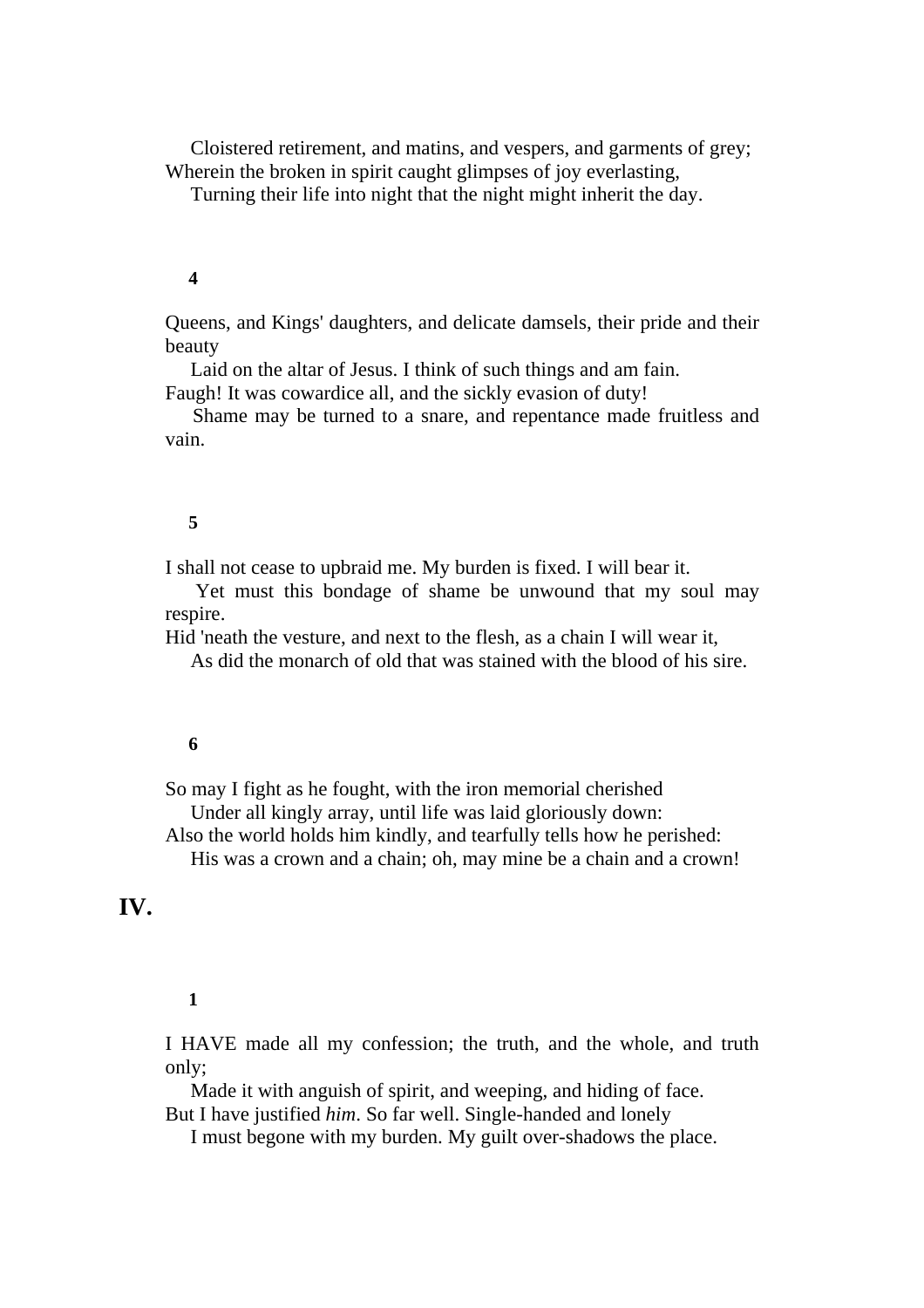Raymond is far from us. Driven from his peace by my fitful demeanour,

 Sudden he leaped at a chance of adventure, and passed from his home.

He too must know. Then my spirit may yield to a sorrow serener,

Seeking some token of duty to beckon me whither to roam.

# **3**

Hyacinth fighteth against my new purpose. His love is for ever

 Closed against *her*, so she reasons. The oath of her father endures. Also she pleads her worth poor; "If in you he has found what I never

 Could have been unto him, let the means pass; not the less is he yours."

#### **4**

Piteous dove! though thy pardon extend unto seventy times seven, I shall not strain the advantage; thy loving is better than mine:

Clinging like Sterope unto a mortal, like her I lose heaven.

Now through repentance and duty I look to a union divine.

## **5**

Surely God loves thee, thou sweet one! The Psyche that moves in thy moving,

 Looks through thine eyelids, and breathes in thy breath, is some angel of grace!

Kiss me, oh Hyacinth! that the sweet sense of forgiving and loving,

Some little fifth of thy nectar, may pass from thy lips to my face!

# **V.**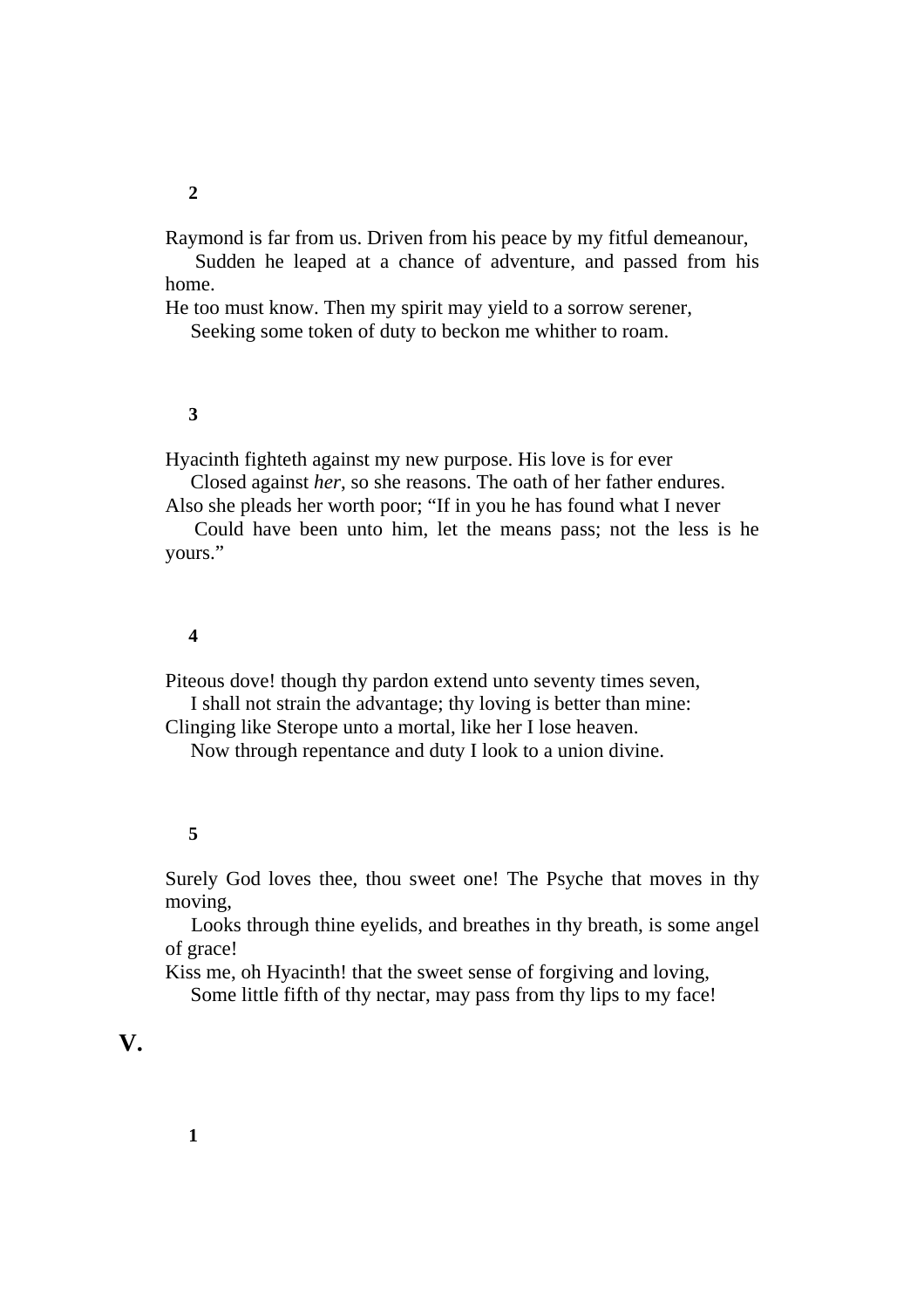ONCE again out in the breeze and the sun-light, heaven o'er me, earth under!

Grown unfamiliar by reason of sickness, all beautiful things

Meet me with hundred-fold welcome, each green leaf a jubilant wonder,

And the old throb of delight in the music of fluttering wings.

## **2**

Now I can smile with the flowers; for to-day I have learned what hath brought me

 Nearer akin to them. Ere this same summer hath numbered its hours, I shall be mixed with their roots. There came one here to-day who hath taught me

 How there is that in my heart which shall lay me ere long with the flowers.

# **3**

Science hath uttered its sentence. I own to a transient terror;

Only a little at first, then a sense of unspeakable rest.

Taken away from the evil to come! The long bondage of error Soon shall be over! I carry my ransom about in my breast.

## **4**

Ah, it is well. For I know my own heart: had I lived, I had striven

With a too violent haste and much stumbling to seize on the prize.

Now I am cast back on mercy, content to be simply forgiven,

Beggared of righteousness, pleading but needfulness, Magdalen-wise.

## **5**

Yet it is strange I should smile with the flowers. I was wont to dissever Nature and Grace. Behold Grace lends to Nature a kindlier charm.

All things are bright with a glorious light of redemption, and never

 Seemed all the verdurous umbrage so gracious, the rose-blush so warm!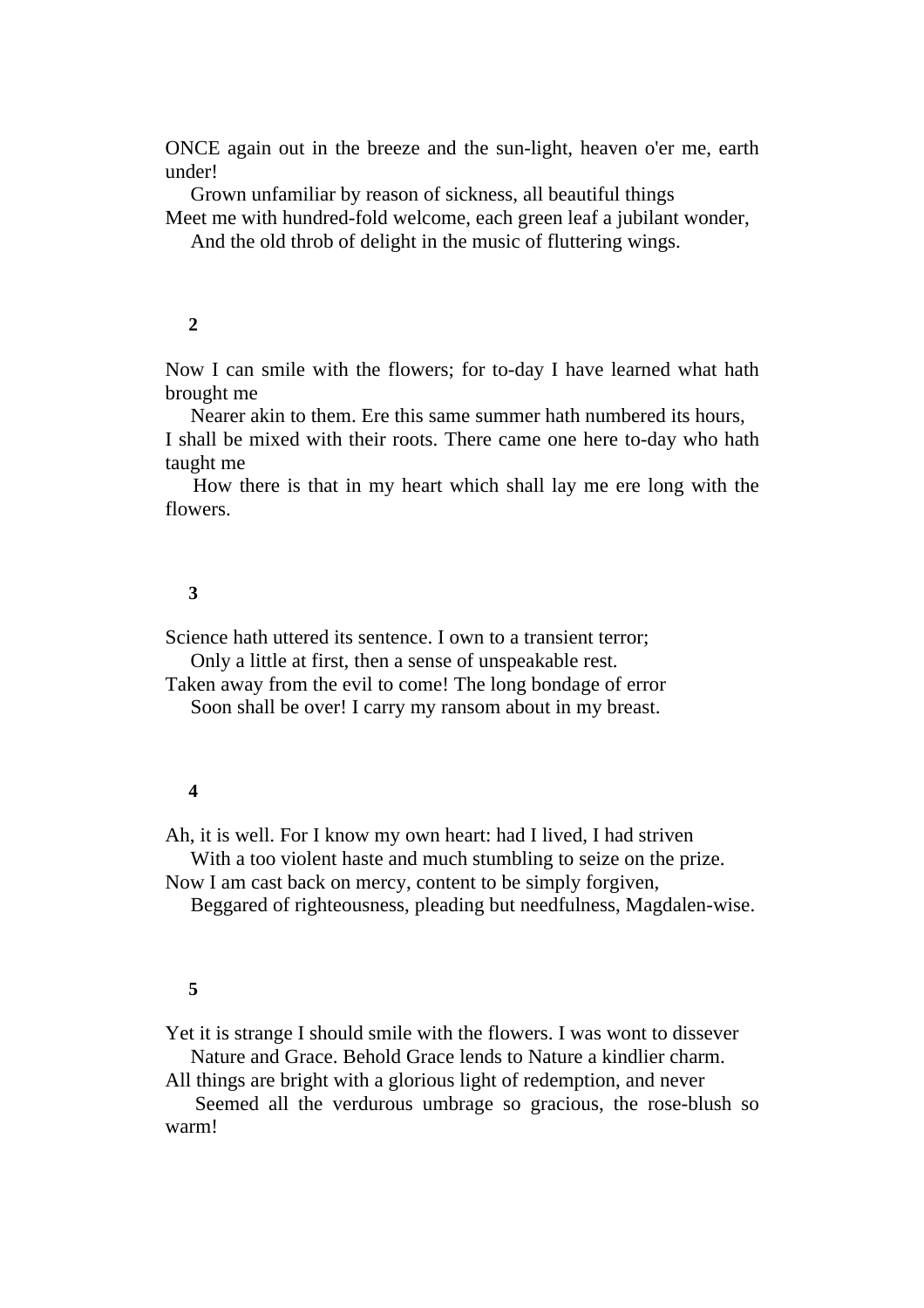Once on a time, to me beauty seemed only a beautiful dying,

 Like to the moribund glow of the doomed one, illusive as sweet. Death! I had deemed it the end of all beauty, the hid underlying

Worm at the root of all loveliness, making each grace a deceit.

# **7**

This from afar. But now, nearer, I hail it the needful condition Of the superlative life; not a pause, but a step, and a birth;

As but a yew-shadowed avenue leading to splendid fruition,

And the fulfilment of that which is writ on the flowers of the earth.

# **8**

It is but closing the eye for repose, ere we wake to the wonder

 Waiting our vision through slumber made strong to behold the Divine.

It is but turning the web we have seen as yet only from under,

That we may look on the tissues of life in completed design.

### **9**

'Tis but the fall of the seed when the season of blossom is over,

Dying to spring up anew from the womb of its burial clod.

'Tis but the clasp of the die on the coin, which the mould must once cover,

Ere it shine forth with the bright superscription and image of God.

# **10**

Once in mine agony, once in my darkness of purpose I sought it,

Wilfully blind to its issues, and caring for respite alone;

Trampling the jewel of life under foot that was His who hath bought it;

Lord, re-unite the poor fragments, and set them at last with Thine

#### **6**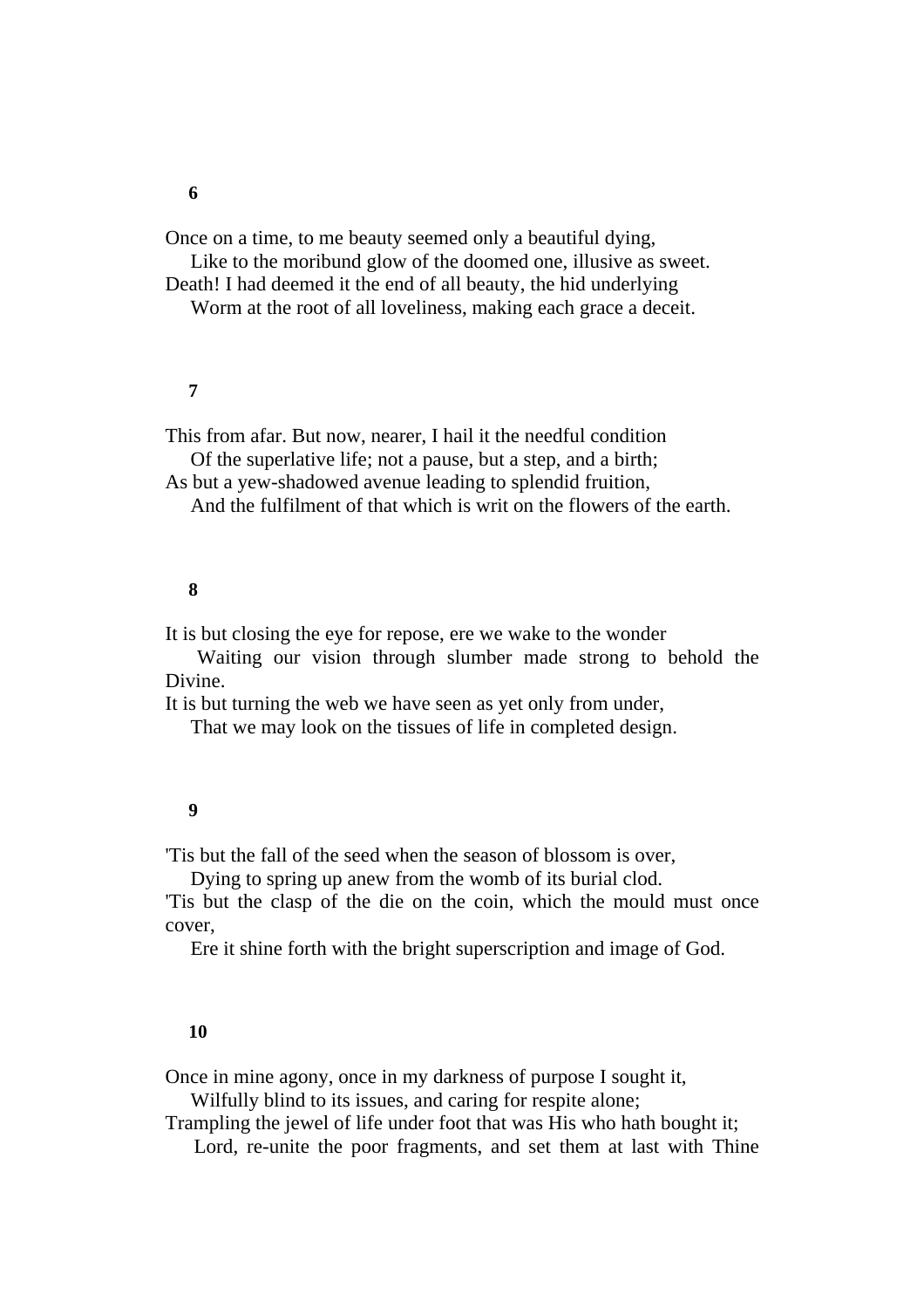## **11**

Not with Thine amethysts, not with the emerald, sapphire, and ligure, Lest I be shamed into nought, as a star when the sun is on high; Not with the Urim and Thummim, of Light and Perfection the figure,

For I am dark and imperfect; no gem of Thine worthless as I.

## **12**

Oh, if it be that a pearl is a tear, as a pearl do thou set me

 Where infant-angels shall point to me, asking the meaning of pain. So in the day when Thou gatherest Thy jewels Thou wilt not forget me,

 Though I be dim with remembrance, and shades of old sorrow remain.

# **VI.**

# **1**

STRANGELY I wake to high thoughts, and beneath them a quiet gratulation,

Like a hid brook whisper-quiring the lordly old music of pines;

And, around all, as a glory, an incense of sweet consecration

Wraps me in mists of devotion that soars beyond visible signs.

# **2**

Through the thin wall that divides us I hear the low breath of the sleeper,

 All whose blest dreaming is worship, whose veriest breathing is prayer.

Oh to be like her! so meet for the Master, so ripe for the Reaper,

Clothed on with gentleness, full of sweet amnesties, stainlessly fair.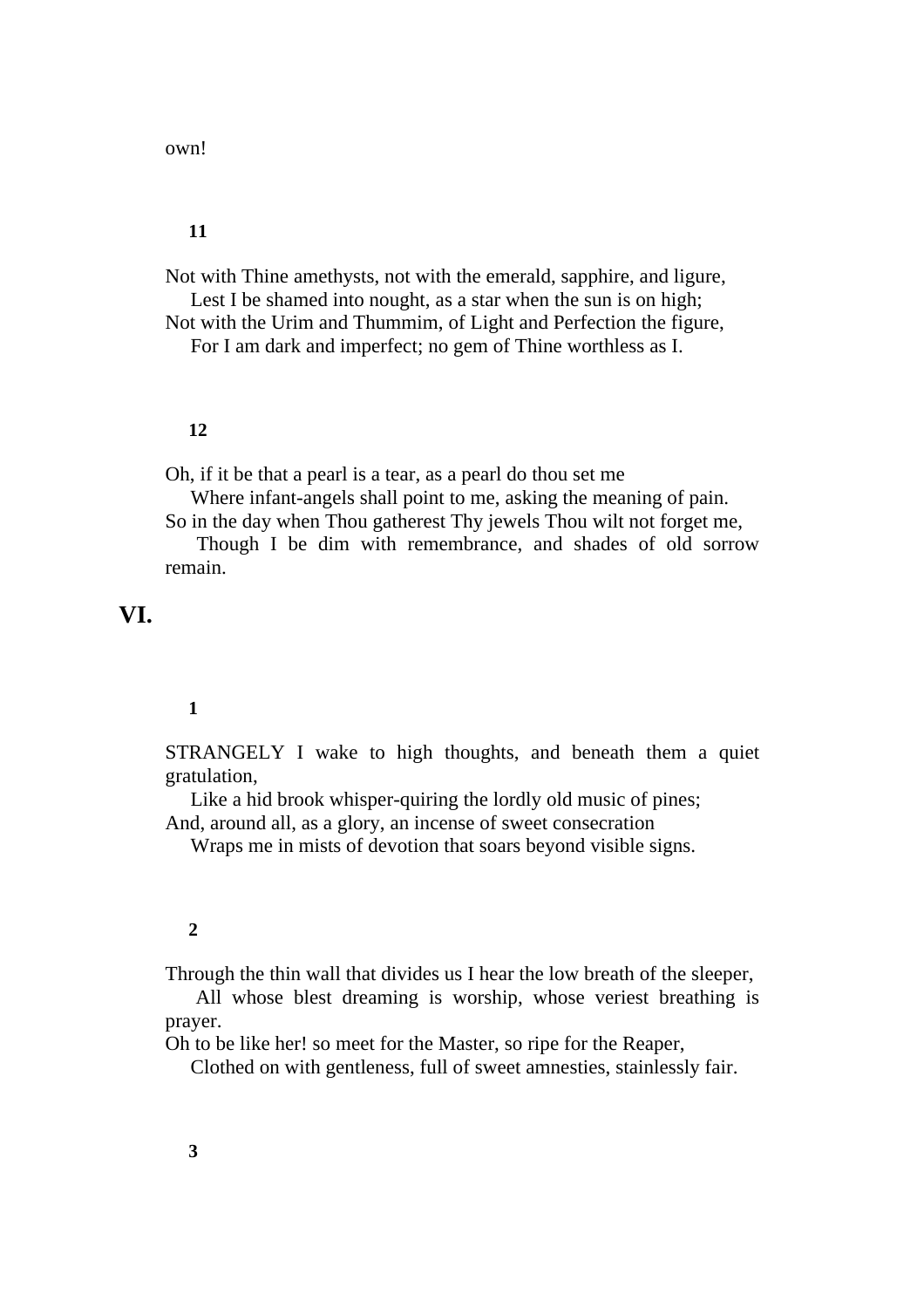Let me but look on her. 'Twill be a sacred and privileged portal

Unto new day, but to mark how the stages of crimsoning morn

Quicken the life in her cheek — how the mortal that shrines the immortal

Grows out of darkness from grace unto grace, reillumined, re-born.

# **4**

Peace to this chamber. Now kneeling I gather the breath of her purity. See how the delicate pinions of dawning seem fondly to sweep Over faint outlines and twilight suggestions of shapely obscurity,

Brushing the tokens of night from the maiden-white marvel of sleep.

# **5**

Seems as Aurora were groping for beauty, and, lo! having found it, Flushes with roseate rapture, and, bounteous, hastes to unfold All the rare gifts she hath gathered from orient, and lavish around it Various profusion of homage in amber, and crimson, and gold.

## **6**

Not on the mountain-tops only the glad things of dawning are treasured, Not in the vaporous magic with bright dreams bewitching the air, Not by proud eminence only the scope of her bounty is measured;

Sweetest it lies on my sweet, on her face, and her aureoled hair.

### **7**

Soft sits the light on her beautiful brow; no such radiance is given, In the morn's kiss, unto uppermost leafage or eastern-most peak: There is no hue on the rainbow-winged messengers floating in heaven, Like the ethereal pigments that blend in the bloom of her cheek.

#### **8**

What are thy visions, fair slumbering sister? What alchemy hidden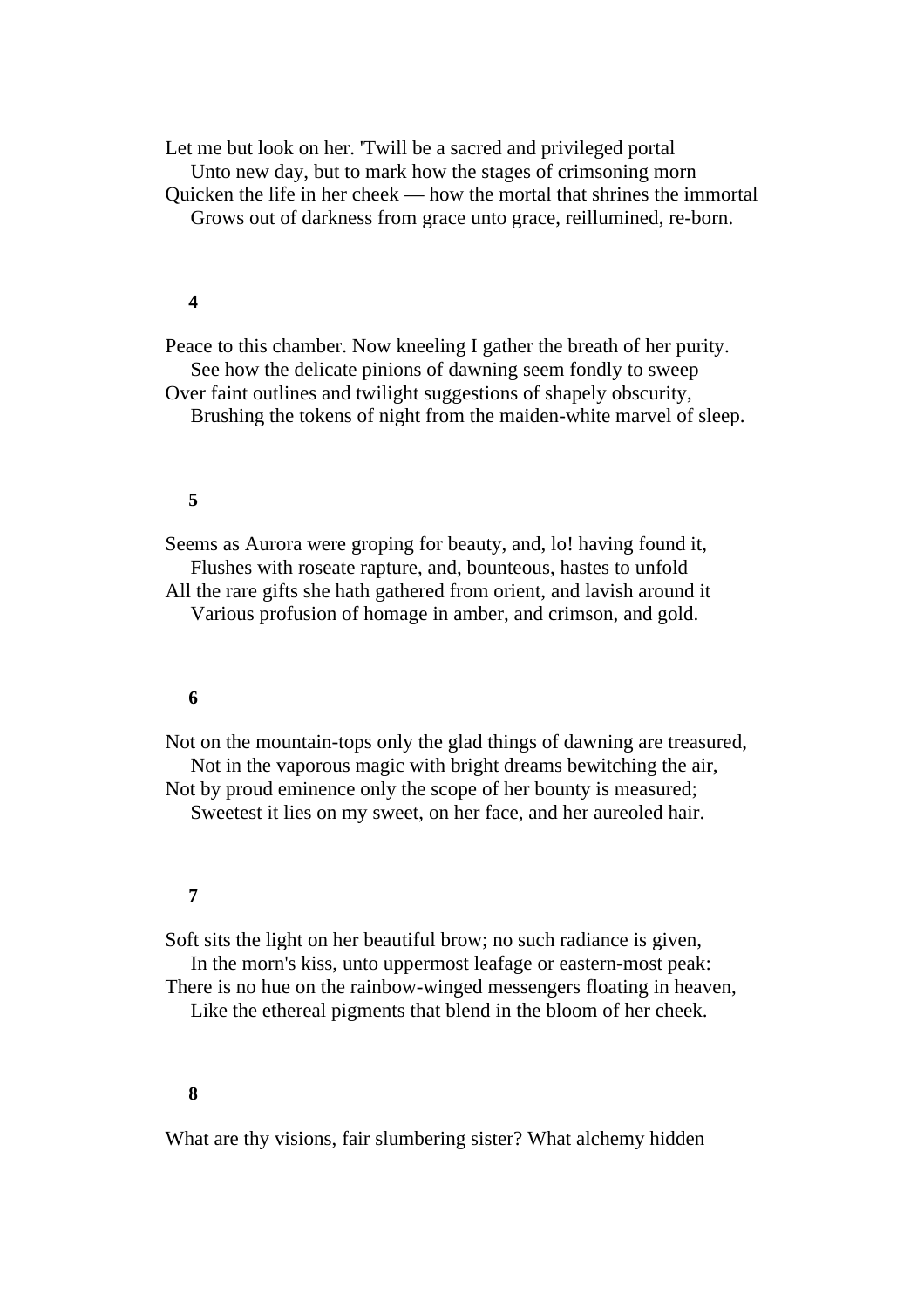Orbeth the tremulous dream-drop that pearls the dark fringe of thine eye?

Oh, if thou sorrowest even in sleep, by thy sleep am I chidden:

There was no tear in the peace of thy dawn ere my shadow passed by.

# **9**

I should go from thee; from all that is thine; and yet fondly I linger,

 Thinking some providence yet may redeem the foul wrong that I weep.

May not some juncture of good, like an angel with beckoning finger,

Wave me the way of redress, and establish thy joy ere I sleep?

# **10**

Oft where the clouds gather darkest, the star of our comfort is shining.

 Black though the night of our sorrow, who knows but the dawn may be nigh?

I will not speak of my secret of death, till the signs of declining

Warn me to flee to the city: to choose me a home where to die.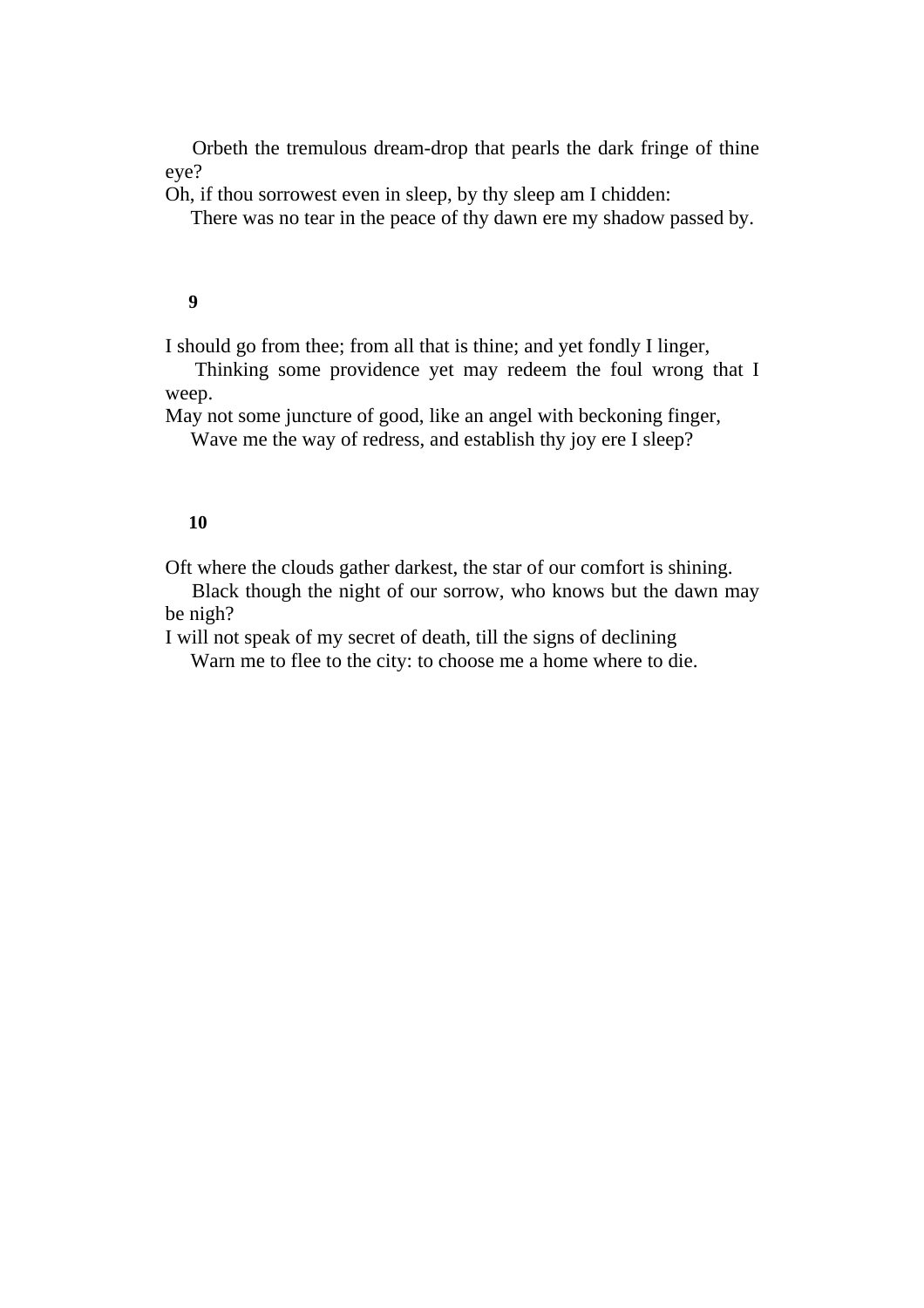# **Part Fourth.**

# **I.**

# **1**

"I HAVE no heart and no time to go forth to the world, there to choose me

 One who may be to my children a mother in room of the dead. Soil-rooted, I am no more of society. I should but lose me

In its mad vortex. And yet, it behoves me to choose, and to wed.

# **2**

"No more for love. As thou seest, I am old, and my summer is over. Yet 'tis for love, too, the love of a father who fears for his own.

It is for them. Mark, I plead not in guise of a passionate lover. Plain in my speech, what I offer are honour and duty alone.

## **3**

"Beauteous I see thee; yet 'tis not thy beauty that tempts me to sue thee: 'Tis that I've noted thee faithful in many things, weighty and small.

Gifted I know thee; yet not thy attainments could tempt me to woo thee:

 Nought I behold save that *thou* lovest *them*, and *they thee* — this is all.

# **4**

"If I should say I am rich and thou poor, this were little to claim thee.

 If not for love of my little ones, let my poor quest be as nought. Cast it aside as unseemly, incongruous: I shall not blame thee.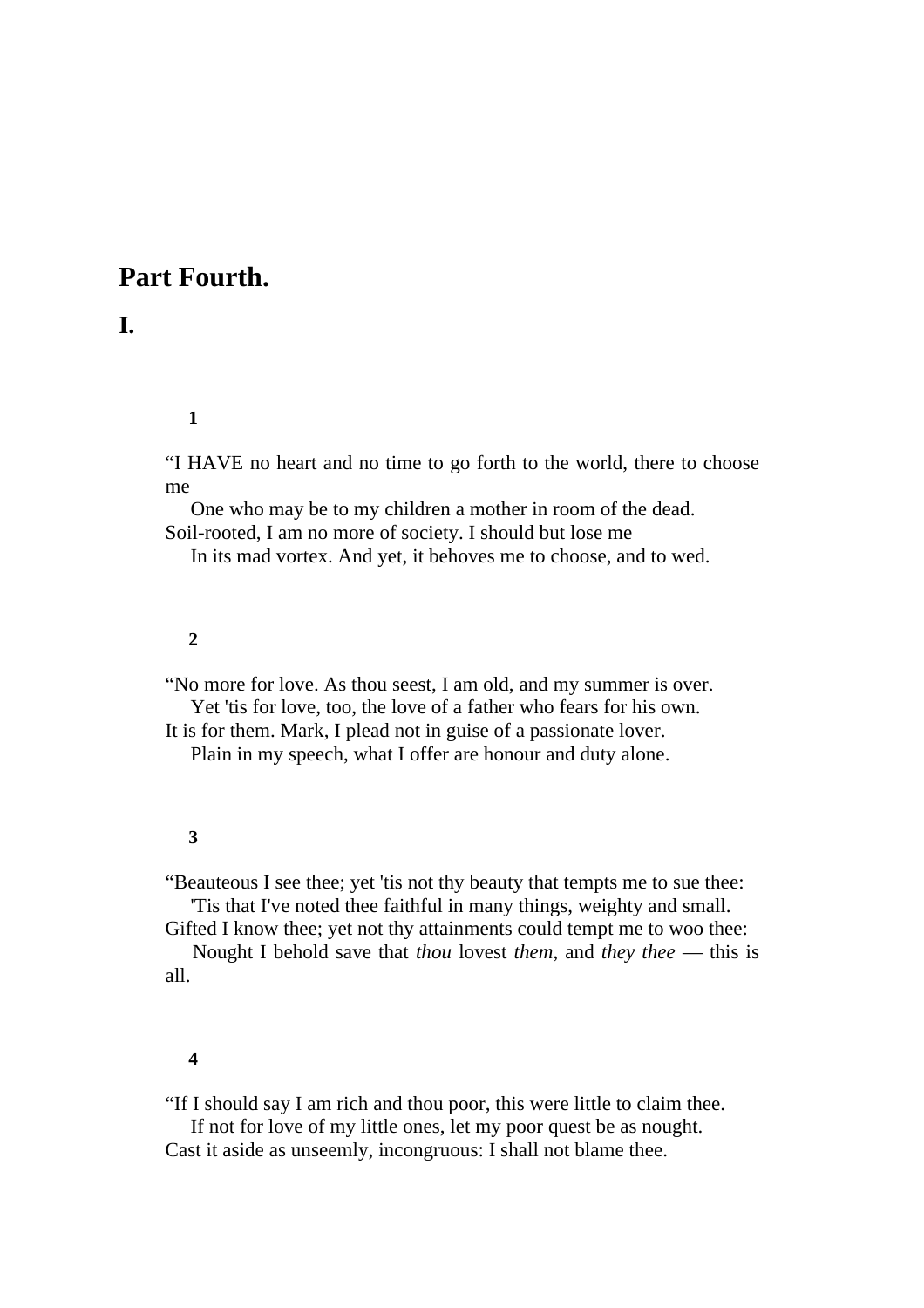Better my children left motherless than a false motherhood *bought*.

### **5**

"Ponder it. Give me thine answer in peace. Be it joyous or grievous,

Thou hast my blessing: thy will shall be sacred as heaven's decree.

If thou rebukest my haste, 'tis because thou art purposed to leave us, Therefore I speak ere thou goest; and what are the world's ways to

me?"

# **II.**

# **1**

THOU then declinest to answer me openly, till thou hast pleaded

 (Well, too, thou pleadest) the cause of my child. Would my will were my power!

Mightier things than all words for the same have in vain interceded —

 *Her* dim sad eyes, and the cheeks that are blanching from hour unto hour.

## **2**

"But, from my youth up, my word has been sacred. The roots of mine honour

Must be uptorn ere I yield to the breaking of covenant vow.

Yet my heart weeps for my darling, yea, bleeds to have mercy upon her!

 And I have pleaded with heaven that a way might be shown, even as thou.

### **3**

"Yes, were the brand of the law on *thy* name — shall the mere words offend thee? —

As I have done, even thus would I do, for the love of my child.

Could thou but show me a way, it were token that heaven did send thee That my pledged faith and her heart-wish should meet and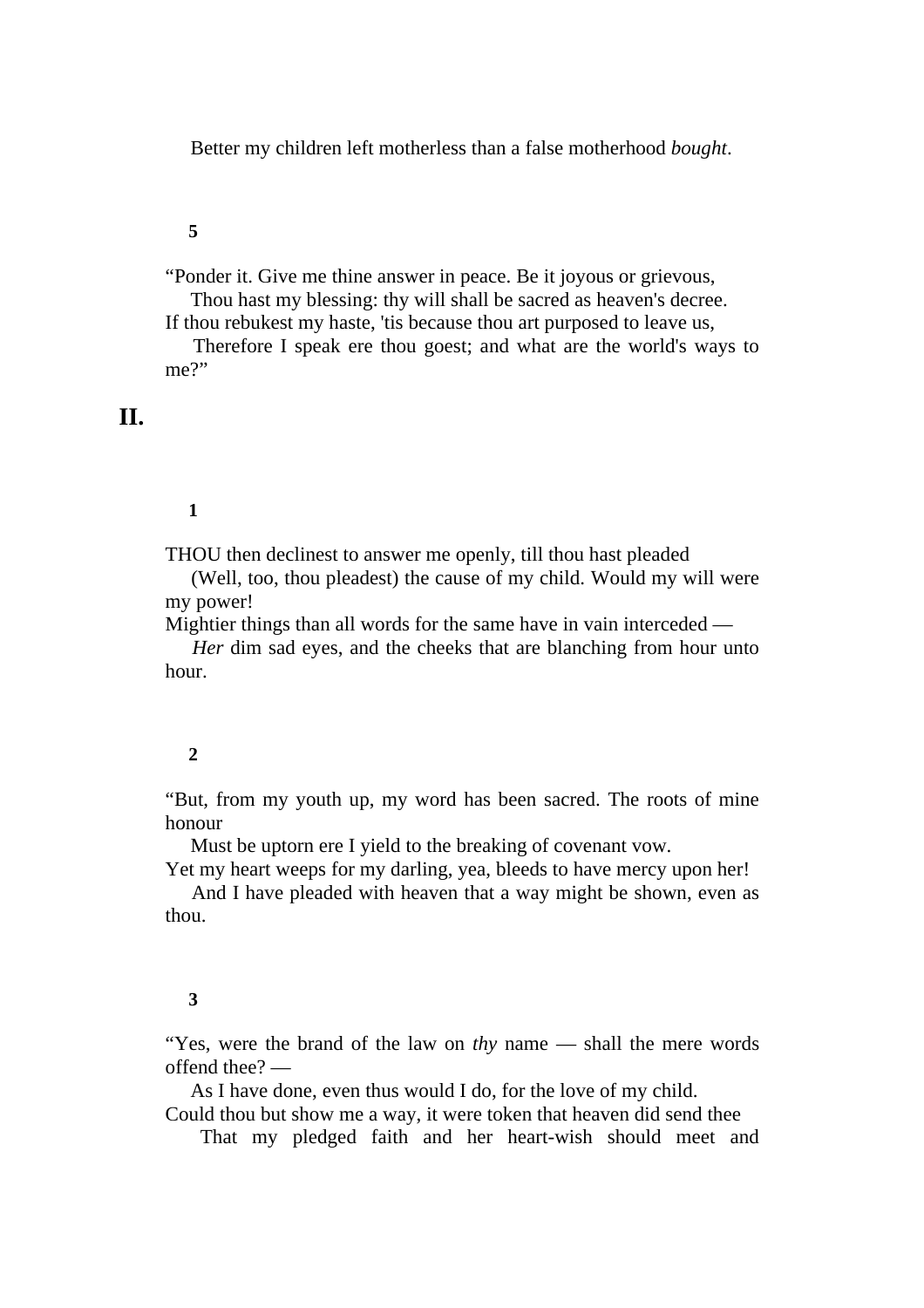embrace — reconciled."

# **III.**

# **1**

DOTH the excess of joy kill? When the chalice of pleasure o'erfloweth, Is it the time of the end? I am sick unto death of delight.

Why should I tarry when life is fulfilled, and no longer bestoweth Anything better than that which hath been. Let me sleep. It is night.

# **2**

No sleep for joy! When he brought them together, and blessed them in union,

 There was a note in my heart that rang death. As I write, once again Quivers the welcome vibration that rings in the heavenly communion.

 Oh Thou that comest, come quickly, triumphant o'er death and o'er pain!

## **3**

'Tis but the heart of my flesh that doth flutter. Thine infinite merit Helpeth me mightily o'er the dark mountains that Thou too hast trod.

Into Thy hands I commend me, eternal and merciful Spirit.

Come Euthanasia! Let it be kneeling. . . . My Lord and my God!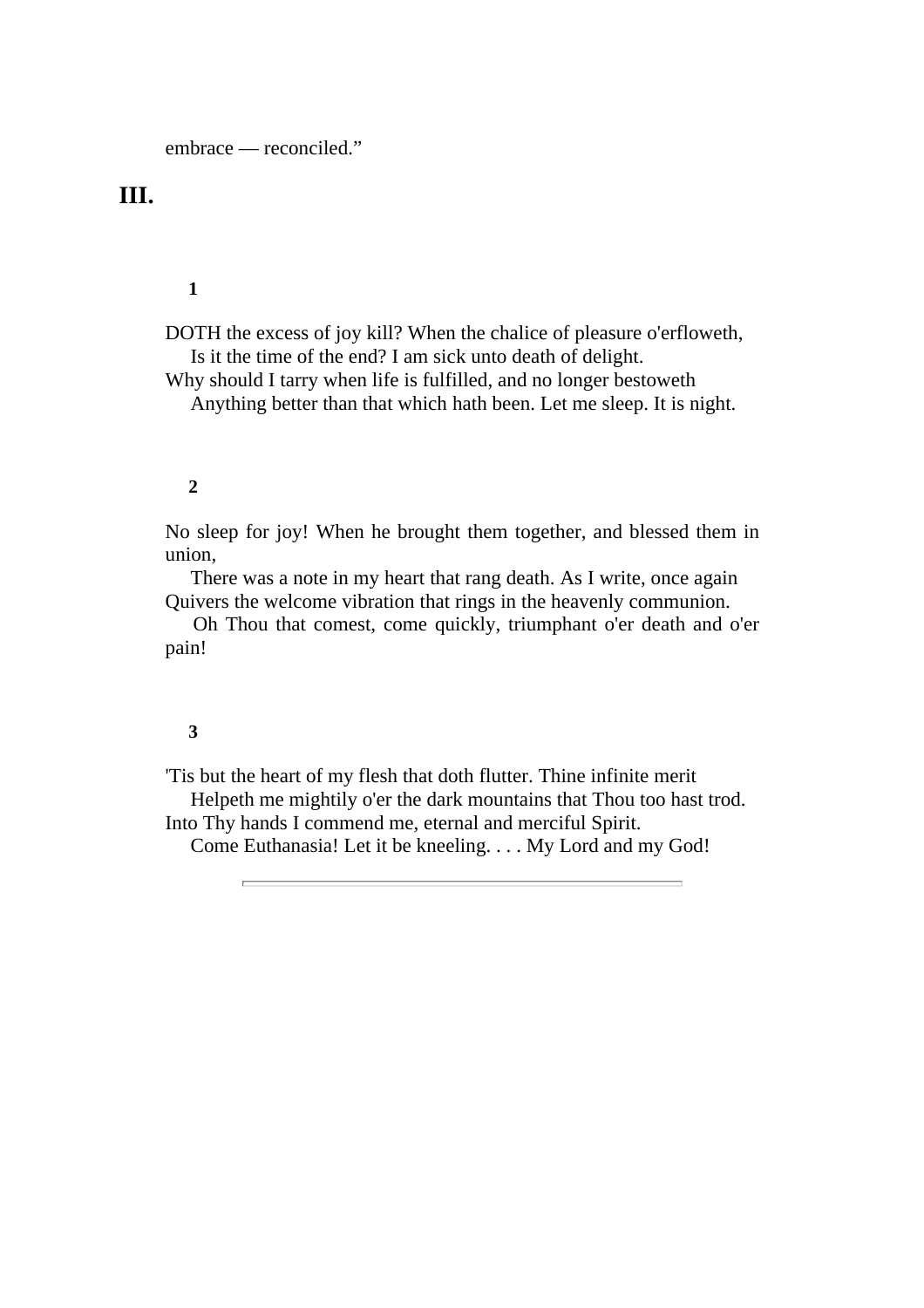Miscellaneous Poems.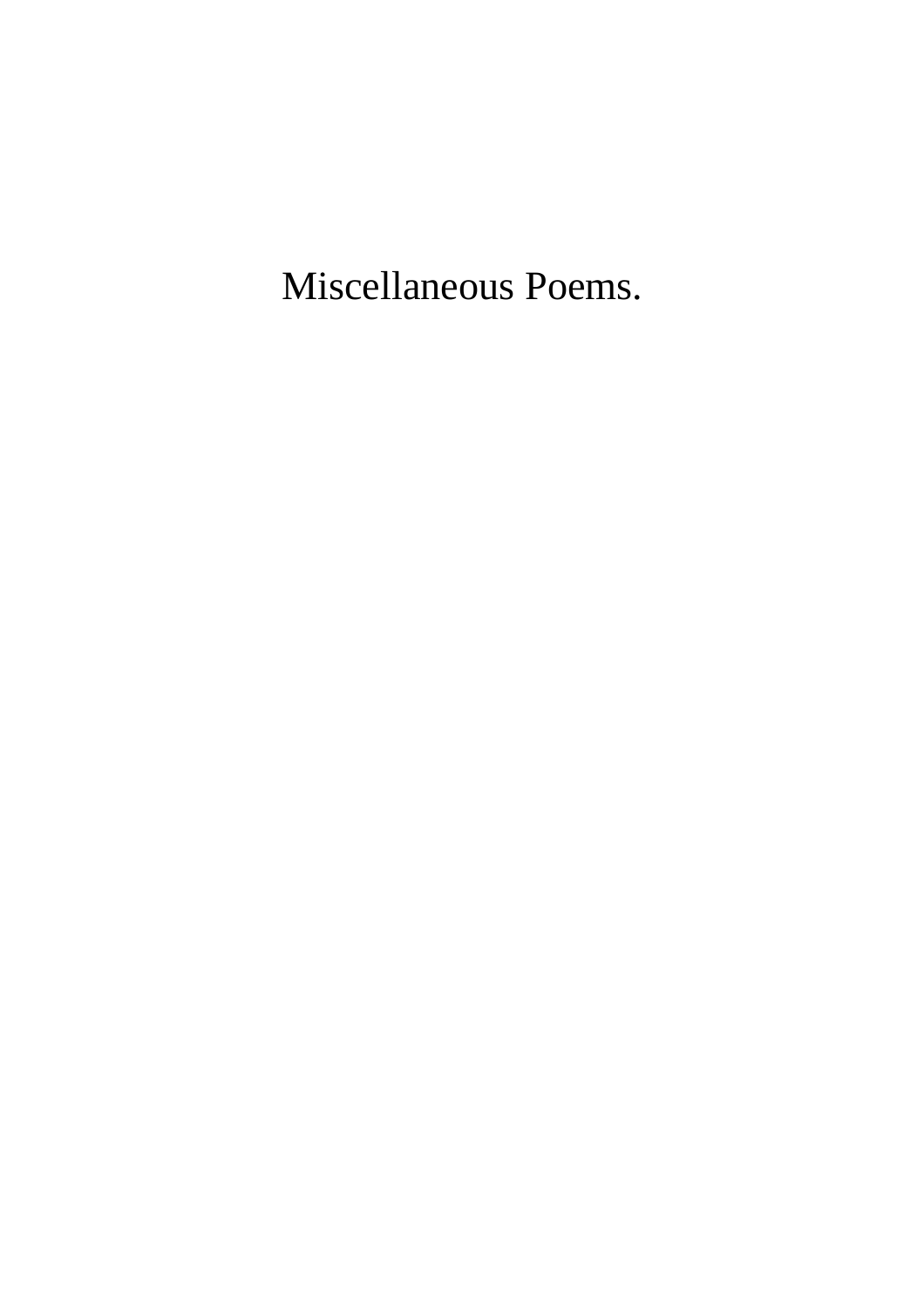# **My Chinee Cook.**

THEY who say the bush is dull are not so very far astray, For this eucalyptic cloisterdom is anything but gay; But its uneventful dulness I contentedly could brook, If I only could get back my lost, lamented Chinee cook.

We had tried them without number — cooks, to wit — my wife and I; One a week, then three a fortnight, as my wife can testify; But at last we got the right one; I may say 'twas by a fluke, For he dropped in miscellaneous-like, that handy Chinee cook.

He found the kitchen empty, laid his swag down, and commenced; My wife, surprised, found nothing to say anything against; But she asked him for how much a year the work he undertook — "Me workee for me ration," said that noble Chinee cook.

Then right off from next to nothing such a dinner he prepared, That the Governor I'm certain less luxuriously fared; And he waited, too, in spotless white, with such respectful look, And bowed his head when grace was said, that pious Chinee cook.

He did the work of man and maid — made beds and swept out rooms; Nor cooled he in his zeal, as is the manner of new brooms: Oh, he shed celestial brightness on the most sequestered nook, For his mop and pail were everywhere — my cleanly Chinee cook.

We got fat upon his cooking; we were happy in those days, For he tickled up our palates in a thousand pleasant ways. Oh his dinners! Oh his dinners! they were fit for any duke! Oh delectable Mongolian! Oh celestial Chinee cook!

There was nothing in creation that he didn't put to use, And the less he got to cook with, all the more he could produce. All nature was his kitchen range, likewise his cook'ry book — Neither Soyer nor Meg Dod could teach that knowing Chinee cook.

And day by day upon my wife and me the mystery grew, How his virtues were so many and his earnings were so few; And we laid our heads together to find out by hook or crook, The secret of the cheapness of that priceless Chinee cook.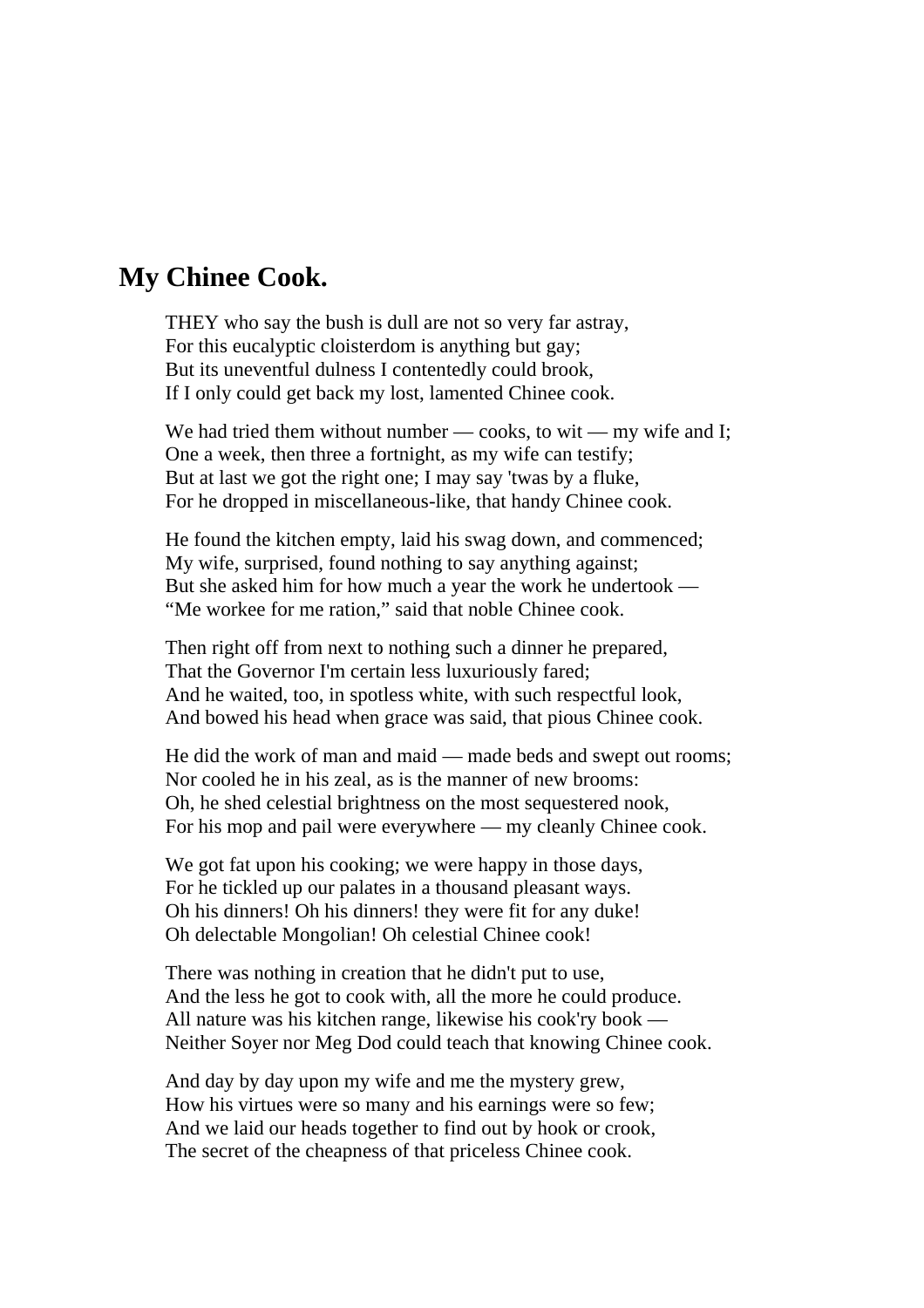And still the sense of mystery grew on us day by day, Till it came to be a trouble, and we wished him well away; But we could not find a fault in one so far above rebuke — Ah, we didn't know the value of that valuable cook.

But one day when I was out he brought my wife a lot of things, Turquoise earrings, opal bracelets, ruby brooches, diamond rings, And he ran their various prices o'er as glibly as a book, And dirt cheap, too, were the jewels of that jewel of a cook.

I returned, and just in time to stop the purchase of the lot, And to ask him where on earth those costly jewels he had got, And when I looked him in the face, good gracious how he shook! And he says, says he, "Me bought him" — did that trembling Chinee cook.

And I a justice of the peace! O Fortune! how unkind! For a certain Sydney robbery came rushing to my mind. "You bought them! Ah, I fear me, John, you paid them with a hook! I am bound to apprehend you, oh unhappy Chinee cook!"

So the mystery was solved at length; the secret now we saw; John had used us as a refuge from the clutches of the law; And now, alas, too late would I his frailty over-look! He is gone, and I am left without my skilful Chinee cook.

Oh, could I taste again of those delicious luscious things, I could pardon him the robbery of other people's rings; I exaggerated principle, my duty I mistook, When I handed over to the law my peerless Chinee cook.

What would I give just now for one of his superb ragouts, His entremets, his entrées, his incomparable stews? Oh, art and taste and piquancy my happy board forsook, When I came the J.P. over my lamented Chinee cook.

Take away the hated letters. 'Twas my "justice" robbed my "peace"; Take my name from the commission, and my matchless cook release. But I fear my Johnny's dead, for I am haunted by a spook, With oblique eyes and a pigtail, like my lost, my Chinee cook.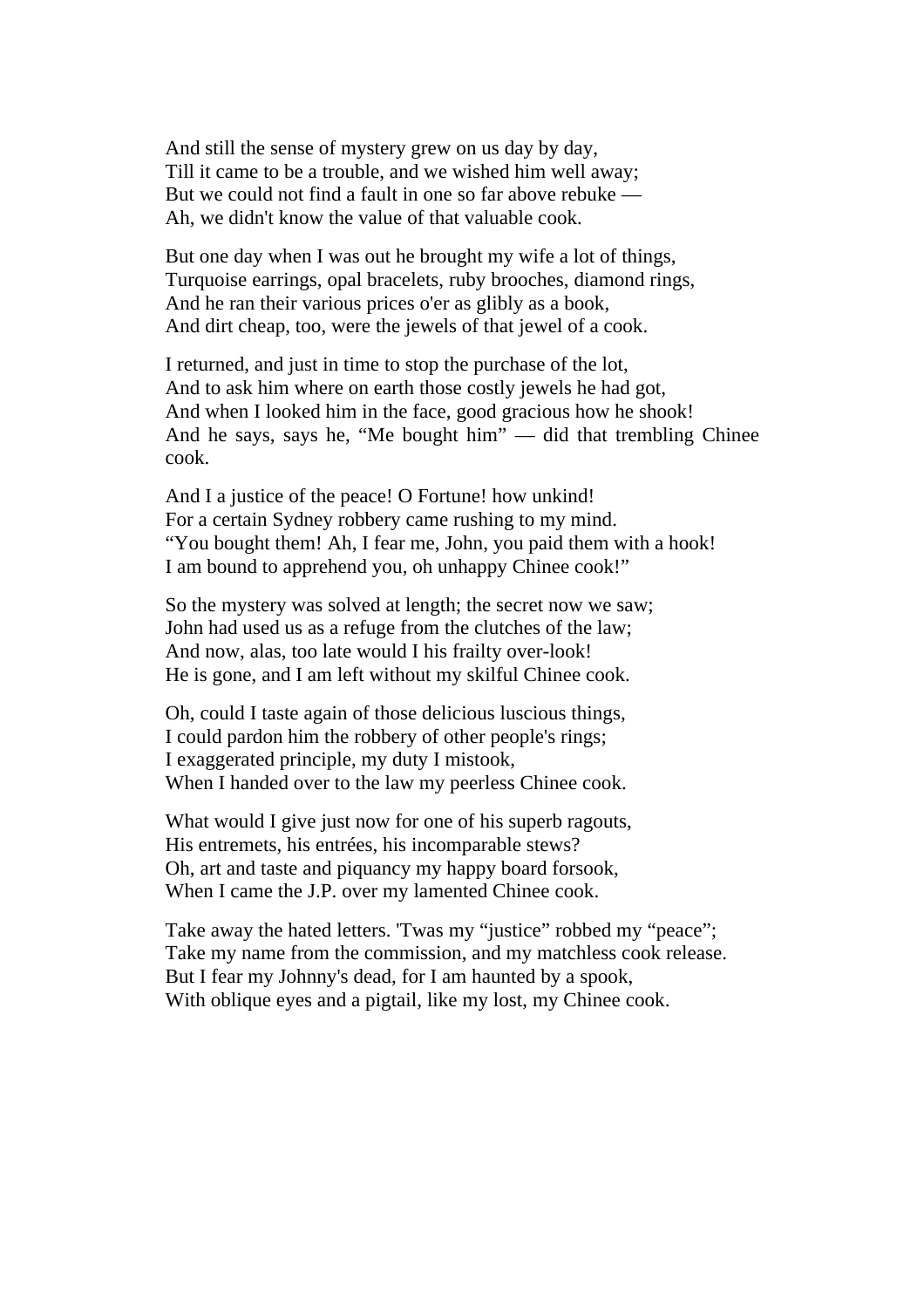# **My Other Chinee Cook.**

YES, I got another Johnny; but he was to Number One As a Satyr to Hyperion, as a rushlight to the sun; He was lazy, he was cheeky, he was dirty, he was sly, But he had a single virtue, and its name was rabbit pie.

Now those who say the bush is dull are not so far astray, For the neutral tints of station life are anything but gay; But, with all its uneventfulness, I solemnly deny That the bush is unendurable along with rabbit pie.

We had fixed one day to sack him, and agreed to moot the point When my lad should bring our usual regale of cindered joint, But instead of cindered joint we saw and smelt, my wife and I, Such a lovely, such a beautiful, oh! such a rabbit pie!

There was quite a new expression on his lemon-coloured face, And the unexpected odour won him temporary grace, For we tacitly postponed the sacking-point till by-and-bye, And we tacitly said nothing save the one word, "rabbit pie!"

I had learned that pleasant mystery should simply be endured, And forebore to ask of Johnny where the rabbits were procured! I had learned from Number One to stand aloof from how and why, And I threw myself upon the simple fact of rabbit pie.

And when the pie was opened, what a picture did we see! They lay in beauty side by side, they filled our home with glee! How excellent, how succulent, back, neck, and leg, and thigh! What a noble gift is manhood! What a trust is rabbit pie!

For a week the thing continued, rabbit pie from day to day; Though where he got the rabbits John would ne'er vouchsafe to say; But we never seemed to tire of them, and daily could descry Subtle shades of new delight in each successive rabbit pie.

Sunday came; by rabbit reckoning, the seventh day of the week; We had dined, we sat in silence, both our hearts (?) too full to speak; When in walks Cousin George, and, with a sniff, says he, "Oh my! What a savoury suggestion! what a smell of rabbit pie!"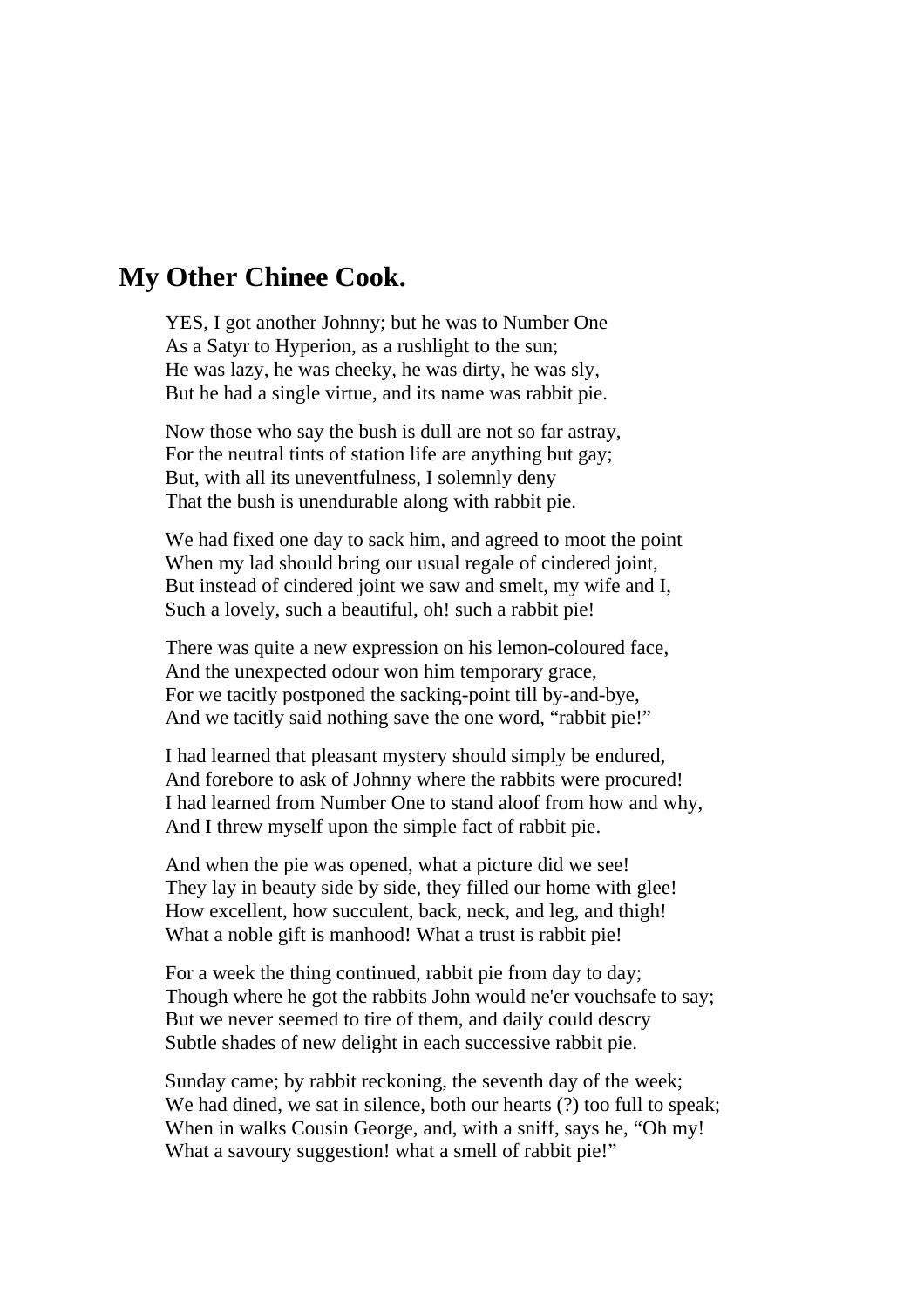"Oh, why so late, George?" says my wife, "the rabbit pie is gone; But you *must* have one for tea, though. Ring the bell, my dear, for John." So I rang the bell for John, to whom my wife did signify, "Let us have an early tea, John, and another rabbit pie."

But John seemed taken quite aback, and shook his funny head, And uttered words I comprehended no more than the dead; "Go, do as you are bid," I cried, "we wait for no reply; Go! let us have tea early, and another rabbit pie!"

Oh, that I had stopped his answer! But it came out with a run: "Last-a week-a plenty puppy; this-a week-a puppy. done!" Just then my wife, my love, my life, the apple of mine eye, Was seized with what seemed "mal-de-mer," — "sick transit" rabbit pie!

And George! By George, he laughed, and then he howled like any bear! The while my wife contorted like a mad "convulsionnaire;" And  $I - I$  rushed on Johnny, and I smote him hip and thigh, And I never saw him more, nor tasted more of rabbit pie.

And the childless mothers met me, as I kicked him from the door, With loud maternal wailings and anathemas galore; I must part with pretty Tiny, I must part with little Fly, For I'm sure they know the story of the so-called "rabbit pie."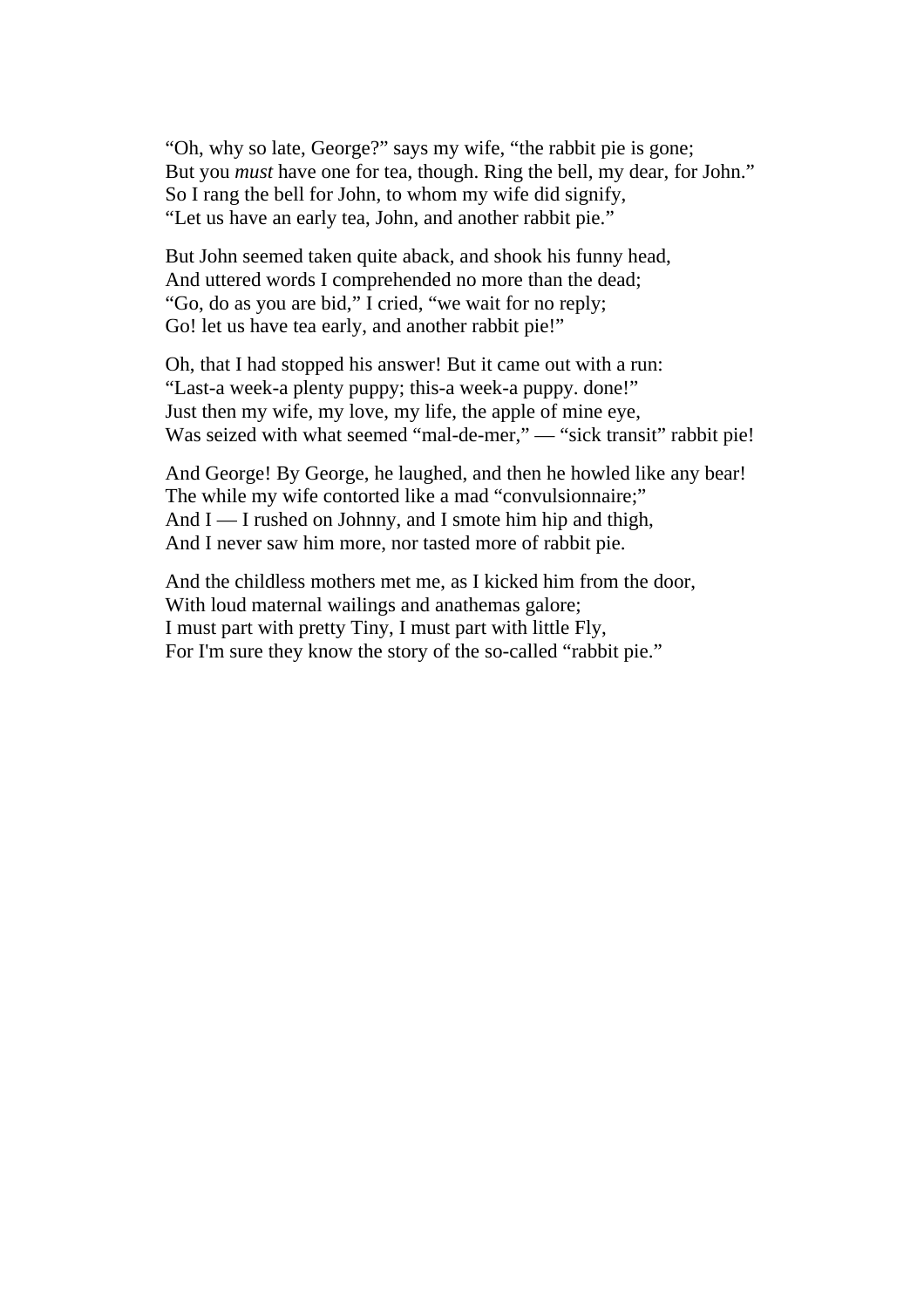# **To a Black Gin.**

DAUGHTER of Eve, draw near — I would behold thee. Good Heavens! Could ever arm of man enfold thee? Did the same Nature that made Phryne mould thee?

Come thou to leeward; for thy balmy presence Savoureth not a whit of *mille-fleur*escence: — My nose is no insentient excrescence.

Thou art not beautiful, I tell thee plainly, Oh! thou ungainliest of things ungainly; Who thinks thee less than hideous doats insanely.

Most unaesthetical of things terrestrial, Hadst thou indeed an origin celestial? — Thy lineaments are positively bestial!

Yet thou my sister art, the clergy tell me; Though, truth to state, thy brutish looks compel me To hope these parsons merely want to *sell* me.

A hundred times and more I've heard and read it; But if Saint Paul himself came down and said it, Upon my soul I could not give it credit.

"God's image cut in ebony," says some one; 'Tis to be hoped some day thou may'st become one; The present image is a very rum one.

*Thy* face "the human face divine!" . . . Oh, Moses! Whatever trait divine thy face discloses, Some vile Olympian cross-play pre-supposes.

Thy nose appeareth but a transverse section: Thy mouth hath no particular direction, — A flabby-rimmed abyss of imperfection.

Thy skull development mine eye displeases; Thou wilt not suffer much from brain diseases; Thy facial angle forty-five degrees is.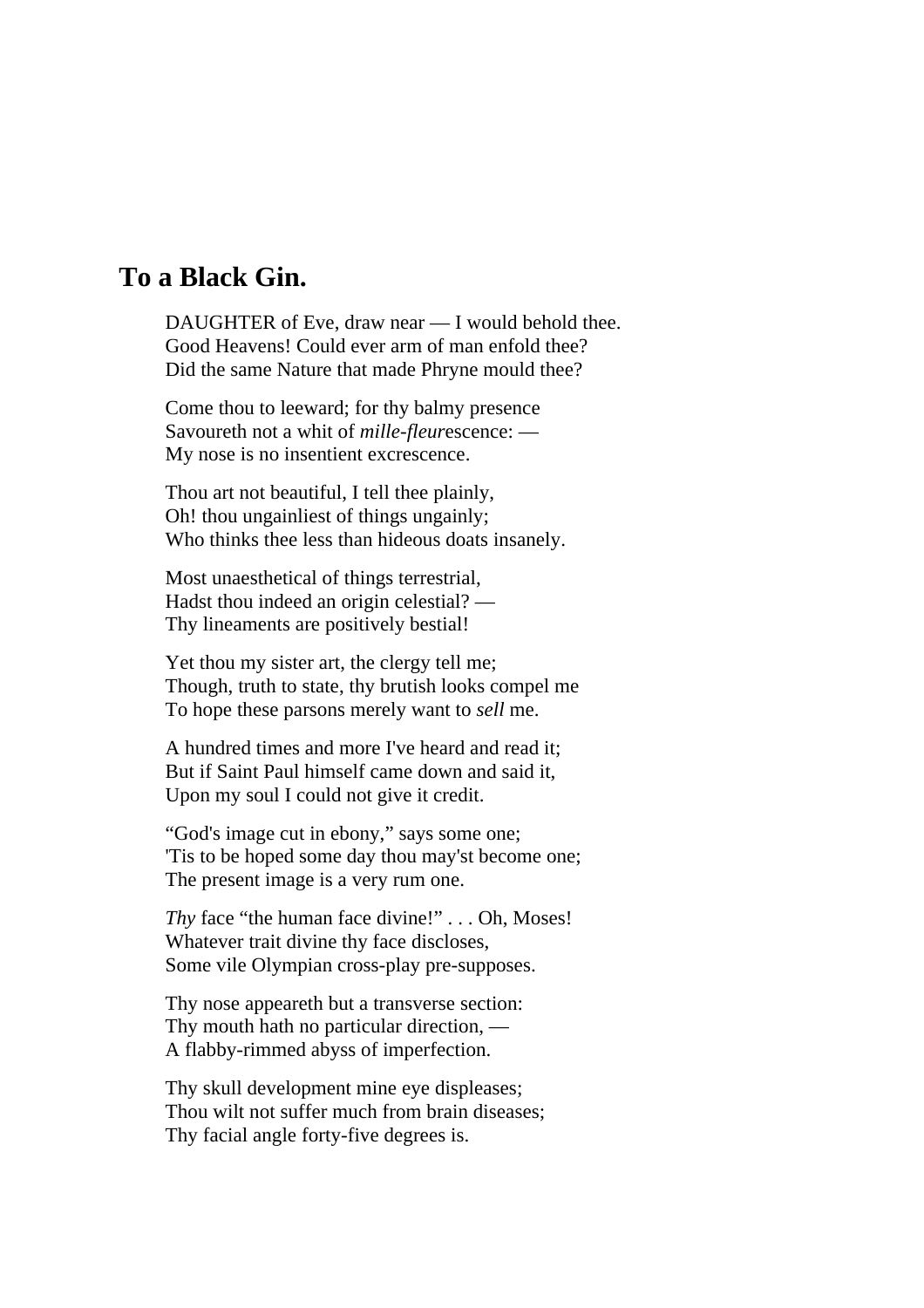The coarseness of thy tresses is distressing, With grease and raddle firmly coalescing, I cannot laud thy system of "top-dressing."

Thy dress is somewhat scant for proper feeling; As is thy flesh, too, — scarce thy bones concealing: Thy calves unquestionably want re-*veal*ing.

Thy rugged skin is hideous with tattooing, And legible with hieroglyphic wooing — Sweet things in art of some fierce lover's doing.

For thou some lover hast, I bet a guinea, — Some partner in thy fetid ignominy, The *raison d'être* of this piccaninny.

What must *he* be whose eye thou hast delighted? His sense of beauty hopelessly benighted! The canons of his taste how badly sighted!

What must his gauge be, if thy features pleased him? If lordship of such limbs as thine appeased him, It was not "*calf*-love" certainly that seized him.

And is he amorously sympathetic? And doth he kiss thee? . . . Oh my soul prophetic! The very notion is a strong emetic!

And doth he smooth thine hours with oily talking? And take thee conjugally out-a-walking? And crown thy transports with a tom-a-hawking?

I guess his love and anger are combined so; His passions on thy shoulders are defined so; "His passages of love" are *underlined* so.

Tell me thy name. What? . . Helen? . . . (Oh, OEnone, That name bequeathed to one so foul and bony Avengeth well thy ruptured matrimony!)

Eve's daughter! with that skull! and that complexion? What principle of "Natural Selection" Gave thee with Eve the most remote connection?

Sister of L. E. L. . . . of Mrs. Stowe, too! Of E. B. Browning! Harriet Martineau, too! Do theologians know where fibbers go to?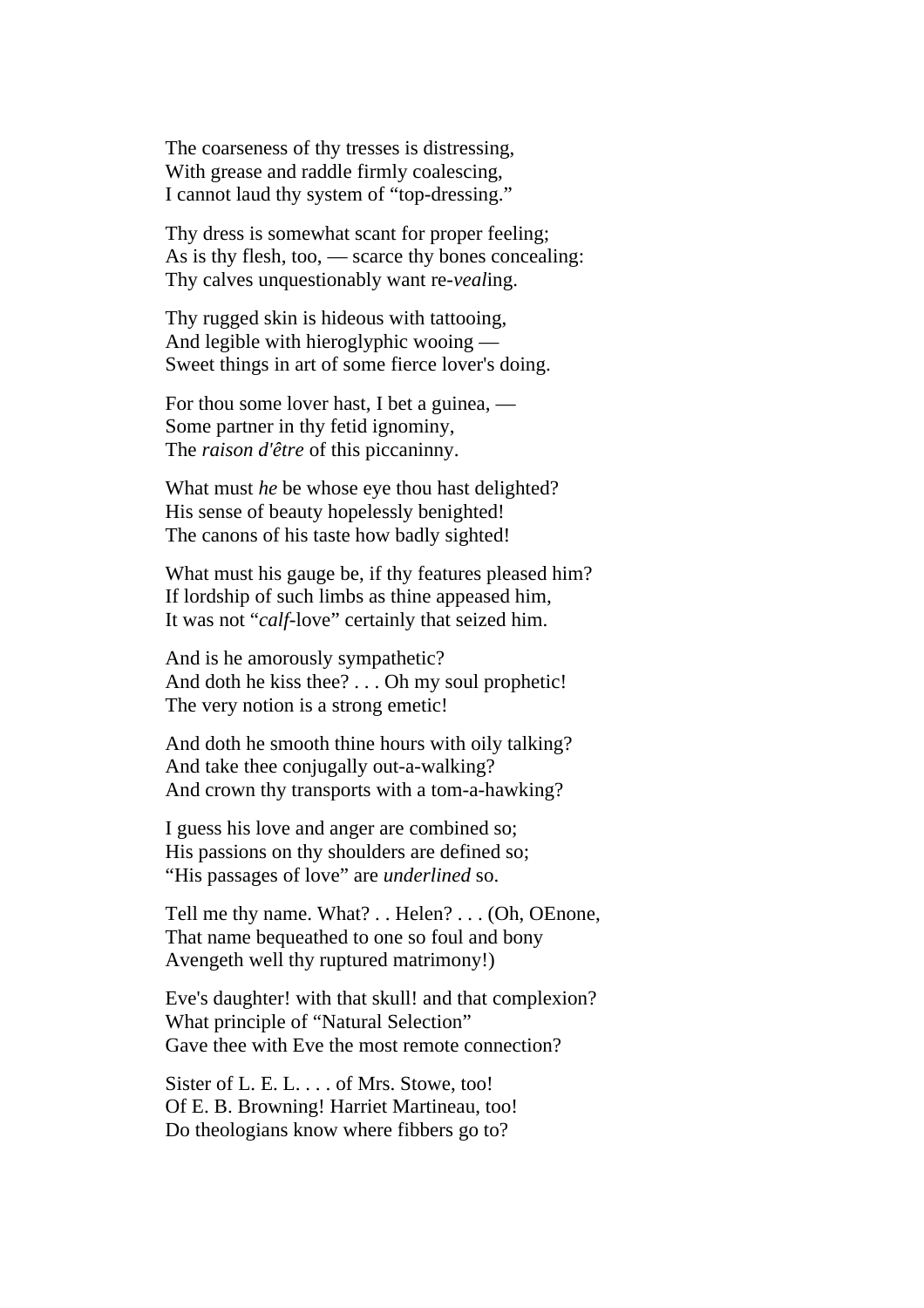Of dear George Eliot, whom I worship daily! Of Charlotte Brontë! and Joanna Baillie! — Methinks that theory is rather "scaly."

Thy primal parents came a period later — The handiwork of some vile imitator; I fear they had the devil's *imprimatur*.

This in the retrospect. — Now, what's before thee? The white man's heaven, I fear, would simply bore thee; Ten minutes of doxology would floor thee.

Thy Paradise should be some land of Goshen, Where appetite should be thy sole devotion, And surfeit be the climax of emotion; —

A land of Bunya-bunyas towering splendid, — Of honey-bags on every tree suspended, — A Paradise of sleep and riot blended; —

Of tons of 'baccy, and tons more to follow, — Of wallaby as much as thou couldst swallow, — Of hollow trees, with 'possums in the hollow; —

There, undismayed by frost, or flood, or thunder, As joyous as the skies thou roamest under, There shouldst thou . . . Cooey! . . Stop! She's off. . . . No wonder.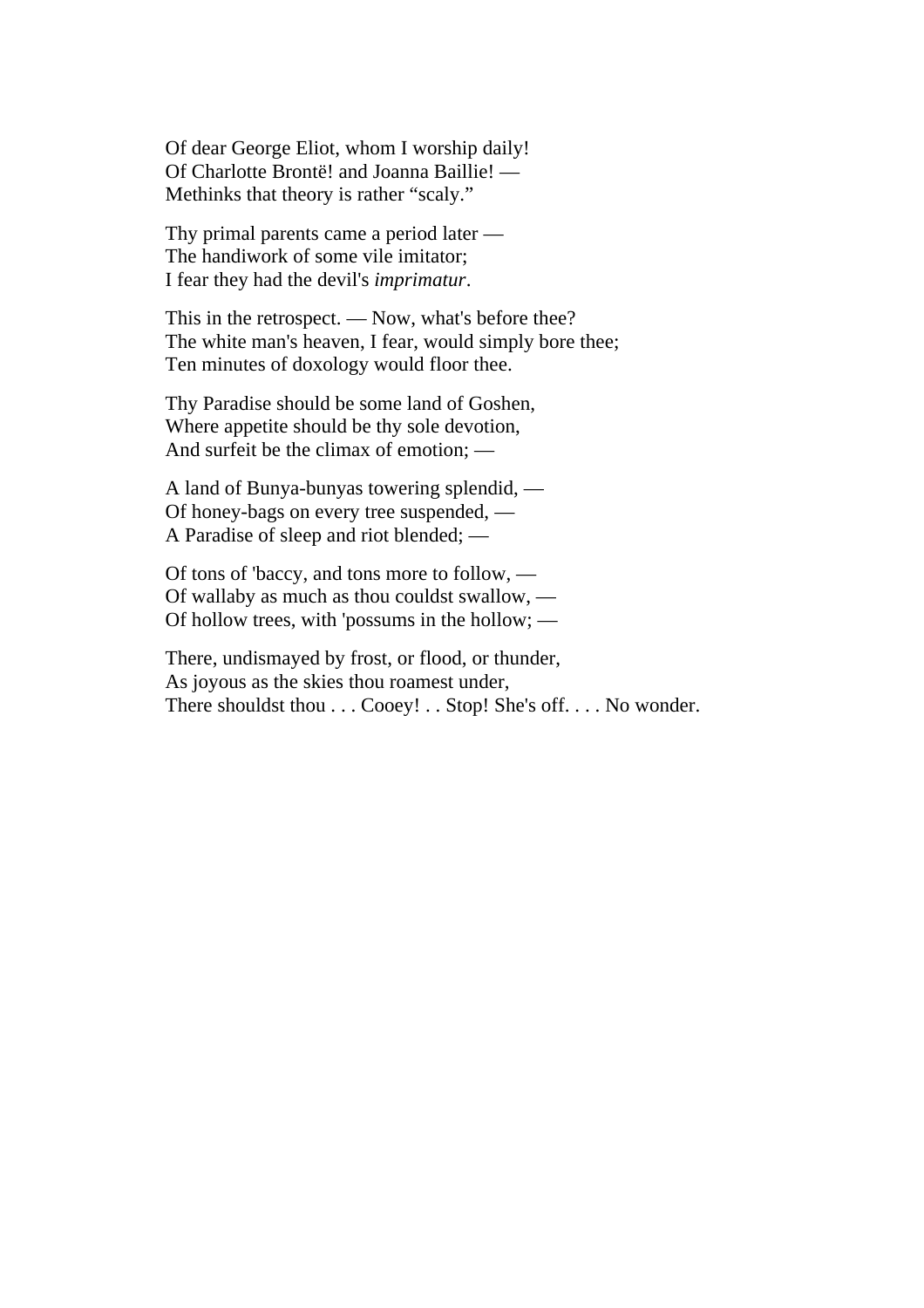# **A Piccaninny.**

LO by the "humpy" door a smockless Venus! Unblushing bronze, she shrinks not, having seen us, Though there is nought but short couch-grass between us.

She hath no polonaise, no Dolly Varden; Yet turns she not away, nor asketh pardon; Fact is, she doesn't care a copper "farden."

Ah yet, her age her reputation spareth; At three years old pert Venus little careth, She puts her hand upon her hip and stareth;

All unabashed, unhaberdashed, unheeding, No Medicean, charmingly receding, But quite unconscious of improper breeding.

'Tis well; it smacks of Eden ere came sin in, Or any rag of consciousness or linen, Or anything that one could stick a pin in.

Could boundaries be neater? posture meeter? Could bronze antique or terra cotta beat her? Saw ever artist any thing completer?

A shade protuberant, beyond contesting, Where this day's 'possum is just now digesting, But otherwise, all over interesting;

Trim without trimming, furbelow, or bow on; Was ever sable skin with such a glow on? So darkly soft, so softly sleek, and — so on?

Did ever fingers scratch a head so woolly? Took ever child the outer world so coolly, Though Fahrenheit's at ninety-seven fully?

Was ever known so dark, so bright an iris, Where sleep of light, but never play of fire is  $-$ Where not a soupcon of a wild desire is?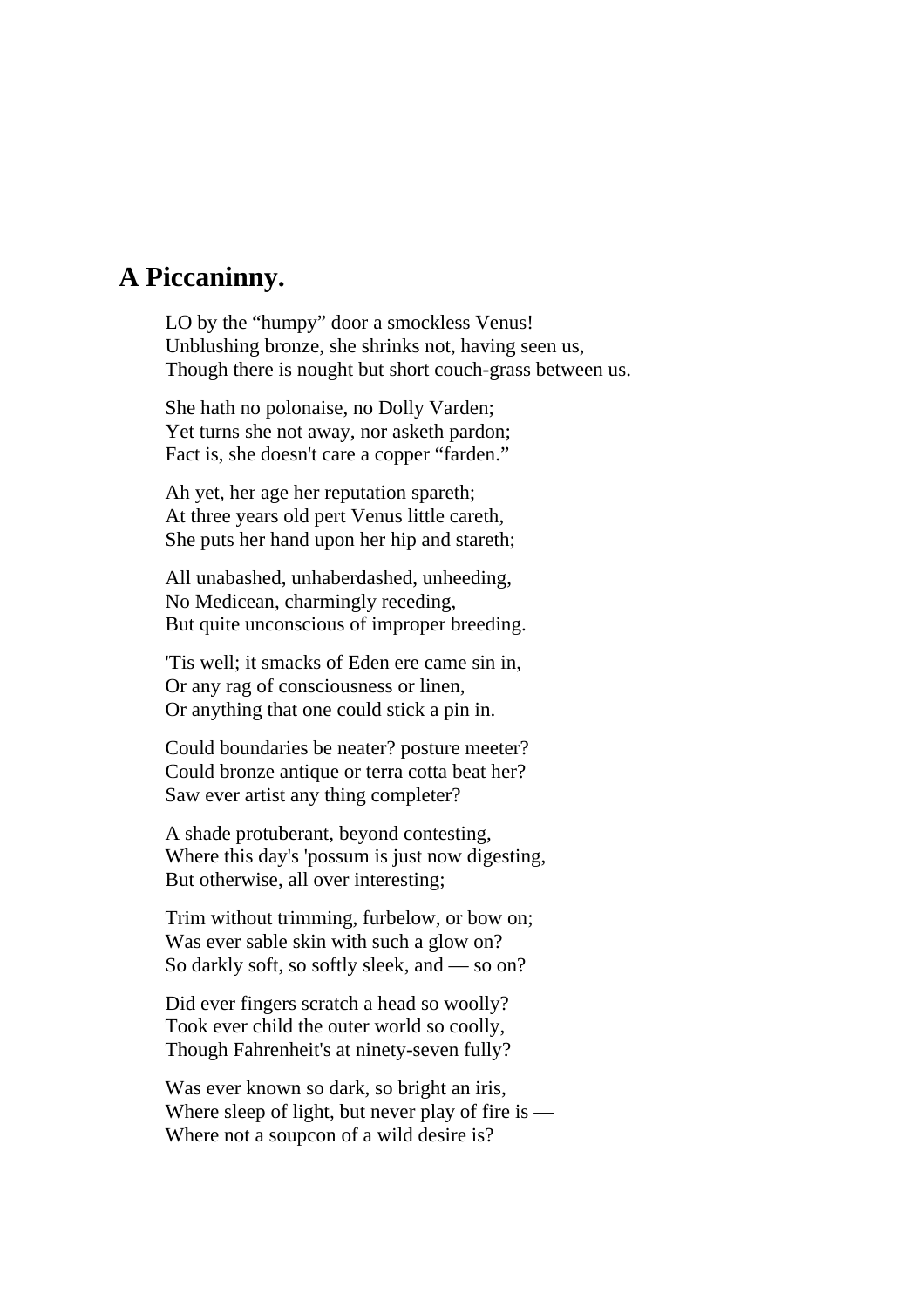Oh swarthy statuette! hast thou no notion That life is fire and war and wild commotion? A burning bush, a chafed and raging ocean?

Hast thou no questioning of what's before thee? Of who shall envy thee, or who adore thee? Or whose the jealous weapon that shall score thee?

Hast thou no faint prevision of disaster — Of dark abduction from thy lord and master — Of aliens fleeing, kindred following faster?

No faint forehearing of the waddies banging, Of club and heelaman together clanging, War shouts, and universal boomeranging?

And thou the bone of all the fierce contention — The direful spring of broken-nosed dissension — A Helen in the nigger apprehension?

Nay, my black tulip, I congratulate thee, Thou canst not guess the troubles that await thee, Nor carest who shall love or who shall hate thee:

Recking as little of the human passions As of the very latest Paris fashions, And soaring not beyond thy daily rations!

Die young, for mercy's sake! If thou grow older, Thou shalt grow lean at calf and sharp at shoulder, And daily greedier and daily bolder;

A pipe between thy savage grinders thrusting, For rum and everlasting 'baccy lusting, And altogether filthy and disgusting.

Just such another as the dam that bore thee — That haggard Sycorax now bending o'er thee! Die young, my sable pippin, I implore thee!

Why shouldst thou live to know deterioration? To walk, a spectre of emaciation? To grow, like that, all over corrugation?

A trifle miscellaneous like her, too, An object not "de luxe" and not "de vertu" — A being odious even to refer to?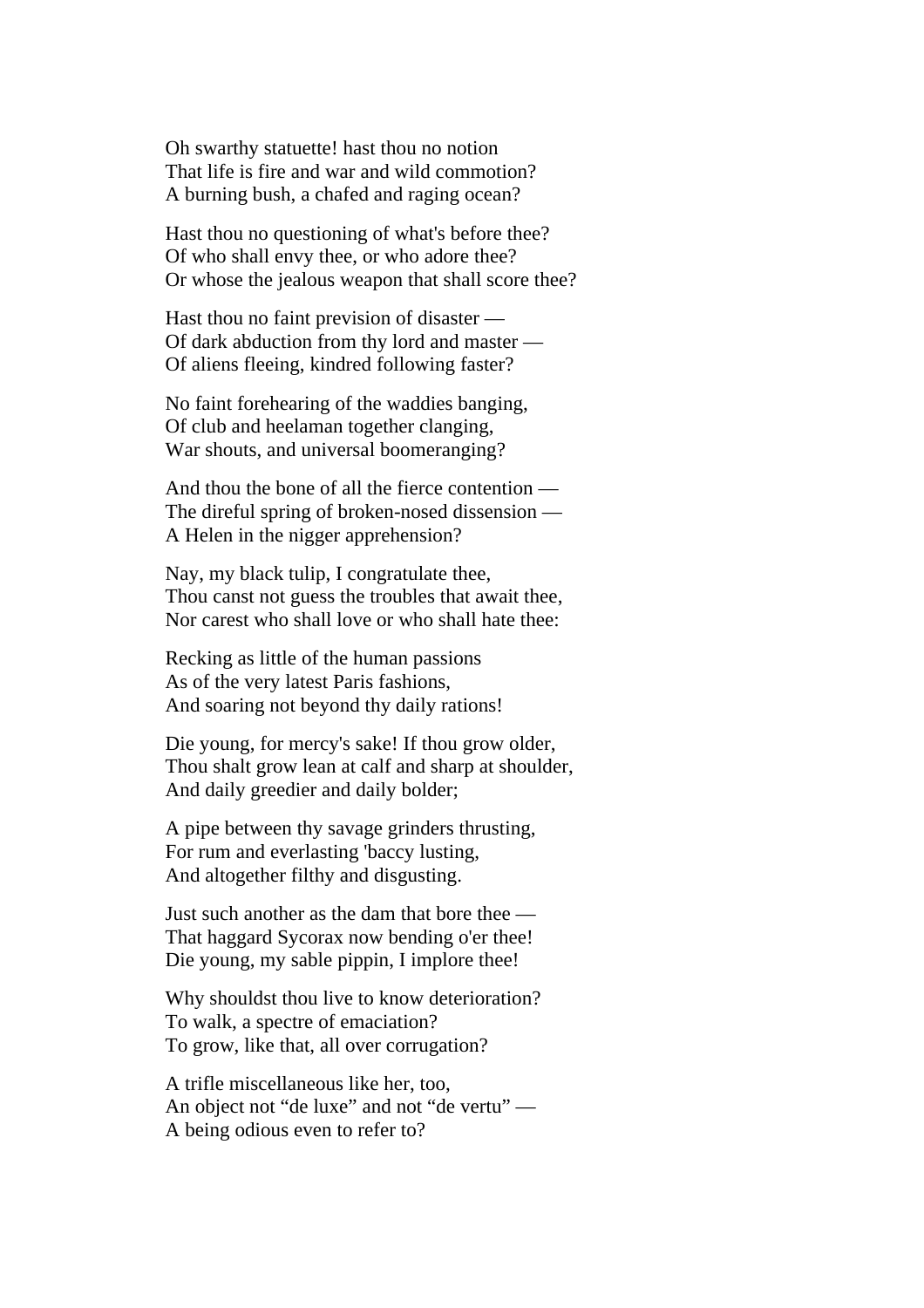Her childhood, too, like thine, was soft and tender; Her womanhood hath nought to recommend her; At thirty she is not of any gender.

Oh, dusky fondling, let the warning teach thee! Through muddiest brain-pulp may the lesson reach thee, Oh, die of something fatal, I beseech thee!

While yet thou wear'st the crown of morning graces, While yet the touch of dawn upon thy face is — Back, little nigger, to the night's embraces!

Hope nought: each year some new defect discloses; As sure as o'er thy mouth thy little nose is, Thy only hope is in metempsyehosis.

Who knows but after some few short gradations, After a brace or so of generations, We two may have exchanged our hues and stations?

Methinks I see thee suddenly grow bigger, White in the face, and stately in the figure, And I a miserable little nigger!

Should this be thus — oh come not moralising! Approach not thou my humpy poetising! Spare thine Iambics and apostrophising!

Let subtle nature, if it suit her, black me, Let vesture lack me, bigger niggers whack me, Let hunger rack me, let disaster track me, And anguish hoist me to her highest acme —

Let me bear all thine incidental curses, Nor share the smallest of thy scanty mercies, But put me not — oh, put me not in verses!

She grins. She heedeth not advice or warning, Alike philosophy and triplets scorning. Adieu, then. Fare thee well. Ta-ta. Good morning.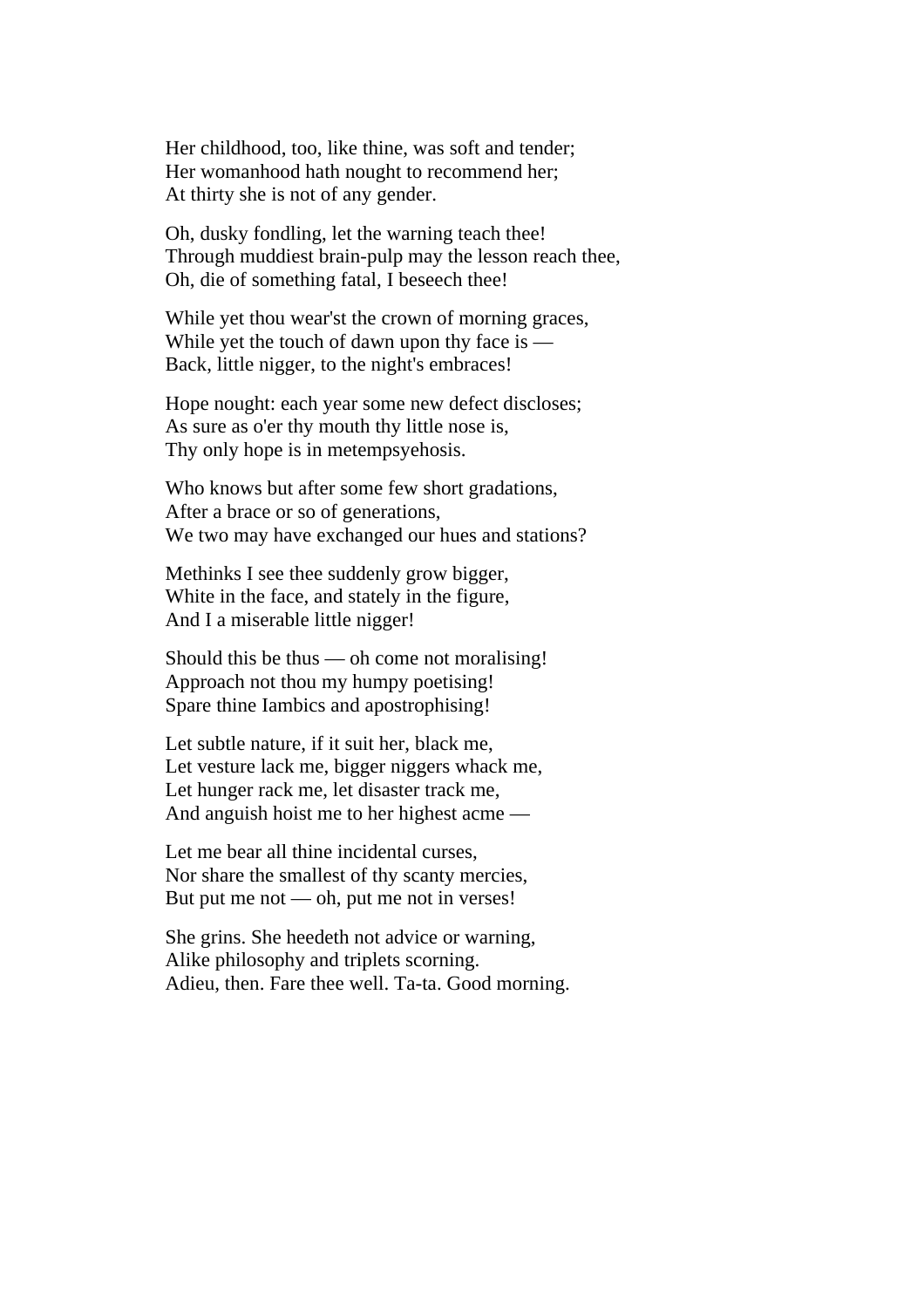## **"Big Ben."**

#### DIED AT YAAMBA CREEK, JULY, 1872.

DE mortuis nil ni-Si bonum: R.I.P.: — No more upbraid him: — Nay, rather plead his cause, For Ben exactly was What Nature made him

Not radically bad, He naturally had No leaning sinwards; But Nature saw it good One life-long crave for food Should rack his inwards.

According to his lights, And to the appetites In him implanted, He did his level best To feed — and all the rest He took for granted.

Ere birth he was *laid* low, And yet no man I know For high birth matched him: Apollo was his sire, Who with life-giving fire *Ab ovo* hatched him.

Just over Capricorn This same Big Ben was born, A feeble lizard; But with the years came strength, And twenty feet of length — The most part gizzard.

By Fitzroy's rugged crags,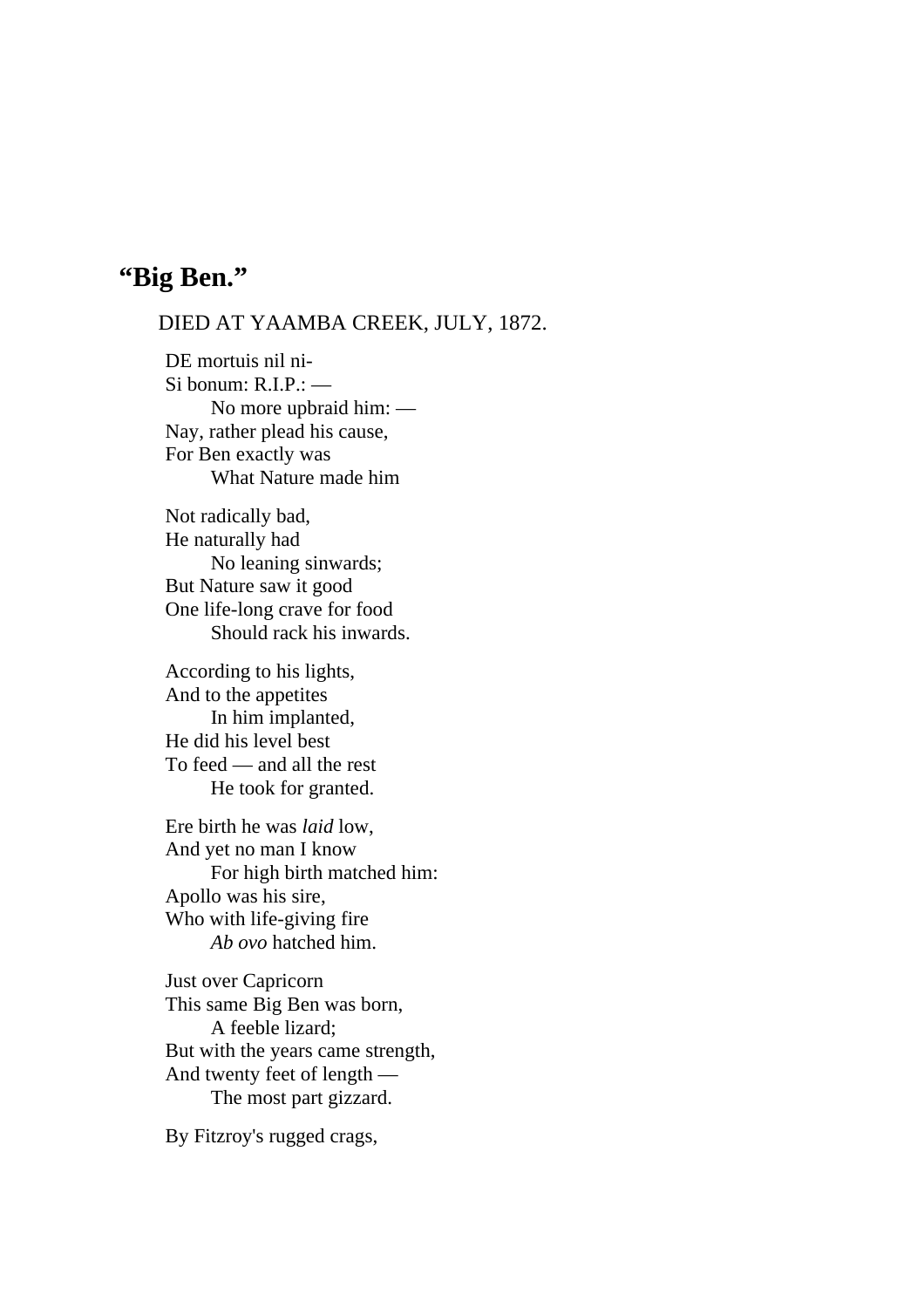Its "sawyers" and its snags, He roamed piscivorous; Or watching for his prey, By Yaamba creek he lay, In mood carnivorous.

Unthinking little hogs, And careless puppy-dogs Fitzroy-ward straying, Were grist unto his mill. . . . His grinders now are still, Himself past *preying*.

Whether in self-defence, Or out of hate *prepense*, Or just for fun shot, Are things beyond my ken — I only know Big Ben Died of a gunshot.

It was a sorry case; For Ben loved all our race, Both saint and sinner; If he had had his way, He would have brought each day One home to dinner: —

Loved with that *longing* love, Such as is felt above The Southern Tropic: — Small chance was ever his, But his proclivities Were philanthropic.

There are who would insist He was misogynist, — 'Tis slander horrid; For every nymph he saw, He would have liked her — raw, From toe to forehead.

Then let his memory be; No misanthrope was he; No woman-hater; But just what you may call, Take him for all in all,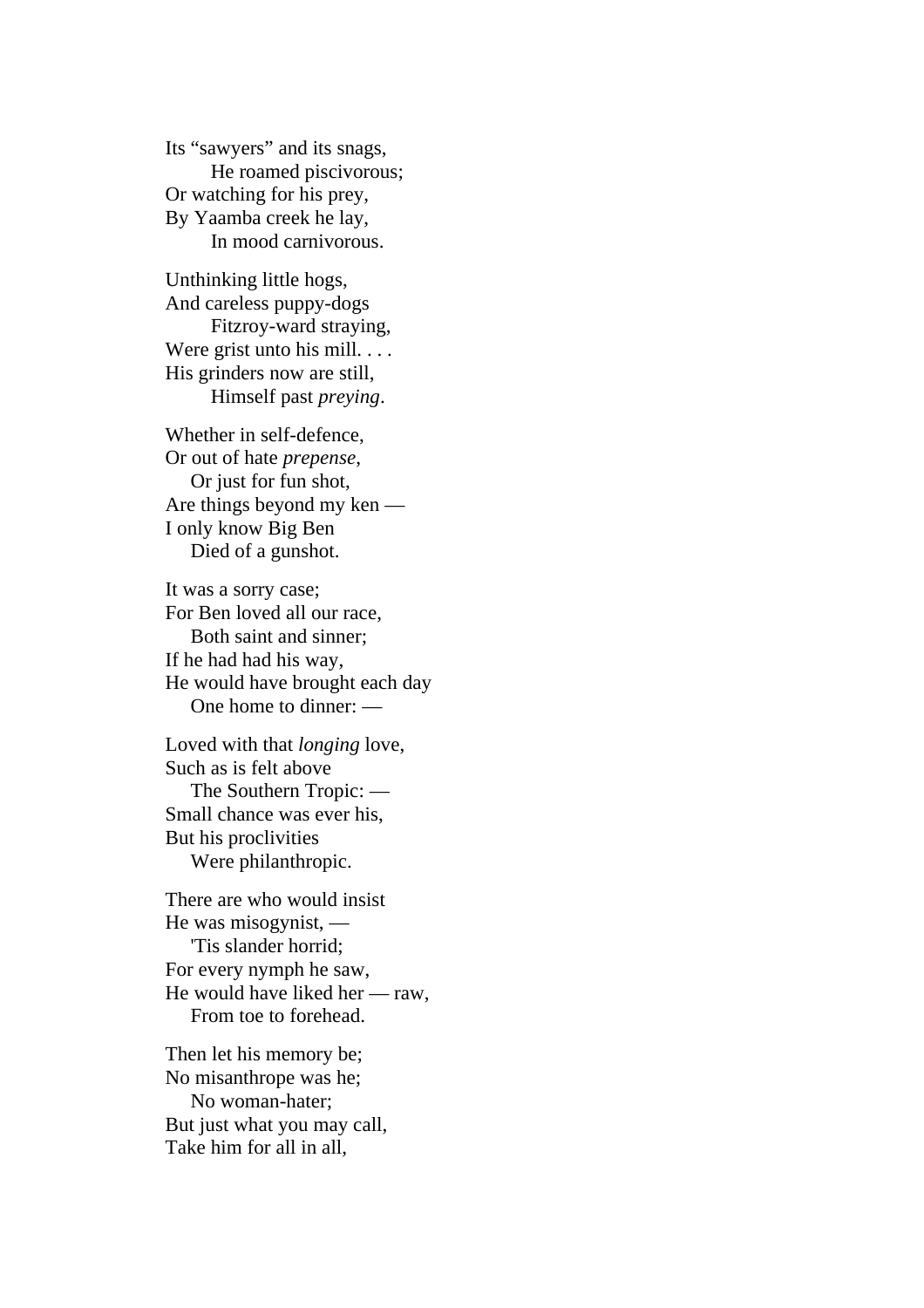An *all*igator.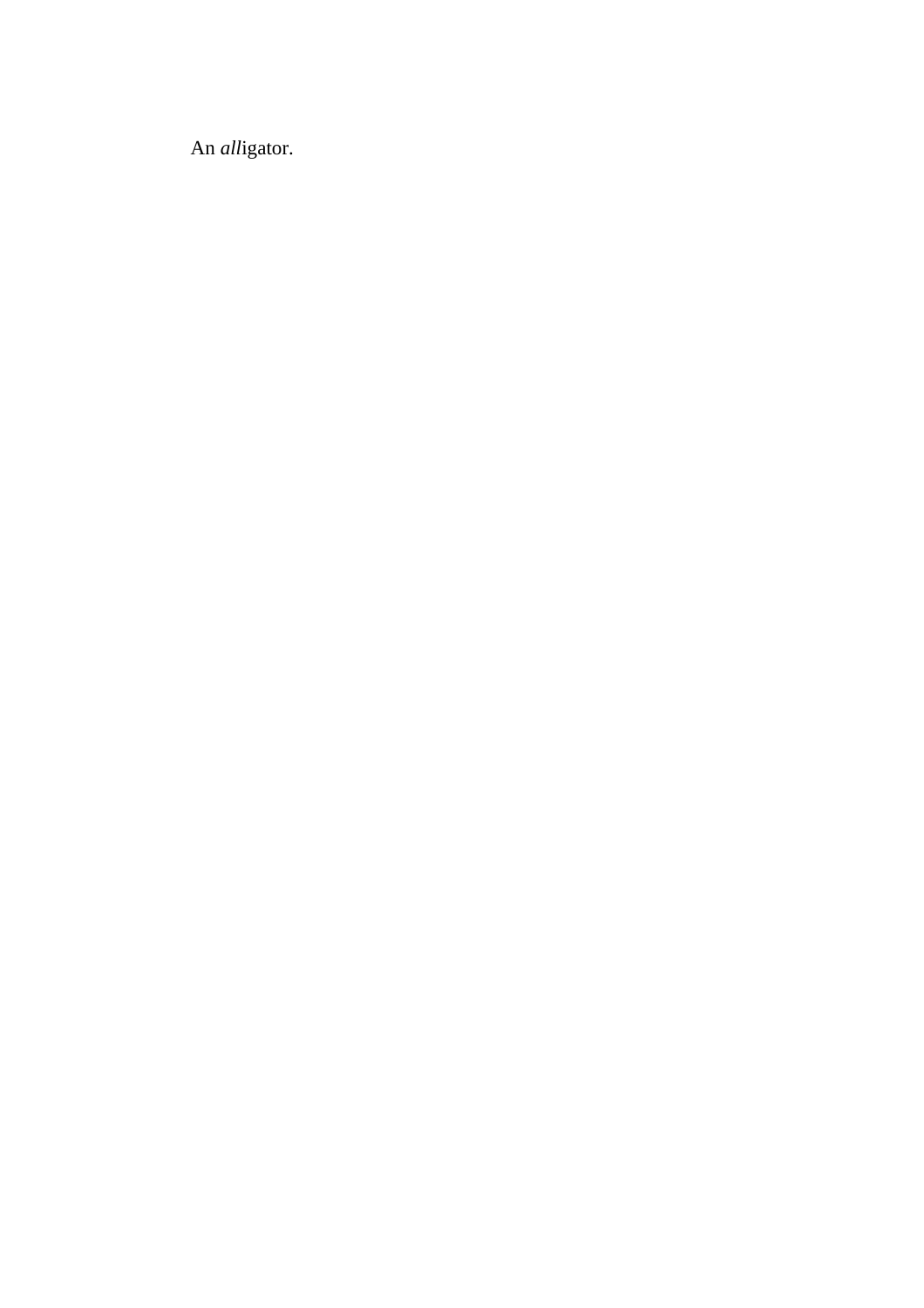# **Adelaide Ironside.**

 *(Australian Painter. Born at Sydney, 17th November, 1831. Died at Rome, 15th November, 1867.)* [GUARDIAN ANGEL.]

KNOWEST thou now, Oh Love! Oh pure from the death of thy summer of sweetness!

 Seest thou now, Oh new-born Delight of the Ransomed and Free! We have gathered the flower for the fruit; we have hastened the hour of thy meetness;

For thou wert sealed unto us, and thine Angel hath waited for thee.

Not in disdain, Oh Love! Oh Sweet! of desires that are earthly and mortal,

 Not in the scorn of thine Art, whose beginning and end is Divine, So soon have we borne thee asleep through the glow of the uttermost portal,

 But in the ruth of high souls that have travailed with longings like thine.

Nothing is lost, Oh Love! Oh mine! and thy seemingly broken endeavour Here re-appeareth, transfigured as thou; yet the Art of thy youth;

And the light of the Spirit of Beauty is on it for ever and ever;

For Art is the garment of Praise, and the broidered apparel of Truth.

Seest thou now, Oh Love! how Art, in a way to mortality nameless,

 Liveth again, soul-informed, love-sustained, self-completing, for aye? How thy heart's purpose was good, and the dream of thy maidenhood blameless, —

How thy fair dawn is fulfilled in the light of ineffable day?

Seest thou now, Oh Love! Oh Fair! how the high spirit-life is Art regnant —

 Art become bliss, and harmonious response to the Infinite Will? Fused and transfused into Love, with the germs of eternity pregnant —

Crowned as the law of the beauty of Holiness; throned, yet Art still?

Not then in vain, Oh Love! thy dawn, nor the dream of thy holy ambition;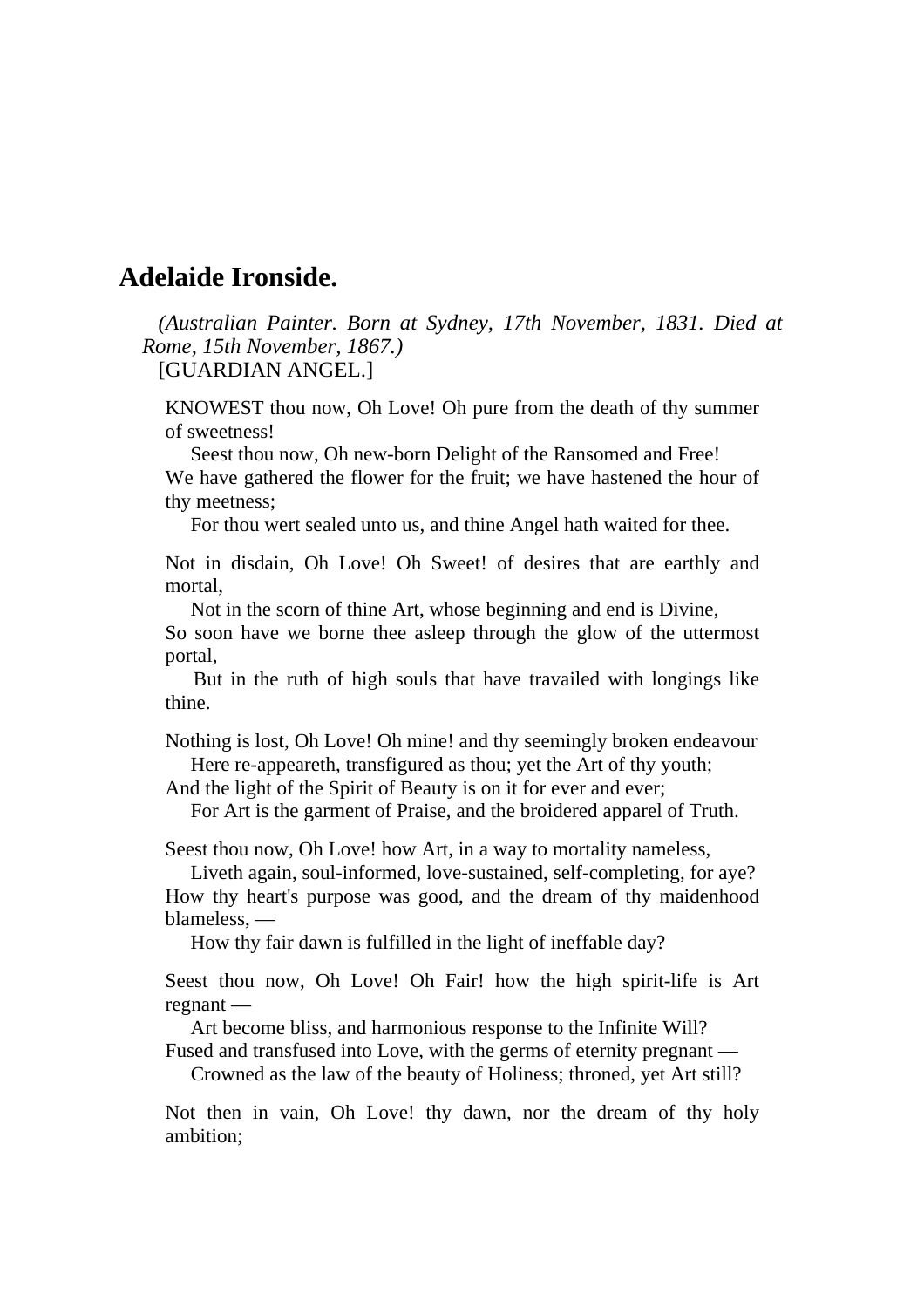Never a trace of thy finger hath witnessed for Beauty in vain;

In the bloom of the noon of thine ardour thy soul became fair for fruition;

We have smitten the green into gold but to spare thee the harvest of pain.

Nothing that came from thy hand, Oh Love, made void, cut off, evanescent, —

 From the infantile essay that strove with the weapon of outline alone, To the Angels thou lovedst to portray with luminous plumes iridescent,

 Till thy soul drew so near unto us that we took thee for one of our own.

Now may'st thou trace, Oh Heart! Sweet Heart! from on high all the way I have led thee,

 From the youth of a world in the Seas of the South to unperishing Rome;

For the lure of thy following soul was the sheen of my wings that o'erspread thee,

Flushing with reflex of glory the path of thy pilgrimage — home.

By the way of the age of the world I have chosen to lead thee to glory;

 Of the wine of the might of the world have I given thee to drink ere thou slept;

Where the Masters have walked I have laid thee, ensphered with the darlings of story;

 I have waked thee a perfected spirit; matured, yet thine innocence kept.

There, too, I led thee to feed thee with prescience and keen imitation

Of the art-adjuvant Grace that hath given thee, a love-gift, to me;

By the work of my hands did I wake in thee foretaste of Transfiguration, —

 For thine Angel once wrought upon earth as thou; and his work thou did'st see.

Now is thy spirit, Oh Love, in mine. In thy heart I behold thou dost know me.

I looked for thy glad recognition; no converse of aliens is this;

Oft when thy longings went upward, thy soul, like a mirror below me,

Caught my own loveliest visions in shapes of Elysian bliss.

Name me not now, Oh Love! Oh mine! for the name of my days of wayfaring

Still hath the note of a fevered desire, and an echo of pain.

Come thou, Oh Gift of long hope, to the home of thine Angel's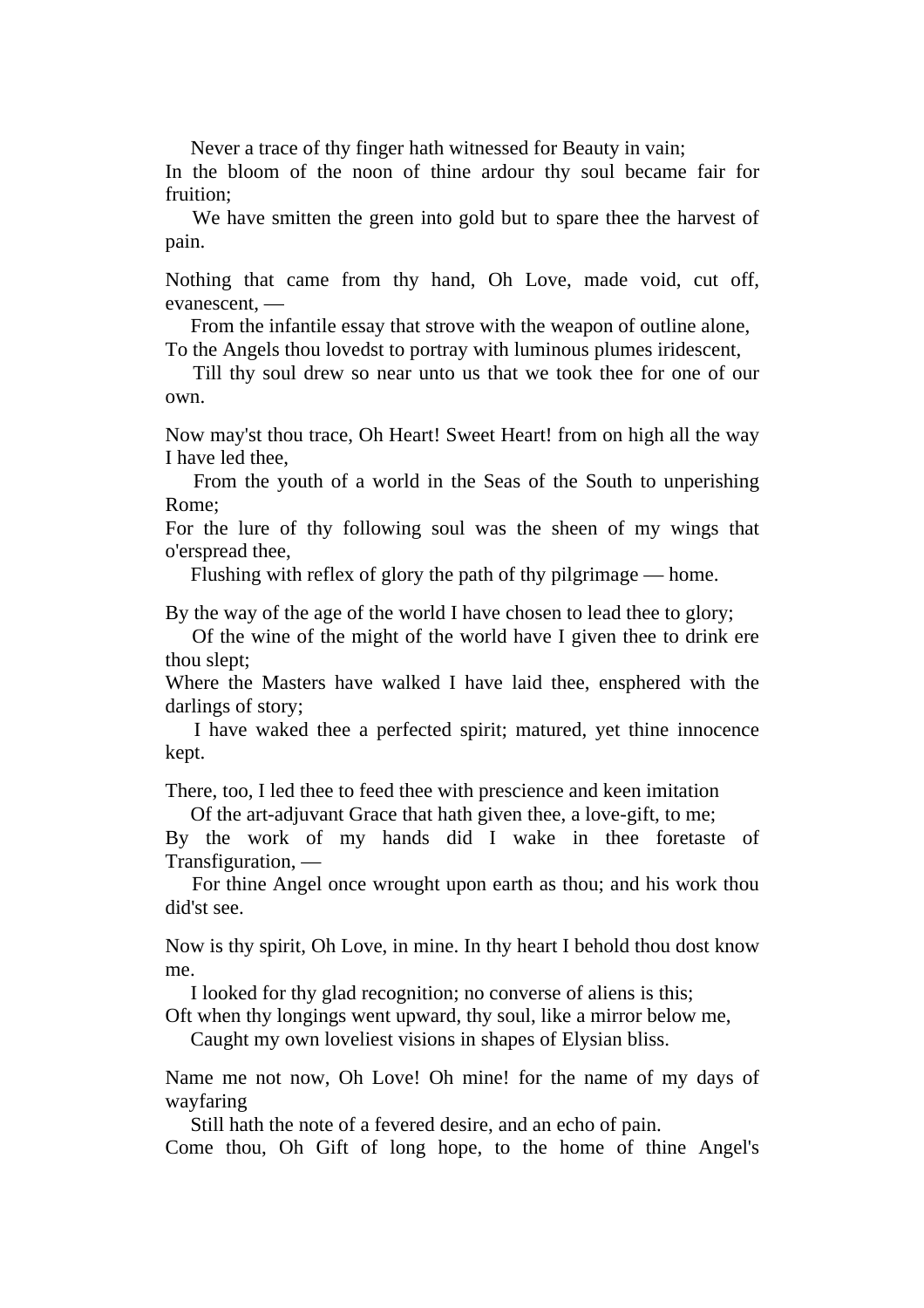preparing!

There I shall show thee the mercy of God, and the things that remain.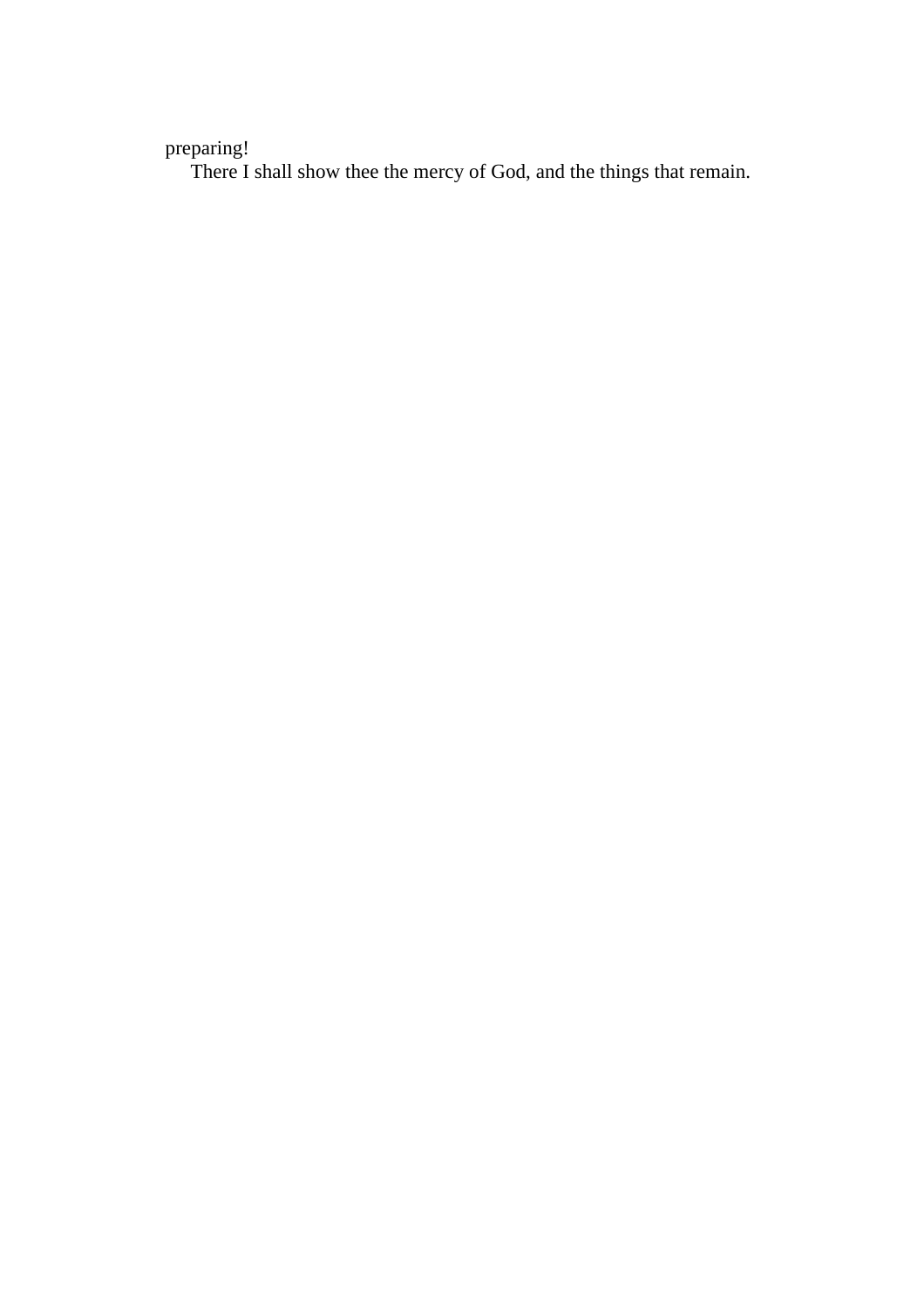## **The Dark Companion.**

THERE is an orb that mocked the lore of sages Long time with mystery of strange unrest; The steadfast law that rounds the starry ages Gave doubtful token of supreme behest. But they who knew the ways of God unchanging, Concluded some far influence unseen — Some kindred sphere through viewless ethers ranging, Whose strong persuasions spanned the void between. And knowing it alone through perturbation And vague disquiet of another star, They named it, till the day of revelation, "The Dark Companion" — darkly guessed afar. But when, through new perfection of appliance, Faith merged at length in undisputed sight, The mystic mover was revealed to science, No Dark Companion, but — a speck of light. No Dark Companion, but a sun of glory; No fell disturber, but a bright compeer; The shining complement that crowned the story; The golden link that made the meaning clear. Oh, Dark Companion, journeying ever by us, Oh, grim Perturber of our works and ways, Oh, potent Dread, unseen, yet ever nigh us, Disquieting all the tenor of our days — Oh, Dark Companion, Death, whose wide embraces O'ertake remotest change of clime and skies — Oh, Dark Companion, Death, whose grievous traces Are scattered shreds of riven enterprise — Thou, too, in this wise, when, our eyes unsealing, The clearer day shall change our faith to sight, Shalt show thyself, in that supreme revealing, No Dark Companion, but a thing of light.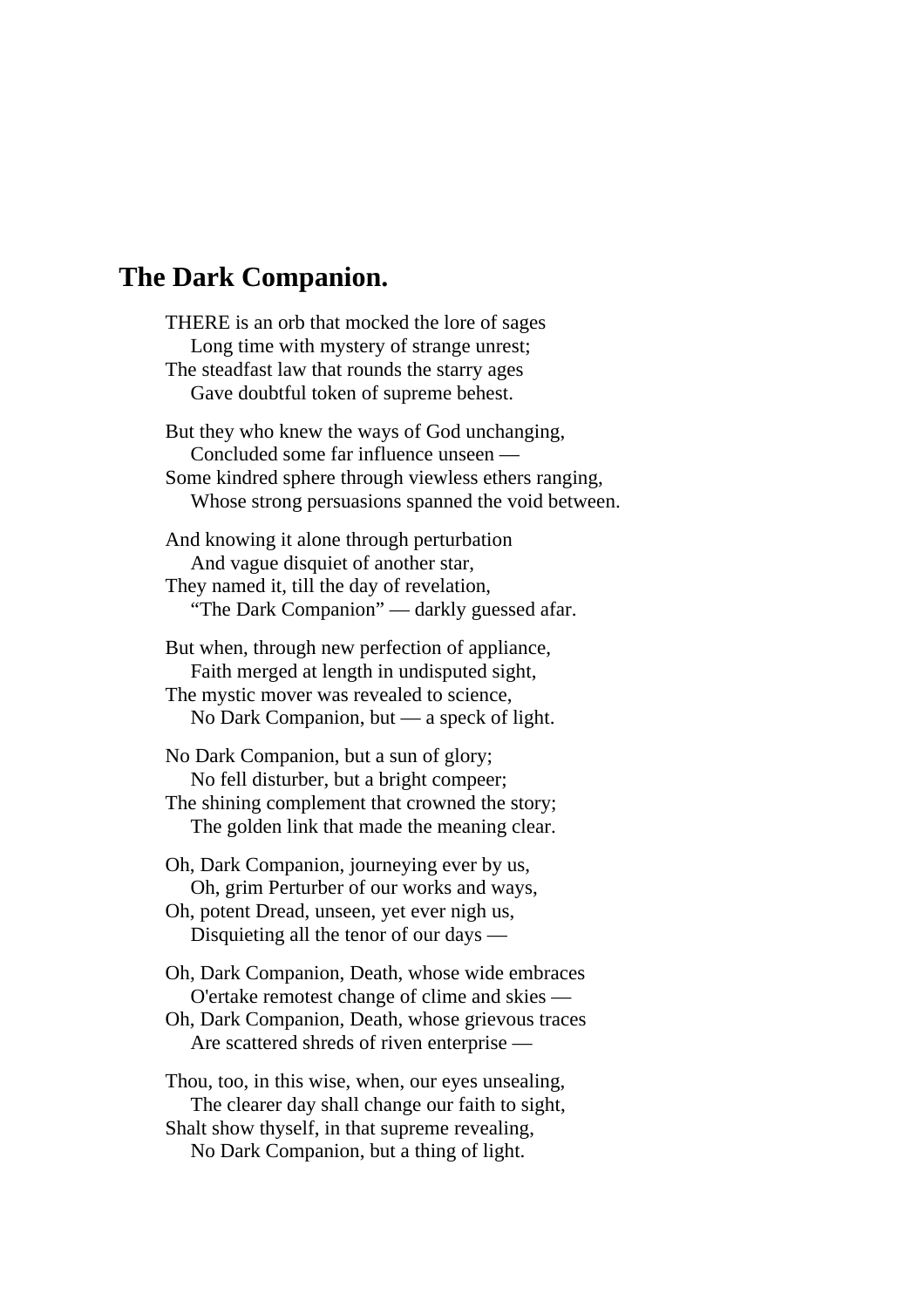No ruthless wrecker of harmonious order; No alien heart of discord and caprice; A beckoning light upon the Blissful Border; A kindred element of law and peace.

So, too, our strange unrest in this our dwelling, The trembling that thou joinest with our mirth, Are but thy magnet-communings compelling Our spirits farther from the scope of earth.

So, doubtless, when beneath thy potence swerving, 'Tis that thou lead'st us by a path unknown, Our seeming deviations all subserving

The perfect orbit round the central throne.

\* \* \* \* \*

The night wind moans. The Austral wilds are round me. The loved who live — ah, God! how few they are! I looked above; and Heaven in mercy found me

This parable of comfort in a star.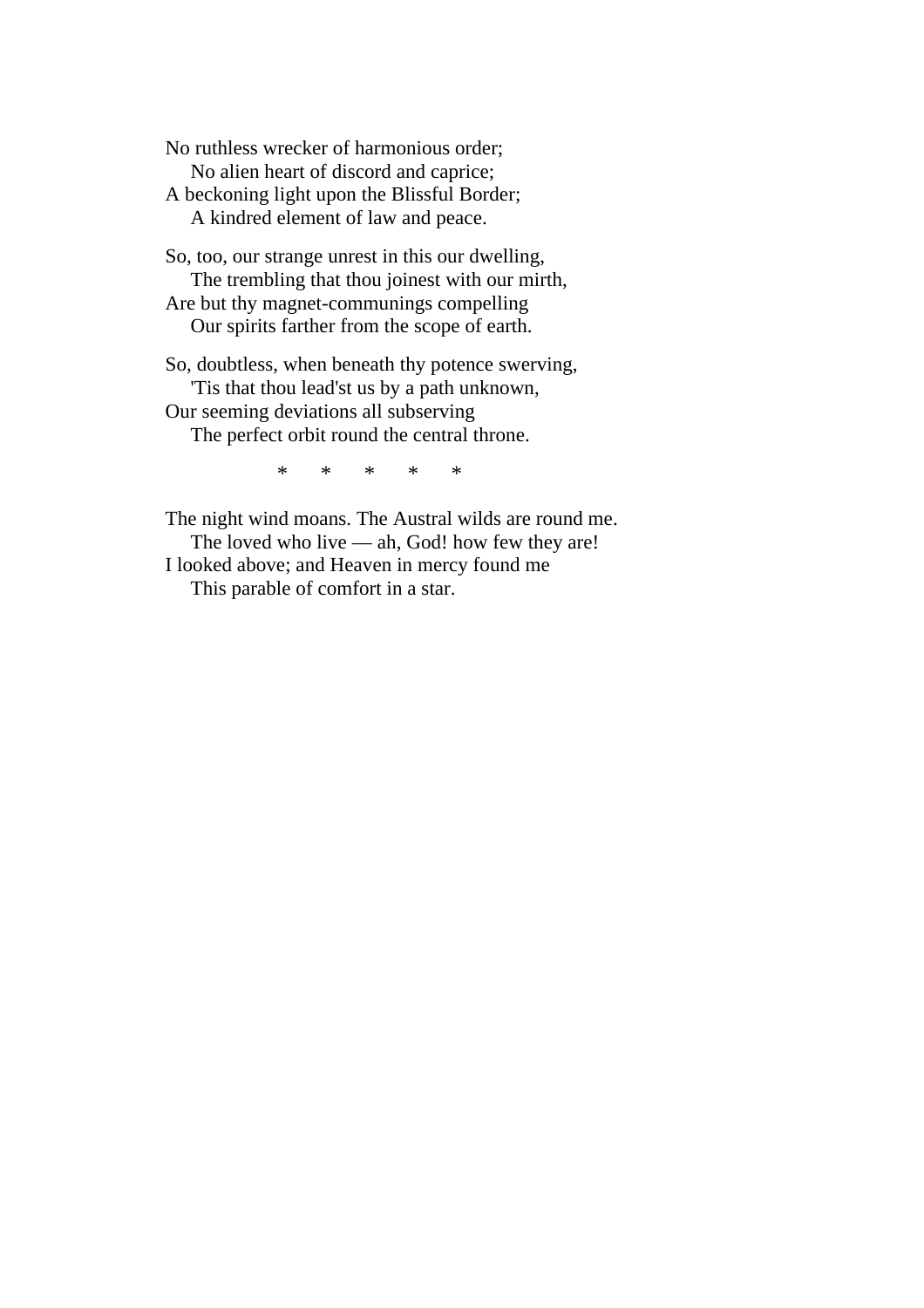### **The Southern Cross.**

#### (A FRUSTRATION.)

FOUR stars on Night's brow, or Night's bosom, Whichever the reader prefers; Or Night without either may do some, Each one to his taste or to hers. Four stars — to continue inditing, So long as I feel in the vein — Hullo! what the deuce is that biting? Mosquitos again! Oh glories not gilded but golden, Oh daughters of Night unexcelled, By the sons of the north unbeholden, By our sons (if we have them) beheld; Oh jewels the midnight enriching, Oh four which are double of twain! Oh mystical — bother the itching! Mosquitos again! You alone I can anchor my eye on, Of you and you only I'll write: And I now look awry on Orion, That once was my chiefest delight. Ye exalt me high over the petty Conditions of pleasure and pain — Oh Heaven! here are these maladetti Mosquitos again! The poet should ever be placid. Oh vex not his soul or his skin! Shall I scare them with chemical acid? It is done, and afresh I begin. Lucid orbs! — that last sting very sore is; I am fain to leave off, I am fain; It has given me uncommon dolores — *Simpliciter*, pain. Not quite what the shape of a cross is — A little lop-sided, I own — Confound your infernal proboscis, Inserted well nigh to the bone!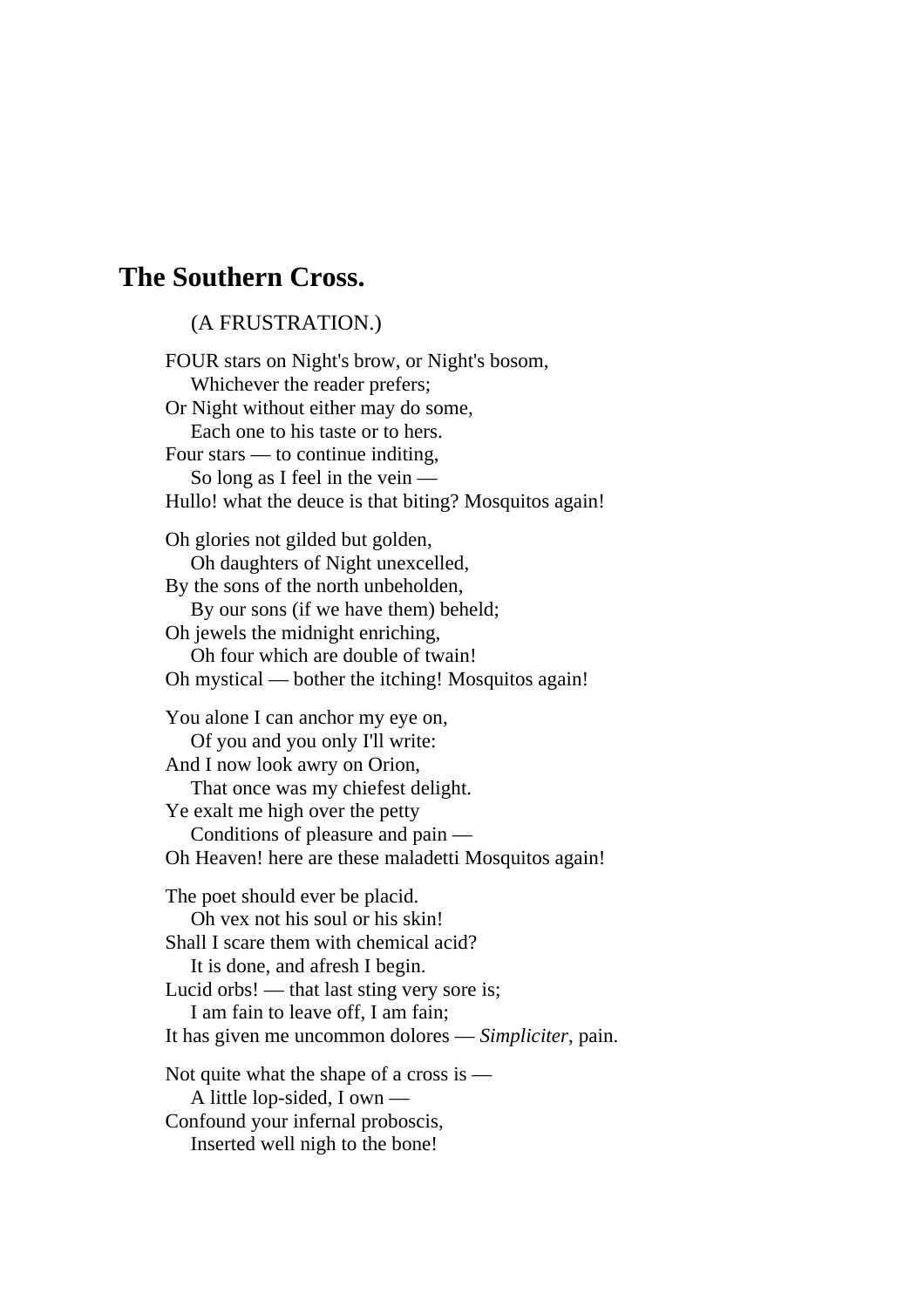Queen-lights of the heights of high heaven, Ensconced in the crystal inane — Oh me! here are seventy times seven Mosquitos again! Oh horns of a mighty trapezium! Quadrilateral area, hail! Oh bright as the light of magnesium! — Oh hang them all, female and male! At the end of an hour of their stinging, What shall rest of me then, what remain? I shall die as the swan dieth, singing,Mosquitos again! Shock keen as the stroke of the levin! hey sting, and I change in a flash From the peace and the poppies of heaven To the flame and the firewood of — dash! Oh Cross of the South, I forgot you! These demons have addled my brain. Once more I look upward. . . . Od rot you! You're at it again! There! stick in your pitiless brad-awl, And do your malevolent worst! Dine on me, and when you have had all, Let others go in for a burst! Oh silent and pure constellation, Can you pardon my fretful refrain? Forgive, oh forgive my vexation — They're at it again! Oh imps that provoke to mad laughter, Winged fiends that are fed from my brow, Bite hard! let your neighbours come after, And sting where you stung me just now! Red brands on it smitten and bitten, Round blotches I rub at in vain! Oh Crux! whatsoever I've written, I've written in pain! Ye chrysolite crystalline creatures, Wan watchers the fairest afield, Stars — and garters, are these my own features In the merciless mirror revealed! They are mine, even mine, and none other, And my hands how they slacken and strain! Oh my sister, my spouse, and my mother! I'm going insane!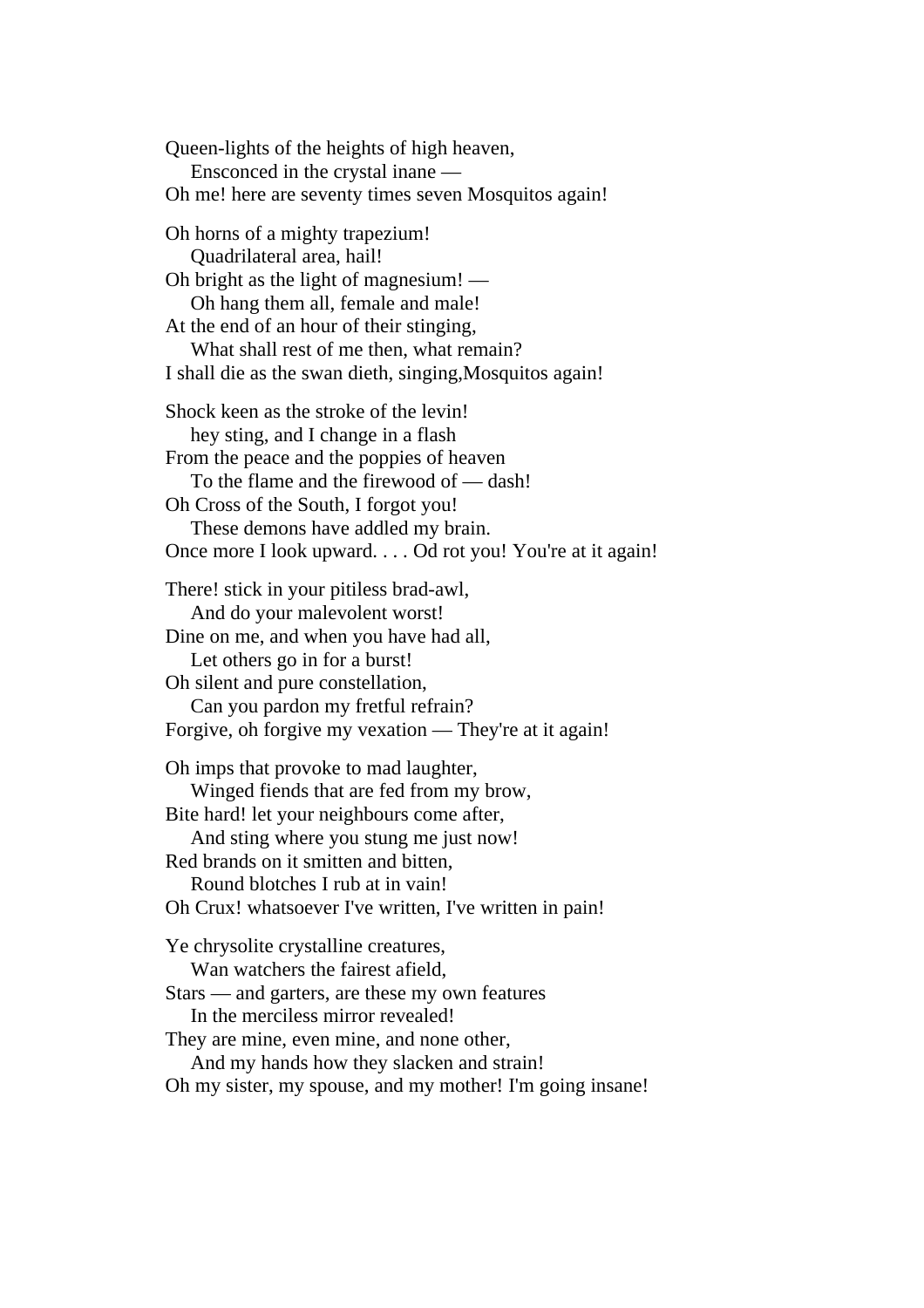# **A Brisbane Reverie.**

#### MARCH, 1873.

AS I sit beside my little study window, looking down From the heights of contemplation (attic front) upon the town — (Attic front, per week — with board, of course — a sov'reign and a  $crown$ ); —

As I sit — (these sad digressions, though, are much to be deplored) — In my lonely little attic  $-$  (it is all I can afford; And I should have mentioned, washing *not* included in the board); —

As I sit — (these wild parentheses my very soul abhors) — High above the ills of life, its petty rumours, paltry wars — (The attic back is cheaper, but it wants a chest of drawers); —

In the purpling light of half-past six before the stars are met, While the stricken sun clings fondly to his royal mantle yet, Dying glorious on the hill-tops in reluctant violet, —

Just the time that favours vision, blissful moments that unbar The inner sight (assisted by a very mild cigar), To behold the things that are not, side by side with those that are, —

Just the very light and very time that suit the bard's complaint, When through present, past, and future, roams his soul without restraint —

When no clearer are the things that are than are the things that ain't; —

With a dual apperception, metaphysical, profound, Past and present running parallel, I scan the scene around — (Were there two of us the attic front would only be a pound). —

Beneath mine eyes the buried past arises from the tomb, Not cadaverous or ghostly, but in all its living bloom — (I would rather pay the odds than have a partner in my room).

How the complex *now* contrasteth with the elemental *then!* Tide of change outflowing flow of ink, outstripping stride of pen! (Unless it were . . . . but no . . . . they only take in *single* men).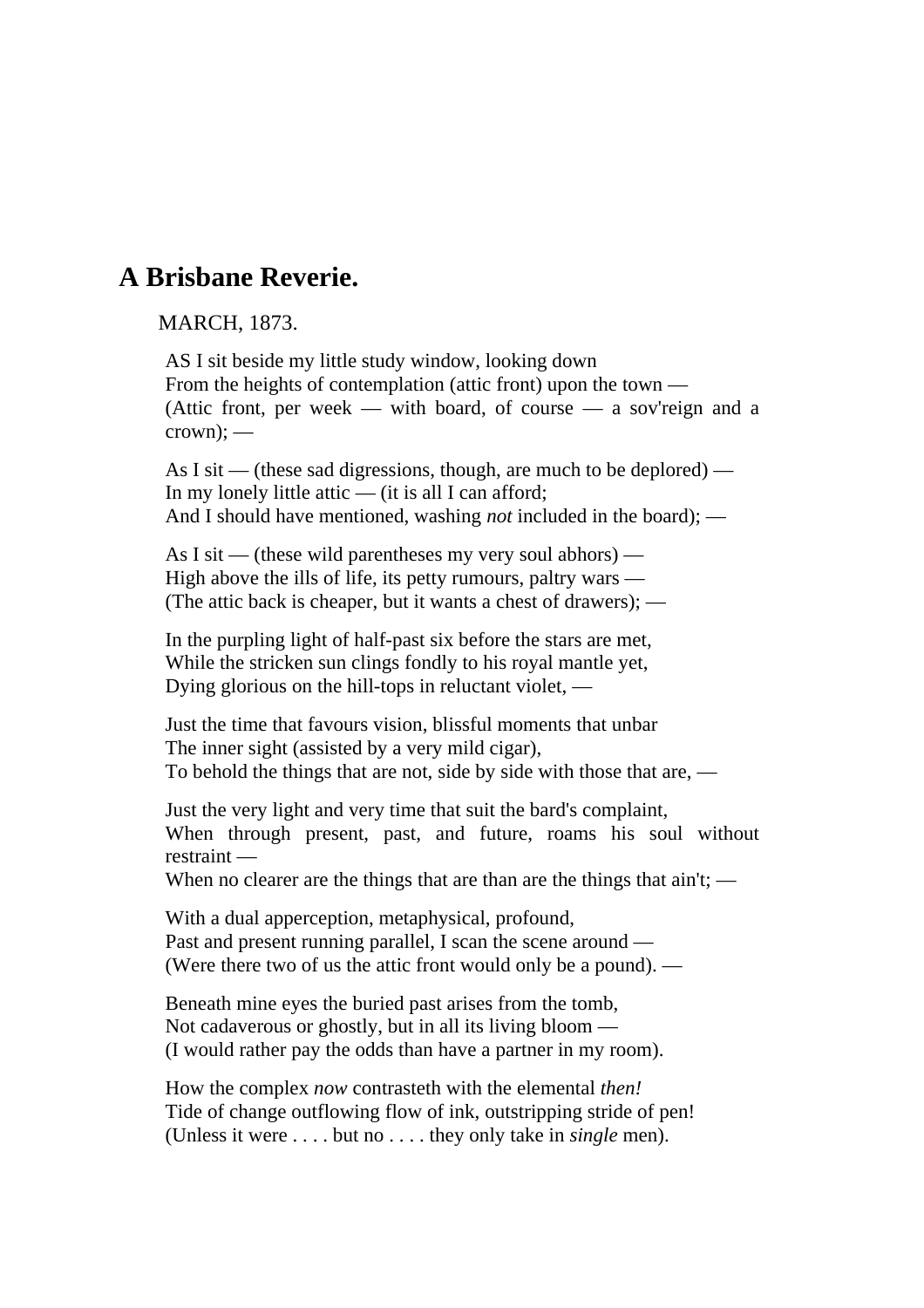Where trackless wilderness lay wide, a hundred ages through — I can see a man with papers, from my attic point of view, Who for gath'ring house assessments gets a very decent screw.

Where forest-contiguity assuaged the summer heats, It is now an argued question, when the City Council meets, If we mightn't buy a tree or two to shade the glaring streets.

Where no sound announced the flight of time, not even crow of cock, I can see the gun that stuns the town with monitory shock, And a son of that same weapon hired to shoot at one o'clock.

Where the kangaroo gave hops, the "old man" fleetest of the fleet, Mrs. Pursy gives a "hop" to-night to all the town's *élite*, But her "old man" cannot hop because of bunions on his feet.

Where the emu, "at its own sweet will," went wandering all the day, And left its bill-prints on whate'er came handy in its way, There are printed bills that advertise "The Emu for the Bay."

Where of old with awful mysteries and diabolic din, They "kippered" adolescents in the presence of their kin, There's a grocer selling *herrings* kippered, half-a-crown per tin.

Where the savage only used his club to supplement his fist, The white man uses his for friendly intercourse and whist, Not to mention sherry, port, bordeaux, et cetera — see list.

Where dress was at a discount, or at most a modest "fall," Rise "Criterion," "Cosmopolitan," and "City Clothing Hall," And neither men nor women count for much — the dress is all.

Where a bride's trousseau consisted of an extra coat of grease, And Nature gave the pair a suit of glossy black apiece, Now the matrimonial outfit is a perfect golden fleece.

Where lorn widows wore the knee-joints of the late lamented dead, We have dashing wives who wear their living husbands' joints

Yea, their vitals, for embellishment of bosom, neck, and head.

Where the blacks, ignoring livers, lived according to their wills, Nor knew that flesh is heir to quite a lexicon of ills, Five white chemists in one street grow rich through antibilious pills.

Where the only bell was the bell-bird's note, now many mingling bells "Make Catholic the trembling air," as famed George Eliot tells Of another town somewhere between more northern parallels.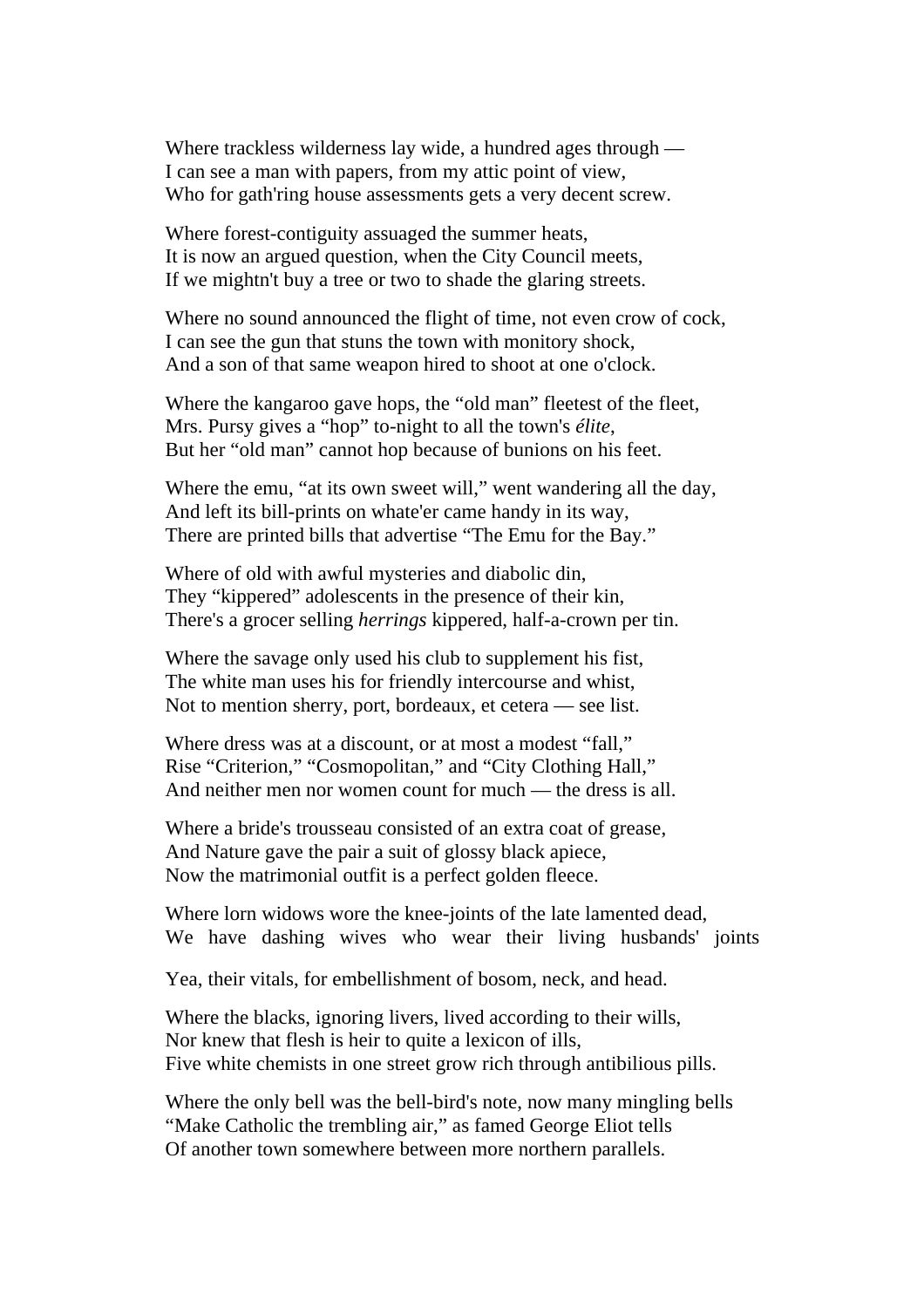(But in case the name of Catholic offend protesting ear, Let Wesleyan or Baptist be interpolated here. Or that bells make Presbyterian the trembling atmosphere.)

Where the savage learned no love from earth, nor from the "shining frame,"

And merely feared the devil under some outlandish name,

There are heaps of Britishers whose creed is — very much the same!

Where the gin was black — (methinks 'tis time the bard were shutting up:

The bell is ringing for the non-inebriating cup,

And even attic bards must have their little "bite and sup.")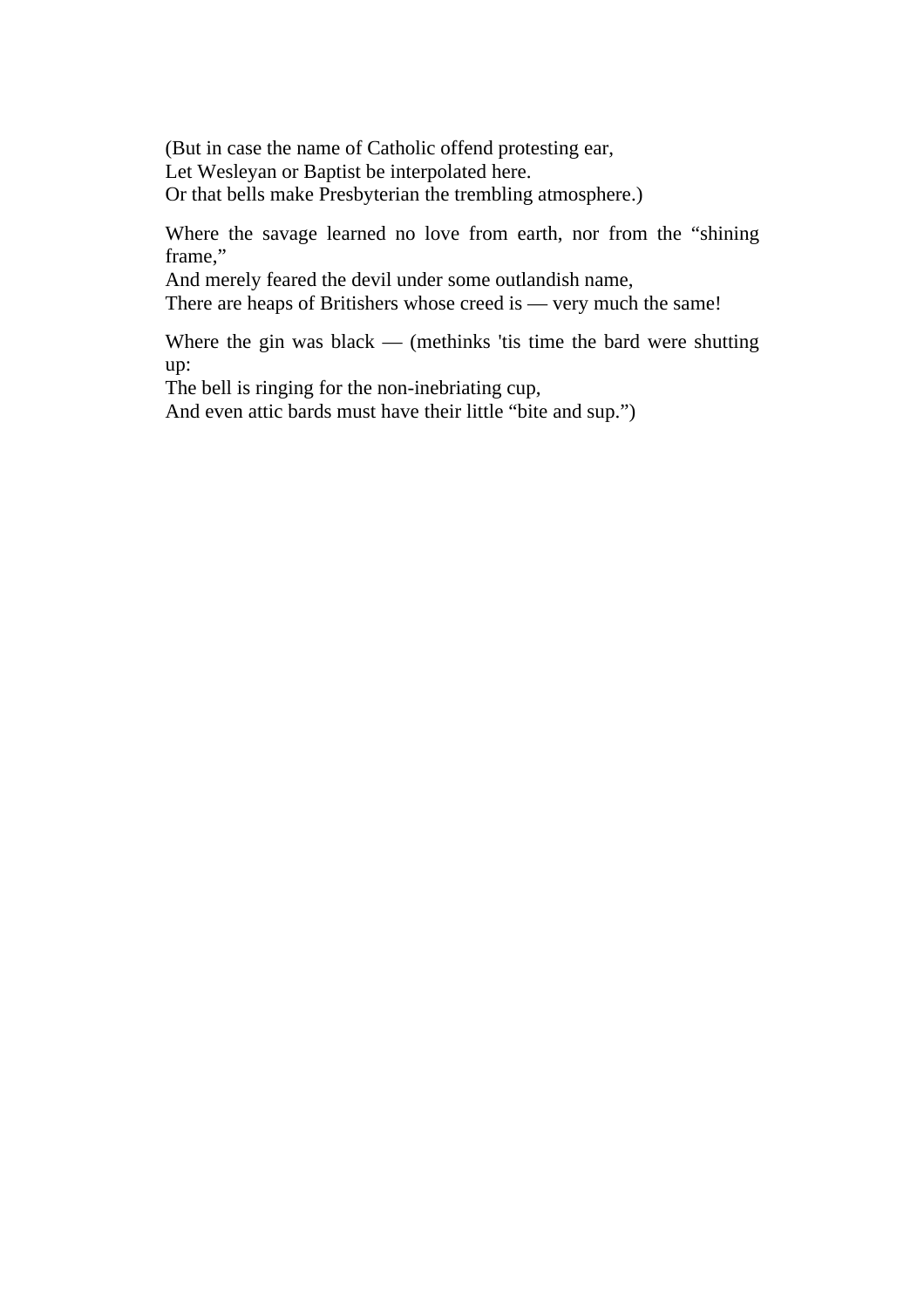# **A Lost Chance.**

 [IT is stated that a shepherd, who had for many years grazed his flocks in a district in which a rich tin-mining town in Queensland now stands, went mad on learning of the great discoveries made there.]

JUST to miss it by a hair's breadth! Nay, not miss it! To have held it In my hand, and ofttimes through my fingers run the swarthy ore! Minus only the poor trick of Art or Science that compelled it To unveil for others' good the hidden value, and to pour On a thousand hearts the light of Hope, that shines for *me* no more! To have held it in my hand in vacant listlessness of wonder, Taken with its dusky lustre, all incurious of its worth — To have trod for years upon it, I above, and Fortune under — To have scattered it a thousand times like seed upon the earth! Who shall say I am not justified who curse my day of birth? To have built my hovel o'er it — to have dreamed above it nightly — Pillowed on the weal of thousand lives, and dead unto my own! Planning paltry profits wrung from year-long toil, and holding lightly What lay acres-wide around me, naked bright, or grass-o'ergrown — Holding lightly — and for that I curse — no, not myself alone! For a youth made vain with riot, for the golden graces squandered, Home forsaken, dear ones alienated, Love itself aggrieved, I had sworn a full atonement, to the ends of earth had wandered, Drunk the dregs of expiation, unbelauded, unperceived — Heav'n alone beheld, and — mocks me with what "might have been" achieved! All the cold suspicion of the world I took for my demerit, Its deceit my retribution, its malignity my meed: When Misfortune smote, unmurmuring I bowed my head to bear it, Driven to minister to brutes in my extremity of need — Who shall say *now* it delights not Heaven to break the bruised reed? In the round of conscious being, from the rising to the setting

Of Thine imaged self, Thy merciless, unsympathizing Sun,

Was there one from hard Disaster's hand so piteously shrinking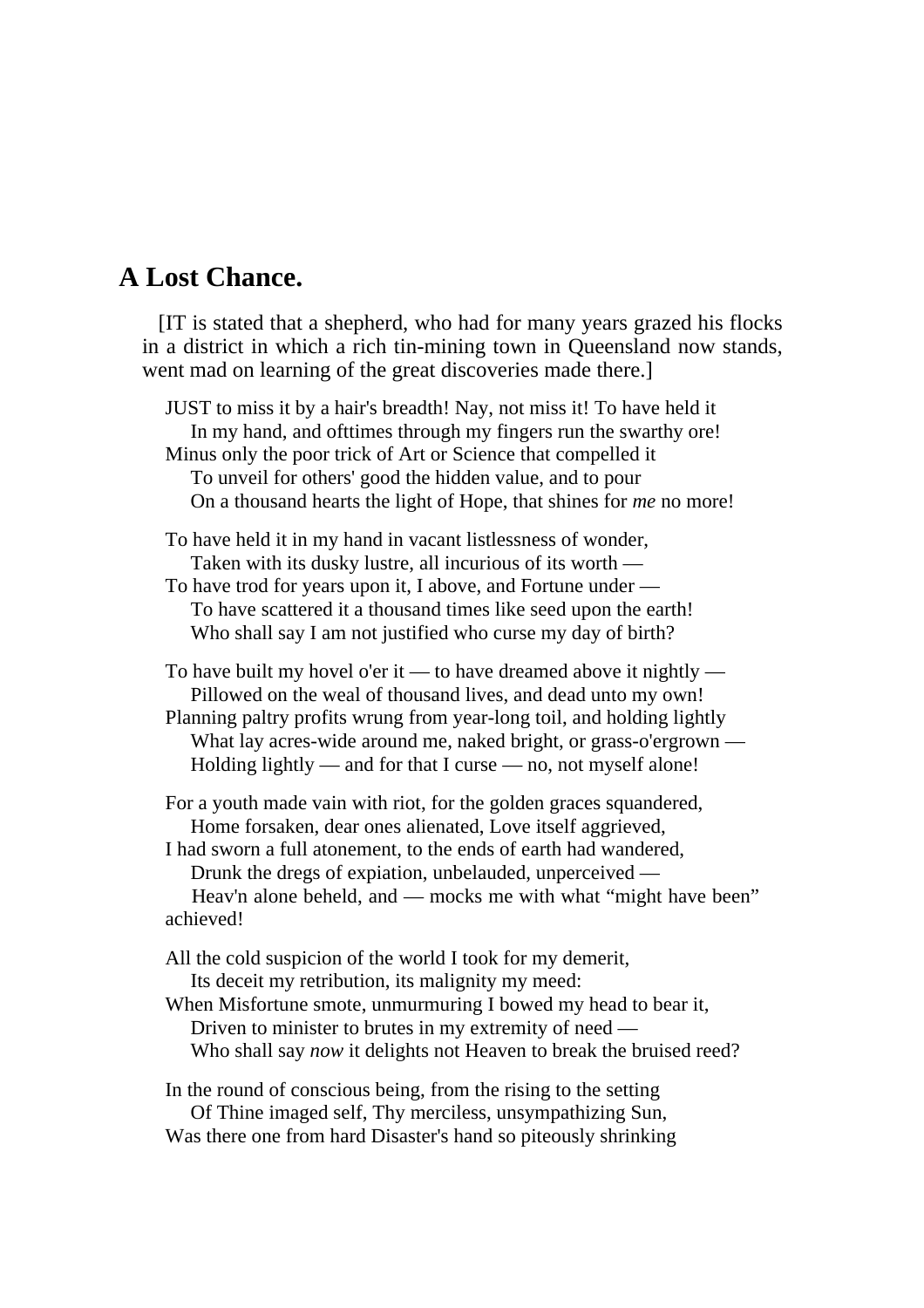Whom this boon had more advantaged? God, I ask Thee, was there one?

In Thy passionless immunity, Thou knowest there was none!

To the wrongs the world hath wrought me, to its coldness and disfavour, To the wreck of every venture, to enduring unsuccess,

To the sweat of cheerless toil, the bread made bitter with the savour Of the leaven of regret, and tears of unforgetfulness, Hadst Thou need to add Thy mockery, to perfect my distress?

For I hold it cruel mockery in man, or God, or devil, To assign the poor his blindfold lot from weary day to day,

In the very lap of Affluence, on Fortune's highest level, Then upon the brink of revelation, trick his steps away, And flash the truth upon him when the chance is gone for aye!

I had soothed repulse with hope, matched disappointment with defiance, Or opposed a pliant meekness to the driving storms of Fate:

But — the merely "coming short!" Oh, what remedial appliance, What demeanour of resistance shall have virtue to abate The nameless woe that trembles in the echo of Too Late!

Oh, the might have been! the might have been! the sting of it! the madness!

What a wave of the Inexorable chokes my fitful breath!

What a rush of olden echoes voiced with many-sounding sadness! What a throng of new despairs that drive me down the path of death! Who is there in heaven who careth? Who on earth who comforteth?

They on earth but seek their own. In eager crowds they hasten thither Where I trod so late unconscious on futurities untold.

And I! I, whose all is gone! The curse of desolation wither — Whom? — Myself, who, year-worn, turned again unto the sin of old? Or the fiends who sold me poison for my little all of gold?

Both! All men! Yea, Heaven! But chiefly those who prosper where I languished!

 Those who reap the ripe occasion, where in many a wandering line The old traces of my footsteps, worn in fevered moods and anguished,

 Now are paths of rich expectancy for other feet than mine! Can I breathe without upbraiding? Shall I die without a sign?

It was mine! *Is* mine, by Heaven! Consecrated to me only, By the sacred right of service, by the pledge of weary years!

By the bond of silent witness, by communion dumb and lonely, By the seal of many sorrows, by the sacrament of tears!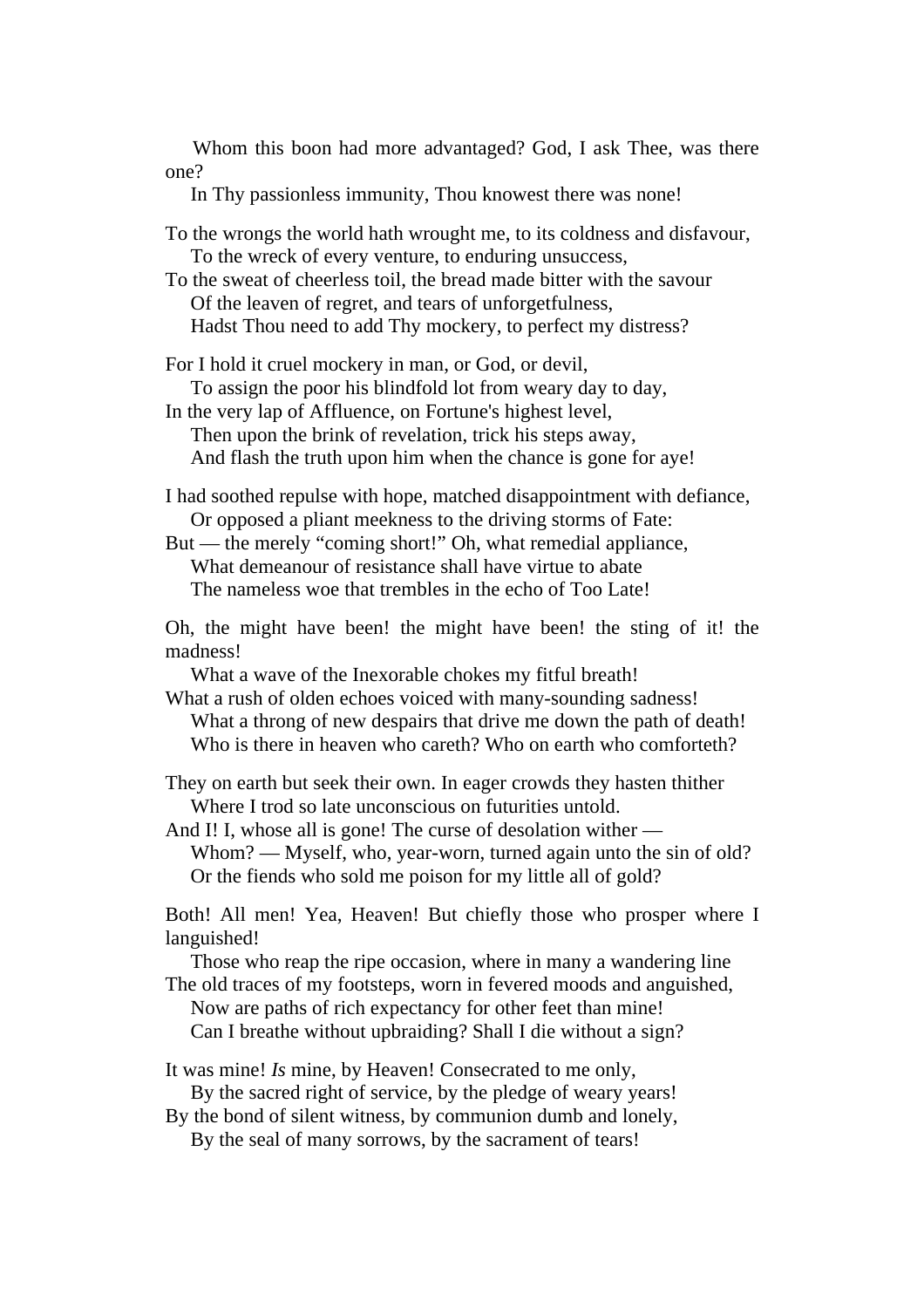Mine! — The echoes laugh, and the fiends of hell are answering with jeers.

\* \* \* \* \*

Where am I? and who are these? — Nay, nay! Unhand me! Let me go, sirs!

 I am very very rich! I've miles on miles of priceless ore! I will make your fortunes — all of you! — and I would have you know, sirs —

 There is not a single sheep amissing — Loose me, I implore! It is only sleep that ails me — let me sleep — for evermore!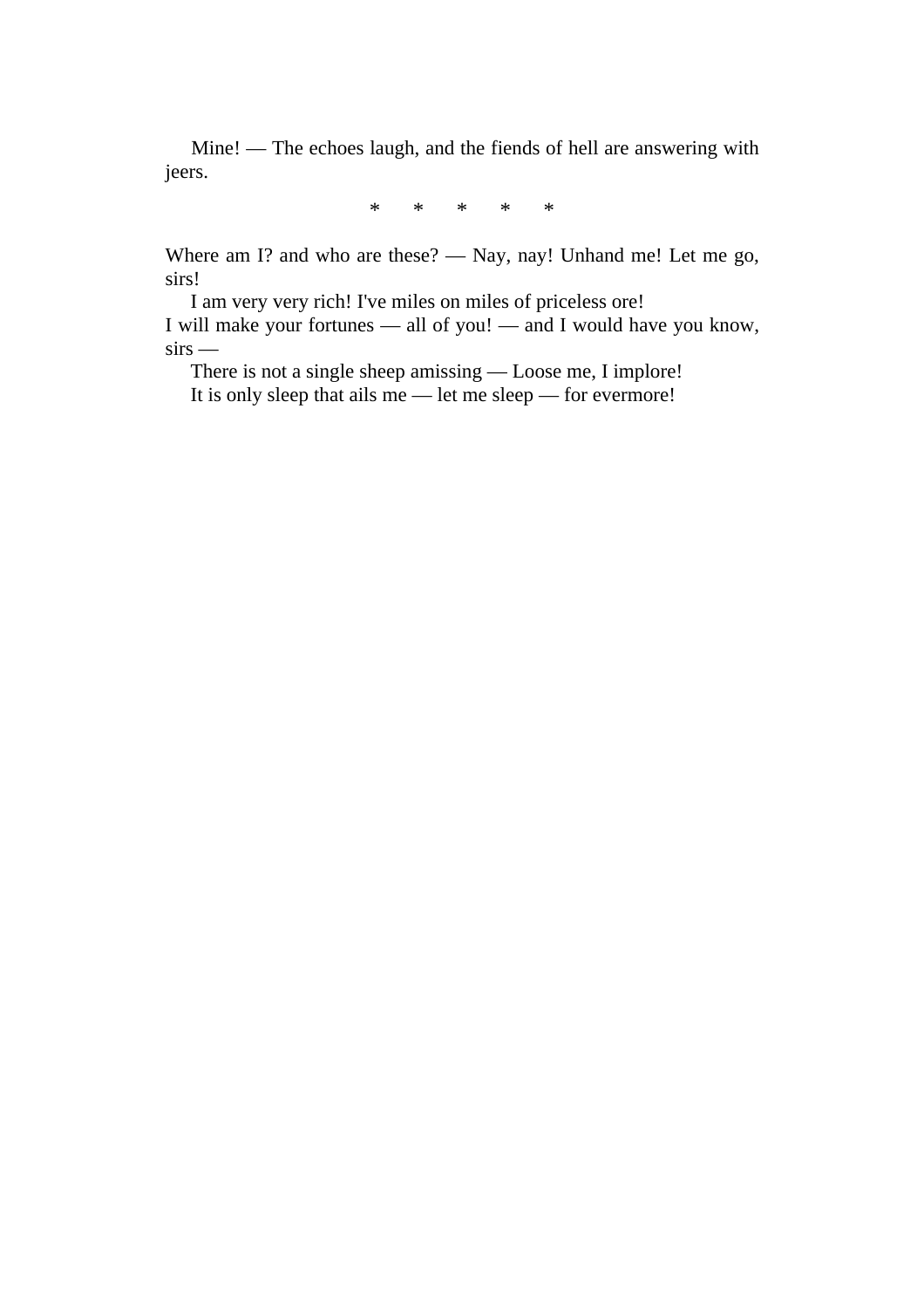### **The Squatter's Baccy Famine.**

IN blackest gloom he cursed his lot; His breath was one long weary sigh; His brows were gathered in a knot That only baccy could untie. His oldest pipe was scraped out clean; The deuce a puff was left him there; A hollow sucking sound of air Was all he got his lips between. He only said, "My life is dreary. The Baccy's done," he said. He said, "I am aweary, aweary; By Jove, I'm nearly dead." The chimney-piece he searched in vain, Into each pocket plunged his fist;

His cheek was blanched with weary pain, His mouth awry for want of twist. He idled with his baccy-knife; He had no care for daily bread: — A single stick of Negro-head Would be to him the staff of life. He only said, "My life is dreary. The Baccy's done," he said. He said, "I am aweary, aweary; I'd *most as soon* be dead."

Books had no power to mend his grief; The magazines could tempt no more; "Cut Gold-Leaf" was the only leaf That he had cared to ponder o'er. From chair to sofa sad he swings, And then from sofa back to chair; But in the depth of his despair Can catch no "bird's-eye" view of things. And still he said, "My life is dreary. No Baccy, boys," he said. He said, "I am aweary, aweary;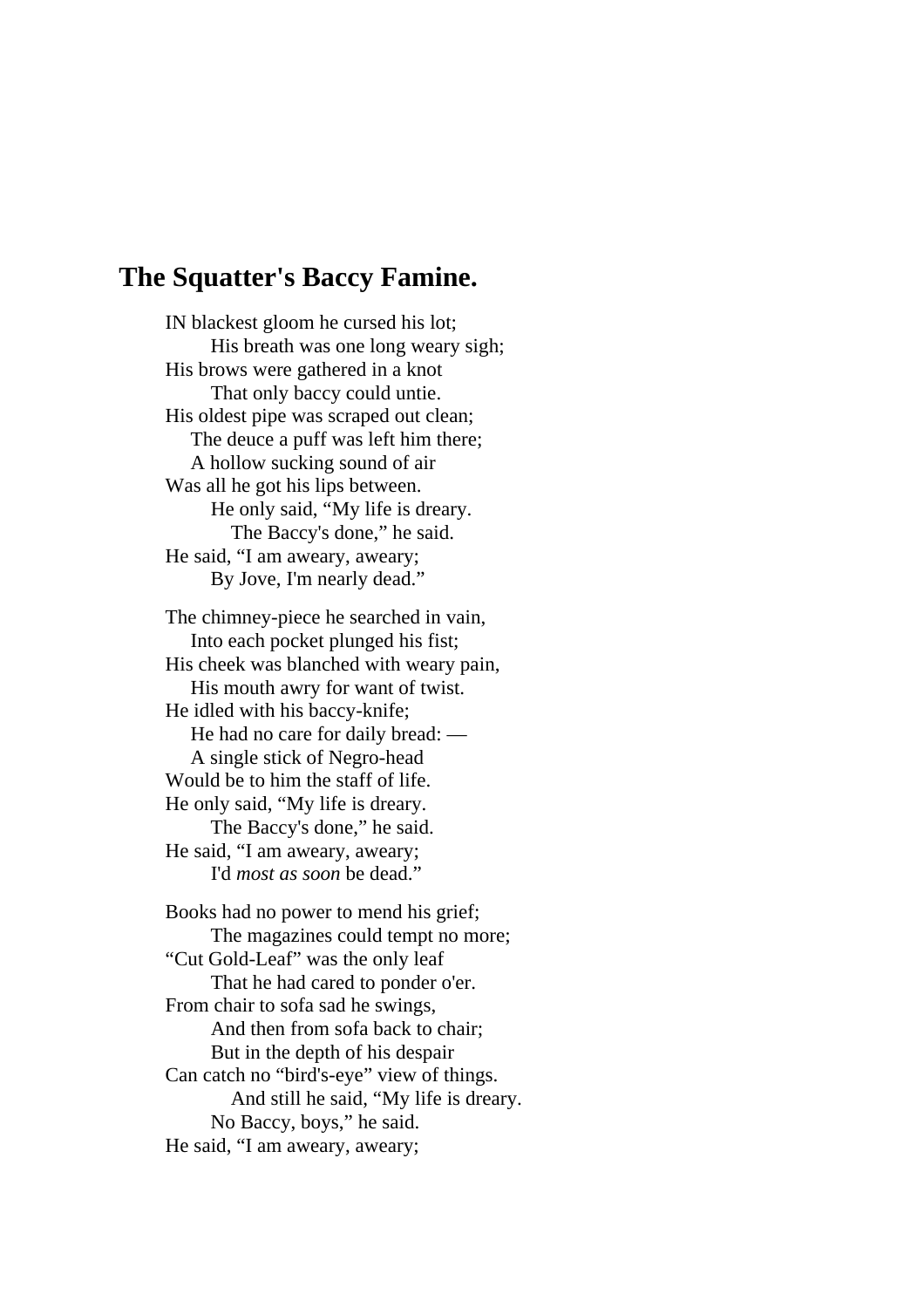I'd *just as soon* be dead."

His meals go by he knows not how; No taste in flesh, or fowl, or fish; There's not a dish could tempt him now, Except a cake of Caven-dish. His life is but a weary drag; He cannot choose but curse and swear, And thrust his fingers through his hair, All shaggy in the want of shag. And still he said, "My life is dreary. No Baccy, boys," he said. He said, "I am aweary, aweary; I'd *rather far* be dead." To him one end of old cheroot Were sweetest root that ever grew. No honey were due substitute For "Our Superior Honey-Dew." One little fig of Latakia Would buy all fruits of Paradise; "Prince Alfred's Mixture" fetch a price Above both Prince and Galatea. Sudden he said, "No more be dreary! The dray has come!" he said. He said, "I'll smoke till I am weary, — And then, I'll go to bed."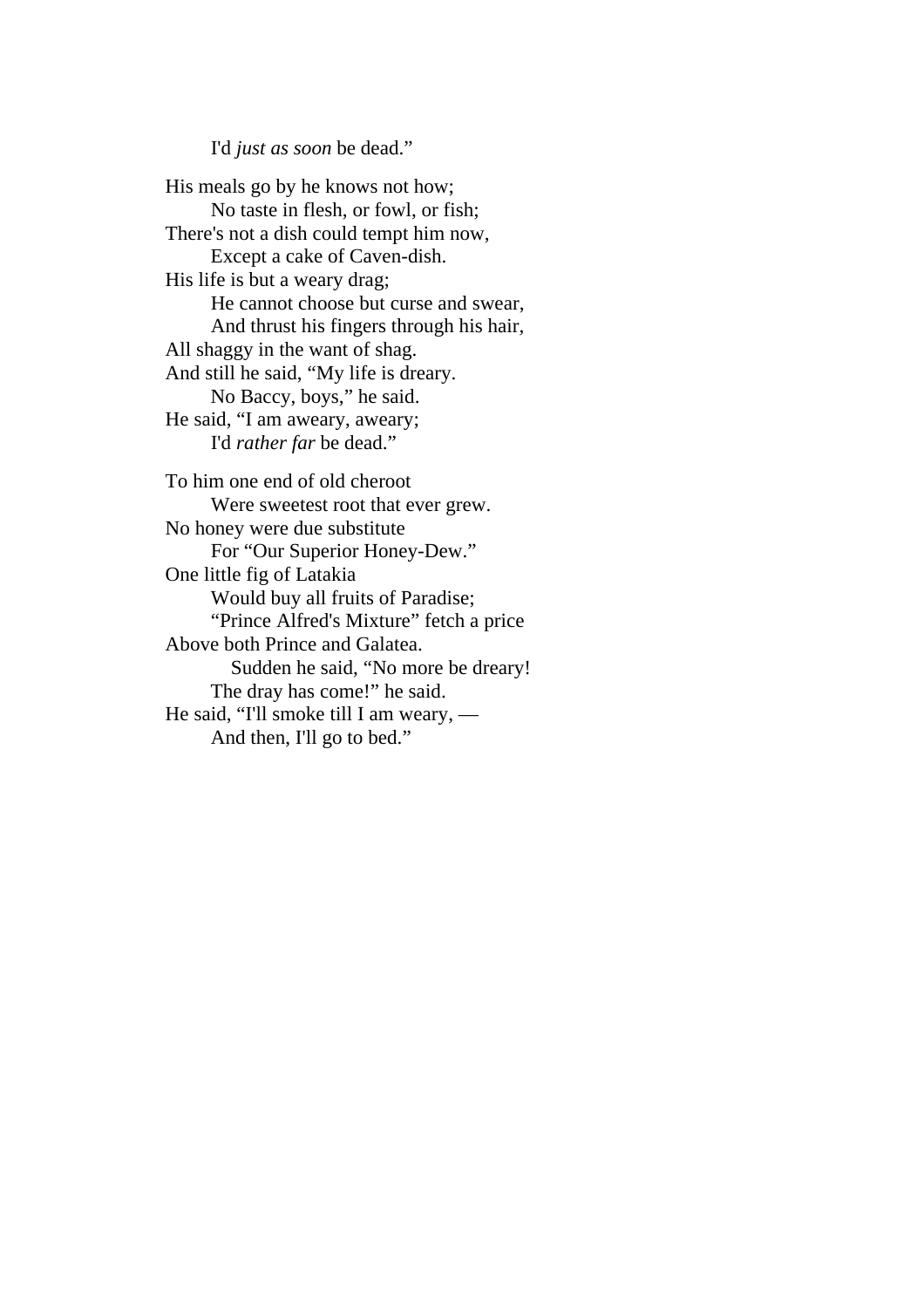# **The Antipodes.**

A TOWN, a river, hills and trees, Blue-bounded by the boundless sky — Is this the strange antipodes That baffled young credulity?

Once on a time, of childhood's dreams This was the very cap and crown; But now how natural it seems That down is up, and up is down!

Things on the whole don't look askew: It's "all serene," somehow or other; And yet 'tis veritably true That I am treading on my mother!

Oh, mother dear, forgive the act, Great Nature's laws my steps control: — Love leaps o'er all; we are, in fact, Now more than ever sole to sole!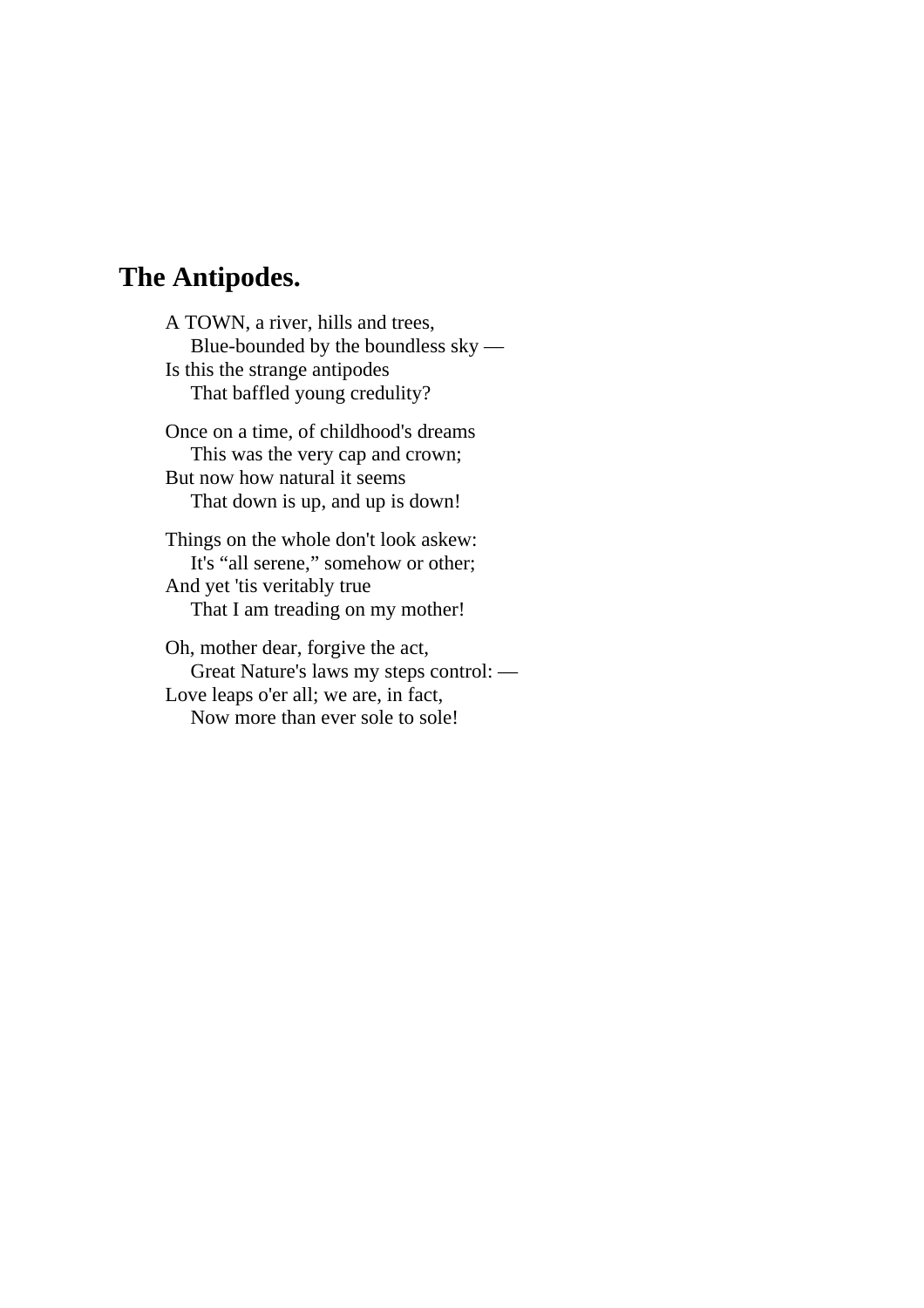### **Spirit and Star.**

THROUGH the bleak cold voids, through the wilds of space, Trackless and starless, forgotten of grace, — Through the dusk that is neither day nor night, Through the grey that is neither dark nor light  $-$ Through thin chill ethers where dieth speech, Where the pulse of the music of heaven cannot reach, Unwarmed by the breath of living thing, And for ever unswept of angel's wing — Through the cold, through the void, through the wilds of space, With never a home or a resting-place, How far must I wander? Oh God, how far? I have lost my star, I have lost my star!

Once on a time unto me was given The fairest star in the starry heaven — A little star, to tend and to guide, To nourish and cherish and love as a bride. Far from all great bright orbs, alone, Even to few of the angels known, It moved; but a sweet pale light on its face From the sapphire foot of the throne of grace, That was better than glory and more than might, Made it a wonder of quiet delight. Still must I wander? Oh God, how far? I have lost my star, I have lost my star!

On the starry brow was the peace of the blest, And bounteous peace on the starry breast; All beautiful things were blossoming there, Sighing their loves to the delicate air: No creature of God such fragrance breathed, White-rose-girdled and white-rose-wreathed: And its motion was music, an undertone, With a strange sad sweetness all its own, Dearer to me than the louder hymn Of the God-enraptured seraphim. — How far must I wander? Ah Heaven, how far?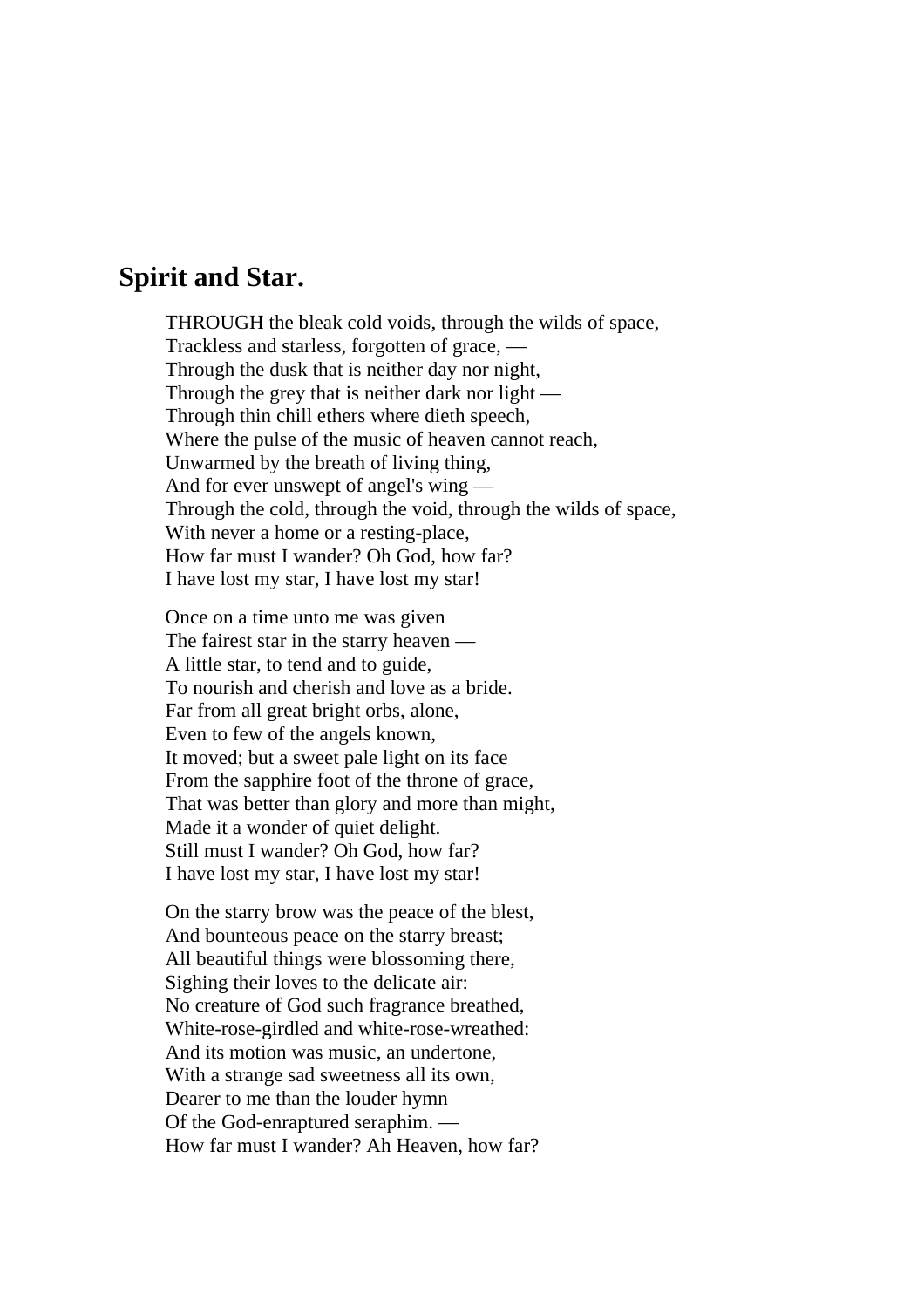I have lost my star, I have lost my star!

In a round of joy, remote and alone, Yet ever in sight of the great white throne; Together we moved, for a love divine Had blent the life of the star with mine: — And had all the angels of all the spheres Forecast my fate and foretold my tears, The weary wand'ring, the gruesome gloom, And bruited them forth through the Trump of Doom — Hiding a smile in my soul, I had moved Only the nearer to what I loved. Yet I must wander! Oh God, how far? I have lost my star, I have lost my star!

Ah, woe the delusive demon-light That beckoned me, beckoned me, day and night! The untwining of heartstrings, the backward glance, The truce with faith, and the severance! Ah, woe the unfolding of wayward wings That bore me away from all joyous things, To realms of space whence the pale sweet gleam Looked dim as a dimly-remembered dream -To farther realms where the faint light spent Vanished at length from my firmament; And I seek it in vain — Ah God, how far? I have lost my star, I have lost my star!

On sleepless wing I have followed it Through the star-sown fields of the Infinite; And where foot of angel hath never trod I have threaded the golden mazes of God; I have pierced where the fire-fount of being runs, I have dashed myself madly on burning suns, Then downward have swept with shuddering breath Through the place of the shadows and shapes of death, Till sick with sorrow and spent with pain I float and faint in the dim inane! Must I yet wander? Ah God, how far? I have lost my star, I have lost my star!

Oh could I find in uttermost space A place for hope, and for prayer a place, Mine were no suit for a glittering prize In the chosen seats of the upper skies —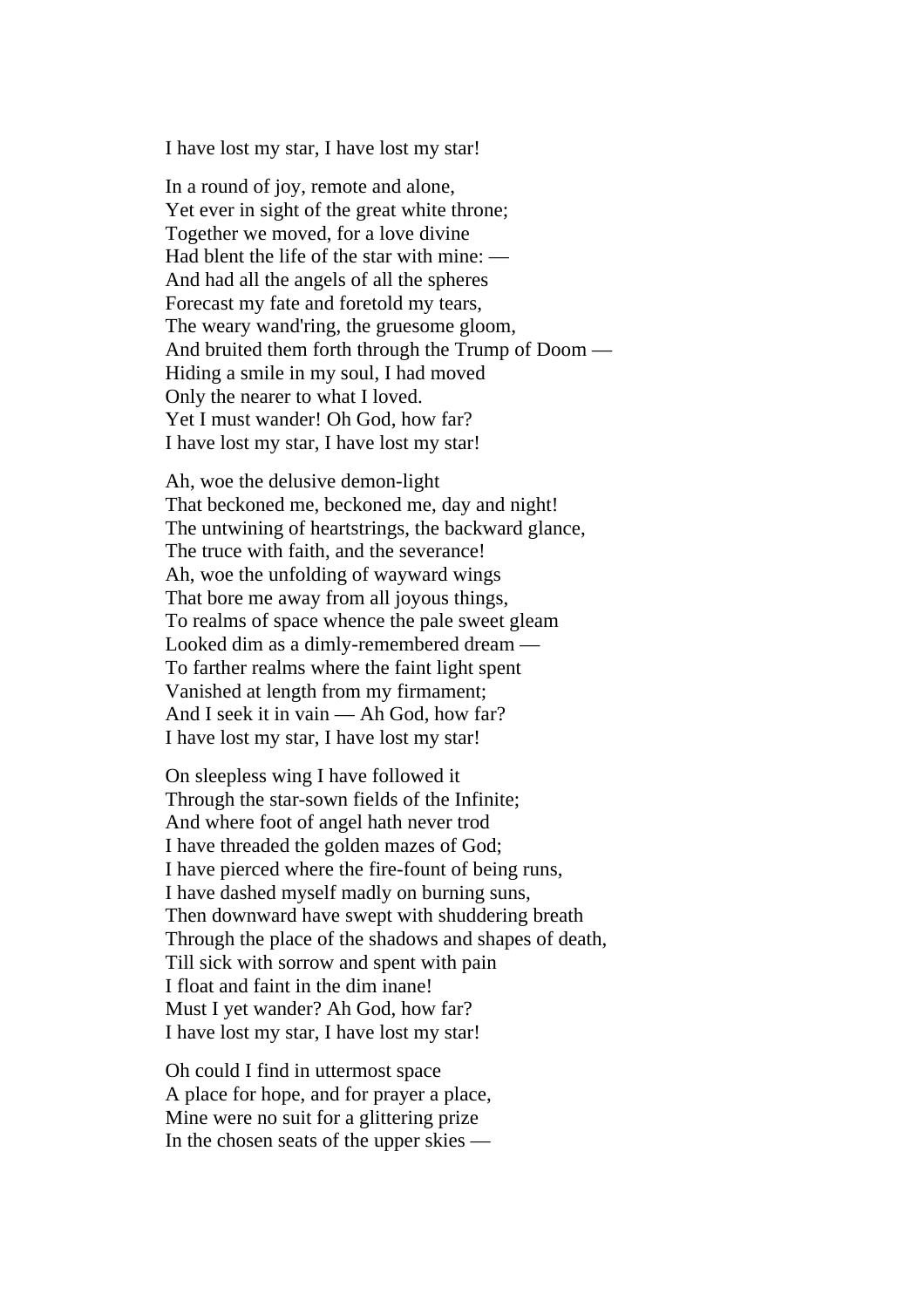No grand ministration, no thronèd height In the midmost intense of unspeakable light. What sun-god sphere with all-dazzling beam Could be unto me as that sweet, sad gleam? Let me roam through the ages all alone, If He give me not back my own, my own! How far must I wander? Oh God, how far? I have lost my star, I have lost my star!

In the whispers that tremble from sphere to sphere, Which the ear of a spirit alone can hear, I have heard it breathed that there cometh a day When tears from all eyes shall be wiped away, When faintness of heart and drooping of wings Shall be told as a tale of olden things, When toil and trouble and all distress Shall be lost in the round of Blessedness. In that day when dividing of loves shall cease, And all things draw near to the centre of peace, In the fulness of time, in the ages afar, God, oh God, shall I find my star?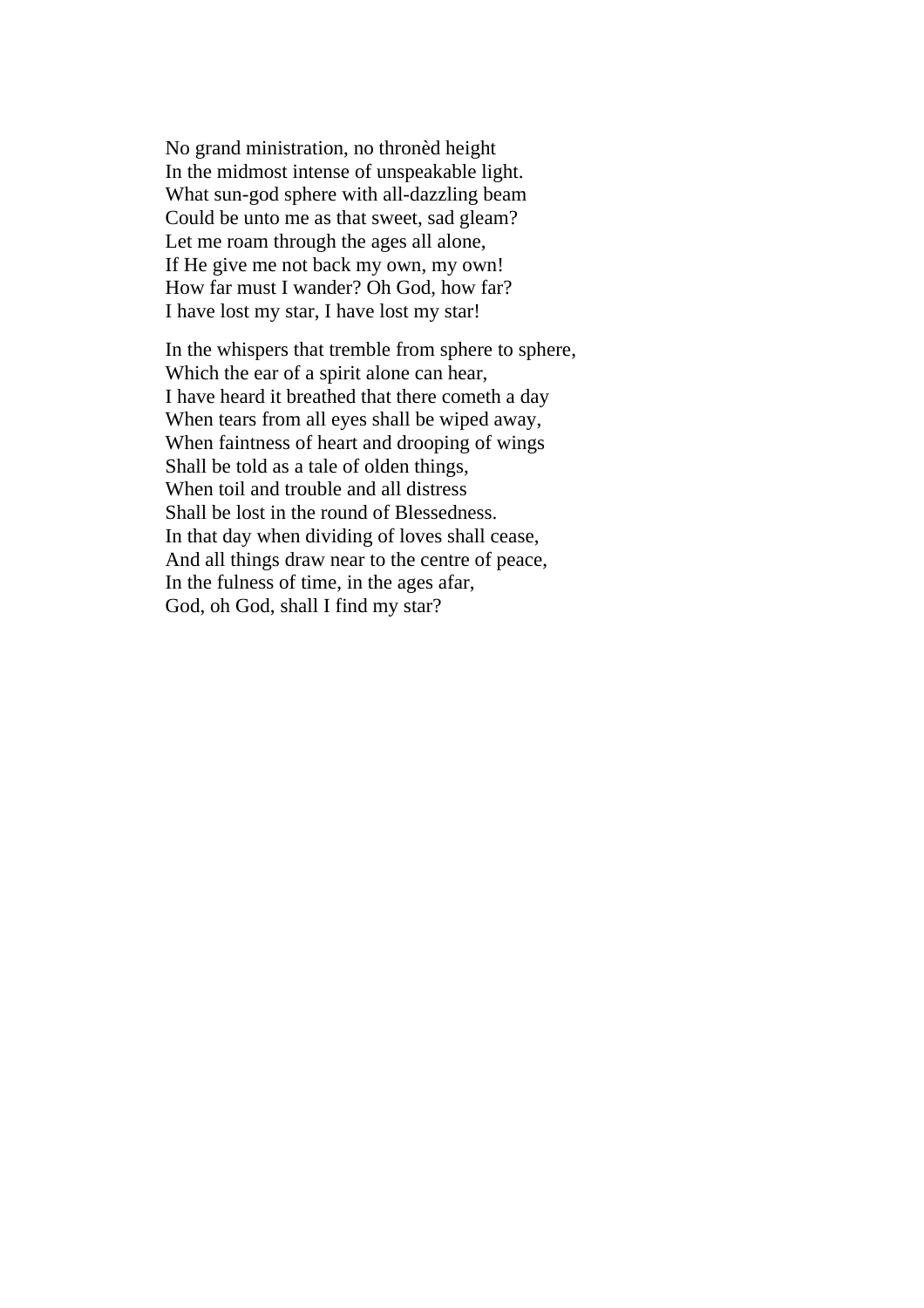# **New Chum and Old Monarch.**

 "Story! God bless you! I have none to tell, sir." — CANNING.

CHIEFTAIN, enter my verandah; Sit not in the blinding glare; Thou shalt have a refuge, and a Remnant of my household fare.

"Ill becomes thy princely haunches Such a seat upon the ground: Doubtless on a throne of branches Thou hast sat, banana-crowned.

"By the brazen tablet gleaming On the darkness of thy breast, Which, unto all outward seeming, Serves for trousers, coat, and vest; —

"By the words thereon engraven, Of thy royal rank the gage, Hail! true King, in all things save in Unessential acreage.

"Such divinity doth hedge thee, I had guessed thy rank with ease — Such divinity — (but edge thee Somewhat more to leeward, please).

"Though thy lineage I know not, Thou art to the manner born; Every inch a king, although not King of one square barleycorn.

"Enter, sire; no longer linger; Cease thy signals grandly dumb; Point not thus with royal finger To thy hungry vacuum.

"Though thy pangs are multifarious,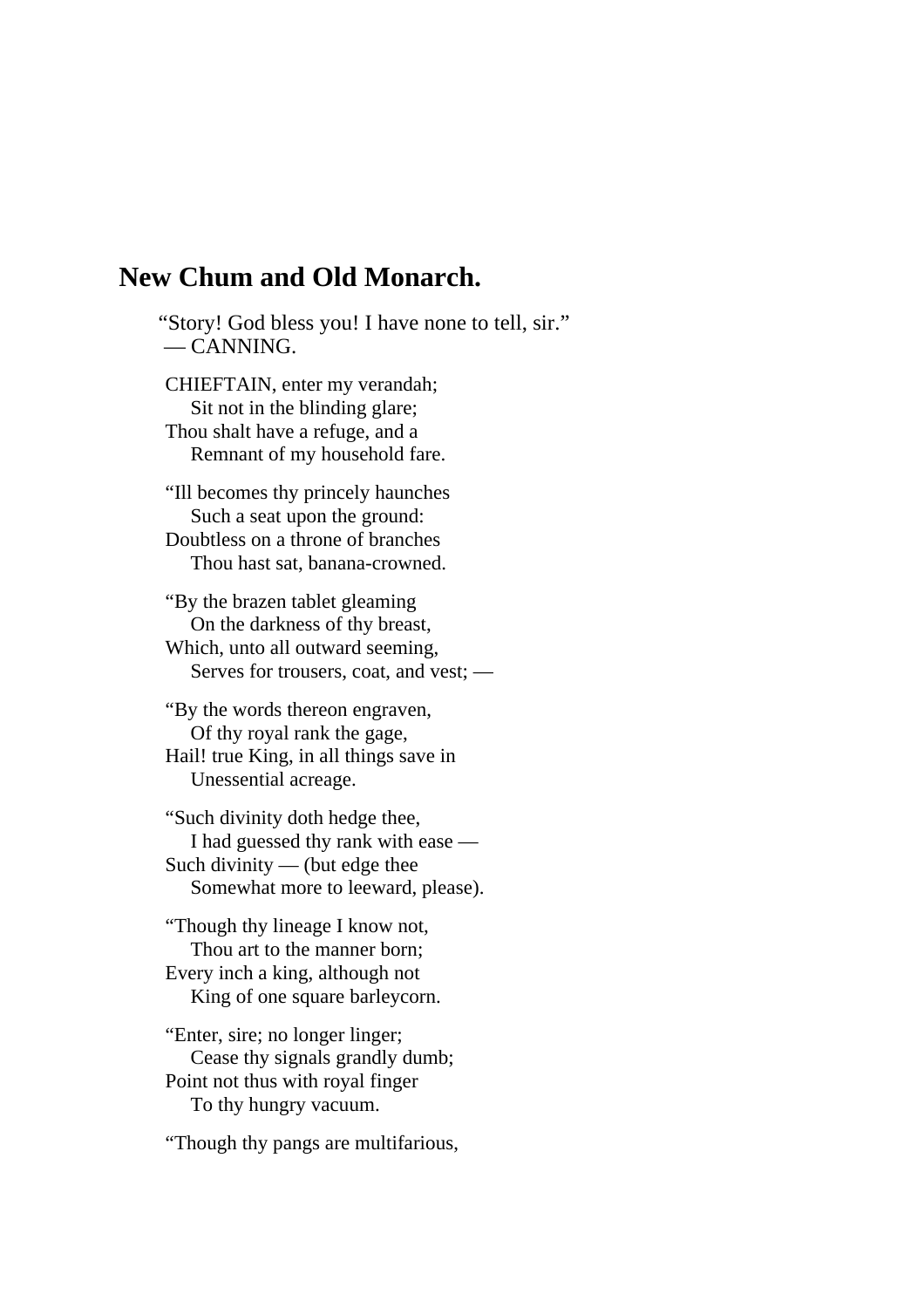Soon they all shall pass away: Come, my begging Belisarius — Belisorius, I should say.

"Fear not; I am the intruder; I, and white men such as I: Simpler though thou art, and ruder, Thou art heir of earth and sky.

"Thine the mountain, thine the river, Thine the endless miles of scrub: Shall I grudge thee, then — oh never! — Useless ends of refuse grub?

"Lay aside thy spears — (I doubt them); Lay aside thy tomahawk; I prefer thee, sire, without them, By a somewhat longish chalk.

"Lay aside thy nullah-nullahs; Is there war betwixt us two? Soon the pipe of peace shall lull us — Pipe a-piece, *bien entendu*.

"Seat thee in this canvas chair here; Heed not thou the slumbering hound; Fear not; all is on the square here, Though thou strangely lookest round.

"Or if thou, my chair deriding, Follow thine ancestral bent, To the naked floor subsiding Down the groove of precedent, —

"If the boards have more temptation, Wherefore should I say thee No, Seeing caudal induration Must have set in long ago?

"Take thou now this refuse mince-meat; Pick this bone, my regal guest: Shall a fallen-warrior prince meet Other welcome than the best?

"Treated like a very rebel, Chased from town at set of sun, Wert thou ev'n the debbil-debbil,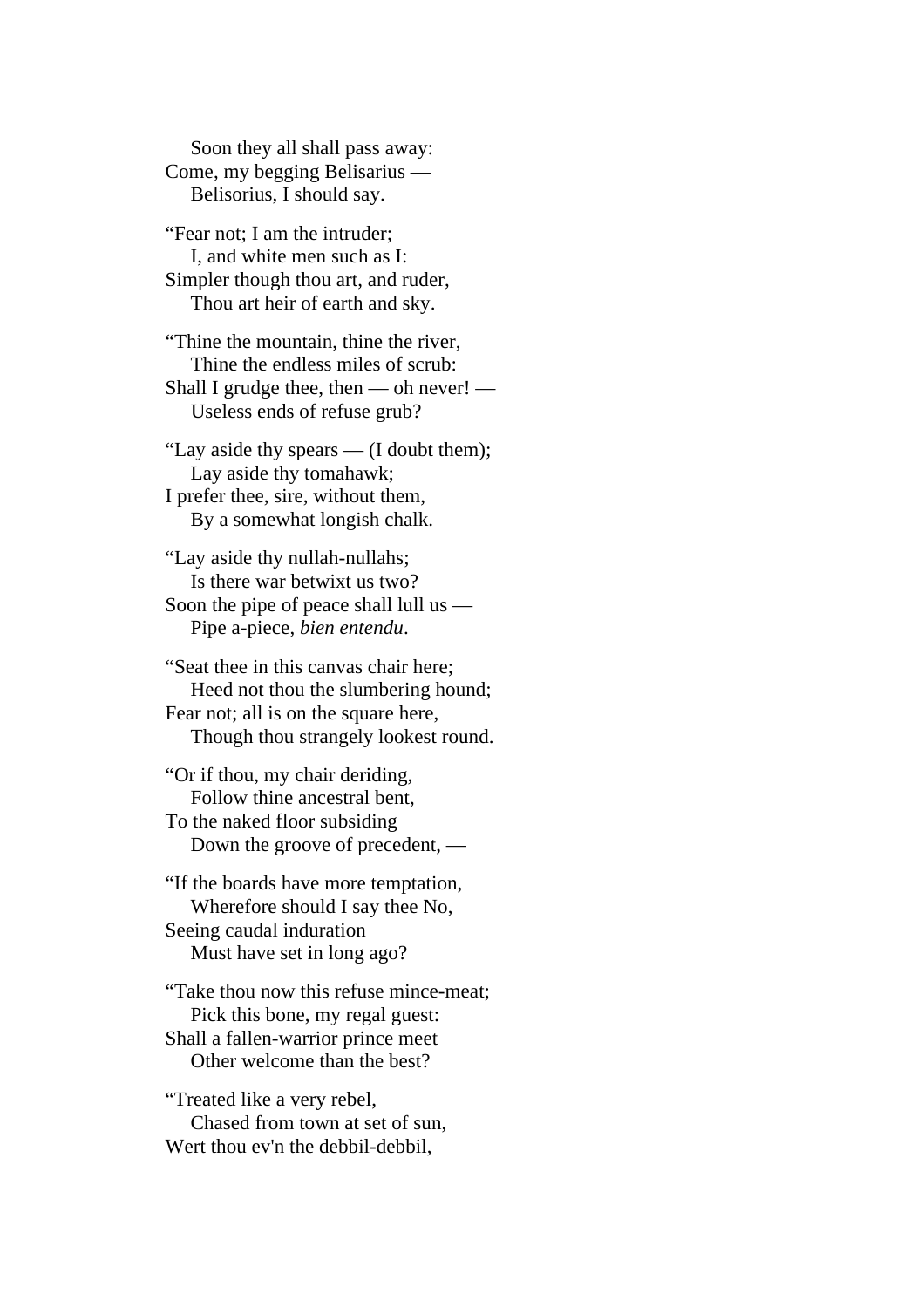On the bare floor sat the sable Chieftain of a fallen race, Two black knees his only table,

Thou shouldst eat — when I am done.'

"Wai-a-roo" his simple grace.

Stood I by and ruminated On the chief's Decline and Fall, While his highness masticated What I gave him, bone and all.

"Chief," said I, when all had vanished, "Fain am I thou shouldst relate Why thou roam'st discrowned and banished From thy scrub-palatinate."

Stared the chief, and wildly muttered, As if words refused to come; "Want him rum," at length he uttered; "Black f'lo plenty like him rum!"

"Nay! 'Twill make thee mad — demoniac! Set thee all a-fire within! Law forbids thee rum and cognac, Though in mercy spares thy gin.

"Come; thy tale, if thou hast any." — Forth the chieftain stretched his hand, Stood erect, and shouted "Penny!" In a voice of stern command,

"Out upon thee! savage squalid! Mine ideal thus to crush, With thy beggary gross and solid, All for money and for lush!

"Out upon thee! prince degenerate! Get thee to thy native scrub! Die a dog's death! — or at any rate, Trouble me no more for grub;

"At him, Ginger! Up and at him! Go it, lad! On, Ginger, on! King, indeed! the beggar! . . . Drat him! One more fond illusion gone."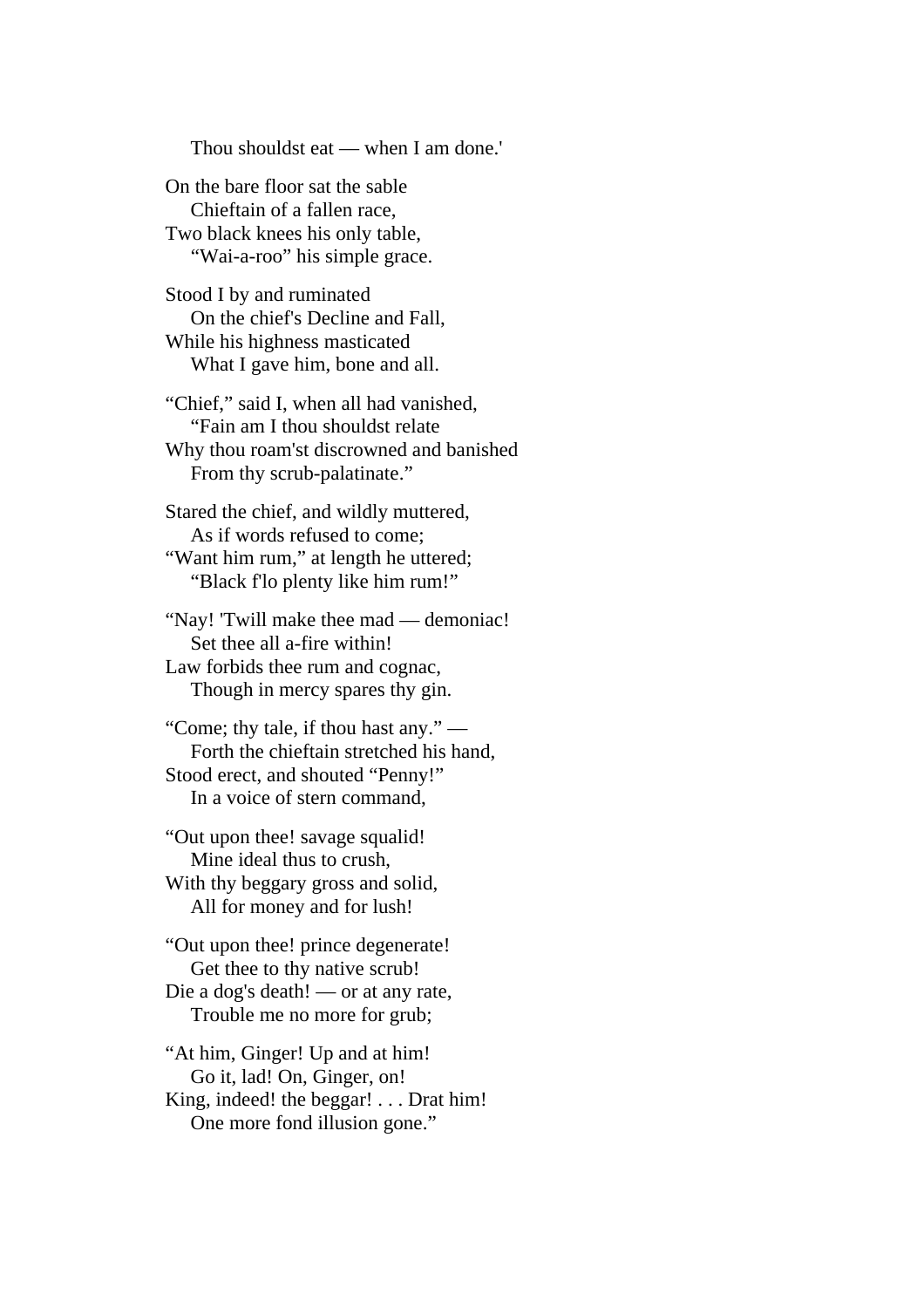## **Off The Track.**

OH where the deuce is the track, the track? Round an' round, an' forrard, an' back! "Keep the sun on yer right," they said — But, hang it, he's gone an' got over my head!

"Make for a belt of apple trees;" Jist so. But where's yer belt, if ye please? By gum, it's hot! This child 'ill melt, An' there ain't no apples, nor ain't no belt.

"Keep clear o' the timber-getters' tracks," But wich is wich, I'd beg to ax? They forks and jines, the devil knows how — I wish I'd a sight o' either now!

"Leave the track," sez they, "when you sees Some yards to the right two big grass trees." Two! It's dozens on dozens I pass — Most on 'em big, an' all on 'em grass.

Oh where the deuce is the track, the track? I'm fairly taken aback, aback. "Keep tow'rd the river. You can't go wrong." Whew? Can't I, though! That was rayther strong.

"Follow the lay o' the land," sez they; But, Lord, this flat ain't got no lay! Whew! Ain't it hot on the pint o' the nose? An' the more I mops the hotter I grows.

"An' when you comes to the foot o' the range" — WHEN! That's the p'int. But ain't it strange, That the further I goes, to left or right, The more there ain't no range in sight.

Gum trees, gum trees, slim an' high, Timber green an' timber dry, Blackened stumps an' fallen logs — Lively work as on we jogs!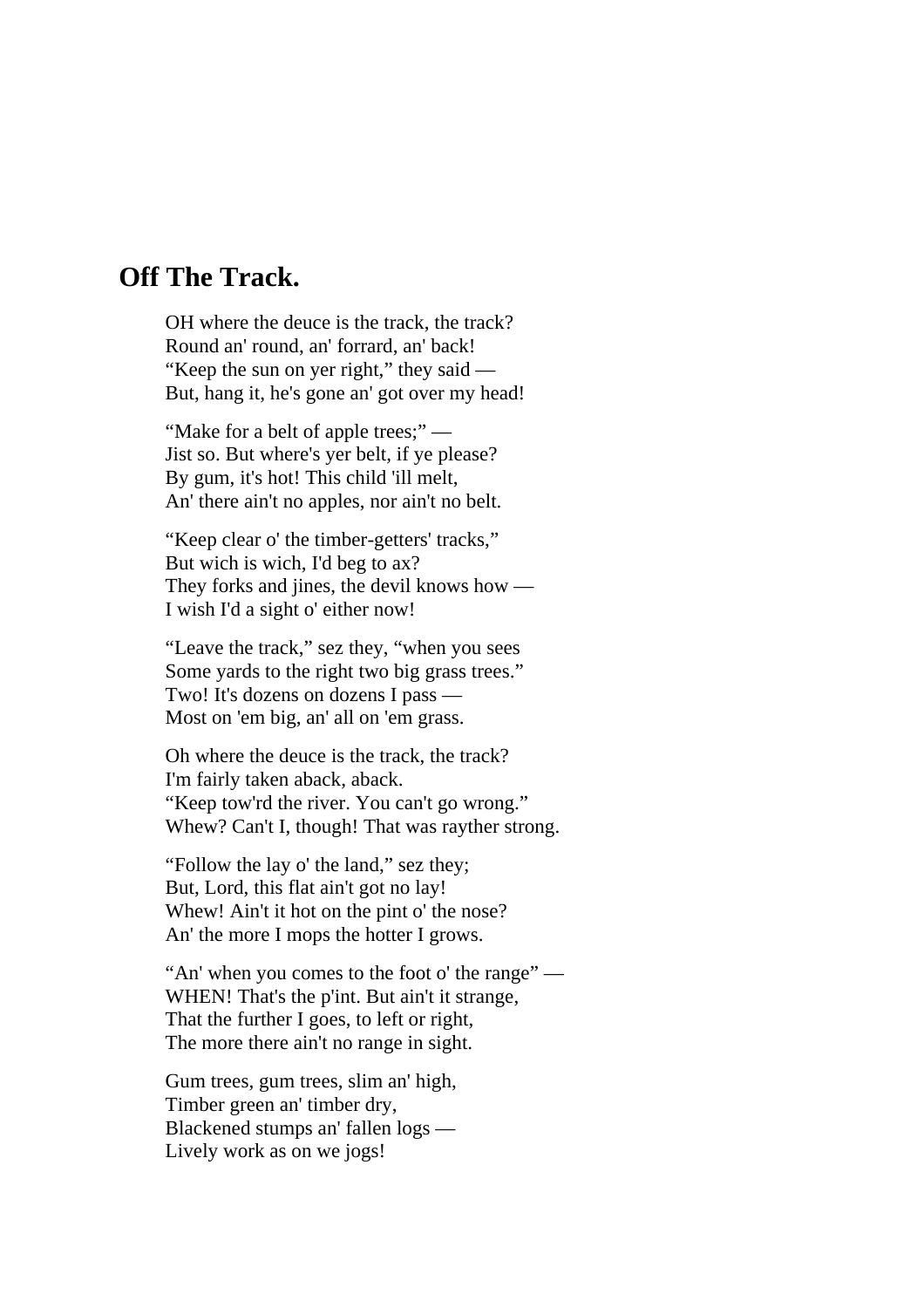Oh the devil an' all take the flat, the flat! I'm one myself for the matter o' that. I'm mazed, an' so is the brute I rides, An' the sun's getting over the left besides.

Dash it, I'll follow my nose, my nose! Step out, straight forrard, here goes, here goes! Let the sun be left, or the sun be right, Summat or other must come in sight.

\* \* \* \* \*

Well, well! If this ain't too bad by half! Lor', how the beggars 'll laugh an' chaff! Back, to my startin' point? Yes; 'tis so. I put up them slip-rails six hours ago.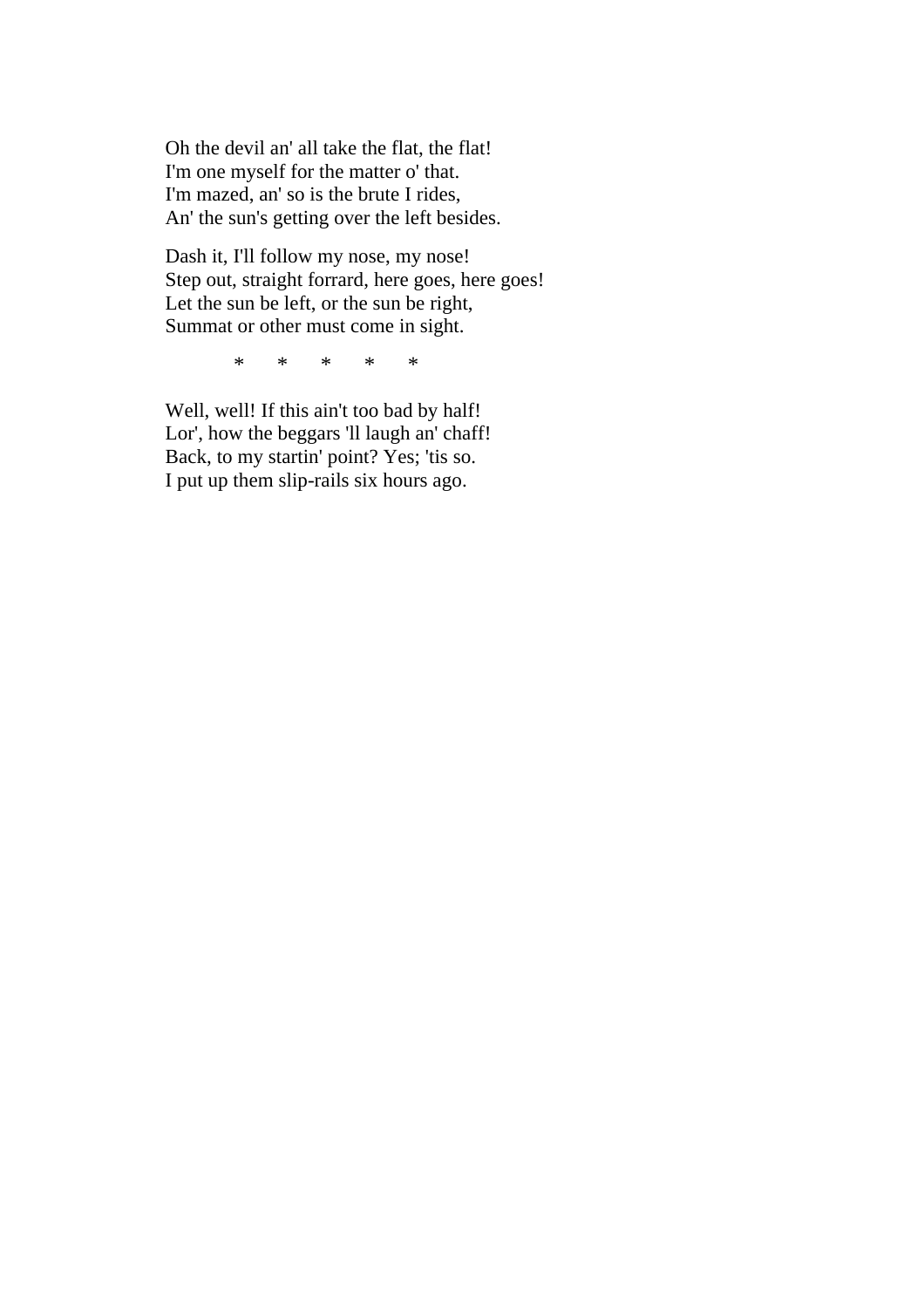## **The Headless Trooper.**

NO; not another step, for all The troopers out of hell! I'll camp beside this swamp to-night, Despite the yarns you tell. I'm dead beat, that's a solid fact; The other thing's a sell." And Ike gave in — good, easy Ike; Though now and then he stole A glance across that dismal swamp, Lugubriously droll; 'Twas plain that Headless Trooper lay Heavily on his soul.

And, ere he slept, again he told That tale of bloody men; And how the Headless Trooper still Rode nightly in the fen; And then he slept, but in his sleep He told it all again.

I cannot rest beside a man Who mutters in his sleep; It makes the chilly goose-flesh rise, The epidermis creep — ('Tis no objection in a wife — You get her secrets cheap).

I put a hundred yards between The muttering Ike and me: I lay and thought of things that were, And things that yet might be: I could not sleep; I know not why; My hair rose eerily.

I rose and sat me on a log; And tried to keep me cool; I thought of "Hume on Miracles,"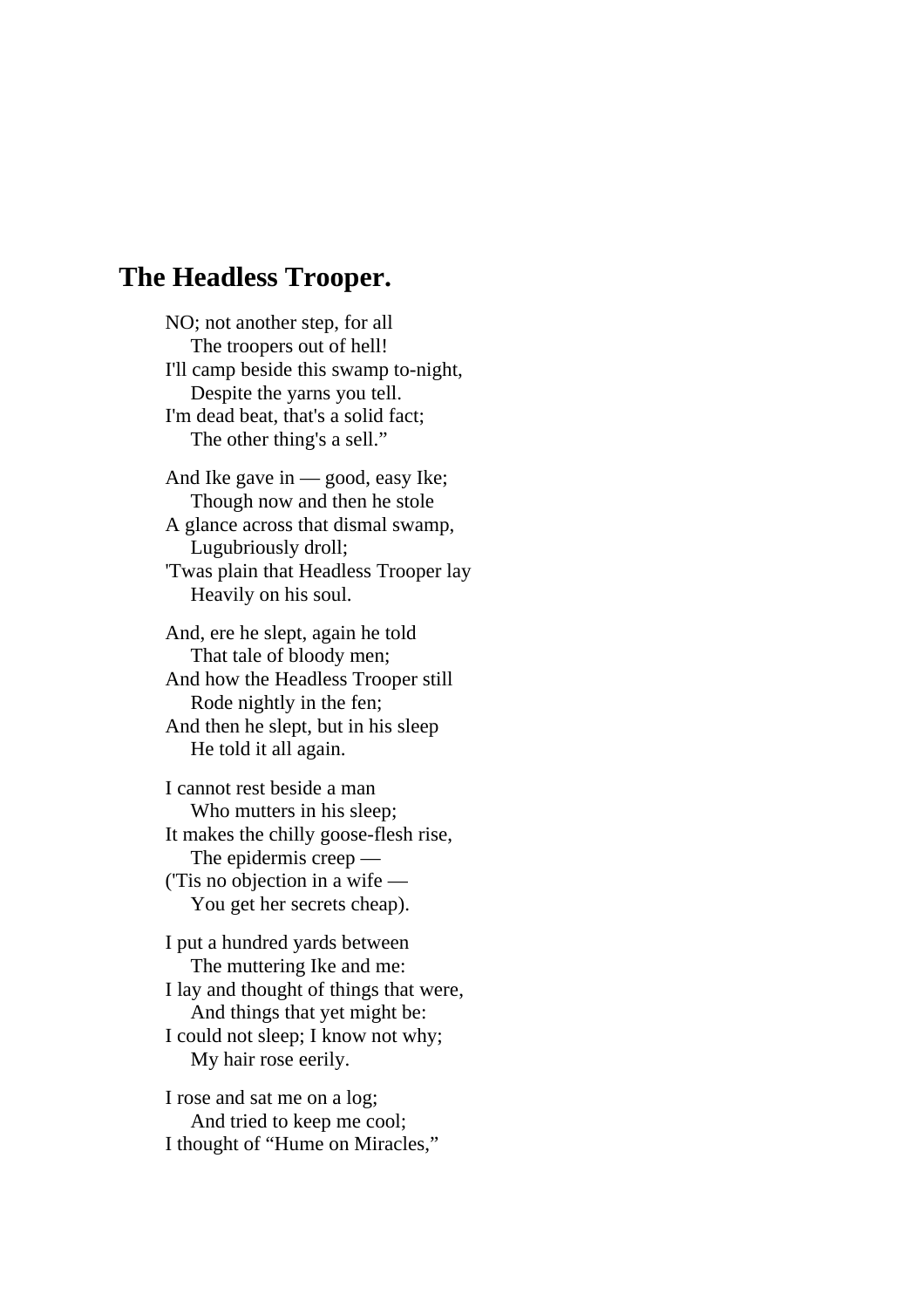And called myself a fool; But still the proverb racked my soul, "Exceptions prove the rule."

The moon was full; the stars were out; I tried to fix my eye Where Night laid shining love-gifts On the bosom of the sky; —

But well I knew that all the while The Thing was standing by.

How tall this pine tree on my left! How graceful in its height! Its topmost branches seem to touch The very brow of Night; — But all the while I knew the Thing Was panting at my right.

The 'possum leaves his hollow tree; The bandicoot is glad; It is the human heart alone The still night maketh sad; — And all the while the Headless Thing Was wheezing there like mad.

How ghostly is the mist that crawls Along the swampy ground! The Headless Thing here cleared its throat With most unearthly sound! And then I heard a gurgling voice, But dared not glance around.

"They shot me; Was it not enough? Look, darn you! Here's the hole! Was this not passage amply wide For any human soul? But, no! the blasted convict gang Must likewise take my poll!"

I turned; looked up; and at the sight My heart within me sunk: 'Twas new to me to find myself In such a mortal funk; — But newer still to fraternise With a bifurcated trunk!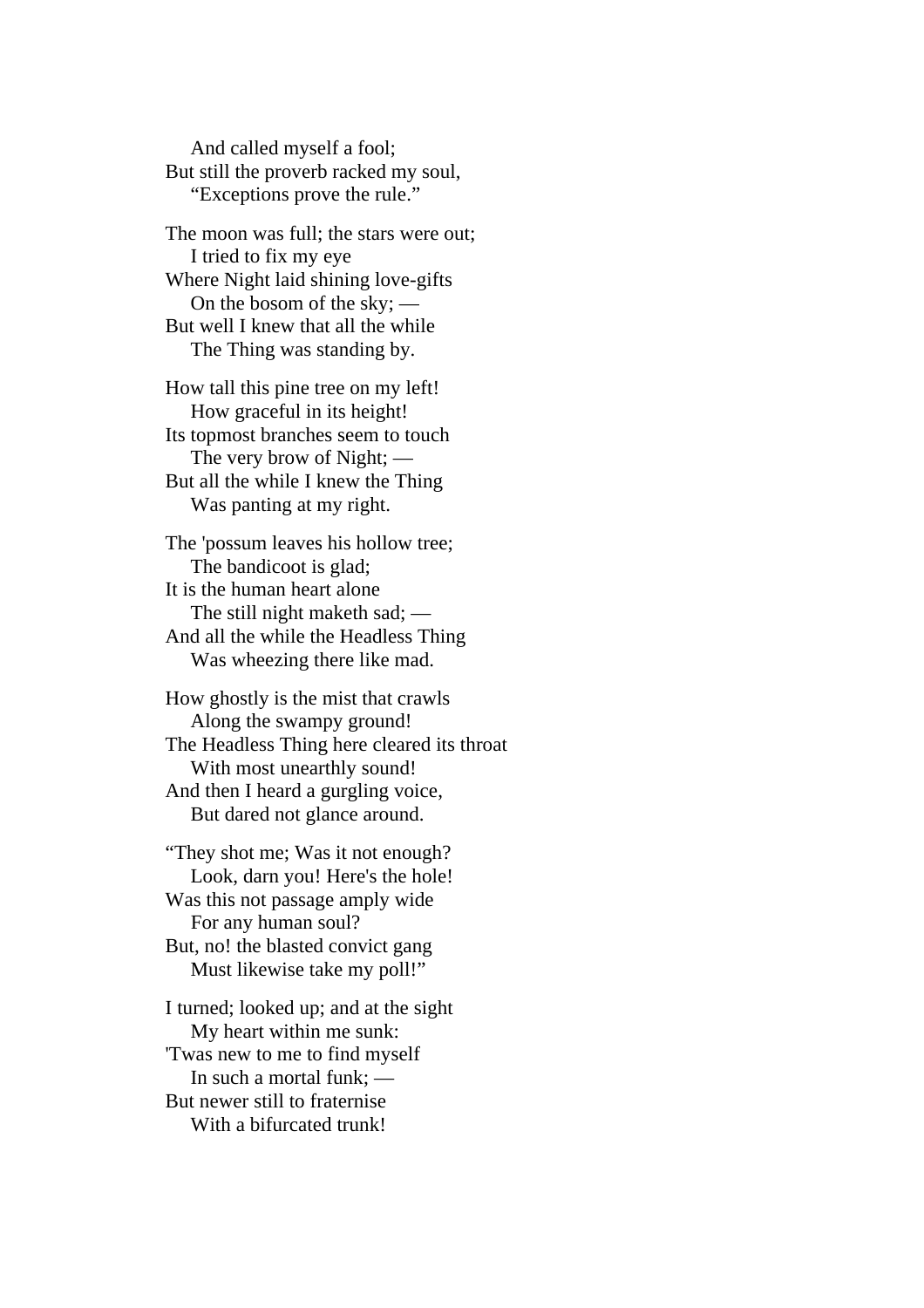Above the neck no trooper was; But formless void alone; There physiognomy was *nil*, Phrenology unknown; Where head had been there but remained The frustum of a cone!

Nay; I retract the "formless void;" The case was otherwise; For on the clotted marge there spun A living globe of flies! When one is dealing with the truth One can't be too precise.

The loathsome whirling substitute Buzzed in the vacant space, And a thousand thousand little heads Of one head took the place: — And oh, the fly expression Of that rotatory face!

The breast was bare; the shirt thrown back Exposed the wound to view: The bullet in its course of death Had cleared an avenue: — Oh Gemini! I saw the Twins Distinctly shining through! And those same Twins are shining still To prove my story true.

In breeches, boots, and spurs arrayed The nether Trooper stood; The soundless phantom of a horse Grazed in his neighbourhood, — At all events went through the form Of hoisting in his food.

"What would'st thou, Headless Trooper, On the night's Plutonian shore?" I took it from Poe's Raven I had read not long before; And I more than half expected He would answer "Nevermore!"

But the Trooper only answered By a perfect storm of sighs,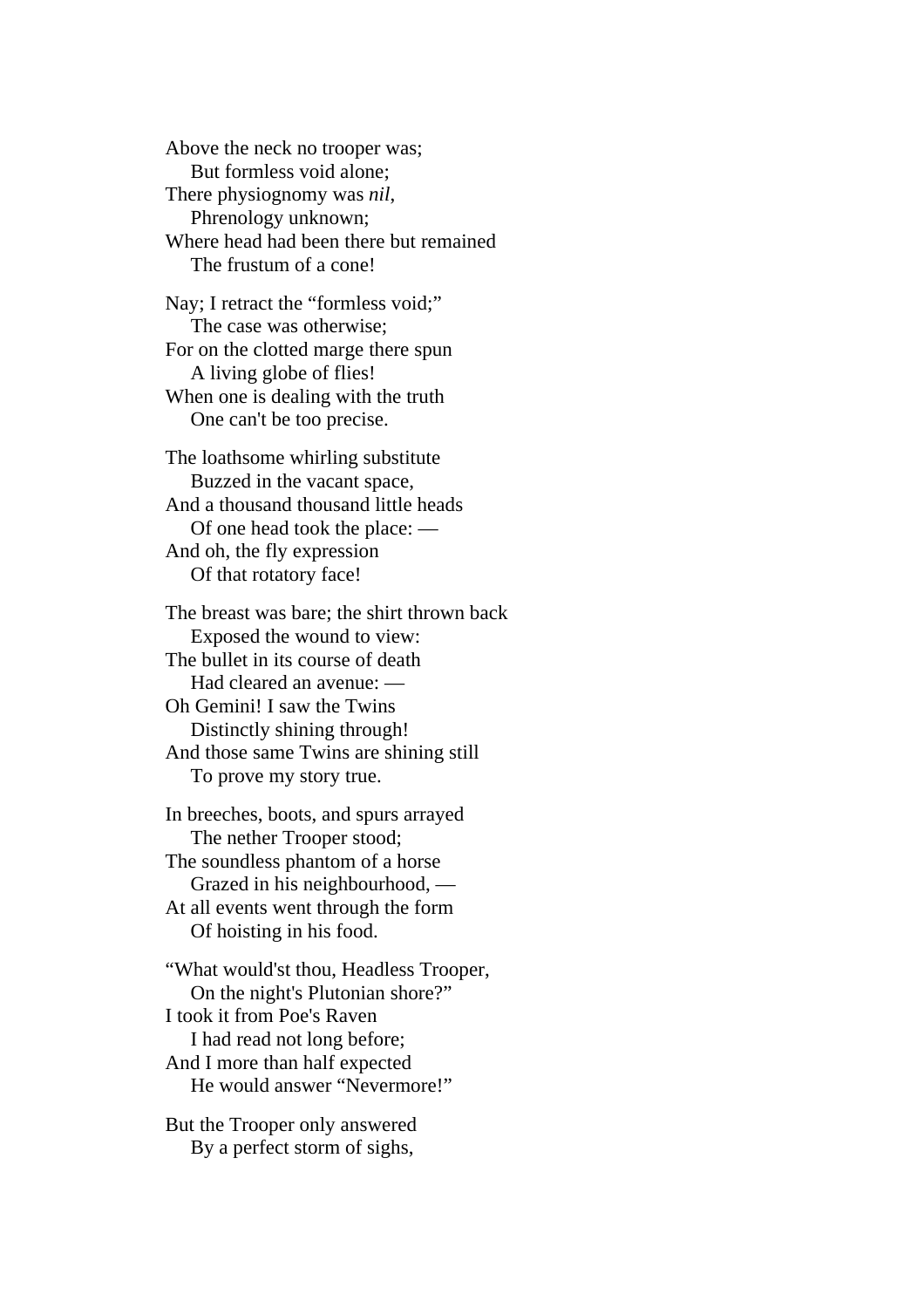Which through his crater issuing, Played Hades with the flies, — As I have seen Vesuvius Blow ashes to the skies.

"O wherefore, Headless Trooper, With the living intermix? Since thou art dead, and hast no head, Why kick against the pricks? Why dost thou not, as others do, Get clear across the Styx?"

The Trooper cleared his cone of flies, And through his crater said, " 'Tis true I have no business here; 'Tis true that I am dead; And yet I cannot cross the Styx — They've fixed a fare '*per head!*'

"Fain would I cross as others do — Fain would I pay my shot! They only mock me when I ask For leave to go to Pot! How *can* I pay so much '*per head*' When I no head have got?

"Yet what could I, thus headless, do In that last Land of Nod? It is not that the thing is dear, So much as that it's odd; — They only charge an obolus, A sort of Tommy Dodd.

"I've tried the ferryman with gold — With every coin that goes; He merely cries, 'Oh, go *a-head!*' And, laughing, off he rows. He can't twit me, at all events, With paying through the nose!

"A drachma once I offered him, Six times the fare in Greek; He merely cursed my 'impudence,' And pushed off in a pique: — I didn't think a faceless man Could be accused of cheek.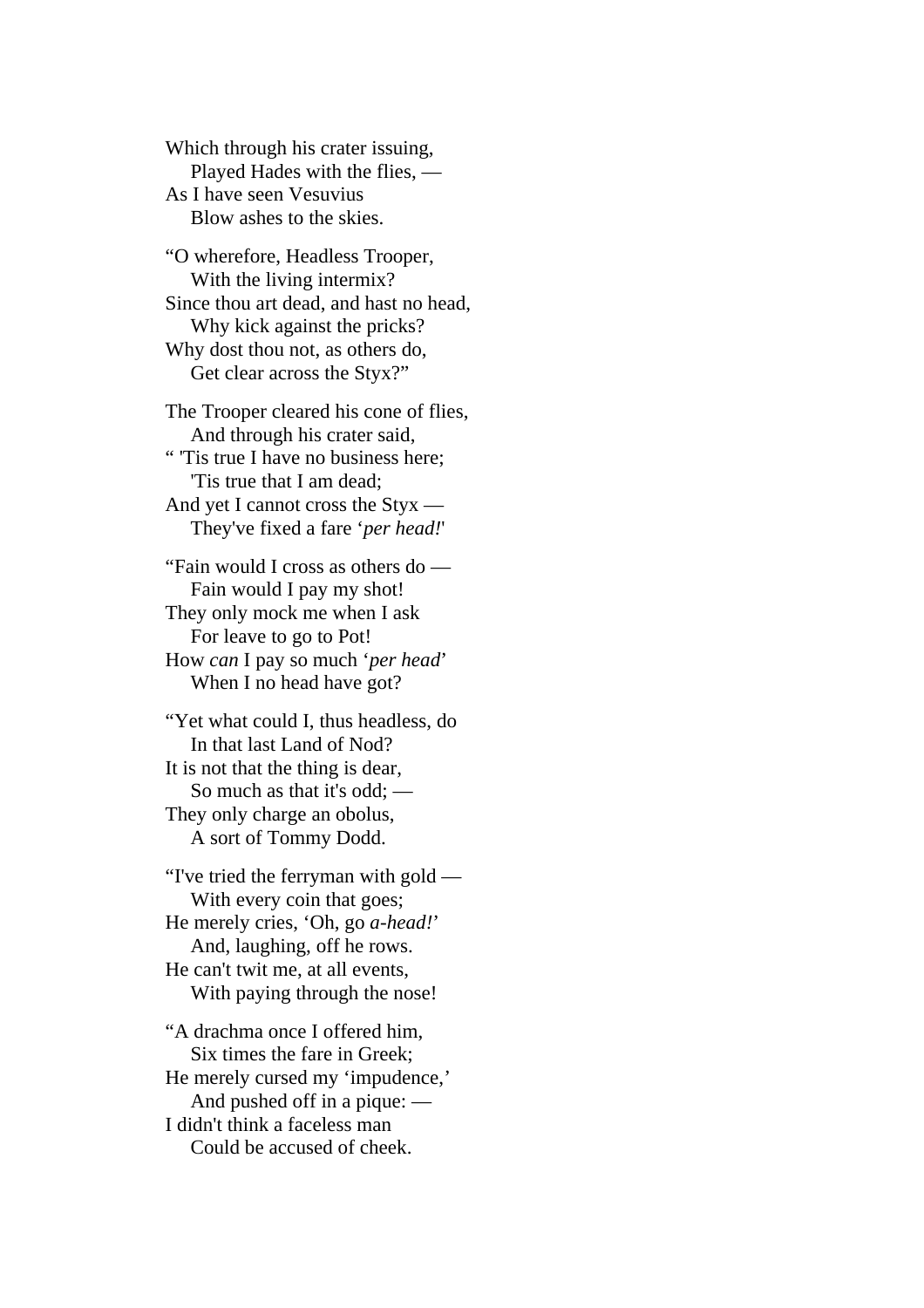"From day to day, from night to night, My prayer the wretch denies; Yet even in this headless breast Some grateful thoughts arise — For though he's blasted all my hopes, He cannot blast my eyes.

"I know not where the convict crew My missing head consigned, But I am doomed to walk the earth Till that same head I find. Oh, could I come across it, I would know it though I'm blind, — The bump of amativeness sticks. So strongly out behind!

"The mouth extends from ear to ear; The hair is fiery red; Perchance it might attract thine eye Who art not blind or dead; I pray thee help me to obtain My disembodied head!"

"Oh Headless Trooper, fain would I With thee the search begin, But ere the day I must away, And trudge through thick and thin; For I am bound to Stanthorpe town, And time with me is tin.

"But ere upon my pilgrimage With dawn's first streak I go, I fain would do what in me lies To mitigate thy woe. If I can serve thee anywise, I pray thee let me know."

The Trooper thought a little space, His body forward bowed, With plenteous sighs dispersed the flies, And once more spoke aloud: — " 'Tis long since I have tried the weed;

I'd like to blow a cloud."

"How canst thou; headless man, who hast No lips wherewith to puff?"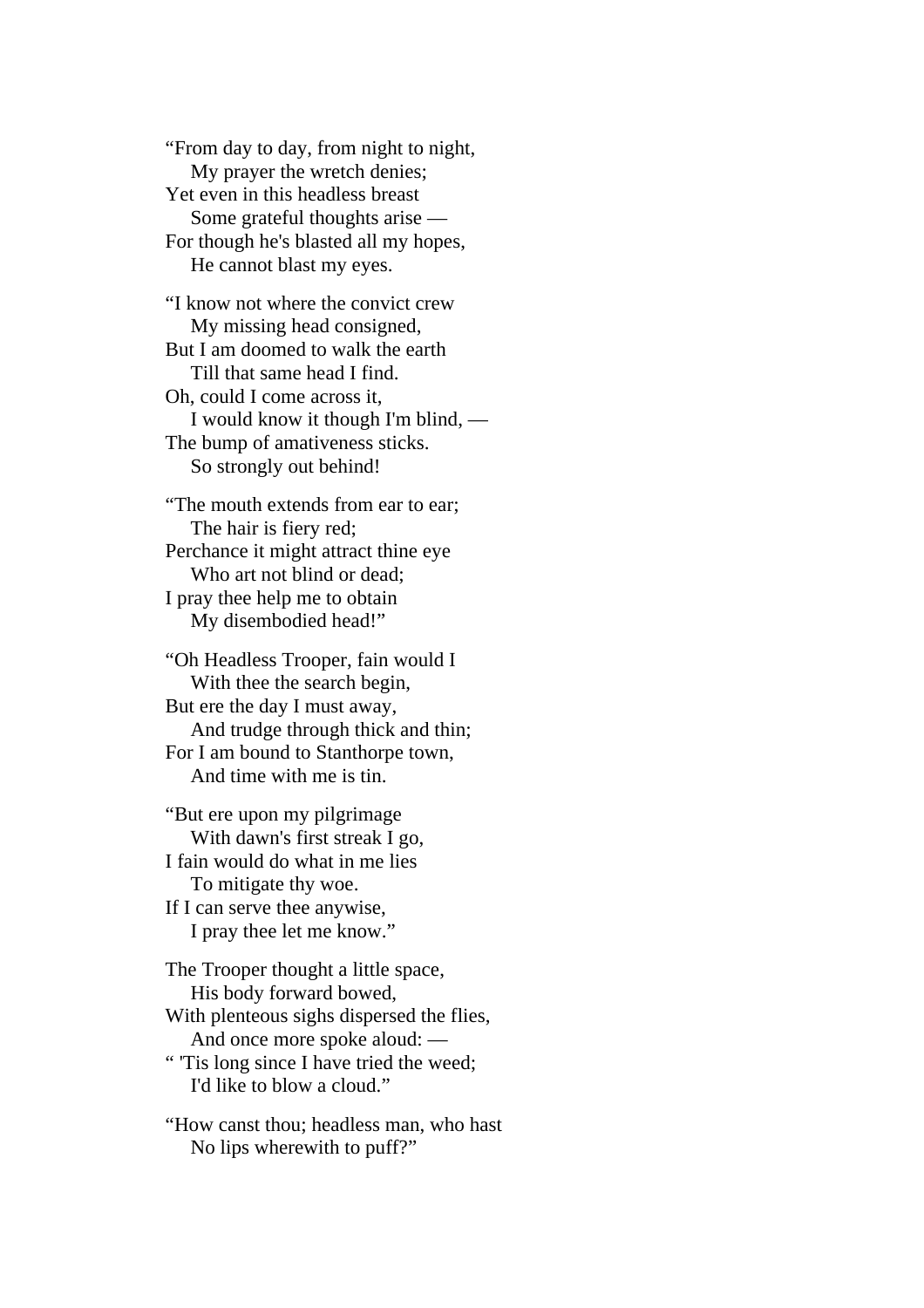Here deprecatingly he waved His hand, and said, "Enough. Myself will guarantee the how, If thou supply the stuff."

I took a meerschaum from my pouch; A meerschaum clean and new, As white as is undoctored milk, As pure as morning dew: — I pray you mark that it was white; 'Twill prove my story true.

I passed it to him, filled and lit, Still wondering in my mind. "Thanks, generous colonial, Thou art very, very kind. Now pick a thickish waddy up, And plug my wound behind."

I picked a thickish waddy up; And did as I was bid; And right into the bullet-hole The amber mouth he slid; And then! — You never saw the like! At least *I* never did.

Like a forge bellows went his chest, And upward from his cone There shot a vaporous spire, like that From Cotopaxi blown. The flies unglobed themselves, and fled

With angry monotone.

So fierce the blast, the pipe was void Ere one might reckon ten; And then with gesture wild he signed

 To fill the bowl again; The which I did, till he had smoked

Enough for fifty men.

Hour after hour he drew and blew, Till twist began to fail, Till all the sky grew dim with smoke, And all the stars grew pale; Till even the seasoned stomach turned Of him who tells the tale.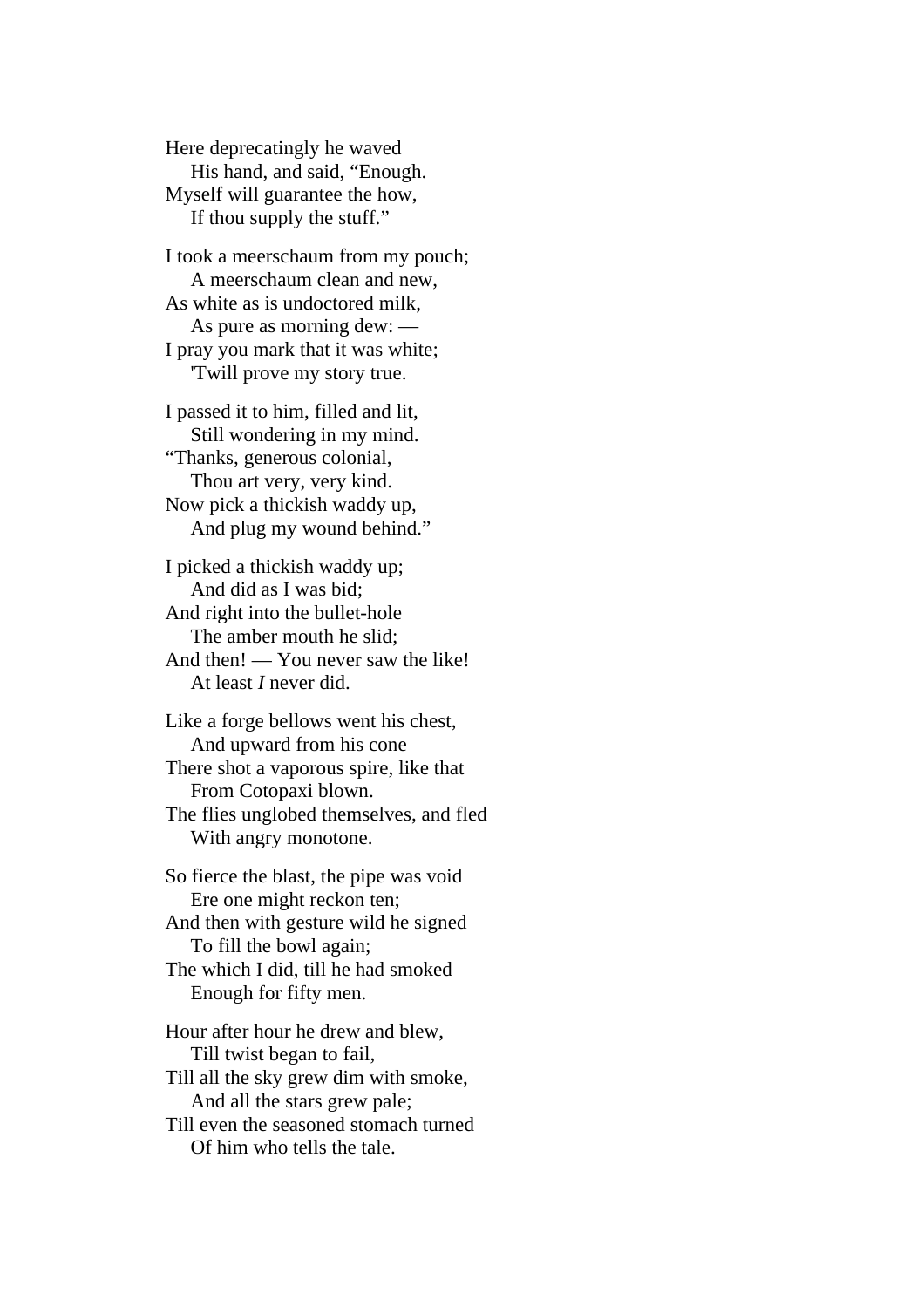The smoke mixed darkly with the mists On the adjacent bogs, And roused the hoarse remonstrant wail Of semi-stifled frogs; The 'possums all within a mile Went home as sick as dogs.

But suddenly the phantom steed Neighed with sepulehral sound, And where both man and horse had been Nor man nor horse was found! I stood alone; the meerschaum lay Before me on the ground.

The meerschaum lay upon the ground — This much *I* may avouch; I took it, and with trembling hand Replaced it in my pouch; And overcome with nausea I sought my grassy couch.

The sun was up when I awoke, And in his gladsome beams I mocked the things of yesternight, And laughed away my dreams: Disciples of the School of Doubt Are always in extremes.

But when I roused me from my couch To take my morning smoke, Like lightning flash the verity Upon my laughter broke; — The scarcity of 'bacoy proved The thing beyond a joke.

And when my pouch I opened next — (Now check the wanton jeer) — My pipe, my new, fresh meerschaum pipe — ('Tis true as I am here) — My pipe was "*coloured!*" as if I Had smoked it for a year!

My pipe was coloured! — no, not brown, But black — as black as jet. You don't believe it? — Man alive, The pipe is coloured yet!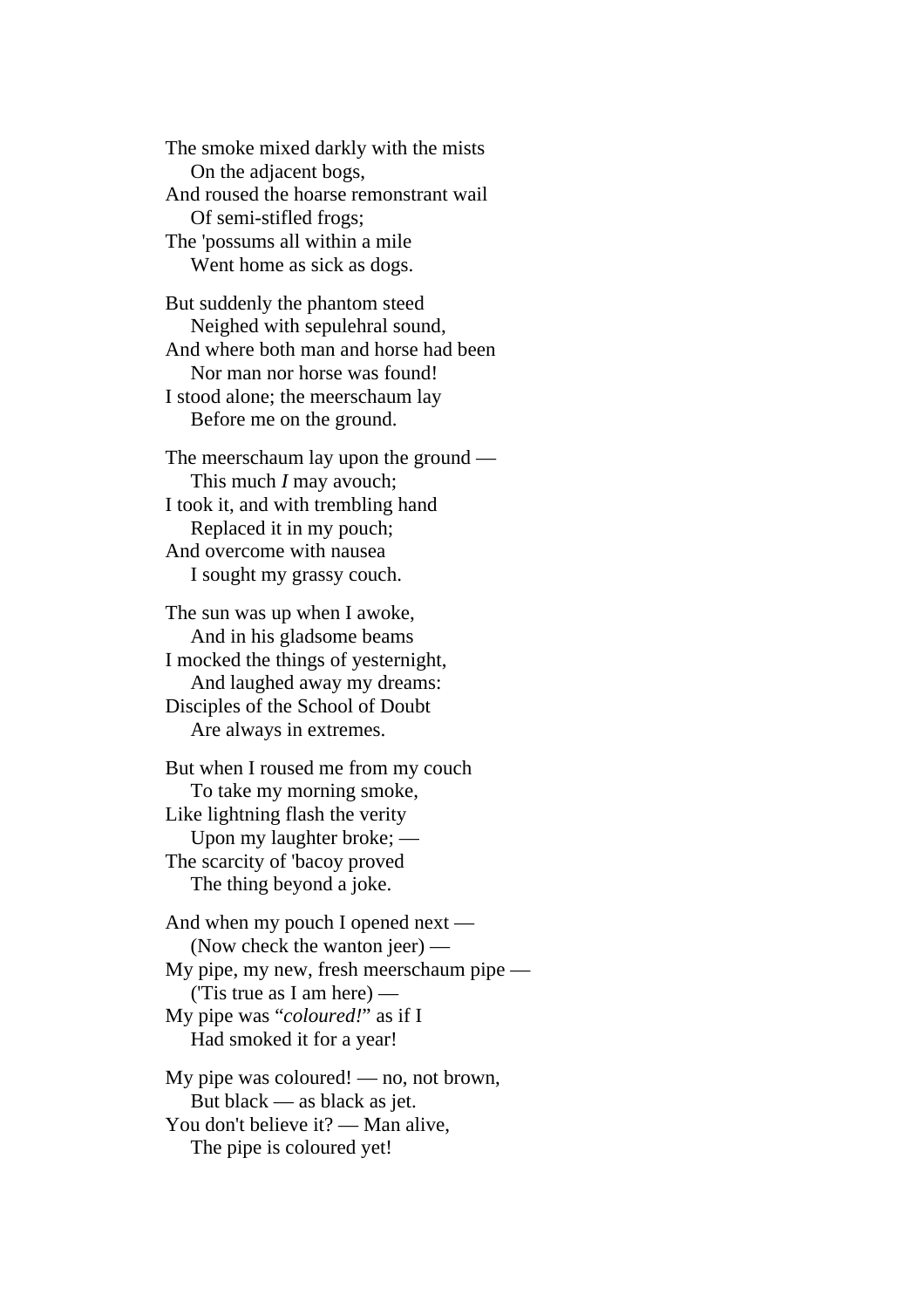Look here — why, here's the best of proofs — The pipe, videlicet.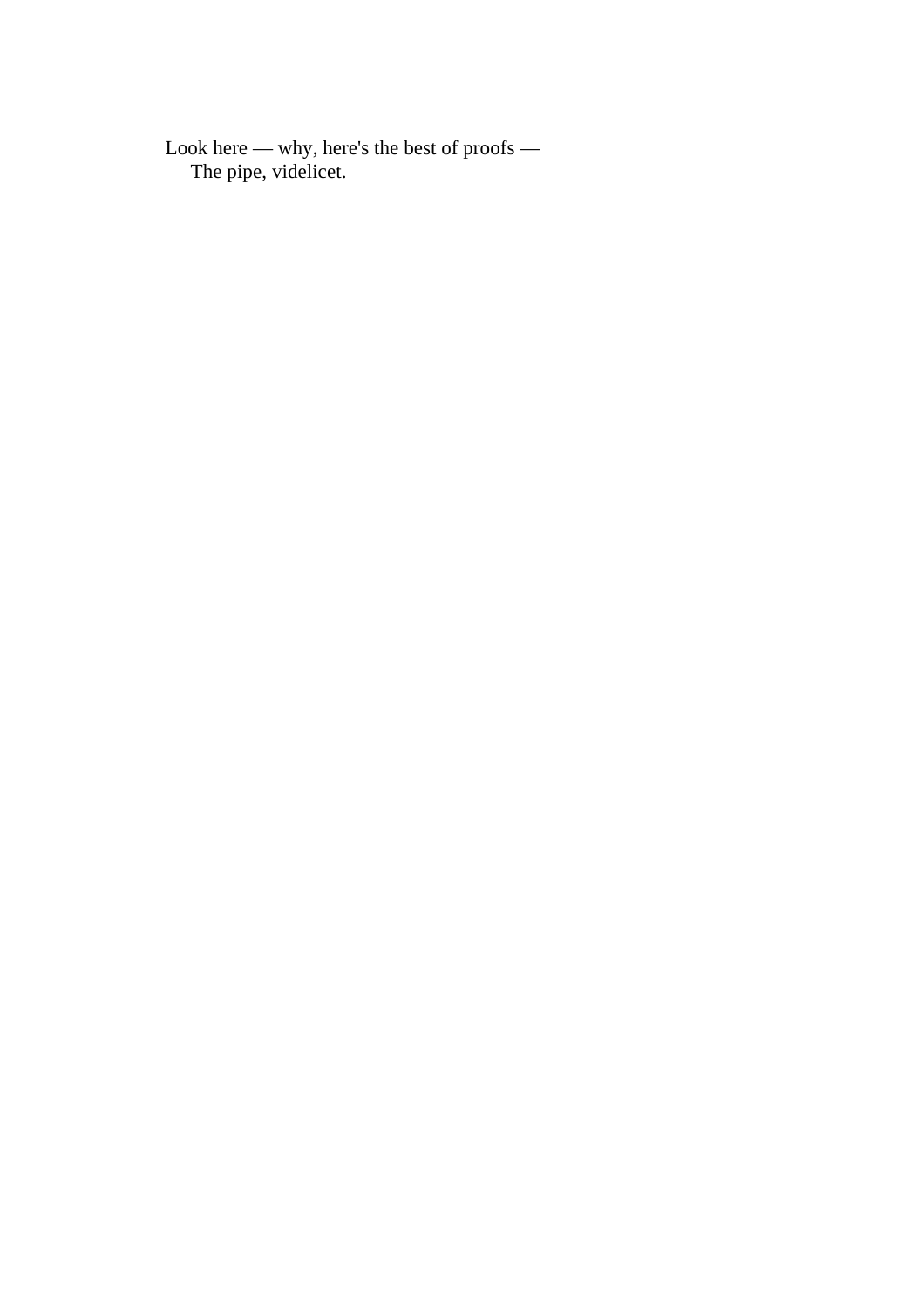#### **King Billy's Skull.**

THE scene is the Southern Hemisphere; The time  $\sim$  oh, any time of the year Will do as well as another; say June, Put it down likewise as the full of the moon, And midnight to boot, when churchyards, they say, Yawn in a most unmannerly way; And restless ghosts in winding-sheets Go forth and gibber about the streets, And rehearse old crimes that were better hid In the darkness beneath the coffin-lid. Observe, that I merely say, *on dit*; But though it never happened to me To encounter, either in-doors or out, A posthumous gentleman walking about, In regulation sepulchral guise, Or in shirt, Crimean or otherwise, Or in hat and boots and usual wear, Or, save for a cloud, unbecomingly bare, Or in gaseous form, with the stars shining through him, Beckoning me to interview him — On mission of solemnest import bound, Or merely a constitutional round, Beginning at twelve as books declare, And ending at first sniff of morning air; — Though all such things, you will understand, Have reached me only at second-hand, Or third, or fourth, as the case may be, Yet there really did occur to me Something which I perforce must call Ultra-super-natural; — In fact trans-ultra-super-preter-Natural suits both truth and metre.

 There is an Island, I won't say where, For some yet live who mightn't care To have the address too widely known; Suffice it to say: South Temperate Zone.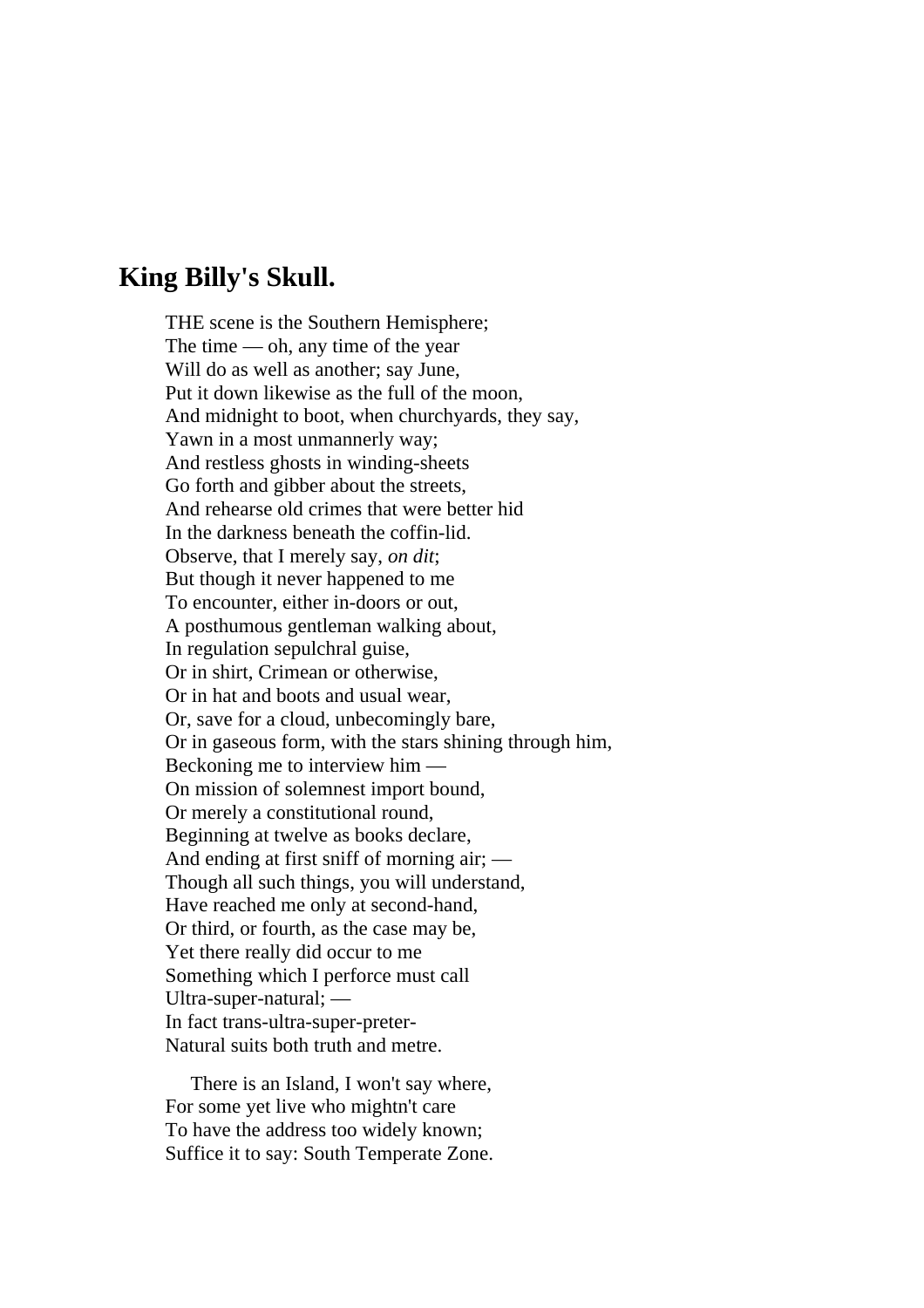In that same Isle, thus precisely set down, There's a certain township, and also a town — (For, to ears colonial, I need not state That the two do not always homologate). — And in that same town there's a certain street; And in that same street, the *locals* to complete, There's a certain Surgery, trim and neat, Kept by —— well, perhaps it were rash To call him other than Doctor Dash.

 At midnight, then, in the month of June (And don't forget the full of the moon), I sat in that Surgery, writhing with pain, Having waited fully two hours in vain For Doctor Dash, who, I understood, Was engaged in the questionable good Of adding one to the sum of woe That includes all creatures here below, — Especially those whose particular dolour, As mine was then, is a rotten molar!

 Have you noted that midnight's final stroke Has a way of solemnizing folk? Though, goodness knows, in my special case, With a cheek that was quite a three-quarter face, There needed no solemnizing power, No eerie vibration of midnight hour, Chilling through heart, and thrilling through limb, To put me *en rapport* with all things grim, With all things dreary and dismal and dim, The whole Night side of Nature (see Crow — not Jim).

 Hardly was tolled the day's decease From the ormolu clock on the mantelpiece, When a running fire of perplexing knocks Seemed to proceed from a rosewood box, That stood on a table whereon were laid The horrible tools of the surgical trade. Somewhat slowly the notes began With minims, and then into crotchets ran, — From crotchets to quavers, then faster they grew, Galloping, galloping, thirty-two Beats to the semibreve — doubling once more To a semibreve split into sixty-four, Till failing to follow so rapid a rate,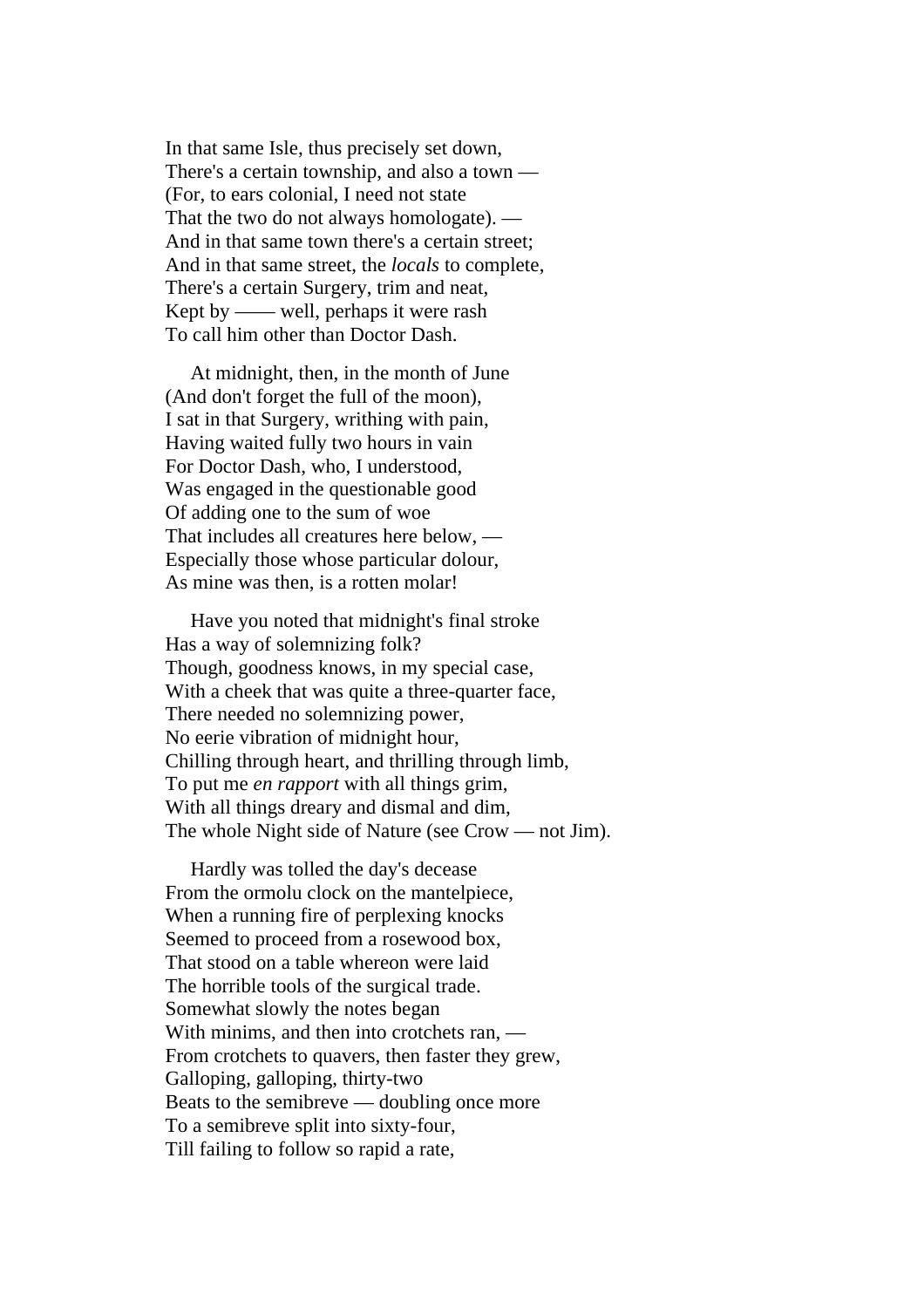I gave in at a hundred and twenty-eight.

 I was scared, I confess, but the wish to know Was stronger than terror of ghostly foe; And stealthily, stealthily nearing the knocks, I pressed my ear on the rosewood box, And fancied I could discern beneath The peculiar rattle of chattering teeth; Which, as need hardly be said or penned, Set each particular hair on end, Froze all my young blood in a moment of time, And curdled my bile, and my chyle, and my chyme!

 But though terror undoubtedly gained the day, Yet curiosity too had its way, And the first had no sooner sung out Avaunt! When the second cried Stay! what the deuce do you want?

 Often as I have told the tale, This particular part is so "like a whale," That I always feel an apology due For insisting upon it as perfectly true, This is what followed, — a grinding noise, A friction of bones that grew to a voice; And I heard these words (on my honour, I did), "Hi! . . . Cooey! . . . You fella . . . Open 'm lid!"

 Trembling all over from foot to head, "How shall I open it, Spirit?" I said; "Lies there, oh lies there no key about? For how can I open the coffer without?"

 A kind of an audible ossified grin, A gnashing of laughter, came from within, And little by little I understood, "You fella. . . . new chum. . . . You no good; White fella. . . . crawler. . . . you no go, Key in 'm lock. . . . my word. . . . 'tis so."

 It was so indeed. I opened, and lo! An afrit? A goblin? A bottle-imp?. . . . No; Simply a Human Skull, enshrined In rosewood, padded and velvet-lined, — A low type of skull, as one could see From the brutish depression where forehead should be; Yet surely precious in some degree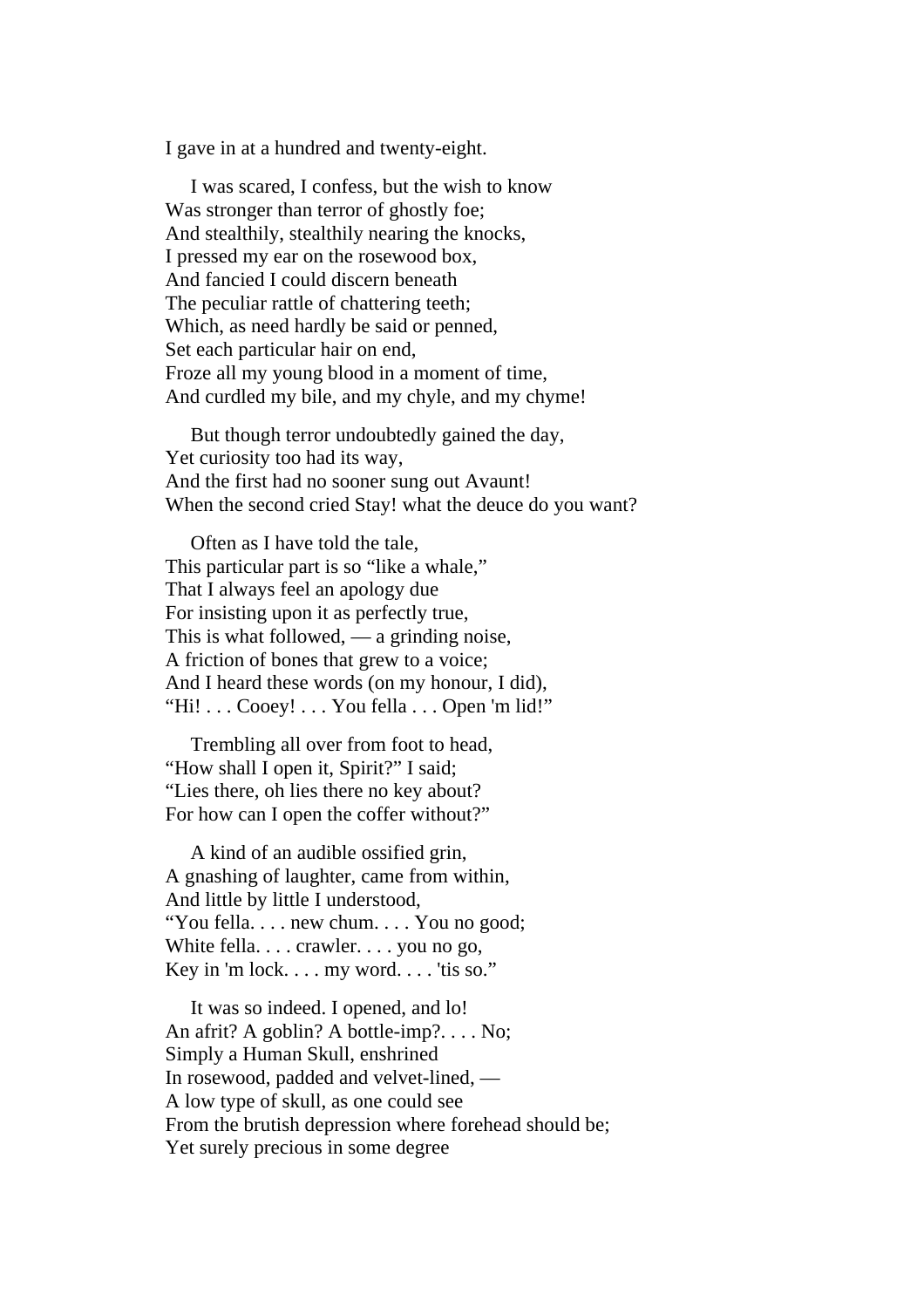To judge from the case, not to mention the key And the lock by a well-known patentee.

 All was still for three minutes at least; Knocks and voices alike had ceased; There lay the skull as silent and dumb As Lot's wife's salted cranium. Had it been all a gross mistake In the frenzy begotten of molar-ache? Was the whole affair but a fancy freak, Forged in the heat of a throbbing cheek? Was it all — but rather than wait the event, I determined to make the experiment. So summoning courage a query to frame, I boldly inquired, "You there, what name?" Which, to supply explanation due, Is the Lingua-Nigra for "Who are you?"

 This is what followed — a grinding noise, A friction of bones that grew to a voice; And a slight elevation I certainly saw Of the skull as if raised on the under jaw; And this time beyond the chance of mistake, My senses about me, and wide-awake, No victim of frenzy, no fancy's gull, I heard the words — "Me King Billy's Skull!"

 Alas, poor Billy, I knew him well, In his full corporeal *personnel*, But a man might give his own father the go-by, Were there only his brain-pan left to know by. And this was Billy! the last of his race! That sightless mask was his regal face! How oft from the cavity within Those fangs now set in ghastly grin, Had I seen the curling smoke proceed Of the eleemosynary weed — A cavity even now displayed Through a gap for his pipe expressly made!

 Here, where the Kingly glance shot through, Two eyeless sockets appal the view; And where flourished the fibre of Cocoa-nut Is an utterly towless occiput! — But scant was the time to moralize,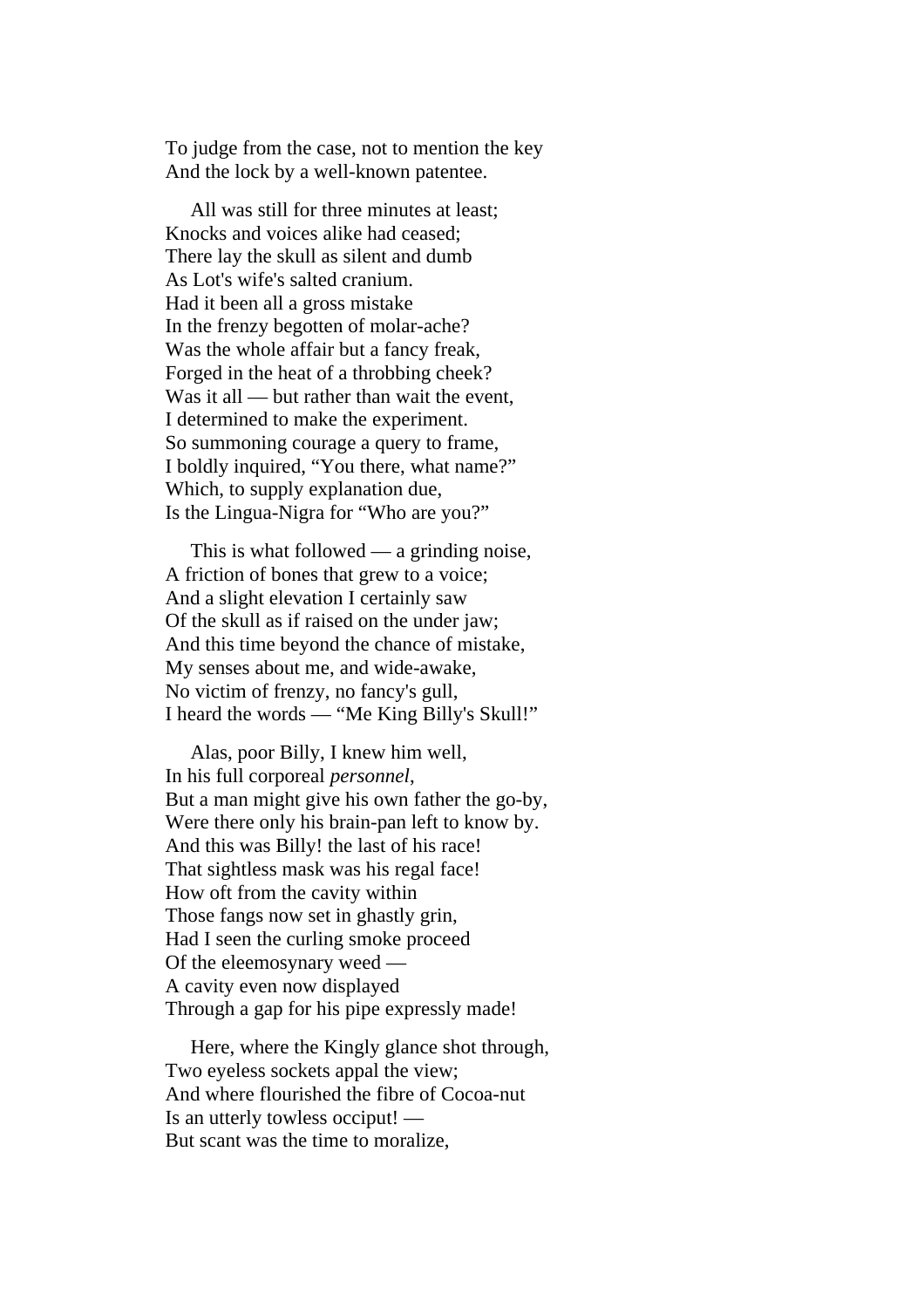For soon a light in the place of the eyes, A wild-looking, diabolical spark, Like the eye of an angry cat in the dark, Came and went, and went and came — The spirit of Billy, perhaps, aflame: And deeming it such, "What would you, pray?" I asked in a stammering, tremulous way; "What is your will, oh, William, say? William, rex dei gratia!"

 This is what followed, — a grinding noise, A friction of bones that grew to a voice; "You take me out. . . . go long o'street. . . . You come place where three road meet.... S'pos'n keep middle till come to bridge. . . . Cross over creek, an' go up ridge. . . . Up on 'im top lie down hollow tree.... Lift up big sheet o' bark. . . . you see Bones of brother belongin' to me. . . . Take 'im up head. . . . put mine fella down. . . . You fetch 'im brother head back to town. . . . Put 'im in box. . . . lock 'im up like o' here. . . . Dash no do *me!*.... my oath!.... No fear!"

 What COULD it all mean? — Three days ago I had seen this monarch in earth laid low: How had his fleshless skull returned From the grave where I saw him so "quietly inurned?" And what upon earth was the drift of the dark Allusion to Dash in his closing remark? And what could import a mission so strange — This visit to death, this mysterious exchange? And wherefore of all men should *I* be selected To. . . . pending an answer I did as directed, And in less than an hour the exchange was effected. King Billy supplanted, the box closed once more, And myself fleeing forth from the surgery door!

 Time and the hour, as Shakespeare says, Run through the very roughest of days: — (Forgive misquotation — the letter kills; The spirit, at all events, is Will's) Time and the hour having run their race, I found myself back in the self-same place, Dash standing by with a smiling face,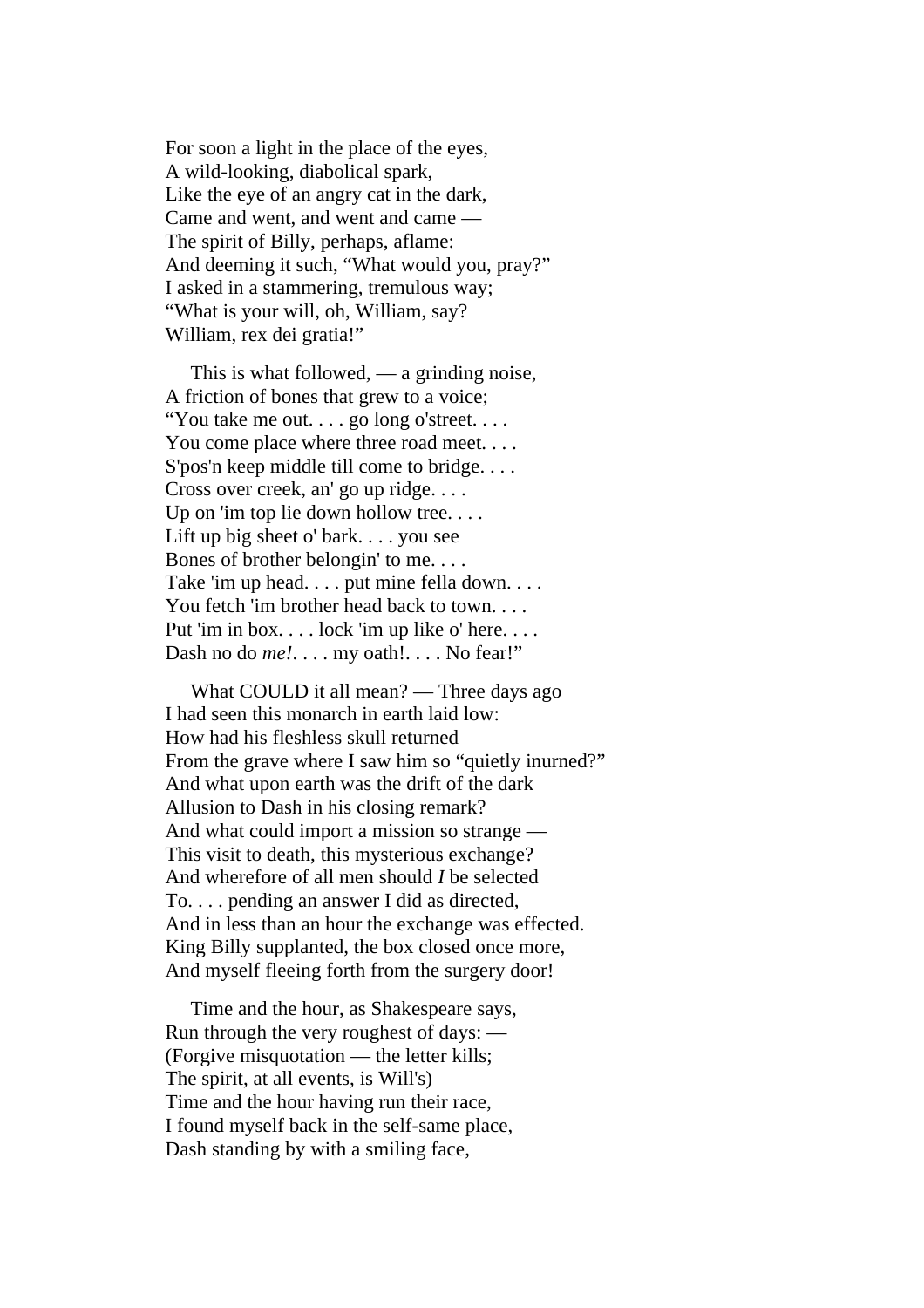Wiping his weapon with dainty grace, Myself no longer a surgical case, But relieved (to the tune of twenty bob), With the molar transferred to my trouser fob. I could now look around me; the box was there, Done up in canvas, and labelled "with care;" And Dash, beholding my steadfast stare, Said with Mephistophelian grin, That looked like the very triumph of Sin,

"Bet you twenty to one in gold, You never will guess what that box doth hold . . . Not bet? . . . Well, listen while I unfold A neat little tale of a neat little prank, Played by myself upon Doctor Blank, The Hospital Surgeon, who, as you know, Is my open friend, but my secret foe, Well, to begin *ab initio*, King Billy, whom we saw laid low In his mother earth some days ago, The last of the Aborigines, Had long been dying of lung disease. The melancholy fact was known To Doctor Blank and myself alone, And each of us watched with wary eye, Patiently waiting till Billy should die."

 (Here I ventured to ask him the reason why.) "Why? Don't you see? this man, as the last Of a great island race of the perished past — (Save one old gin, from whom can be No further scion, as all can see) Is a wonderful curiosity: And Blank and myself had sworn an oath, Secret from each, yet known to both, To achieve some scientific note In catalogue or anecdote, By the munificent presentation Of King Billy's Skull to the British Nation!

Fancy the honour, the kudos, the fame! A whole museum athrill with one's name. Fancy the thousands all crowding to see 'Skull of the last Aborigine, Presented by Asterisk Dash, M.D.'!!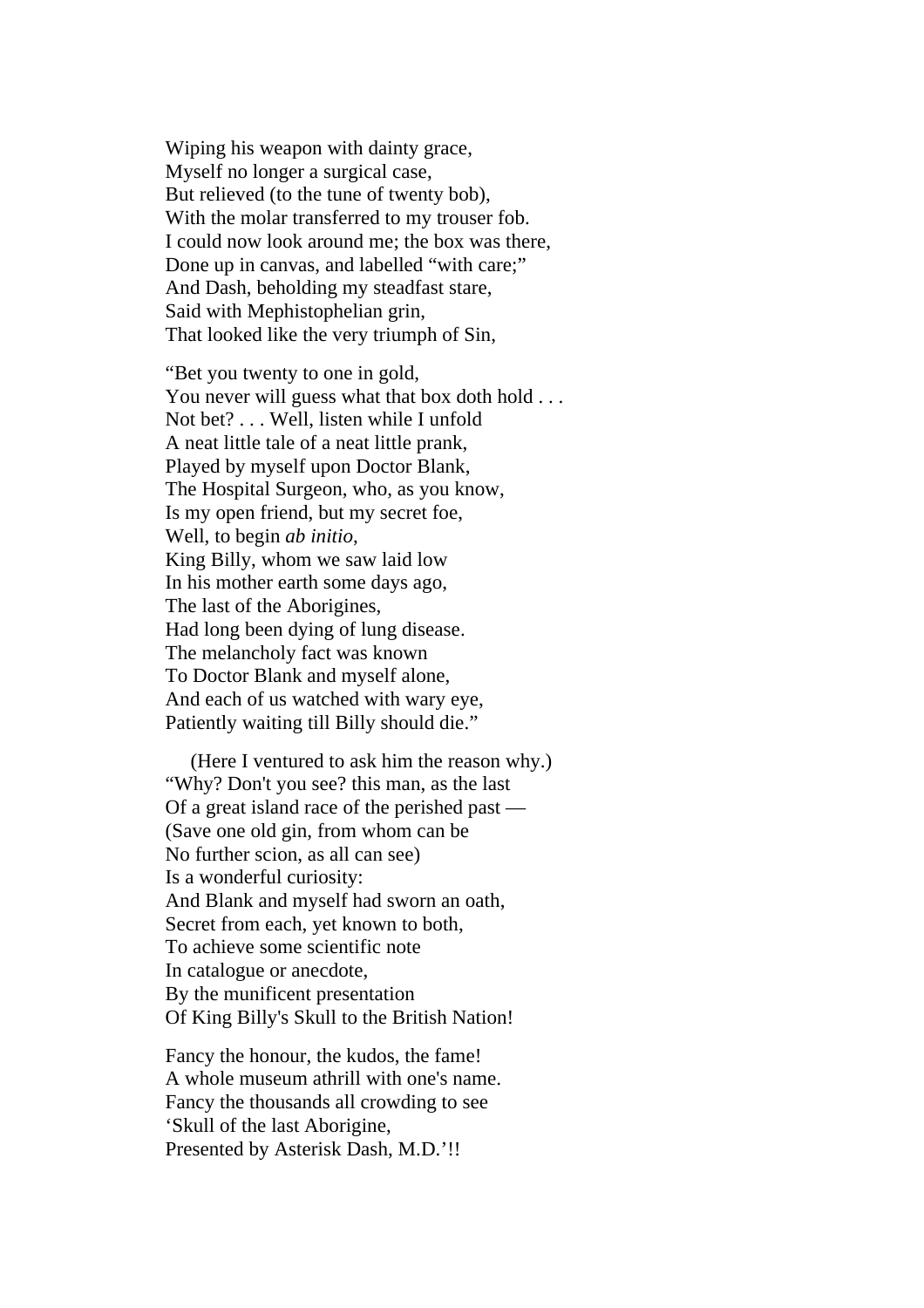A couple of men not sufficing to fix The numbers on all the umbrellas and sticks, And every voice in the eager crowd Pronouncing the name of Dash aloud! Fancy the honour, the kudos, the fame! But fancy the everlasting shame, If in place of Dash the name should be Blank! The Quack! the Charlatan! Mountebank!

 "But to proceed. To daily view Weaker and weaker His Majesty grew. I tended him kindly, went out of my way To see how he fared from day to day: But all my kindness, in pill or potion, Showed small by the side of Blank's devotion; All my kindness in potion and pill Only made Blank show kinder still. Well, one dark day (which ill betide) Returning home from a country ride, I found, to my sore astonishment, That Blank had had the patient sent To the Hospital Nigger-ward — to die Beneath my antagonist's very eye! (Knew you ever such treachery?) —

I owe him one, to myself I said; Let him have the body, I'll have the head, By hook or by crook, let what will come — By fair or by foul, I'll have my thumb On that potentate's caput mortuum! I bribed a wardsman to let me know When the patient should be *in articulo*; And, accordingly, one afternoon I got A letter to say King Billy was not. I suddenly found I had been remiss In my social duties to Blank, and this Induced me to write him to give us to tea The pleasure of his company. Blank took the bait, came, found — not me, But himself alone with Mrs. D., Who very much regretted to say How the Doctor was suddenly called away, Much, to be sure, against his will, But Mrs. . . a . . Harris was very ill: —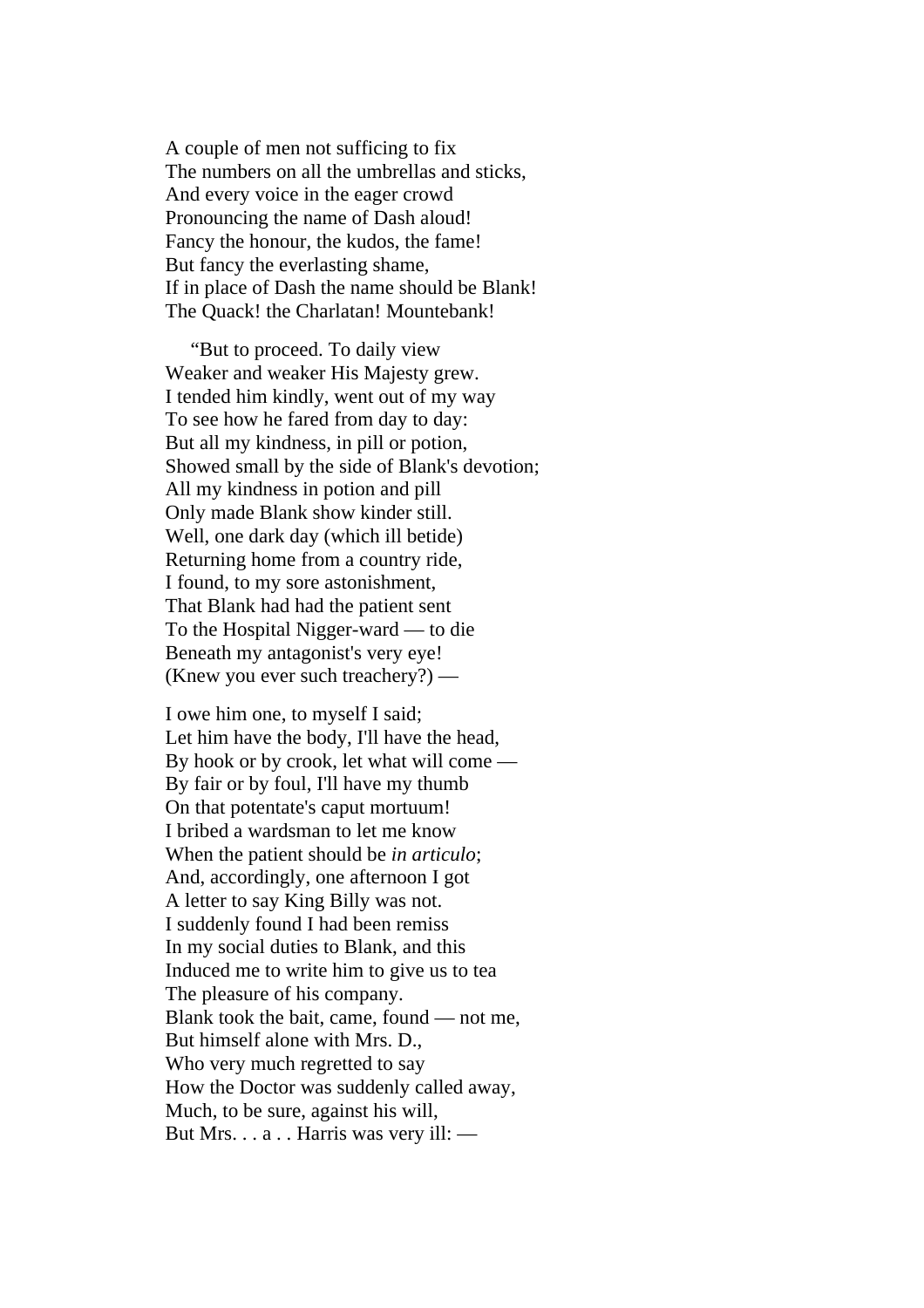In an hour or so he would return: — Edith, tell Mary to bring the urn.

 "Ere Blank sat down with my woman-kind, I had slit Billy's head above and behind. When Blank was requested to say a grace, There was no skull behind Billy's face. When Blank was just about to begin, One skull was out and another skull in. Ere Blank had buttered a morsel of toast, The job was three-quarters through almost. Ere Blank had sipped of his second cup, The flesh was spliced, and the head tied up: And before he had drunk it to the dregs, I had done him, as sure as eggs are eggs!

 "And he knows it too; but, all the same, He hasn't blown it as yet for shame. Let him publish it now as soon as he may, He will find himself rather late in the day, For this very night the treasure will be Severed from Blank by leagues of sea. Think of it, Sir, and congratulate me — 'Skull of the last Aborigine, Presented by Asterisk Dash, M.D.'!!"

\* \* \* \* \*

 In a certain Museum, I won't say where, But it's not very far from Russell Square, Should the gentle Reader e'er happen to see "Skull of the last Aborigine," — And find, perchance, some poetical gull Crooning the theme of a Monarch's skull, Tell him to lay his theme on a shelf, On peril of being a numskull himself; Or to modulate his Parnassian whim To the tune of "Brother belongin' to him"!!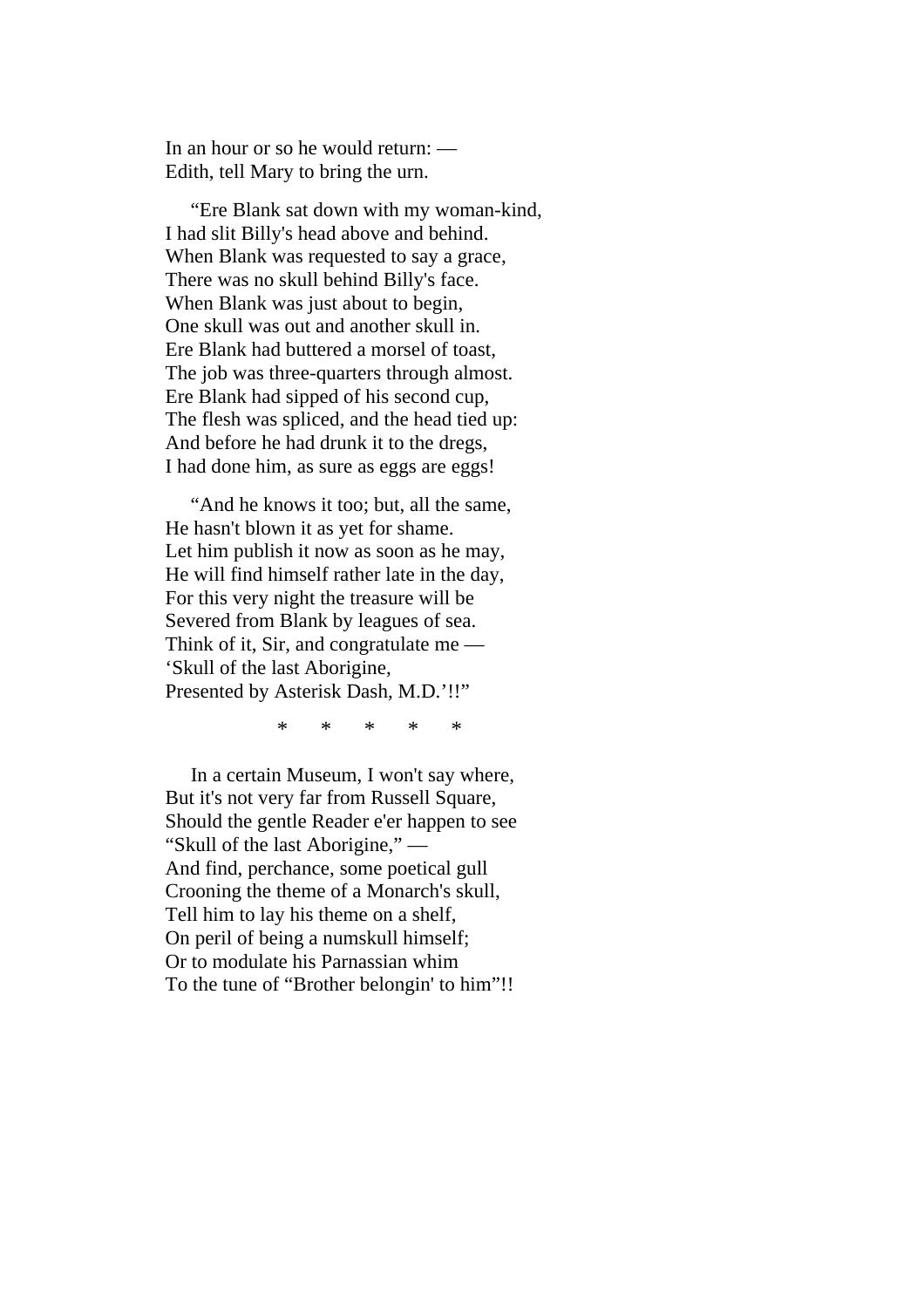#### **Macaulay's New Zealander.**

IT little profits that, an idle man, On this worn arch, in sight of wasted halls, I mope, a solitary pelican, And glower and glower for ever on Saint Paul's: — Will no soft-hearted mortal be so very Obliging as to row me o'er the ferry! Here three-and-thirty years<sup>\*</sup> I've stood estranged, A dream of ruin all around me stretching; And centuries shall see me yet unchanged, Ever in act to sketch, but nothing sketching; Mutely immutable, constrain'dly still, With nought to stand against, except my will. A wondrous lot is mine; ye bide your doom Till men say Vixit: mine begins ere birth; A lonely ghost projected from the womb Of Time-to-come, I linger now on earth. Ye vertebrates date back, while I commence My weary present in the future tense. A weird eidolon; a born paradox; A fixture framed of incorporeal particles; Yet dropped in many an Editorial box, Blown thence in squibs, or hurled in Leading Articles; A Nomad, though my permanent address is In Volume Second of Macaulay's Essays. I was not born of woman (see Macduff — Nor stare to hear my lore so far extends; The sire who bore me trafficked in such stuff, And had his Shakespeare at his finger-ends: The quitch is in the blood — such blood as ghost has;

I know as much as he; at least, almost as).

I was not born of woman; gave no pain;

 Through no preliminary stage did pass; But sprang, a Pallas, from Macaulay's brain,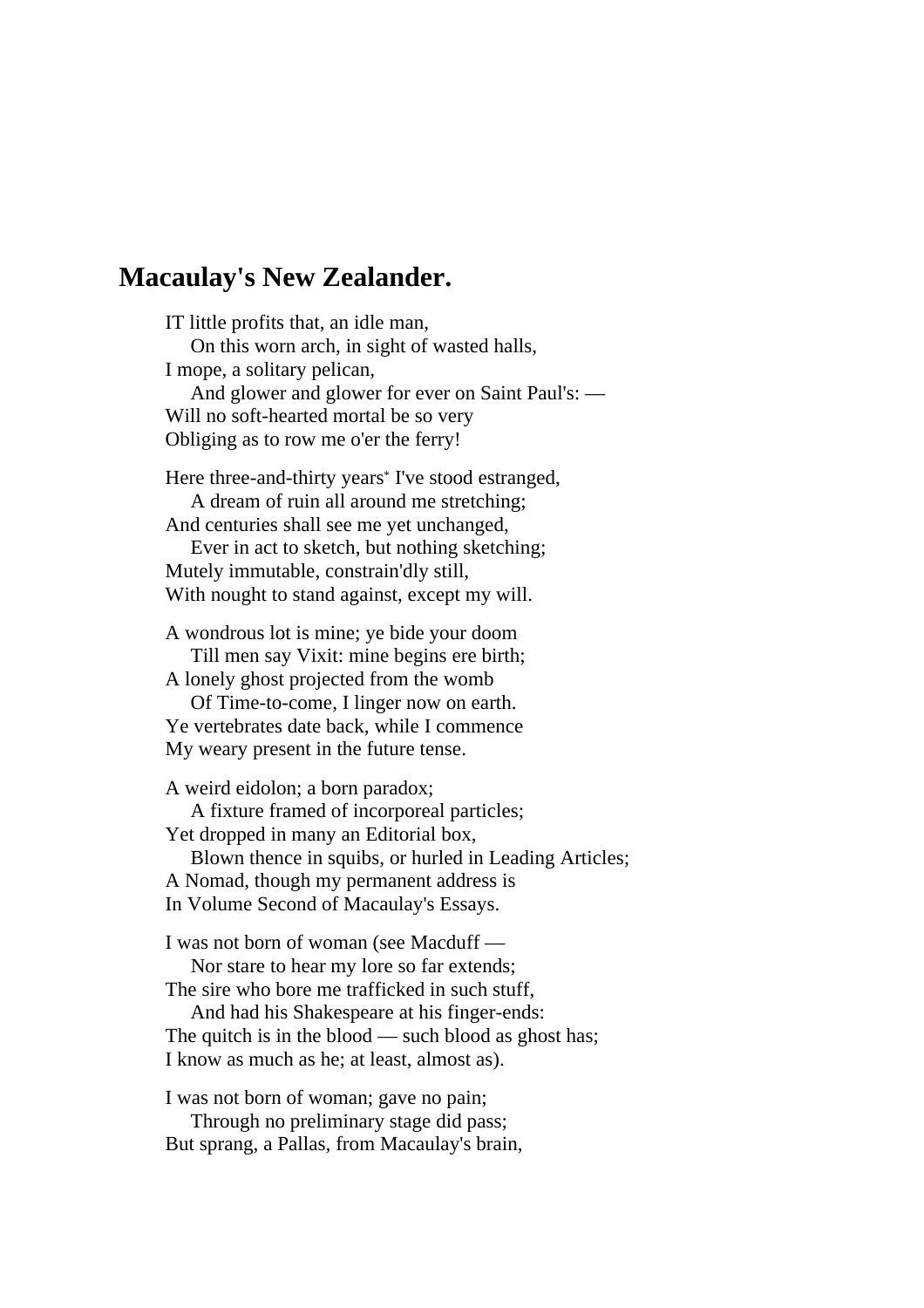Though not, like her, with spear and helm of brass; *My* spear, a pencil of Queensland plumbago; *My* casque, a felt one — latest from Otago.

And therein lies the sting of all I bear —

 That after brooding ages on mine arch, And treasuring what the centuries prepare,

 And noting what ye proudly term the March Of Progress, and assimilating all "The long result of Time," see "Locksley-hall;" —

That after seeing all that mortal can,

 That after learning all that man can learn, This forecast shade, already more than man,

 Must go and be a baby in its turn! I've got to go and be a little kid,

When old perhaps as Cheops' Pyramid!

I've got to wear a little purfled cap; Pass through, perchance, some brutal mode of swaddling;

To gather tissue from a bowl of pap;

 To undergo no end of molly-coddling; To be brought up by hand, or, worse and worse, To be a parasite upon a nurse.

And in due course this cultured soul of mine Must learn its Catechism by easy stages;

And sundry rods shall yet be steeped in brine,

 To stimulate the heir of all the ages; And men shall file away with prose and rhyme To sharpen *me*, the foremost file of time.

I pray you, purist, faint not at the word; For in the distant day whereof I speak,

Your chastened phrases shall be held absurd;

 What you call slang shall be our Attic Greek; And every man be file, or bloke, or cove; And bloods make oath by Gum, instead of Jove!

For standing here, immovable and dumb, An arch-Stylites, birth, not death, awaiting,

Faint inklings reach me of the time to come, Beneath the loud To-day reverberating;

And I could tell of things so strange and wild, Your wisest don would feel himself a child; —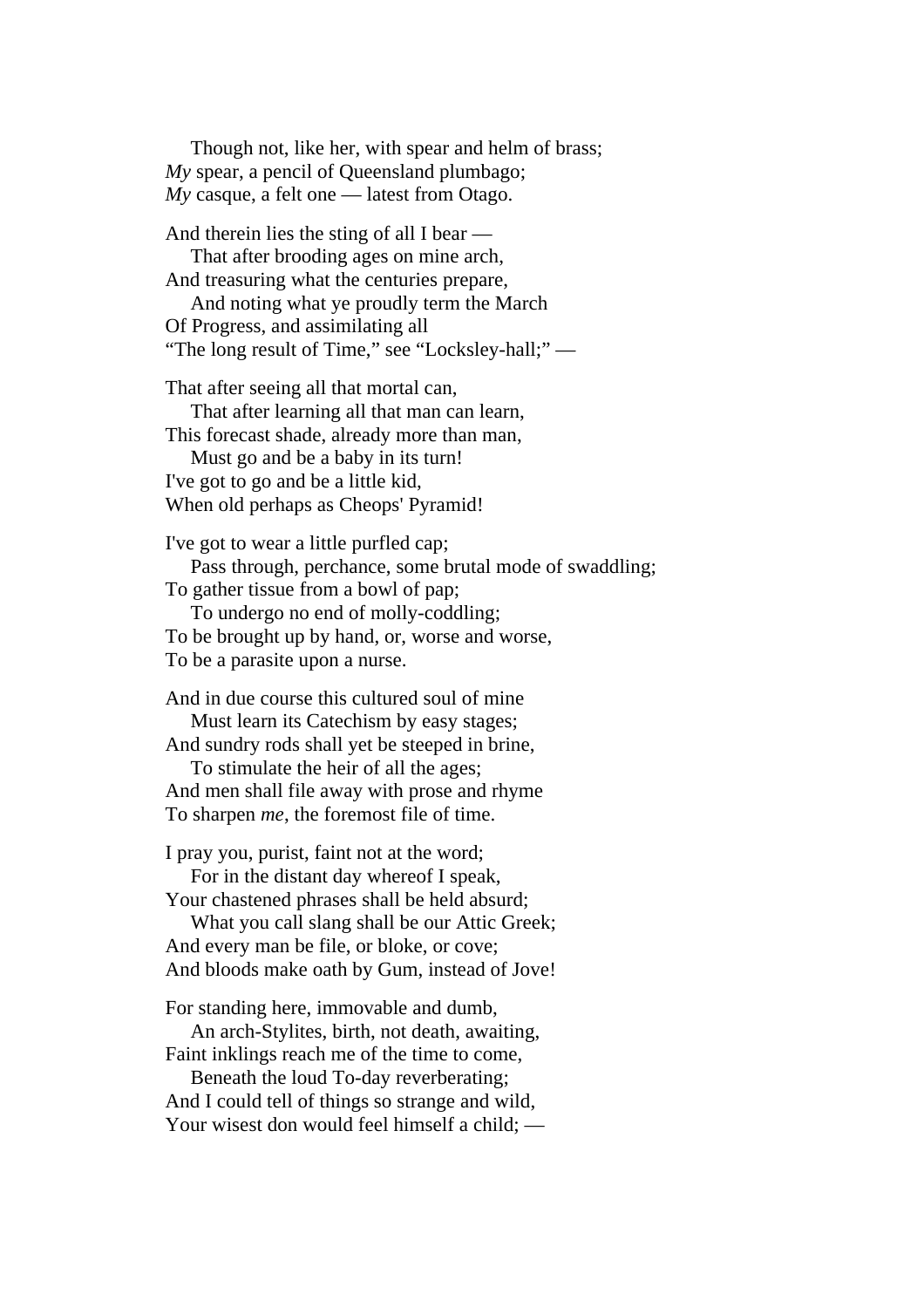Could show up many a now-belauded quackery;

 Could play the deuce with half your saints and sages; Could settle for you whether Boz or Thackeray

 Shall be the admiration of the ages; And whether Morris, Swinburne, and Rossetti Shall number with the great, or with the petty; —

Could tell how empire shall have changed its place, But must not "blow," *although* an Australasian;

Could tell you which shall be the ruling race, But may not shock the orthodox Caucasian, Nor dare your curiosity assuage,

Lest I should make half-castes become the rage; —

Could tell you quite a fairy tale of science, And wonders in Political Economy,

That set your time-worn statutes at defiance,

 And hold them out of date as Deuteronomy: The darky, boss; the trashy white, a "brudder;" Man at the prow, and woman at the rudder; —

How all shall go by natural selection;

 No man allowed to live unless good-looking; How love shall vent itself in vivisection,

 And charms be rated subsequent to cooking; How girls, instead of knitting sofa-covers, Shall spend their leisure in tattooing lovers;

And how magnetic belts with dazzling hues Shall draw unwilling arms around the waist;

How damsels to enhance their lips shall use Odyllic force condensed into a paste;

And woo the bashful from his slow simplicity With cakes of desiccated electricity; —

How education, as a general rule, Shall be conducted by familiar spirits;

How "circles" shall be formed in every school,

 And rappings shall reward superior merits; And how the spectroscope, applied to spectres, Shall re-enact all history, on reflectors; —

And how your vaunted patents and inventions Shall be for playthings to the great hereafter; And all your philosophical pretensions

Be themes of inextinguishable laughter;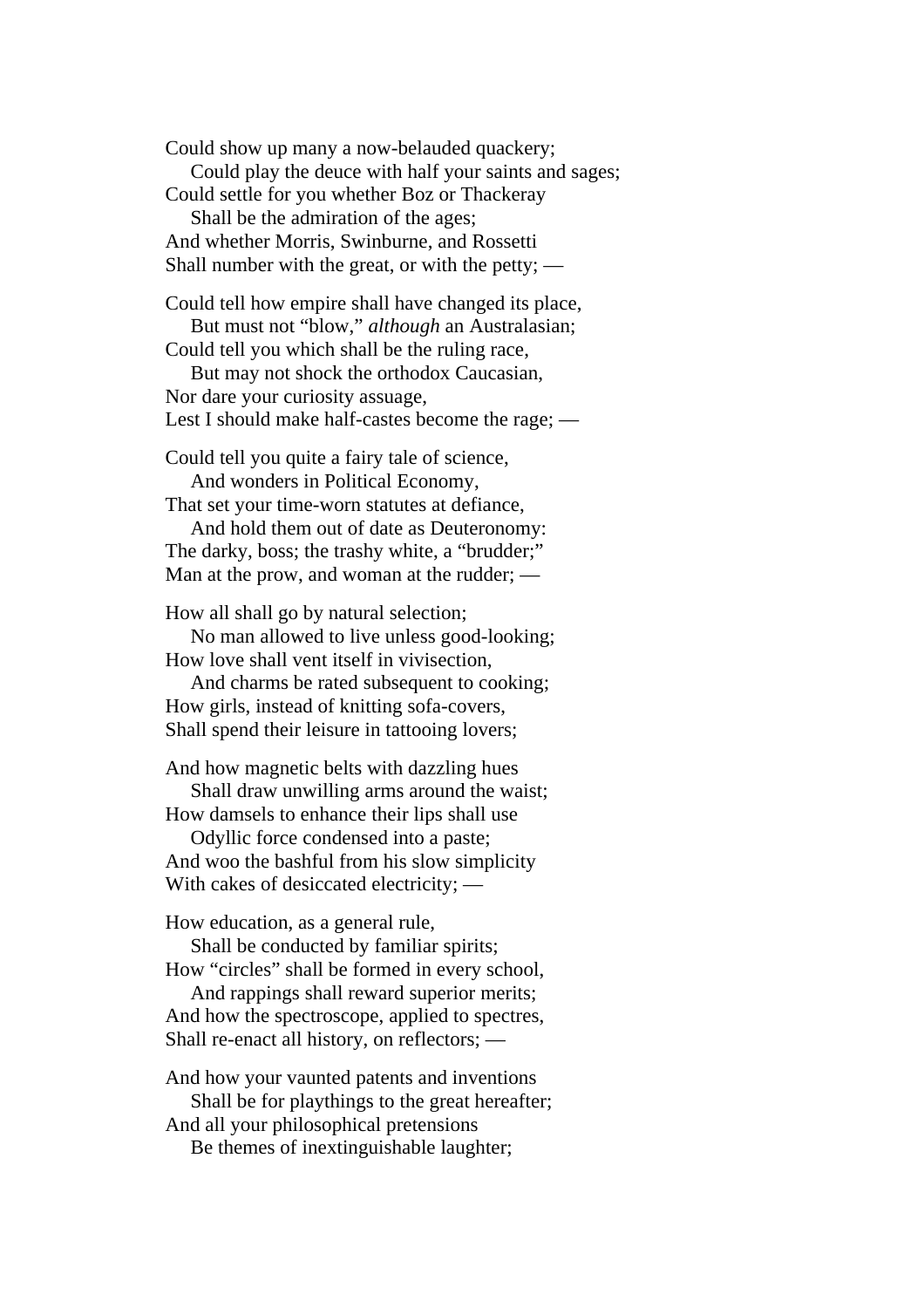Your engineering form for future times The droll machinery of pantomimes.

Your steam — your boast! What is it but a vapour? Or what more fleeting simile will do: 'Twill be effete as — let me see — what paper? Eureka! — say, the "Saturday Review!" Whose name, indeed, shall live — simply because These lines give token such a paper *was*.

For there be those whose memory shall rot, And pass, and be as it had never been;

Of such my famed progenitor's is not;

 Valhalla holds him in the high serene: — My Prospero! Oh may he prosper where he is, Untouched by that unenviable caries!

For though I dumbly execrate the day When first he chained me here, a lorn eidolon,

To be a literary popinjay,

 And market-stock for every sucking Solon, Be Hyperborean calm his long reward! I'm proud of him; you know, he was a lord.

Mundanes, I say Good-bye, as on ye march;

 I fain would shake your hands, but can't get at you, — My prison-ruin waiting in the arch,

 As in the marble waits the future statue. I hate you, London-bridge! And if Saint Paul is A name I loathe, the fault is Lord Macaulay's.

Witlings, a word: bring me no more to book;

 And take not any more my name in vain; Cast, if ye will, one final, loving look,

 As upon one ye ne'er shall see again. Behold me — let it be the last occasion — Served up in verses for "The Australasian."

\* Macaulay's New Zealander dates from 1840.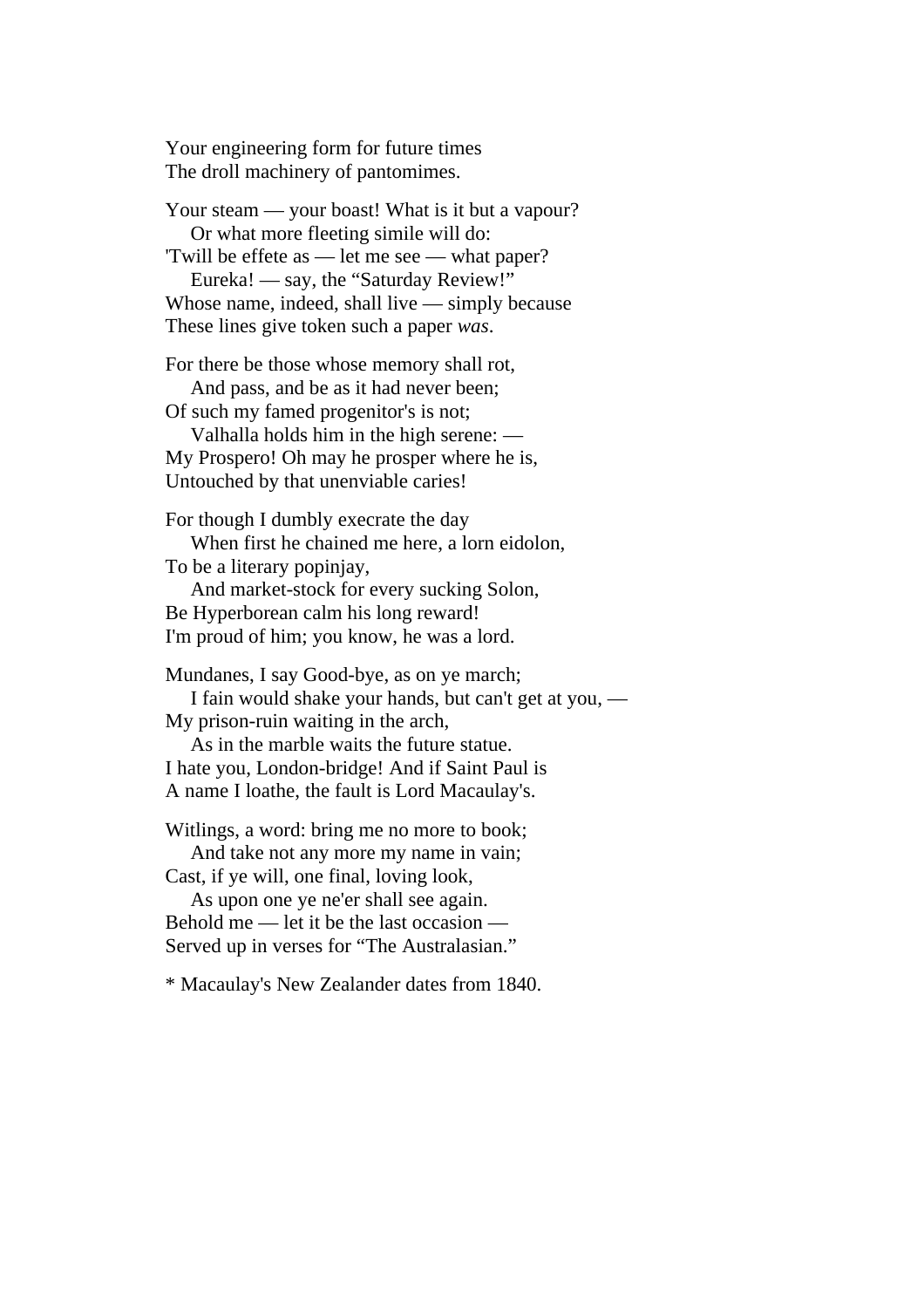## **The Power of Science.**

ALL thoughts, all passions, all delights, Whatever stirs this mortal frame," Are but the legacies of apes, With interest on the same.

How oft in studious hours do I Recall those moments, gone too soon, When midway in the hall I stood, Beside the Dichobune.

Through the Museum-windows played The light on fossil, cast, and chart; And she was there, my Gwendoline, The mammal of my heart.

She leaned against the Glyptodon, The monster of the sculptured tooth; She looked a fossil specimen Herself, to tell the truth.

She leaned against the Glyptodon; She fixed her glasses on her nose; One Pallas-foot drawn back displayed The azure of her hose.

Few virtues had she of her own — She borrowed them from time and space; Her age was eocene, although Post-tertiary her place.

The Irish Elk that near us stood, (Megaceros Hibernicus), Scarce dwarfed her; while I bowed beneath Her stately overplus.

I prized her pre-diluvian height, Her palaeozoic date of birth, For these to a scientific eye Had scientific worth.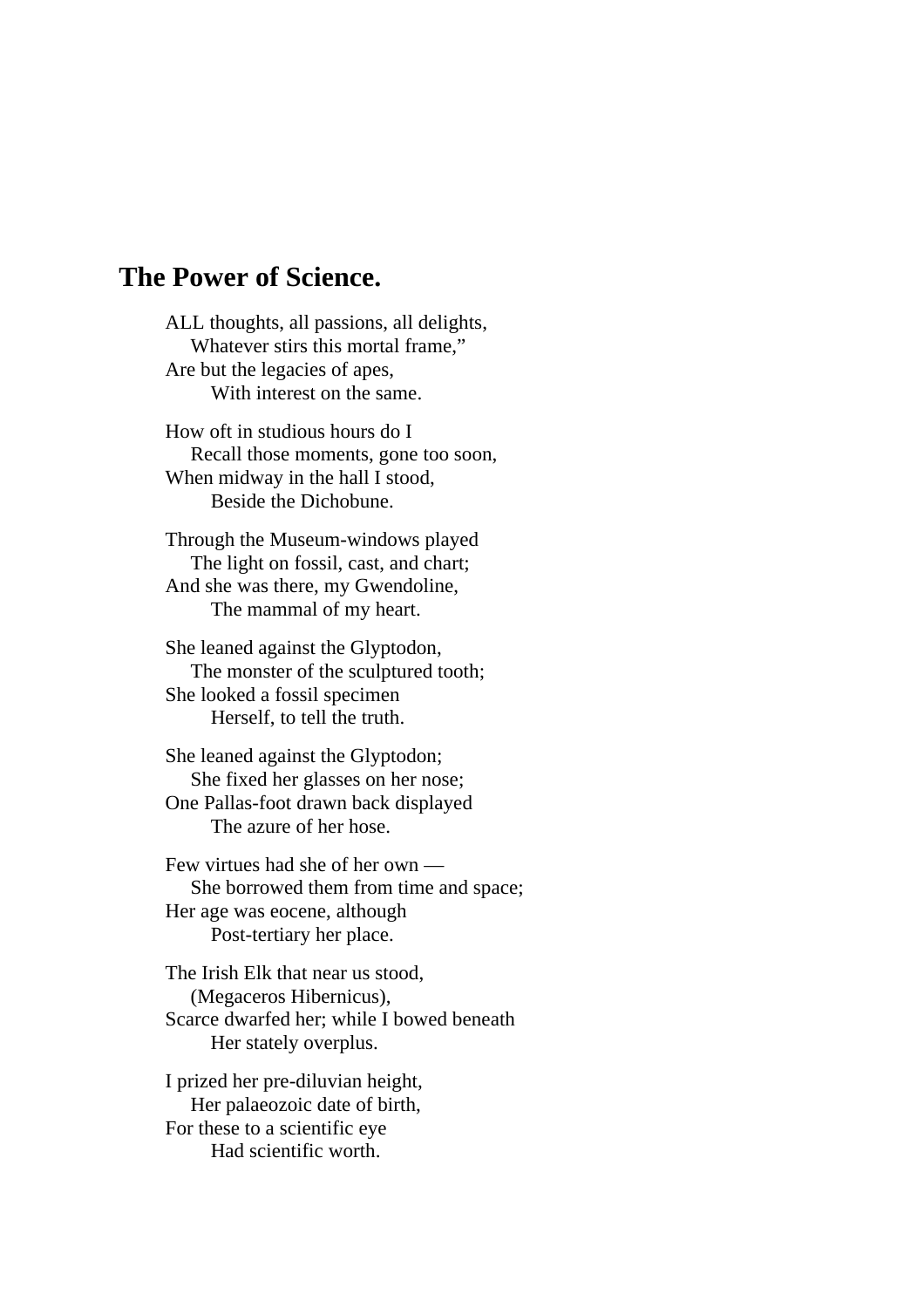She had some crotchets of her own, My sweet viviparous Gwendoline; She loved me best when I would sing Her ape-descent and mine.

I raised a wild pansophic lay; (The public fled the dismal tones); — I struck a chord that suited well That *entourage* of bones.

I sang the very dawn of life, Cleared at a bound the infinite chasm That sunders inorganic dust From sly-born protoplasm.

I smote the stiffest chords of song, I showed her in a glorious burst How universal unity Was dual from the first.

How primal germs contained in one The beau-ideal and the belle; And how the "mystery of life" Is just a perfect cell.

I showed how sense itself began In senseless gropings after sense; — (She seemed to find it so herself, Her gaze was so intense.)

And how the very need of light Conceived, and visual organs bore; Until an optic want evolved The spectacles she wore.

How headless molluscs making head Against the fashions of their line, On pulpy maxims turned their backs, And specialized a spine.

How landward longings seized on fish, Fretted the type within their eggs, And in amphibian issue dif- Ferentiated legs.

I hopped the quaint marsupials, And into higher mammals ran,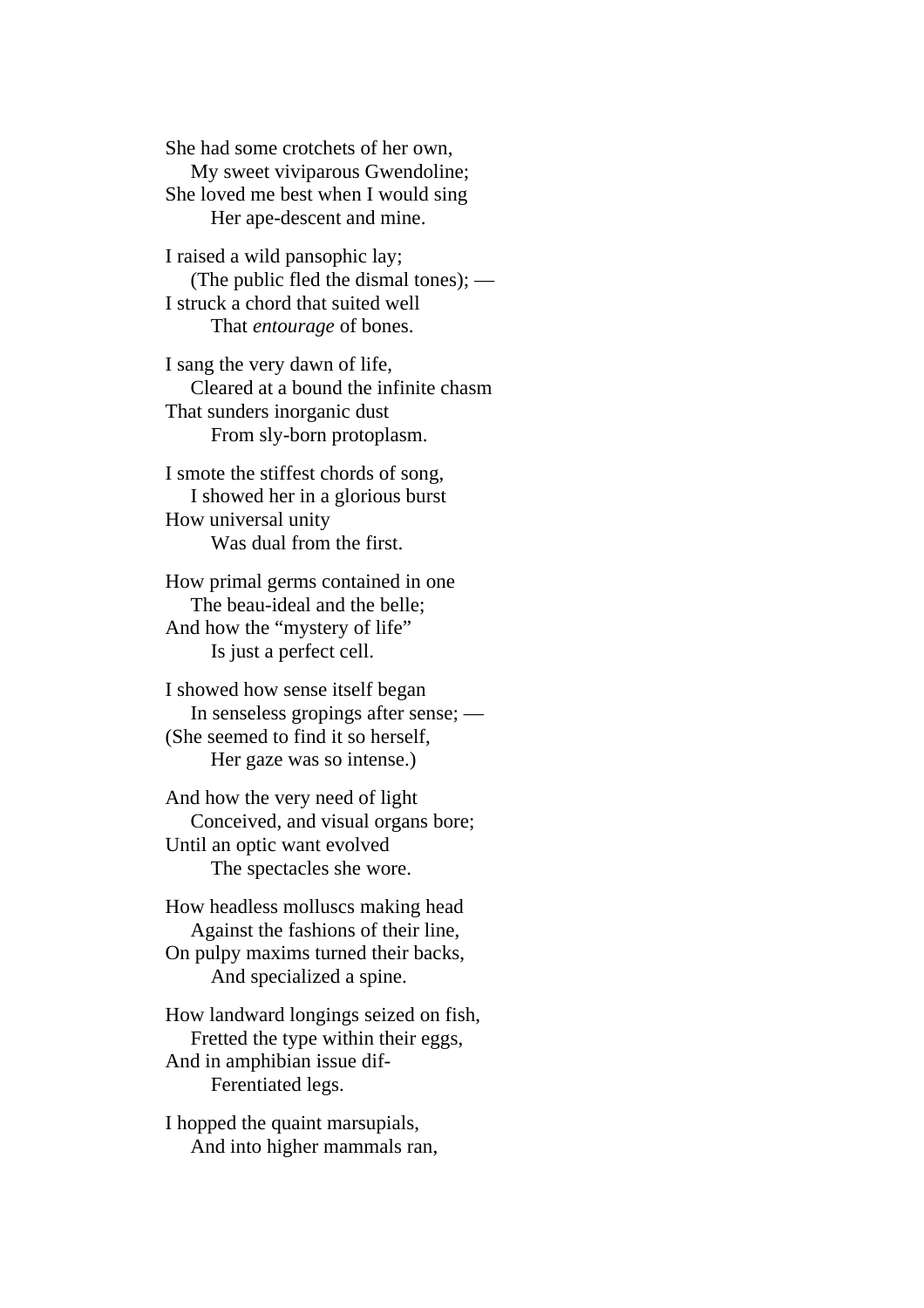And through a subtle fugue I stole From Lemurs up to Man.

How tails were lost — but when I reached This saddest part of all my lay, She dropped the corners of her mouth, And turned her face away.

And proud to see my lofty love So sweetly wince, so coyly shrink, I woke a moving threnody — I sang the missing link.

And when I spake of vanished kin, Of Simian races dead and gone, The wave of sorrow from her eyes Half-drowned the Glyptodon.

I turned to other, brighter themes, And glancing at our different scales, I showed how lady beetles are Robuster than the males.

I sang the Hymenoptera; How insect-brides are sought and got; How stridulation of the male First hinted what was what.

And when — perchance too fervently — I smote upon the chord of sex, I saw the tardy spark of love Blaze up behind her specs.

She listened with a heightened grace, She blushed a blush like ruby wine, Then bent her stately head, and clinked Her spectacles on mine.

A mighty impulse rattled through Her well-articulated frame; And into one delighted ear She breathed my Christian name.

And whispered that my song had given Her secret thought substantial shape, For she had long considered me The offshoot of an ape.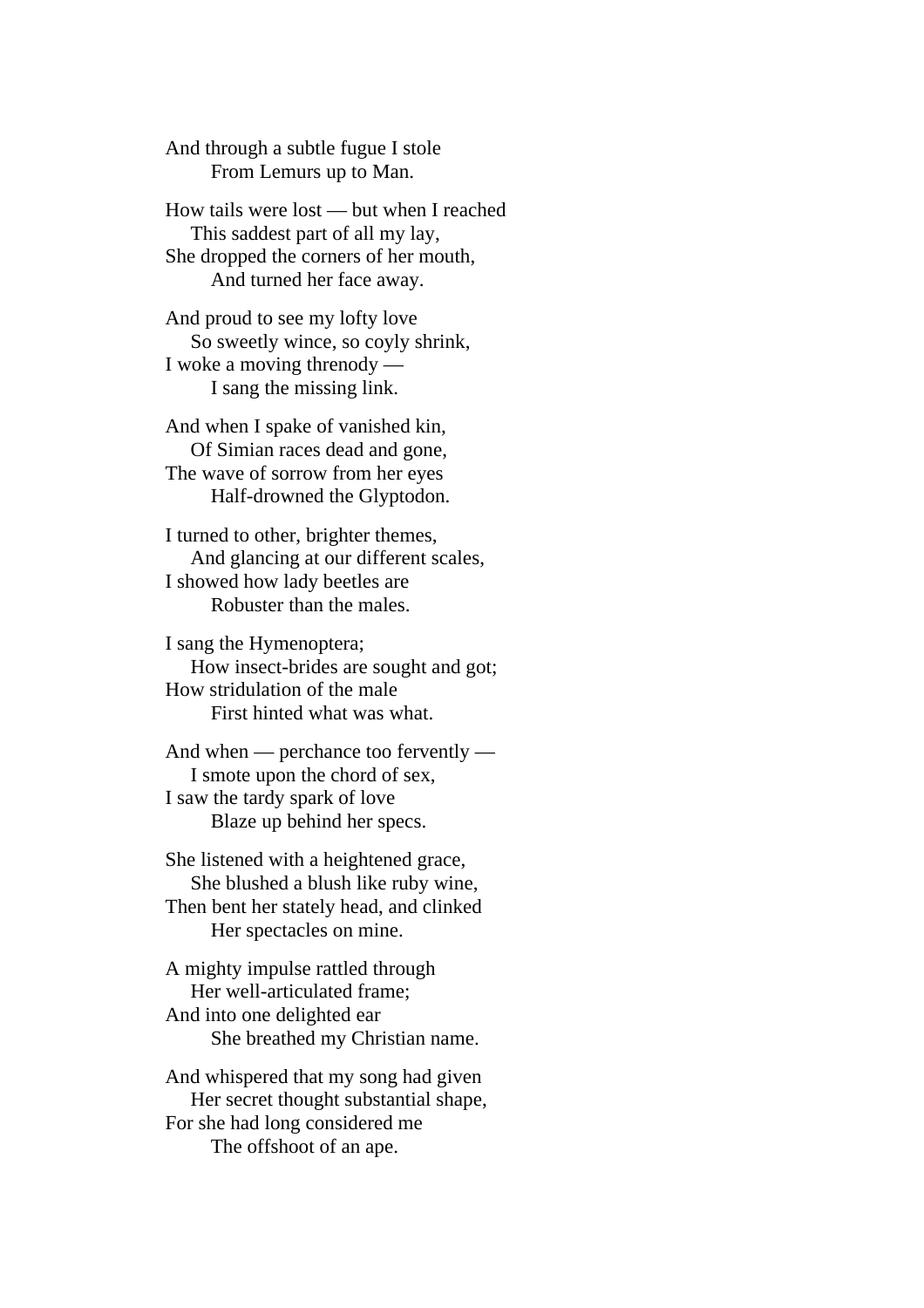She raised me from the enchanted floor, And, as my lips her shoulder met, Between two asthmas of embrace She called me marmosette.

I strove to calm her down; she grew Serener and serener; And so I won my Gwendoline, My vertebrate congener.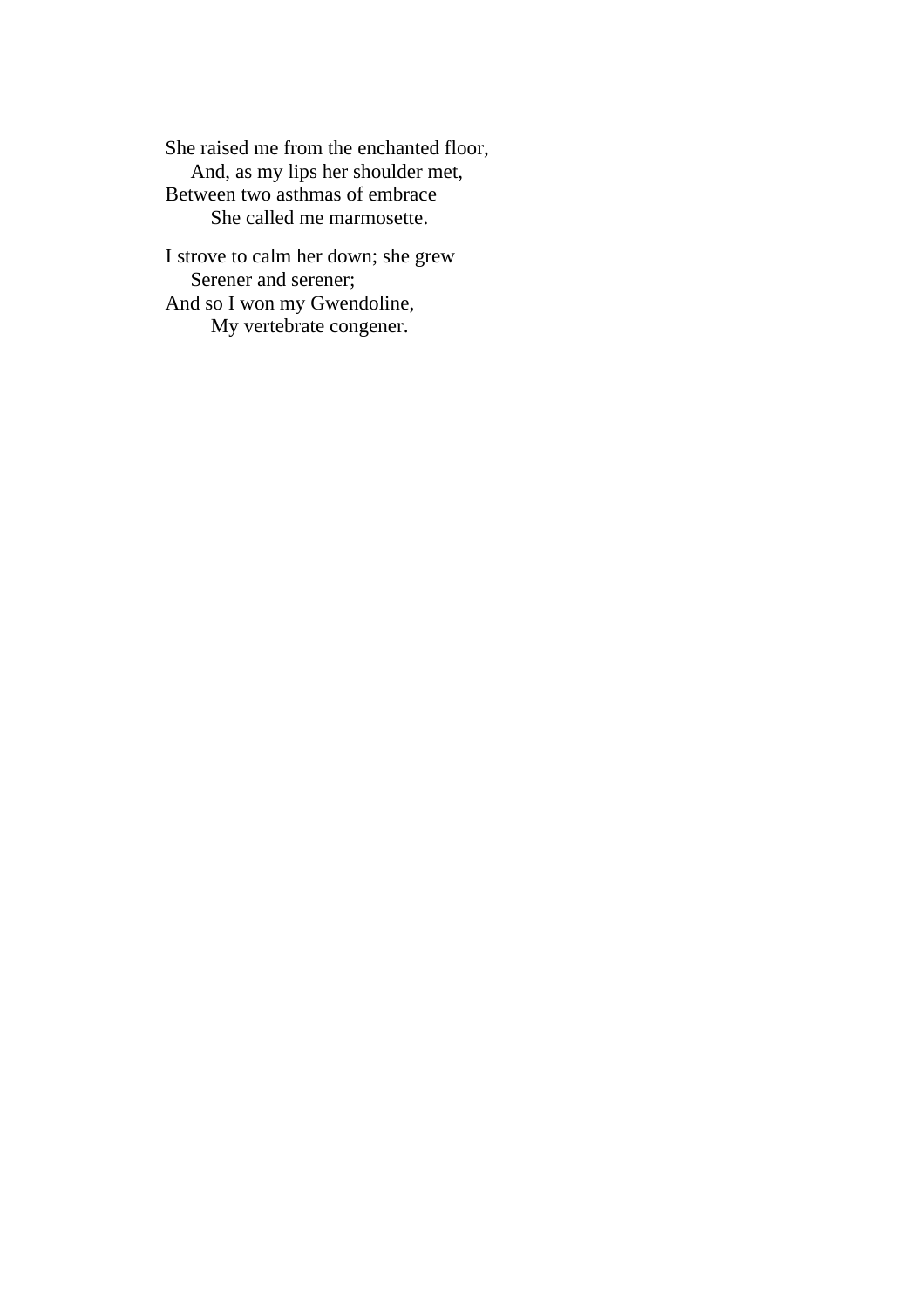## **The Story of a Soul.**

WHO can say "Thus far, no farther," to the tide of his own nature? Who can mould the spirit's fashion to the counsel of his will? Square his being by enactment — shape his soul to legislature — Be himself his law of living, his own art of good and ill? Who can sway the rhythm of breathing? Who can time his own heartbeating? Fix the pitch of all soul music, and imprison it in bars? Who can pledge the immaterial affinities from meeting? Who can make him his own orbit unrelated to the stars? I had marked my path before me, not in flowery lane or by-way, Unbeguiled of all bird-singing, by no voice of waters won; And across life's silent glacier I had cut a clear cold highway, Little recking of the avalanche, or all-dissolving sun. I had said unto my soul, Be thou the lord of thine own Reason; Get thee face to face and heart to heart with everlasting Truth; — Thou art heir of all her beauty if thou dare the lofty treason To clasp her and to kiss her with the valiant lips of youth. Not in outer courts of worship, not by darkly-curtained portal, But within her inmost chamber, in the glory of her shrine, Shalt thou seek her and commune with her, a mortal made immortal By the breathing of her presence, by her fervid hand in thine. With no garment-clinging vassalage, unawed of all tradition, Alone, alone of mortals shalt thou gaze upon her face; And the years shall pass unheeded in the wonder of the vision, And her attributes unfolding make thee free of time and space. So I left the dewy levels, and with upward-pointing finger Marked my goal among the snowy peaks o'er pleasure and o'er pain; And the shining arms of Aphrodité beckoning me to linger By her side amid her rosy bowers were stretched for me in vain. And I heard the world pass by me with a far-off dreamy cadence Of an alien music uninformed with meaning to mine ears; And all sweet melodious laughter in the voice of men and maidens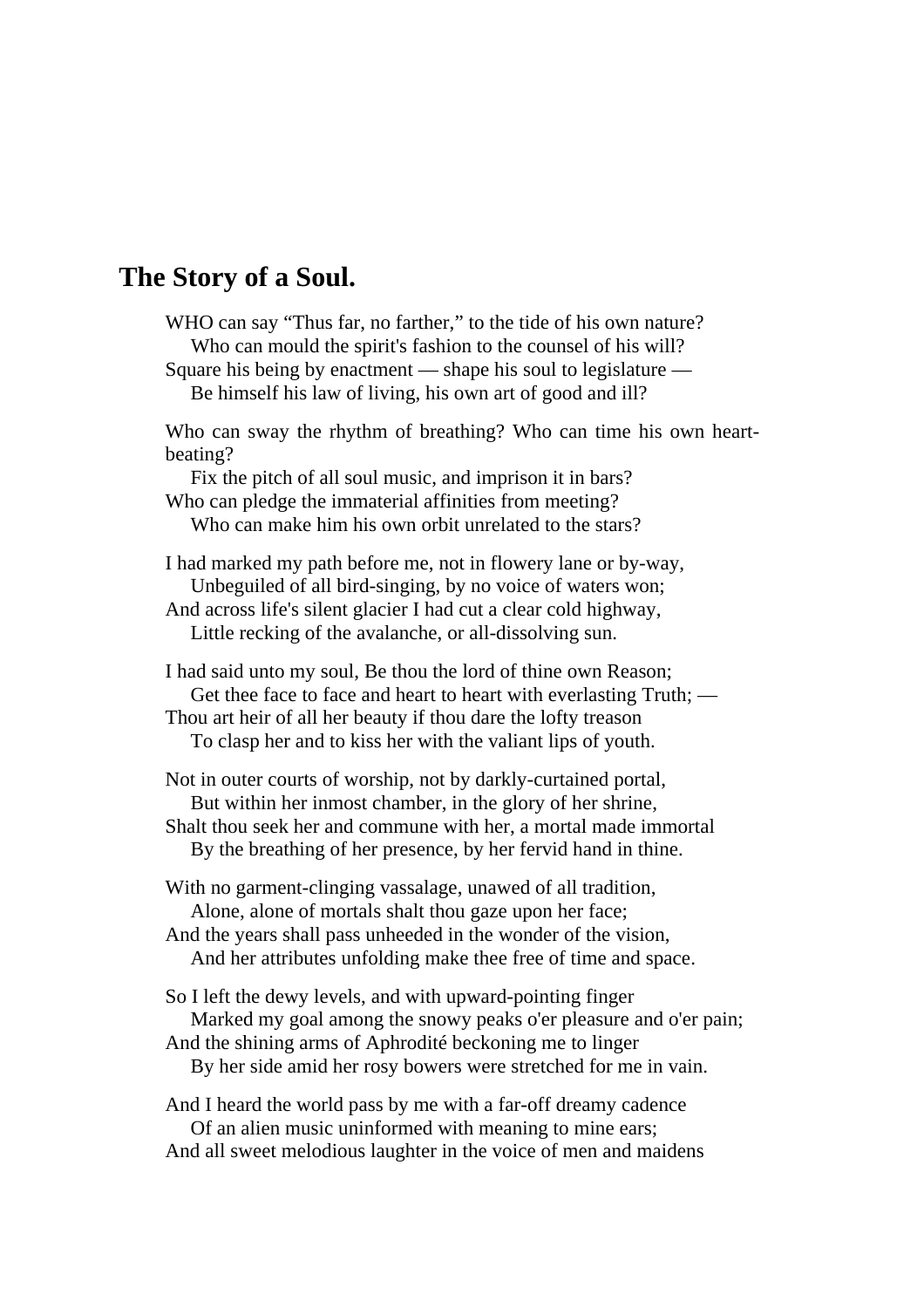Come with distance-saddened undertone, a mockery of tears.

Till alike the throb of pleasure and alike the great o'er-flowings Of the springs of sorrow seemed to be forgotten things of yore; Till the world passed from beneath me, and the rumour of its goings Far diffused into the silent ethers reached my soul no more. And the bodiless and shadowless mute ghosts of contemplation, Charmed from spells of bookish lore, were my companions on my way; And their flake-light footfalls cheered me to a dreamy exaltation Where the soul sat with the godheads, unassailable as they. I had lost the glow of Nature; and the pride of clearer seeing Was to me for all elation, for the sunset and the flowers, For the beauty and the music and the savour of all being, For the starry thrills of midnight, for the joy of morning hours. Down the slopes I left behind me fled the creeds of many races, Fled the gnomes of superstition, fled rebuking fiends of fear, And I smiled as I beheld them from the calm of my high places Cast integument and substance, melt in mist and disappear. So I held my way unwavering in dismal mountain-passes, Though a voice within my soul was loud, in vain, and all in vain! And I heard the unassuaging streams far down in deep crevasses, And I stumbled snowblind 'mid the boulders of the long moraine. Still I said, I will not falter, not revisit earth for ever, Who have breathed the breath of deity and lived Olympian hours! ——When the summer smote the glacier, and the ice became a river, And I found me in the valley clinging wildly to the flowers! Clinging wildly, clinging fondly, in a mad repentant fashion, To the blossoms long forsaken, to the graces long foregone, Paying lavishly in tears and sighs the long arrears of passion, And re-wedded to the joy of earth by one fair thing thereon! Fools and blind are we who think to soar beyond the reach of Nature! Fools and blind who think to bid the tide of feeling from its flood! Which of you by taking thought can add one cubit to his stature? Or compel the summer fervours from the solstice of the blood? Not "as gods." Not yet. Our roots are in the earth that heaves beneath me: With her rhythm we move and tremble, with her starry dance we

whirl.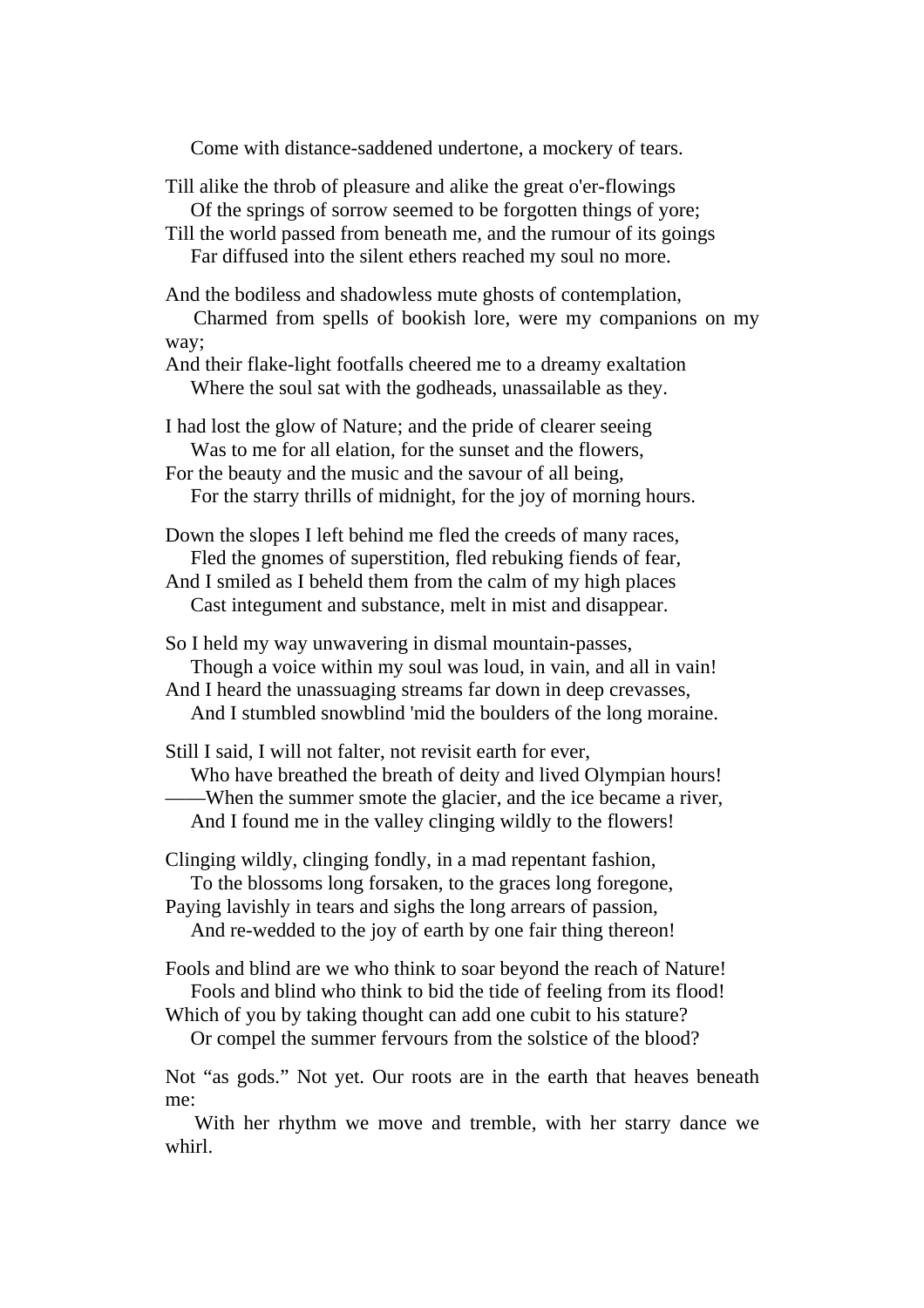Lo, she laughs when I would fly to where her arms shall not enwreath me,

Draws me back with chords of golden hair, o'erthrows me with a girl!

What was I to deem it duty thus to sunder Truth and Beauty — Thus to die among the living, and to live among the dead?

Ah, the hands of Truth are boonless, and the lips of Truth are tuneless, When we sever her from Love, and throne her coldly overhead!

Now I know her drawing nearer in a fairer light and dearer Than in wastes of icy solitude or page of weary tome —

In the gleam of golden tresses, in the eye that smiles and blesses, In the glowing hand that presses Love's approved conviction home.

Truth is sphered in sweet communion. Truth is life and love in union. Hand in hand from spiritual founts we catch the circling thrill.

We are not compact of reasons. There are changes in our seasons; And the crescent orb of youth has many phases to fulfil.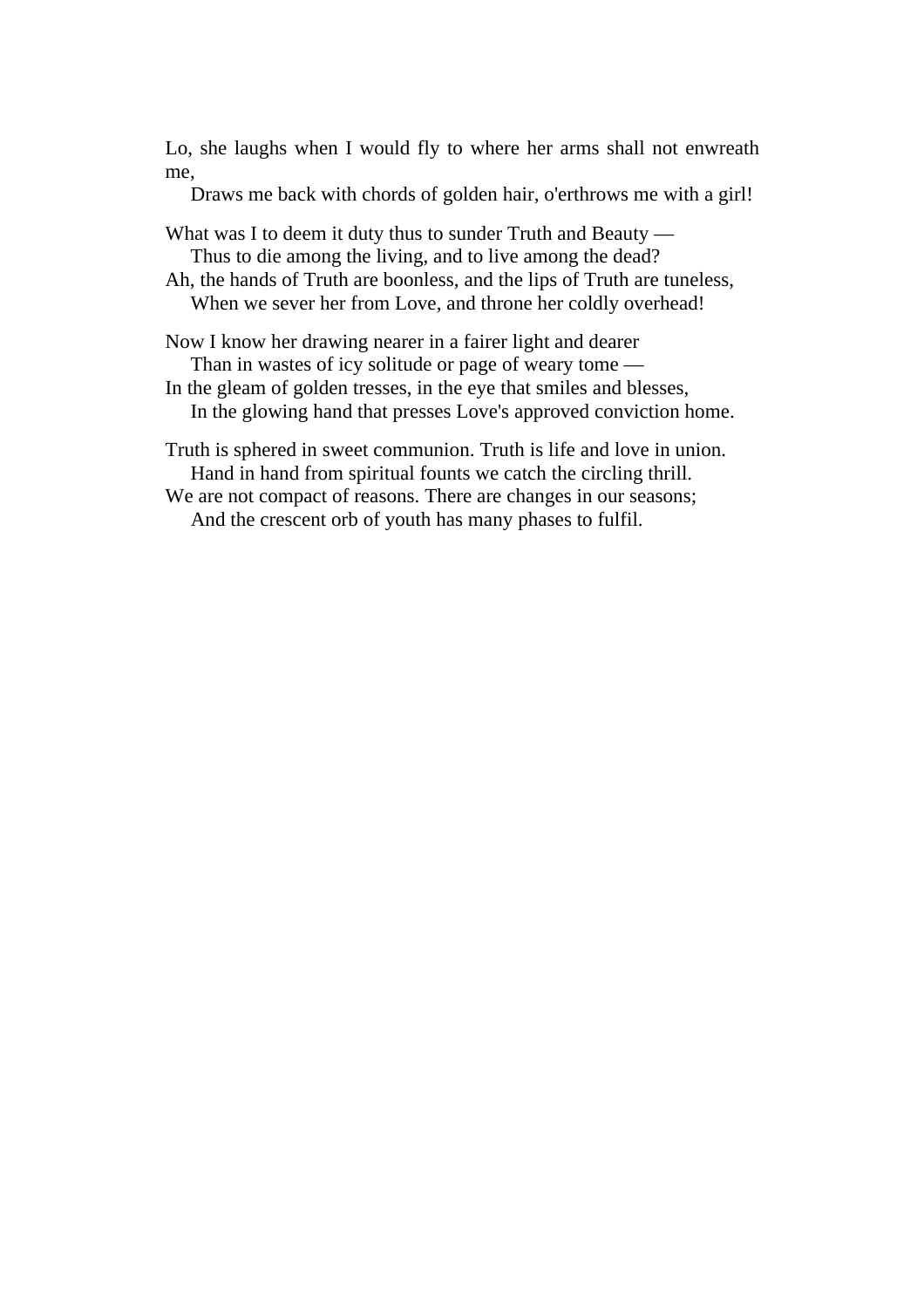# **Quart Pot Creek.**

#### *(Australasian.)*

ON an evening ramble lately, as I wandered on sedately, Linking curious fancies, modern, mediaeval, and antique, — Suddenly the sun descended, and a radiance ruby-splendid, With the gleam of water blended, thrilled my sensitive physique — Thrilled me, filled me with emotion to the tips of my physique,

Fired my eye, and flushed my cheek.

Heeding not where I was going, I had wandered, all unknowing, Where a river gently flowing caught the radiant ruby-streak; And this new-found stream beguiling my sedateness into smiling, Set me classically styling it with Latin names and Greek, Names Idalian and Castalian, such as lovers of the Greek

Roll like quids within their cheek.

On its marge was many a burrow, many a mound, and many a furrow, Where the fossickers of fortune play at Nature's hide-and-seek; And instead of bridge to span it, there were stepping-stones of granite, And where'er the river ran, it seemed of hidden wealth to speak. Presently my soul grew stronger, and I, too, was fain to speak: —

I assumed a pose plastique.

"Stream," said I, "I'll celebrate thee! Rhymes and rhythms galore await thee!

In the weekly 'poet's corner' I'll a niche for thee bespeak: But, to aid my lucubration, thou must tell thine appellation, Tell thy Naiad-designation — for the journal of next week — Give thy sweet Pactolian title to my poem of next week.

Whisper, whisper it — in Greek!"

But the river gave no token, and the name remained unspoken, Though I kept apostrophising till my voice became a shriek; — When there hove in sight the figure of a homeward veering digger, Looming big, and looming bigger, and ejecting clouds of reek — In fuliginous advance emitting clouds of noisome reek

From a tube beneath his beak.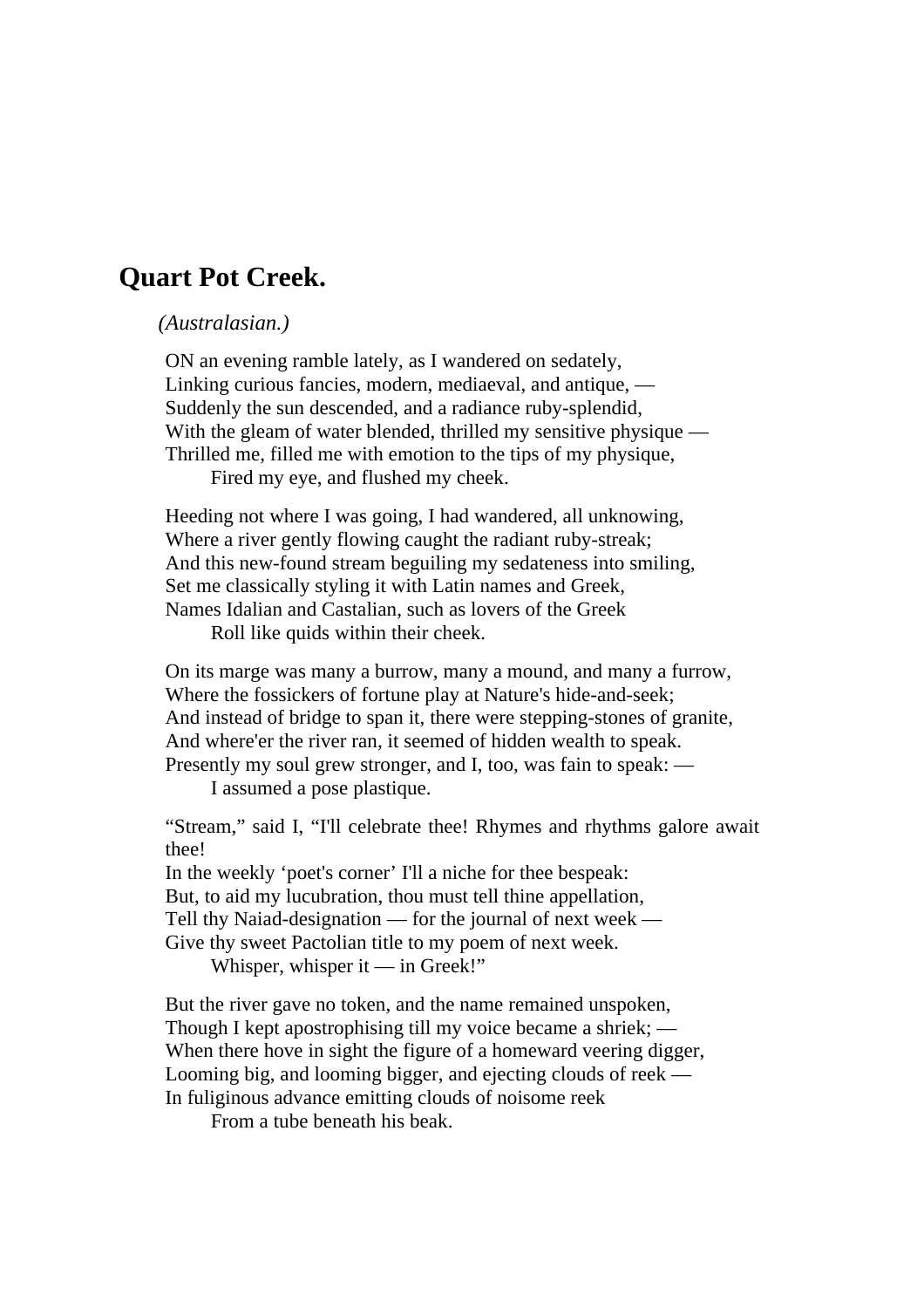"Neighbour mine," said I, "and miner," — here I showed a silver shiner —

"For a moment, and for sixpence, take thy pipe from out thy cheek. This the guerdon of thy fame is; very cheap indeed the same is; Tell me only what the name is — ('tis the stream whereof I speak) — Name the Naiad-name Pactolian! Digger, I adjure thee, speak!"

Quoth the digger, "Quart Pot Creek."

Oh, Pol! Edepol! Mecastor! Oh most luckless poetaster! I went home a trifle faster in a twitter of a pique; For we cannot help agreeing that no living rhyming being Ever yet was cursed with seeing, in his poem for the week, Brook or river made immortal in his poem for the week, With such name as "Quart Pot Creek!"

\* \* \* \* \*

But the river, never minding, still is winding, still is winding, By the gardens where the Mongol tends the cabbage and the leek; And the ruby radiance nightly touches it with farewell lightly, But the name sticks to it tightly, — and this sensitive physique, The already-mentioned (vide supra) sensitive physique, Shudders still at "Quart Pot Creek!"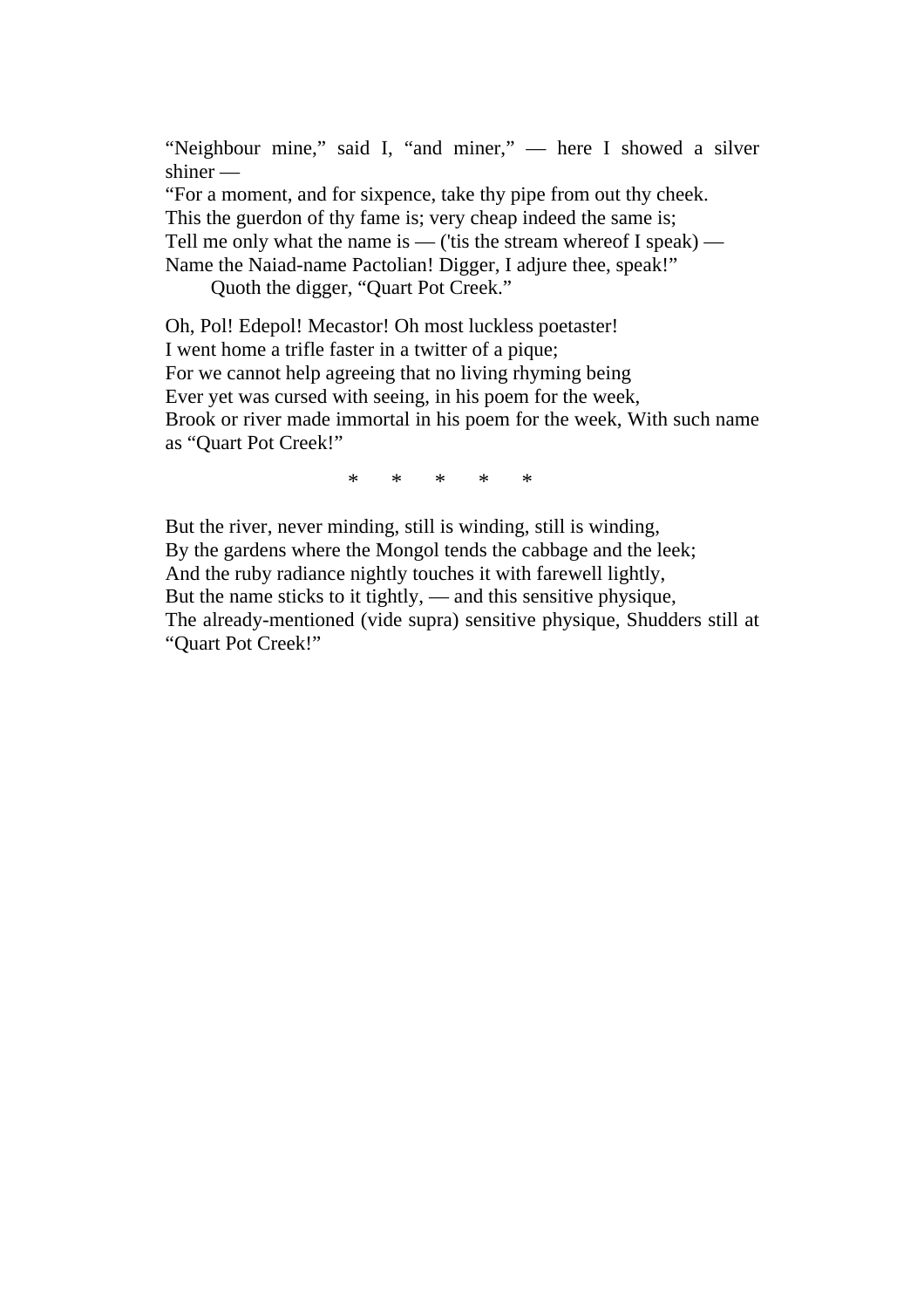#### **"Our Hope."**

 [MACKAY, *November* 20. — Captain O'Dwyer, of the "Morning Light," reports finding, yesterday, seven miles south of Cape Palmerston, a boat of about six tons, evidently built from materials of a large ship. The words "Our Hope" were painted on bows and stern, and carpenters' tools, provisions, and patent log were found in her. The boat is not much damaged, and is canvassed over and partly coppered. No traces of names of crow or human remains were found, and the boat appears to have only been beached a short time. — *Courier* telegram, November 21.]

A WIND-BORNE shred of that mysterious scroll Wherein the secrets of the deep are writ: An echo of the warfare of the soul: A stranded hope; "Our Hope" — so runneth it.

So runneth it; a tale of manful aim, Of clinging trust, of hope that would not die, Shrunk to the piteous legend of a name, That lingers in baptismal mockery.

"Our Hope!" Poor chronicle unsouled of sense! Drear ghost of shattered hope! — but potent yet With wail of sea-sepulchral eloquence To wake conjecture, and confirm regret!

Brief words and few; but needs no more to tell Of hope from shipwrecked hope through toil renewed; And how from some lone isle with glad farewell THEY launched upon the awful solitude.

How day by day they stared at ocean's rim With straining eyes, for sail, or cliff, or tree, Till all things paled, and ev'n "Our Hope" grew dim, And dark-winged night came brooding o'er the sea.

Or how beneath a fateful sky o'ercast, 'Mid panting silence of deceitful calms, The long sore shrift of prayerful vigils passed, With heaven-turned faces and uplifted palms.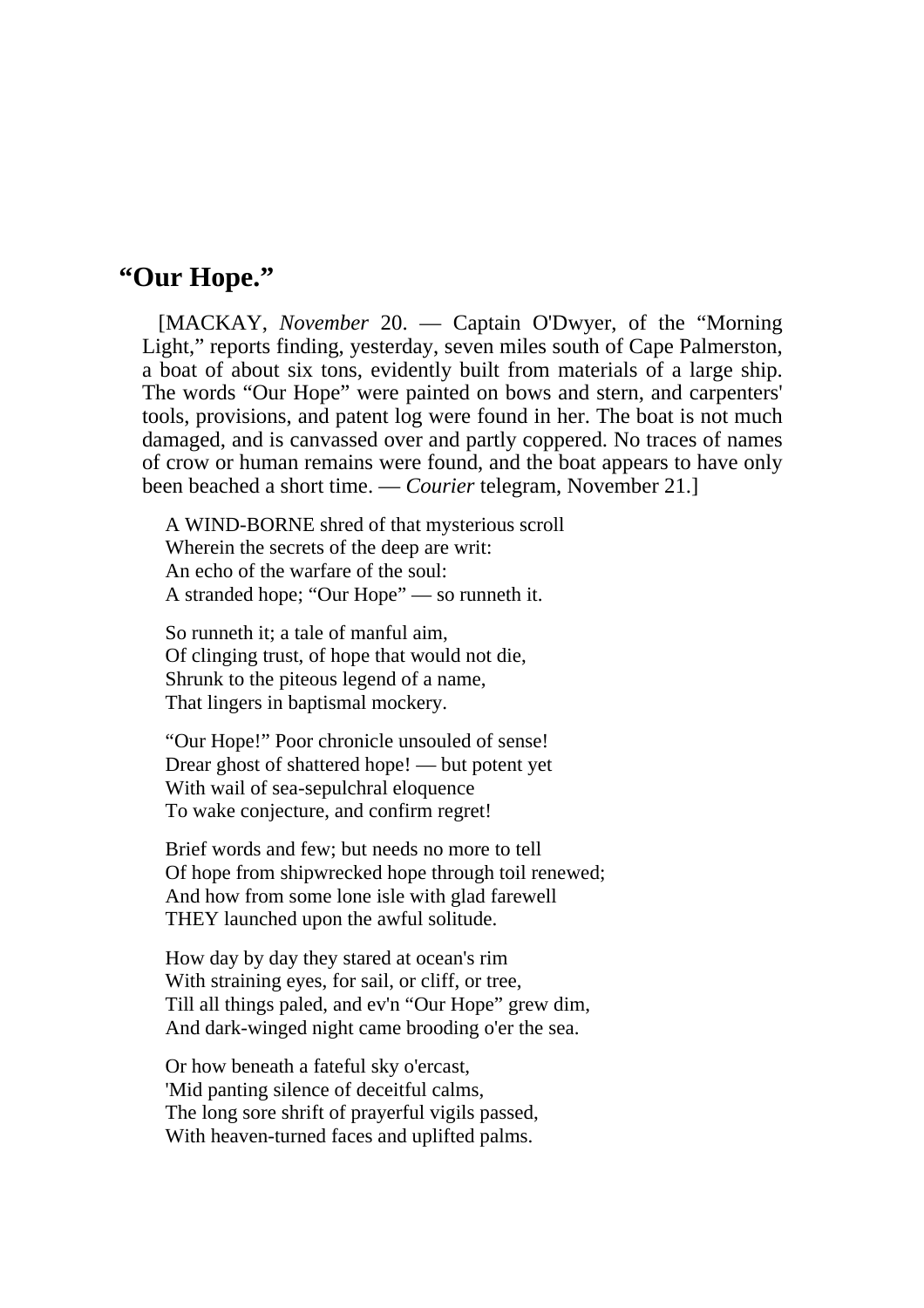Or how, when quivering up the orient slope Of dawn, the opal splendors thrilled and spread, Glad in the joy of hope renewed, "Our Hope" With homeward throb across the waters fled.

How day brought night, and night reluctant morn, Till hope deferred became a wild despair, And shoreless sunsets laughed their dreams to scorn, And Doom hung lurid on the burdened air.

How one by one, no more by hope beguiled, Fed the hot winds with taint of dying breath, Until the last lone lingerer, fever-wild, Arraigning Heav'n, leaped madly into death.

Is this the last of hope? — An empty shell The bitter end of many a toil-drawn sigh? "Why make we such ado?" Were it not well To fold our robes about us, and to die?

To build — put forth — and cease: Is this our tale? Shall baffled effort mock us evermore? Come forth, oh brighter Faith, with golden sail, And bring us tidings from the further shore!

Shine forth, oh Faith, from out the viewless scope Of rich fulfilment far o'er mortal dreams! Shine forth with joyous tidings of "Our Hope" Home-haven'd by the marge of crystal streams!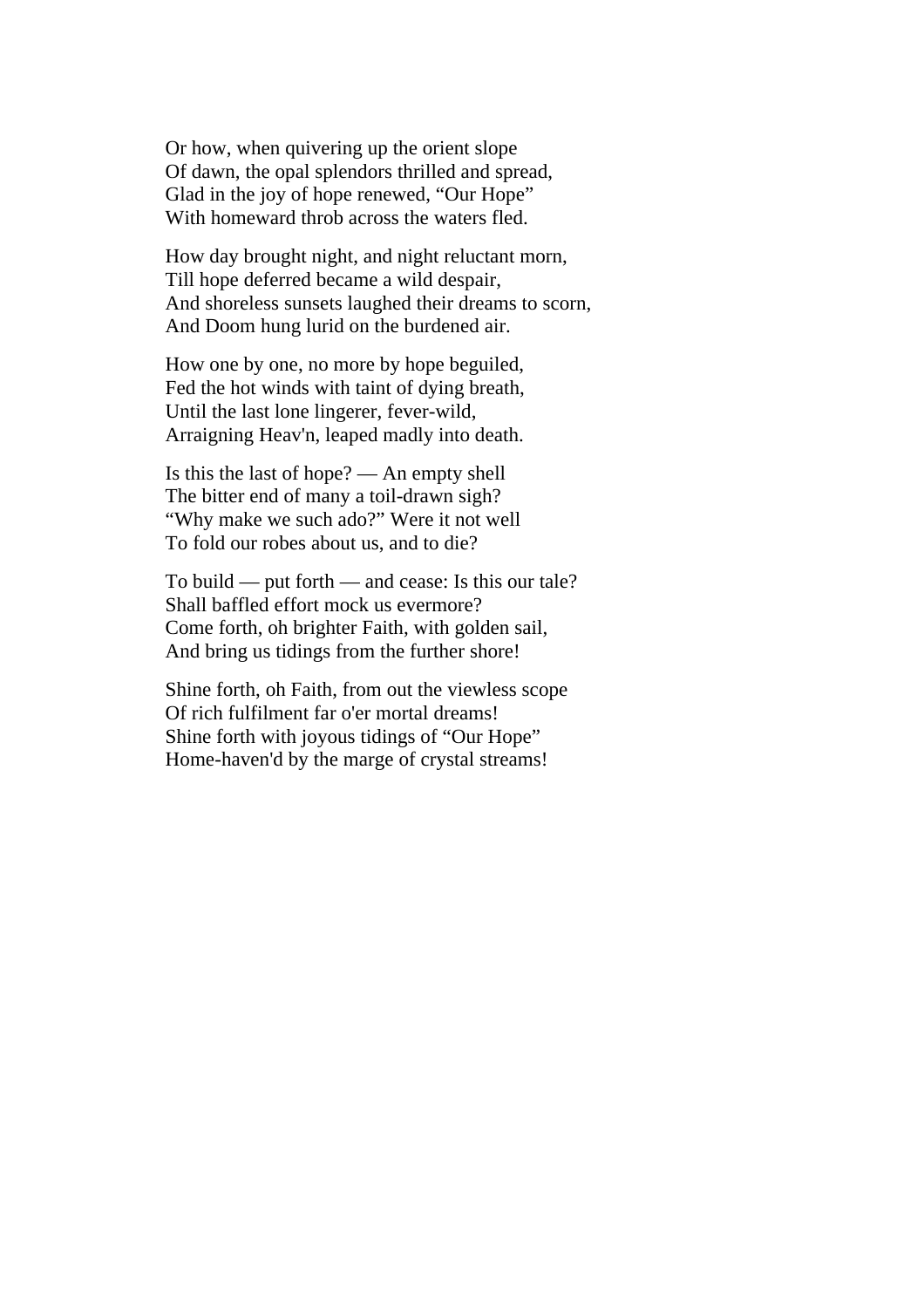## **From An Upper Verandah.**

WHAT happier haunt could the gods allot For loftiest musing to sage or bard? — Yet I would that this upper verandah did *not* Look down on my beautiful Neighbour's Back-yard! I stir the afflatus: Descend, oh ye Nine! Let the crystalline gates of the soul be unbarred! No. My thoughts *will* keep running in one fixed line — The clothes-line that hangs in my Neighbour's Back-yard! Let me gaze on the hills; let me think of the sea; Of the dawn rosy-fingered — the night silver-starred: — (What dear little feet must the owner's be Of those stockings that hang in my Neighbour's Back-yard!) Let me tune my soul to a measure devout: — Ah, the musical mood is all jangled and jarred, While things with borders, and things without, Keep flutt'ring down there in my Neighbour's Back-yard! Are the True and the Good and the Beautiful dead, That I win not one gleam of Pierian regard? (Does she suffer, I wonder, from cold in the head? — Such a lot of *mouchoirs* in my Neighbour's Back-yard!) Comes the fit. While it sways me, high themes would I sing! Prometheus! Achilles! Have at you! *En garde!* Alexander the Great — (oh that *I* were a string On that apron hung out in my Neighbour's Back-yard!) I will shut my eyes fast — I have hit it at last, Now my purest Ideals flit by me unmarred; And odours of memory rise from the past, (And an odour of suds from my Neighbour's Back-yard!) Ah, yes, when the eyelids together are prest, Every vestige of earth we throw off and discard. (These are flannels, I think. Is she weak in the chest? — There! I'm looking again at my Neighbour's Back-yard!)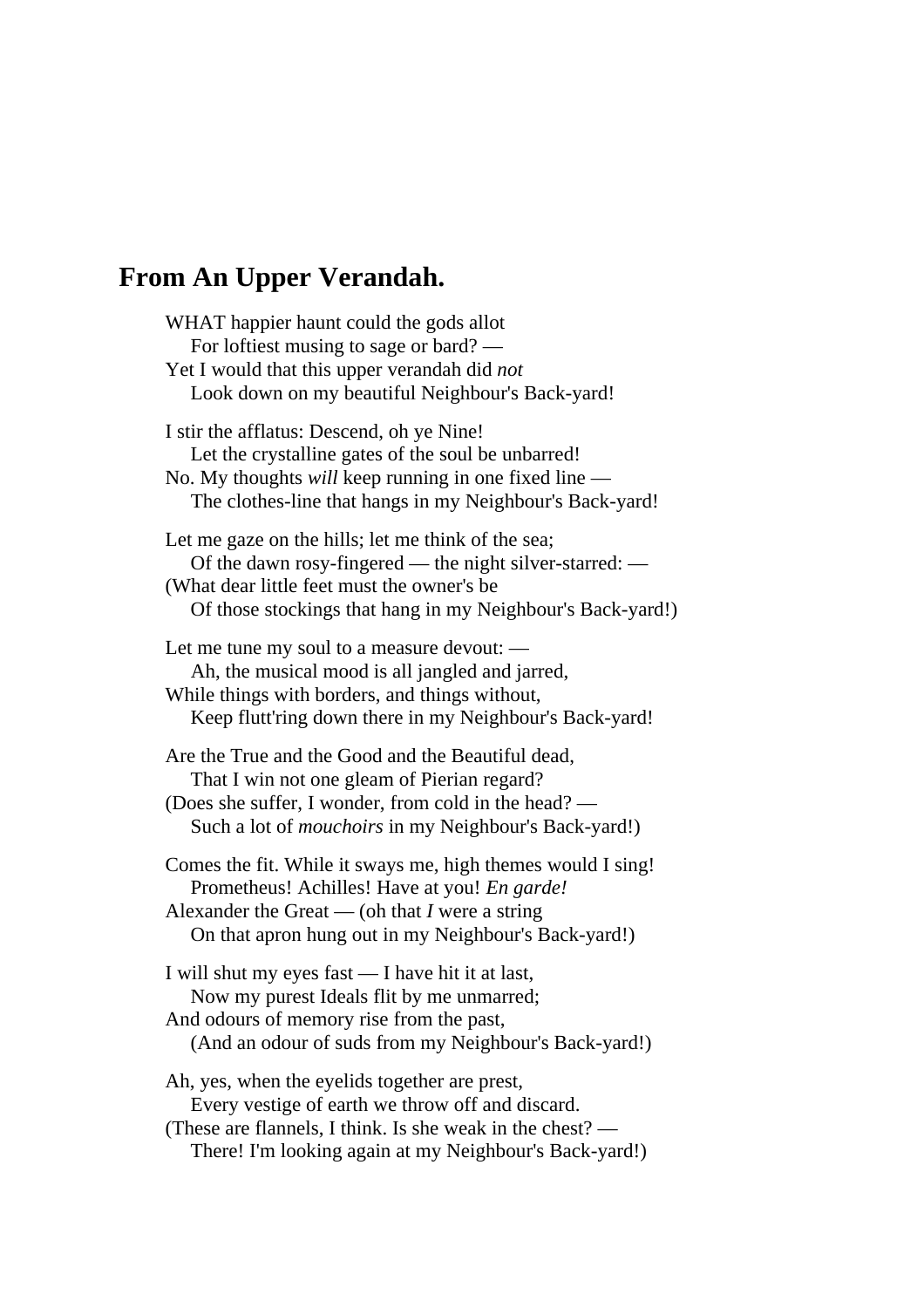Since the Muses back out, left Philosophy in: Let me ponder its problems cold and hard. Ah, Philosophy dies in a celibate grin At that bolster-case down in my neighbour's Back-yard! Oh shame on my rapidly silvering hairs! Oh shame on this veteran battered and scarred!

*I* to be witched with these frilled — affairs! Confound my neighbour! Confound her Back-yard!

Why seek for the blossoms of Auld Lang Syne, When the boughs where they budded are blasted and charred? — Faugh! the whole concern's too alkaline —

It's washing day in my Neighbour's Back-yard.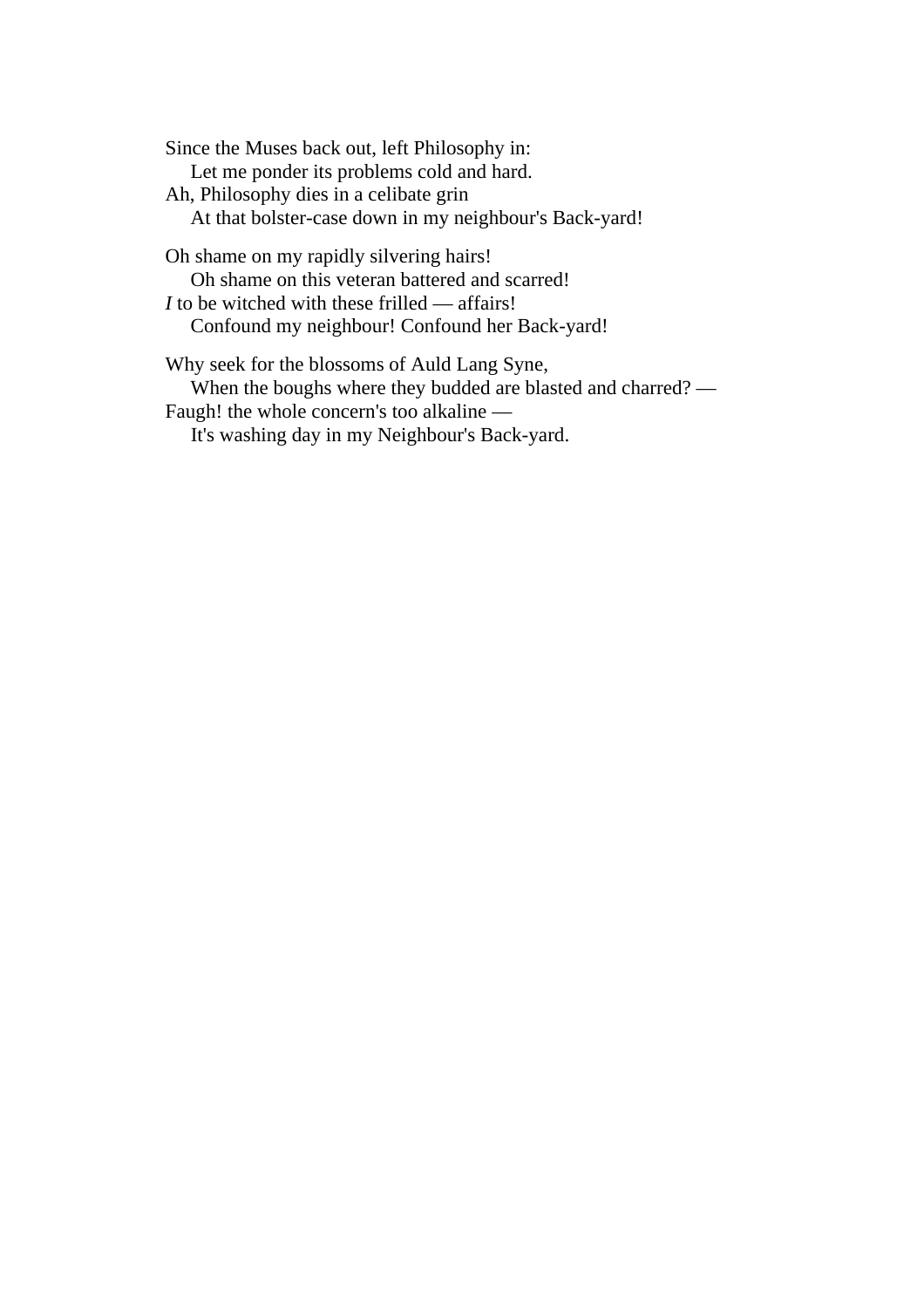## **Opening Hymn.**

 [Sung at the Opening of the Queensland National Society's Exhibition, 1876.]

WHILE nations joining gifts Their fanes of Art adorn, Hear, Lord, the lowly voice that lifts The song of the youngest-born. The gifts of the youngest-born, We spread them forth to Thee, — What toil hath wrought, what skill hath taught, What Freedom hath brought the free. No storied name we vaunt, Nor martial trophies raise; No battle-riven banners flaunt The triumphs of other days. But triumphs of peaceful days Adorn our jubilee: Here toil and skill Thine ends fulfil, With hands that from blood are free. We pile the arms of Peace, Her trophies manifold, Her ploughshare swords, her shields of fleece, Her armour of bloodless gold. Our treasures of fleece and gold We consecrate to Thee, With choicest yield of fruitful field, And spoil from the forest-tree.

We bless Thee for our land, Broad streams and gladdening rills, For flocks that roam on ev'ry hand, For herds on a thousand hills. From all its thousand hills Our land doth call to Thee, Still do Thou bless with happiness This youngest of the free.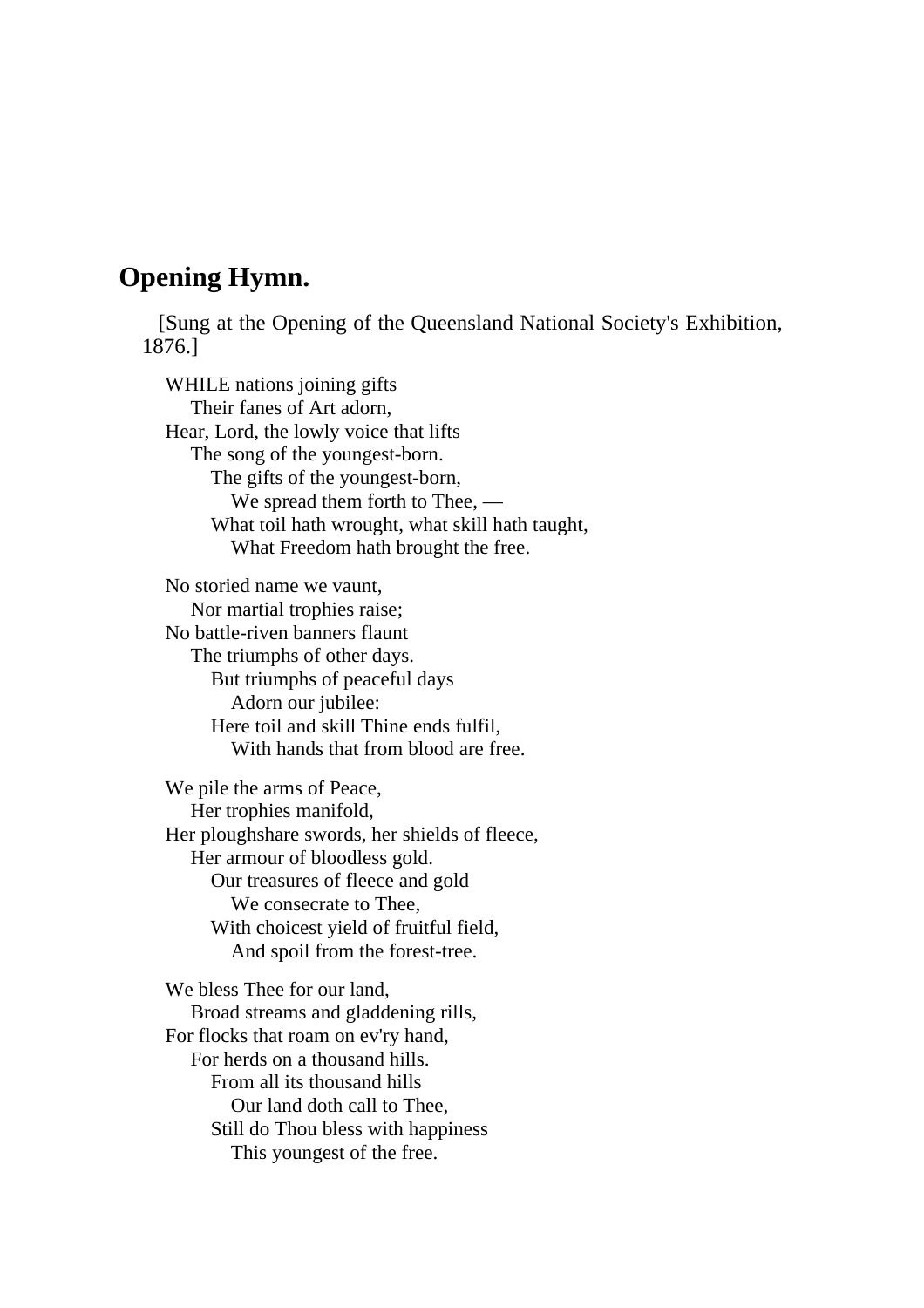## **Australian Anthem.**

MAKER of Earth and Sea, What shall we render Thee? All ours is Thine: — All that our land doth hold, Increase of field and fold, Rich ores and virgin gold, Thine — Thine — all Thine! What can Thy children bring? What save the voice to sing "All things are Thine?" — What to Thy throne convey? What save the voice to pray "God bless our land alway, This land of Thine?"

Oh with Thy mighty hand Guard Thou the Motherland; She, too, is Thine. Lead her where honour lies, We beneath other skies Still clinging daughterwise, Hers, yet all Thine.

Britons of ev'ry creed, Teuton and Celt agreed, Let us be Thine. One in all noble fame, Still be our path the same, Onward in Freedom's name, Upward in Thine!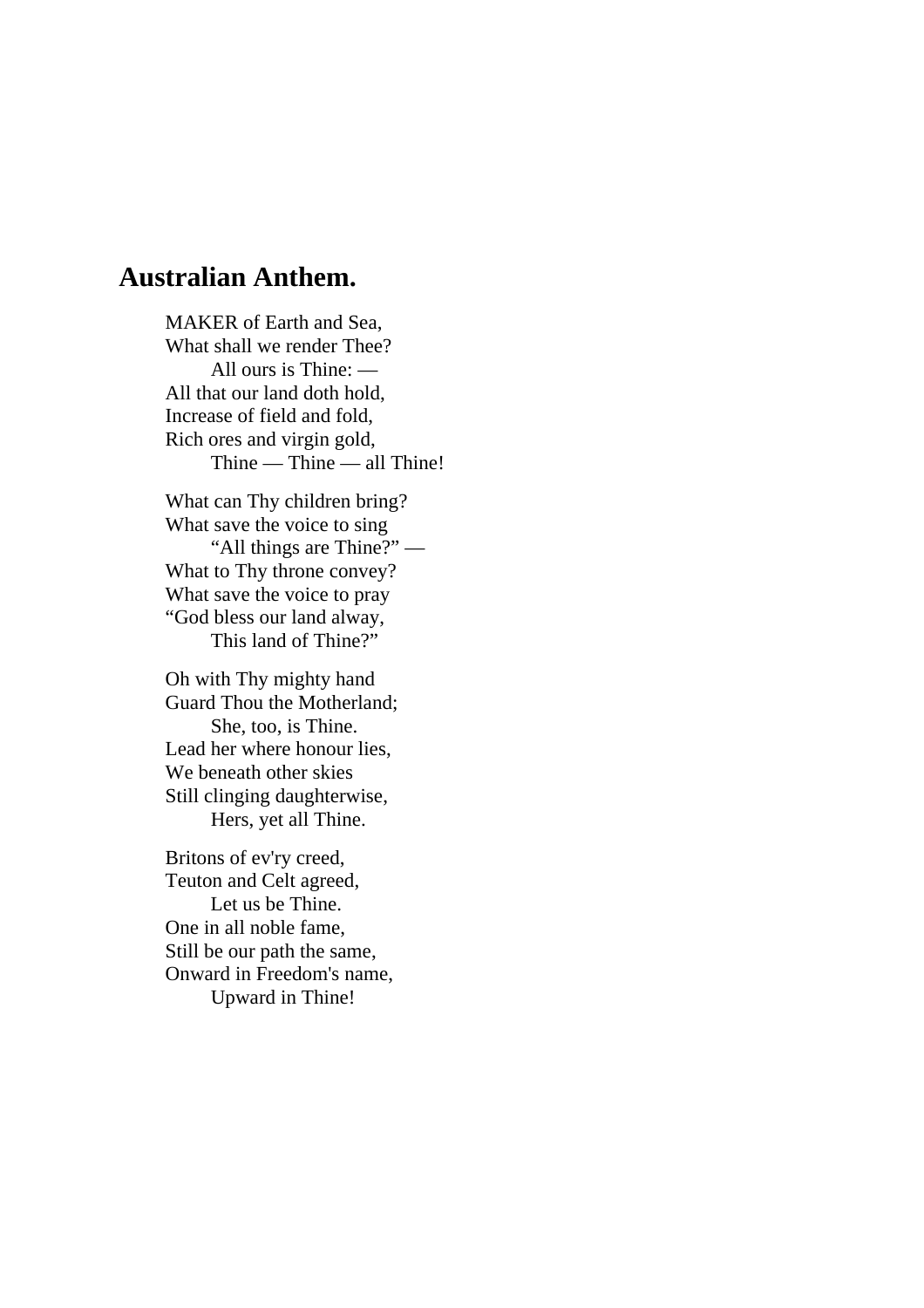## **The Dominion of Australia.**

#### (A FORECAST.) *1877*.

 SHE is not yet; but he whose ear Thrills to that finer atmosphere Where footfalls of appointed things, Reverberant of days to be, Are heard in forecast echoings, Like wave-beats from a viewless sea — Hears in the voiceful tremors of the sky Auroral heralds whispering, "She is nigh."

 She is not yet; but he whose sight Foreknows the advent of the light, Whose soul to morning radiance turns Ere night her curtain hath withdrawn, And in its quivering folds discerns The mute monitions of the dawn, With urgent sense strained onward to descry Her distant tokens, starts to find Her nigh.

Not yet her day. How long "not yet?" ... There comes the flush of violet! And heavenward faces, all aflame With sanguine imminence of morn, Wait but the sun-kiss to proclaim The Day of The Dominion born. Prelusive baptism! — ere the natal hour Named with the name and prophecy of power.

 Already here to hearts intense, A spirit-force, transcending sense, In heights unscaled, in deeps unstirred, Beneath the calm, above the storm, She waits the incorporating word To bid her tremble into form. Already, like divining-rods, men's souls Bend down to where the unseen river rolls; —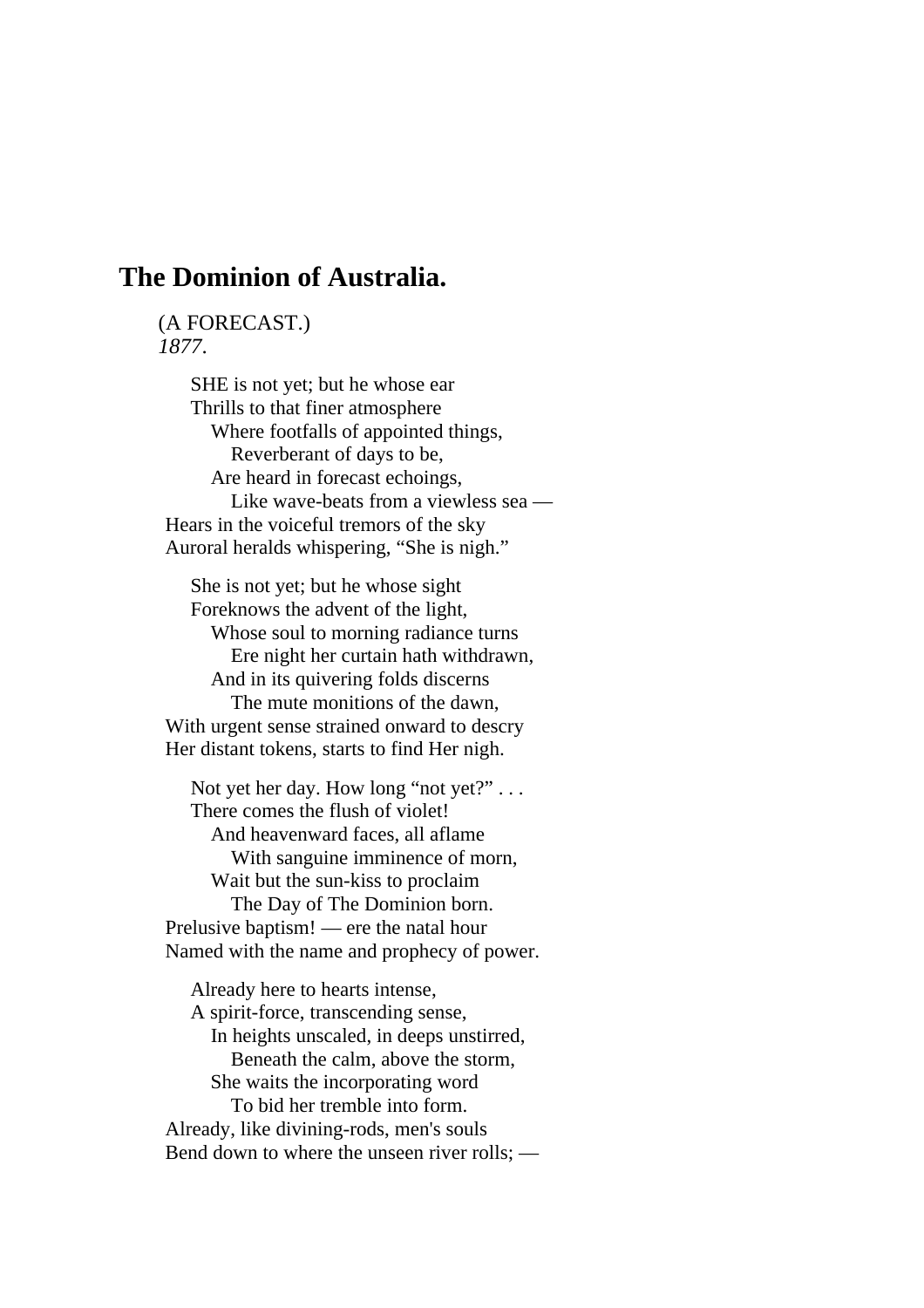For even as, from sight concealed, By never flush of dawn revealed, Nor e'er illumed by golden noon, Nor sunset-streaked with crimson bar, Nor silver-spanned by wake of moon, Nor visited of any star, Beneath these lands a river waits to bless (So men divine) our utmost wilderness, —

 Rolls dark, but yet shall know our skies, Soon as the wisdom of the wise Conspires with nature to disclose The blessing prisoned and unseen, Till round our lessening wastes there glows A perfect zone of broadening green, — Till all our land, Australia Felix called, Become one Continent-Isle of Emerald; —

 So flows beneath our good and ill A viewless stream of Common Will, A gathering force, a present might, That from its silent depths of gloom At Wisdom's voice shall leap to light, And hide our barren feuds in bloom, Till, all our sundering lines with love o'ergrown, Our bounds shall be the girdling seas alone.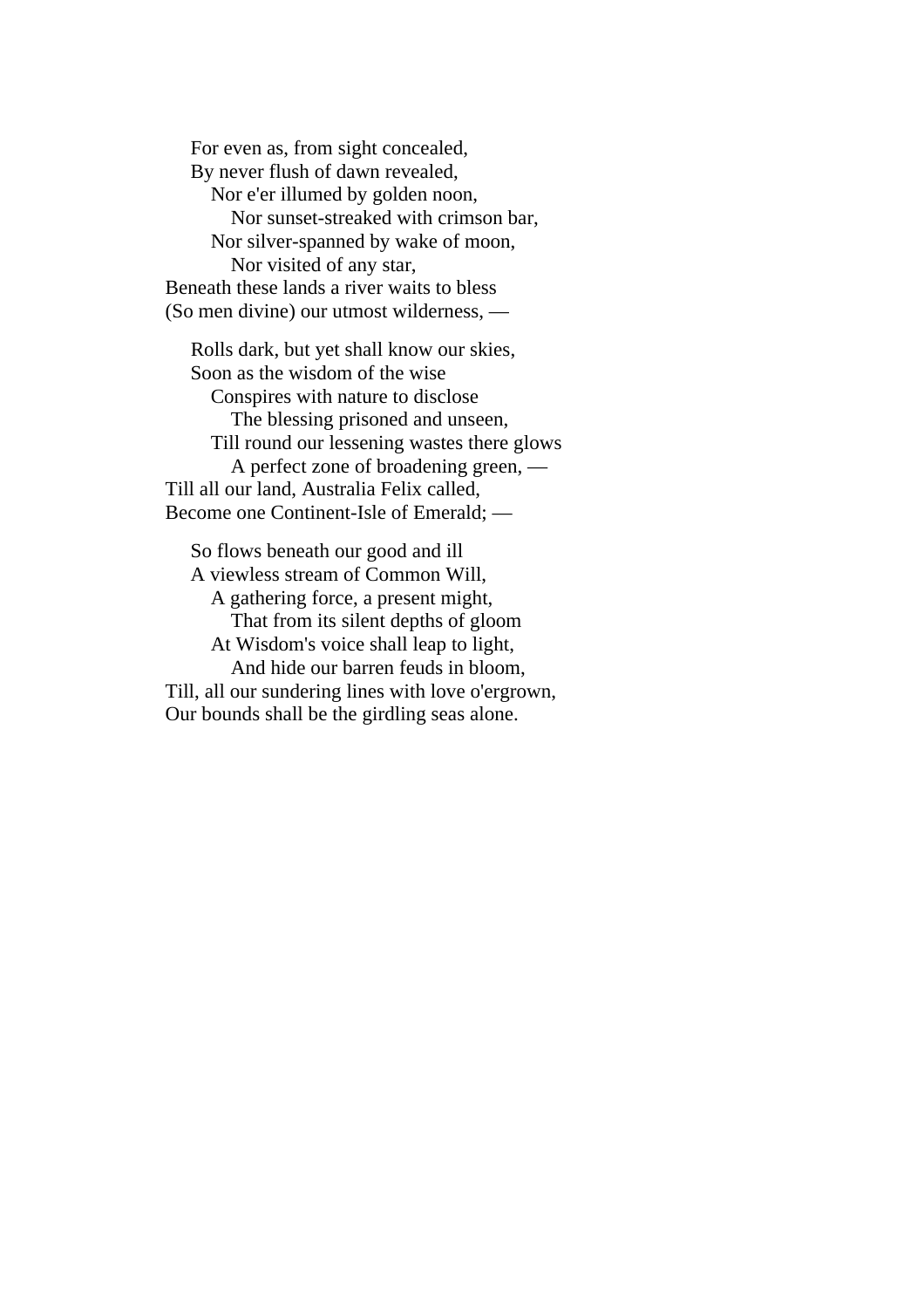#### **Nonsuited.**

"DEAR RICHARD, come at once;" — so ran her letter; The letter of a married female friend: "She likes you both, and really knows no better Than I myself do, how her choice will end. Be sure of this, the first who pops will get her. *He's* here for Chris——" Whatever else was penned Dick never knew: nor knows he to this day How he got drest, and mounted — and away! Like arrow from the bow, like lightning-streak, Including thunder following fierce and quick, By ridge and flat, through scrub and foaming creek Dick galloped like a very lunatic; Whipped, jerked, and spurred, but never word did speak, Although his thoughts rushed furious and thick, Headed by one he strove in vain to wipe out, The fear that this same "he" might put his pipe out. And faster yet, and ever faster grew The maddening music of the pace, until The station-roofs gleamed suddenly in view, Quivering in noon-heat on the vine-clad hill: When all at once his bridle-rein he drew, But not from craven fear or flagging will, — Though, truth to tell, his heart a moment sank To see the river nearly "bank and bank." For Bowstring was the choice of all his stud, And *he* at least had no fair bride to win; And wherefore should he risk *him* in the flood? — A question Bowstring also asked within: For though he was a squatter's horse by blood, And held the grazing interest more than kin,

He eyed the huge logs wheeling, bobbing, bowling, As if his soul objected to "log-rolling."

And by that curious telegraphic force, Outspeaking half-a-dozen formal speeches,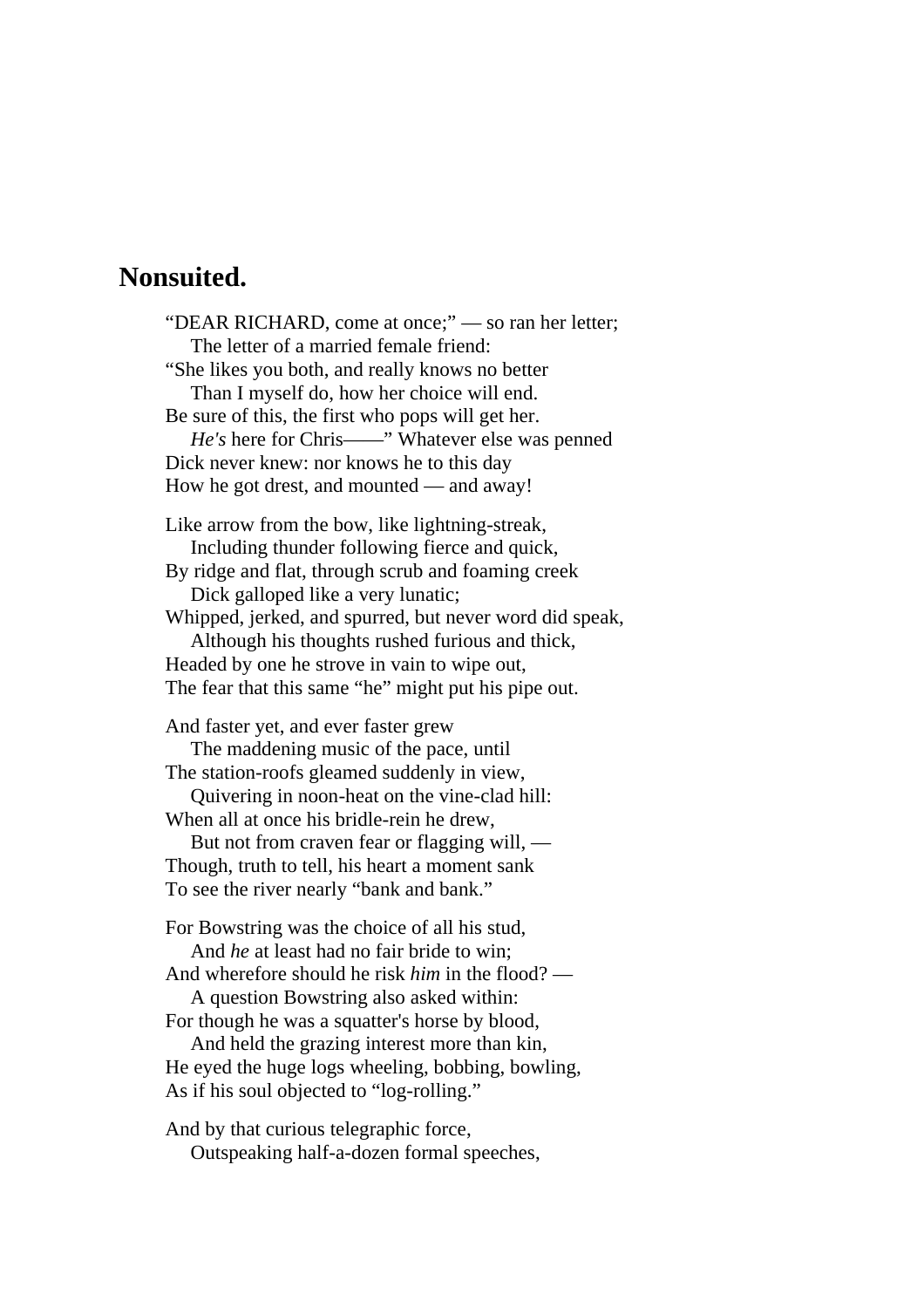That works its quick inexplicable course

 Through saddle-cloth, pigskin, and buckskin breeches, Until the dumb opinion of a horse

 Its sympathetic rider's spirit reaches — Dick, feeling under him the strong flanks quiver, Knew that his thorough-bred would funk the river.

A moment more, Dick from his seat had leapt,

 Ungirthed, uncurbed, unreined his trembling steed; Who straightway vanished from his sight, nor kept

The high tradition of a loyal breed,

But quickened by no stimulus except

 His own unbridled (and unsaddled) greed, Before a man had time to reckon two, Was gorging in fresh fields and pastures new.

Then Dick threw off his boots, undid his belt, Doffed — here we shirk particulars. In brief,

When nought remained but his primeval pelt, He tied his garments in his handkerchief;

Then feeling as "the grand old gardener" felt. (After the apple), crouching like a thief,

Down to the stream did this lorn lover slink. And threw his bundle to the further brink.

Nor longer paused, but plunged him in the tide, A hero and Leander both in one;

Struck the entangling boughs from either side, And held his head up bravely to the sun;

Dodged the huge logs, the torrent's strength defied; —

 To cut it short, did all that could be done; Touched land, and uttering a fervent "Thank . . ." — Just then his bundle floated by, and sank.

Take Yarra-bend, take Bedlam, Colney Hatch, And Woogaroo, and mix them weight for weight,

And stir them well about — you could not match Dick's madness with the whole conglomerate.

If the Recording Angel did but catch

 One half his ravings against Heaven and Fate, And rising creeks and slippery banks, some day Poor Dick will have a heavy bill to pay.

Was ever lover in so lorn a case? Was ever lover in so wild a mood?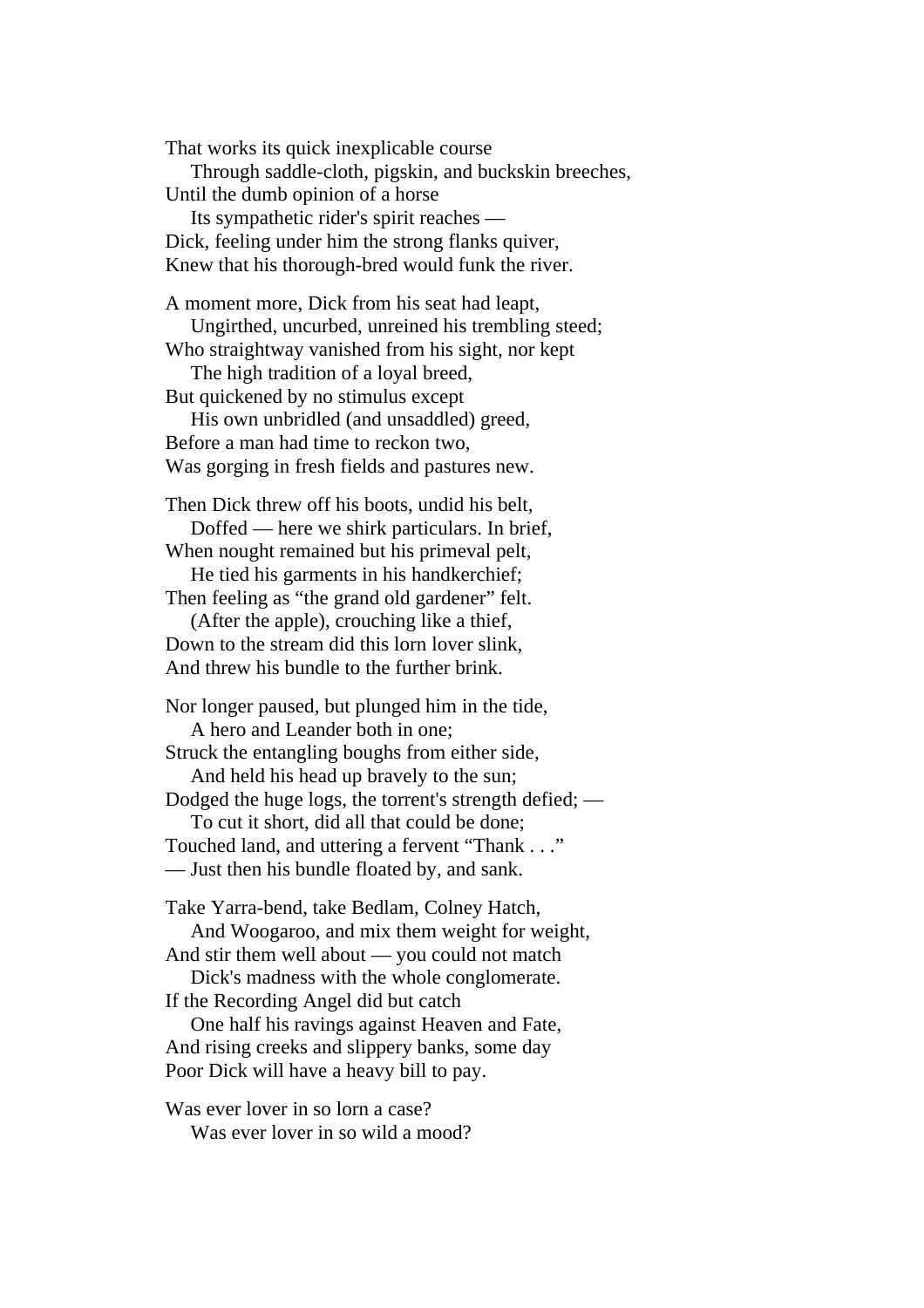He nearly pulled the beard from off his face;

 He would have rent his garments, *if he could*. How could he woo a dame his suit to grace,

 Who had *no* suit, save that wherein he stood? Oh what were youth, wealth, station in society, Without the textile adjuncts of propriety!

When oaths and half-an-hour were spent in vain, It dawned on Dick that he might slyly crawl

From tree to tree across the wooded plain, And gain "the hut," that stood a mile from all

The other buildings — whence some labouring swain,

 Unscared by nudity, might come at call, And lend, for thanks, or promissory payment, Whatever he could spare of decent raiment.

From one variety of Eucalypt

 Unto another, blue gum, spotted gum, Black-butt, etcetera, Dick crawled or skipped,

 Bitten and blistered like the newest chum; Till, marking where the open level dipped, Distracted with mosquito-martyrdom,

He rushed, and plunged — and not a bit too soon — Into the coolness of a quiet lagoon.

No, not a bit too soon; for something white, Topped by a parasol of lustrous pink,

At this same perilous moment hove in sight, And glided gently to the water-brink;

The while in thickest sedge the rueful wight

 Hid his diminished head, and scarce dared wink, — No more a gallant daringly erotic, But consciously absurd, and idiotic.

'Twas she; his ove; — and never had he thought Her face so beautiful, her form so stately;

Ophelia-like she moved, absorbed, distraught; 'Twas plain to Dick she had been weeping lately;

And now and then a weary sigh he caught,

 And once a whisper that disturbed him greatly, Which said, unless his ears played him a trick, "What in the world can have come over Dick?"

And presently, through his aquatic screen, His hated rival he beheld advance,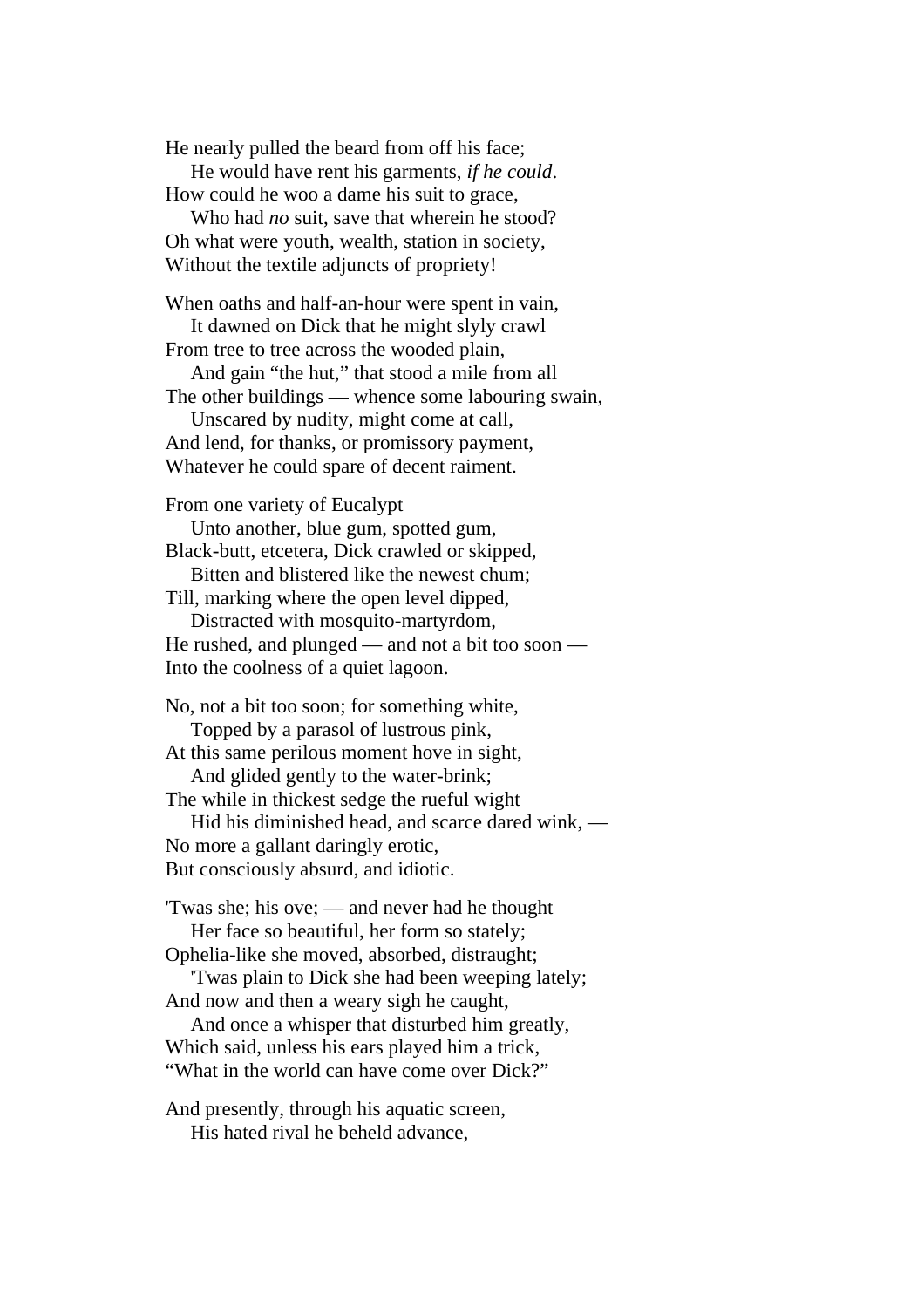With airy grace and captivating mien,

 And all the victor in his countenance: And too, too late he learned what *might have been*, When at her watch he saw the lady glance,

And heard her say, "Here's Fred. The die is cast! I gave poor Dick till two; 'tis now half-past."

And then Dick closed his eyes, his ears he stopped; Yet somehow saw and heard no whit the less, —

Saw that the lover on his knees had dropped, And heard him all his tale of love confess;

And when the question had been duly popped,

 He heard the kiss that sealed the answering "Yes!" — 'Twas rough on Dick: ah me! 'twas mighty rough: But he remained true blue (though all in buff), —

And never winced, nor uttered word or groan,

 But gazed upon the treasure he had lost, In agony of soul, yet still as stone,

 The saddest man since first true love was crossed: And when at length the mated birds had flown,

He waited yet another hour, then tossed

His modesty unto the winds, and ran Right for the hut, and found — thank Heaven! — a man.

\* \* \* \* \*

On that same evening, in his rival's coat,

 Waistcoat and things, Dick sat among the rest; And though he could have cut their owner's throat,

 He kept his feelings underneath his vest, And proved by some mendacious anecdote

 That he was there by chance — a passing guest. One boon at least stern Fate could not refuse: He stood that evening *in his rival's shoes*.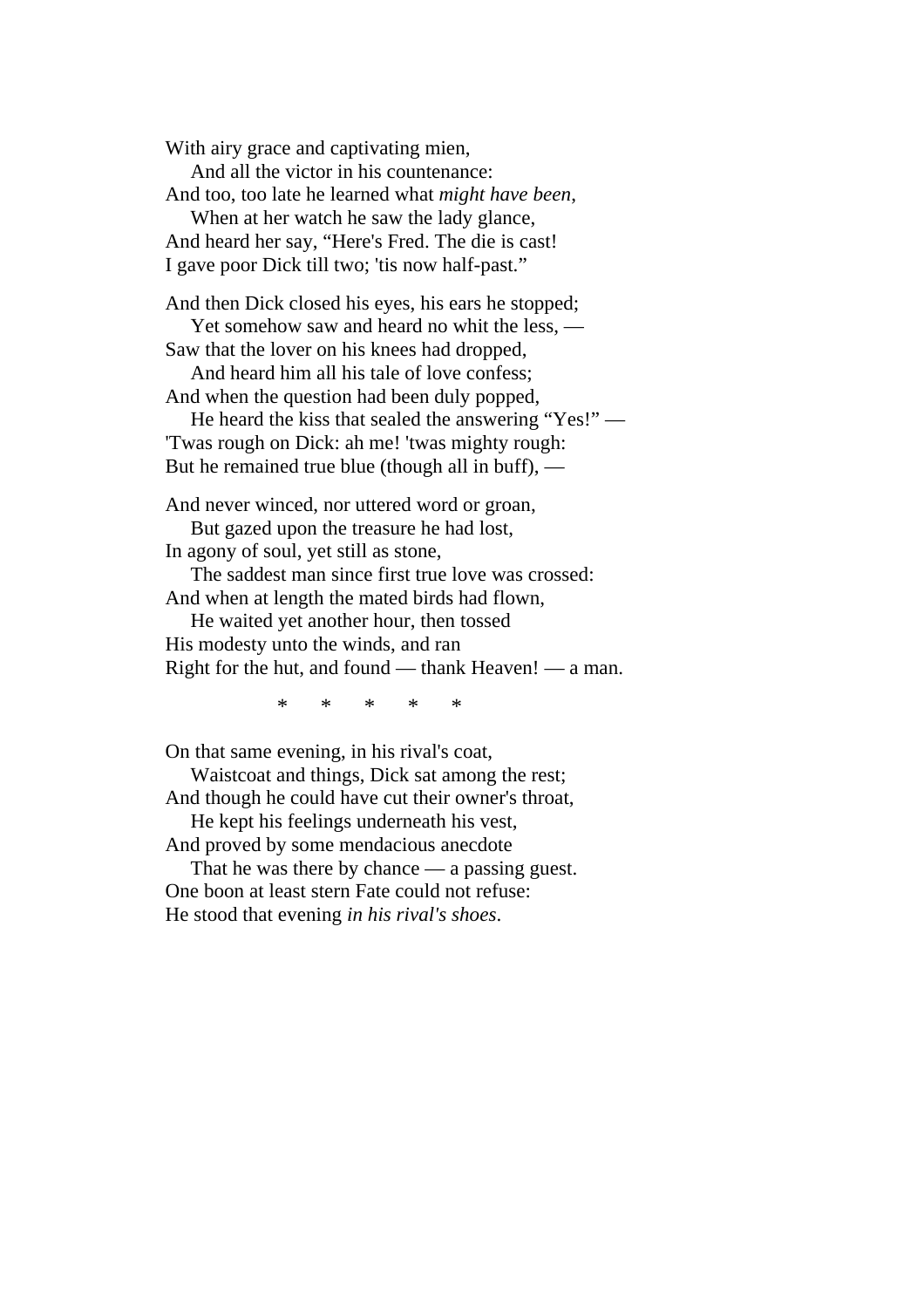#### **The Courtship of the Future.**

 (A PREVISION.) *(A.D. 2876.)* HE.

WHAT is a Kiss?" — Why, long ago, When pairs, as we, a-wooing sat, They used to put their four lips .. so. . . . And make a chirping noise. . . . like that. And strange to say, the fools were pleased; A little went a long way then: A cheek lip-grazed, a finger squeezed, Was rapture to those ancient men. Ah, not for us the timid course Of those old-fashioned bill-and-cooers! One unit of *our* psychic force Had squelched a thousand antique wooers. For us the god his chalice dips In fountains fiercer, deeper, dearer, Than purling confluence of lips That meet, but bring the Souls no nearer. Well; 'twas but poverty at worst: Poor beggars, how could they be choosers! Not yet upon the world had burst Our Patent Mutual Blood-Transfusers. Not yet had Science caught the clue To joy self-doubling, -squaring, -cubing, — Nor taught to draw the whole soul through A foot of gutta-percha tubing. Come, Lulu, bare the pearly arm; — Now, where the subtle blue shows keenest, I hang the duplex snake-like charm, (The latest, by a new machinist). And see, in turn above my wrist I fix the blood-compelling conduits . . . Ah, this is what the old world missed,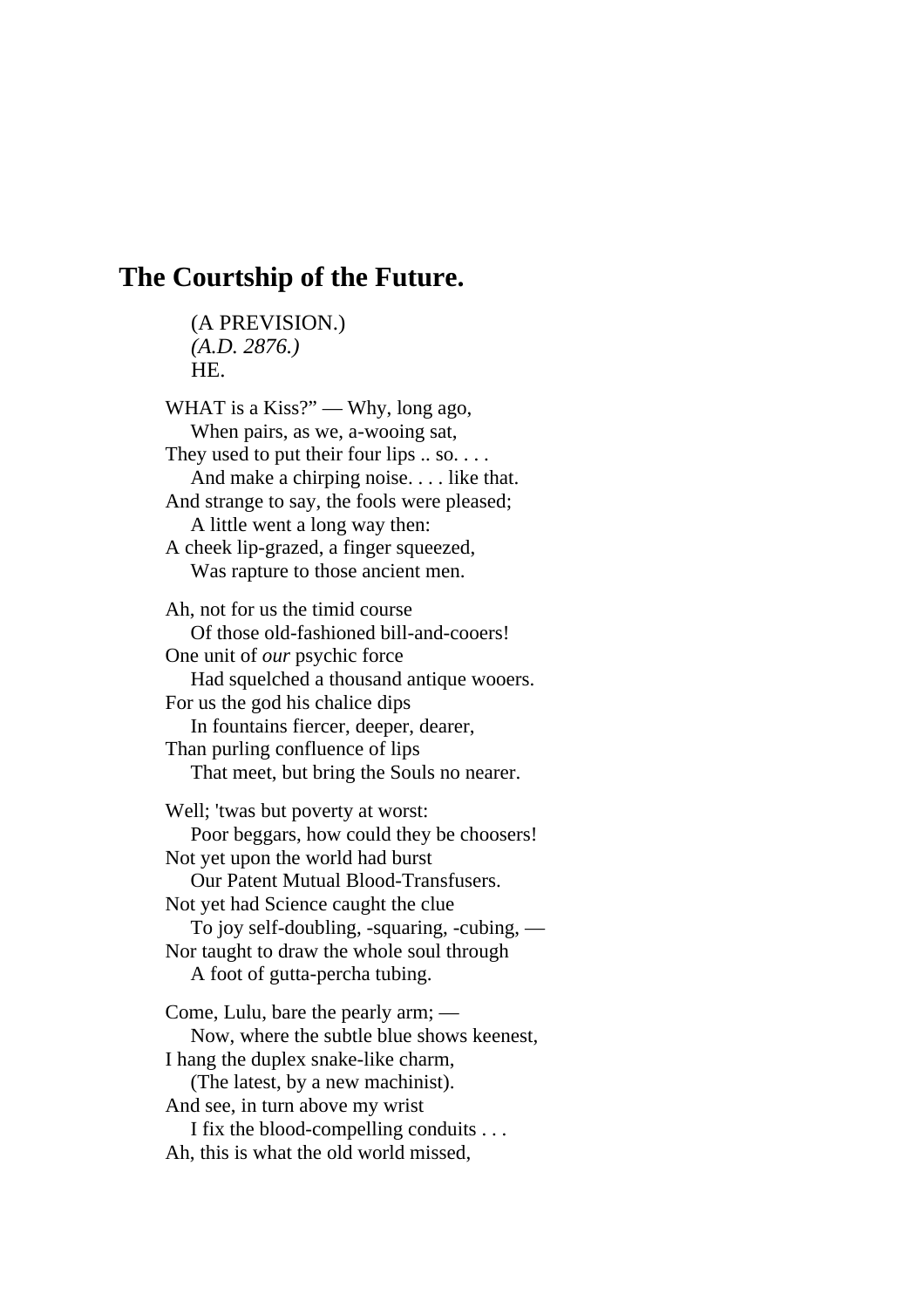For all the lore of all its pundits!

I turn the tap  $-$  I touch the spring  $-$  Hush, Lulu, hush! our lives are blending. (This new escapement's quite the thing, And very well worth recommending). Oh circuit of commingling bliss! Oh bliss of mingling circulation! True love alone can merge like this In one continuous pulsation. Your swift life thrills me through and through: I wouldn't call the Queen my mother: Now you are I, and I am you, And each of us is one another. Reciprocally influent The wedded love-tide flows between us: — Ah, this is what the old fables meant, For surely, love, our love is venous. Now, now, your inmost life I know, How nobler far than mine and grander; For through *my* breast *your* feelings flow, And through my brain your thoughts meander. I feel a rush of high desires With sweet domestic uses blending, As now I think of angel-choirs, And now of stockings heaped for mending. And see — myself! in light enshrined! An aureole my hat replacing! Now, amorous yearnings half-defined, With prudish scruples interlacing. Next, cloudlike floats a snowy veil, And — heavens above us! — what a trousseau!.. Come, Lulu, give me tale for tale; I'll keep transfusing till you do so. SHE.

Oh, love, this never *can* be you! The stream flows turbid, melancholic; And heavy vapours dull me through, Dashed with a something alcoholic. The elective-forces shrink apart, No answering raptures thrill and quicken;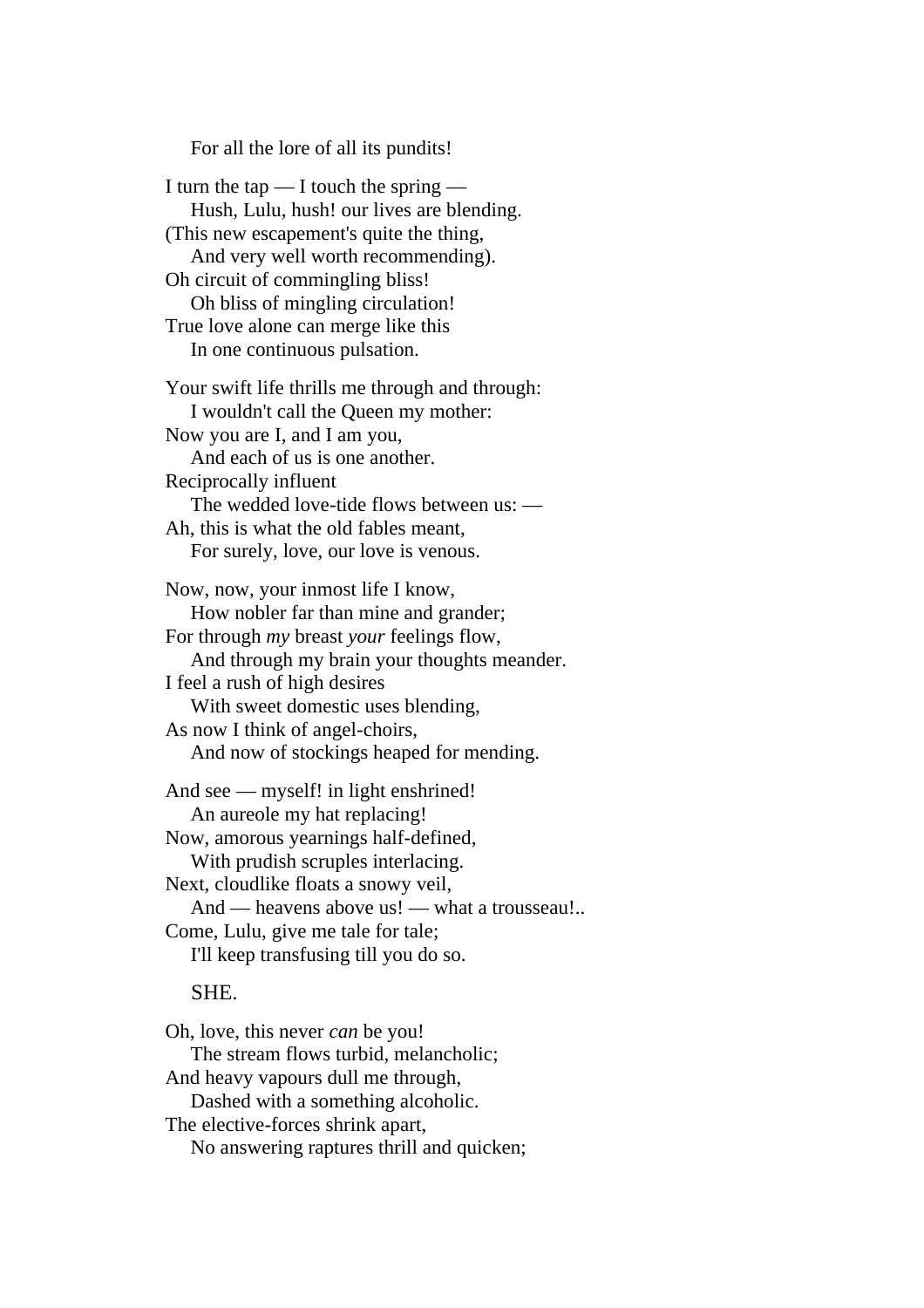Strange feelings curdle at my heart, And in my veins vile memories thicken.

I feel an alien life in mine! It isn't I! It isn't you, Sir! This is the mood of Caroline! Oh, don't tell *me!* I know the brew, Sir! Nay, nay, — it isn't "the machine"! This isn't you — this isn't I, Sir! It's the old story — you have been Transfusing elsewhere on the sly, Sir.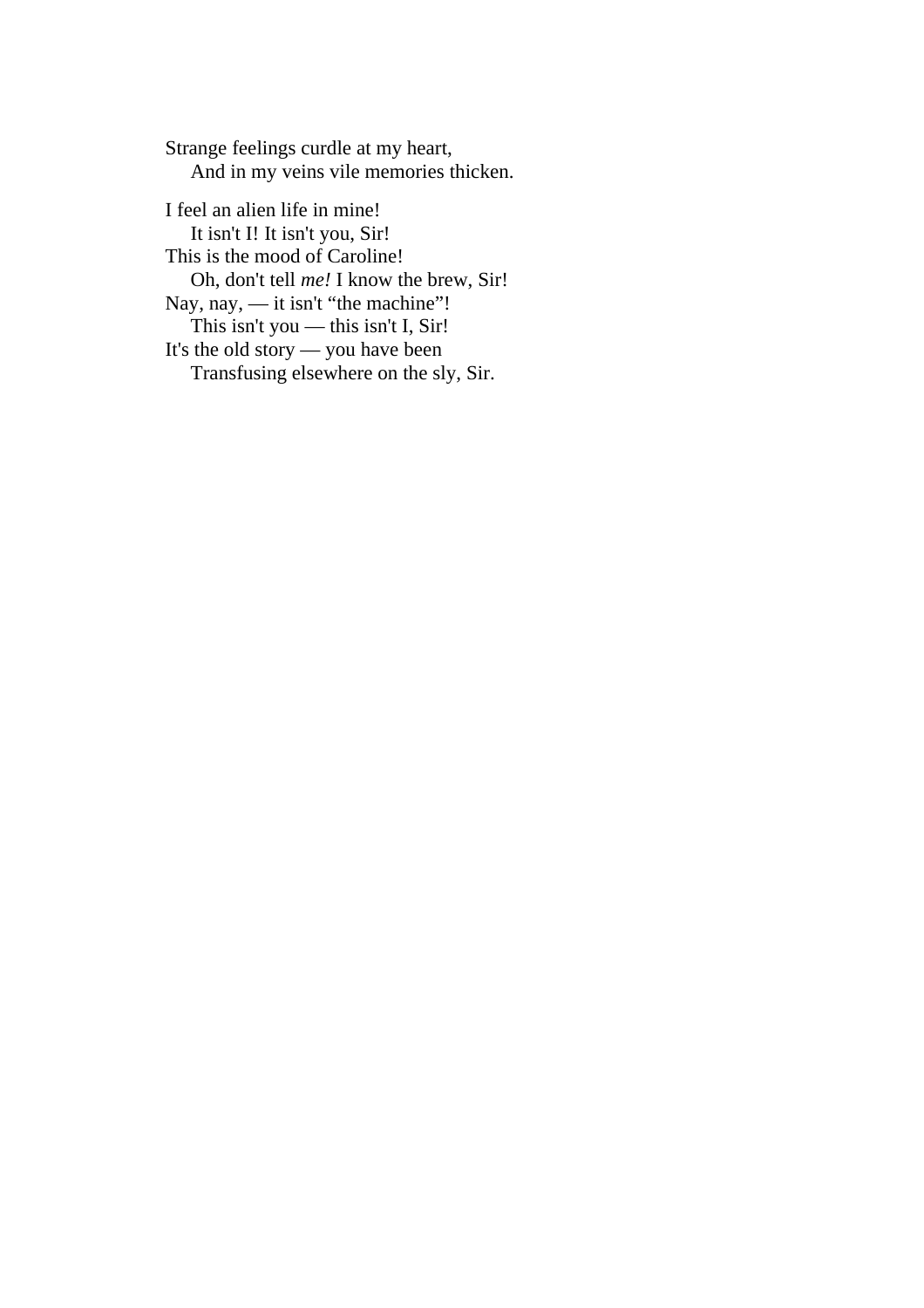# **On a Fork of Byron's.**

[One of a set in the possession of C. W. Pitts, Esq., Stanthorpe.]

LIKE any other fork. — No mark you meet with To point some psychological conceit with. An ordinary fork. A fork to eat with.

No individuality of fashion: No stamp of frenzy fine, or poet-passion: An article in no respect Parnassian.

No muse "with ivy never sere" hath decked it: In fact, it would be foolish to expect it. I question if the muses recollect it.

A plain straightforward fork; yet interesting, As to the world in general attesting That poetizing hinges on digesting.

A fork not standing on its merits merely, But, being Byron's, testifying clearly That verse and victuals are related nearly.

Quite genuine; crest and all; a fork to swear by: Some poet-stories doubtless hanging thereby, — Associations such as gold can ne'er buy.

For 'twixt the fork and the divine afflatus The links are perfect; there is no hiatus; Fork, stomach, brain, pen, — all one apparatus.

So when the food that on the fork ascended Grew into verse as with the brain it blended, The fork wrote just as truly as the pen did.

For though the fork the earlier resource is, Between the two no violent divorce is, — I hold them to be correlated forces.

Perchance the unsuspected ministration Of this same fork first set in circulation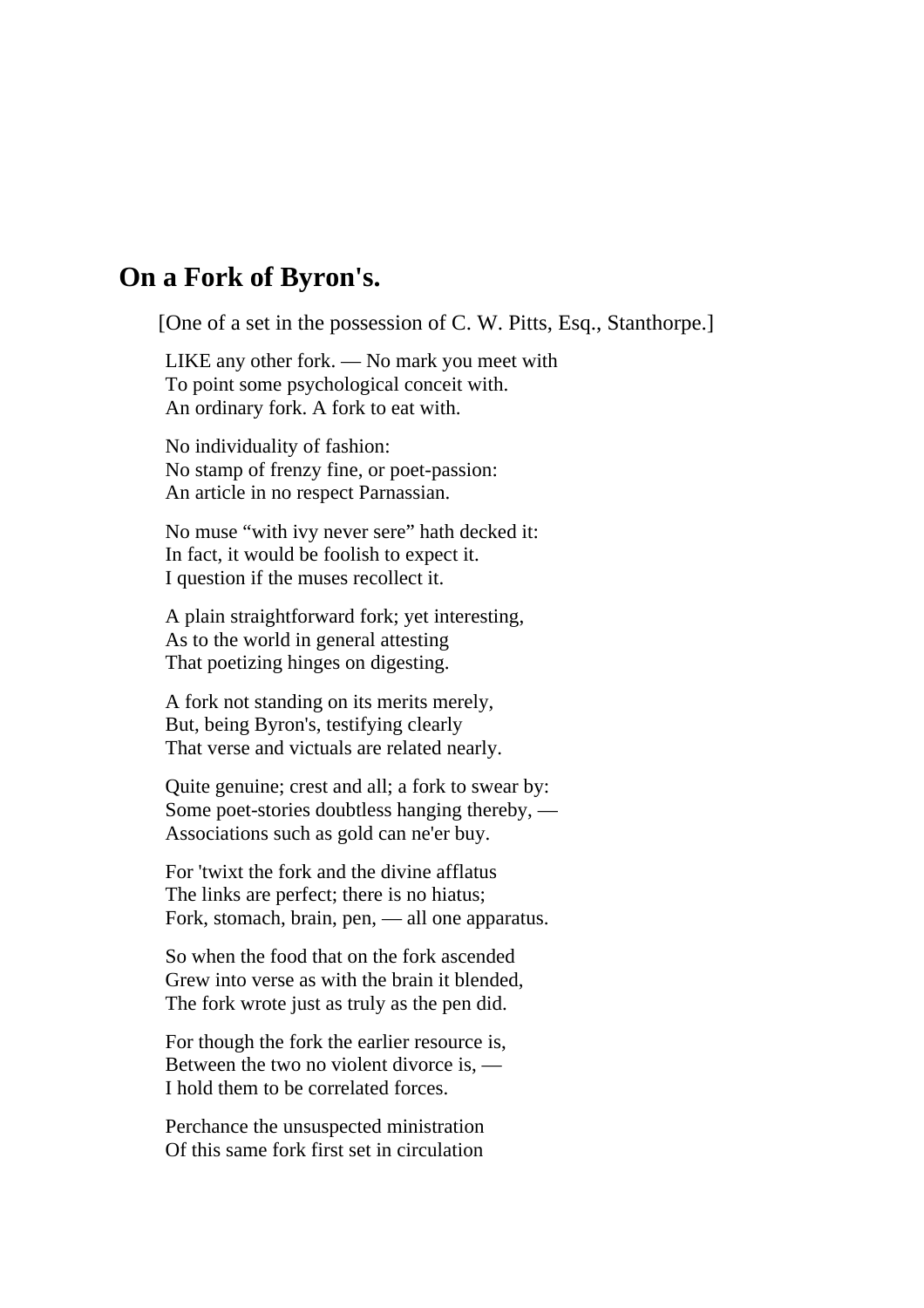The coinage of his rich imagination.

Perchance this very fork could give the clue to What many of the famous thoughts were due to, That now are part of me, and part of you too.

And if its prongs administered the fuel That working duly unto brain-renewal Kindled the thoughts that even yet fire *you* all, —

This very fork, — (unless I quite astray be, And you of unimpressionable clay be), — A factor in *your* moral product may be.

And musing thus, does not this fork begin to you To seem as consanguineously akin to you As if the bard himself had stuck it into you?

'Tis ever thus: what Genius consecrateth The nearest with the most remote collateth, Till meanest use on highest issue waiteth.

This salad, now, in which the fork I'm pressing, Wherein are all sweet savours coalescing — What subtle shoot of genius efflorescing

Flowered in the flavour of so rich a blessing? Is it that Byron's fork, some charm possessing, Transmutes the  $-$  stop a bit  $-$  Who did the dressing?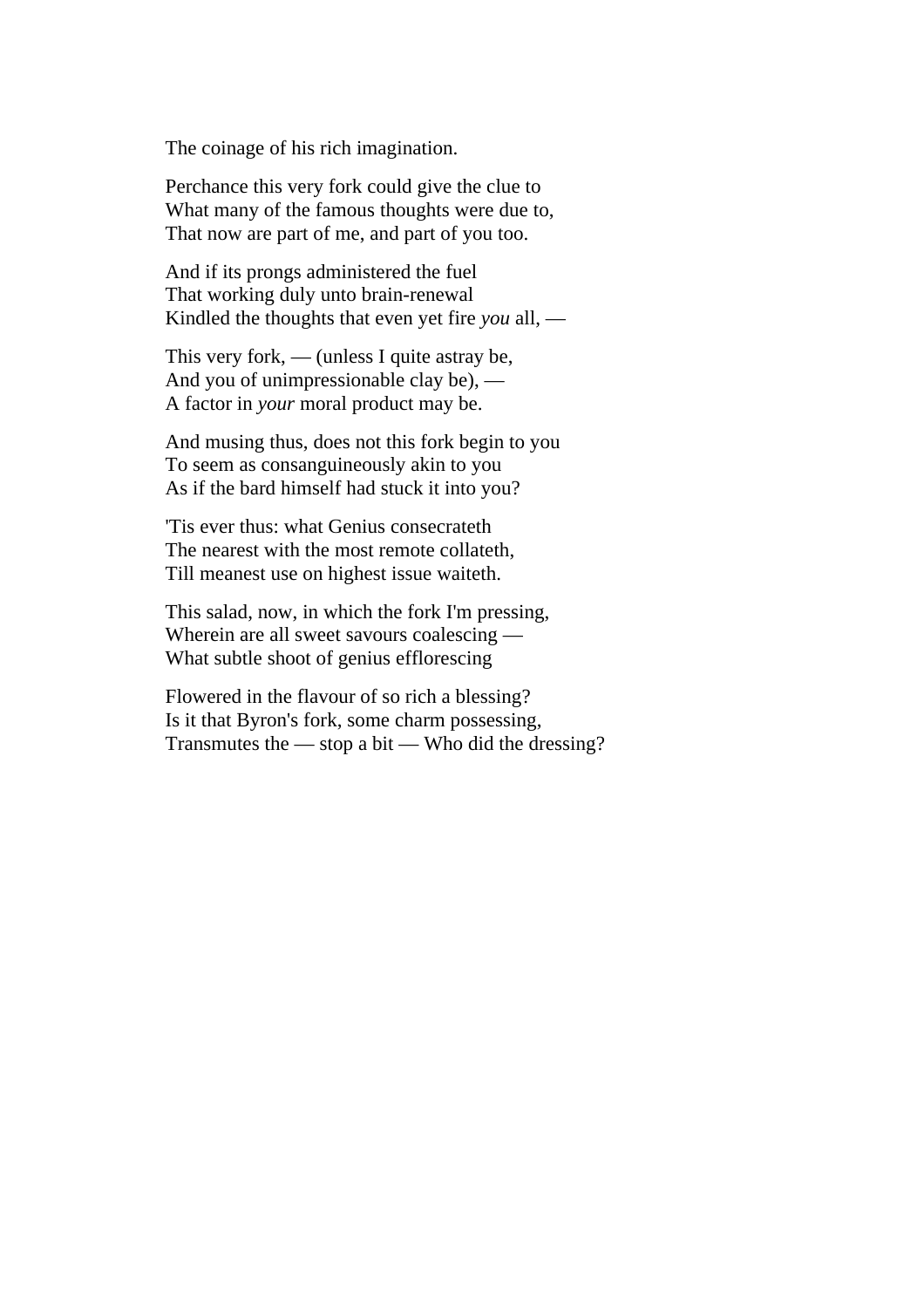# **Cape Byron.**

UPON the orient utmost of the land, Enfranchised of the world, alone, and free, I stood; before me, and on either hand, The interminable solace of the sea. A white-winged hour of heaven, a fugitive Of which the angels wist not, hither fled, Whose plumy, rustling whispers bid me live Its length of moments as if grief were dead. Oh memorable hour of beauteous things! The heaving azure melting into light; The chequered sport of fleet o'ershadowings; The nearer emerald curling into white; The shoreward billows merging each in each, To sunder yet again, fold, and unfold; The shining curve of far-receptive beach; The silvery wave-kiss on the gladdened gold; The grandeur of the lene old promontory; The distant bourne of hills in purple guise, Athrob with soft enchantment; high in glory The peak of Warning bosomed in the skies! Oh all too fair to be so seldom seen, This shadowy purple on the mountains sleeping — This sapphire of unutterable sheen — This beauty-harvest ever ripe for reaping! For what high end is all this daily boon, Unseen of man, in sightless silence spent? Doth lavish Nature vainly importune The unconscious witness of the firmament? Or is it that the influent God, whose breath Informs with glory sea and shore and hill,

His infinite lone rejoicing nourisheth Upon the beauteous outcome of His will?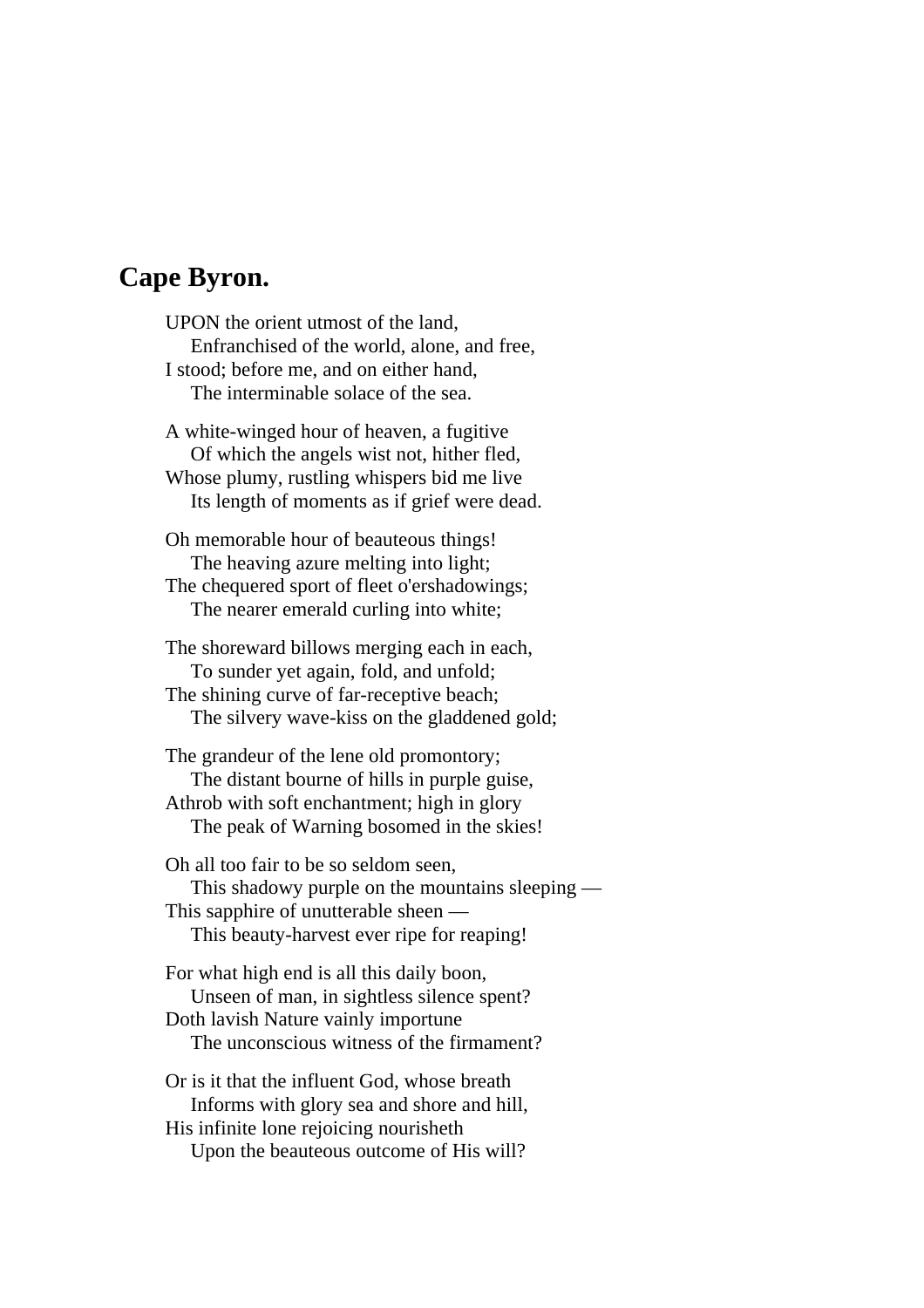Or is it but a patient waiting-while Against a day when many an eye shall bless, From lowly cottage and imperial pile, This wide tranquillity of loveliness; —

Against a day of many-thronging feet, Of virtues, valours, all that builds and saves — Of human loves responsive to the sweet Melodious importunity of waves?

I only know that this empurpled range, This golden shore, this great transcendent sea. Are now a memory that will not change Till I become as they — a memory.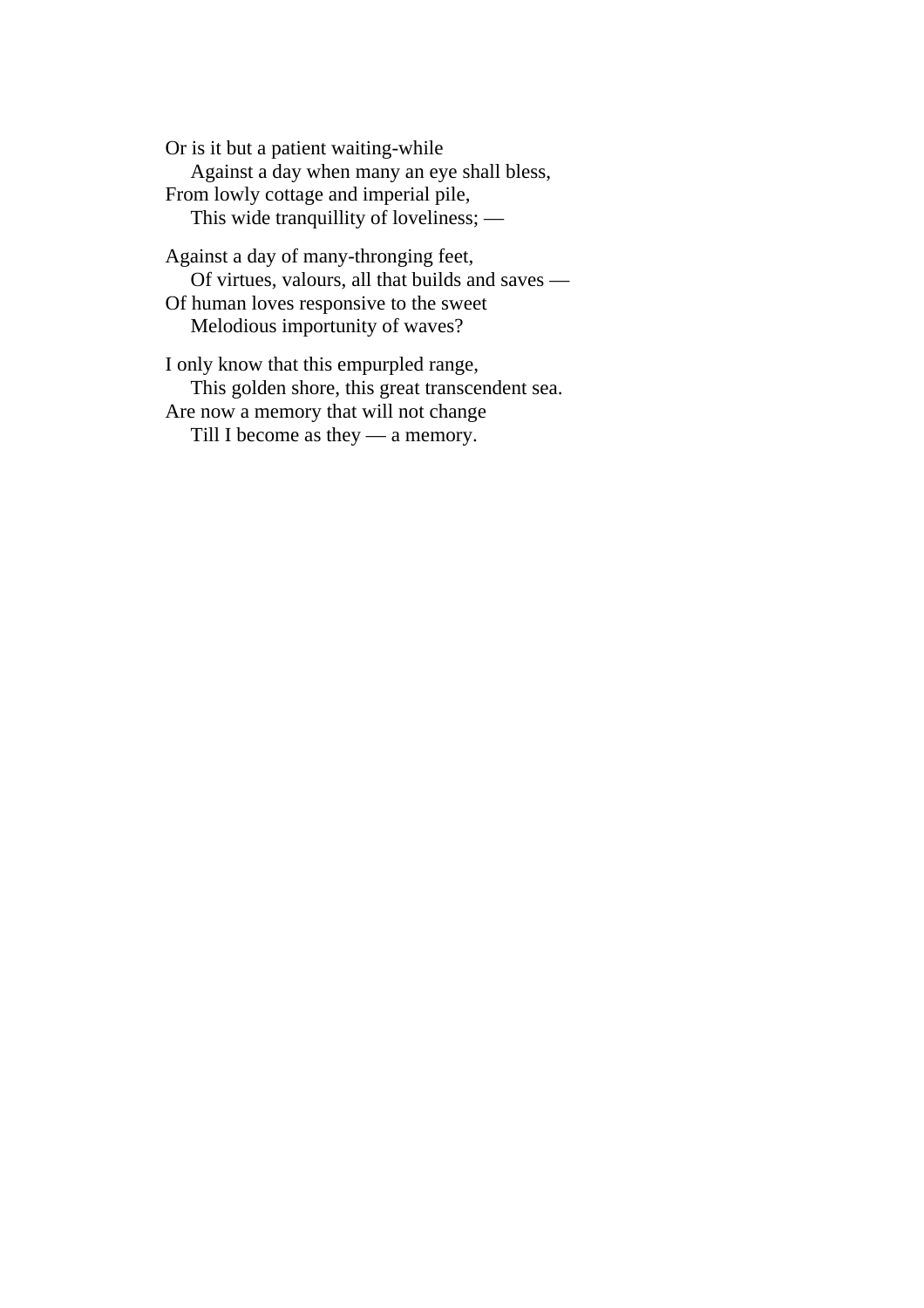# **For My Sake.**

| (Written in aid of the Children's Hospital.) |
|----------------------------------------------|
| <b>MATTHEW XXV. 40.</b>                      |

INASMUCH as ye gave ear unto the sighing Of the least of these the children of my care, — Of your love from death redeemed them, or in dying Stood between them and the shadow of despair; — "Inasmuch as when the little ones did languish, Ye put forth the hand to make their burdens light; — Inasmuch as when they lay on beds of anguish,

Ye were with them in the watches of the night; —

"All the joy ye brought to light when sorrow hid it Now awaits you, an exceeding great reward. As ye did it unto these, to ME ye did it; Enter ye into the joy of your Lord."

"Lord, when sought we out the children that did languish? When put forth the hand to make their burdens light? Lord, we wist not when they lay on beds of anguish, And we slept throughout the watches of the night.

"For our lives were full of trouble and of labour, And the night followed hard upon the day: Had we lingered with the children of our neighbour, Our own little ones had perished by the way."

"Inasmuch as though ye might not touch or tend them, Ye were with them in your love, to heal and save, — And were hands and feet to those who did befriend them, By the gold and by the silver that ye gave, —

"Find your treasure where your ransomed ones have hid it; Take it back a thousandfold for your reward. As you did it unto these, to ME ye did it; Enter ye into the joy of your Lord."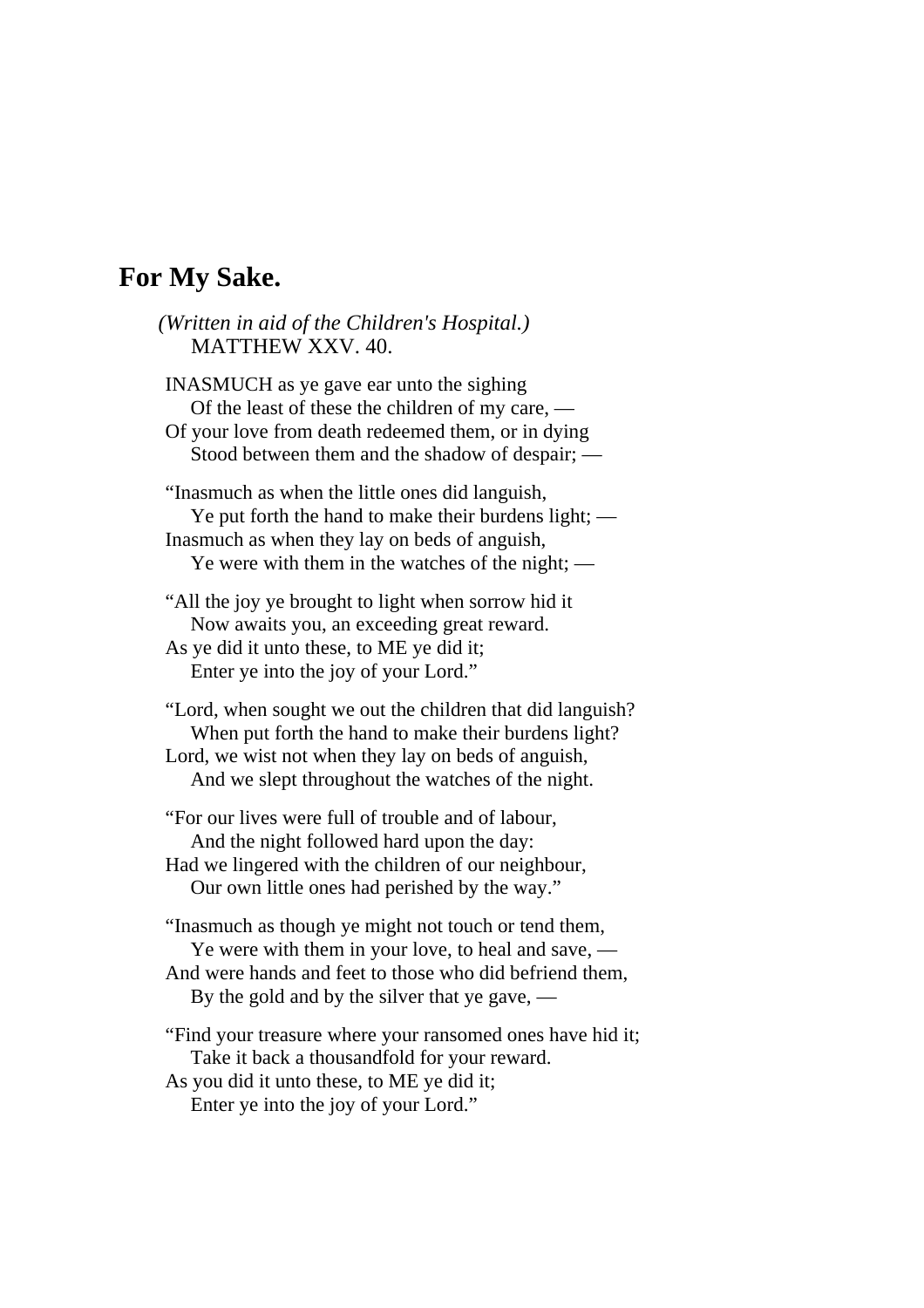# **The Boy Crusader.**

OH father, is that Jerusalem — Those walls and towers so strong?" "Ho, boy, we are yet in our own fair France, That is only Avignon." \* \* \* \* \* "Oh father, are these the Jordan's banks?

 Let us rest in those vineyards fair." "Ho, boy, these are only the banks of the Rhone, And we may not linger there."

\* \* \* \* \*

"Oh father, I fear them — the waves! the waves! Is Jerusalem over the sea?" "Ay, over the sea and then over the hills — But cling, my boy, to me."

\* \* \* \* \*

"Oh father, is that Jerusalem, Like a shell of gold in the bay?" "Nay, it is only Palermo, boy;

And this is Saint Rosalie's day."

\* \* \* \* \*

"Oh father, I feared the sea, but more I fear this burning sand." "Good cheer, my boy; take heart of grace; We tread upon Holy Land."

\* \* \* \* \*

"Oh father, can it be Holy Land, With all this blood and death?" "That was Acre we stormed, my boy;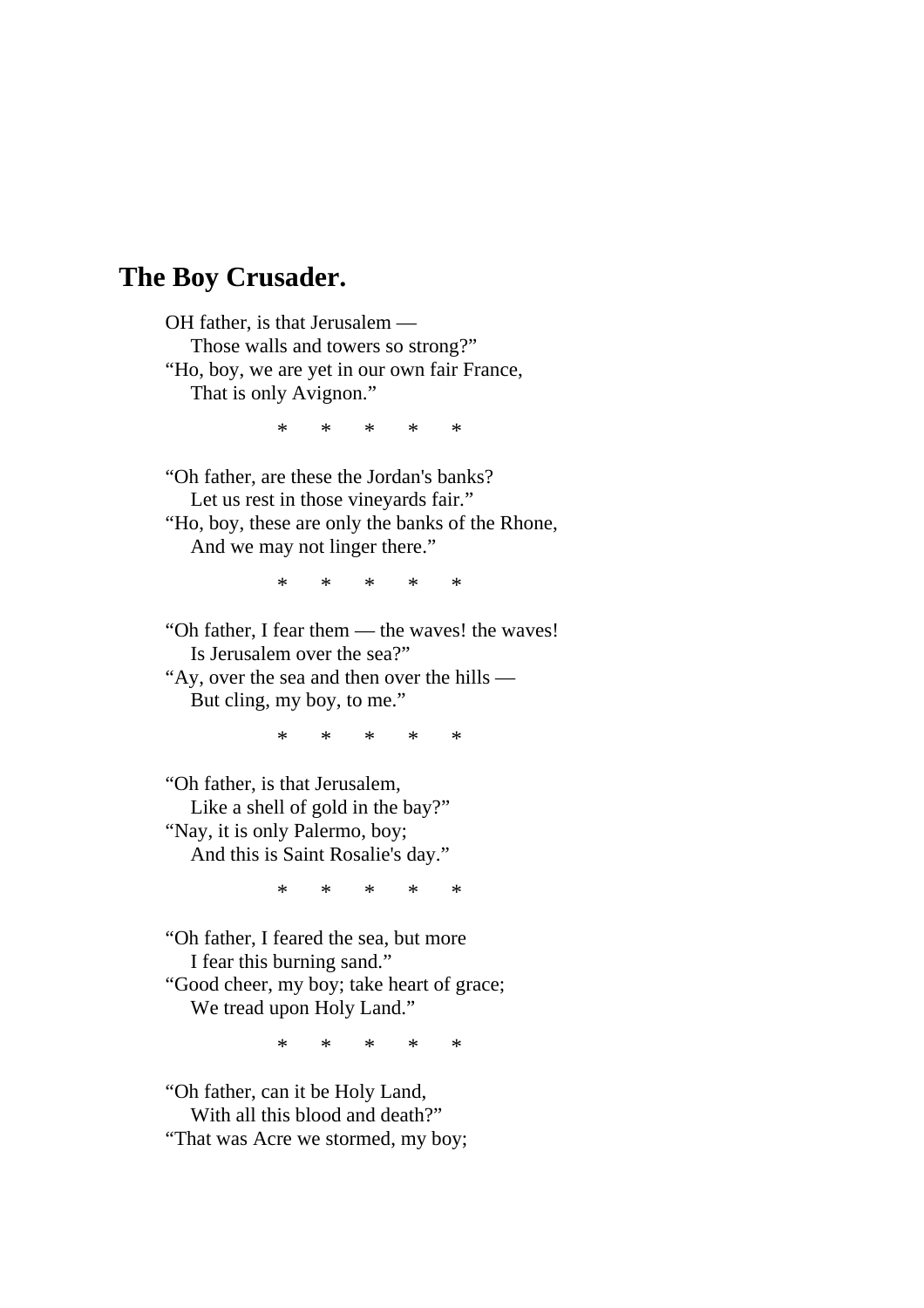Now let us to Nazareth."

\* \* \* \* \*

"Oh father, the hills are so high — so high! Is Jerusalem very far?" "Hush, hush, my boy, and I'll tell you the tale. Of the Kings who followed the Star."

"Oh father, the hills are so steep — so steep! Will Jerusalem soon be near?" "Boy, what had it been had you carried the cross, Instead of your father's spear!"

\* \* \* \* \*

"Oh father, I am weary and faint. This must be Calvary!" "Good cheer, my boy; but one hill more: Jerusalem is nigh.

"The men-at-arms have passed the ridge. Hark, boy, how the warriors sing!" "I only hear the sound of harps, And waters murmuring."

"Wake, boy, this is no time to fail! Oh best of happy hours! Behold at length Jerusalem — Its gates, and domes, and towers!"

"Father, I see Jerusalem, Ah, nearer than you deem!" "Your eyes are closed, you see it not, Or see it in a dream!

"Your eyes are closed, my boy, my boy! Your face is to the West!" "Father, I see it overhead, And, oh, so full of rest!

"There are little children clothed in white, And angels leading them; There are streets of gold and gates of pearl! At last — Jerusalem!

"And our little Marie is beckoning me,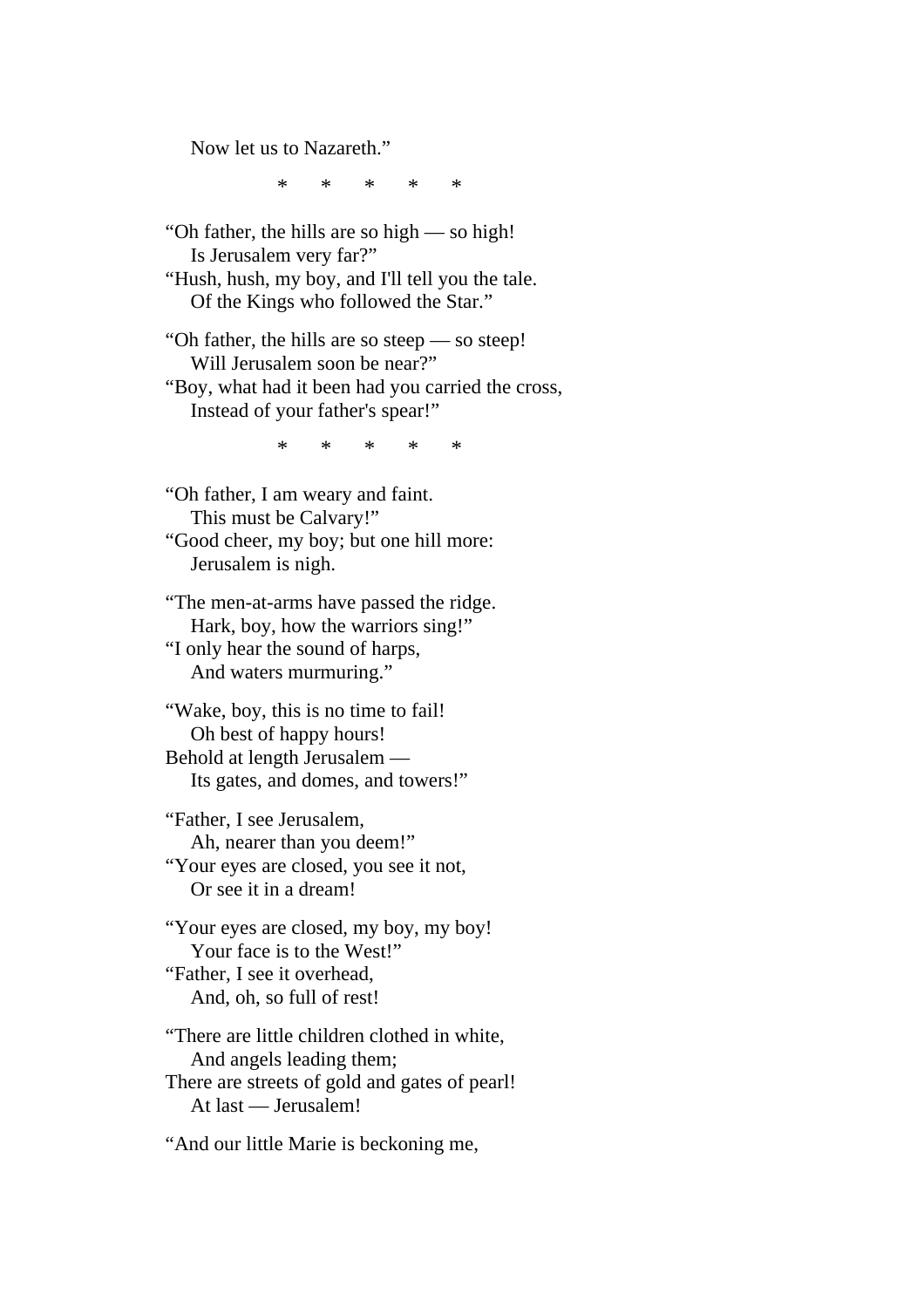In her hand a diadem. Father, I must go on before: We'll meet in Jerusalem."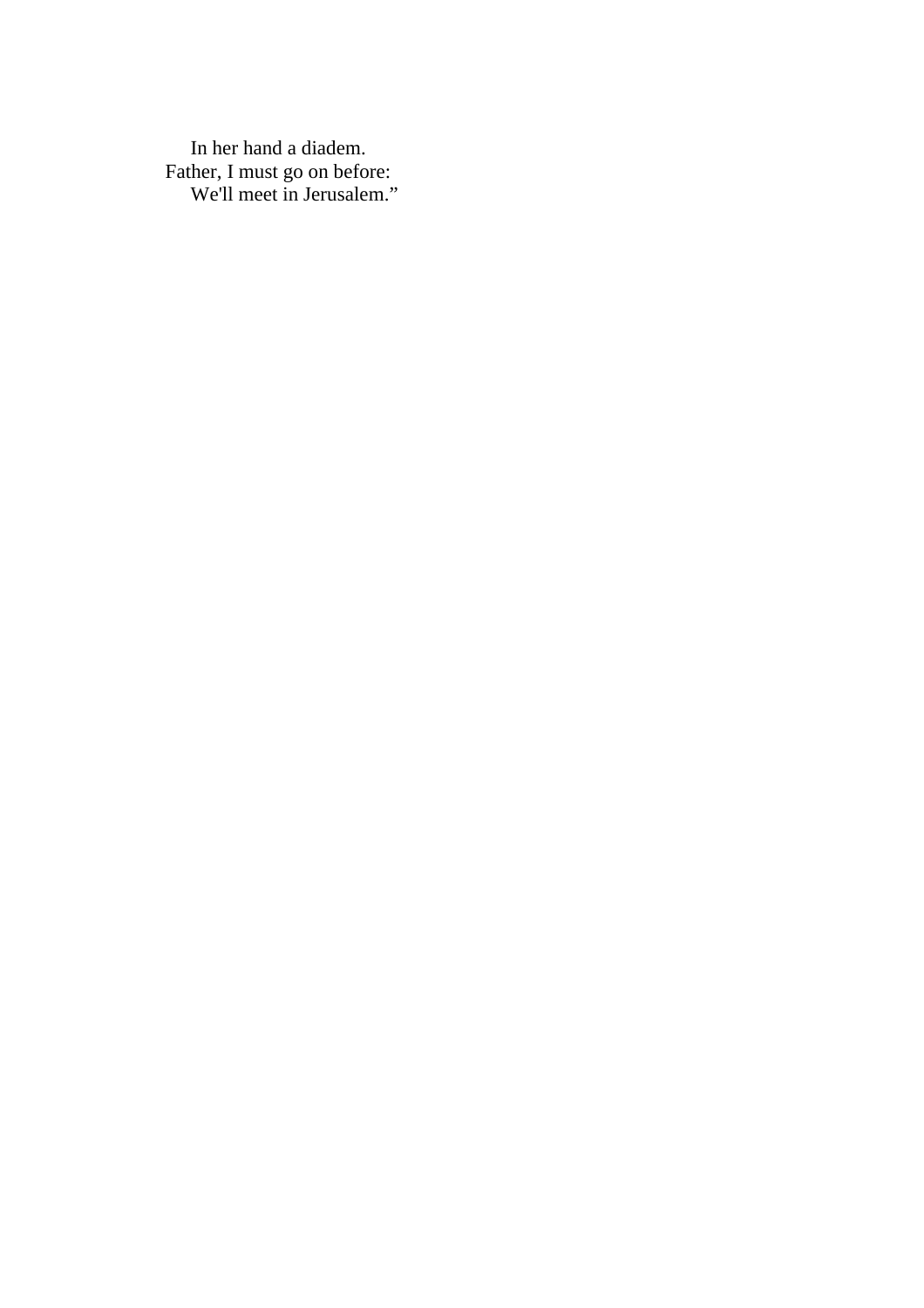# **The Goths in Campania.**

 *(Placidia, in the Tent of Adolphus.)* I.

I AM not a Roman when he looks upon me With those mild eyes of unaccustomed blue; Woman, not Roman, when his strong embraces Crush me with rugged promises of love, Time was, ere yet the Gothic trump had broken The dream of that inviolate majesty Whose very sleep was empire — Rome its pillow — Its couch, the world — its overhanging, heaven; Time was, when only words of courtly homage Brought to mine ear the import of such praise As had bestirred Divinity to wonder That men should deem it of so high account, When careful speech of long premeditation Lost grace and aptitude in present awe; When lips, late ruddy with the blood of Caesars, Grew white in rash petition for such boons As gods had smiled at — unrewarding favour, A word, a look, yea, even indifference, As if in me the fear of adverse fortune Had recognized some godhead of caprice. But when the sun shone in the palace garden, And May was in the roses and in me, And all my soul cried out for what it had not, To crown the life of summer and my own, Honorius' sister, Theodosius' daughter, Placidia, I, of Roman maidens first, Had welcomed fellowship and clasped intrusion; — Yet no man asked my heart, no man my love. None to the longing of my life made answer; None broke the still Imperial solitude With sweet audacity of hardy wooing; None wronged the princess by the woman's right. Such time had been, until this bold Adolphus With warrior-laugh o'erleaped prerogative,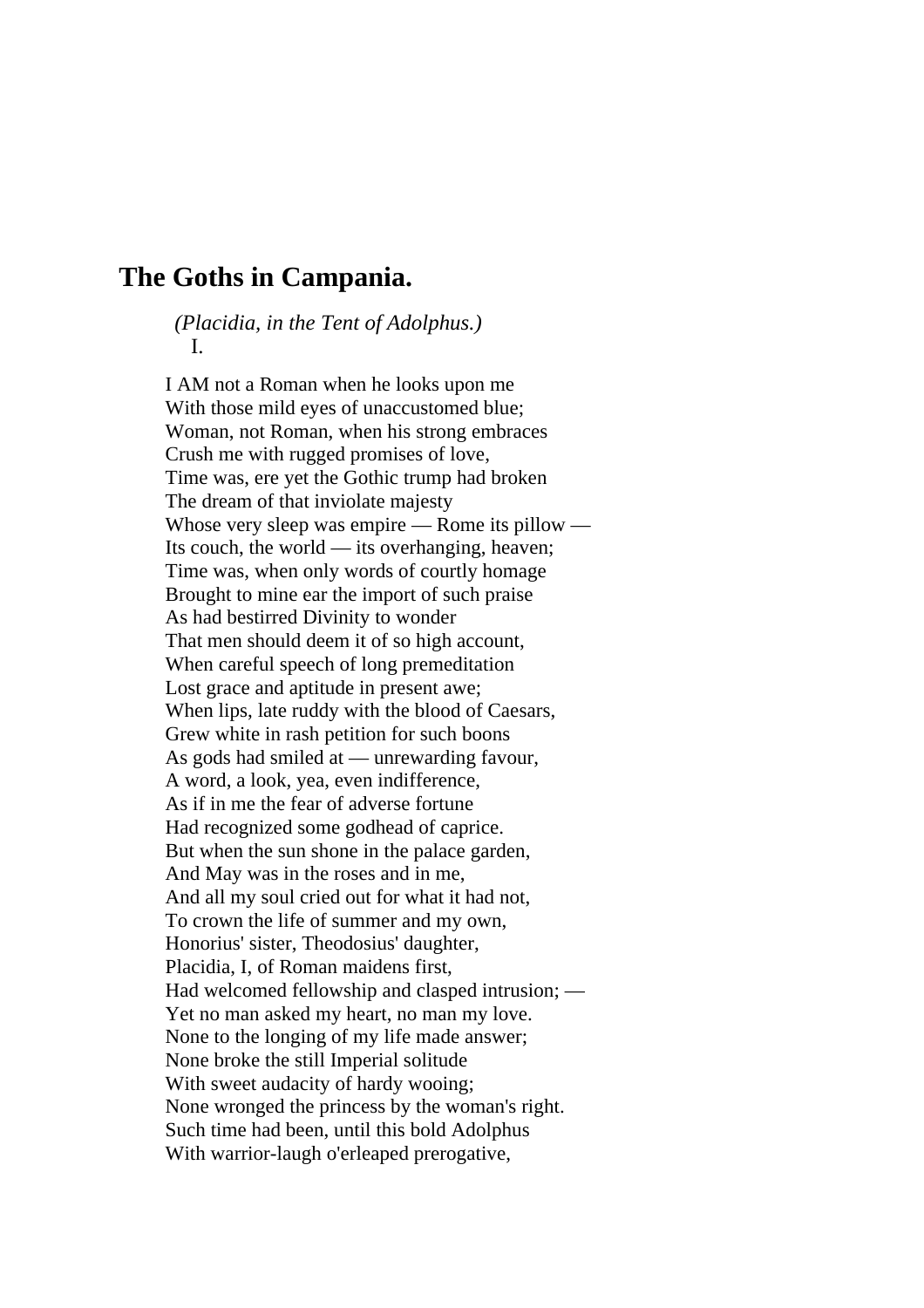And caught me for a spoil beneath his buckler, The princess captive, but the woman free. A dreary code of law inscribed in purple Had been the record of Placidia's years, But that this Goth from out the Boreal lustre Of his blue eye shed heav'n upon the page, And wrote in crimson characters of triumph The story of a glad captivity. For in restraint of foot I leaped to rescue From golden chains and regal servitude; And this my durance is a fond redemption That makes me free to love, and to be loved.

 $II$ .

Yet there are moments, when as now he slumbers Beside my feet, 'mid these disorder'd spoils That make my prison-tent a Roman rain — Fierce moments of resurgent memory, Full of rebuke of race and name forsaken, And peopled with the spirits of the past. Oh, it doth wrench me when his heedless fingers, Circling the chalice in Faternian dreams — The golden chalice that my father drank of, Enriched with his own emblems, priceless work, Gazing whereon his well-instructed spirit Enhanced the vintage with the pride of art — Relax and glide adown the rare embossment, Until they touch that laurelled head, whose nod, More than of Jove, shook not Olympus only, But Jove himself, and all his kindred gods. Then daughter, sister, princess, rise within me, A trinity abhorrent of itself — That other self, which, when Adolphus sleepeth, Sleeps, and, when he awaketh, wakes to him.

#### III.

Why should the spirit of my father vex me? Or what allegiance owe I unto him Who dwells apart, inglorious in Ravenna, And could not, if he would, renew my state? I see them not, and wherefore should I deem me So much beholden to the unbeheld? I hear them not; shall I be answerable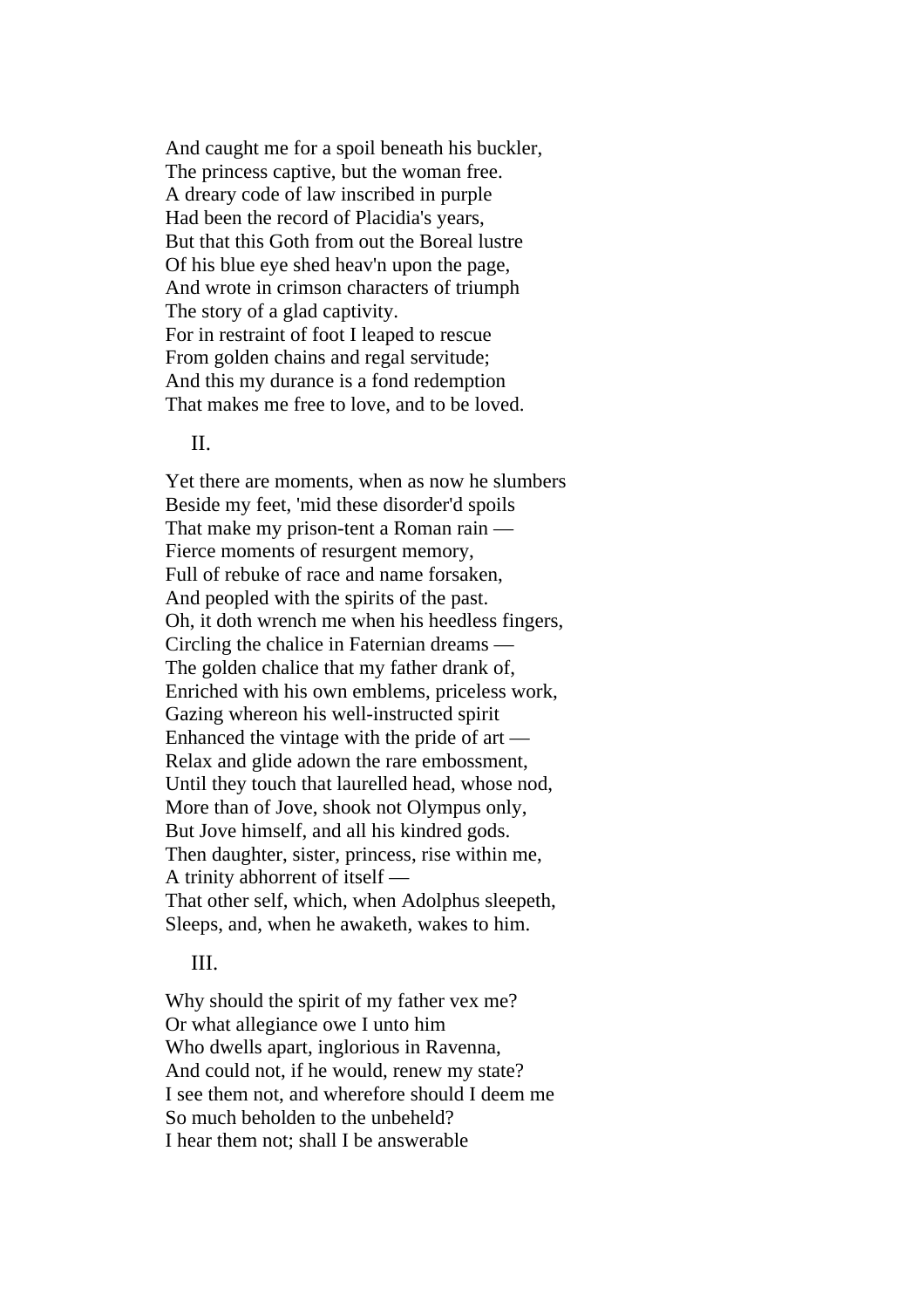To irresponsive death and voiceless sloth? They touch me not; can unembracing shadow With close assurance compass me about? Nor eye, nor ear, nor any sense declares them, Unseen, unechoing, uncomforting: But eye, and ear, and every sense is captive, And thrall for ever to the comely Goth. Why should the spirit of my father vex me? Behold, I give to him a worthier son! And though he be barbarian who woos me, The Roman bride shall wed his heart to Rome.

#### IV.

One thing I owe — beyond all ransom precious — To father, brother, and Imperial name, The chastity that makes me worth the winning, A virgin love unstained of force or guile. For this I thank thee, Theodosius, father; For this, Honorius, thy fraternal name; Nor thee the less, thou sleeping soul of honour, That no barbarian art in sense of law. For this, to silk and purple, crowns historic, Goblets of gold and priceless spoil of pearl — To all the glories of the cunning workman, Sculptured, or graven, or inlaid with gems — To all the glittering legacies of triumph, And hoarded trophies of a thousand years — To all the wealth of harvest, pasture, vintage, To corn and cattle, oil, and spice, and wine — Yea, to the sacred things of God, most welcome! Since thou hast kept *me* sacred, even from thee. The noon consumes me in the thick pavilion, Yet I am fain of close-drawn solitude, Lest I should look upon the godless riot, That, once seen, haunts me like a dream of shame. For all around the large-limbed Goths were lying Beneath the plane-trees — yet but half-perceived 'Mid soft entanglement of arms and tresses By captive beauty wreathed around its lords; The pride of Romans, daughters of great houses, Hiding their faces from my pitying gaze In hideous refuge of barbarian bosoms . . . God pardon them the wrong He hindered not!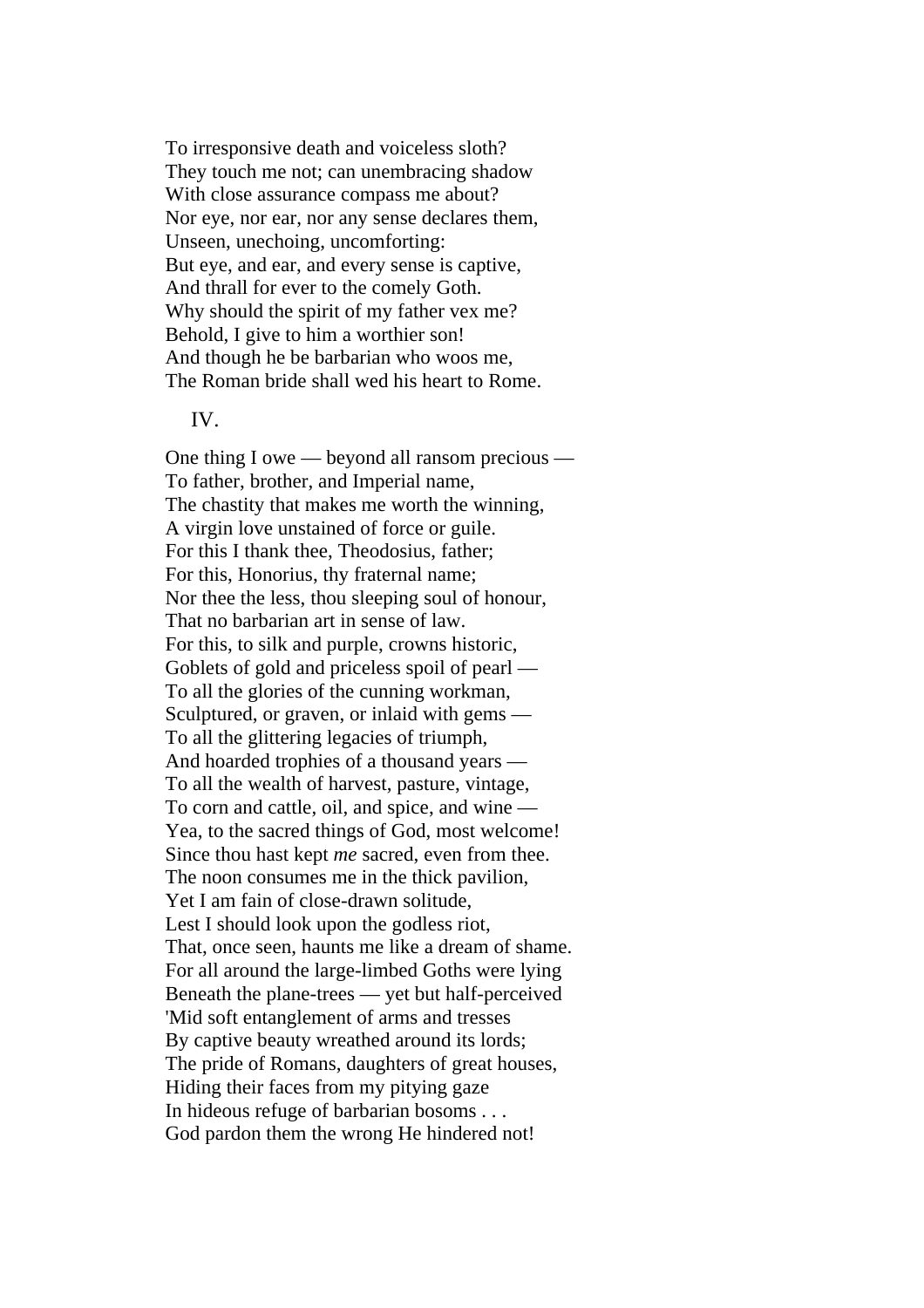God take my thanks for what is more than empire, And speed the warrior whom no greedy haste Hath spurred beyond the pace of loyal loving, The pure caress, and broken utterance Of mingling tongues half-learnt in march of conquest — To which the ordered flow of Roman speech Is feeble — rich in sweetest hesitations, And wishful voids of tongueless eloquence. He stirs, and this pavilion's girth becometh My orb of lands, and hallowed round of love. He wakes, and country is a dream forgotten: Where thou, Adolphus, art, there is my Rome.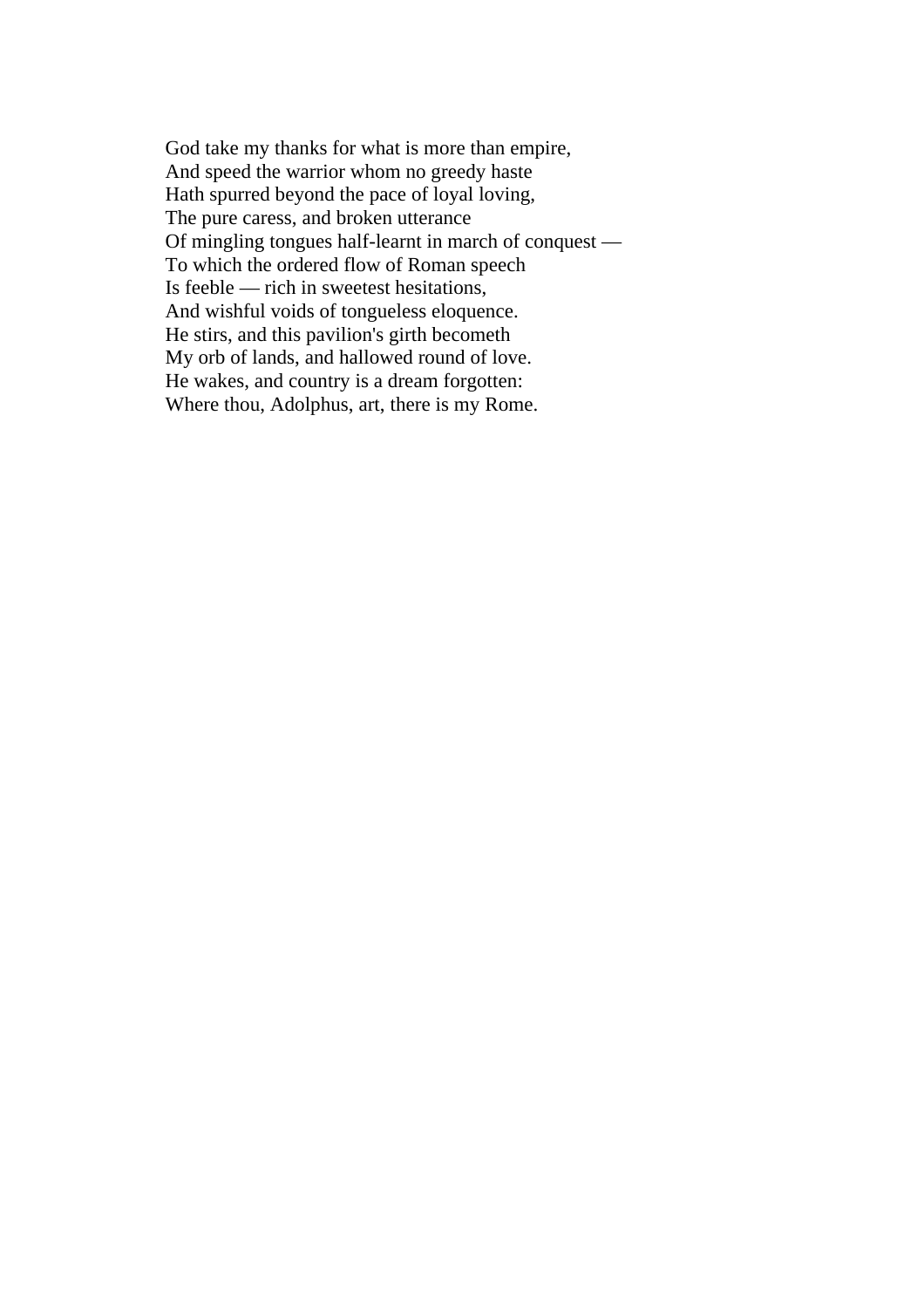# **Marsupial Bill**

# A CHRISTMAS STORY. \*

## **1**

IT was the time when geese despond, And turkeys make their wills; The time when Christians, to a man, Forgive each other's bills; It was the time when Christmas glee The heart of childhood fills.

# **2**

Alas! that, when the changing year Brings round the blessed day, The hearts of little Queensland boys Wax keen to hunt and slay, — As if the chime of Christmas time Were but a call to prey.

## **3**

Alas! that when our dwellings teem With comfits and with toys — When bat and ball and wicket call To yet sublimer joys — Whatever can't be caught and killed Is stale to certain boys.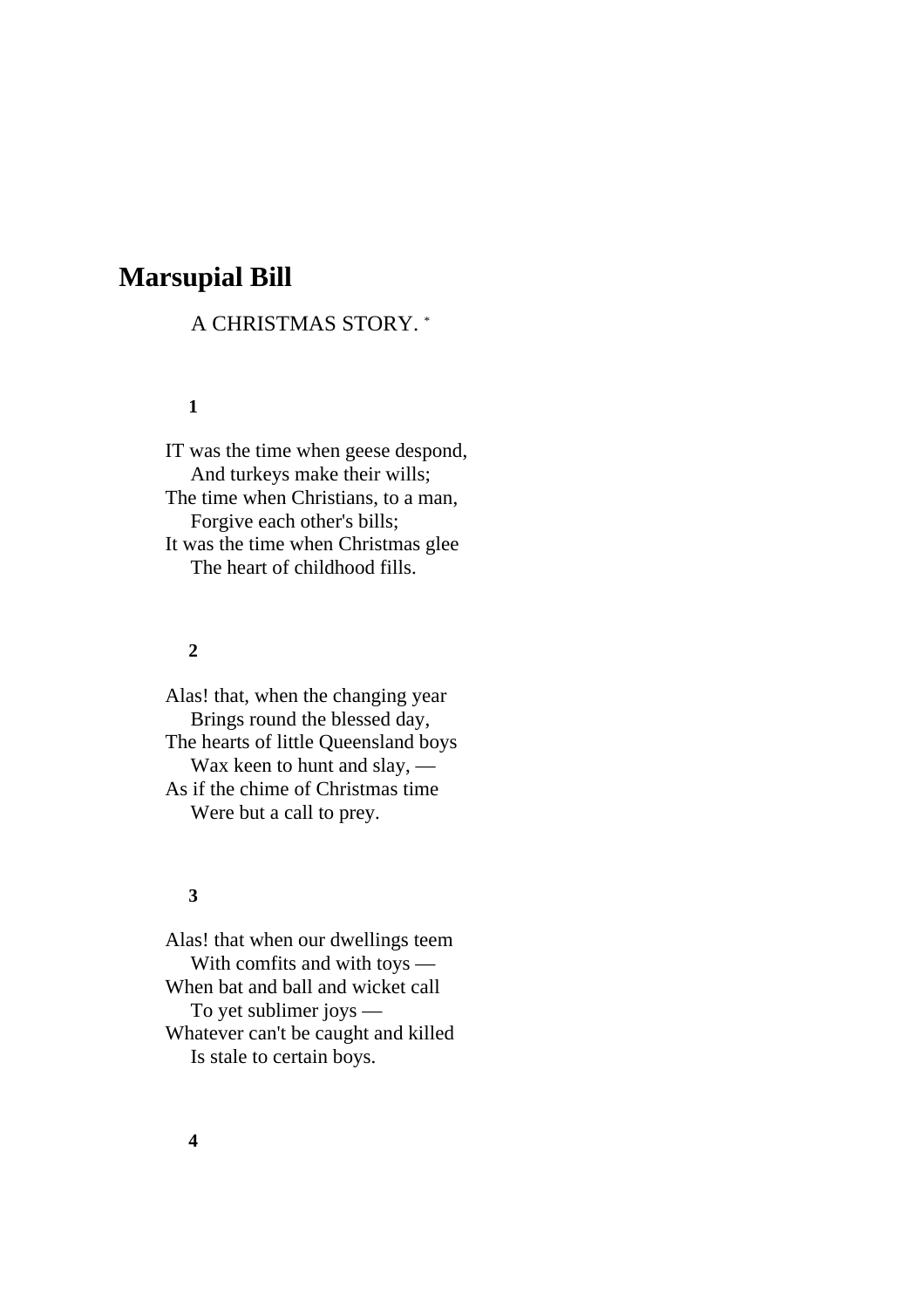Strange that, with such instructive things From which to pick and choose, With moral books and puzzle maps That "teach while they amuse," Some boys can find no pleasure save In killing kangaroos.

#### **5**

Where Quart Pot Creek to Severn's stream Its mighty tribute rolls, There stands a town — the happiest town, I think, betwixt the poles; And all around is holy ground; In fact, it's *full* of holes.

# **6**

And there, or thereabouts, there dwelt (Still dwells, for aught I know) A little boy, whose moral tone Was lamentably low; A shocking scamp, with just a speck Of good in embryo.

## **7**

His name was Bill; to wallabies He bore an evil will; All things that hop on hinder legs His function was to kill, And from his show of scalps he won The name, Marsupial Bill.

# **8**

His face and form were pinched and lean, And dim his youthful eye: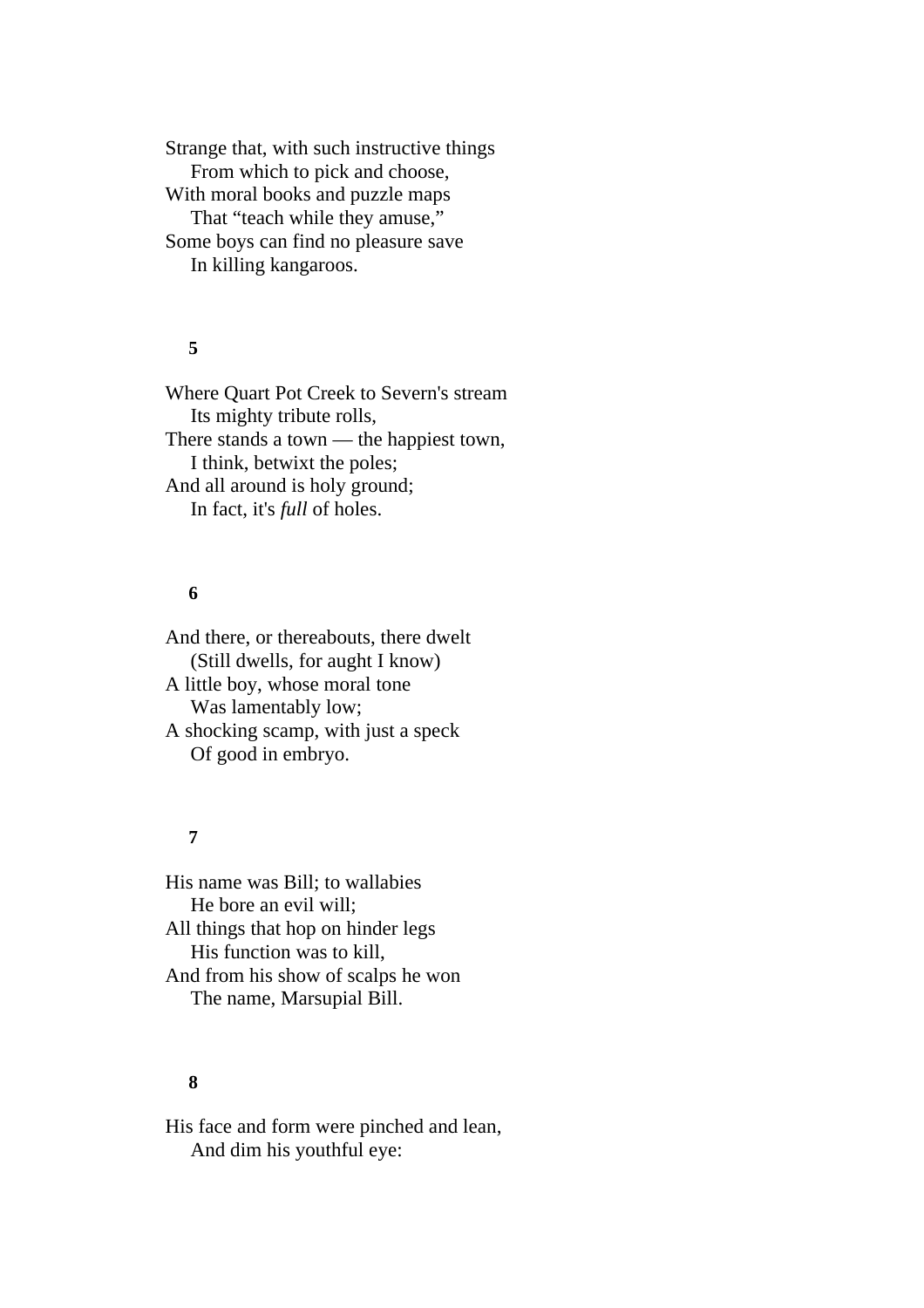'Tis well that growing Queensland boys Should know the reason why; — My little lads, 'twas all along Of smoking on the sly.

## **9**

Through this was William small and lean, Through this his eye was dim, Nor biceps rose on nerveless arm, Nor calf on nether limb; — Ye growing boys and hobbledehoys, Be warned by me — and him.

#### **10**

His elevated shoulders stood But little way apart; His elbow joints — Oh, poor avail Of mere descriptive art! I would I had an artist man To show them William's "carte"!

## **11**

And should you ask how such a one A mighty hunter grew, So many flying does outsped, So many boomers slew — Bill owned a canine mate, to which His victories were due.

# **12**

A brute so complex that he set "The fancy" all agog; Of breed that ne'er found name in exhibition catalogue! Oh, would I had an artist man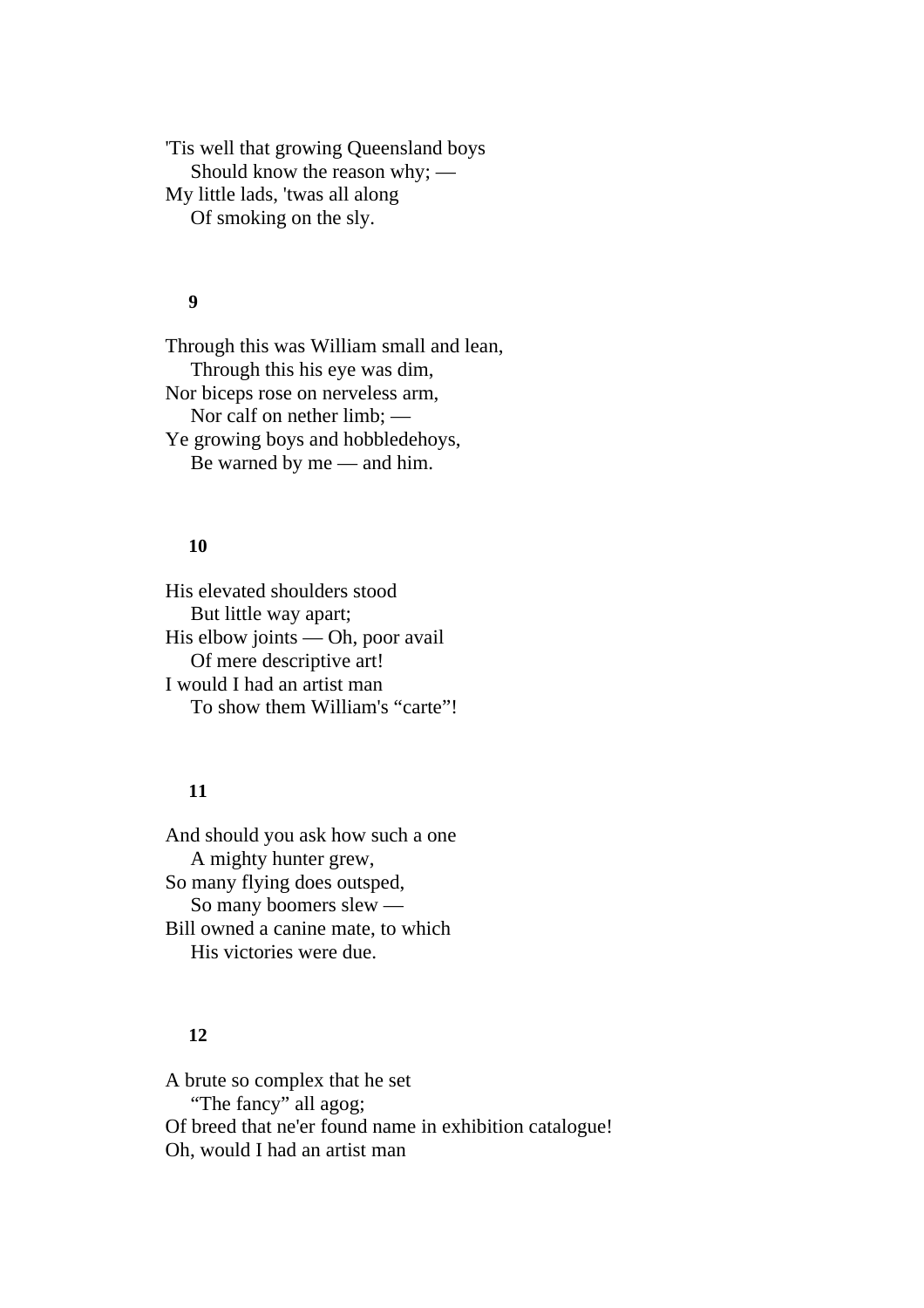To show them William's dog!

#### **13**

On Christmas-eve, at set of sun, A hollow tree he sought; A match, a scratch, a puff, and Bill Was lost in smoke and thought, And "all his battles o'er again" In fervid fancy fought.

#### **14**

No ha'penny thing, no penny thing, No thing of common clay Such brilliant memories evoked, With hopes as bright as they — It was his father's Sunday pipe That Bill had stolen away.

#### **15**

For many a time and oft had he Admired the wondrous bowl, The stem, the mouthpiece, and the *tout Ensemble* of the whole, Until desire of it had grown A portion of his soul —

## **16**

Until desire o'ergrew the fear Of kick, or cuff, or stripe. That eve, when Bill stepped forth from home The guilty scheme was ripe — His right-hand trouser-leg concealed His father's Sunday pipe.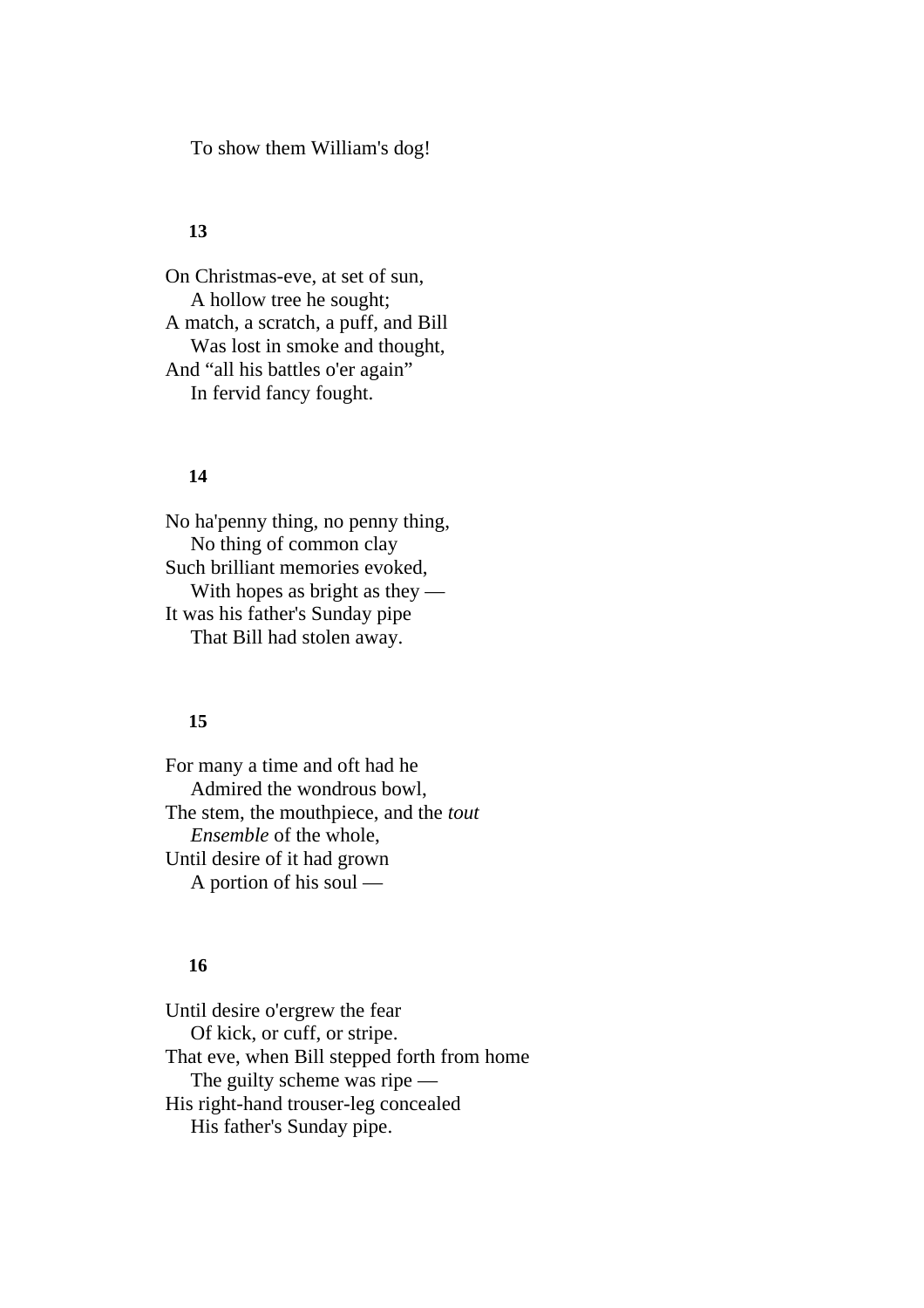And now within a heaven of smoke Against the tree he leant, The while the mellow influence Through all his vitals went, And for the first time in his life He knew what meerschaum meant.

## **18**

So subtly stole the influence His inmost being through, He did not mark the sudden bark That signalled kangaroo, Nor noted that his constant mate Had vanished from his view.

#### **19**

His mind and eye were on the pipe, And he had just begun To count how many scalps would go To purchase such a one, — When turning round his head, he saw, Against the setting sun,

## **20**

A Boomer! . . . and, as when the waves Close o'er a drowning head, Sudden the whole forgotten past Before the soul lies spread, And all the charge-sheet of a life In one brief glance is read —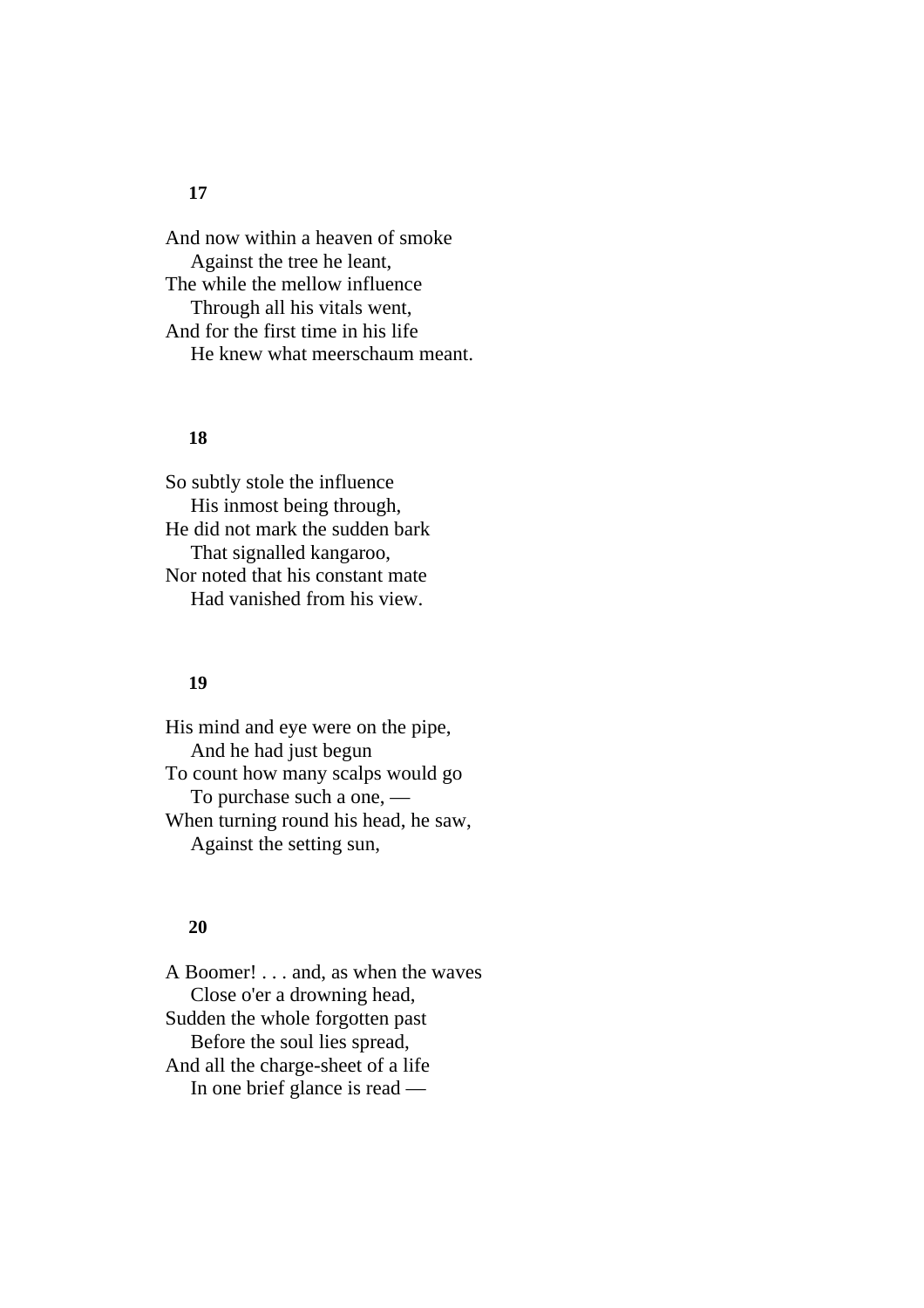Ev'n so in instant tumult thronged, About his wildered mind, A thousand shapes of wounded things, Of every size and kind; And some were scalped, and some were maimed, And some were docked behind.

## **22**

The kangaroo, the wallaroo, The wallaby was there; The 'possum jabbered in its fright, Sore wept the native bear; The stricken paddamelon moaned Its ineffectual prayer; The battered 'guana fixed on him Its dull remonstrant stare; While tail-less lizards swarmed and crawled About him everywhere; And limbless frogs denounced him with The croaking of despair; And tortured bats with ghostly wings Clung to his stiffened hair; — But suddenly the vision passed, And Bill became aware That he was in the Boomer's arms, And bounding through the air.

## **23**

Hop, hop, they went o'er broken wilds, Where, stacked in many a mound, The hoards of clay-embedded ore Rose grimly all around: — Unheeding miners' rights, they jumped A claim at every bound.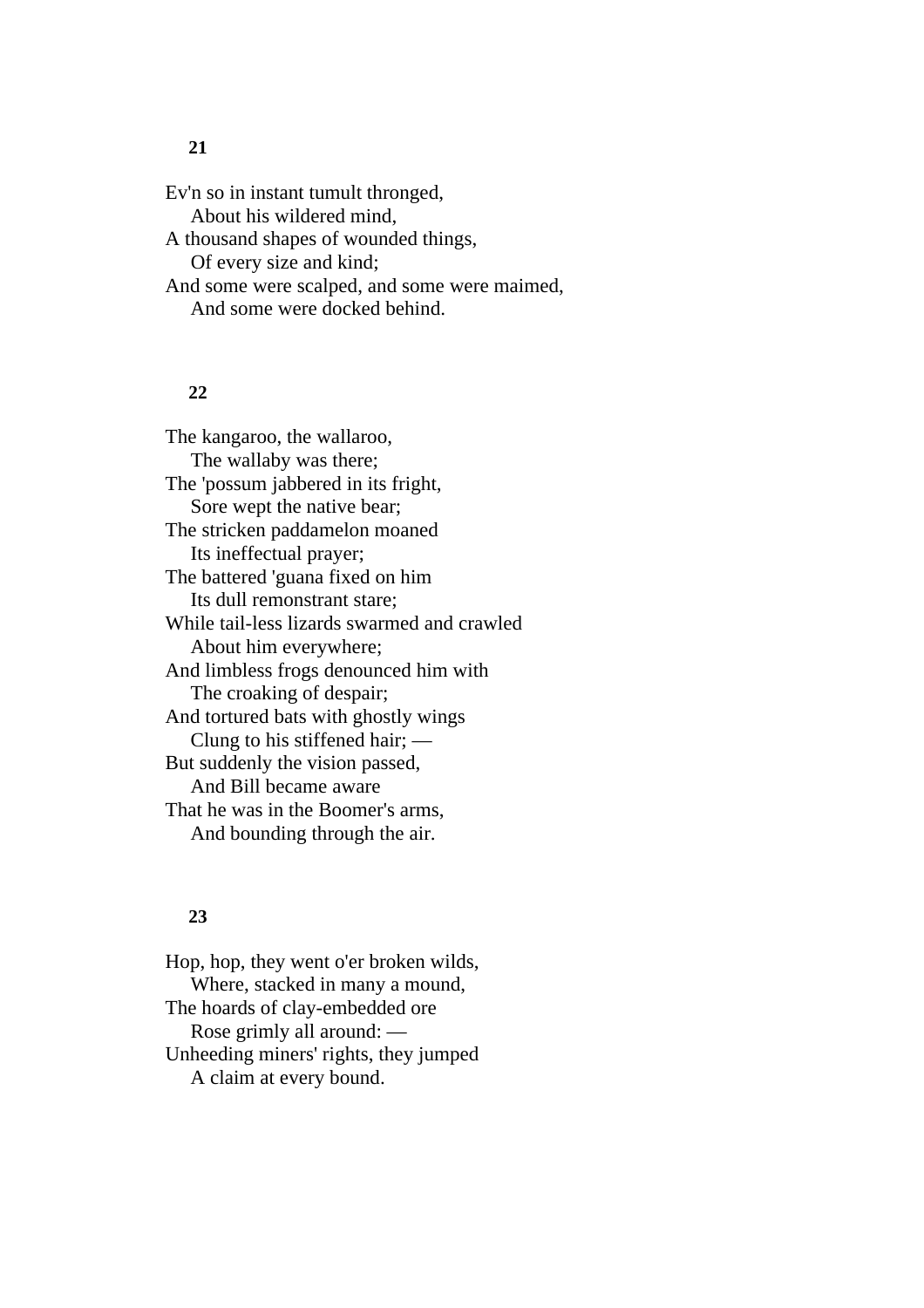Then on o'er wastes so very bare That even "stripping" ceased; And as they neared the hill countrie The frightful pace increased; Nor granite slope nor timbered ridge Told on the tireless beast. The sun went down, the full-orbed moon Came swimming up the East, Nor yet the "old man" slackened speed, Nor yet his prey released.

## **25**

Still on and on, till from a cliff A sentry challenged near, — Though what the challenge or reply No mortal man may hear; We only know that for a sign Each drooped his dexter ear.

### **26**

Whate'er it meant, the "old man" checked His onward course thereat, Dropped Bill, and dragged him by the wrists Across a wooded flat, To where the KANGAROO-GEMOT In full assembly sat.

#### **27**

Ringed by the fathers of the tribe, Surrounded yet alone, The Bossaroo superbly posed Upon a granite throne — A very old "old man" who had Four generations known.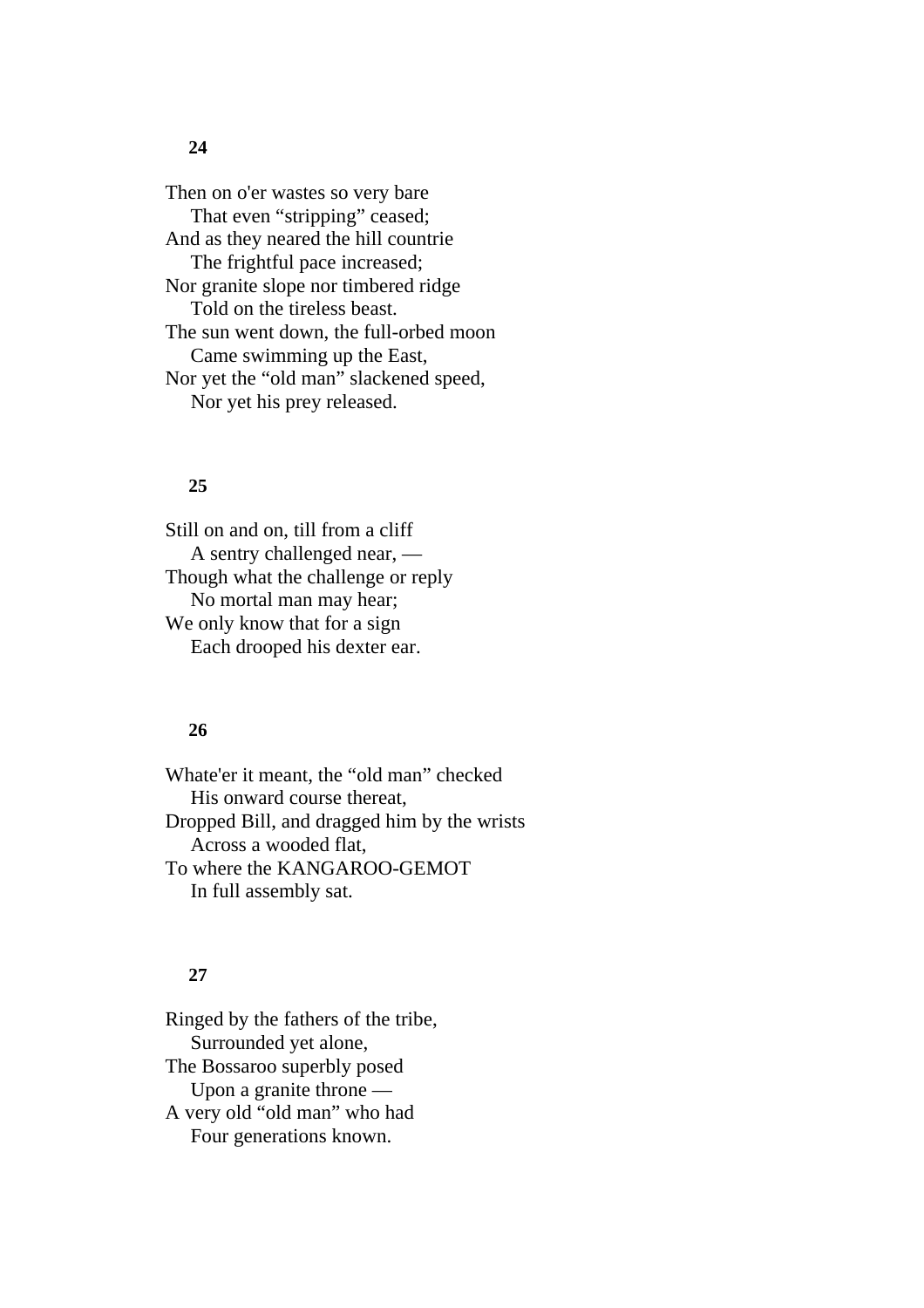# Upon his mournful eye the woes Of all his race were writ; Yet age and sorrow had not dimmed His majesty a whit; — And, oh, his metatarsal bones Displayed the real grit!

## **29**

Nor unattended sat the sires; Behind them crouched their mates; Nor kangaroos alone composed The Congress of the States, But all proscribed marsupial breeds Had sent their delegates.

#### **30**

Lo, at a signal from the boss The serried ring gave way, And through an opening in the throng The captor dragged his prey, Bowed to the chair, then called to aid A strapping M.L.A.

## **31**

And thus, betwixt a double guard, The prisoner found his place; And all around were wrathful eyes Without a gleam of grace; — One wide concatenated scowl Was focussed on his face.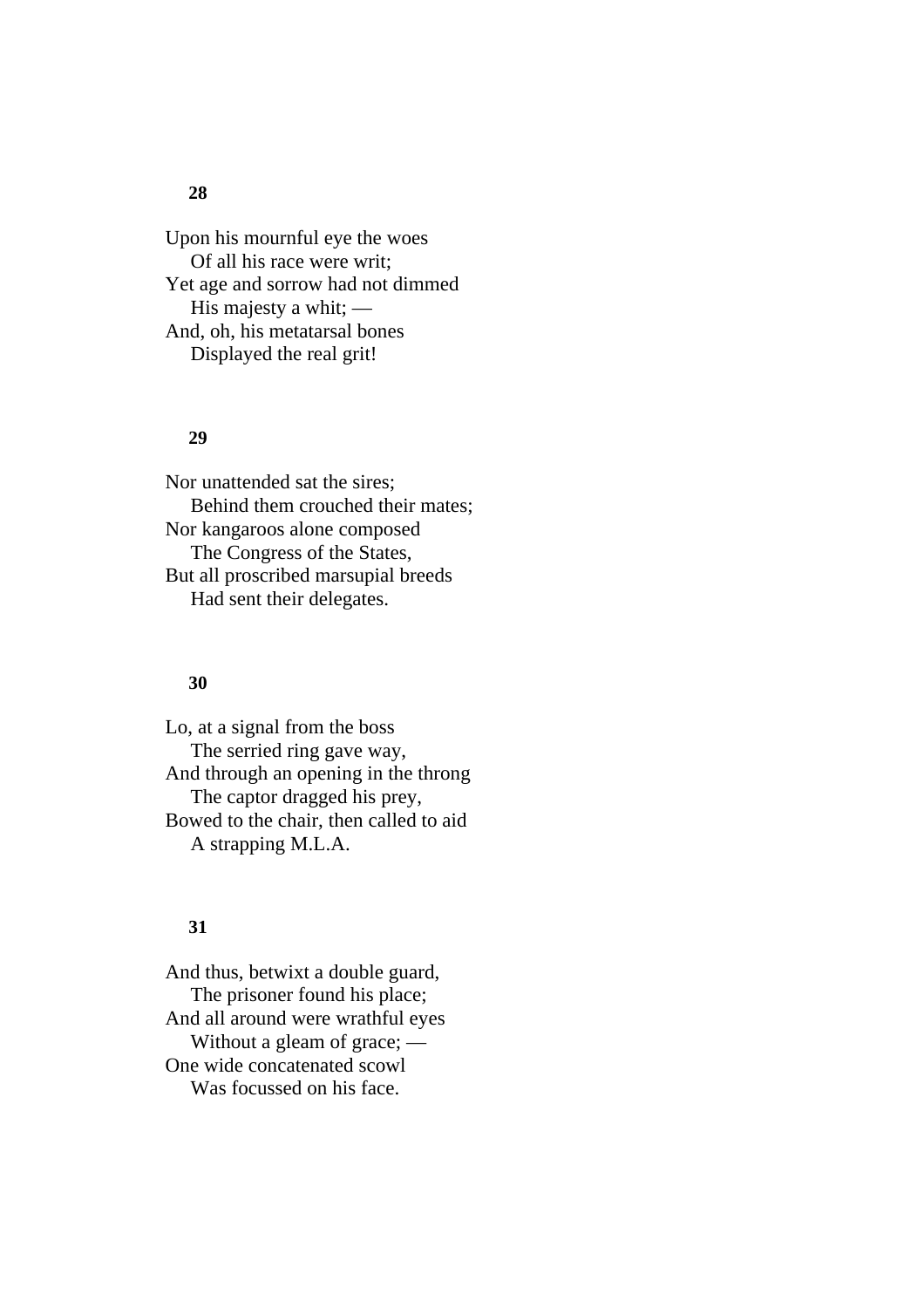Now hitherto poor Bill had been As dumb as dumb could be, But at that pandemoniac scowl His struggling tongue got free; He lifted up his voice and cried, "Oh, please, it wasn't me!"

## **33**

A tumult rose; but with a sign The boss the riot checked, Then cleared his throat and bade the guard The prisoner's clothes inspect: — "Ay, ay, Sir!" came the prompt reply, Or words to that effect.

## **34**

They spake the language that was heard While yet the world was young; And he who knows it knows all speech That out of it hath sprung: — (With compliments to Dr. Hearn, It was the Aryan tongue).

### **35**

And should you ask how Bill was up To every word they said, And how such antiquated lore Had got into his head — 'Twas his pre-natal memory That served him in such stead.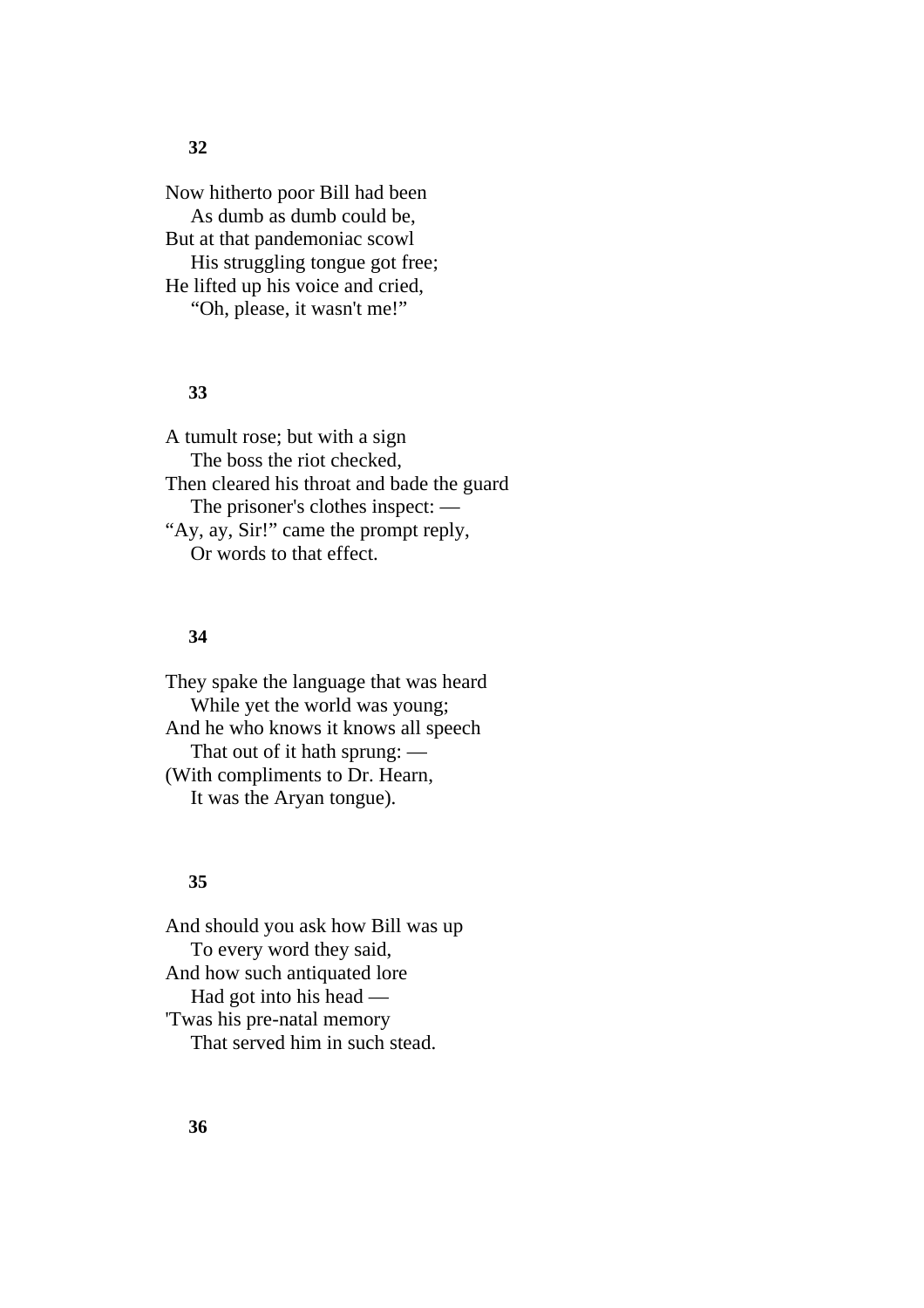They searched the prisoner's clothes, and first They brought the pipe to view, — For though it is a mystery To me as well as you, It is a solemn fact that Bill Had stuck to it all through.

#### **37**

Then one by one his poor effects Were collared by his guards, — Peach-stones, fig-chew, a catapult, A greasy pack of cards, A half-cut cake of cavendish (Prime quality — Gaujard's);

## **38**

But when from out a leathern sheath A blood-stained knife they drew, All round the court, from hand to hand, They passed it in review: Each sniffed the blade in turn, and each In turn said — "Kangaroo."

#### **39**

And last, a printed document Their simple souls perplexed; Each eyed the paper learnedly, And passed it to the next; But not an Aryan of them all Could even guess the text.

## **40**

At length they summoned to their aid An old and learned clerk,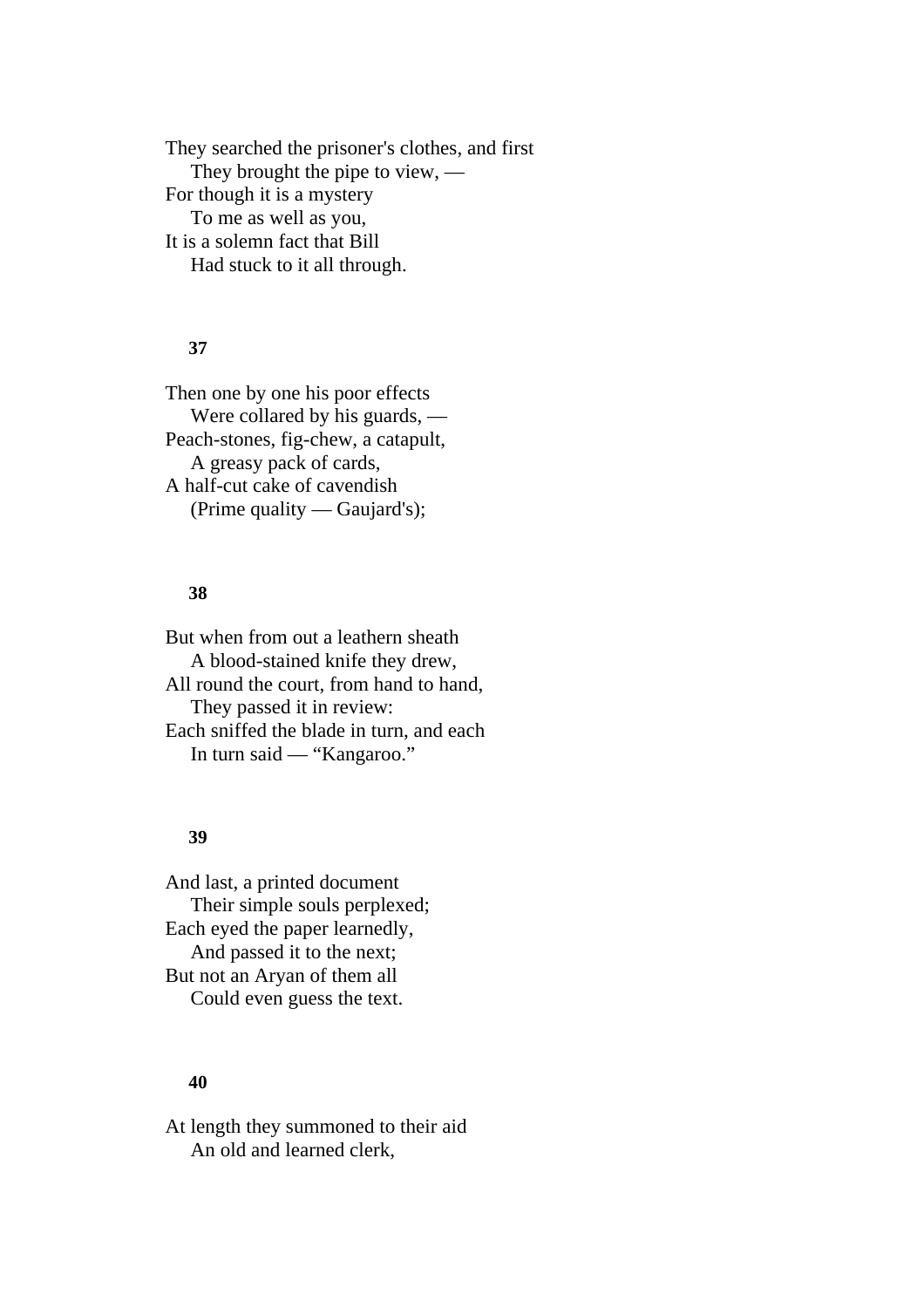Who, as tradition told, had been With Noah in the ark — Though possibly tradition here Had overshot the mark.

## **41**

And while a murmur of applause Through all the Congress ran, Bowed with the weight of many years Hopped forth that gray "old man," Mounted his ancient spectacles, Sneezed thrice, and thus began: —

#### **42**

"Whereas it is expedient to Encourage the destruction of marsupial animals — (Sensation and a ruction in the court, with groans and cries From joey, doe, and buck) —

## **43**

"Be it enacted therefore by The Queen's most Excellènt  $-$  er  $-$  Majesty  $-$  er  $-$  by and with The advice and the consent Of Council and Assembly of Queensland in Parliamènt —

# **44**

"In the construction of this Act — " But here arose a sort Of interruption from the Right, Betwixt a cough and snort;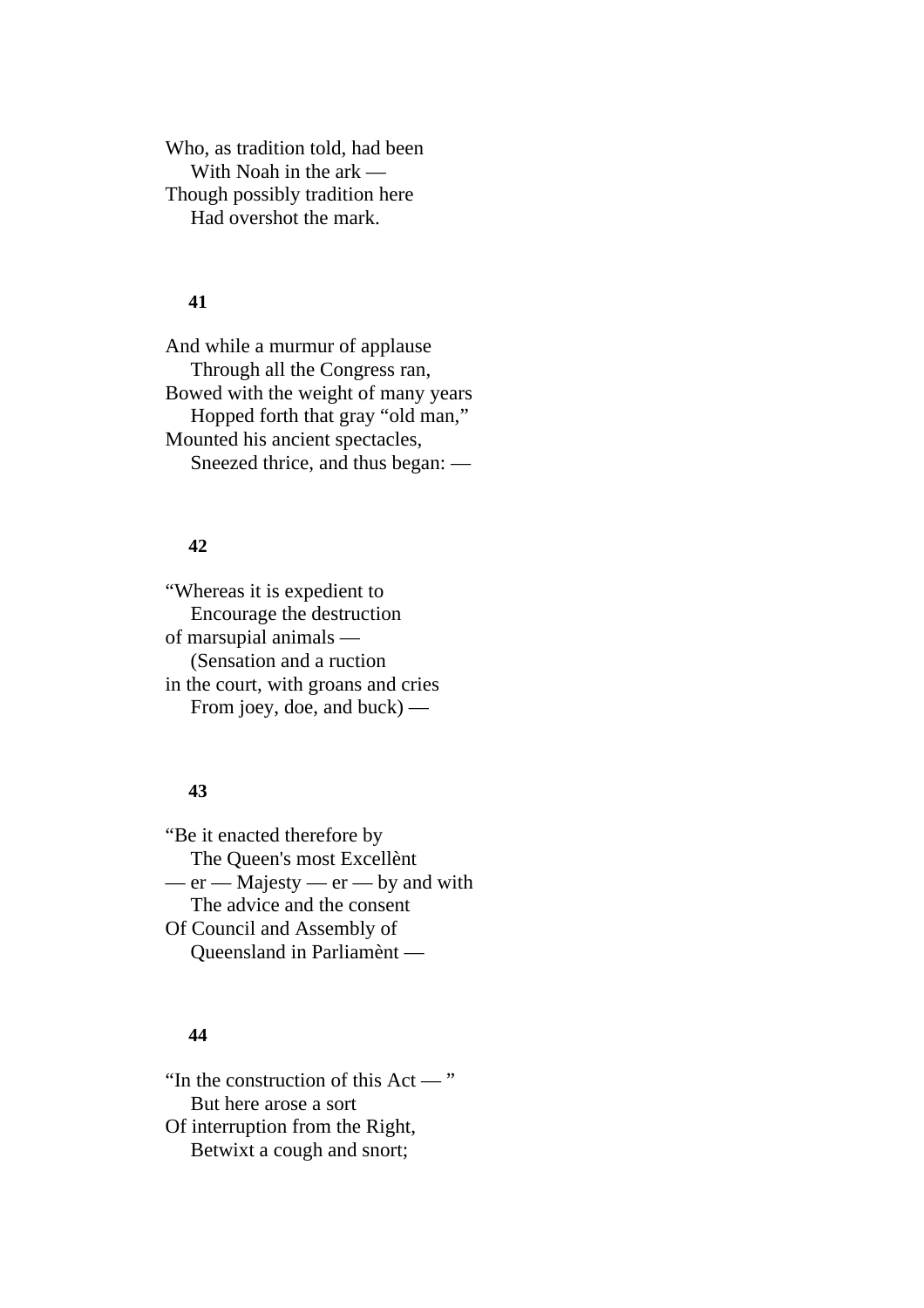While from the less fastidious Left Came cries of "Cut it short!"

#### **45**

Then clause on clause, with careless haste, The learnèd clerk despatched; But when he read, "The scalps whenshown Must have the ears attached," The whole assembly rushed the guard, And at the prisoner snatched.

## **46**

But when the reader raised his voice, And thus gave forth the sense, "For kangaroo scalps ninepence each, For wallabies' *three* pence," Division rose amongst his foes, And stayed their violence.

## **47**

For those at ninepence each, elate At such a mark of fame, Drew back, and left the threepenny mob To do the deed of shame; But the low-quoted wallabies, Disgusted, dropped the game.

#### **48**

Bill strove to speak; his voice was drowned With catcall, groan, and hiss, Until the Bossaroo, with slow Judicial emphasis, Said, "Capias-nisi-prius — Boy, What say you to all this?"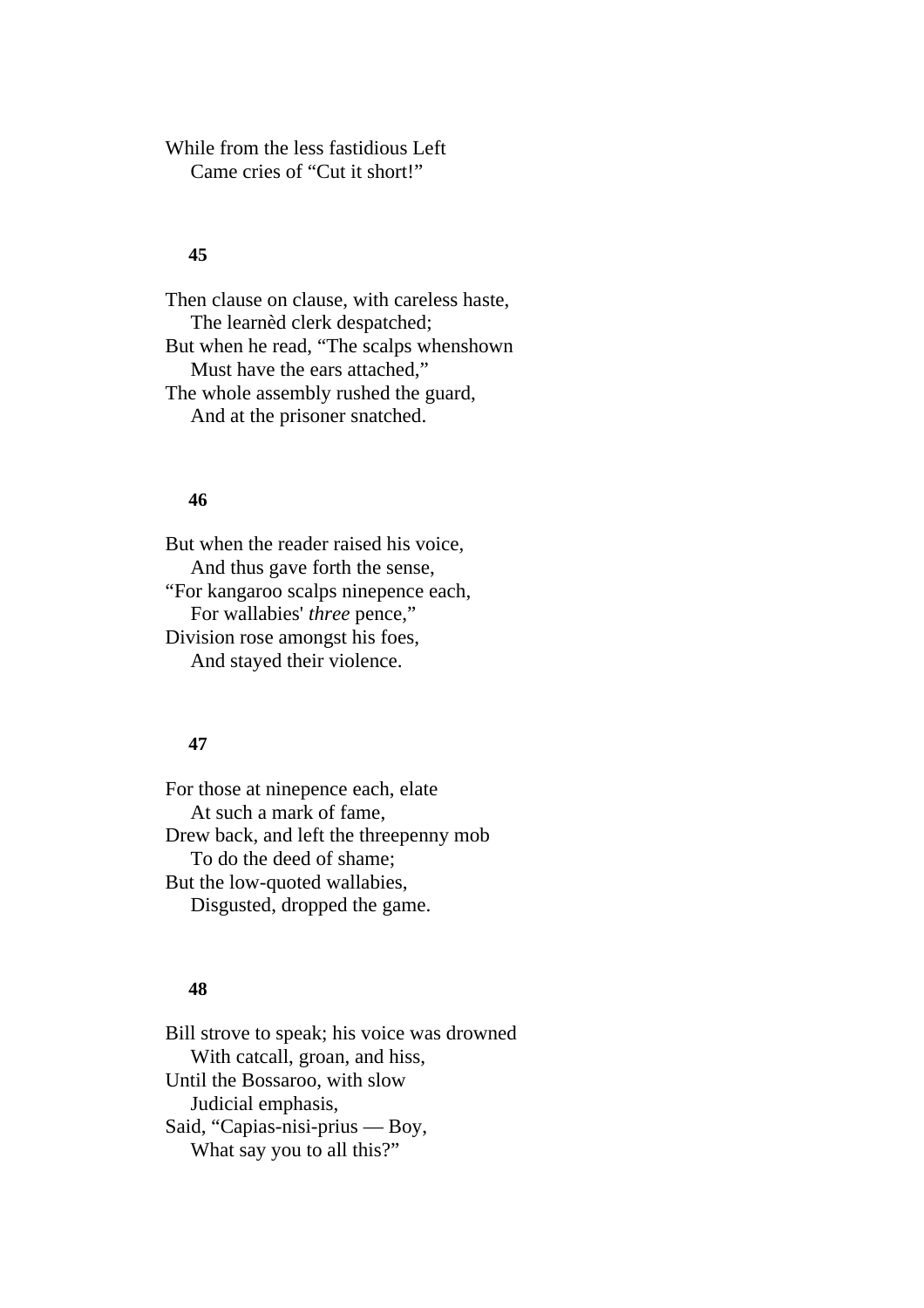Then silence fell upon the peers, And on the threepenny mob, The while this wicked little boy Said, snivelling through a sob, "Oh please, I never done it, sir — No, never; sepmebob!

## **50**

"I am a gentle orphan boy, Nor never jines no row: My father is a tributer, My mother keeps a cow: We always lives respectable: We tries it, anyhow: The bill as that old bloke has read I never seen till now; And that 'ere blood 's on that 'ere knife Since father killed the sow."

## **51**

Then spake the Boss: — "The quality Of mercy is not strained; Yet there is still a point or two We'd like to have explained, Ere we absolve you from the charge Whereon you stand arraigned.

## **52**

"But since the law is merciful, And hastes not to condemn, If witnesses to character Exist, go, fetch us them: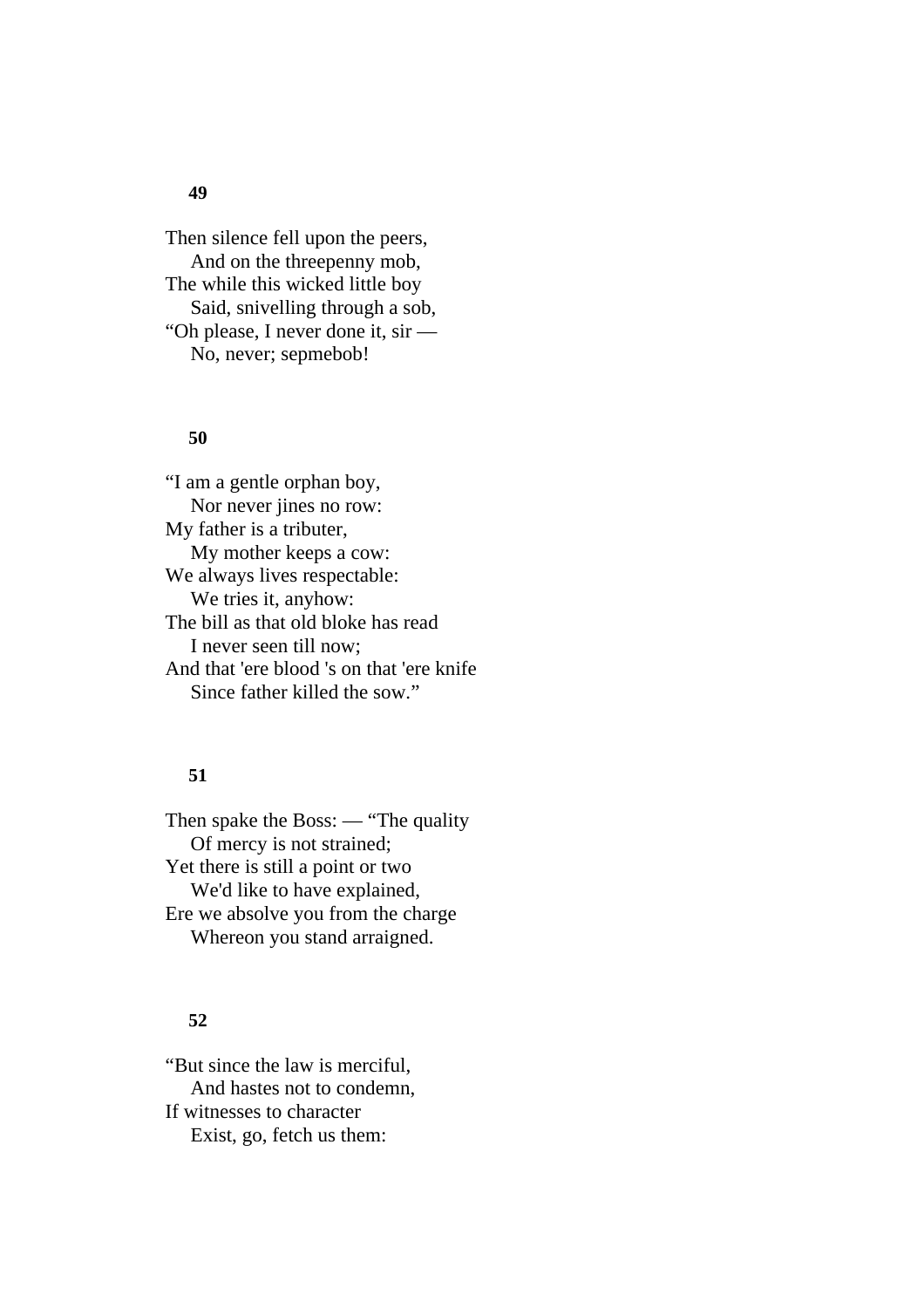The court will sit to-morrow night At nine fifteen, p.m.

## **53**

"And since without your father's pipe You dare not home return, — (Our ancient brother with the specs Has twigged the whole concern; And, truly, what he doesn't know Ain't worth your while to learn): —

## **54**

"And further, since the oath of man Is but of scant avail, And few like Regulus return Spontaneously to jail — (My fit is coming on; I feel The symptoms in my tail)  $-$ We will dispense with oaths, and keep The meerschaum as your bail.

## **55**

"To-morrow — (oh my vertebrae!) — To-morrow night at eight, At the Wheal Edith, by the flume, A corp'ral's guard will wait; These shall escort your witnesses, Blindfolded. Don't be late.

## **56**

"And this remember — (oh my joints!) — Not one of all the race Whose leaders boss this scalping job May stand before my face;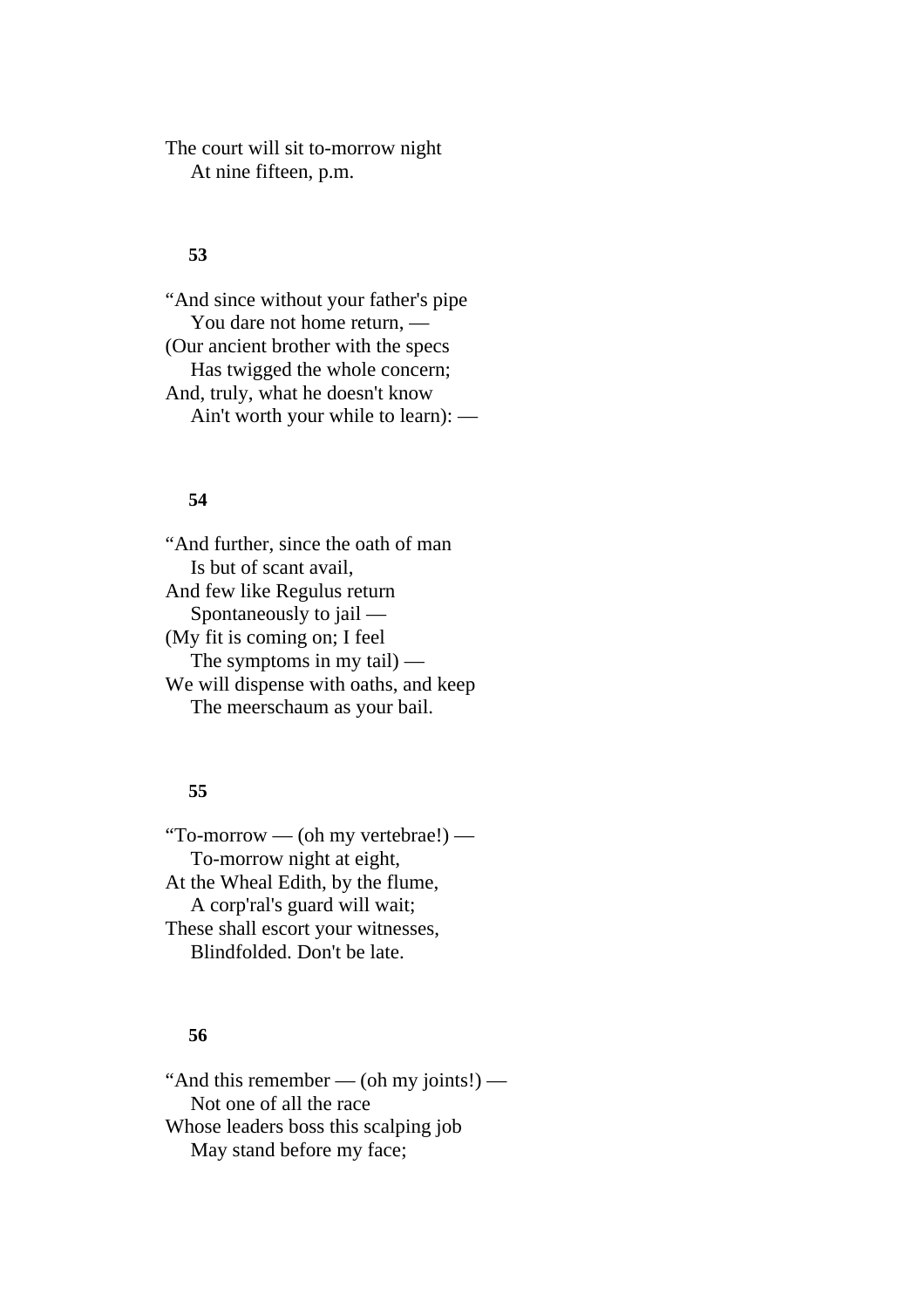The witness of a Britisher Will prejudice your case.

#### **57**

"Now he who brought you will reverse The process — (oh my toe!) — Your downward path is up above, Your upward down below: Stand not upon the order of Your going, sir; but go.

#### **58**

"And take this for thy dowry, boy, 'Existence is a sell,' I once was bitten by a dog, Since which I am not well. Methinks my speech already shows Symptoms of doggerel."

\* "MARSUPIAL BILL" was preceded in the *Queenslander* by the following paragraph, which is here quoted, in order to show that the story is not altogether without foundation in fact: — "We (*Stannum Miner*) are indebted to Mr. James Warrell, of Sugarloaf, a gentleman on whose veracity we place the best reliance, for the following account of a most extraordinary occurrence. We give the statement as nearly as possible in Mr. Warrell's own words: — 'I give you the details of a very rare occurrence. A boy of mine, about 11 years old, was sent a message last Saturday week, about 1 o'clock p.m. About half-way between my place and Connolly's, on a well-used road, a kangaroo came from behind, took him up, and carried him, without stopping, to the Maryland Company's ground — about a mile-and-a-half — over some very rough country. The lad got back home about dusk, his face bloody, and seemingly half mad. He soon became sensible, however, and by the time I got home — an hour afterwards — he was sufficiently recovered to be interviewed. "Well, Willie, did you not see the kangaroo before he caught you?" "No, he was just on to me before I knew." "Were there any more kangaroos?" "Not then, but about half-way there was a big mob of kangaroos, and we all went together." "I suppose you were crying?" "Yes, all the way." "When he dropped you, what did he do?" "Nothing;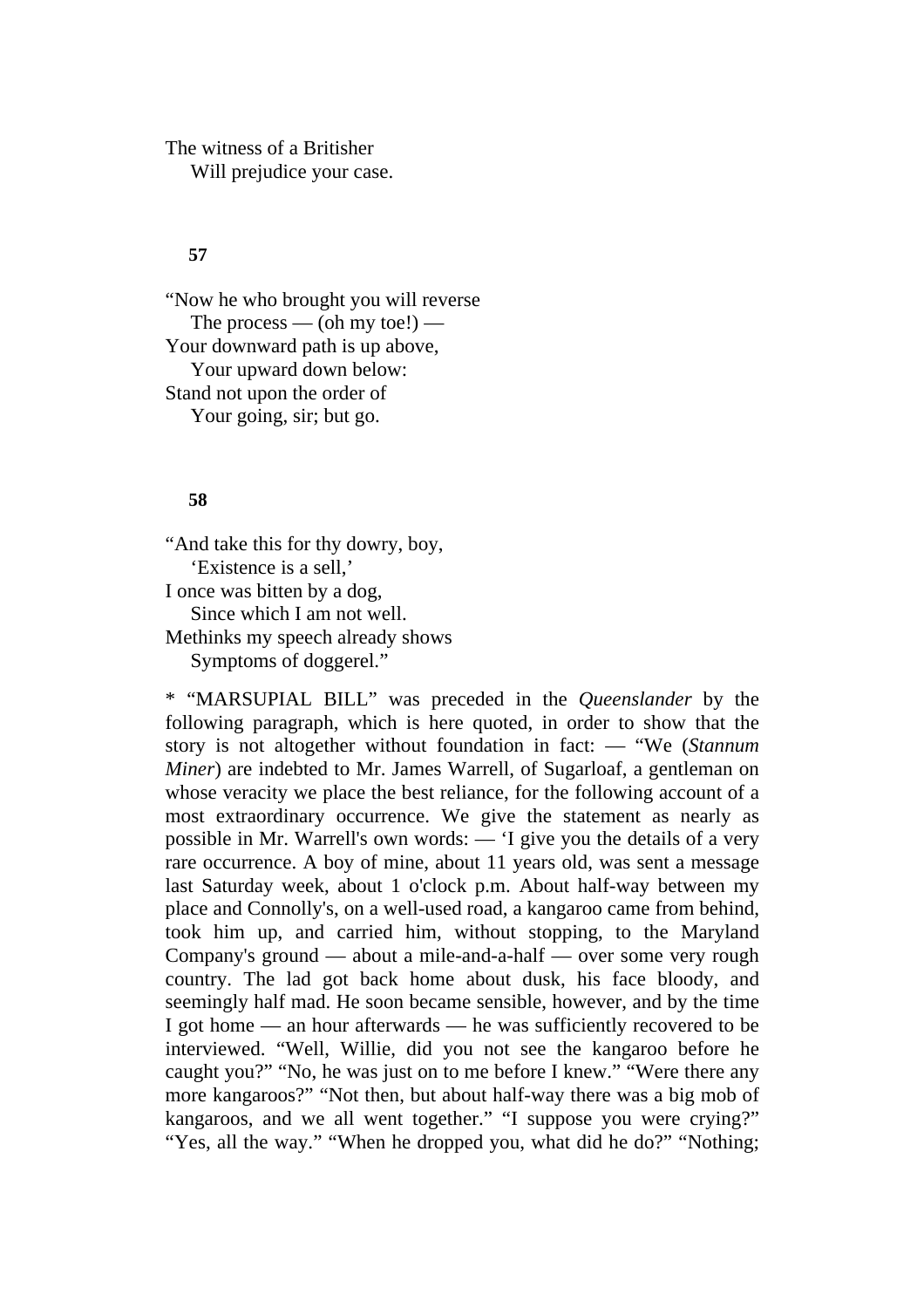stood and looked at me for a minute, and then went off with the mob." "What did you do then?" "I don't remember anything after that. After sundown I found myself at the Lincolnshire mine, near where the engine was, and then I made for home." I think the lad must have been crazy for awhile; his coat was split open down the back, but, although his face was covered with blood when he got home, there was not a scratch on him. The kangaroo must have been a good-sized one to carry him (about 65 lbs. weight) so far, and without a spell; and it seems strange that in the act of jumping he did not strike the boy with his feet. I have not the slightest reason to doubt the truth of the boy's statement. What was the motive that prompted the action? Some say that if there had been any water convenient he would have drowned the boy. I have a notion that the kangaroo was one that had lost its joey, and was making 'an attempt to adopt one.' Moral: When a child of tender years goes alone where kangaroos may be, a dog, large or small, is very good company."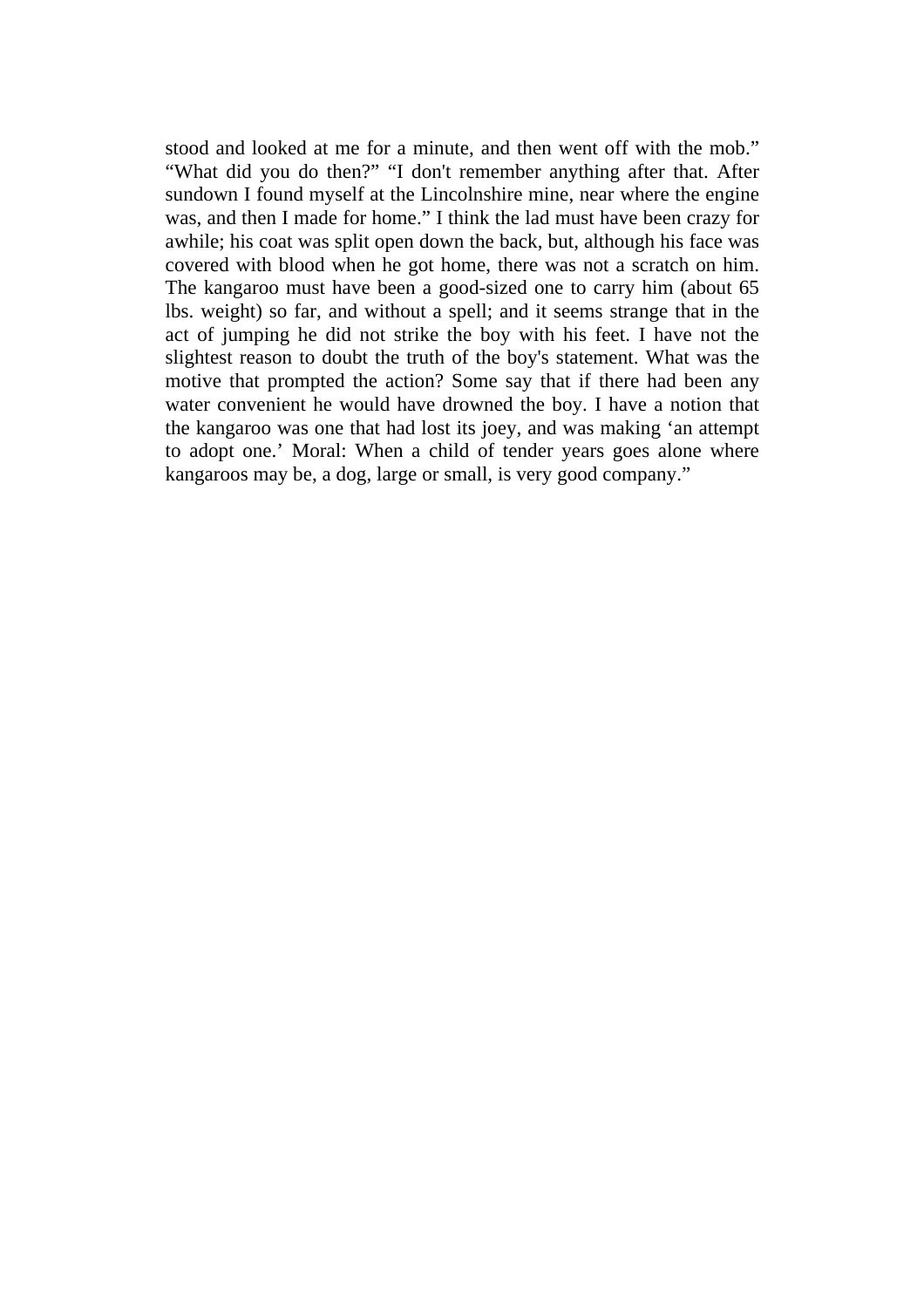# **Marsupial Bill: Part Second.**

# **1**

FAST flew the hours. We may not tell Of William's weary quest, How round the outskirts of the town He roamed like one possessed — Nor with what guileful arts he plied The foreign interest.

## **2**

Enough that at the appointed hour, With backers at his back, He faced the noble Bossaroo, (Still hypochondriac) — And introduced his witnesses, A yellow and a black;

## **3**

A placid-eyed Mongolian From sandy Pechelee, Who'd stimulate an inch of soil To do the work of three, Or make a metamorphic rock Sprout into cabbagee;

# **4**

A big buck nigger next; who once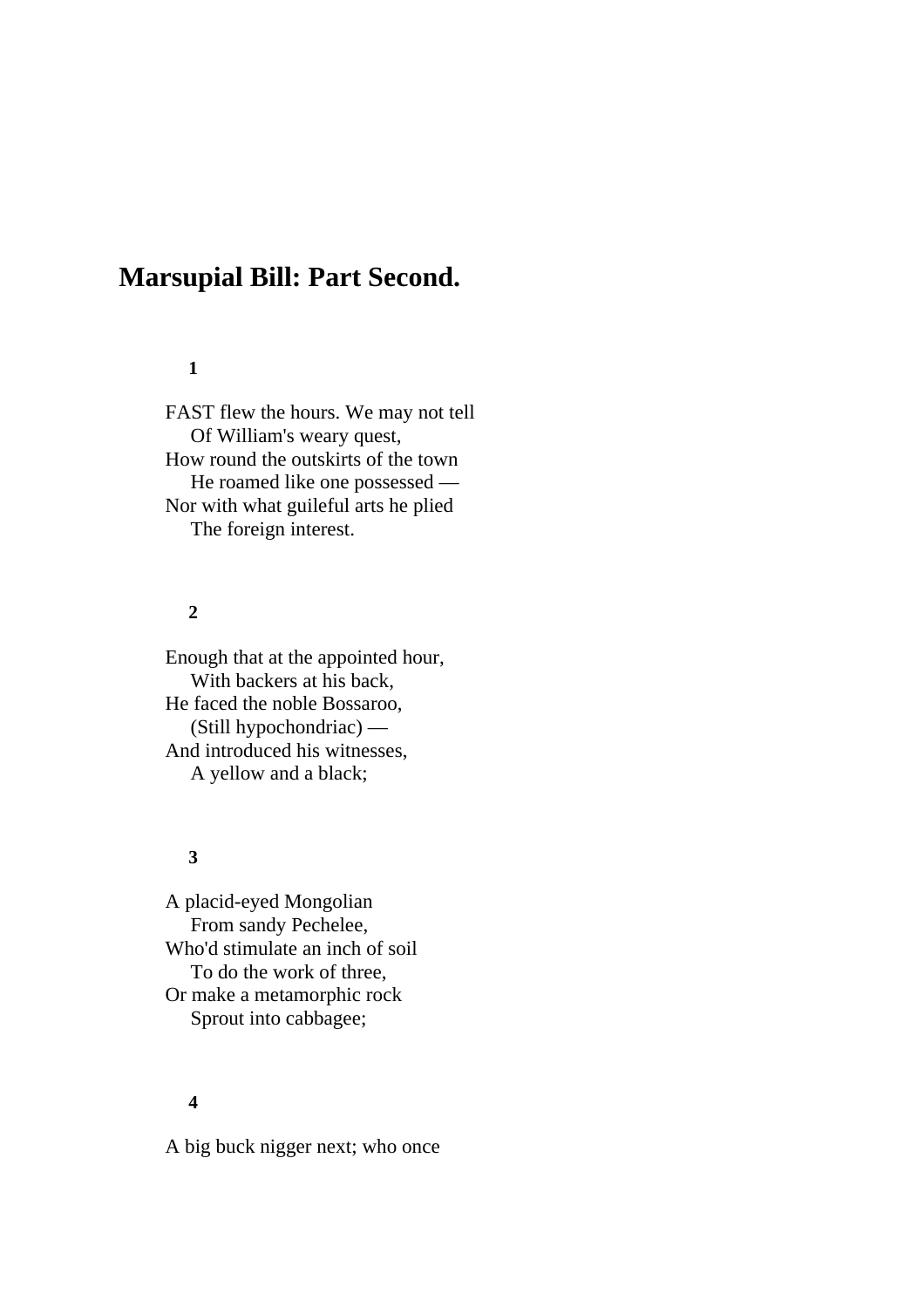Bowed down to stocks and stones (For years digested captives formed The tissue of his bones), But now he is an Anglican, Who a live "Bissop" owns, Besides a gorgeous suit of slops, And the proud name of Jones.

## **5**

Slow rose the lordly Bossaroo, And bade unveil their eyes; And, when those aliens gazed around On all that dread assize, They howled in unison and made Night hideous with their cries.

# **6**

For Bill had lured them lyingly — But why should we explain; The whole thing was exceptional, And can't occur again. Besides, to poke at mysteries Is wanton and profane.

# **7**

With single will they turned on Bill, And blazed his evil name; With double tongue their charge they flung, And swore unto the same; With treble spite did both unite To spoil his little game.

## **8**

"Me see him catchee kangaloo,"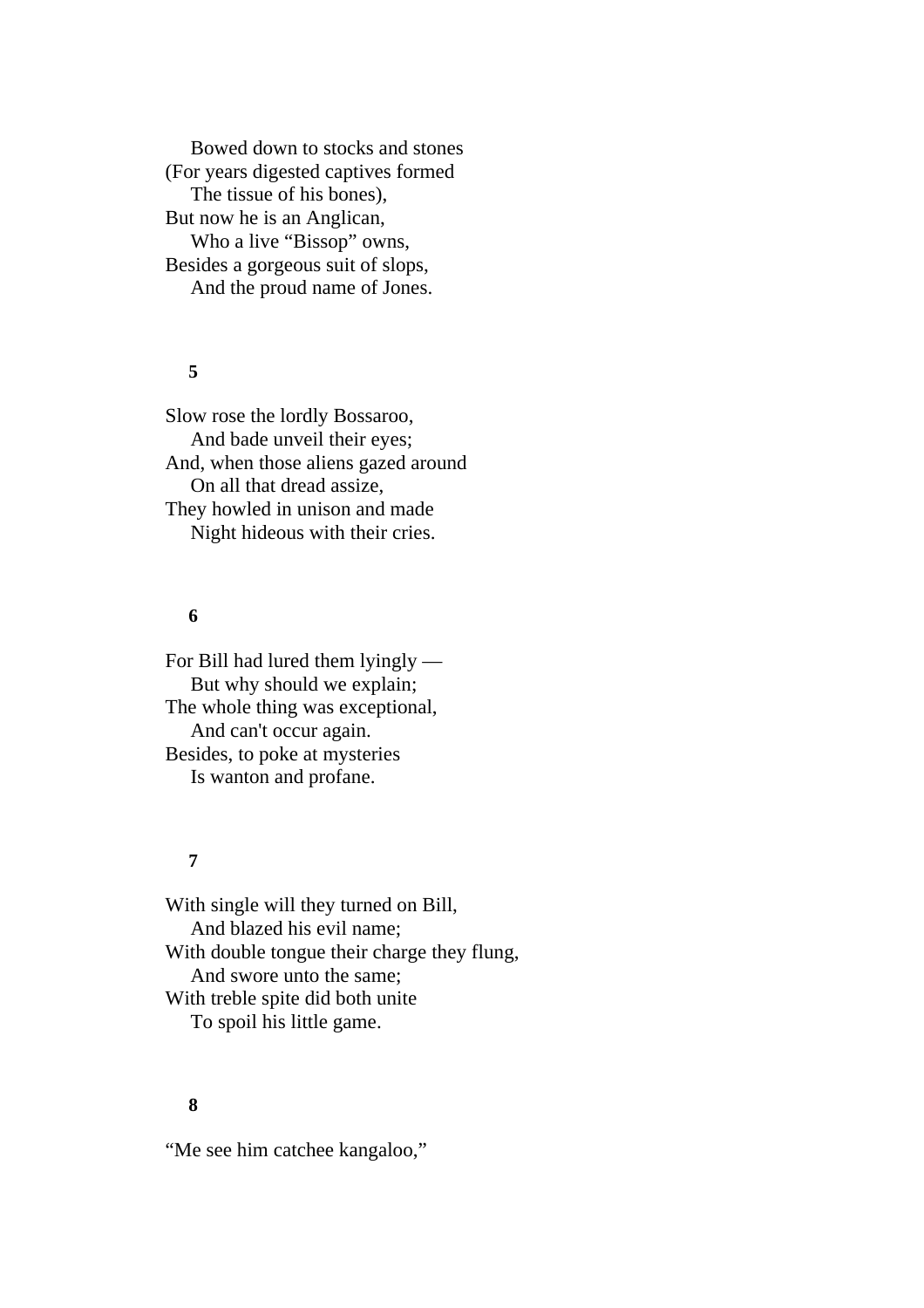Deponed on oath Ah Chee; "Me see him — hi! hst! — soolem dog, No mind my cabbagee — Me lose hap clown, him knockee down Ten twenty lettucee!"

#### **9**

"Massoopy Bill, him wicked boy," Deponed the South Sea swell; "Two moon, come Bissop preach in church, Him loaf outside an' yell; Me run — him run — me catch — him say 'Tree scalp if you no tell.'

## **10**

So, when the learned clerk had both Their depositions read, The judge drew forth his judgment cap, And put it on his head, And sentenced poor Marsupial Bill To hang till he was dead.

## **11**

"But since" — so spake the Bossaroo — "From evidence we know That many a scalped and gory head This night through him lies low, We'll scalp him first!" — and all the house, *Nem. con.*, cried "Be it so!" And as a sign and seal of doom, Turned down the right thumb-toe.

#### **12**

"With his own knife," the Boss resumed,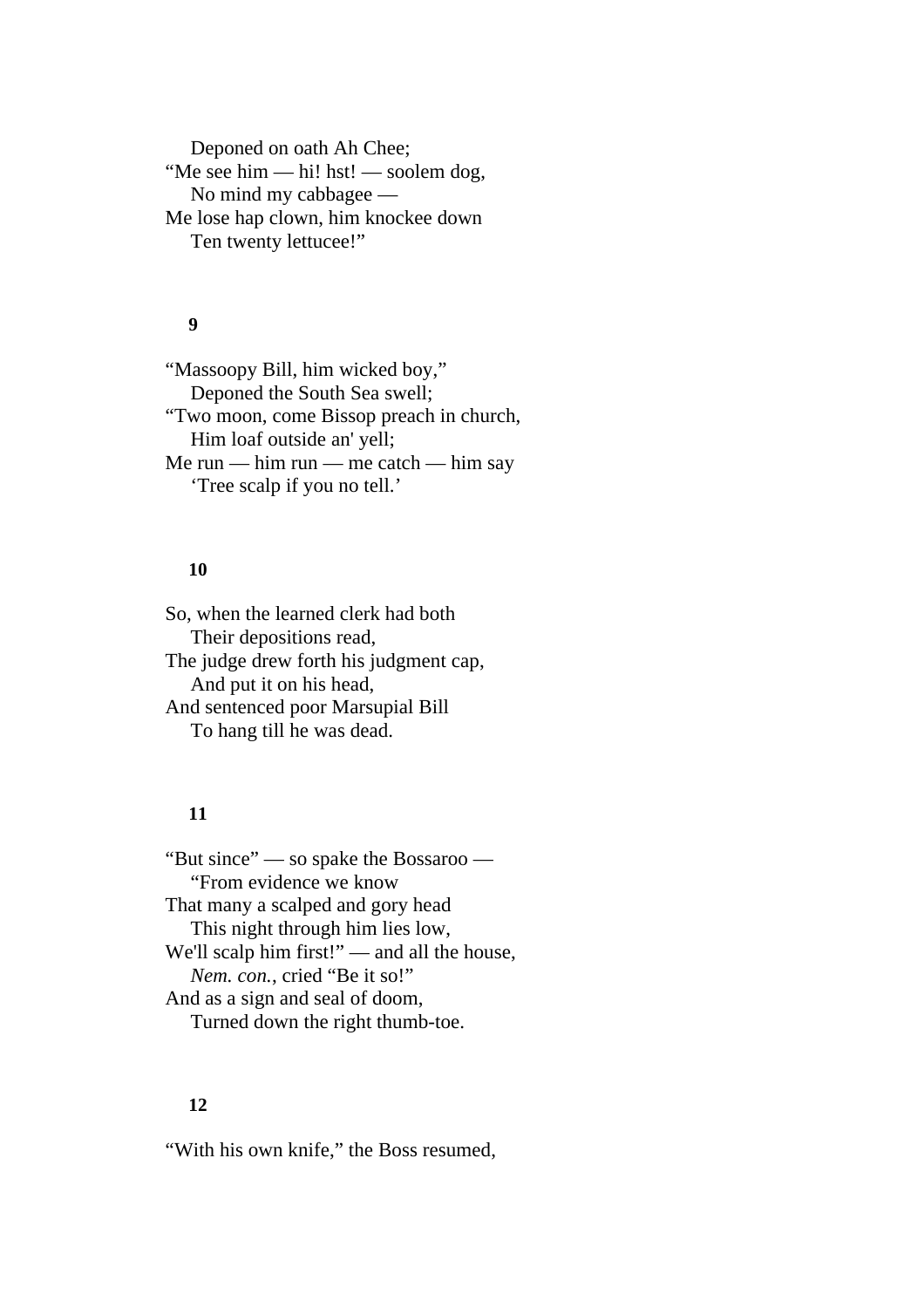"Ah Chee shall do the deed — The gods poetic justice love — And make the assassin bleed By his own proper instrument. Mongolian, proceed."

#### **13**

What followed next, who gave the word For mate to link with mate, Nor Bill, nor Jones, nor yet Ah Chee Can very clearly state; But that 'twas a corroboree All three corroborate.

## **14**

In vain poor William prayed — in vain His suppliant knees he bowed, And by a pile of sacred names For mercy cried aloud — The point was at his occiput, When, lo! from out the crowd

## **15**

Stepped forth a rare and radiant dame, The Boss's pride and stay, (The dam of Bossáarovitch, Still young, though somewhat gray, An elegant marsupial, Well-mannered, *bien née*) — Stepped forth before them, and remarked Seductively, "Belay!" Then, kneeling by the judgment seat, Thus sweetly said her say: — "Most Noble Grand, have you forgot That this is Christmas Day?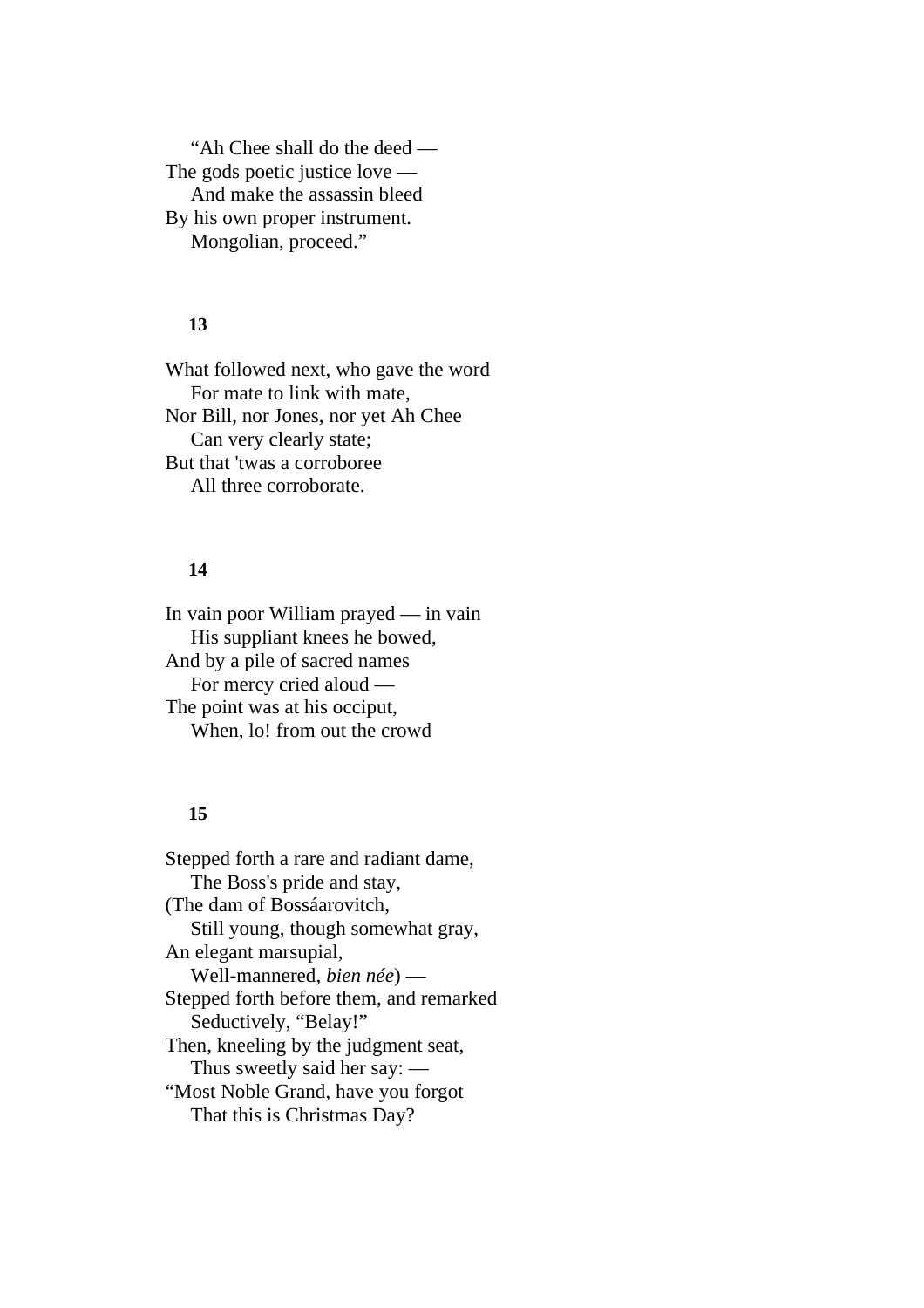"Beseech you, bid that heathen hand Withhold the bloody knife! Recall your fearful words of doom — Nay, turn not from your wife, But give me as a Christmas Box The little captive's life."

# **17**

Then quickly from his granite throne Down leaped the Noble Grand, And, kneeling, kissed right courteously His royal lady's hand; Then, as he raised her up, pronounced The joyful countermand; Whereat the rest turned up their toes, That Bill might understand The Congress willed his days should yet Be long upon the land.

### **18**

Then raged the revelry anew, With sound of drum and fife; The Boss himself forgot his woes, And danced as if for life; While the old clerk forgot *himself*, And kissed the Boss's wife,

#### **19**

And when there fell a weariness On all the panting throng, And Bossaroo and ancient clerk Alike had nigh "gone bong," — Amid a jaded pause was heard A call for "Joey's Song!"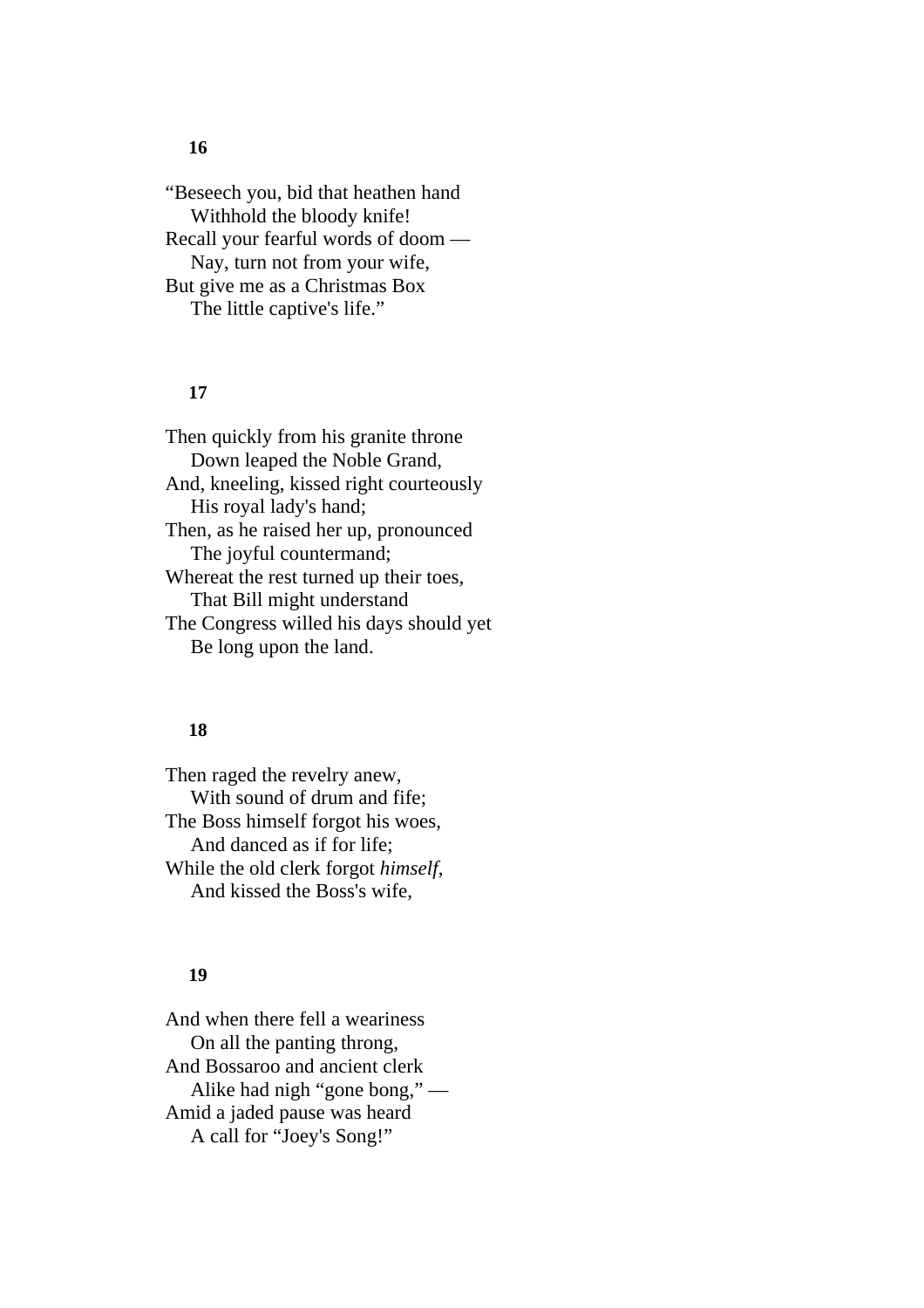And presently a little head, As from a little nest, Peeped o'er a snug maternal pouch, And sang its little best, (The song is very rare, and full Of antique interest): — "What does little Joey say In his pouch at peep-of-day? 'Let me hop,' says little Joey; 'Mother, let me hop away.' 'Joey, rest a little longer, Till the little legs are stronger.' So he rests a little longer, Then he gaily hops away."

## **21**

He ceased; the pre-diluvian clerk Rose on his quivering shanks, And with a well-turned compliment Proposed a vote of thanks — Just then a breathless picket broke All gory through the ranks!

## **22**

But ere his trembling tongue had time To tell his tale of woe, And why thus grimly he disturbed The happy *status quo*, — With giant bound, Bill's faithful hound Leaped madly on the foe!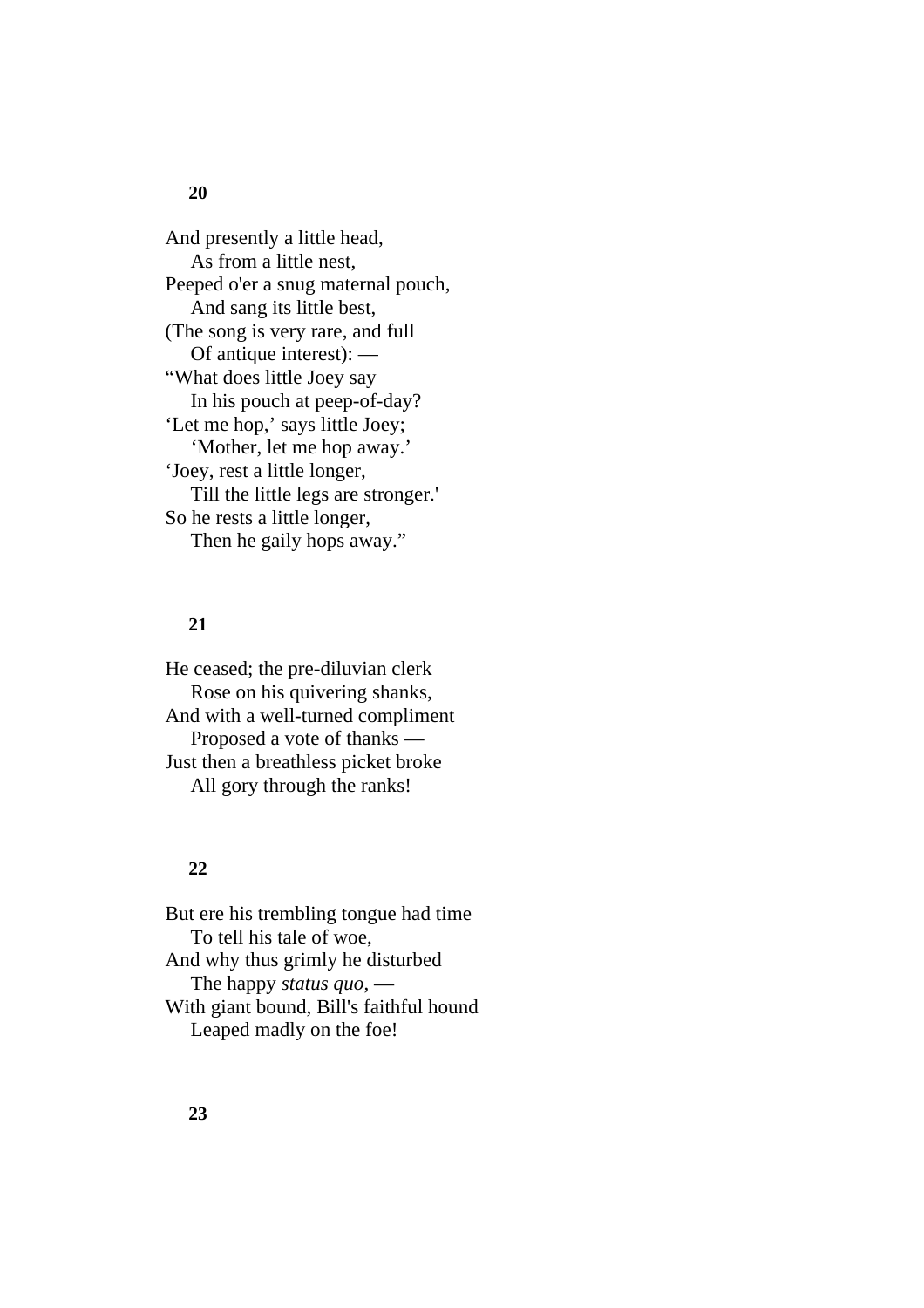Ah, then and there was sudden scare, The swiftest took the lead; Ah, there and then — but oh, the pen Is impotent indeed! Oh, would I had an artist man To show the Great Stampede!

### **24**

What next befell may somewhat strain The limits of belief; But where so many marvels are, Why boggle at the chief? 'Twere shame if lack of faith should cause Our moral come to grief.

### **25**

From all the flying ruck the dog Had singled out the Queen; Another instant, and the Boss A widower had been, When — (that's a pithy saw that bids Expect the unforeseen) —

### **26**

BILL CALLED HIM OFF! The dog drew back, And on a boulder leant. 'Twas months ago, and still that dog Is pondering the event, And even to this very hour Can't fathom what it meant; It was a thing so utterly Without a precedent.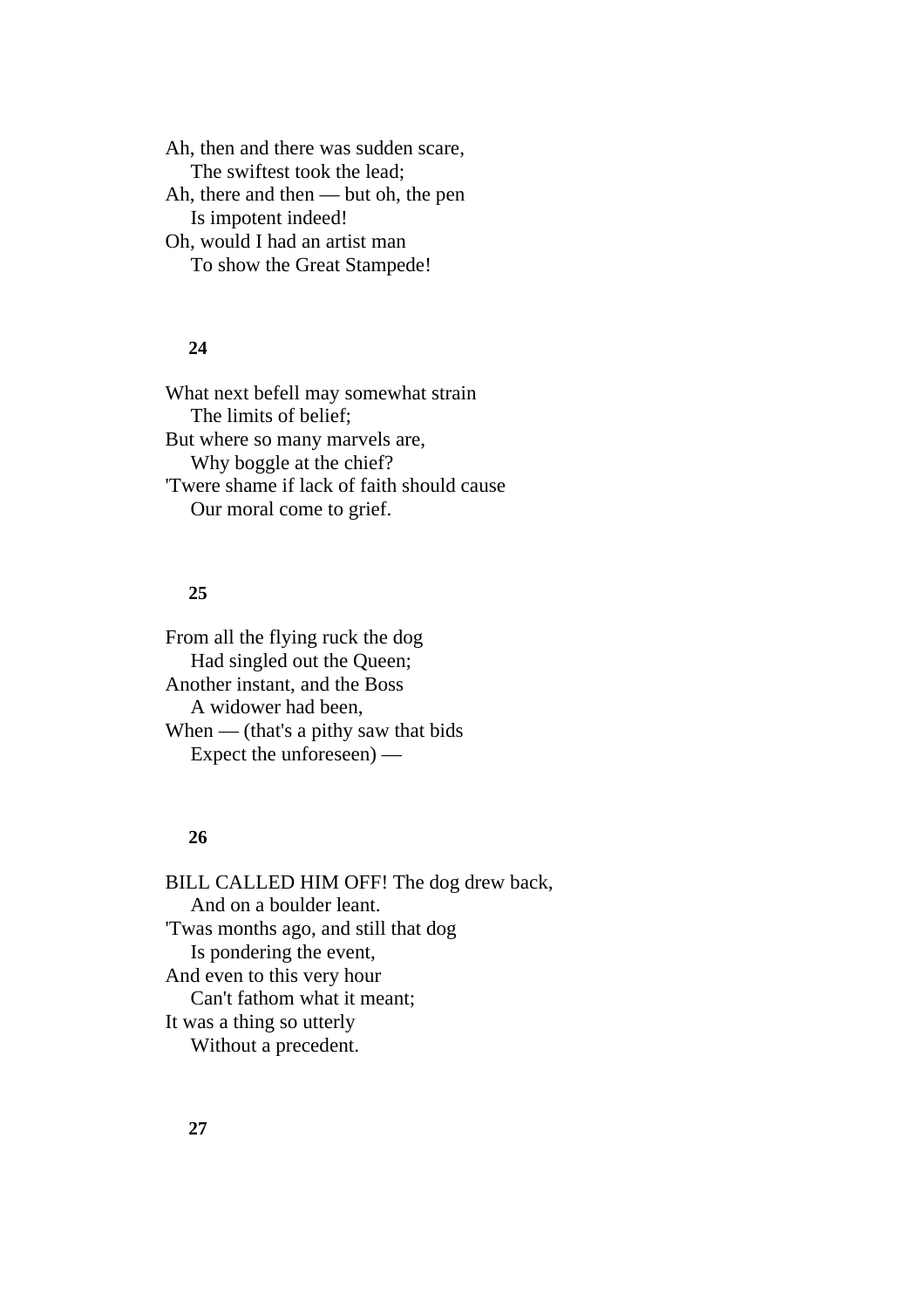But Bill, the Chinaman, and Jones, The Queen, and you, and I, *We* know the secret of the change, *We* know the reason why; And — may I be allowed to add? — The moral hangs thereby.

### **28**

But since nor boy nor man receives Advice without a pang, And this narrator's muse has failed To catch the proper twang, — The moral hanging plainly there, Suppose we let  $i$  — hang.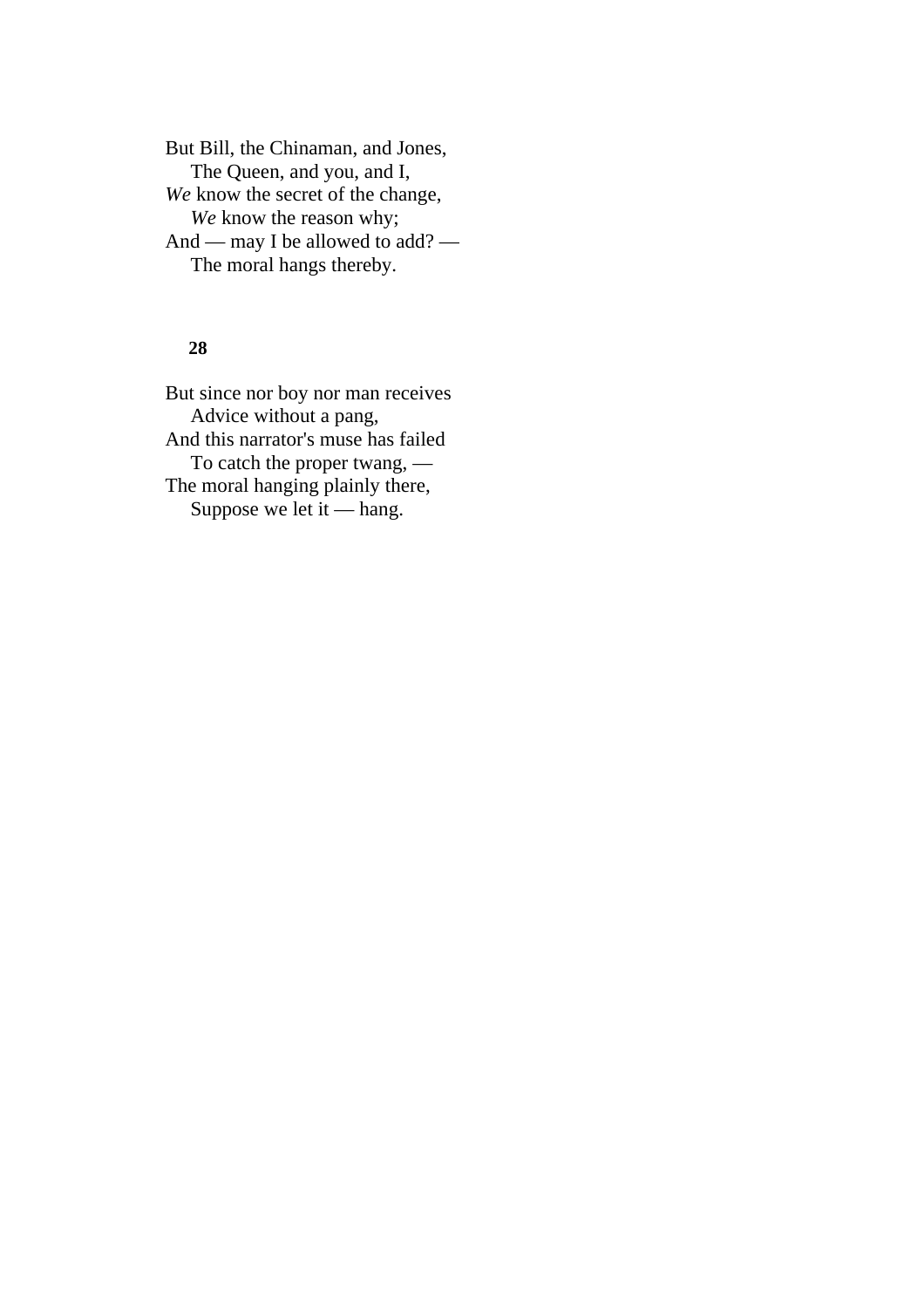# **The Great Pig Story of the Tweed.**

HANDS off, old man!" the young man cried — They stood beside the Tweed, Where still the name of Murdering Creek Records some bloody deed. The old man seized the hapless youth, With frantic grasp and rough, By what is popularly called (But vulgarly) the scruff; And shouted as he twirled him round, And shook him to and fro; "Was them consignments pigs? . . Great Scott!

Was them things pigs or no?"

Wild-eyed and gaunt, and grim he stood, Beneath the scorching noon, — Cantharides P. Roebuek, late Of the steamboat Arakoon.

He was an ancient mariner, A Yankee skipper he, Whom winds of adverse destiny Had blown across the sea; —

Whom hither still had Fate pursued, And served with many a trick, Till now he roamed the Tweed, a one- Idea'd lunatic; —

Whom all men shunned, for whosoe'er Upon his beat might chance, Was bound to hear his tale in each Minutest circumstance.

A tale that haunted such as heard, Nor left them night or day; A torturing enigma, too, That turned their wits astray; —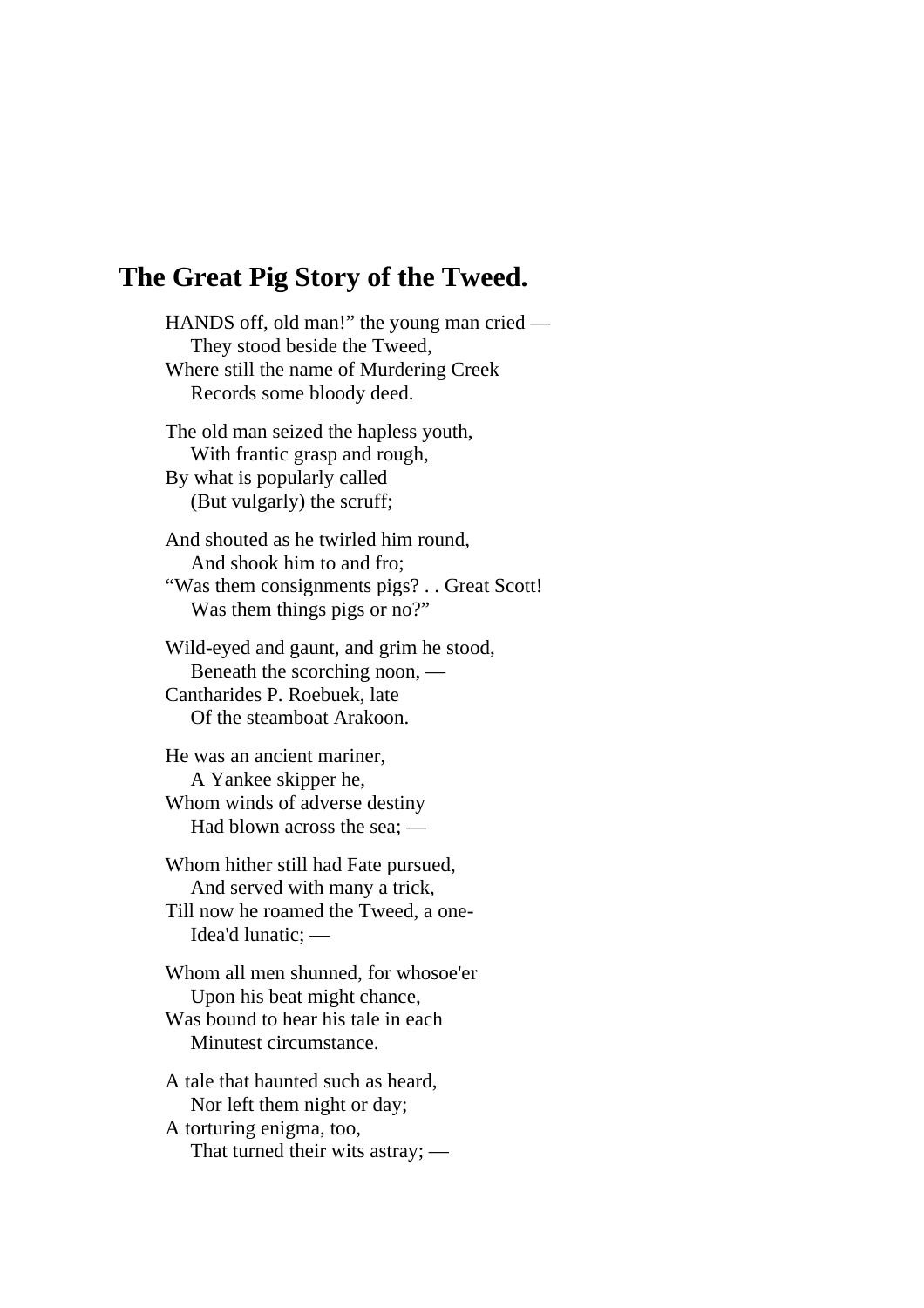For ofttimes they, like him who told, Would vaguely wandering go, And cry, "Was them consignments pigs? Was them things pigs or no?"

"Hands off!" again the young man cried. "It's this way, boss, you see, We've come a stretch of thirty mile, Her uncle, her, an' me.

"You see it's this way. Parson comes Our road but once a year — We lives at Yougerbungaree, Just thirty mile from here; —

"At sundown yesterday I spied The parson ridin' past; I runs to Sue's, an' 'Sue,' says I,

'Our chance is come at last!'

"This morning to his camp we goes, Us three, an' mother, four; 'Splice us,' says we, but parson, he Puts in his blessed oar.

" 'Fill up this form,' says he. We fills. 'Hullo!' he cries, 'my dear! Father alive? You under age? Me marry ye! No fear.'

"(Don't throttle, boss!) — Says parson then, 'Go, seek a magistrate; Get his consent; an' hurry back; I leave to-night at eight.'

"So off we starts, ten mile an hour — (For heav'n's sake let me speak!) You see, it's this way, boss; they've gone To square it with the beak.

"I'm only hangin' round. I fixed To meet them there at one; An' if I fail, my pretty Sue Will think I've cut an' run." —

"Was them things pigs?" — "Oh drat the pigs!" It's this way, boss, — we're late.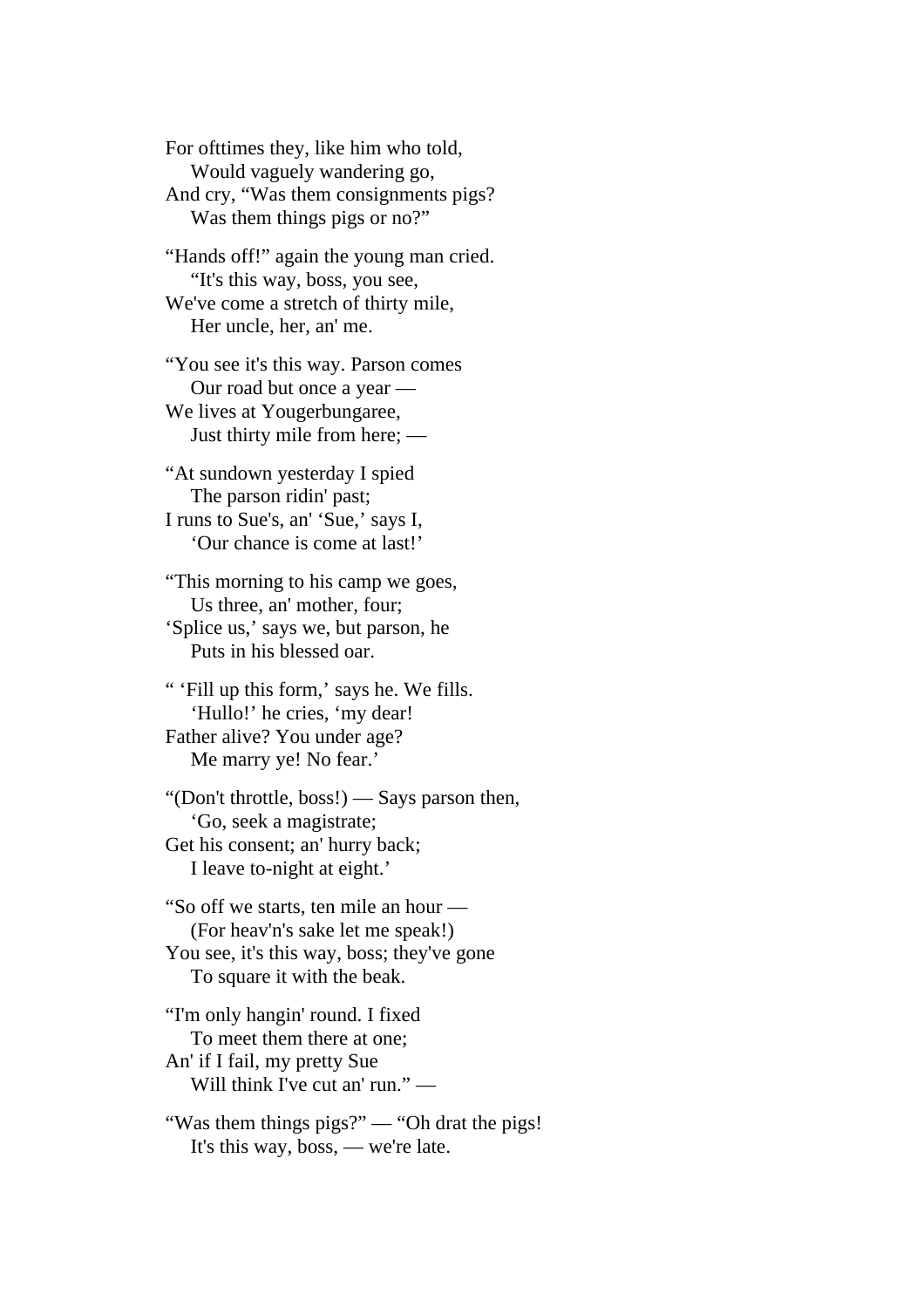Think, thirty mile! the mokes dead beat! An' parson off at eight!"

'Twas all in vain; and when at length, Exhausted, limp, and pale, He gave reluctant ear, 'twas thus The skipper told his tale.

"I took the things on board as pigs, As pigs I signed for them; I passed an entry on them — pigs! Pigs, sar, from starn to stem.

"Wal, wal; I little guessed that Fate Would play it down so low. Was them things pigs, d'ye hear! . . But how The [Hades] should you know!

"It was the steamboat Arakoon, A craft of coasting fame; Cantharides P. Roebuck, sar, Was skipper of the same.

"The iserlated cusses here Was runnin' all to seed When first the steamboat Arakoon Come tradin' to the Tweed.

"Pigs, pigs, all sprung (mark that) from two, They fetched them by the score, An' nary strain had crossed the breed For twenty year an' more.

"I cleaned the settlement of pigs, Upp'd steam an' tore for town, Nor guessed that them all-fired galoots Had been and done me brown.

"An' sech a voyage! grunt and squeak! (Pard, never load with swine.) Whate'er the durned abortions wur, The grunt was genu-ine.

"A hundred thousand times I swore To drown them in the sea; But, lord, they had an idgiot look That fairly gravelled me.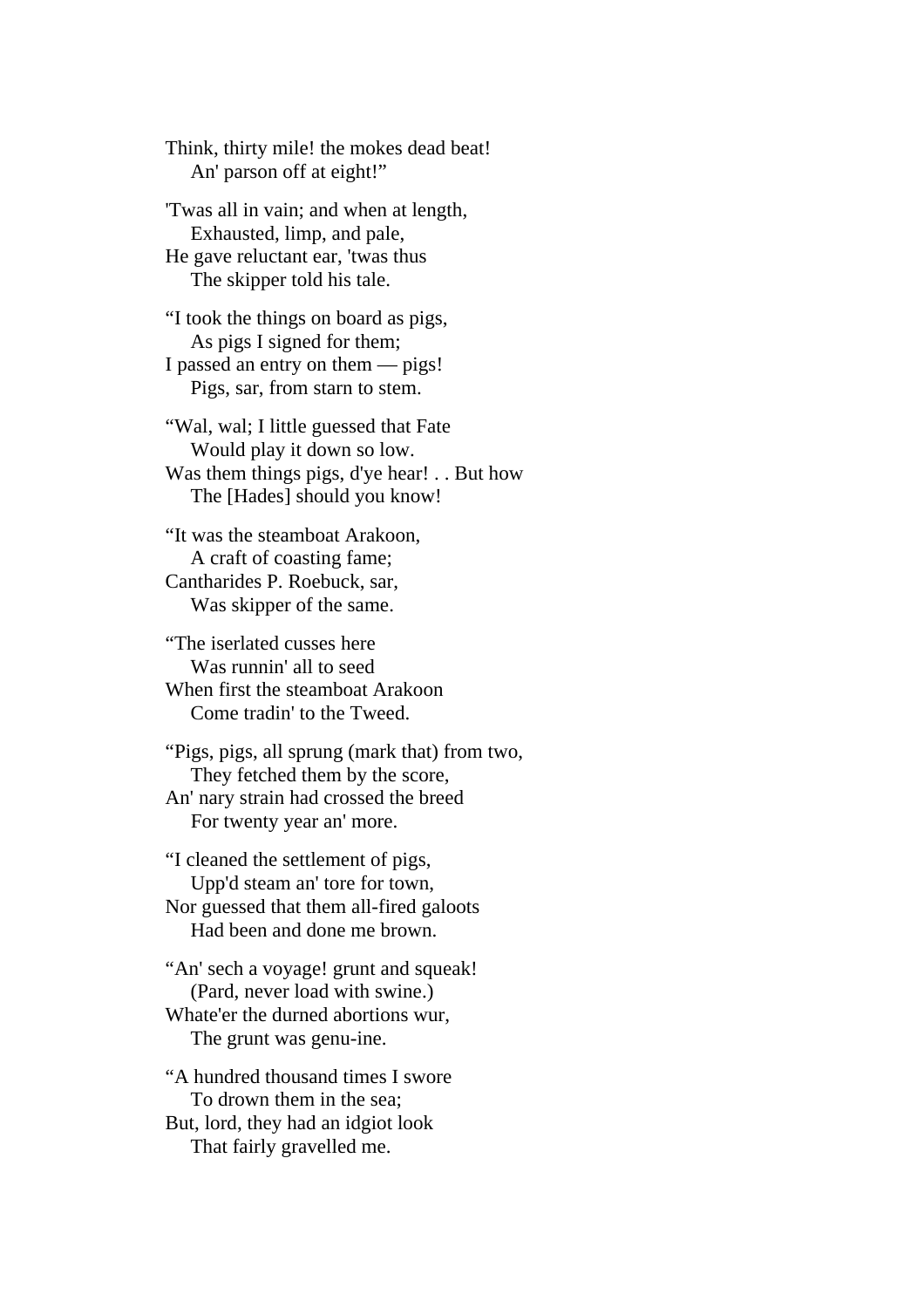"We made the port. Upon the wharf A Brisbane butcher sot, An' through the roarin' of the steam, He hollered, 'What ye got?'

" 'Got pigs,' sez I, 'like bullocks, sar!' Cries butcher, 'I'm your man,' An' clewin' up his apron, slick

Along the plank he ran." —

(But here the youth renewed his plaint; "Have mercy on me, mate! It's thirty mile! the mokes dead beat! An' parson leaves at eight!")

"He eyed the brutes," the tale flowed on, "An' tossed his cussèd head; An' turnin' on his heel, sez he, 'I thought 'twas *pigs* you said.'

" 'An' ain't *them* pigs?' — but he was gone. Wal, though I biled at this, I tried my level best to see The p'ints he took amiss.

"But 'cep' a kinder cur'ous smile That sqintin' didn't mend, An' an appealin' way they had Of settin' up on end, —

"An' 'cep' about the snout a tech Of Native Porkypine, I couldn't see no reason why That parcel wasn't swine.

"Wal, stranger, just as I had cuss'd My liver into tune, Another bloomin' butcher stepped On board the Arakoon."

(But here at sound of distant hoofs The captive writhed anew; "That's them!" he cried. "They've giv'n me up!

Oh curse your pigs and you!")

"No, pard — it ain't no use to squirm. Whar was I? le'mme see.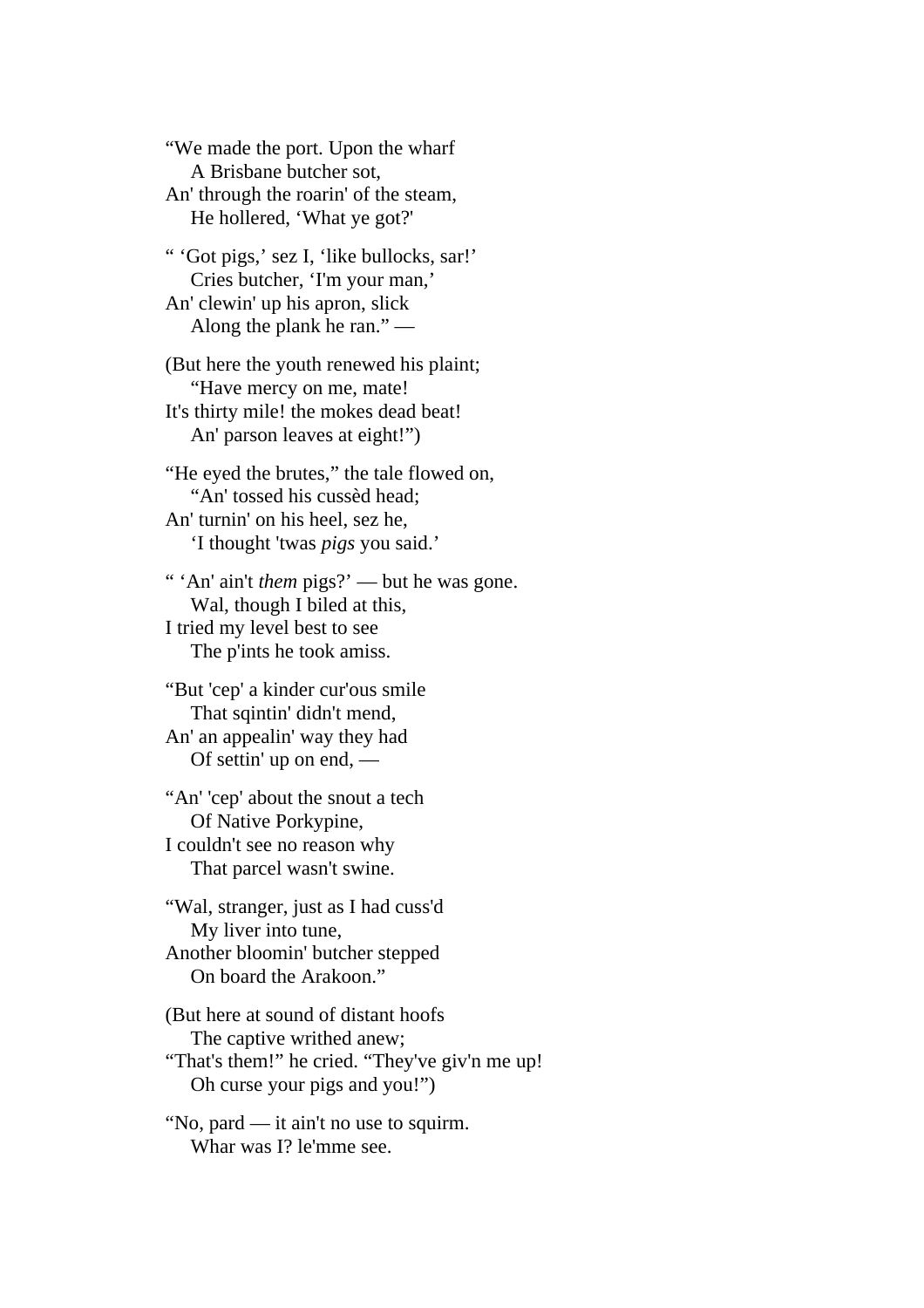Another butcher jumps aboard; 'Good marnin' sar,' sez he. " 'Got any p——?' — But here he stuck. The critturs caught his eye. Sakes! how he stared as one by one The things meandered by. "At length sez he, astoopin' down, The better to survey, 'I wonder now what day o' the week The Lord created they! "'What name, mate?' 'Pigs, sar, PIGS!' I yelled. 'As prime as ever growed! D'ye know pigs when you see them, sar?' 'Oh, *pigs*,' sez he, 'be blowed.' "Pard, should you come across him, say That I apologize, For, oh, I banged that butcher's head Agin the smokestack guys! "I sought an old an' trusted friend, A butcher in the town; I struck his diggins, seized him, hailed A shay, an' jerked him down. "I carried him aboard — he was A heavy man an' slow — 'Now on your naked oath,' sez I, 'Air them things pigs or no?' "He made no sign, he made no sound, But something in his eye As plain as signal-lights declared The contract was awry. "At last sez he, consid'rin' like, An' strokin' down his jaws, 'Cantharides P., it seems to me Them pettitoes is claws!' " 'Great Neptune!' — that was all I said, And fell down in a swoon, A broken wreck upon the deck Of the steamboat Arakoon.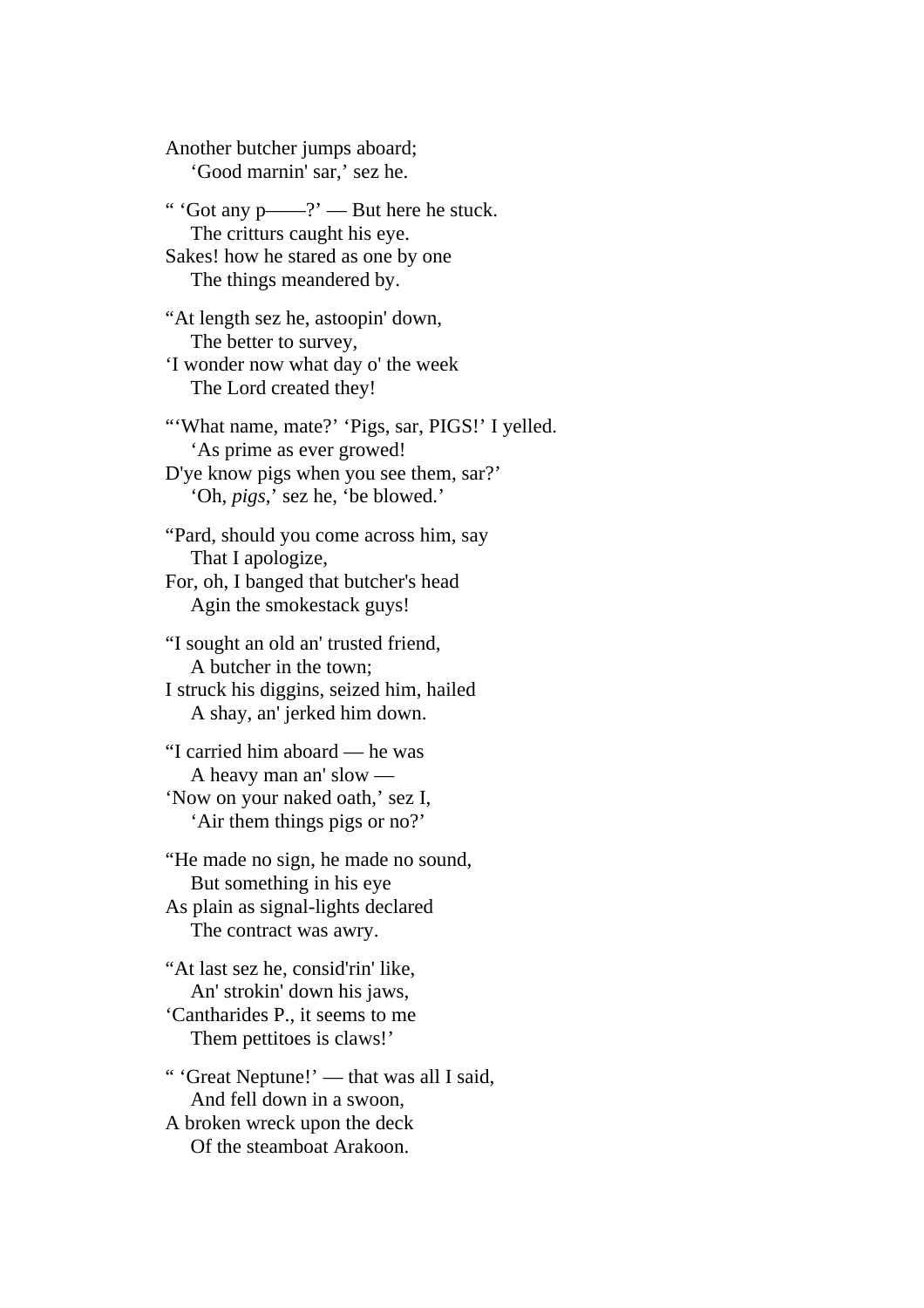"But twurn't Finis yet, old hoss, For at the smell of gin Cantharides P. Roebuck's soul Jumped back into his skin.

" 'Go, fetch me a zew-ologist!' I thundered as I rose.

'Let's see what larnèd science makes Of them 'ere pettitoes!

" 'Who knows of one?' — The fireman's son Sez, 'Captin, if you please, If what you mean stuffs beastises,

I'll fetch you wan o' these.'

" 'Go, bub!' I cried. 'Make tracks to onst, An' ketch him out or in! — This butcherin' conspiracy Is just a trifle thin.'

"Wal, pard, the great man came. I slipped A sov'rin in his hand, Which, though he 'peared almighty skeered,

He seemed to understand.

"Sez I then, as he stooped an' spread His hands upon his knees, 'Illustrious zew-elogist, What articles air these?'

"A wild surprise lit up his eyes As through his specs he blinked, — 'Dear me,' sez he, 'I always thought That griffins wur extinct!'

\* \* \* \* \*

"From that to this is blank — all blank; But if 'tis true they say, I ordered round the vessel's head, An' ran her down the Bay.

"An' there, in spite of mate an' crew, An' cook an' fireman's son, I slung the critturs overboard, An' drowned them every one.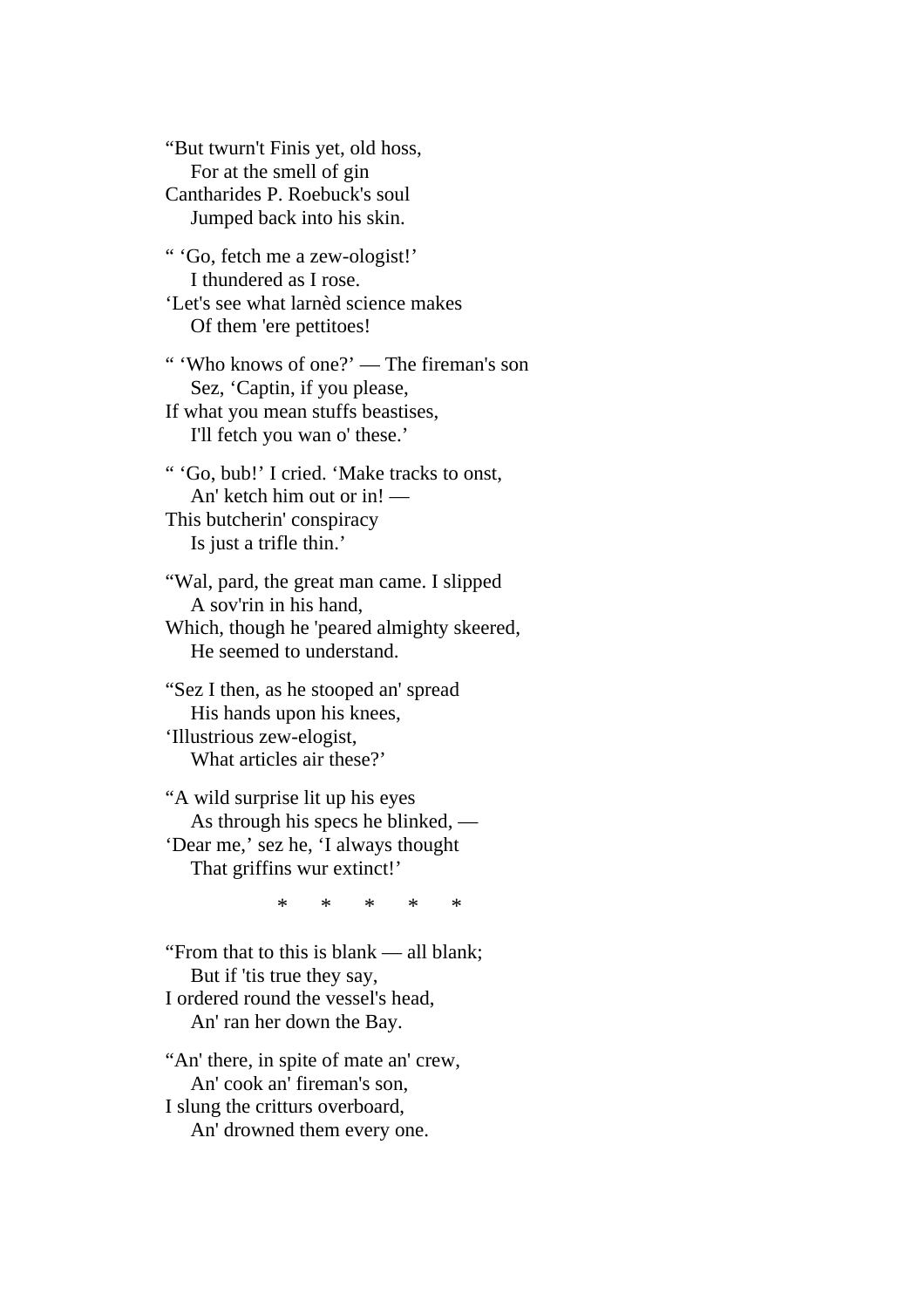"An' now beside this blessed Tweed I wander day an' night, An' vainly ask of airth an' heaven To read the riddle right.

"I ask the sea, I ask the skies, I ask it high an' low, — Was them 'ere shipments pigs? . . Great Scott! Was them things pigs or no?"

\* \* \* \* \*

That night at Yougerbungaree, The house clock striking ten, Into a maiden's presence burst The most distraught of men.

"Oh, Ned, he's gone!" the maiden wailed. "How could you treat me so?" — For all reply there came the cry, "Was them things pigs or no?"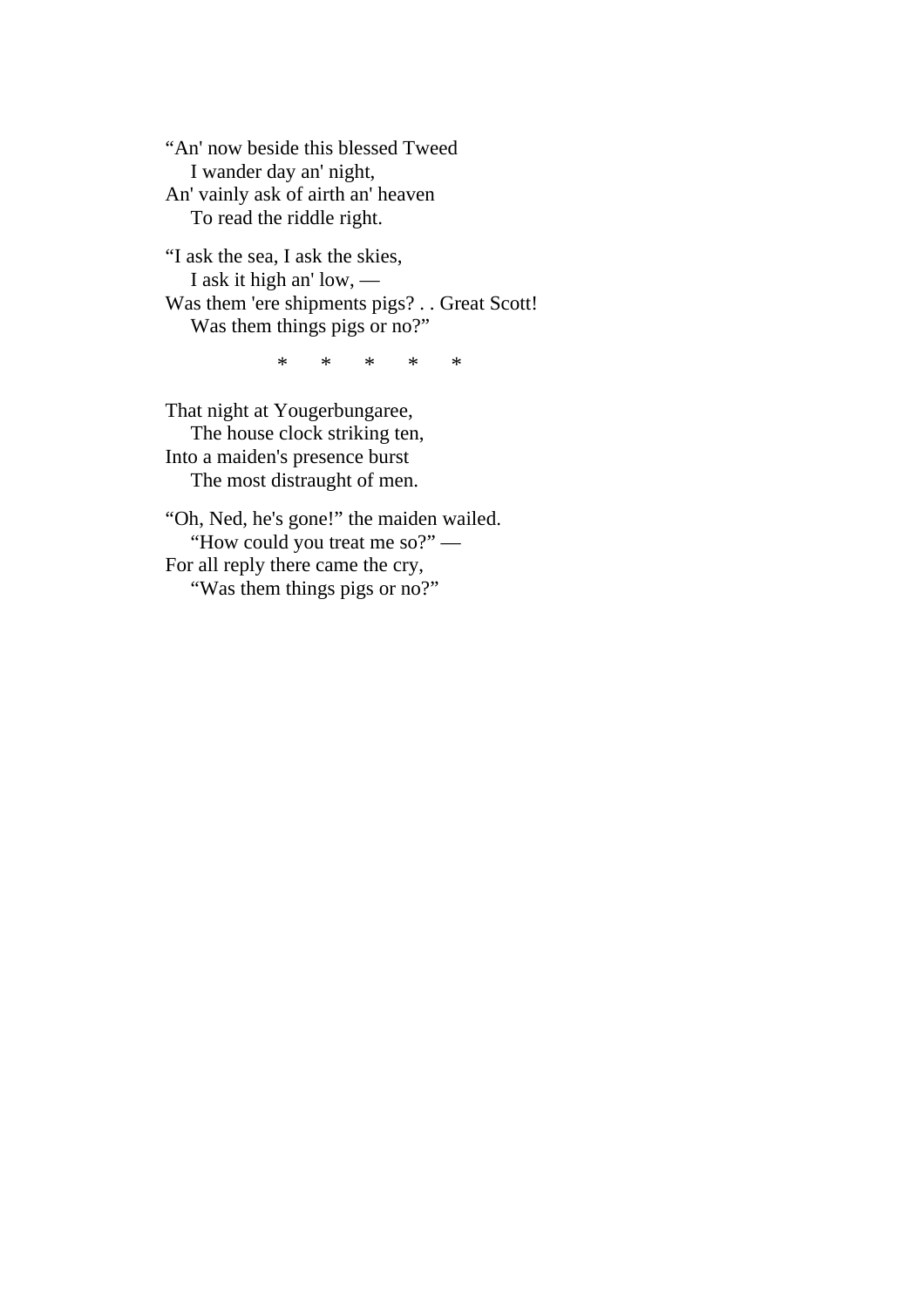# **Drought and Doctrine.**

COME, take the tenner, doctor . . . yes, I know the bill says "five," But it ain't as if you'd merely kep' our little 'un alive; Man, you saved the mother's reason when you saved that babby's life, An' it's thanks to *you* I ha'n't a ravin' idiot for a wife.

Let me tell you all the story, an' if then you think it strange That I'd like to fee ye extry — why, I'll take the bloomin' change. If yer bill had said a hundred . . . I'm a poor man, doo, an' yet I'd 'a' slaved till I had squared it; ay, an' still been in yer debt.

Well, you see the wife's got notions on a heap o' things that ain't To be handled by a man as don't pretend to be a saint; So I minds "the cultivation," smokes my pipe, an' makes no stir, An' religion an' such p'ints I lays entirely on to her.

Now, she's got it fixed within her that, if children die afore They've been sprinkled by the parson, they've no show for evermore; An' though they're spared the pitchforks, an' the brimstun', an' the smoke, They ain't allowed to mix *up there* with other little folk.

So when our last began to pine, an' lost his pretty smile, An' not a parson to be had within a hunder mile — (For though there is a chapel down at Bluegrass Greek, you know, The clargy's there on dooty only thrice a year or so) —

Well, when our yet unchristen'd mite grew limp an' thin an' pale, It would 'a' cut you to the heart to hear the mother wail About her "unregenerate babe," an' how, if it should go, 'Twould have no chance with them as had their registers to show.

Then awful quiet she grew, an' hadn't spoken for a week, When in came brother Bill one day with news from Bluegrass Greek. "I seen," says he, "a notion on the chapel railin' tied; They'll have service there this evenin' — can the youngster stand the ride!

"For we can't have parson here, if it be true, as I've heard say, There's a dyin' man as wants him more'n twenty mile away; So" — He hadn't time to finish ere the child was out of bed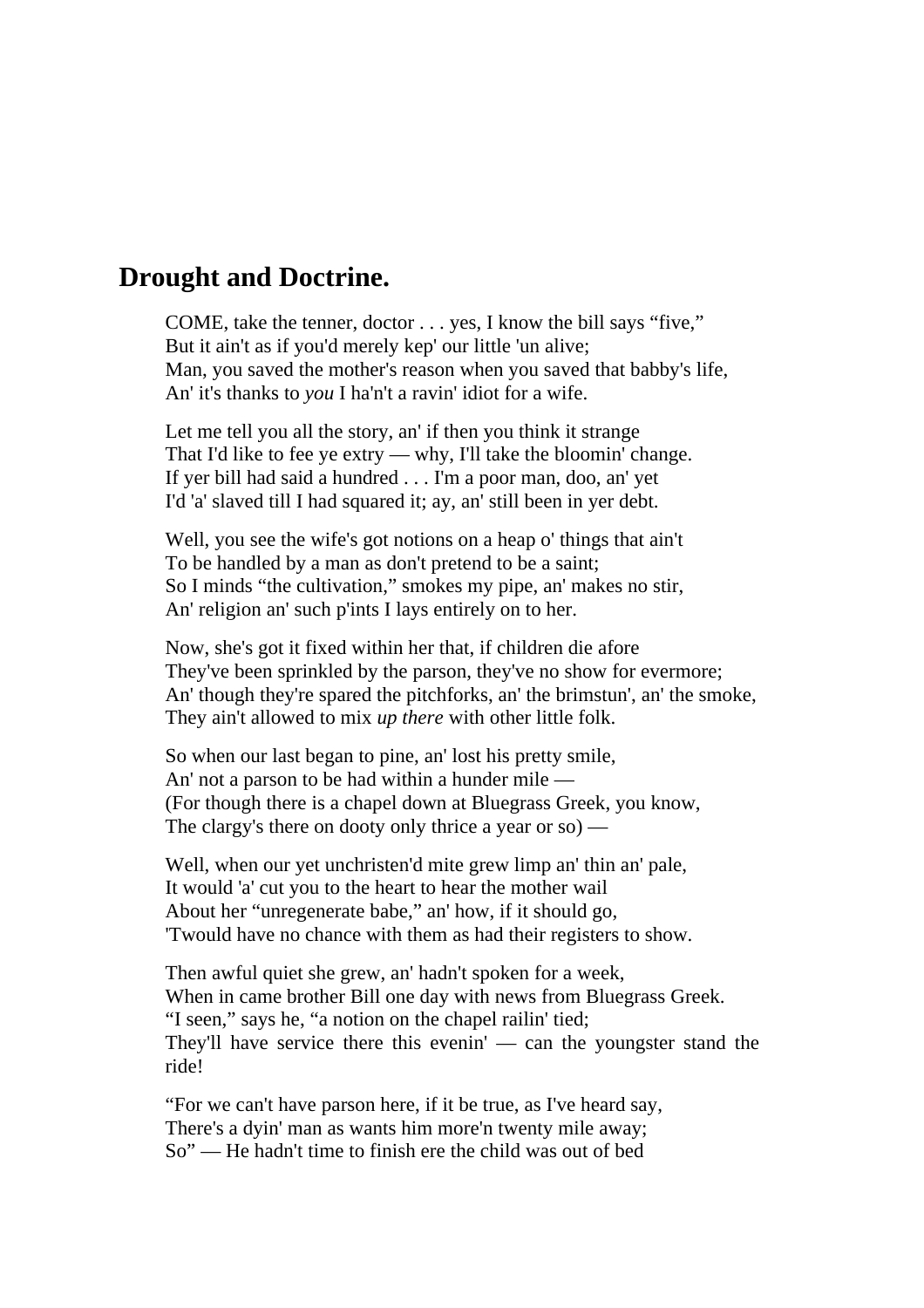With a shawl about its body an' a hood upon its head.

"Saddle up," the missus said. I did her biddin' like a bird. Perhaps I thought it foolish, but I never said a word; For though I have a vote in what the kids eat, drink, or wear, Their sperritual requirements are entirely *her* affair.

We started on our two hours' ride beneath a burnin' sun, With Aunt Sal and Bill for sureties to renounce the Evil One; An' a bottle in Sal's basket that was labelled "Fine Old Tom" Held the water that regeneration was to follow from.

For Bluegrass Creek was dry, as Bill that very day had found, An' not a sup o' water to be had for miles around; So, to make salvation sartin for the babby's little soul, We had filled a dead marine, sir, at the family waterhole.

Which every forty rods or so Sal raised it to her head, An' took a snifter, "just enough to wet her lips," she said; Whereby it came to pass that when we reached the chapel door There was only what would serve the job, an' deuce a dribble more.

The service had begun — we didn't like to carry in A vessel with so evident a carritur for gin; So we left it in the porch, an', havin' done our level best, Went an' owned to bein' "mis'rable offenders" with the rest.

An' nigh upon the finish, when the parson had been told That a lamb was waitin' there to be admitted to the fold, Rememberin' the needful, I gets up an' quietly slips To the porch to see — a swagsman — with our bottle at his lips!

Such a faintness came all over me, you might have then an' there Knocked me down, sir, with a feather, or tied me with a hair. Doc, I couldn't speak nor move; an' though I caught the beggar's eye, With a wink he turned the bottle bottom up an' drank it dry.

An' then he flung it from him, bein' suddintly aware That the label on't was merely a deloosion an' a snare; An' the crash cut short the people in the middle of "A-men," An' all the congregation heard him holler "Sold again!"

So that christ'nin' was a failure; every water-flask was drained; Ev'n the monkey in the vestry not a blessed drop contained; An' the parson in a hurry cantered off upon his mare, Leavin' baby unregenerate, an' missus in despair.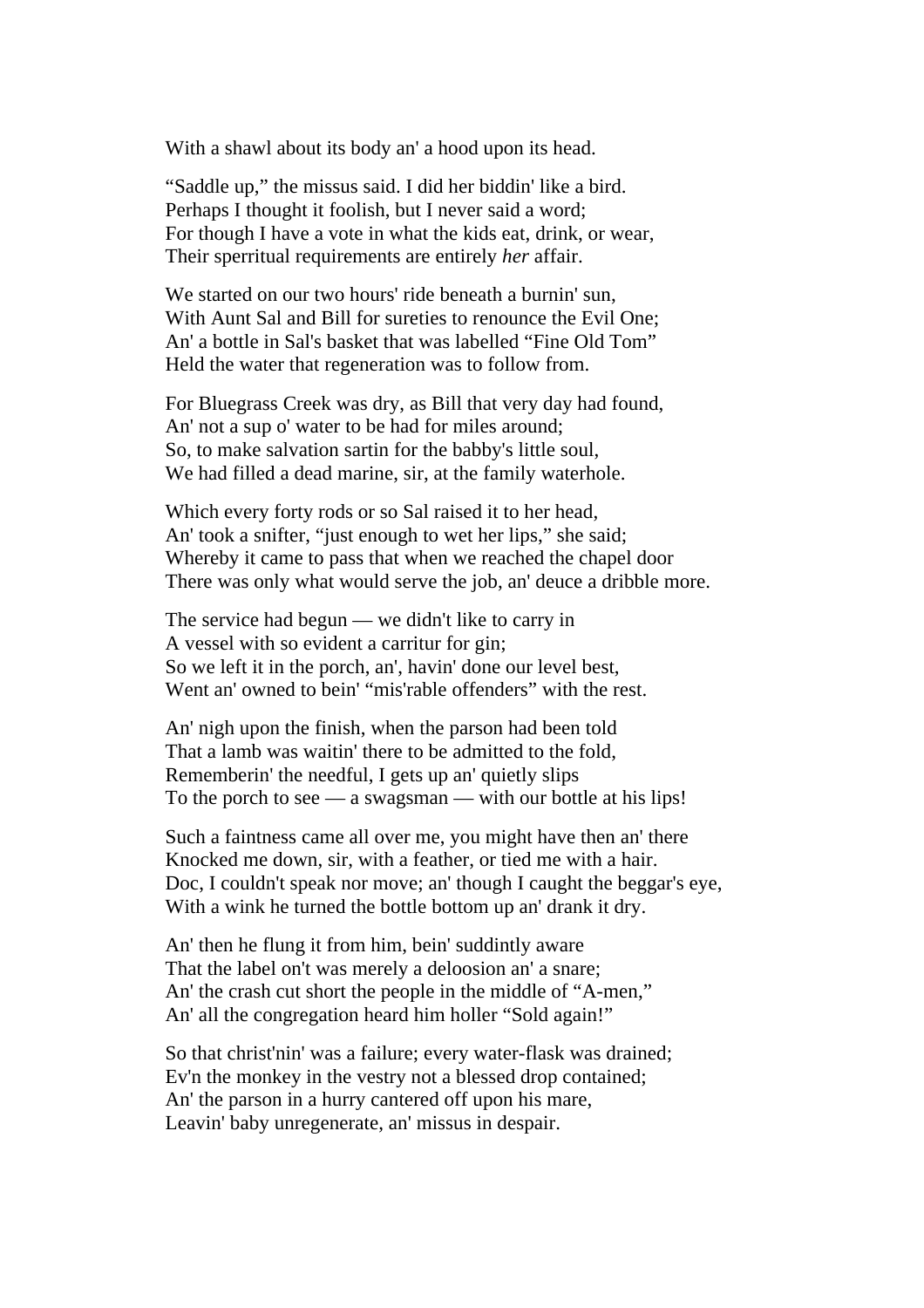That night the child grew worse, but all my care was for the wife; I feared more for her reason than for that wee spark o' life. . . . But you know the rest — how Providence contrived that very night That a doctor should come cadgin' at our shanty for a light. . . .

Baby? Oh, he's chirpy, thank ye — been baptized — his name is Bill. It's weeks an' weeks since parson came an' put him through the mill; An' his mother's mighty vain upon the subjick of his weight, An' reg'lar cock-a-hoop about his sperritual state.

So now you'll take the tenner. Oh, confound the bloomin' change! Lord, had Billy died! — but, doctor, don't you think it summut strange That them as keeps the Gate would have refused to let him in Because a fool mistook a drop of Adam's ale for gin?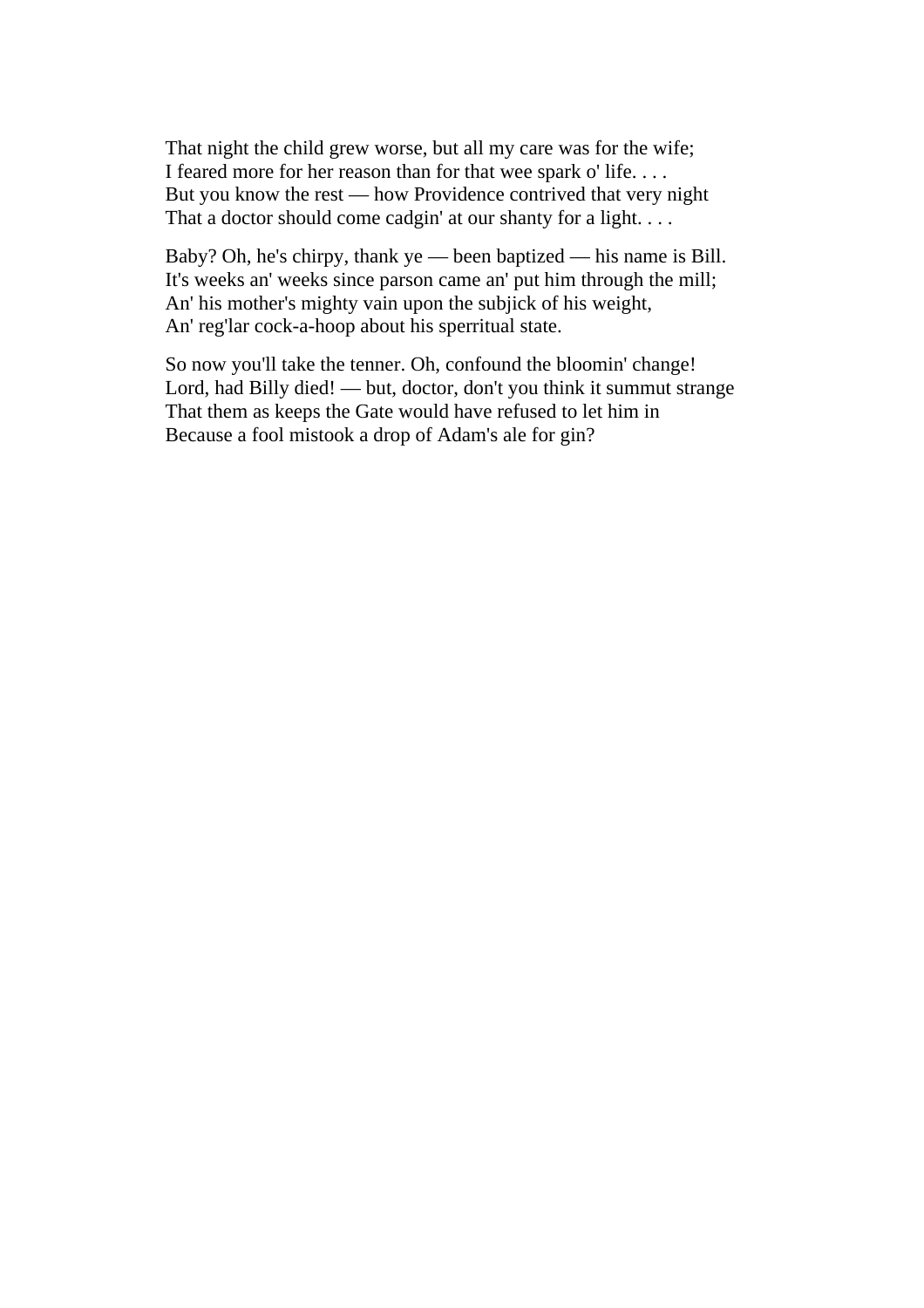# **In a 'bus.**

(A SPRING CONTRAST.)

A QUARTER of a century agone, Just such a face as this upon me shone, And in a 'bus too; And then, as now, it was the warm springtide; And then, as now, there was no soul inside Excepting us two.

There are the same blue eyes, the delicate nose, Same rosebud mouth, and cheeks of blushful rose, Same chin bewitching; Same throat of sheeny white and perfect mould, Same light-brown hair, with scattered threads of gold The brown enriching.

Ah! how this present beauty's counterpart Woke instant tumult in my fluttering heart — Pain, pleasure, blended! Yet this one is as beautiful as that ... Dear me! why don't my heart go pit-a-pat Now, as it then did?

One glance of *those* bright eyes, and all was o'er: I wished to die; at least I cared no more For life without her: — *These*, glancing on me now, are quite as fair; Yet, strange to say, I did not seem to care One bit about her.

I wished I were a glove upon that hand — The eardrop in her ear, the zone that spanned Her waist so trimly; And now, in view of equal charms, the bliss Of such astounding metamorphosis I see but dimly.

Well I recall the mad desire to hear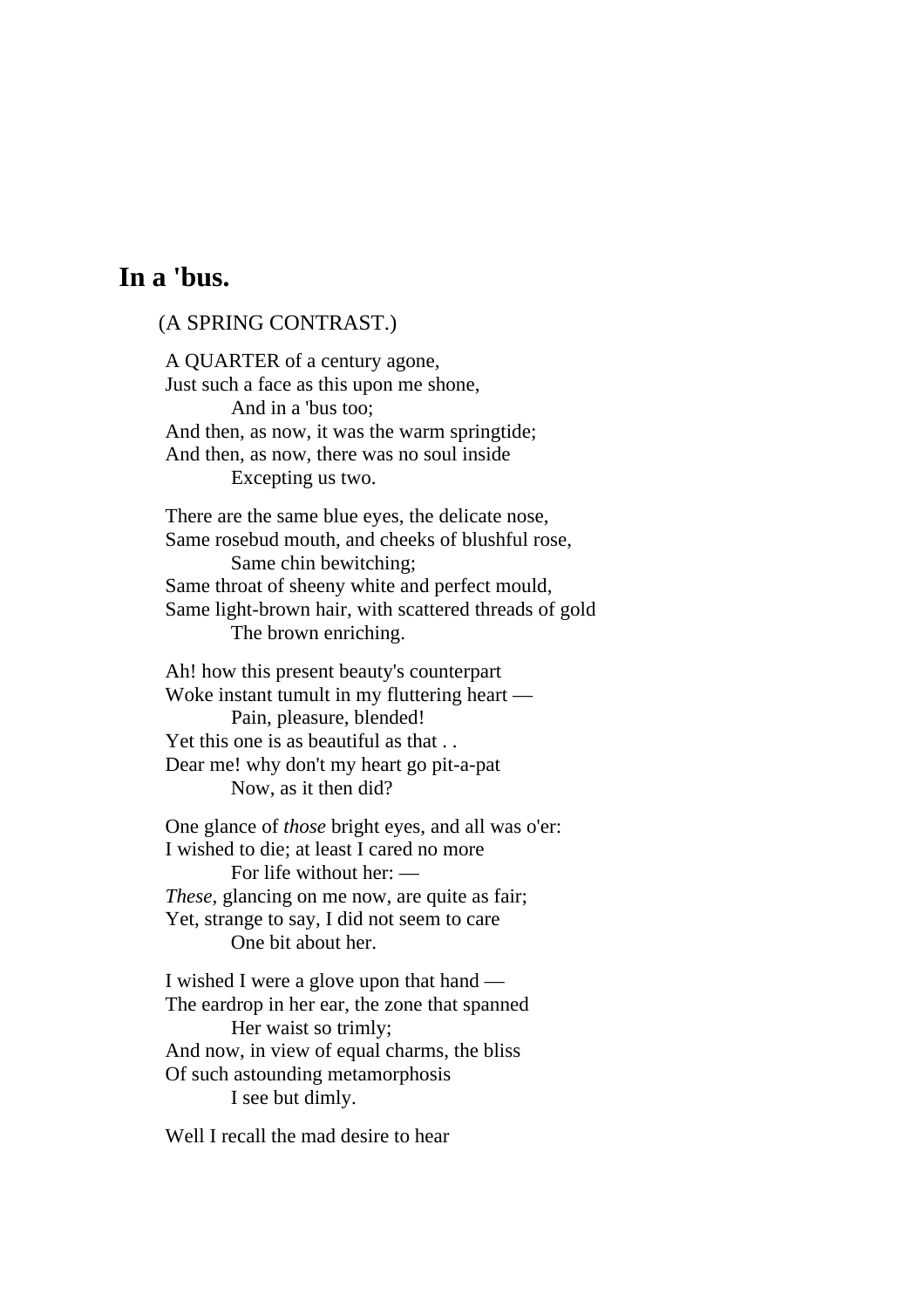*Her* name who turned the common atmosphere To heavenly ether: — Why is it that I do not now, as then, Care twopence if the name be M. or N., Or both, or neither?

Well I remember how I longed to pay Her fare, or in some other lordly way Impress her duly: — Why is it, then, though not less generous grown, I'm better pleased this symph should pay her own Than mulot "yours truly"?

And how quick-soaring hope as quickly fell When I descried a military swell Her brooch pourtrayed in; Why is it, then, 'twould leave me undistressed If a whole regiment adorned the breast Of this fair maiden?

And how my anguish, when she drew her glove, And showed the plain gold sign of wedded love, Refused assuagement: — Why is it that I do not care a jot If this one wears such fateful ring, or not — Plain, or engagement?

Is it because my taste hath changed its style, And now prefers, in place of Venus' smile, The frown of Pallas? Ah no: Minerva, too, has lost her sway; I met her antitype this very day, And felt quite callous.

Is it the climate? Ah, if vernal airs Incline the heart to amorous affairs, This Austral season Should stir in every vein, when beauty's by, The throb of lusty youth! Oh no; the cli mate's not the reason.

Is it the place? Still, no; this threepenny 'bus Is much the same as rolled the twain of us Through Piccadilly; And fitter place, when all is said and done, There could not be for "bussing." (Pass the pun;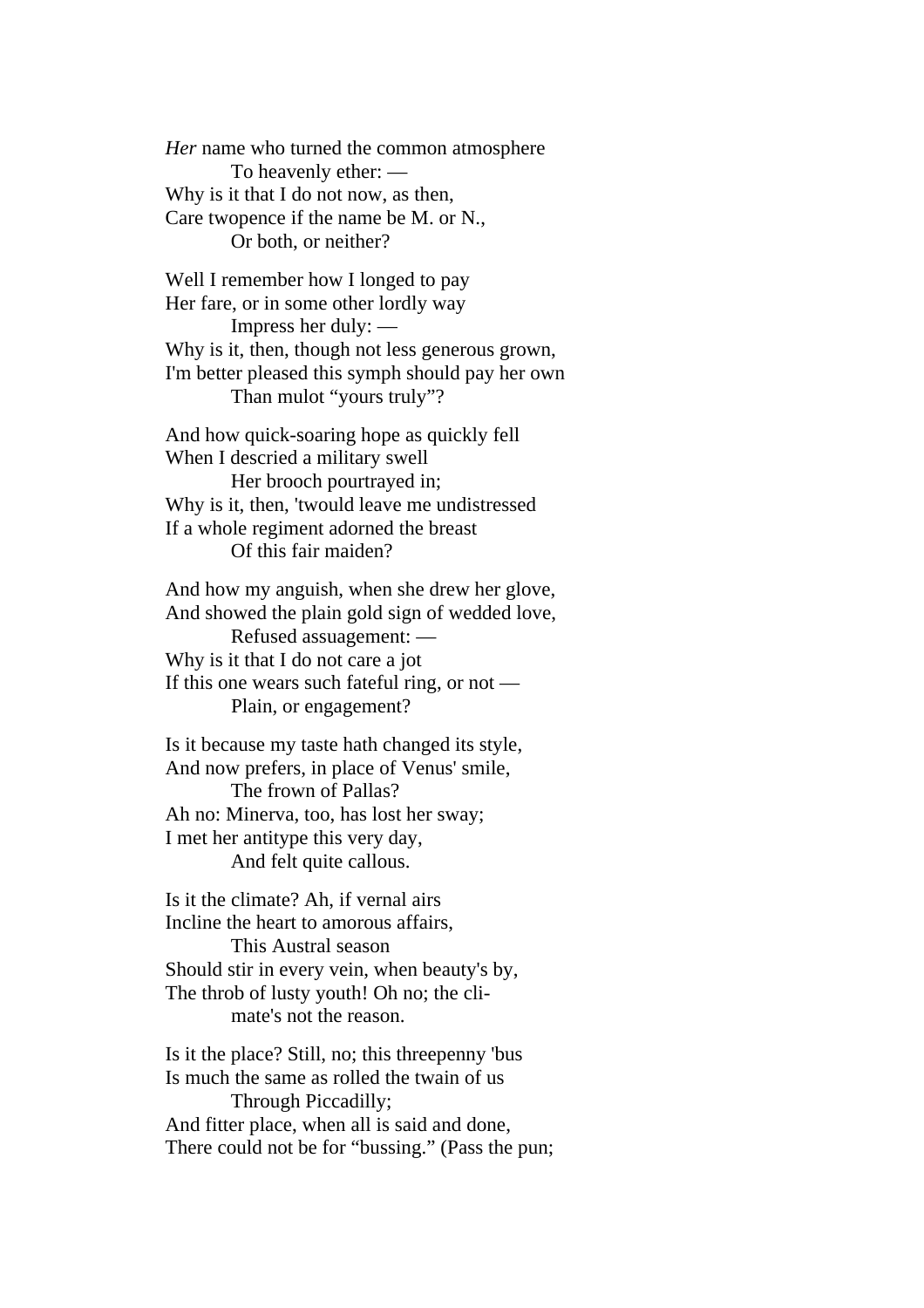I know it's silly.)

Is it that I have learned their sweetest smiles And airs and graces are but "wanton wiles," And mere pretences? Or is it that the naked eye of youth Sees all through glamour, while I see the truth Through convex lenses? But wherefore beat about the bush, old man You know that you can give, if any can, Reasons in plenty. Must I, then, own it?  $\therefore$  Tis — because — because —

I am not quite — not quite — the man I was At five-and-twenty!

An empty socket shows where passion burned; My sense of beauty now, alas, has turned Pure intellectual, And to arouse a tumult in the brain,

Or thrill the system with delicious pain,

Quite ineffectual.

So, I may gaze on her, and gaze my fill. . . . D'ye know, I think I'm somewhat human still; I like her, rather; But oh, how things are changed from what they were! For all she is so fair, I feel to her Just like a father.

She dowers me with a smile from lip and eye; And while I wonder what she meaneth by The sweet bestowment, "Please pass my fare," comes from her beauteous lips, And, as I take the coin, our finger tips Meet for a moment.

A thrill! A thrill! I do declare, a thrill! Upon my honour, I believe I'm still *Intensely* human! I pause and ponder what I mean to do. Methinks I'd better scuttle home unto My own old woman.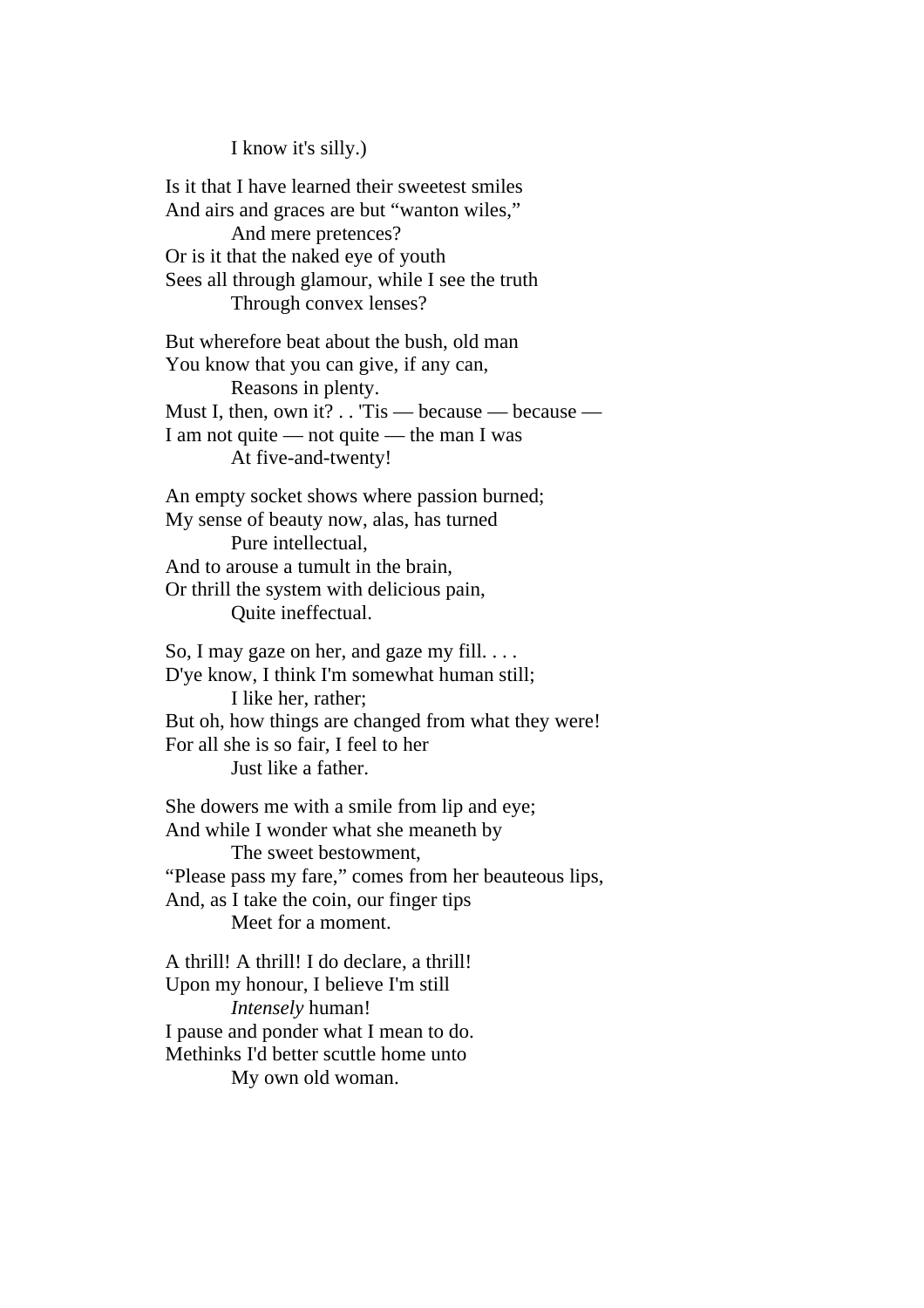### **Once More.**

### "INTERMISSA DIU BELLA."

I HAD not thought again to be A dreamer of such dreams as these. The springtime is no more for me; My summer died beyond the seas. From what untimely source begin These stirrings of the life within?

I had not thought again to taste The bitter sweet, the joyous pain. I dreamed that I had trodden waste,

 Beyond the power of sun or rain, The soil that grew the passion fruit; — Then, whence this blossom underfoot?

I had not thought again to see Beyond the homely pale of truth; — The lights and shapes of witchery,

 That glorify the skies of youth, I only knew as perished things; — Whence, then, this flash of angel wings?

How spend the day, yet save the hours? I had my day; the hours are fled.

How eat the fruit, yet hold the flowers? I ate the fruit; the flowers are dead.

Oh, what divine or fiendish art Hath twined fresh tendrils round my heart?

I said, 'tis good to be alone,

 No alien hand to urge or check. I said, my spirit is my own,

 To loose or bind, to save or wreck. I trod on Love, called Reason lord; — Lo, whence this subtle silken cord?

Oh, who shall tell if this be strength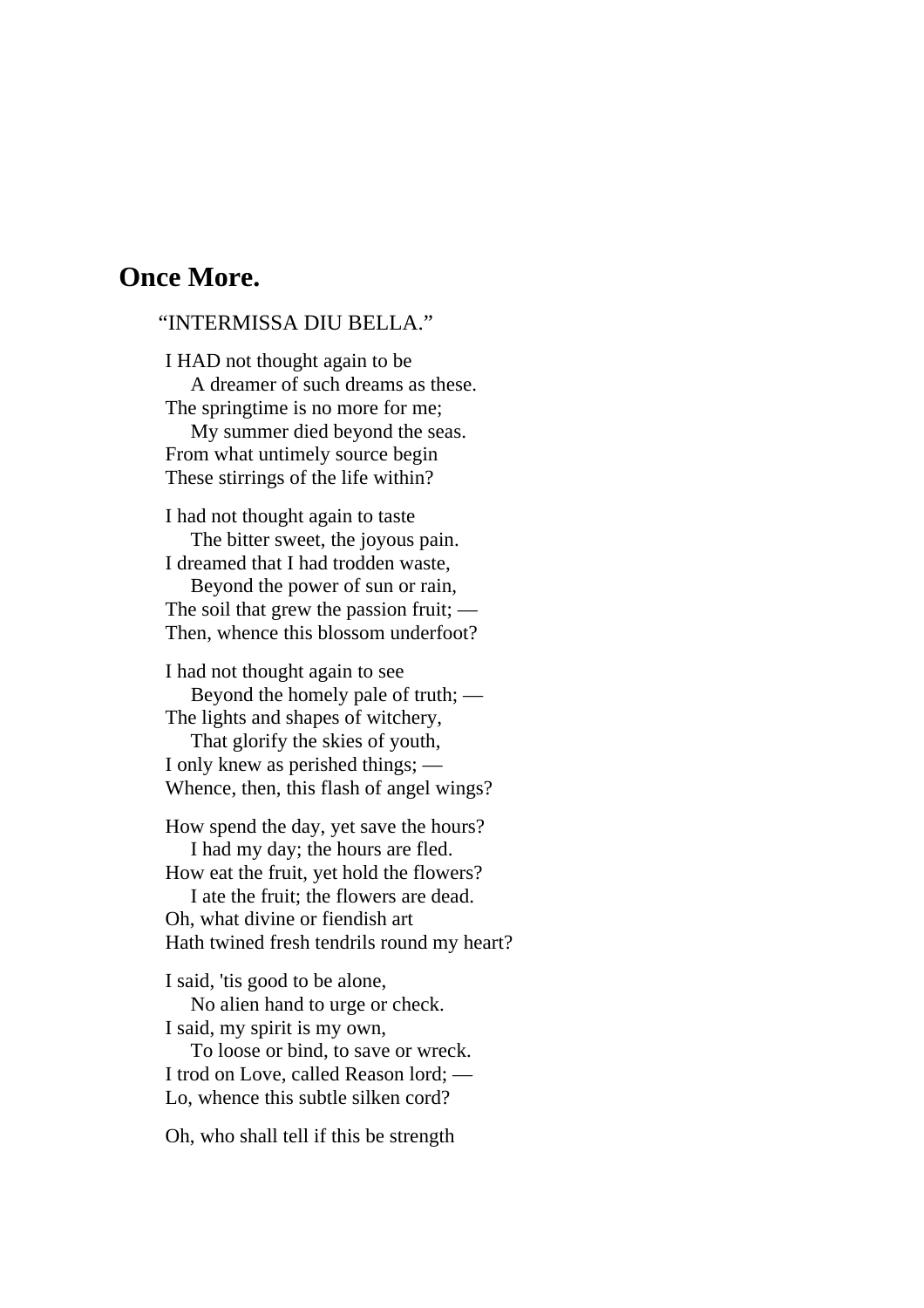Re-risen, or ghost of old defect? The truth of manhood come at length, Or weakness born of purpose wrecked? I only know it is the whole Arch-craving of a hungry soul.

I only know that all the hordés Of buried hopes and jealousies Are risen again and crossing swords, And that 'twas but an armistice, A breathing time 'twixt strife and strife, Which I had deemed a peace for life.

Oh, who shall tell where duty lies — To urge, repress, advance, or stay? To grasp at Good in Beauty's guise, Or brush the pretty lure away,

Ere doubtful war of hopes and fears Consume the hoarded strength of years!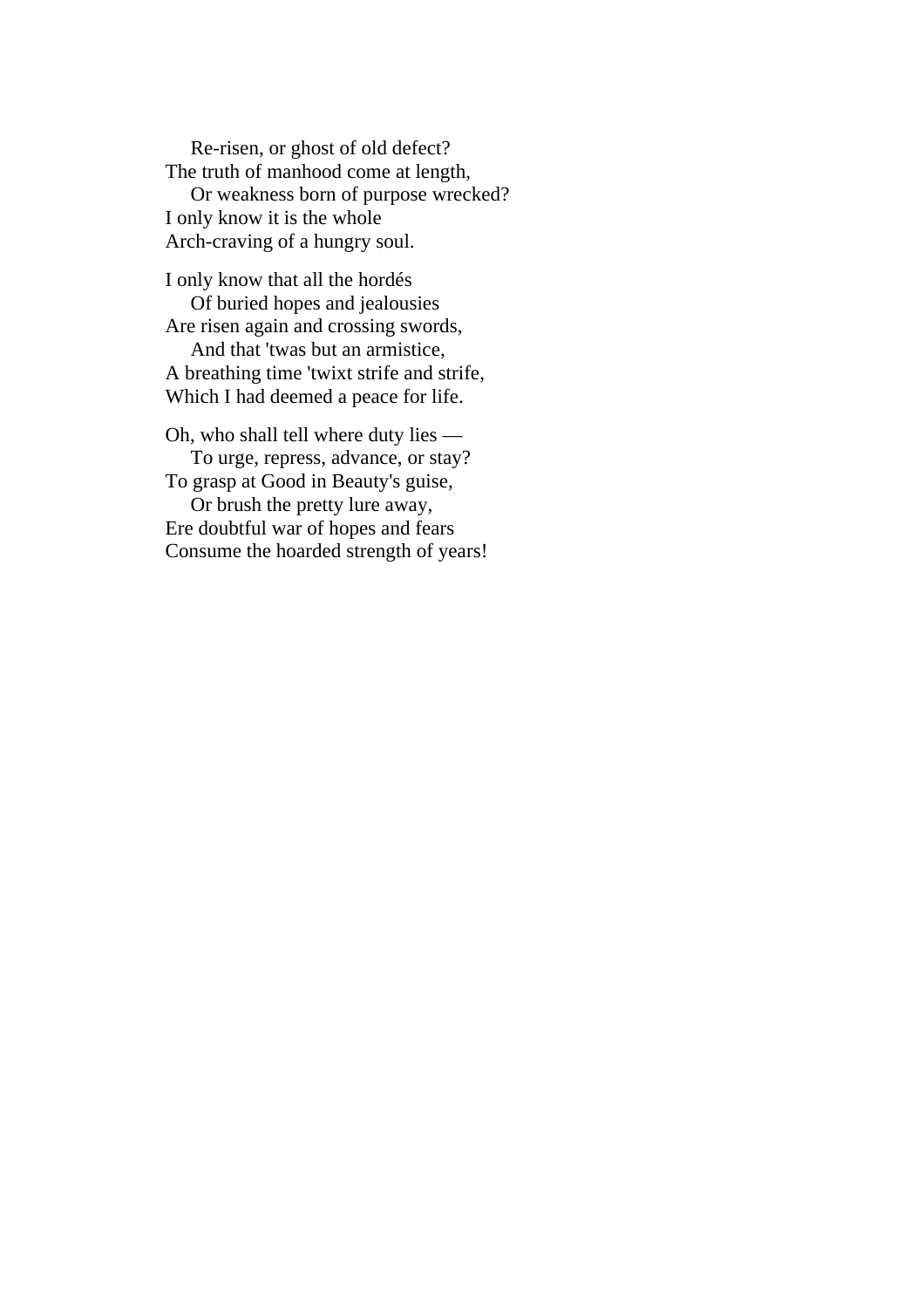## **The Dominion.**

 (1883.) [*Originally inscribed, in the "Australasian," to Sir Thomas M'Ilwraith*.] OH, fair Ideal, unto whom Through days of doubt and nights of gloom Brave hearts have clung, while lips of scorn, Made mock of thee as but a dream — Already on the heights of morn We see thy golden sandals gleam, And, glimmering through the clouds that wrap thee yet, The seven stars that are thy coronet. Why tarriest thou 'twixt earth and heaven? . . . Go forth to meet her, Sisters seven! 'Tis but your welcome she awaits, Ere, casting off the veil of cloud, The bodied Hope of blending States, She stand revealed, imperial, proud; As from your salutation sprung full-grown, With green for raiment, and with gold for zone. From where beneath unclouded skies Thy peerless haven glittering lies; From where o'er pleasant pastures rove The flocks from which thy greatness sprang; From vine-clad slope and orange-grove: From "grave mute woods" thy Minstrel sang; From Alpine peaks aglow with flush of morn, Go forth to meet her, thou, the eldest-born. From where, reverberant at thy feet, The billows of two oceans meet; From where the rocks thy treasures hide; From mart and wharf, and harbour-mouth; From where the city of thy pride Ennobles all the teeming South —

To meet her, thou with loftiest zeal inflamed,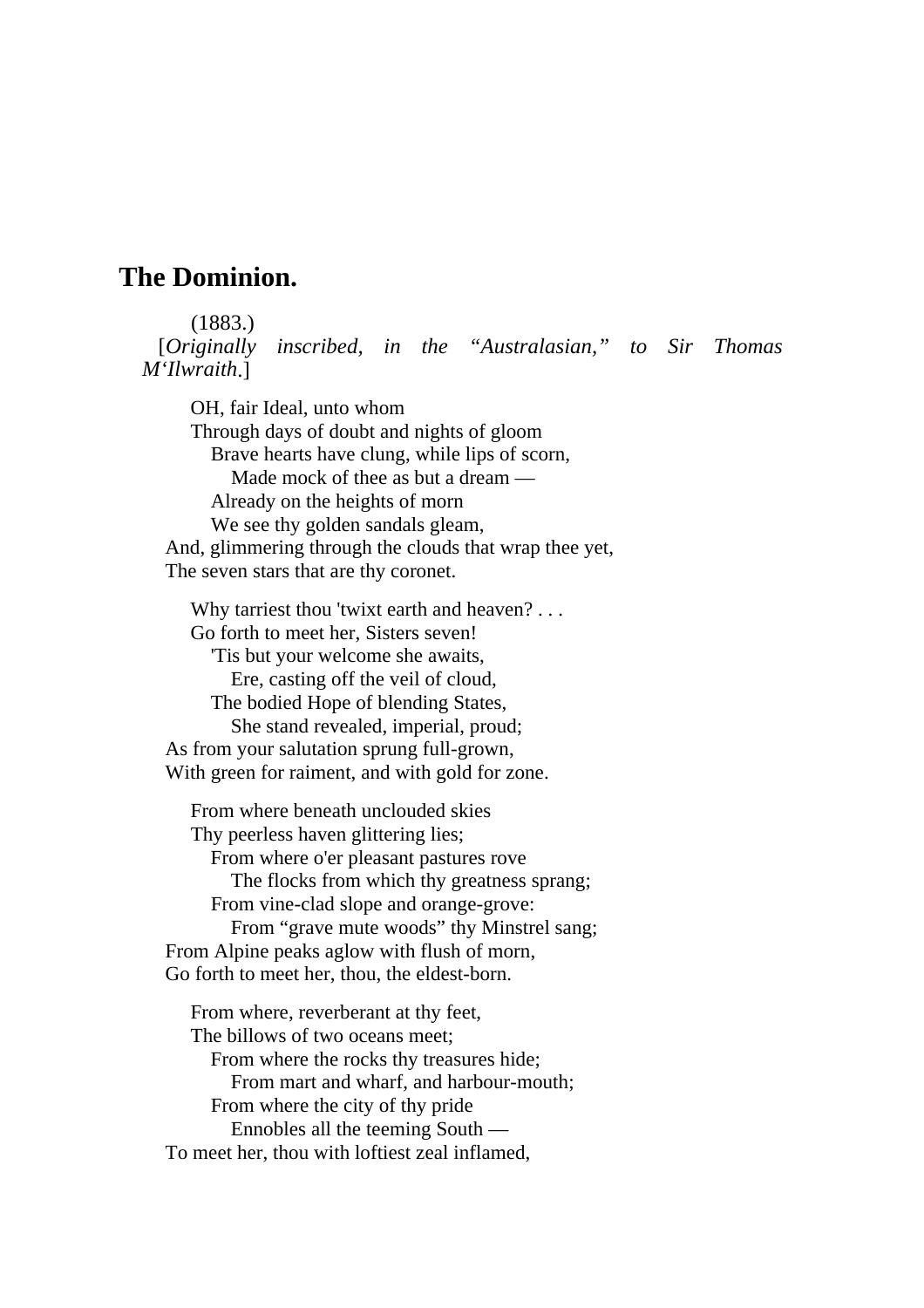Go forth, Victoria, queen and queenly named.

 And thou, the youngest, yet most fair, First to discern, and first to dare; Whose lips, sun-smitten, earliest spoke The herald words of coming good, And with their clarion-summons broke The slumber of the sisterhood — Foremost of all thy peers press on to greet Her advent, strewing flowers before her feet.

 And thou, around whose brow benign Vine-leaf and olive intertwine; Upon whose victories the Star Of Peace looks down with no rebuke; The weapons of whose warfare are The ploughshare and the pruning-hook — Take with thee gifts of corn, and wine, and oil, To greet thy liege with homage of the soil.

 Thou, too, whom last the morning-beams Wake from thy sleep by peaceful streams Slow westering to the Indian main — Thou, too, beneath thy later sun Conspire with these in glad refrain Of welcome to the coming One, And from thy fragrant forests tribute bring Of grateful incense for thine offering.

 And thou, Pomona of the South, Ruddy of cheek, and ripe of mouth, Who from thy couch of orchard-bloom With fearless foot art wont to stray By mountain-lakes, or in the gloom Of forest-depths unknown of day — Be thy shrill greeting borne upon the breeze Above the thunder of thy girdling seas.

 Nor thou delay, who dwell'st apart, To join thy peers with gladsome heart — Whether the summons thee o'ertake On icy steep or fruitful plain, Or where thy craggy bulwarks break The onslaught of the warring main, Or find thee couched within some ferny lair,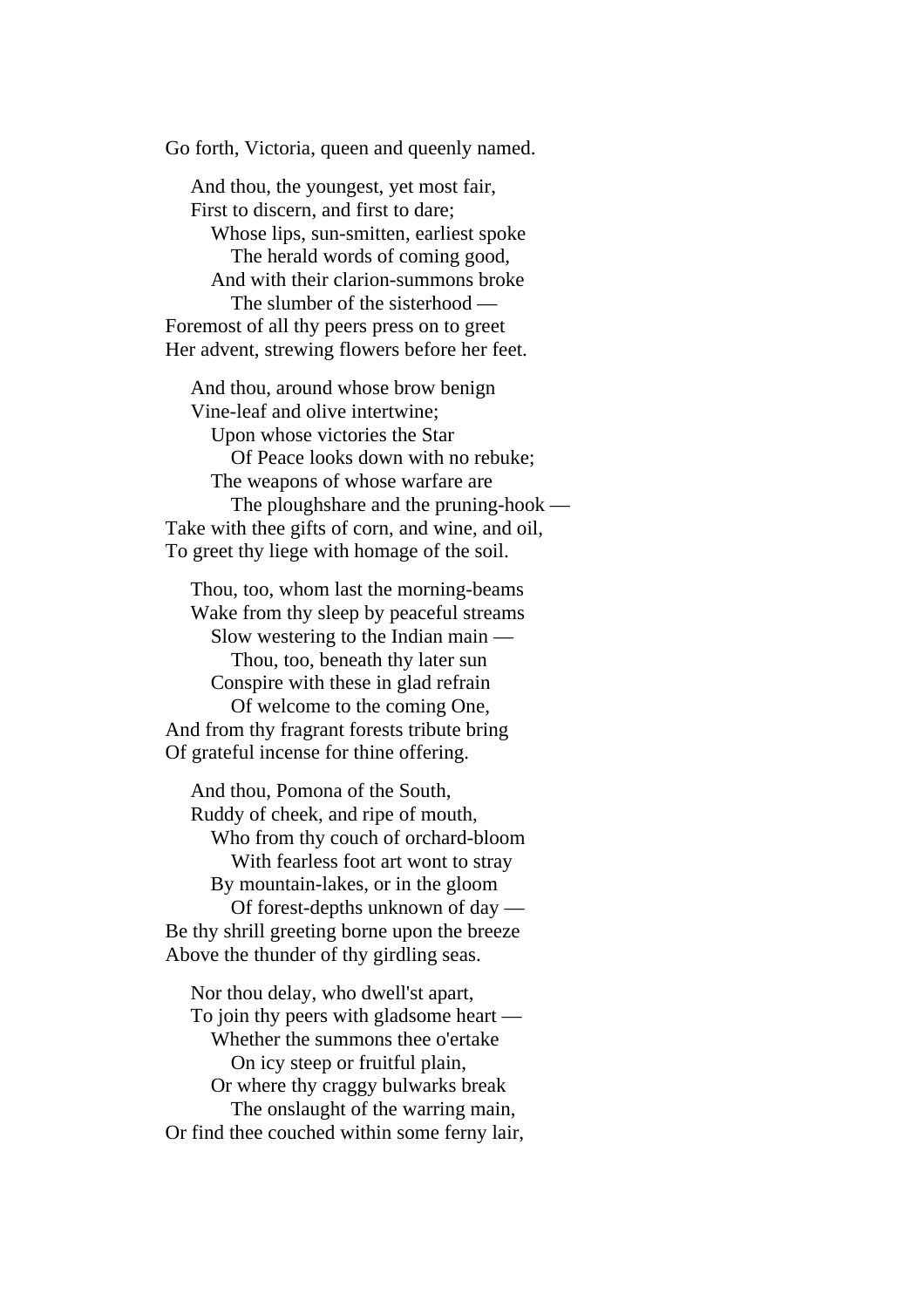Flax-flower and hyacinth mingling with thy hair.

 Bind ye the sevenfold cord apace; Weave ye the sevenfold wreath, to grace The brow of her whose avatar The mighty Mother waits to bless; In sevenfold choir be borne afar The music of your joyfulness. Till o'er the world's disquiet your song prevail — "Australia Foederata! Hail! all hail!"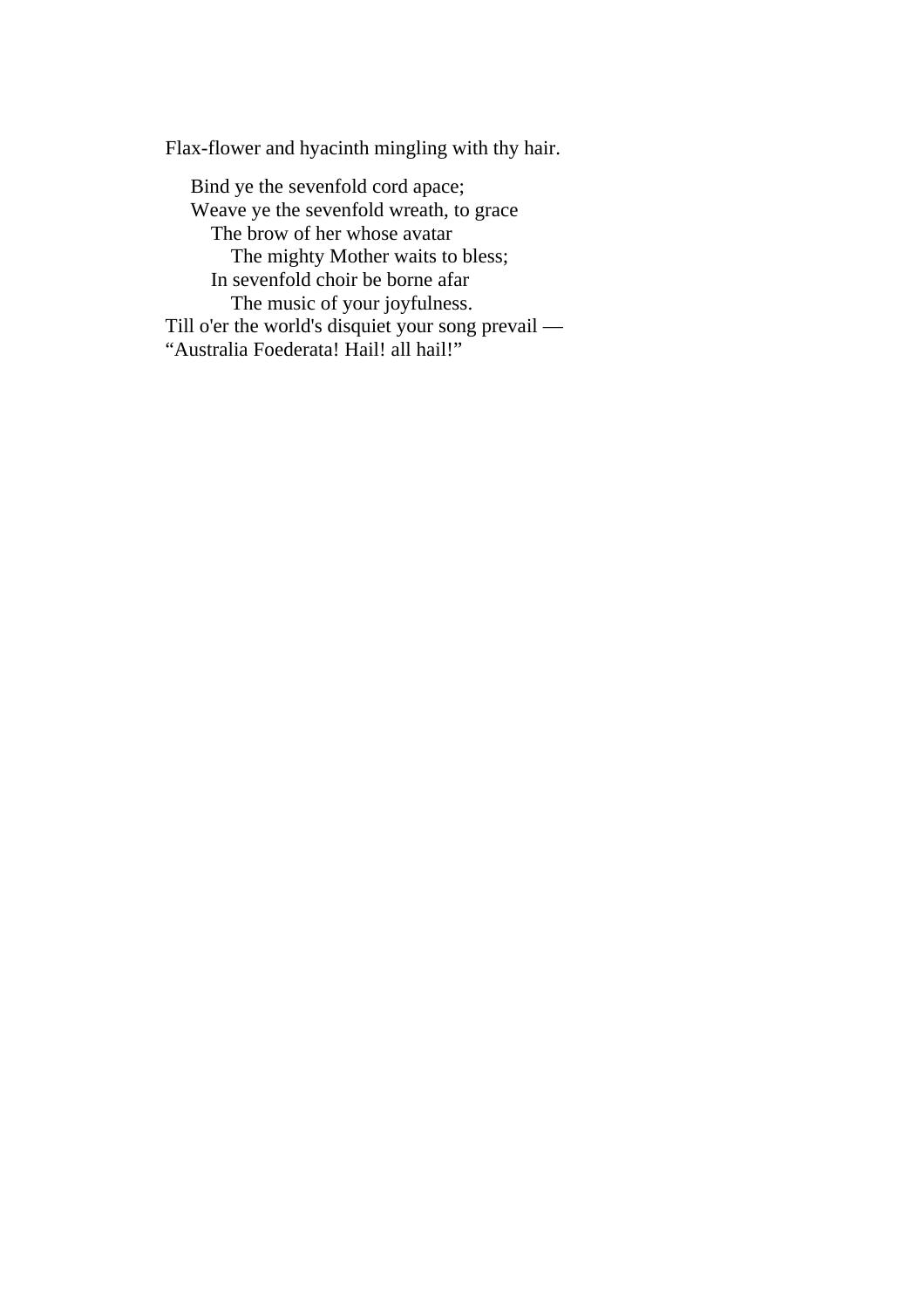# **The Angel of the Doves.**

THE angels stood in the court of the King, And into the midst, through the open door, Weeping came one whose broken wing Piteously trailed on the golden floor. Angel was she, and woman, and dove: Dove and angel all womanly blent With the virginal charm that is worshipped of love, On the hither side of the firmament. Where a rainbow hideth the holiest place, Thither she moved, and there she kneeled; And fain with her wings would have veiled her face, Ere the bow should be lifted, and God revealed. 'Tis the angels' wont; and afresh she wept, As with maimed pinion she strove in vain, And tremor on tremor convulsively swept O'er her plumes in a shuddering iris of pain. And the angels who dwell from sorrow remote Gazed on her woe as a marvellous thing; For they wist but of pain from its echoes that float In the strange new songs that the ransomed sing. "Sister," at length said a shining one, "To whom earth's doves for a care were given, What hast thou done, or left undone, That grief through thee should be known in heaven? "When together for joy the angels sang, Calling the new-made world to rejoice, Sweeter than all hosannas that rang Was the trembling rapture that thrilled thy voice. "For thine was the grace to minister there — Oh, favoured child of the heavenly host! — To the sacred and lovely lives that wear The mystic shape of the Holy Ghost.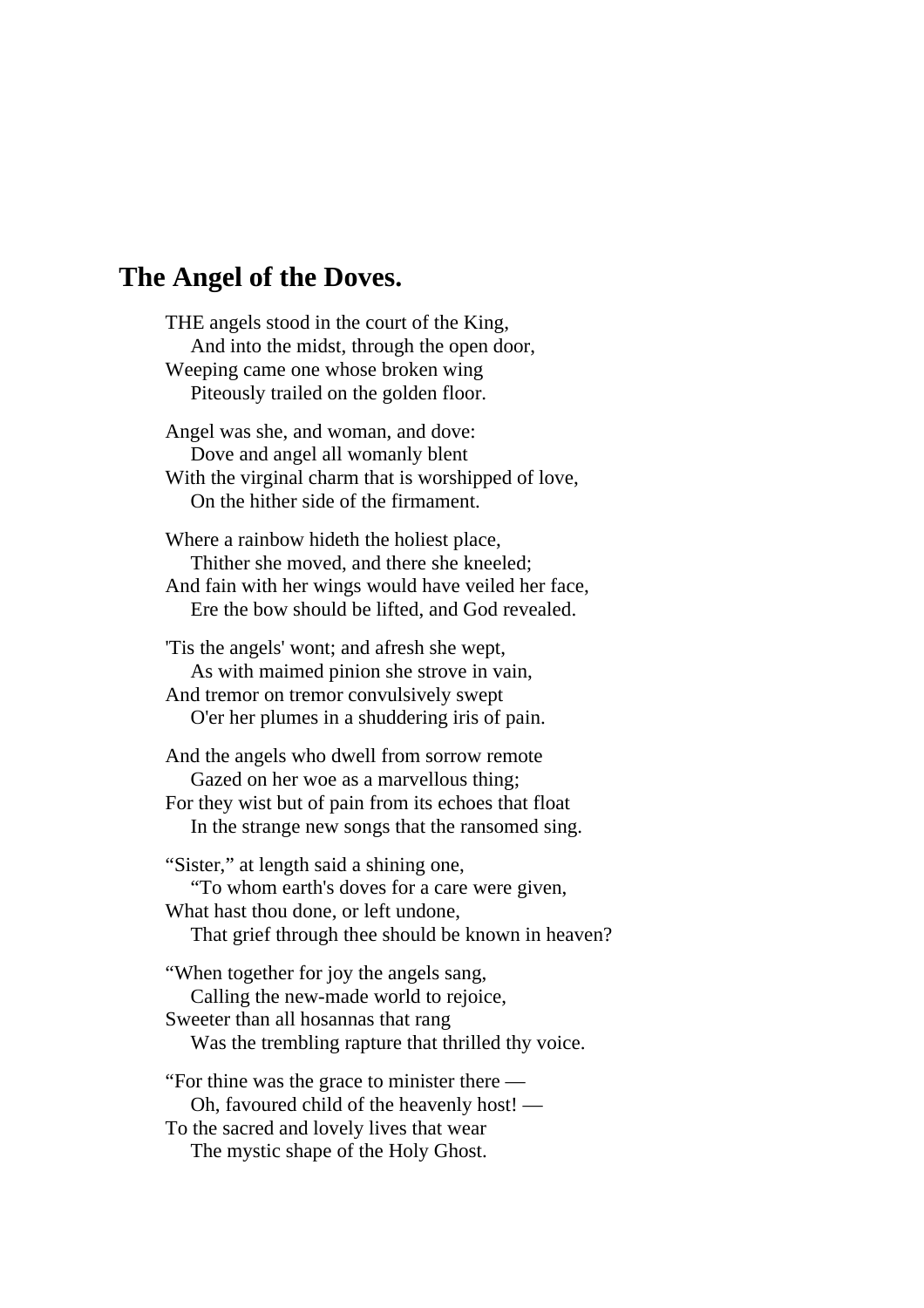"And we marked thy flight as the flight of a dove, Till the luminous vapours around thee curled, And we said, 'She is glad in her errand of love, To the happy glades of the new-born world.'

"And now thou returnest woe-stricken as one That hath fallen from grace and is unforgiven. What hast thou done, or left undone, That grief through thee should be known in heaven?"

Faint was her voice as an echo heard From the past by the soul in dreamful mood; Sweet and sad as the plaint of a bird Mourning forlorn in solitude.

"I tended my doves," she said through her tears, "By day and by night, in storm and calm. Happily flew the uncounted years

In bowers of myrtle and groves of palm.

"Many, alas, were the beautiful dead, But the life of the race was always new, For, ever ere one generation fled, Out of its love another grew.

"And many a dove for man's sake died, Noted in heaven with none offence,

Save when the heart of the cruel took pride In slaying the witness of innocence.

"When countless seasons had come and gone, Come and gone as a happy dream, One noon of summer I lingered upon

The eastward marge of a sacred stream.

"And lo, 'mid a crowd on the further side, That stood in the stream or knelt on the sod, I saw — though a veil of flesh did hide

The splendour of Godhead — the Son of God.

"And ev'n as I gazed, the azure above Burst into glory that dimmed the sun; And the Spirit of God in the form of a dove

I saw descend on the Holy One,

"I deemed that my task was over then; ' 'Tis the dawn,' I said, 'of the reign of love;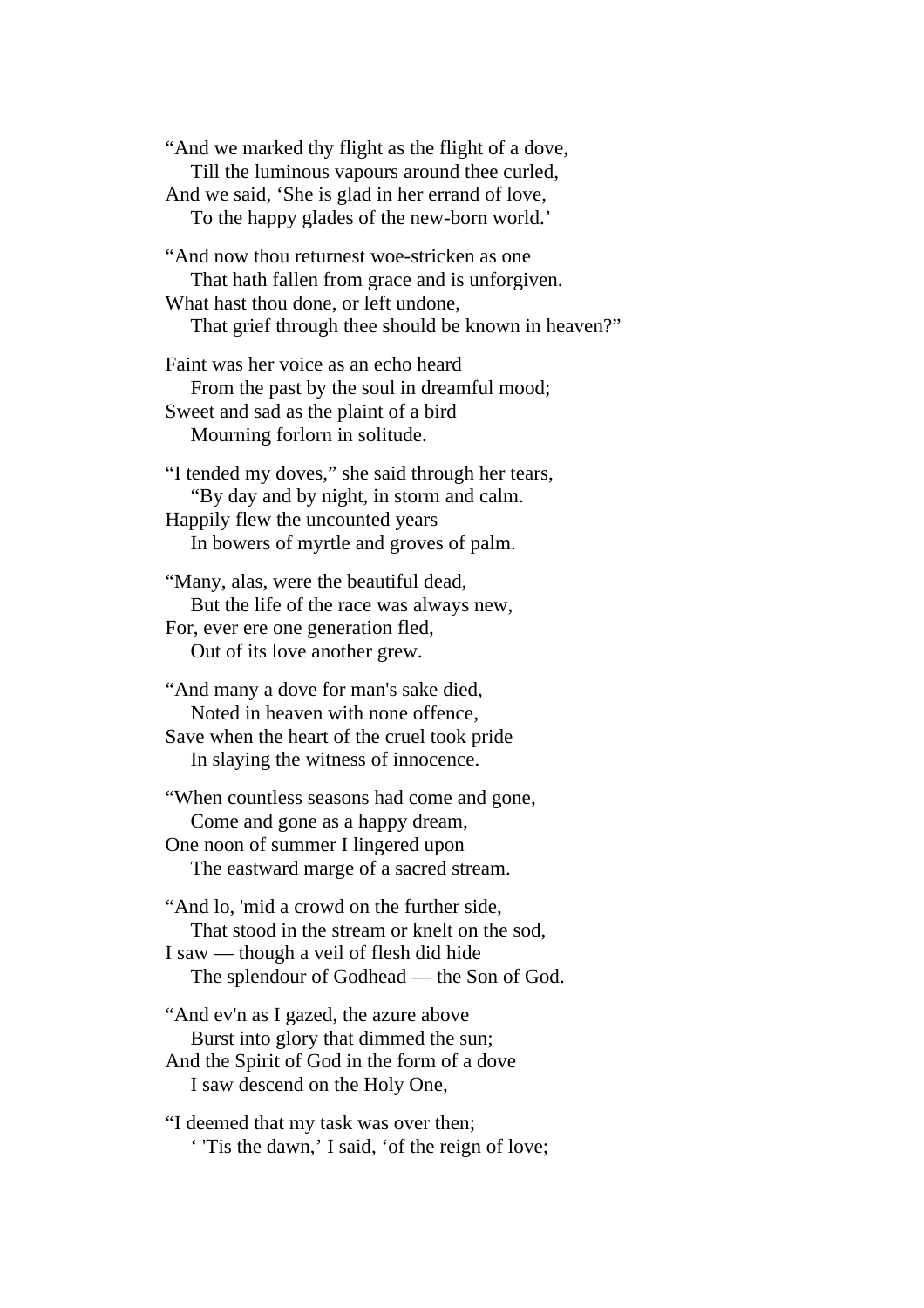Henceforth my doves will be safe with men, Since God hath hallowed the form of the dove.' "Then I soared aloft, but again returned; For I said in my heart, 'I will not cease From my care, till man from His lips hath learned That the birds have a share in the Gospel of Peace.' "And it chanced on a day in the soft springtide, When birds were joyous and love was sweet, I saw the Lord on a mountain side, And with Him were twelve, who sat at His feet. "And I heard Him say, 'Not a sparrow doth fall To the ground but your Father taketh note,' Then all the air grew musical, And song awoke in each warbling throat. "For into bird-music the message passed, And from choir to choir in melody ran; And I said, 'My mission is over at last. Farewell, my doves. Ye are safe with man.' "Weeping, yet gladsome, I soared aloft, Being fain of the glories of other spheres, Whose beckoning lustre had lured me oft In starry midnights of bygone years. "And on seas of ether and isles of light Through ages of joy I floated or trod, Till I chanced on an angel in upward flight, Bearing an infant home to God. "And a waft of earth from the flowers that lay On the young dead breast came sweet and faint; And again, dream-echoed from far away, I heard in the woodlands the turtle's plaint. "For memory woke at the flowers' sweet breath, And my spirit yearned to the earth again, And I cried, 'Canst thou tell, oh angel of death, How fare my doves at the hands of men?' " 'Sad is their lot,' the angel sighed; 'For the pleasure of man they suffer pain; And the heart of the cruel taketh pride To slay thy doves and to number the slain.'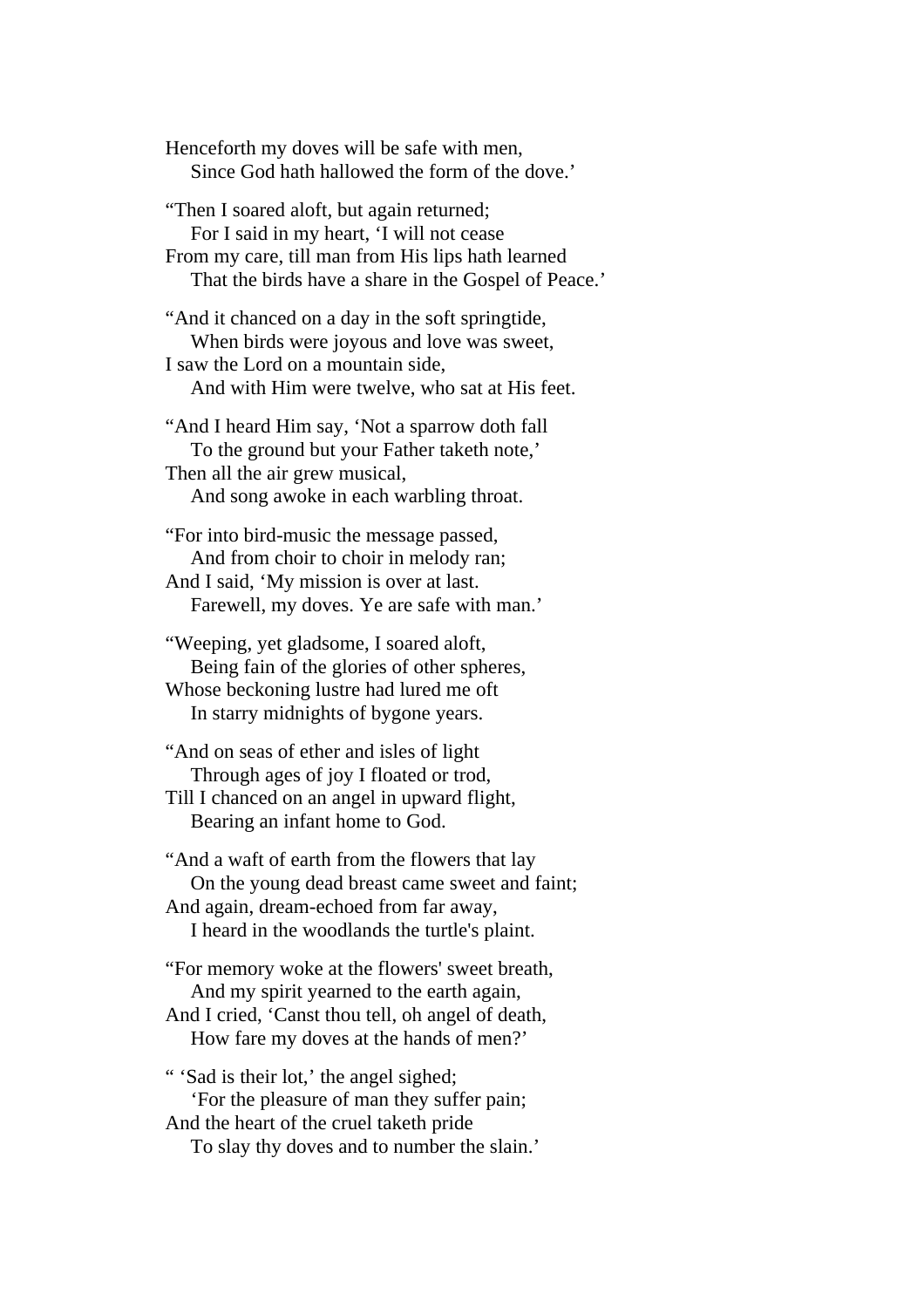"I knew no more till the vapours of earth Clung to my wings, and a peeling sound Smote on mine ear, and voices of mirth; And beneath me a dove fell dead to the ground. "Leave me with God; for ye cannot know How death takes shape in the human hand,

Nor the subtle devices that work for woe; But the Lord will hear and will understand.

"And if, as I clove my unseen way Between my doves and the deadly rain, It was given unto me to become as they, To share their wounds and to know their pain —

"Surely the rather will God give ear To one who knoweth what He hath known; Surely the rather will Jesus hear, Who suffered, as I, for love of His own.

"Can it be that the great Lord doth not know How Christ is needed on earth again? Rise, lingering curtain! that I may show The wounds of my doves, and may pray for men."

\* \* \* \* \*

Slowly the rainbow rose, parting in twain; And, lo, in the midst of the throne of love There stood a Lamb as it had been slain; And over the throne there brooded a Dove.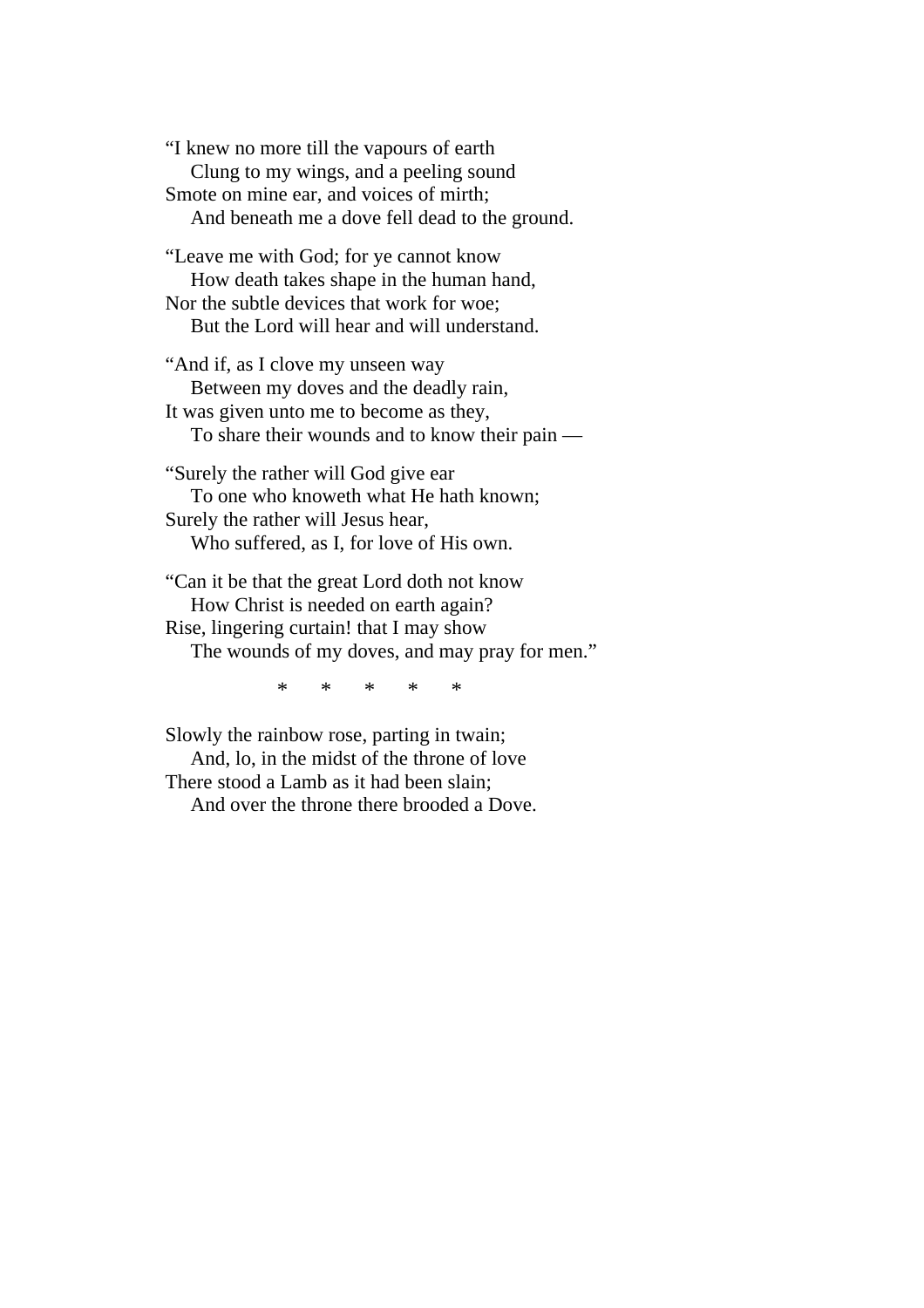### **The Famine in Ireland,**

#### 1879–80.

THEY *shall* not perish! Not if help can save Our hunger-stricken brethren from the grave! They *shall* not perish! With no impious breath We vow that Love shall stronger prove than Death!

 Say not, 'Tis vain to strive against the Hand That writeth Judgment o'er a mourning land! — Say not, 'Tis Heav'n that worketh good or ill; And if our brother die — it is God's will; — Say not, if He is pleased to hide His face, 'Tis ours and theirs to wait returning grace; Nor, listless, into prayerful chambers creep, And be content to weep with those who weep; — Say not that Nature but fulfils her plan, Through righteous retribution teaching man; Nor round your easy acquiescence draw The curtain of inexorable Law.

 Say rather, *We* are now the hands of God To pour our fruits upon their fruitless sod! Say rather, *We* are God's incarnate Will To feed His lambs, His children's mouths to fill, And in our very plenty read the sign That we are chos'n as instruments Divine! Say rather, if His face be darkened there, 'Tis ours to light the darkness of despair, And through the tears that dim their sorrowing eyes Show God reflected from our happier skies! And what though Nature in her changelessness Works out her ends through cycles of distress, — *We* too are Nature! and, enthroned above All other law, we own the Law of Love!

 Therefore they *shall* not perish! — Oh sad Isle, Endure thy burden yet a little while — Yea, but a little while, for bounteous Heaven The lightning for our messenger hath given, To flash from cape to cape, o'er ocean's bed,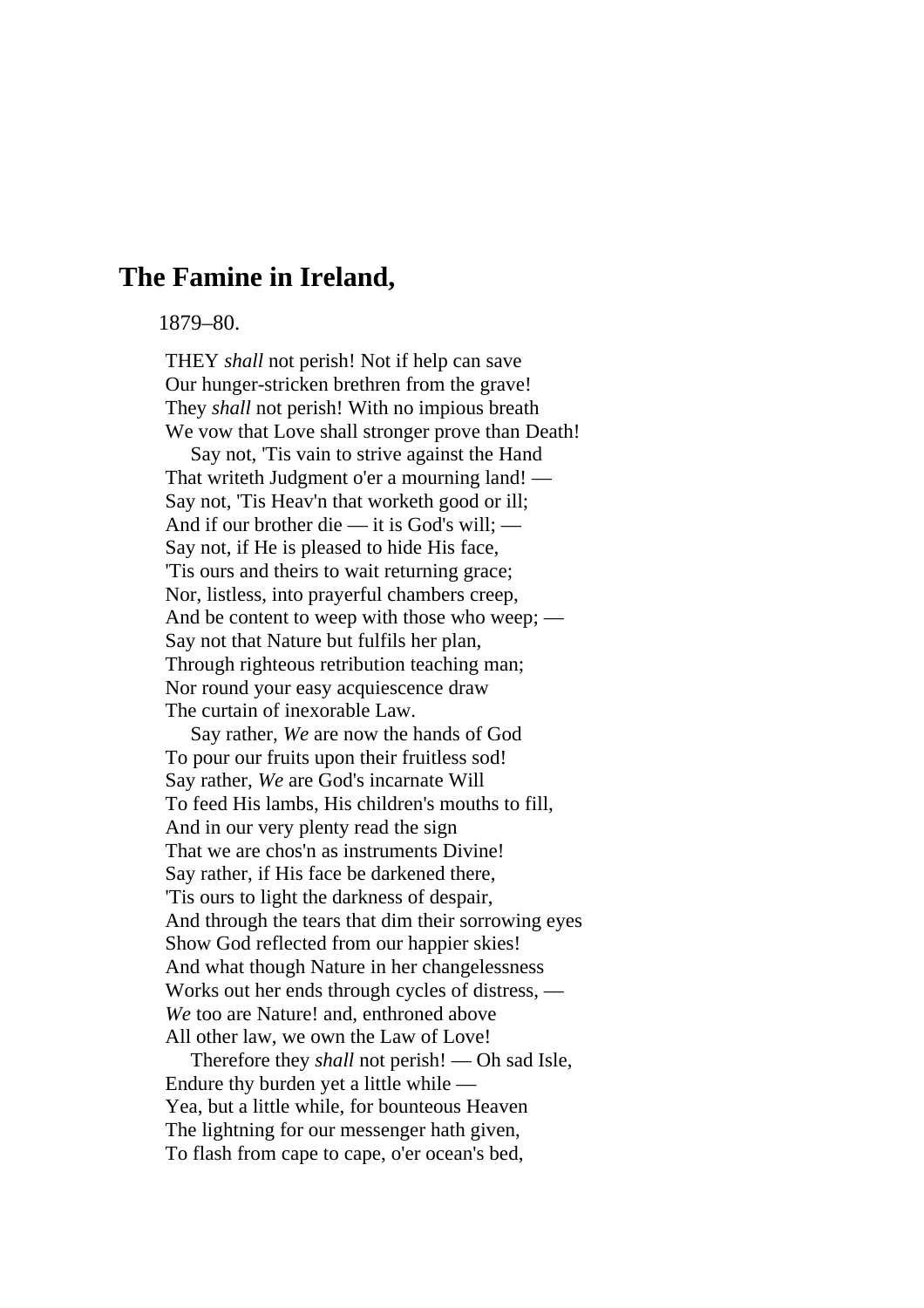The word that for thy need becometh bread!

 Oh grief-worn father, gazing on the soil That mocks thy husbandry; whose fruitless toil Provides no answer to the children's cry; Who turn'st aside lest thou should'st see them die; Lo, God hath not forsaken ev'n thy least. Turn yet again: Help cometh from the East!

 Oh drooping mother, bowed with hopeless cares That labour lightens not, nor tears, nor prayers, — Who spread'st ev'n now before thy famished brood The scanty remnant of unwholesome food, — Once more let hope awake within thy breast. Be of good cheer: Help cometh from the West!

 Ye little ones, whose raiment, rent and old, Scarce hides the forms that tremble in the cold; Whose play is silenced; all whose frolic wiles Are turned to weariness; whose sunny smiles Have vanished from the hunger-wasted mouth, — Be warmed and fed: Help cometh from the South!

 Say we too much? Nay, less than this would shame Alike our hearts, our honour, and our name. Nothing too much while Famine stalks abroad, And Winter grips the shivering lambs of God! Nothing too much while weeping kindred cry To happier kindred, "Save us, or we die!" Nothing too much while we whose bread is sure Have hearts to pity, hands to help, the poor, — And eyes in Ireland's hour of need to see Queensland's, Australia's, opportunity!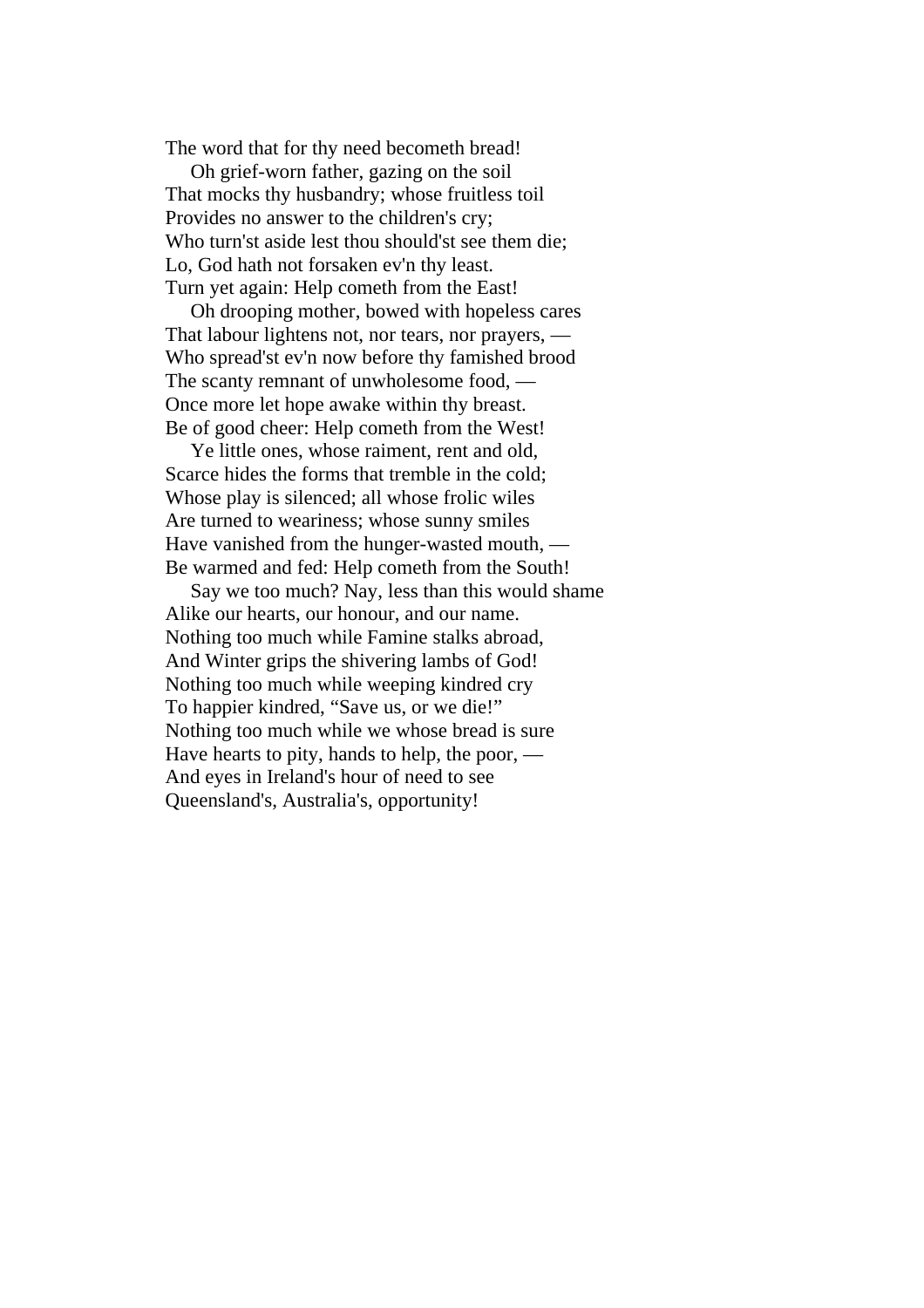### **Mute Discourse.**

"Fulmina. . . . coelo nulla sereno."

— LUCRETIUS.

GOD speaks by silence. Voice-dividing man, Who cannot triumph but he saith, Aha — Who cannot suffer without Woe is me — Who, ere obedience follow on the will, Must say, Thou shalt — who, looking back, saith Then, And forward, Then; and feebly nameth, Now, His changing foothold 'twixt eternities; Whose love is pain until it finds a voice — Whose seething anger bubbles in a curse — Who summarizes truth in party-cries, And bounds the universe with category, — This word-dividing, speech-preëminent man, Deeming his Maker even as himself, Must find Him in a voice ere he believe. We fret at silence, and our turbulent hearts Say, "If He be a God He will speak out." We rail at silence, and would fain disturb The duly ordered course of signless years. We moan at silence, till our quivering need Becomes incarnate, and our sore desire Passes into a voice. Then say we, "Lo, He is, for He hath spoken; thus and thus He said."

 So ever radiating self, Conditioning a God to our degree, We make a word the top of argument — Fond weaklings we, whose utmost scope and goal Is but a pillared formula whereon To hang the garlands of our faith and love. Well was it in the childhood of the world To cry for open vision and a voice: But in the riper time, when we have reached The kindly heart of universal law,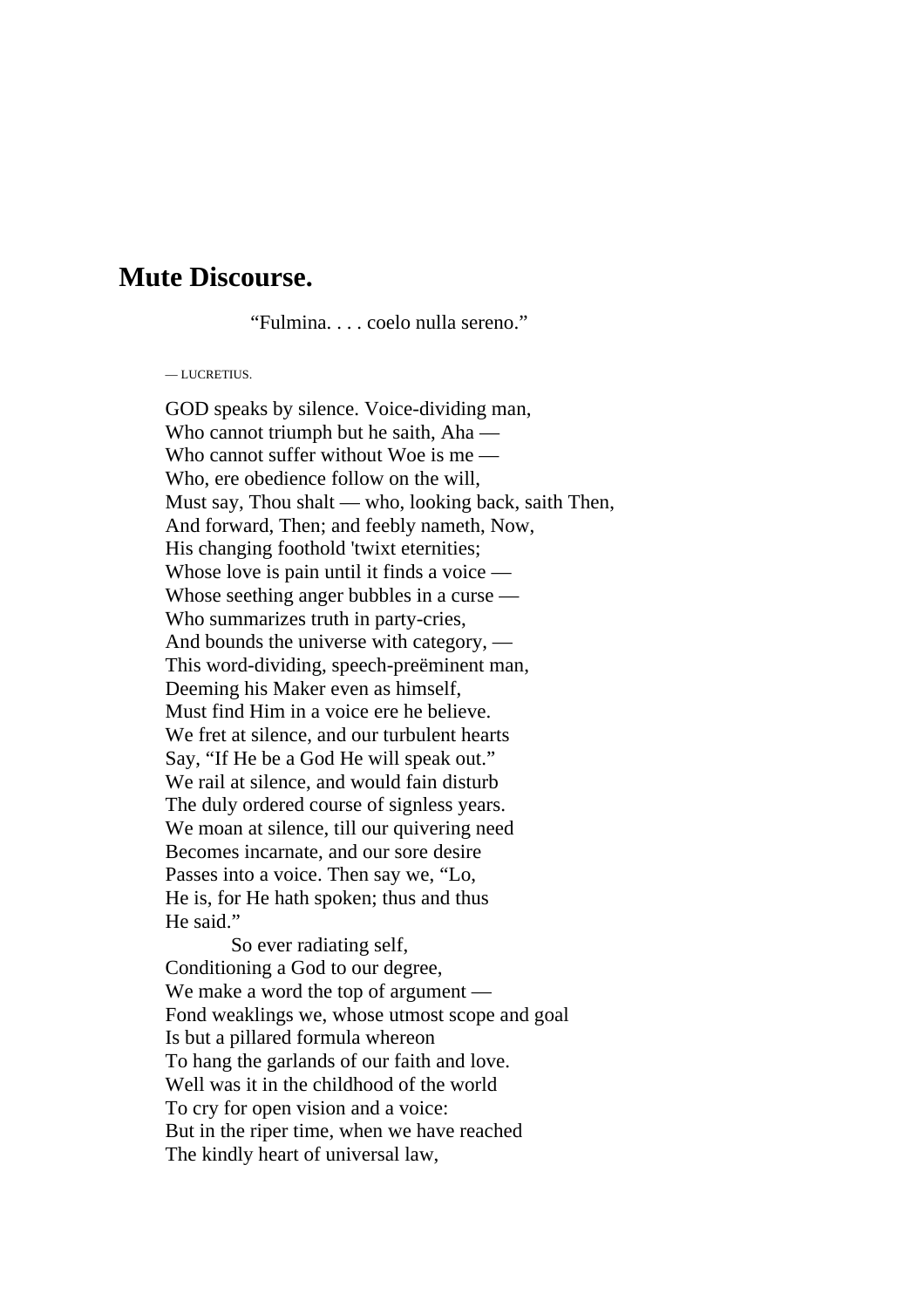And safe assurance of essential good, Say, rather, now that had there been *no* God, There had been *many* voices, freaks of sound, Capricious thunders in unclouded skies, Portentous utterance on the trembling hills And Pythian antics in oracular caves — Yea, signs and wonders had been multiplied, And god succeeded god, the latest ever Lord-paramount, until the crazèd world Had lost its judgment 'mid contending claims. rend="indent1"> Oh men! It is the child's heart in the man's That will not rest without a lullaby — That will not trust the everlasting arm Unless it hear the voice in tale or song. It is the child's heart in the man's that seeks, In elements of old Semitic thought, And wondrous syllables of Grecian tongue, Recorded witness of another way Of things than that which God hath willed to be Our daily life. And if in times of old The child-heart caught at wonder, and the charm Of sundered system — if untutored faith Found confirmation in arrested suns, And gnomon-shadows of reverted hours, And in the agonized Thus saith the Lord Of mantled seers with fateful burden bowed — We, children of a clearer, purer light (Despising not the day of smaller things, Nor calling out to kick the ladder foot Because our finger-tips have verged on rest) — We, youths, whose spring brings on the lawful hope To loose the girdle of the maiden Truth, — We, men, whose joyous summer morn hath heard The marriage bell of Reason and of Faith — We, turning from the windy ways of the world, And gazing nearly on the silent march Of love in law, and law in love, proclaim "In that He works in silence He is God!"

 So, from the very permanence of things, And voiceless continuity of love, Unmixed with human passion, fretted not By jealousy, impatience, or revenge, We gather courage, and confirm our faith. So, casting back the scoffer's words, we say,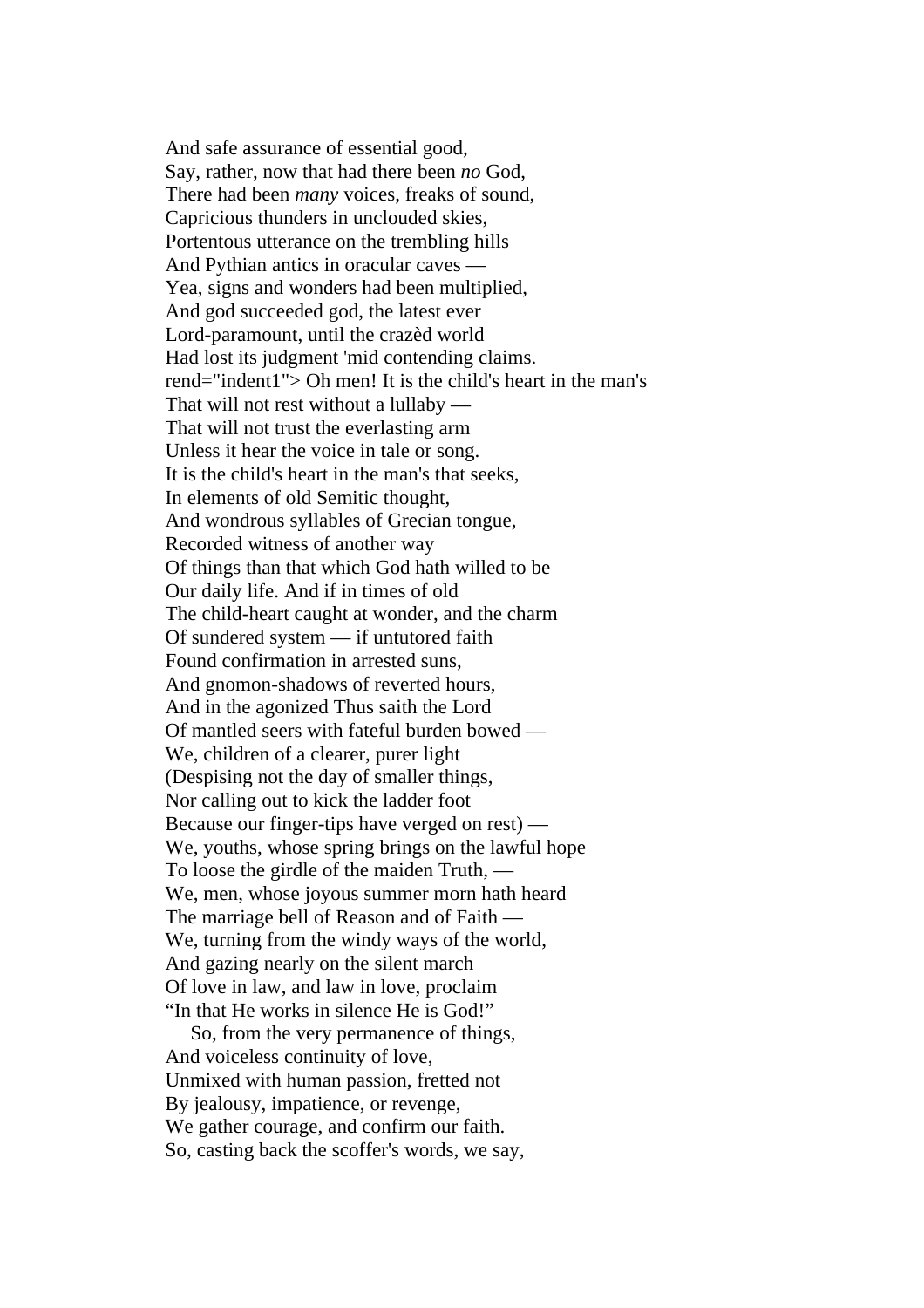Even because there is no fitful sign, And since our fathers fell asleep all things Continue as at first — this wonder of no change Reputes the God, to whom a thousand years Are as one day. Yea, to the willing ear, The dumb supremacy of patience speaks Louder than Sinai. And if yet we lack The witness and the voucher of a voice, What hindereth that we who stand between The living Nature and the living God, Between them, yet in both — their ministers — By noble life and converse pure, should be Ourselves the very voice of God on earth, Living epistles, known and read of all?

 Oh Brothers! Were we wholly soul-possessed With this Divine regard — would we but soar Beyond the cloud, and centralize our faith Upon the stable sun — would we reject Kaleidoscopic views of broken truth Distorted to the turn of perverse will — Make daylight through traditionary ranks Of intervening hells, and fix the eye Upon the shining heart of Supreme Love, — Would we . . . But why prolong the bootless "would"? — I, who know all the weakness and the fear. The weary ways of labyrinthine doubt, The faintness on the dizzy height — who lack The Gabriel-pinion wherewithal to range The unsupporting medium of pure sky — Who know the struggle of the natural soul, Breathing a finer ether than its own — Who, venturing on specular power too vast, Scathed by my own reflector, fall down blind; Who, at the least wind of calamity, Drag shiftlessly the anchor of my hope, And, shrieking from the waves, catch gladly at A Name and Sake wherewith to close a prayer!

 Yet though I faint and fail, I may not take My weakness for the Truth, nor dare misread The manual sign of God upon the heart, The pledge, beyond the power of any voice, Of sure advance unto the perfect whole; Nor treat the tablet-tracing of His hand As it were some old tombstone left apart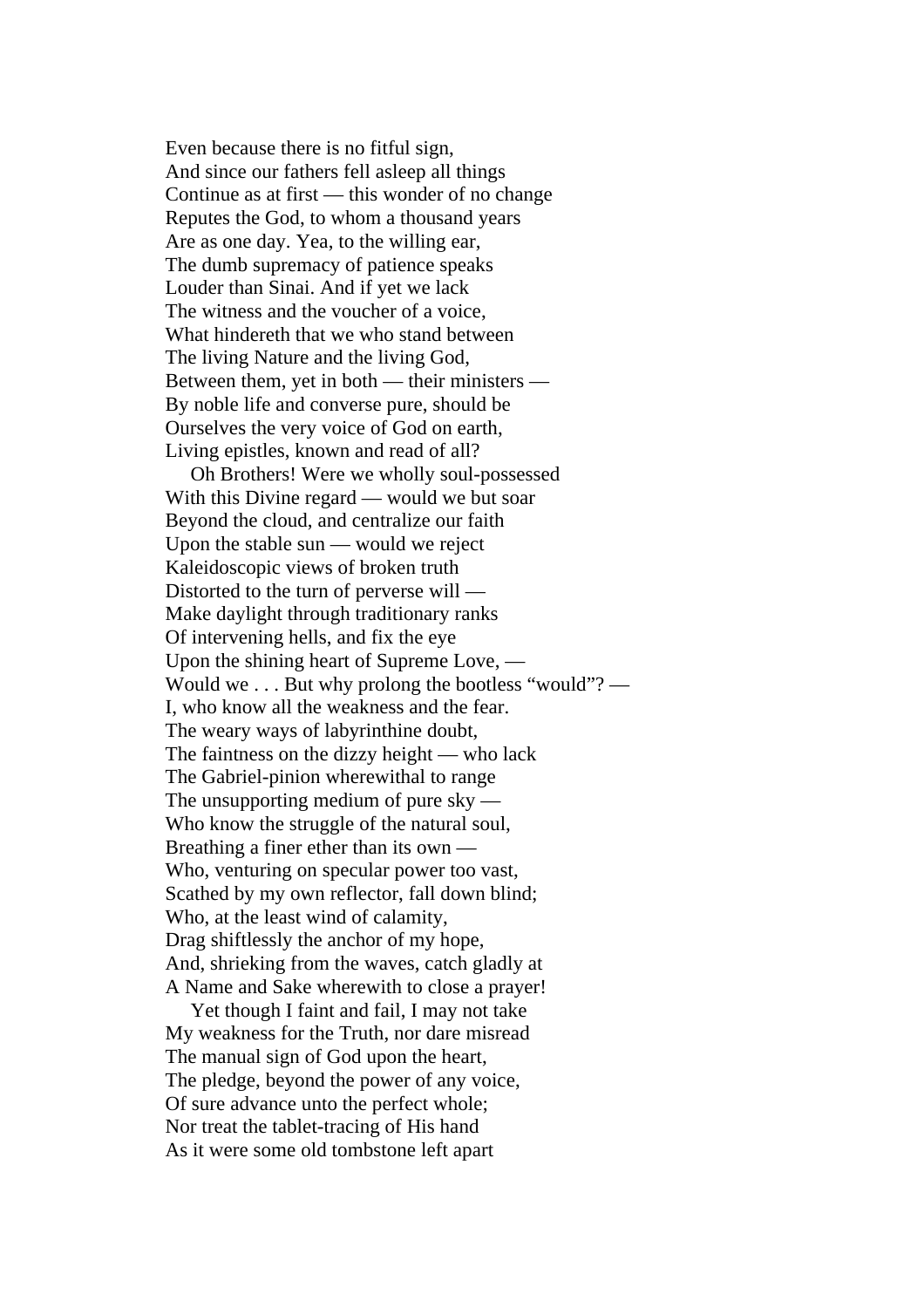In grave-yard places for the years to hide Deep in irrelevant and noxious growth. Oh, Brothers! push the weeds aside, lay bare The monument, and clear the earthy mould From the Divine intaglio. Read thereon The uncancelled charter of your native hope, Nor crave articulate thunders any more. Read there the universal law of good; Unqualified evangel; blessedness, The birthright of all being; peace, that lends No weak subscription unto sin, and yet Disarms despair. Read, and believe no more In final triumph of concreted sin In any soul that cometh forth from God, And lives, and moves, and hath its being in Him. Read thus, and pray the while that he who writes Reck his own rede.

 Oh, Sister! would I bruise The snowy petals of thy prayerful faith, Or chill the tendril-twinings of thy hope With evil influence of wintry scorn? Would God that any faith of mine could give Such quiet stability unto my feet As thine to thine! Oh, if thy kneeling wakes A smile at all, 'tis Heaven that smiles because Thou ask'st so little! God will o'erfulfil Thy dreams of silver with unmeted gold. Oh, Sister, though thou dost believe in wrath, Though shapes of woe flit through thine imagery, Though thou hast ta'en the cloud into thy faith, The little rift of blue that breaks thy dark Brings thee more comfort and more fixèd hope Than unto me this cloudless open vast Wherein my soul floats weary and alone!

 Yet think not we are voyaging apart To different havens. Truth is one. Yet One Alone hath reached it in straight course. Each soul Hath its own track, its currents, and its gales; And each toward sequel of attainment must Fetch many a compass. Some keep land in view — The beacon-hills of old authority — And draw assurance from a shore defined, Though it be dire with cloud, and capes of wrath; While some shoot boldly into perilous seas —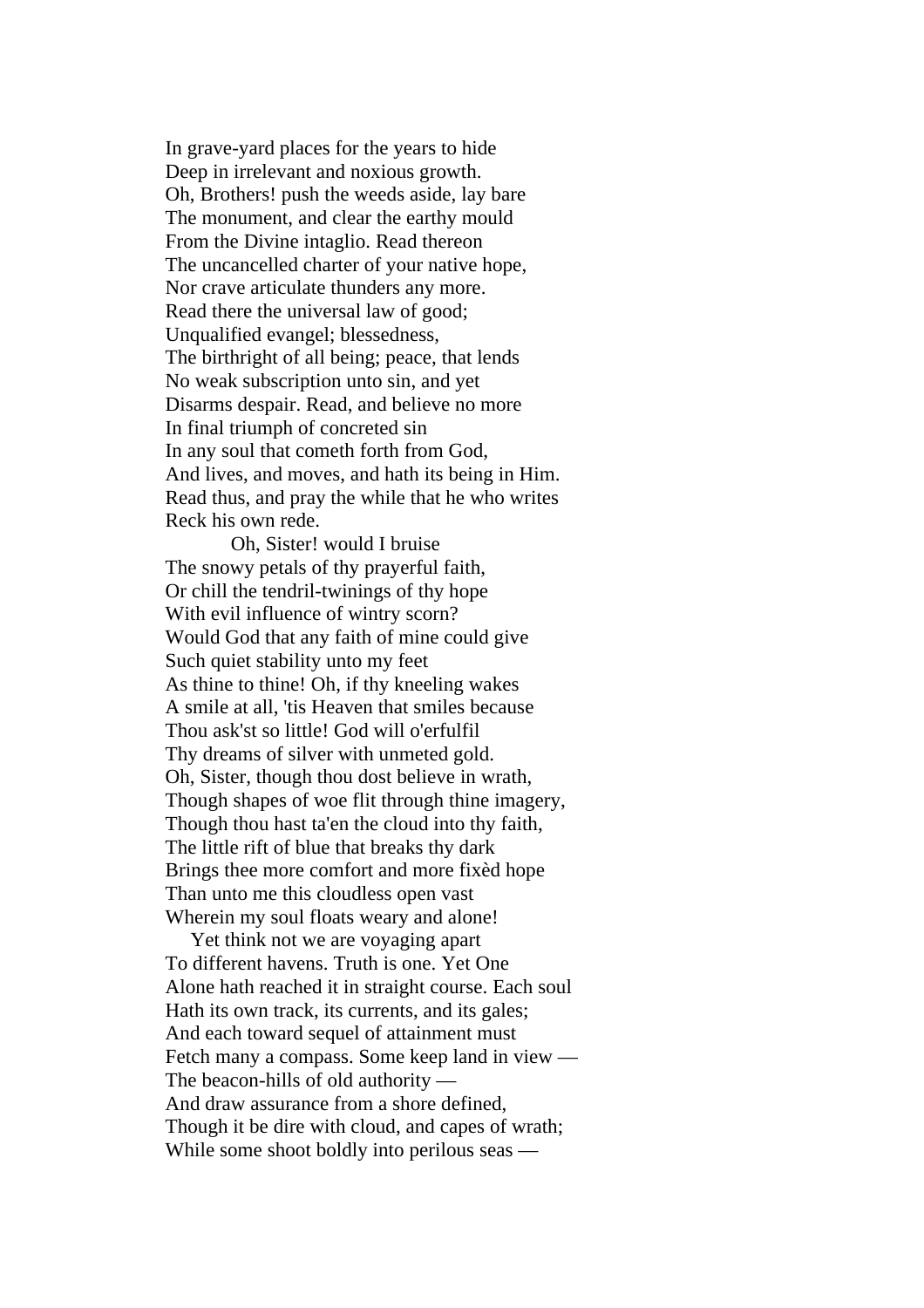Pacific-seeming seas, yet not without A weary loneliness of land forsook, And fear of sudden cyclone, and still more Deceitful calm. Or, if the metaphor Be yet too cruel for a sister's heart, Oh, think that in the common way of love We are never out of hearing; but may each, Whene'er we will, join hand with each and say, "God — Father — Love," the triune sum of truth, And Watchword of the universal Christ.

 Sister, I think, and in the thought take heart, That when the Day of Reconcilement comes, As come it will, the all-transmuting Truth May find affinities in things that seem To us the very elements of war.

 Dost thou remember how, in childhood's days, One gave us wit to recognize the south By turning faceward to the mid-day sun; And we believed, and took the facile plan For unexceptioned law? But even now I hear the chime of Austral noon, and, lo, The sun is in the north! Yet 'tis the same Bright sun that shone and shines upon us both, On me the evil, and on thee the good; Yea, more, it is the same, noon-glaring here, That now with hints of orient twilight steals Over the stillness of thy morning dreams.

 Dost thou remember how in those old days, The dear old days that ne'er may come again — Though love, like history, repeats itself, But with the larger feature, stronger hand, And keener sense, evoked of common grief — When we would scan the circling mountain-cope That made our little valley all a world, One taught our young unlearnèd lips to say, "The Sensible Horizon;" then dissolved Our bounded dream, and showed our widening minds That this was not the limit of the truth, But grew from our own petty finitude; and far In unconceived remote another line, Yet only in concession named a line, "The Rational," made space intelligible, And gave relation to the stars. Yet not The less our early, mountain-narrowed sky